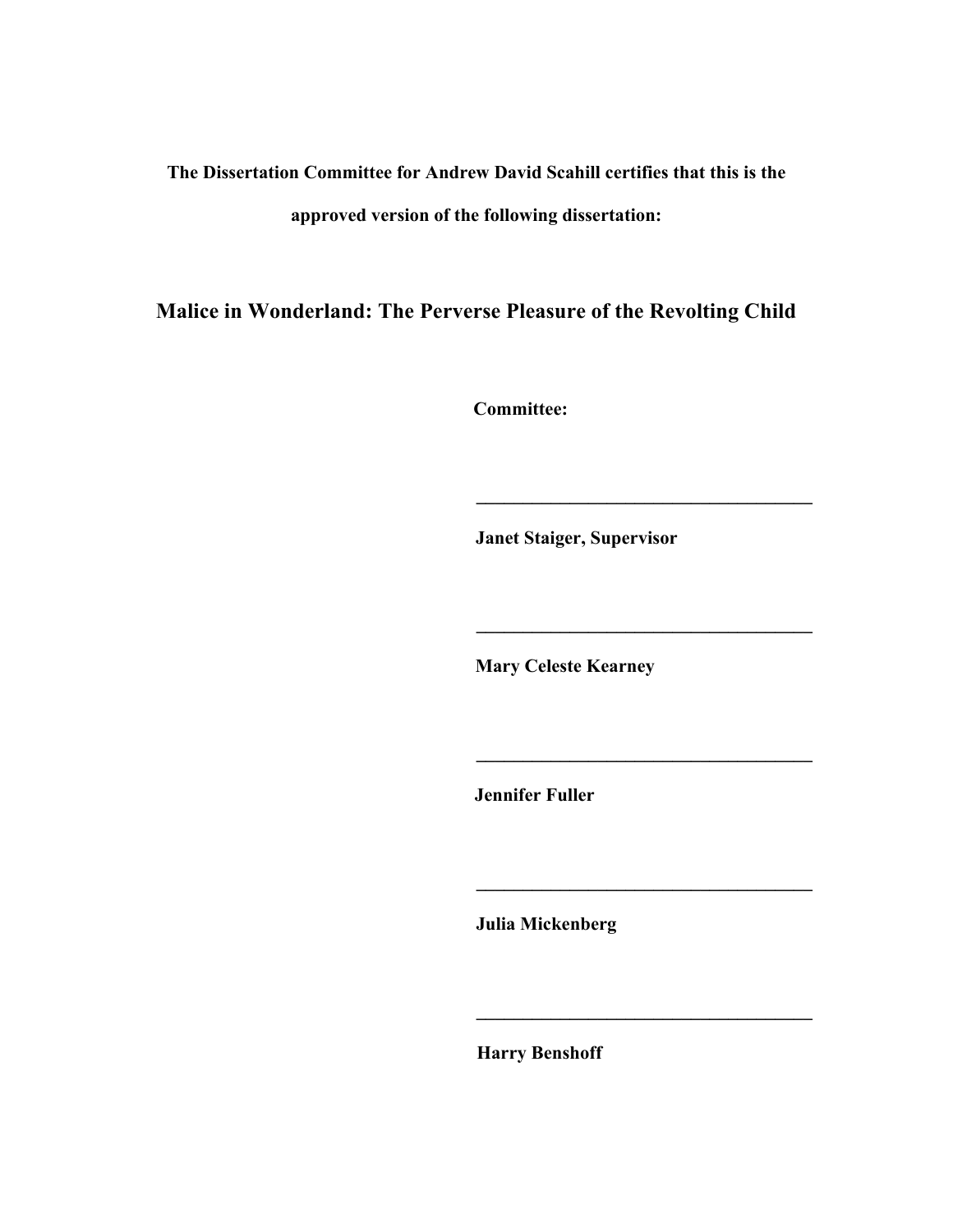# **Malice in Wonderland: The Perverse Pleasure of the Revolting Child**

by

Andrew David Scahill, B.A., M.A.

## **Dissertation**

Presented to the Faculty of the Graduate School of

The University of Texas at Austin

in Partial Fulfillment

of the Requirements

for the Degree of

Doctor of Philosophy

The University of Texas at Austin

May 2010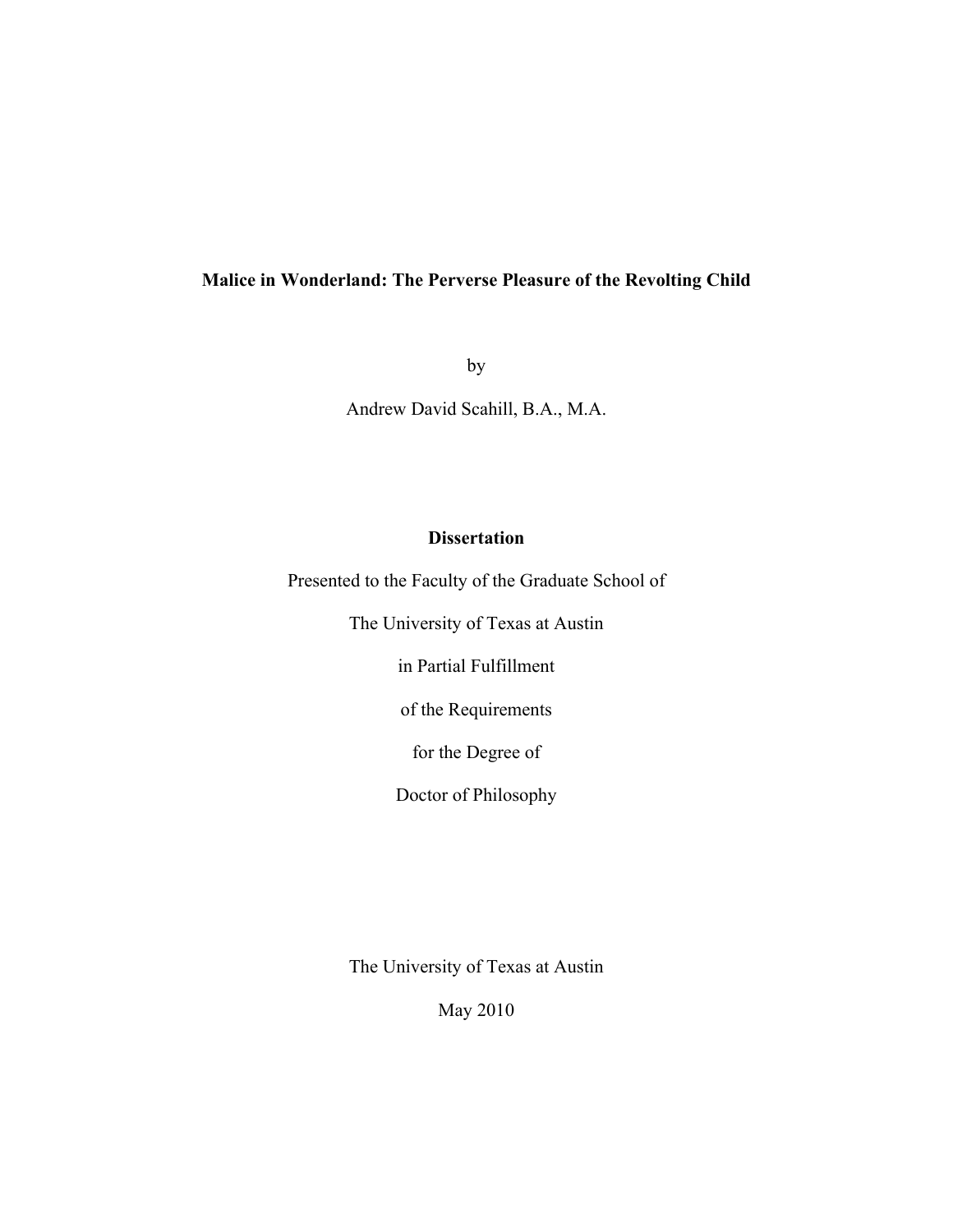#### **Acknowledgements**

I extend my deepest thanks to all of the individuals who have provided me support during this phase of my life. Thank you to Dennis and François, who were present at different stages in this process, but who both patiently served as sources of positive reinforcement and never let me give in to self-doubt. Thank you to my excellent interns who worked with me through the Intellectual Entrepreneurship program. My deepest appreciation goes out to Charlotte, Chris, Jeffrey, Sarah, Aaron and Elizabeth, who performed many of the tedious tasks of finding films, cataloguing texts, and scouring message boards for anti-queer rhetoric. Also, thank you to the excellent scholars who were willing to read different versions of this dissertation and offer up their suggestions for revision and further reading, especially Linda Mizejewski and Kathryn Bond Stockton. Thank you as well to my dissertation committee—Julia Mickenberg, Jennifer Fuller, Harry Benshoff, Mary Celeste Kearney, and Janet Staiger. They each provided guidance and insight, and managed to make both my prospectus and my dissertation defenses feel like a conversation between scholars rather than a test of my academic meddle. Finally, thank you to my mom Kathy, who managed to raise a fairly unrevolting child.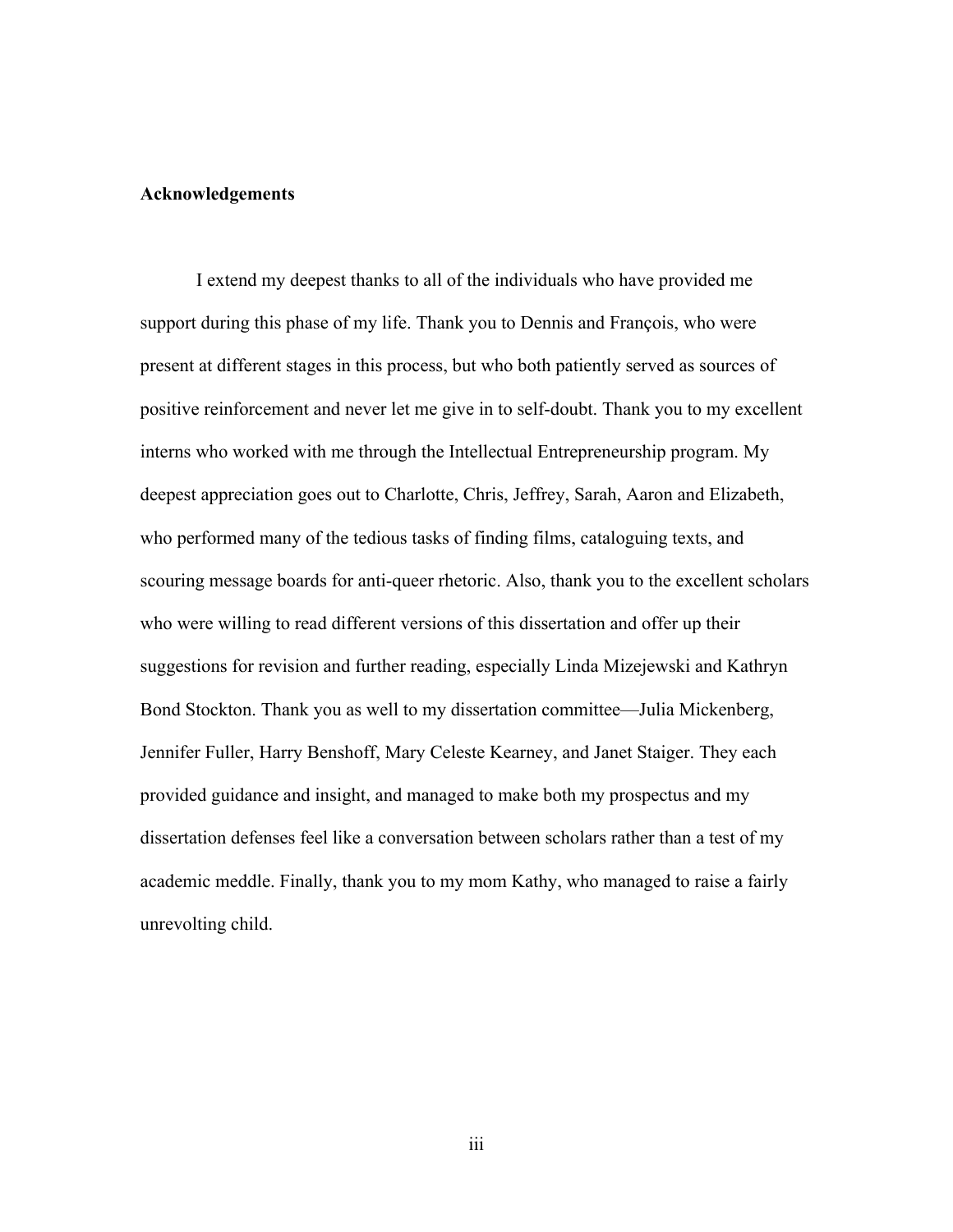#### **Malice in Wonderland: The Perverse Pleasure of the Revolting Child**

Andrew David Scahill, Ph.D.

The University of Texas at Austin, 2010

Supervisor: Janet Staiger

 "Malice in Wonderland: The Perverse Pleasure of the Revolting Child," explores the place of "revolting child," or the child-as-monster, in horror cinema using textual analysis, discourse analysis, and historical reception study. These figures, as seen in films such as *The Bad Seed, Village of the Damned,* and *The Exorcist,* "revolt" in two ways: they create feelings of unease due to their categorical perversion, and they also rebel against the family, the community, and the very notion of futurity. This work argues that the pleasure of these films vacillates between Othering the child to legitimate fantasies of child abuse and engaging an imagined rebellion against a heteronormative social order. As gays and lesbians have been culturally deemed "arrested" in their development, the revolting child functions as a potent metaphor for queerness, and the films provide a mise-en-scène of desire for queer spectators, as in the "masked child" who performs childhood innocence. This dissertation begins with concrete examples of queer reception, such as fan discourse, camp reiterations, and GLBT media production, and uses these responses to reinvestigate the films for sites of queer engagement. Interestingly, though child monsters appear centrally in several of the highest-grossing films in the horror genre, no critic has offered a comprehensive explanation as to what draws audiences this

iv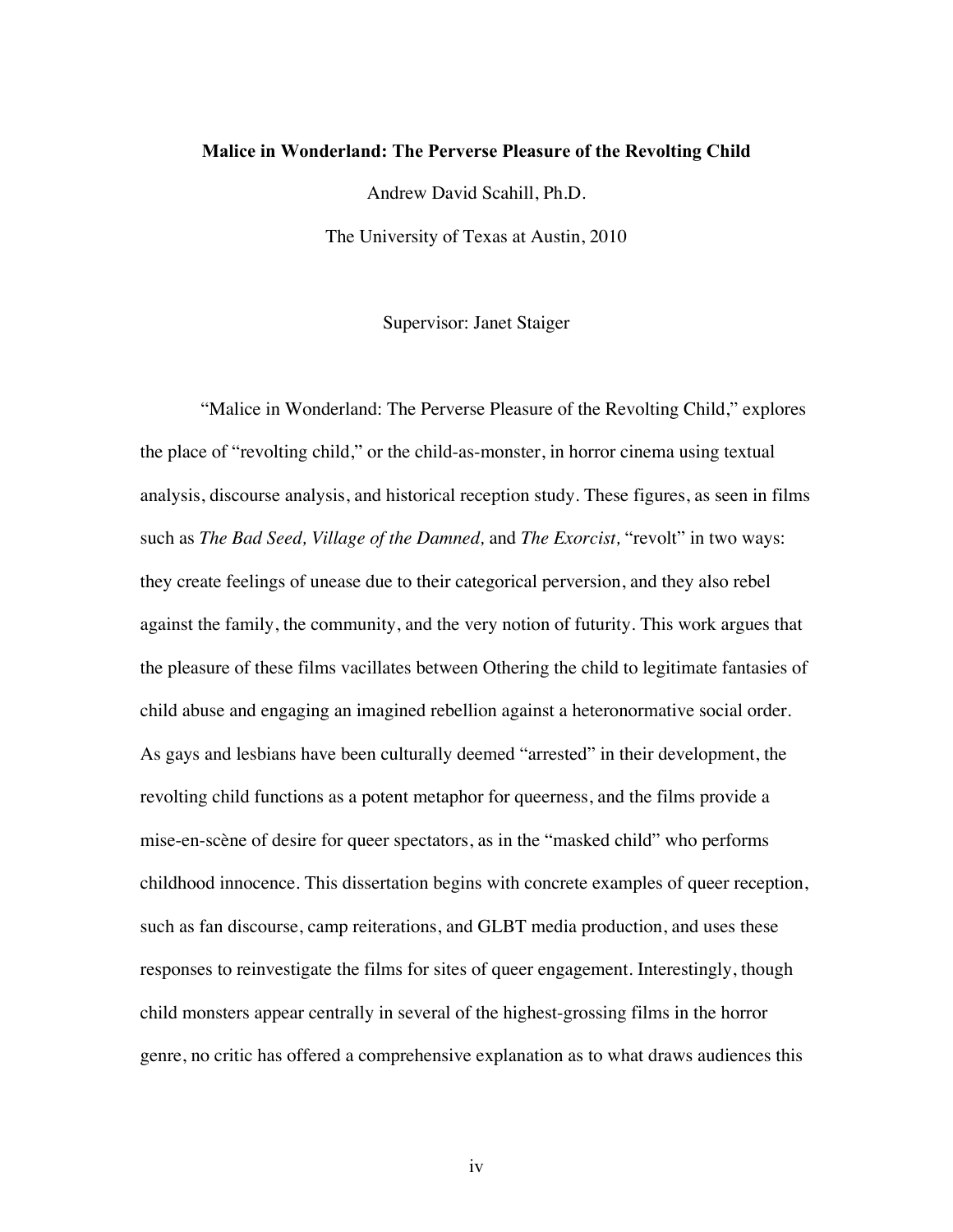particular type of monstrosity. Further, this dissertation follows contemporary strains in queer theory that deconstruct notions of "development" and "maturity" as agents of heteronormative power, as seen in the work of Michael Moon, Lee Edelman, Ellis Hanson, Jose Esteban Muñez, and Kathryn Bond Stockton.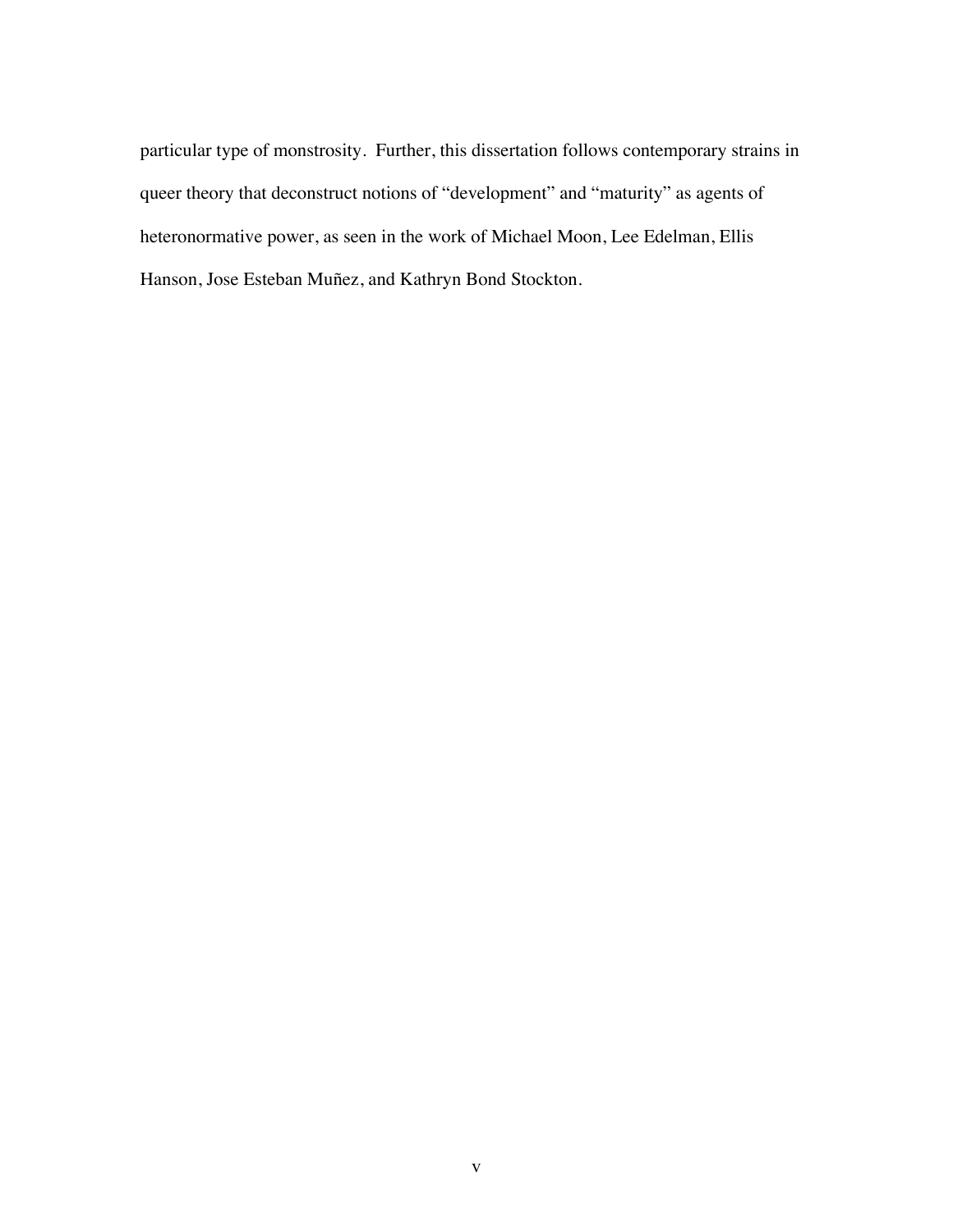# **Table of Contents**

| Chapter 1<br>Sugar and Spice and Everything Vice: The Terrible Performativity of Childhood 48 |
|-----------------------------------------------------------------------------------------------|
| Chapter 2                                                                                     |
| Chapter 3<br>Raising Hell: Parental Rejection and the Possibility of Gay Adoption 119         |
| Chapter 4<br>It Takes a Child to Raze a Village: Demonizing Youth Rebellion 168               |
| Afterthoughts                                                                                 |
|                                                                                               |
|                                                                                               |
|                                                                                               |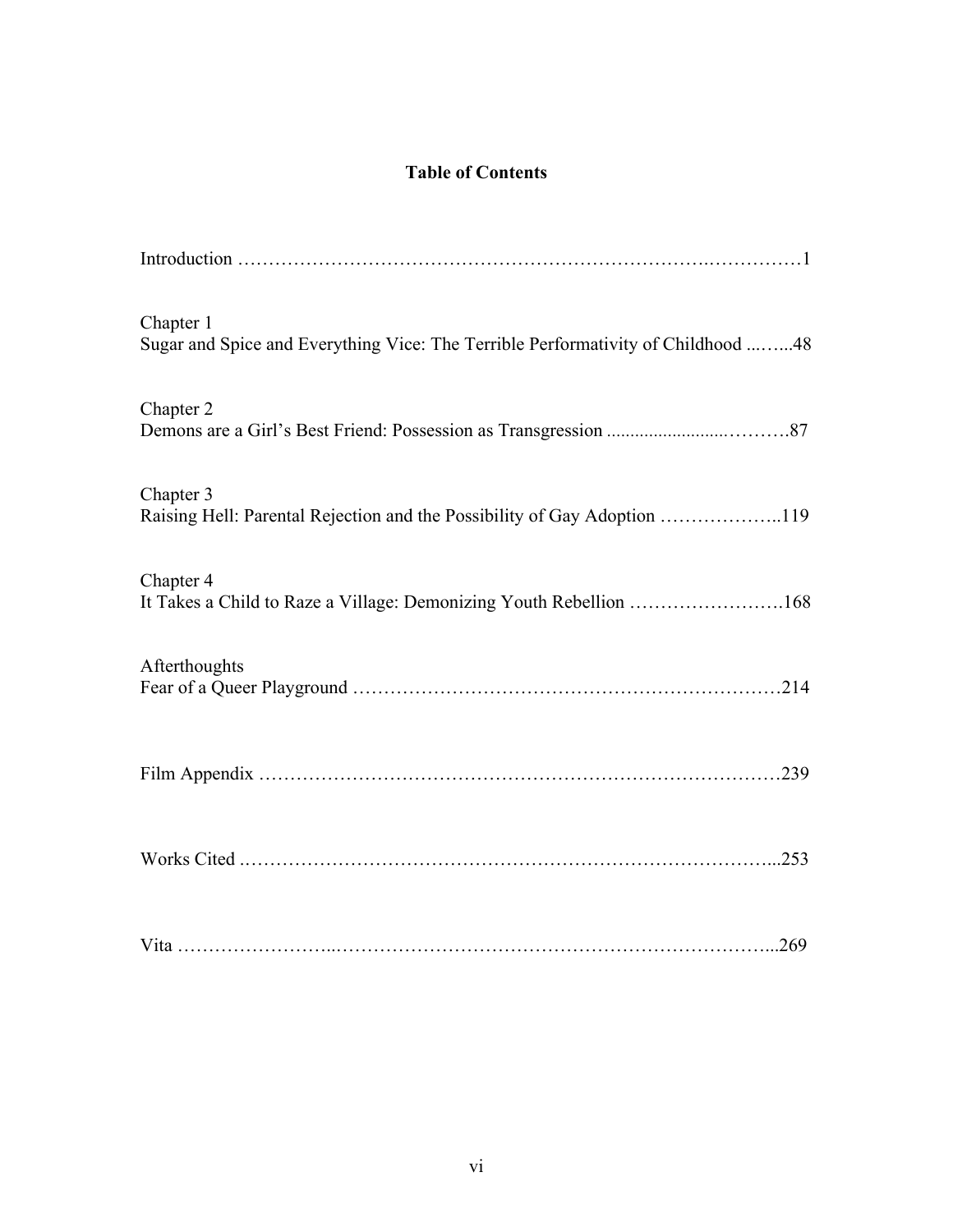#### **Malice in Wonderland: The Perverse Pleasure of the Revolting Child**

I think that many adults (and I among them) are trying, in our work, to keep faith with vividly remembered promises made to ourselves in childhood: promises to make invisible possibilities and desires visible; to make the tacit things explicit; to smuggle queer representation in where it must be smuggled and, with the relative freedom of adulthood, to challenge queer-eradicating impulses frontally where they are to be so challenged.

--Eve Kosofsky Sedgwick, *Tendencies1*

In August 2009, I attended a screening of the horror film *Orphan* (2009), just before it slipped out of the movieplex and into that brief abyss between theatrical release and DVD reissue. My delinquency in seeing the film was a shock to my friends and colleagues who had been emailing me images, articles, and reviews for weeks. Indeed, the poster design, with its black-eyed neo-Victorian child looming large below the tagline "There's something wrong with Ester," seemed the apotheosis of the research that had engaged me for two years. Part of my reluctance, I suppose, was the concern that the film would needlessly complicate everything that I had theorized thus far concerning the child-as-monster in horror cinema. I feared *Orphan* may have no place within my dissertation—itself a problematic child with no home. However the film—in which a nice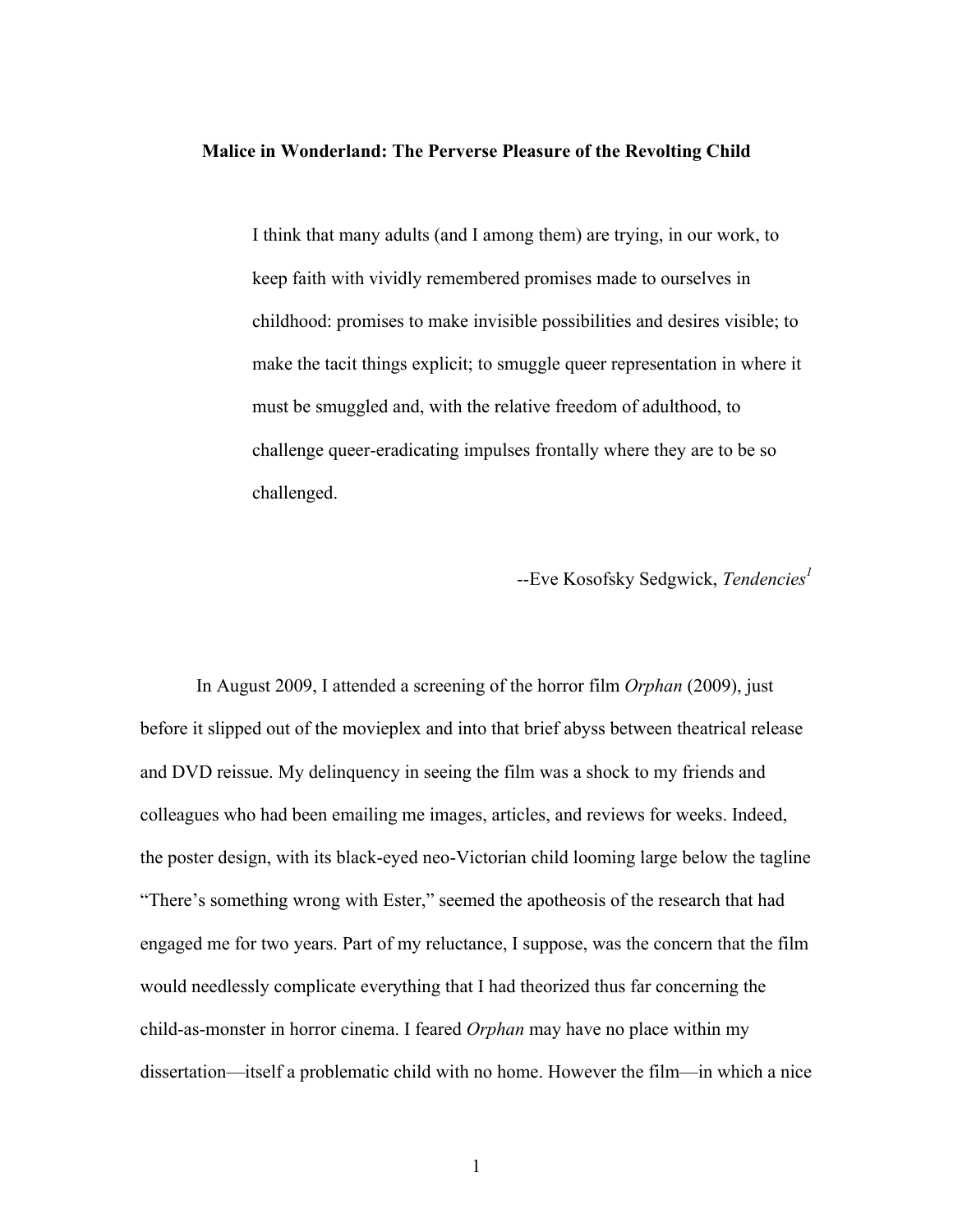family adopts Russian orphan only to discover that she is, in fact, a deranged adult midget posing as a child—did not disappoint. In fact, it brought together multiple strains within this dissertation, in particular the manner in which these films reveal revolting children to be not children at all, after all, to allow for the representation of child abuse on screen.

Waiting for the film to begin, I noticed (or suspected) that the theater was unusually filled with gay men—I cannot be sure, of course, but the signs (the intimacy, the looking relations, and the coupled body language) along with the usual stereotypical markers told me that this film had a curiously queer clarion call. Now more attuned to the audience in the theater, I focused on those enunciations of anxiety, disgust, and pleasure that define the spectatorial relationship to the horror film.<sup>2</sup> In the film's final act, I witnessed cries of pleasure and release as the childlike monster (revealed to no longer be a child) was vanquished—but more intriguing was the film's previous 100 minutes, which often courted sympathy for Ester as a misunderstood and mistreated outsider. Indeed, the audience was no less vociferous in their pleasure when Ester physically attacked her grade school bully, leading at least one of my fellow spectators to yell "Get her!" as the would-be child monster pushed her tormentor off of a balcony. I rehearse this story to state simply that revealing the subgenre's practice of Othering the child to enable fantasies of child hatred tells us only part of the story. The rest—the truly disavowed pleasure in the cinema of revolting childhood—is pleasure inherently more dangerous, more perverse, and more queer. If the cinema of revolting childhood creates a type of topsy-turvy Wonderland where children are empowered and adults are endangered so as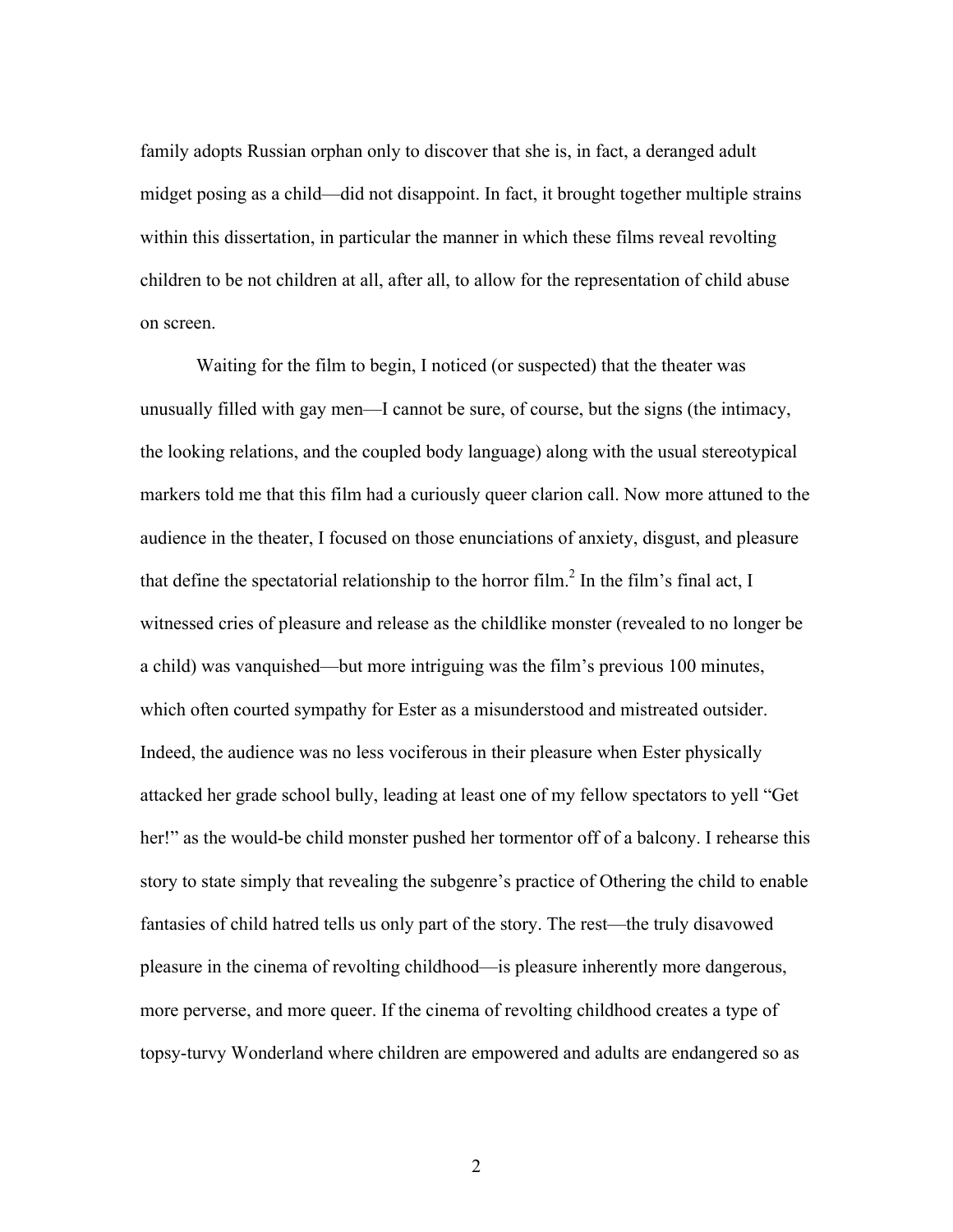to ritualistically punish the child, then the looking glass reflects a certain pedophobic rage. But there is not one but *many* spaces of malice in these films: against the child, with the child, with the scene of desire.

It is the question of spectatorship and pleasure that guides this dissertation—in particular when and how audiences derive pleasure (authorized or not) from the cinema of monstrous childhood and what forms those pleasures take. In Andrew Tudor's book *Monsters and Mad Scientists: A Cultural History of the Horror Film*, he details the point in which the horror film gained blockbuster success in the United States. "Only occasionally," he says, "has a horror movie transcended its specialization and attained real mass success. *The Exorcist* did so, as had *Rosemary's Baby* (1969) before it and as would *The Omen (*1976) two years later."<sup>3</sup> One of the remarkable features of all three of these films is that the monstrosity at the center of each text is, in fact, a child. What does it mean for these movies, all about monstrous children, to achieve mass success?

In what has become a seminal text in the study of horror cinema, Robin Wood claims in "An Introduction to American Horror" that the child as a figuration of the Other is one of the major tropes of the horror genre. Children are one of many oppressed groups, Wood states, that stand in for the eruption of chaos into a tenuous space of social order. The monster stands in, then, for those abjected elements of the self and society that must be denied or assimilated to ensure the coherency of hierarchical structures.<sup>4</sup> Several of these "othered" groups mentioned by Wood (the proletariat, women, non-white ethnicities, non-heteronormative sexuality) have been extensively examined within studies of the horror genre. Wood's final group, however—that of children—has yet to be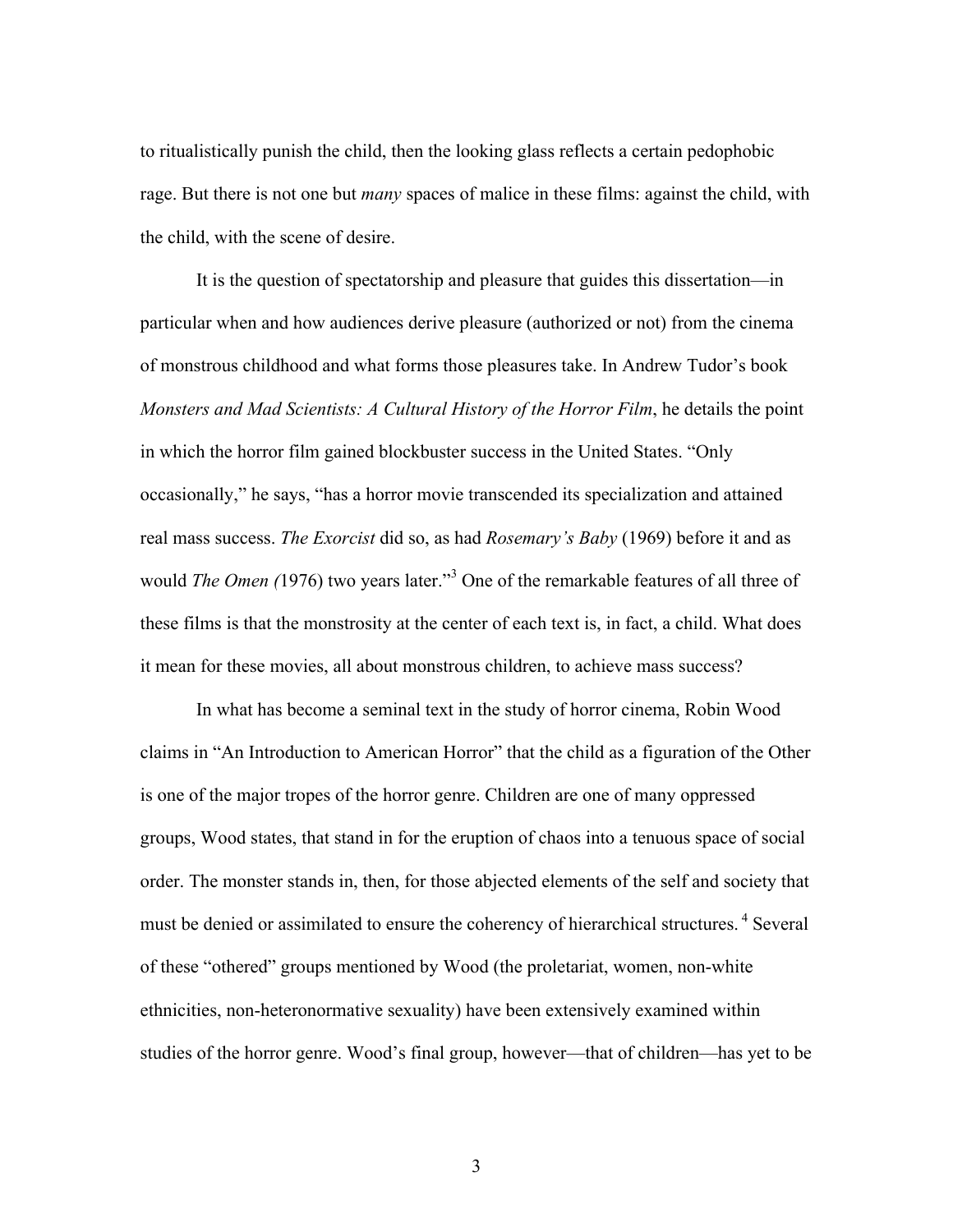given substantial treatment in critical accounts of the genre. Rather than assume that the child-as-monster is merely a miniaturized version of more adult, more "real" monsters, this dissertation argues for the singularity and the specificity of the child monster.

The particularity and peculiarity of the child warrants an emotional ambivalence that alights in the fact that "the child" is a figuration we have all occupied, though one that seems alien or lost to us. The oppression of children is a means of fortifying the boundaries between adult and child (to be "not like" adults) while as the same time preparing them to recapitulate the normative entry into adult sexuality (to become "like" adults). As Wood notes, the social order depends upon our impulse towards repetitioncompulsion, to foreclose "what the previous generation repressed in us, and what we, in turn, repress in our children, seeking to mold them into replicas of ourselves, perpetuators of a discredited tradition." 5 In our ambivalent investments in children, they are fashioned as both our antithesis and our doppelganger. The child monster is, then, one of the most uncanny of monsters.

The child monster of which I speak comes in a number of forms, and I do not want to suggest that the figuration is a singular type. Indeed, the texts covered in this dissertation—*The Bad Seed* (1956), *Village of the Damned* (1960), *Rosemary's Baby*, *Night of the Living Dead* (1968), *It's Alive* (1974), *The Omen*, *Halloween* (1978), *Children of the Corn* (1984), *Firestarter* (1984), and *The Good Son* (1993), to name a few—are quite varied in their portrayal of monstrosity. They cover a range of manifestations, all of which, however, are seen as incompatible with the body of the child. I employ the term "the revolting child"<sup>6</sup> to engender a sense of cohesion for these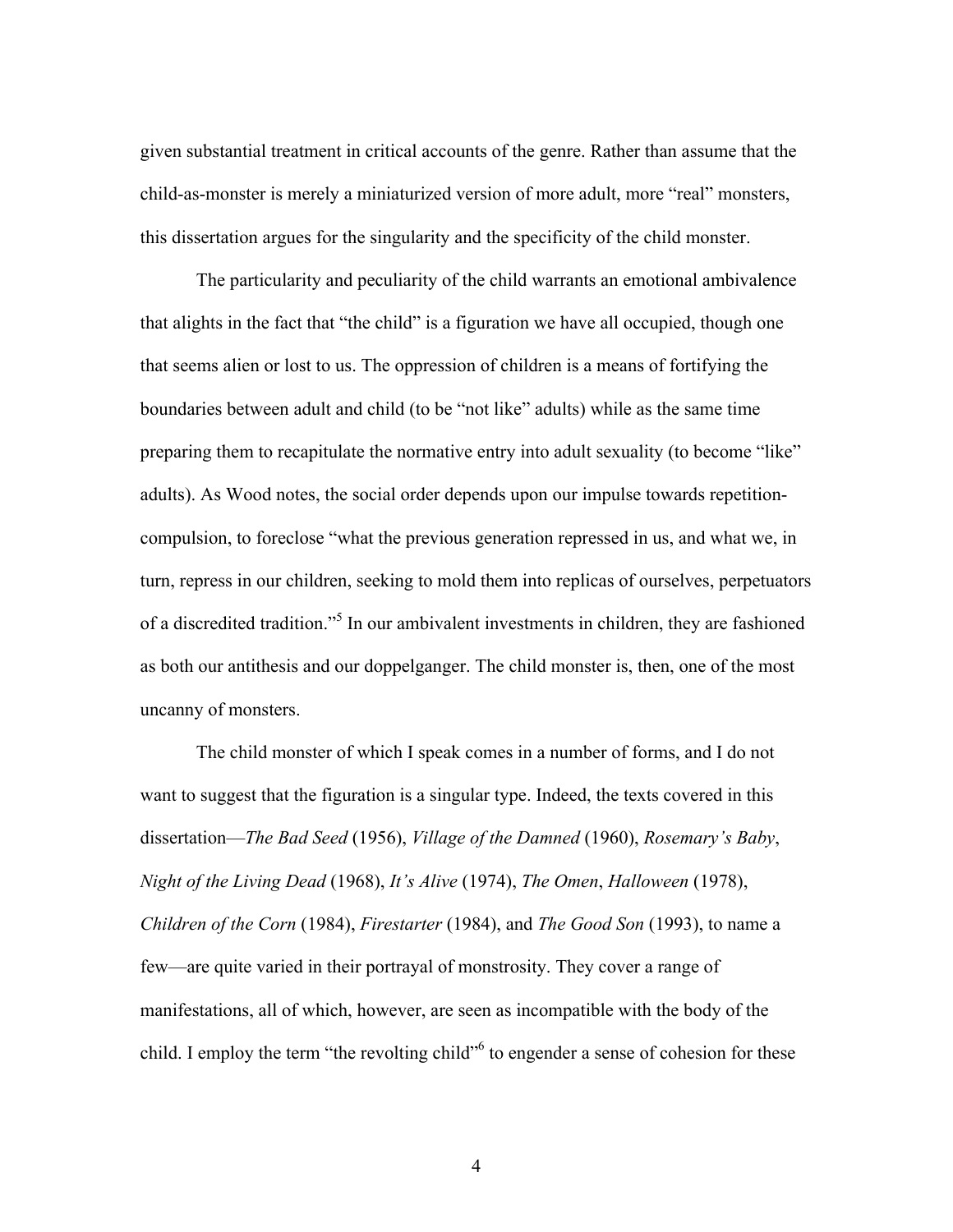disparate texts. The term is useful for its dual-edged salience: these are figures that are "revolting," which is to say, repellant. They are bodies that violate natural laws and order: adults living in children's bodies, possessed or animalistic bodies, demonic offspring, zombified or spectral haunts, or supernaturally powerful catalysts. But these figures are also bodies in revolt: they traffic in the rhetoric and representational force of the youth movement and the nature of the "rebel," a figure at once prized as distinctly American and yet vilified as disruptive and antithetic to the harmonious community. But perhaps the most disruptive quality of revolting children is that they have no need or desire to become replicas of their adult counterparts. They have found the discredited tradition that seeks to assimilate them and called it by name—lost boys (and girls) who have no interest in being found. In the words of Kathryn Bond Stockton, not all children grow "up" and complete the developmental narrative. Some, like the revolting children in this dissertation, "grow sideways,"<sup>7</sup> accruing knowledge, power, and meaning without abandoning the uncanny liminality of childhood.

If childhood is, indeed, set apart as a transient state of not-yet-arrived, then the horror of the revolting child is that s/he is locked in a liminal stasis predicated upon contradiction: s/he is already-arrived, both-at-once, growing—but not growing up—in a land of never-never. The polymorphous perversity offers no promise of cohesion and erasure. These are vagrant youth, setting up house where the signs say "no loitering." Revolting children are in a state of permanent impermanence.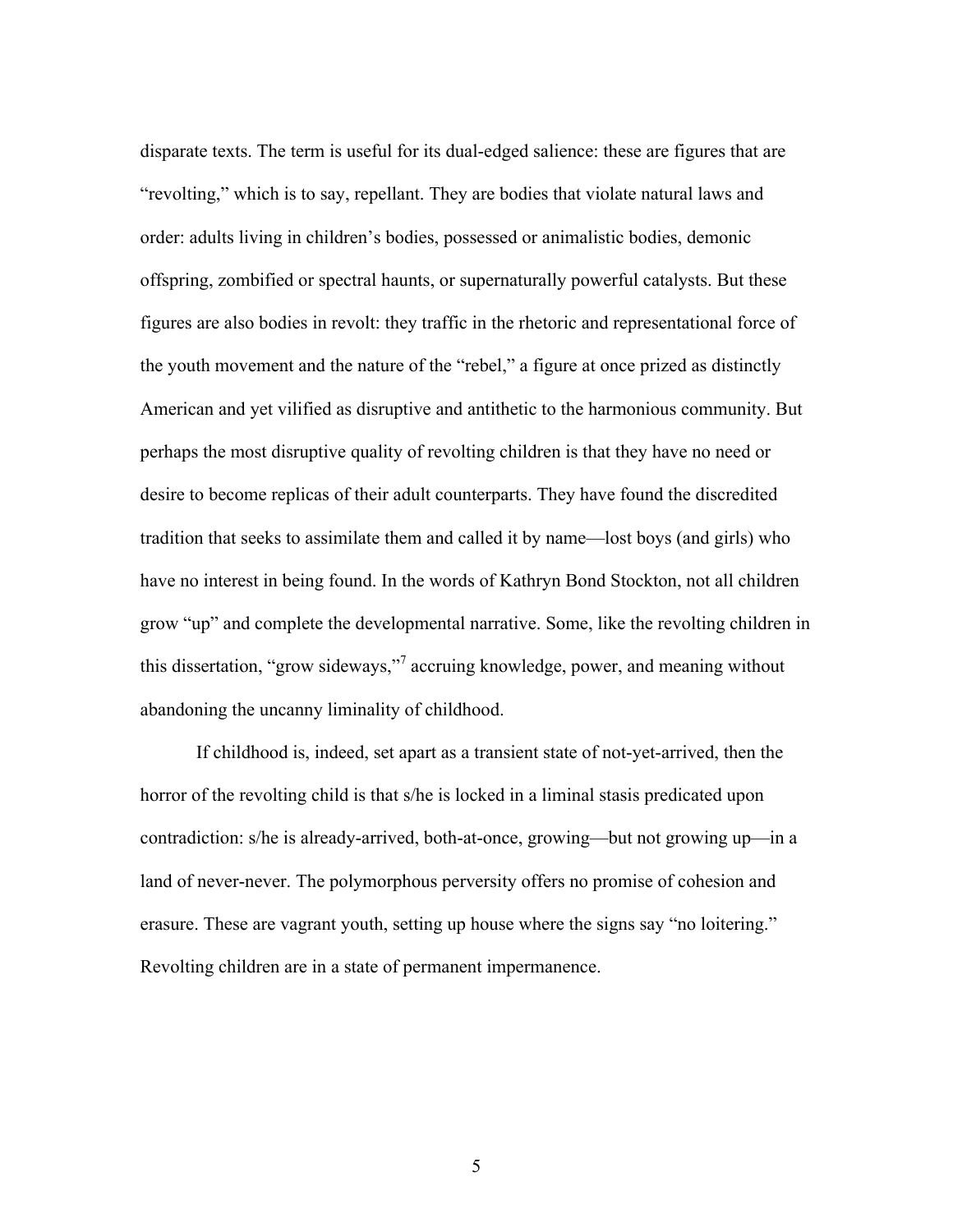#### **Significance of Study**

Though a number of critics have examined horror cinema as a mode that offers distinctive pleasures, few have engaged the child as a figuration that has particular salience and relevance for the genre. Critics such as Neil Sinyard and William Paul have addressed the genre as a pedophobic exercise that circumvents social taboos around child abuse to provide an outlet for child-hatred. $8$  These films, they argue, provide a forum to entertain ideas about children and their alienness in a manner generally foreclosed by a cultural insistence in children's ignorance, innocence, and dependence. While I do not disagree with this assessment, I also want to articulate the manner in which the films evoke an ambivalent response—one marked by horror at the child's "unchildlikeness," and indeed a pleasure at that very transgression. To relegate these films as mere expressions of pedophobic loathing or to uncover only what is "wrong" about the texts is to settle into what Eve Sedgwick has called the "paranoid" critical position.<sup>9</sup> According to Sedgwick, paranoid reading seeks to uncover and expose hidden violences within the text and bring them to light. It arises from what Paul Ricoeur calls "a hermeneutics of suspicion,"<sup>10</sup> in which all texts are potentially harmful and in need of uncovering. In this piece, however, I want to build upon the paranoid reading of the film, which focuses on its ideological perversity, and take up what Eve Sedgwick has called the "reparative" mode of critical engagement, which moves "away from existing accounts of how 'one' *should* read, and back toward a grappling with the recalcitrant, fecund question of how one *does.*" <sup>11</sup> It is this question, of how readers might, can, and do derive pleasure from these texts (and how the text enables that pleasure) that guides this analysis. The pleasure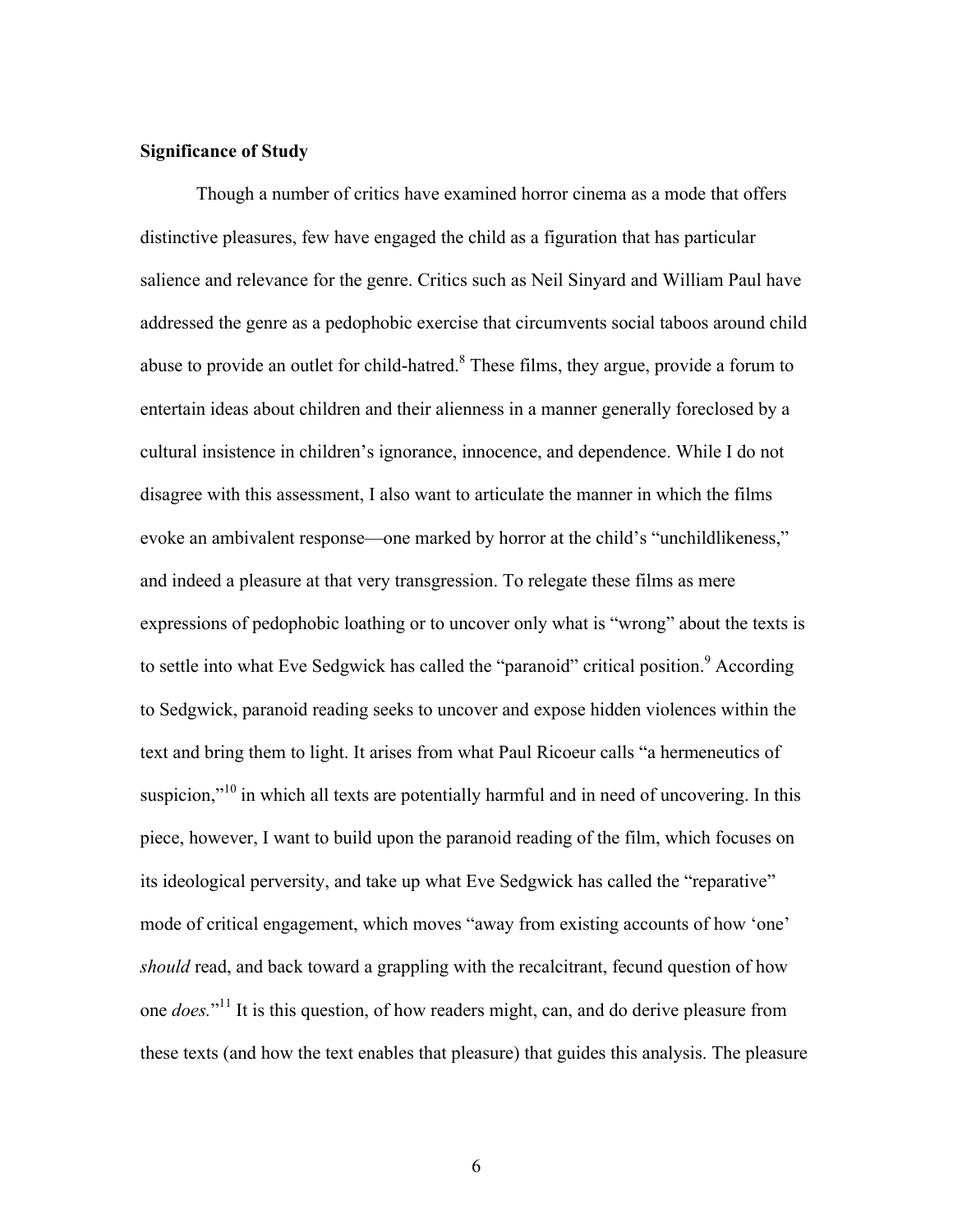of the revolting child, I argue, is decidedly *queer* in its object and its aims—and provides an inroad to examine the child as an avatar, rather than an antithesis, of antiheteronormative social praxis.

As conceived, this dissertation has significant implications for the fields of film studies, childhood studies, gender and sexuality studies, and reception study. For film studies, this dissertation will examine a series of significant cinematic events that have yet to be culled together in the semblance of a historical narrative. Taken apart, these films and their extratextual discourse, including the Hays Code controversy over *The Bad Seed* (1956) and its potential to corrupt innocent children, *Village of the Damned* and their "space-crafted Hitler youth," the anxiety over *The Exorcist* and its potentiallycorrupted lead actress, to the anxiety over birth defects which underpins the *It's Alive!* series, remain independent formations, and not part of a continually negotiated cinematic trope spanning decades. Further, this work promises to extend some of the dynamic work done on the horror genre and its distinctive modes of pleasure, in particular how these films engage the family melodrama as an enabling subtext. It argues emphatically that any totalizing theory of the horror genre is incomplete without a consideration of the revolting child as a separate and distinct formation. Finally, film studies remains largely untouched by the vast and dynamic work done in childhood studies, and this work seeks to join the two, allowing the cultural studies framework of childhood studies to broaden the scope to include paracinematic texts. $12$ 

For childhood studies, detailed analysis of this recurring representation and its spectatorial pleasure will provide a much-needed investigation of the ways in which the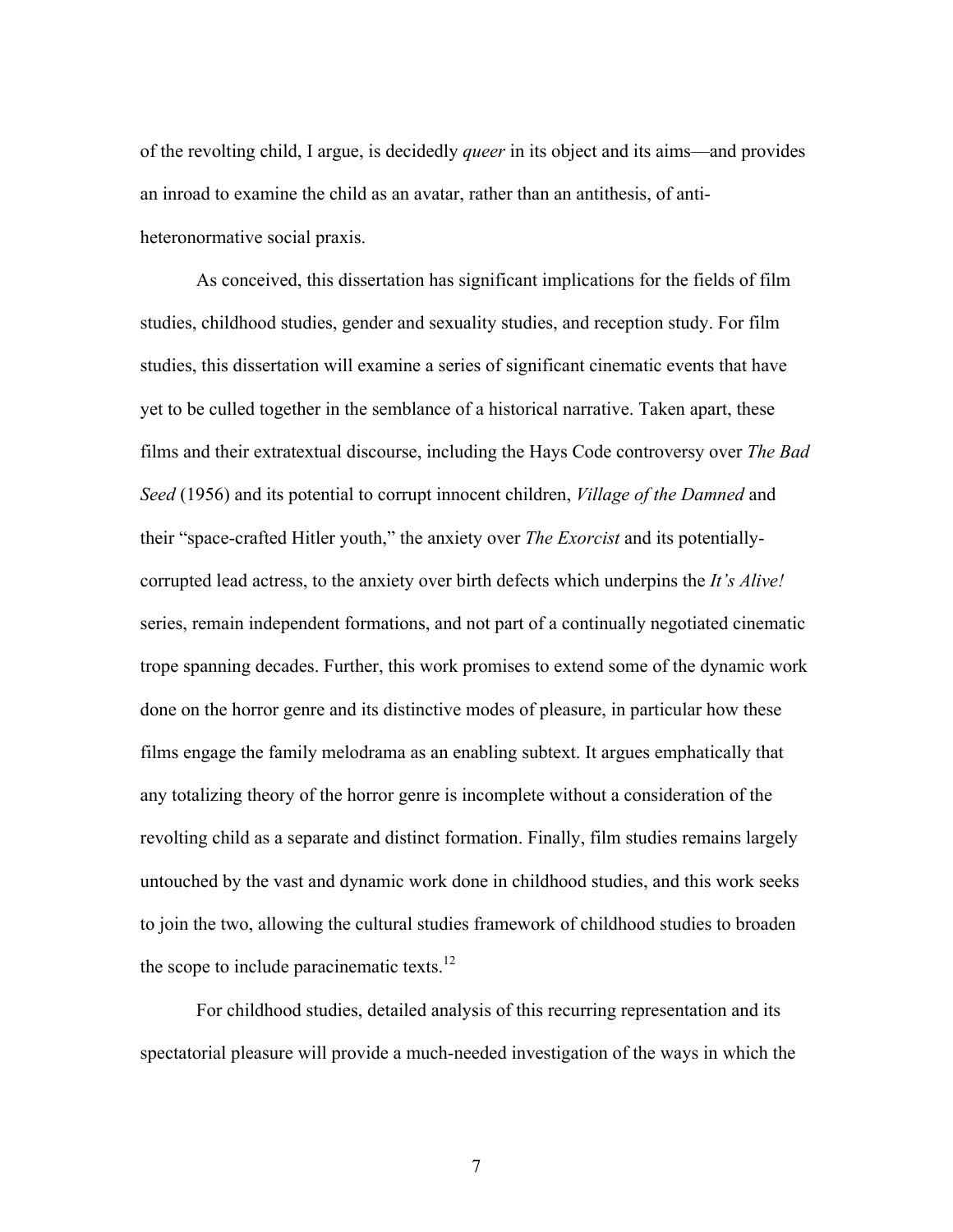supposedly "natural" childhood qualities of dependence, innocence, and heterosexuality are always haunted by the spectre of their failure. As such zones of incompletion are ever-present and yet unspeakable, their representation as horror should be seen as symptomatic of eruptions (as Wood puts it) of a repressed anxiety over the unattainability of normative childhood. Additionally, this dissertation proposes to re-examine such seemingly "positive" childhood representations texts such as *Home Alone*, *Matilda, Peter Pan, Alice in Wonderland*, or *Harry Potter* and ask what degree of differentiation distinguishes these figures and texts from revolting bodies of the film cycle engaged here. As I will argue later, the distinction between the impish child of comedy and the demonic child of horror is a matter of mere degrees—to see the revolting child as a grotesque exaggeration of normative childhood argues for the specificity of the child monster within a broader representational landscape.

Given these considerations, my research questions coalesce around issues of development, eugenics, futurity, and power: First, how do we account for the persistence, popularity, and spectatorial pleasure of the child-as-monster figure in horror cinema? Second, as images of children generally serve the needs of adult bodies rather than the children they purport to represent, what function does the Othered child fulfill for adult spectators? Indeed, what are the "stakes" in animating a narrative of failed childhood development?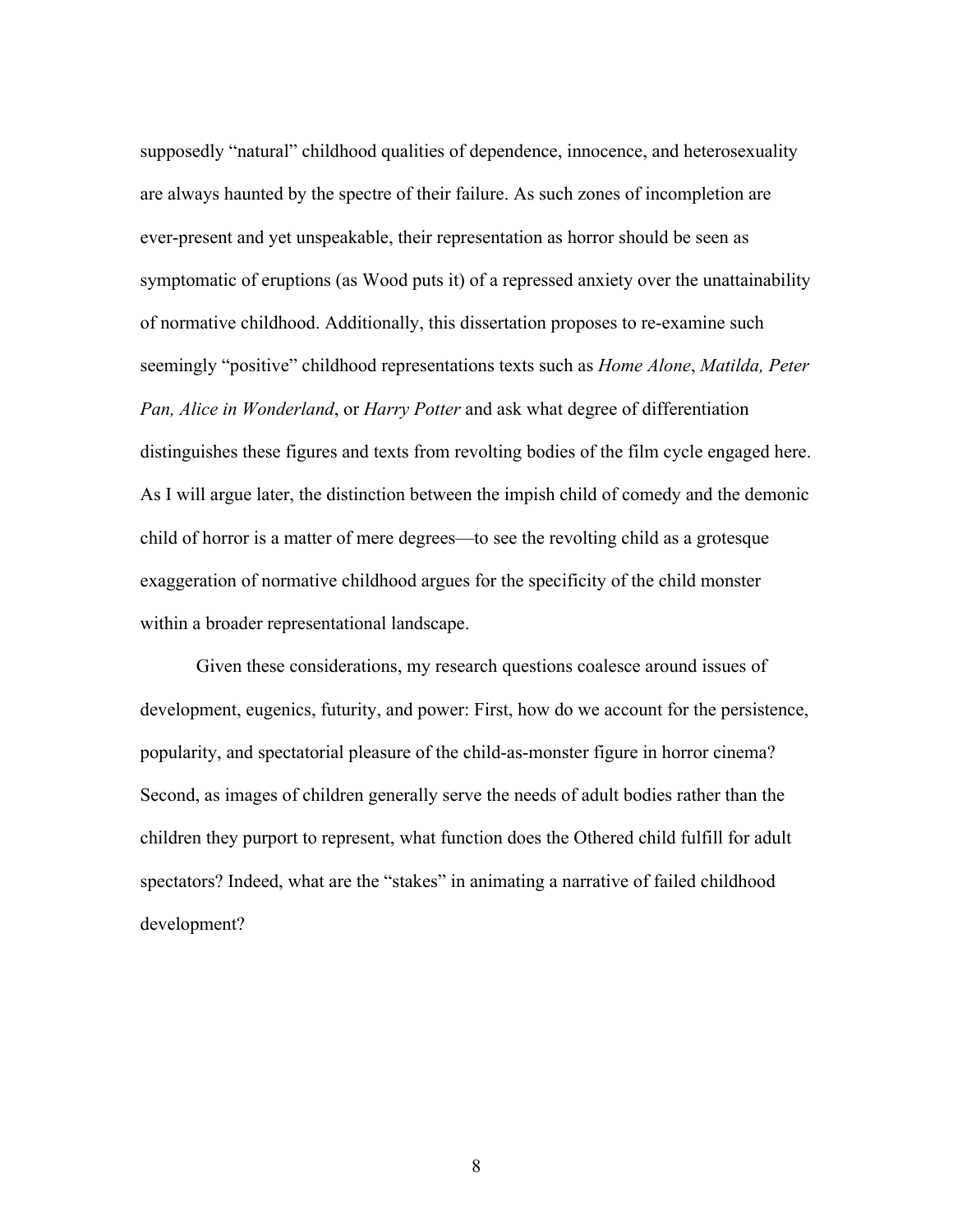#### **Secondary Literature**

This dissertation takes, as a starting point, the assumption that childhood is neither self-evident nor natural. It is, as Henry Jenkins puts it, an indistinct and constantly renegotiated concept that must be "enforced and inculcated upon children."<sup>13</sup> As Philippe Aries claims in his seminal study *Centuries of Childhood: A Social History of Family Life,* the concept of "childhood" did not exist in medieval society—a child was essentially seen as a miniature adult until s/he gained the capacity to earn a living. Likewise, childhood innocence seemed to be a foreign concept. As Aries says, no one before the eighteenth century worried about soiling childish innocence because "nobody thought that this innocence really existed. $1^{14}$  Around the end of the seventeenth century, however, education became more of necessity and the family "unit" had become just that: removed from the public sphere and into a more private domicile; the family began to identify as a separate body. And this familial body became more and more centered on the child.

The Romantic notion of childhood, best evidenced in the works of Rousseau or Blake (who dreamed of a child "trailing clouds of glory") was that of a sensual innocence, borne of joy and an intimate connection with nature. The Romantic child was a dreamer whose body, untainted by civilization, mobilized adult nostalgia and melancholy for a simpler, more pure state of being. In this form, adulthood was seen as an abandonment of that Edenic state—a fall from grace. However, this formation of childhood innocence was complicated in the Victorian era, as innocence was no longer seen as a quality to possess, but rather the cavity that remains when treacherous qualities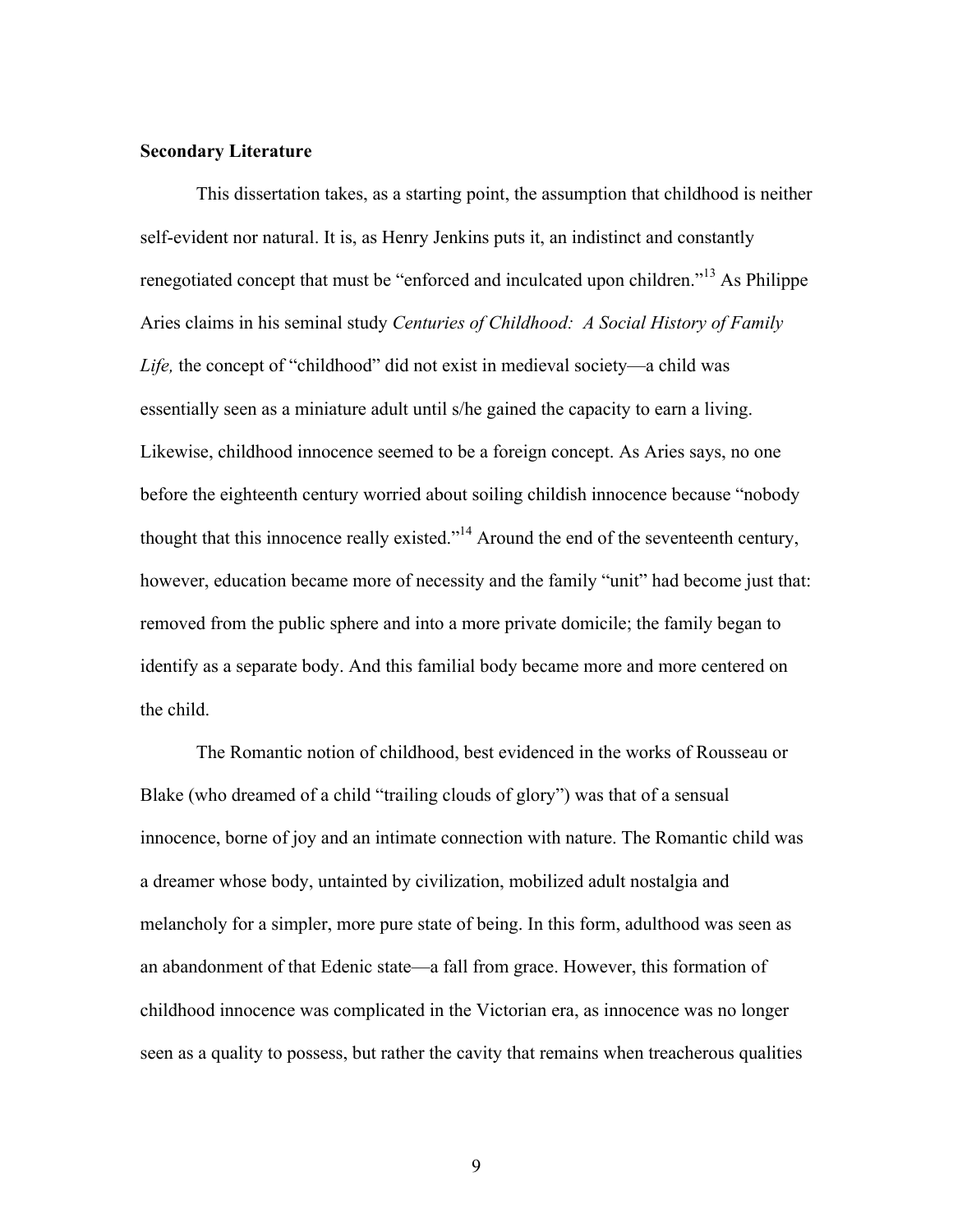have been exorcised or warded off completely. As James Kincaid notes, "[c]hildhood, to a large extent, came to be in our culture a coordinate set of have nots, of negations: the child was the one who did not have." 15 Ellen Pifer similarly addresses this shift in her book *Demon or Doll: Images of the Child in Contemporary Writing and Culture* as one from creation to negation. As she says, "the innocent child was gradually becoming a static symbol of 'withdrawal' from life. As the emphasis shifted away from the creative celebration to 'negative assertion,' the romantic image of childhood became associated not with renewal but with moral and psychological 'retreat'."<sup>16</sup>

This is not to suggest that the child has made the passage from one formation to another, like a Hegelian formula of metaphoric progression and/or regression. Rather, the figuration of the child is cumulative. The child is, as Jenkins claims, "semiotically adhesive" (15). Children are meaning receptacles; they accrue values and attributions and rarely discard one formulation for another. They are simultaneously brimming with overdetermined investments and yet they are semiotically unproductive. They are, in the words of Alison James and Alan Prout, "a muted group" who are subject to representation, but rarely are able to vocalize on their own behalf.<sup>17</sup> This is why the revolting child takes so many various and nefarious forms: the sociopathic perfection of Rhoda Penmark in *The Bad Seed*, the wretched excess of Regan McNeil in *The Exorcist*, the icy silence of Damien Thorn in *The Omen*, the animalistic deformity of the killer infant in *It's Alive*, or the Hitler Jugend-ness of the alien invaders from *Village of the Damned*. Indeed, the child itself is unstable, expansive in its unstructured polysemy, and so its grotesque form also accrues meanings and attributions.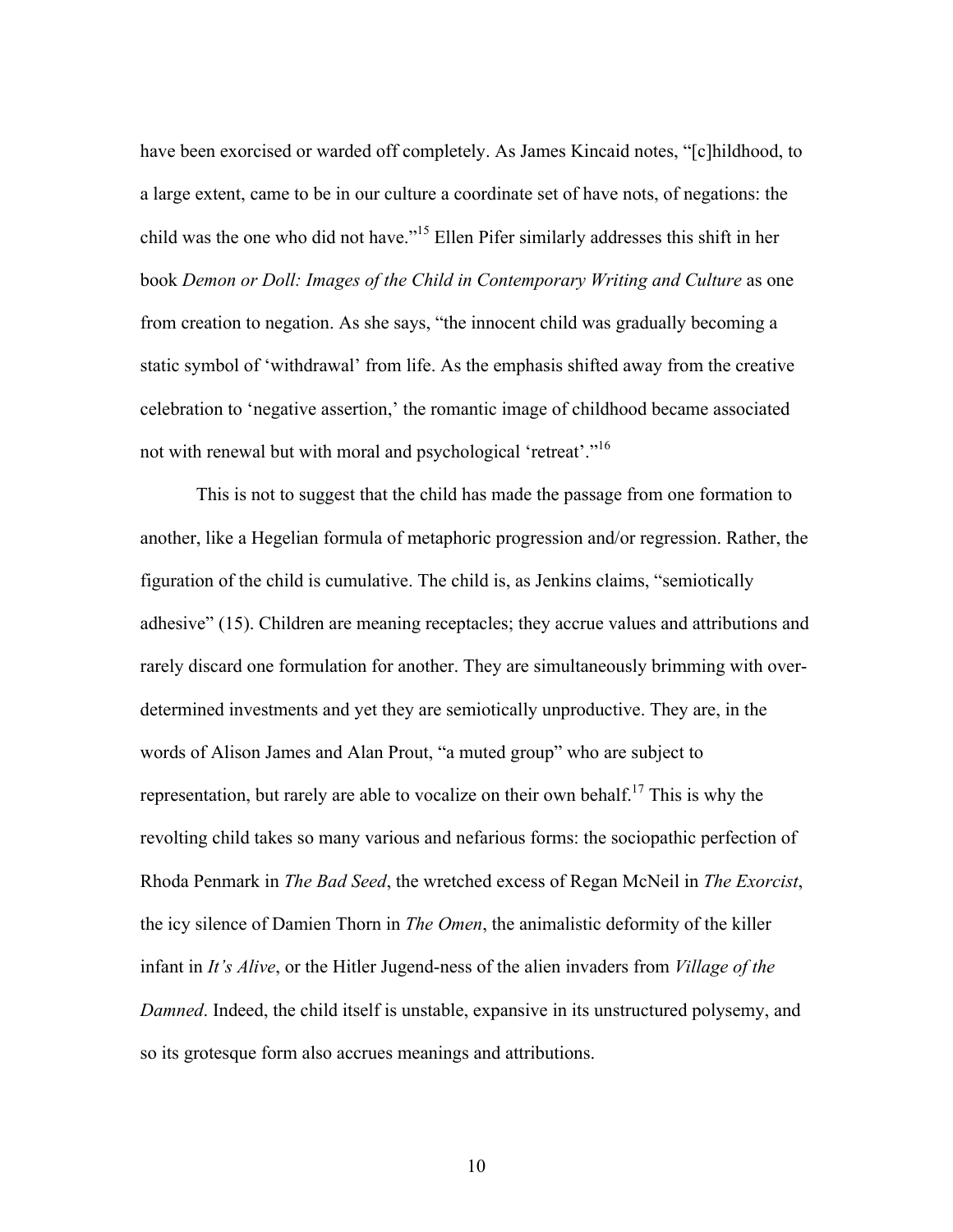#### *Child and Horror*

Sabine Bussing, in her book *Aliens in the Home: The Child in Horror Fiction*, offers a comprehensive overview of the changing modes of child representation in literature. As she notes, the child as monster or aggressor is a largely modern phenomenon with its advent in nineteenth-century Gothic literature where the child "displayed more and more activity, developing from a mere victim to a frequent aggressor, killer, a veritable monster."<sup>18</sup> In the twentieth century, Bussing notes, the child takes center stage in horror fiction as child abuse becomes the central preoccupation of the genre. Children in horror fiction are both victims and victimizers—often both at the same time. As Bussing claims, the "evil innocent" emerges in the twentieth century, "[a] perfectly amiable and tender creature which is driven to do things by forces beyond its control" that arouses both feelings of disgust and empathy at the child's duality. Ann Douglas has also examined the centrality of the child to modern horror literature in her essay "The Dream of the Wise Child: Freud's 'Family Romance' Revisited in Contemporary Narratives of Horror." Calling the genre "family horror," she places the novels within the context of social upheavals of the 1960s, wherein the genre hyperbolizes the generation gap as "the confusion of tongues between the adult and the child,"<sup>19</sup> and the child becomes an uncanny creature that can "neither be escaped (they are *heimliche*) nor resolved (they are *unheimliche*)."<sup>20</sup>

In both film studies and childhood studies, critics have incorporated the revolting child into larger studies of horror cinema or childhood representation, respectively. Robin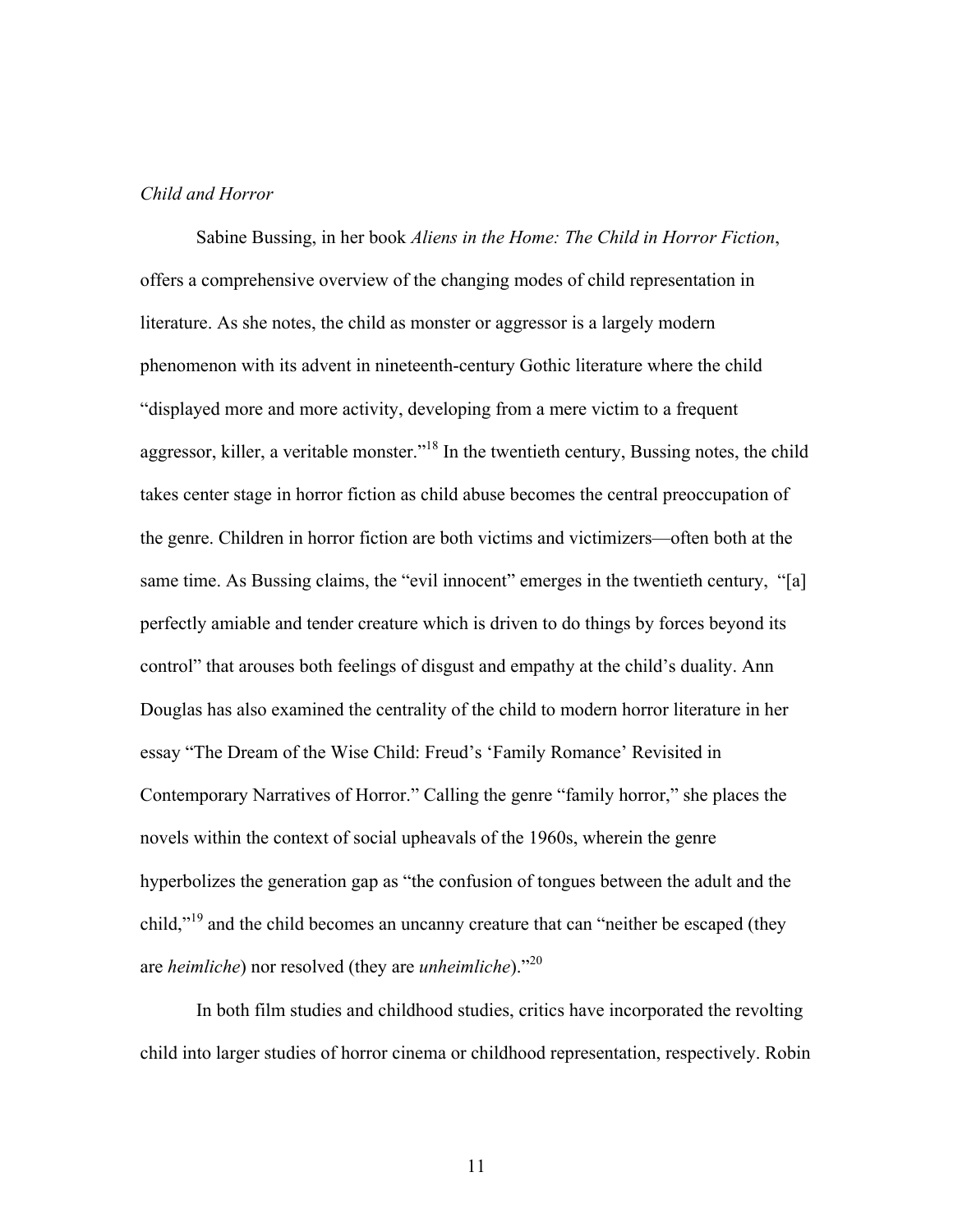Wood, as I have mentioned, cites children as possibly the most oppressed/repressed groups informing the formation of the monster in horror cinema. Many critics of the horror genre have noted the shift in 1960s toward a genre of "family horror" (as Douglas does in literature). Kevin Heffernan cites the shift within the context of industrial practices and anxiety about the susceptibility of the child to media images. This shift, says Heffernan, was "directly connected to fear of contamination of children by both permissive childrearing practices and the products of the culture industry.<sup>"21</sup> Tony Williams, in his book *Hearths of Darkness: The Family in the American Horror Film*, sees the shift as potentially progressive for its attack on the familial structure, though one which is often diluted through an attribution of causality to an external (often demonic) force. In this, Williams shares common ground with Robin Wood, who similarly feels compelled to deem films either "progressive" or "conservative" for their treatment of monstrosity and their attempts at narrative closure. As I will argue, these approaches are ultimately misguided in their assumption that the pleasure of monstrous excess can be successfully contained by narrative closure, or that films can be singularly progressive or conservative based upon a structural application of narrative formations. Rather, this dissertation will continually strive towards reparative analysis, more interested in how audiences shape texts rather than the shape of texts. As an extreme ambivalence marks the horror genre in general (and the revolting child subgenre in particular), such attributions of progressive or regressive ideologies seem less like inroads to analysis and more like dead ends.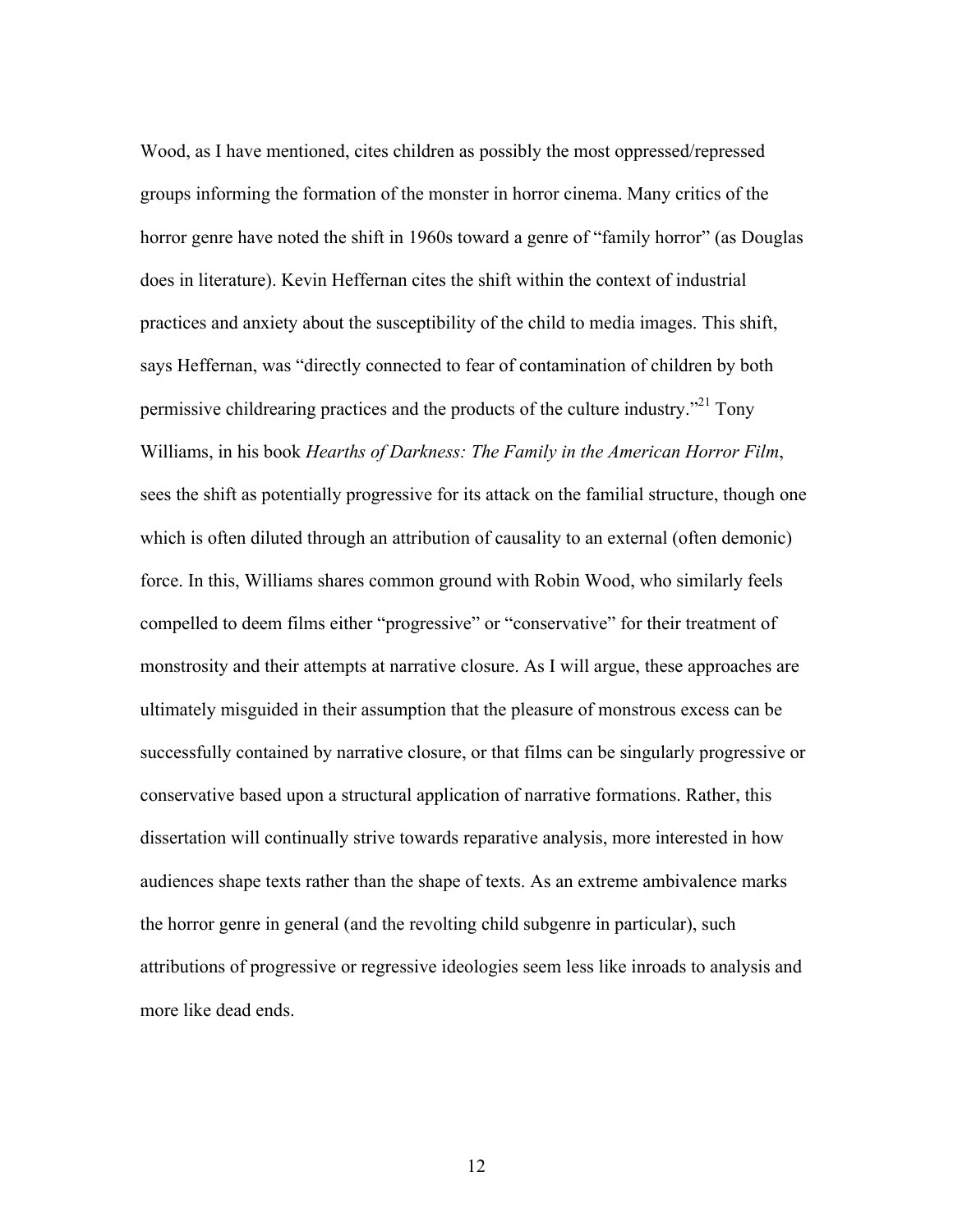In the analysis of "family horror," Vivian Sobchack provides a fascinating multigenre investigation in her essay "Bringing It All Back Home: Family Economy and Generic Exchange." As she argues, the horror genre, along with the science fiction and television melodrama, all began to center around the child in the 1960s. Sobchack argues that this shift towards domestic horror (and science fiction) occurs because of various social movements (women's liberation, youth rebellion) that transformed the bourgeois family, and the patriarchal authority that underpins it, from a site of refuge to one of critique—one that must explicitly serve as the site to represent these social conflicts. Ultimately, all three genres—horror, science fiction, and melodrama—"attempt to narratively contain, work out, and in some fashion resolve the contemporary weakening of patriarchal authority… condensed and represented in the problematic figure of the child." 22 Though over-simplified in crafting the shift from child-as-victim to child-asaggressor in film (one reason this dissertation eschews a chronological structure), Sobchack's essay cultivates useful critical ground in understanding certain post-1960s shifts within the genre.

Some of the most useful work, however, is that which has addressed the particularity of the child monster in terms of its liminality and that state of permanent impermanence that I argue marks the child as dangerously "revolting." Though they draw from a number of theoretical perspectives (Bakhtin, Freud, Kristeva, Douglas) and employ divergent terminology ("grotesque," "uncanny," "abject," and "impure," respectively), the preoccupation with the not-yet-becoming-ness of childhood links their work. Interestingly, they also echo the sentiments of Noel Carroll, who draws upon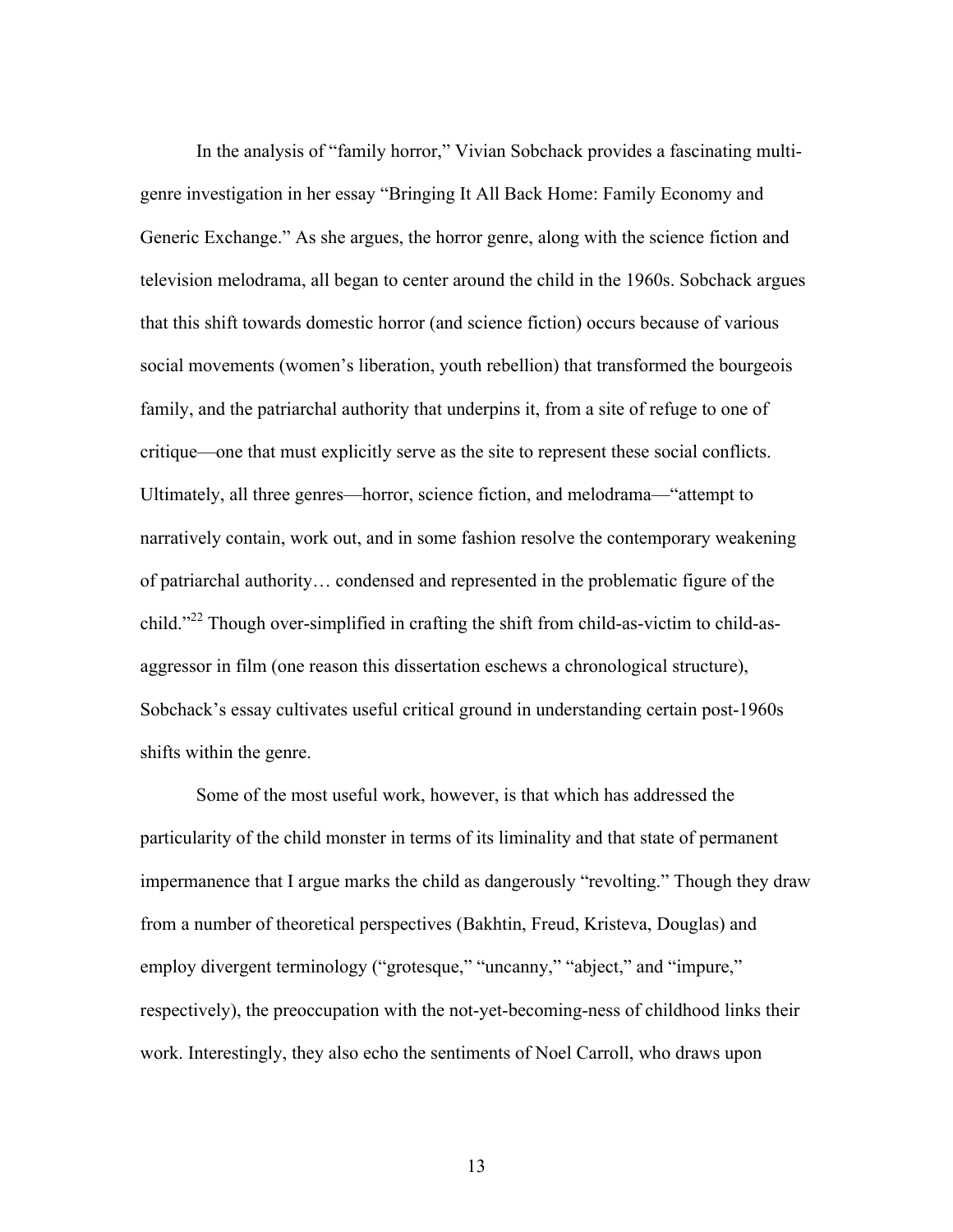Mikhail Bakhtin and Mary Douglas to argue that the horror genre as a whole is "identified with the manifestation of categorically impossible beings."23 Though Carroll's theory has been heavily critiqued for its over-reliance on the monster as the site of cinematic engagement, $^{24}$  his model offers a useful framework for considering the specificity of the revolting child as a categorically impossible being whose horror is not physically threatening, but what Carroll calls "cognitively threatening. They are threats to common knowledge."<sup>25</sup>

In this vein, Barbara Creed has addressed the female child monster as an extension of her work in gender and monstrosity and sees the "murderous moppets" as proto-monstrous-feminine creatures that violate societal norms of gender and threaten abjection with the liminality of their bodies.<sup>26</sup> Much of her argument turns on the notion that the female child is inherently linked to "other-worldliness," noting a cultural history that constructs the adolescent female as susceptible, vulnerable, and possessing a barelyrestrained sexuality that must be re/oppressed. Recalling her own previous work, Creed notes that "[w]hat is specifically horrific about the monstrous little woman is that the potential of her body and mind to be corrupted is seemingly without limits or borders… The mad moppet is able to 'pass' easily from one state of the spiritual divide to the other.... She is still a child, an innocent because she is female, and yet not fully developed, her evil potential—like her potential for innocence—is limitless" (3). The female child is thus linked to the pre-symbolic, the chora, the abject, and the wealth of attractive/repulsive power that marks the monstrous-feminine.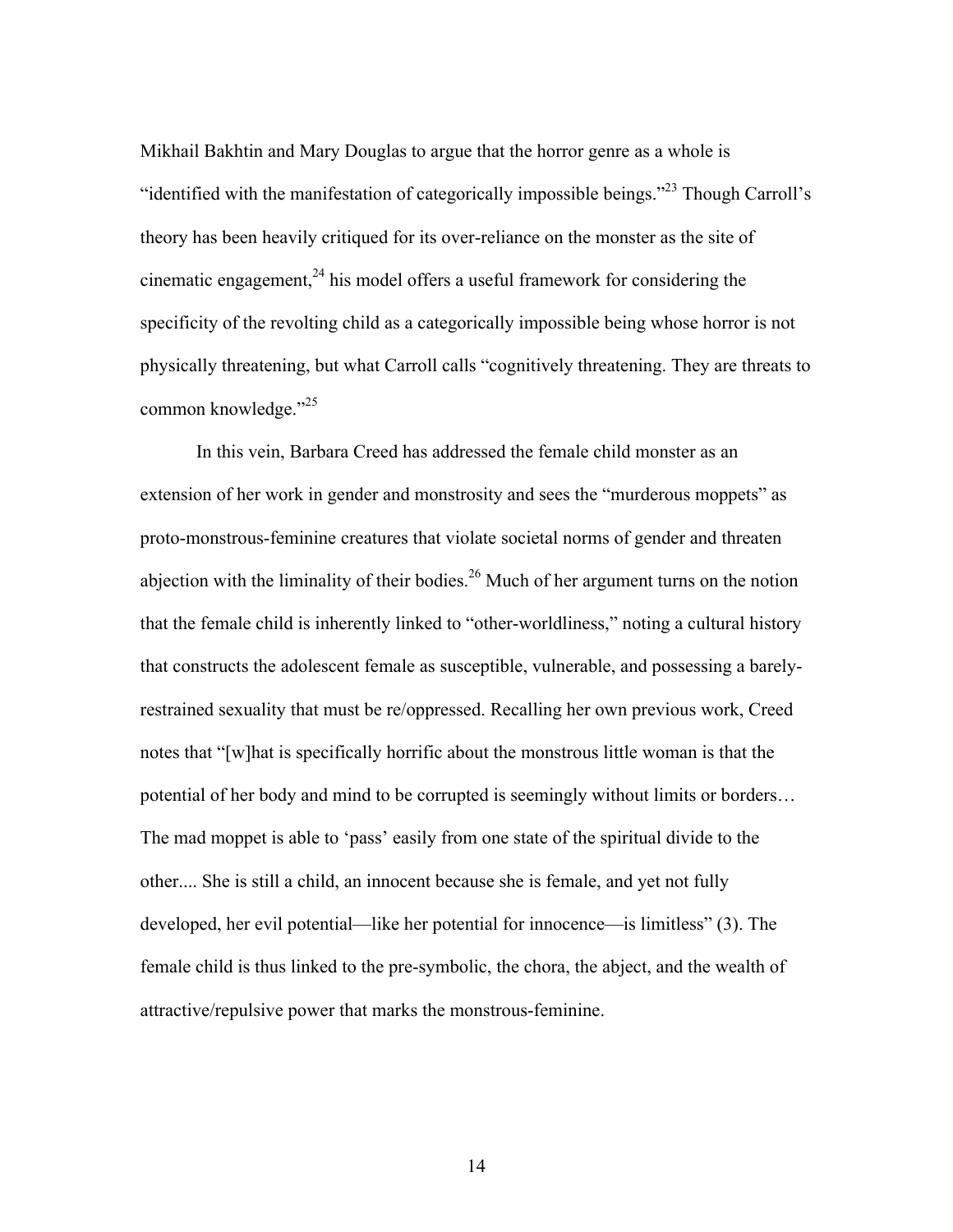To date, William Paul offers the most comprehensive portrait of the revolting child and the types of anxieties and pleasures that are articulated in and through the representation. As I noted earlier, Paul views the subgenre largely as a rationale for exploring fantasies of child abuse, but he also suggests the ways in which the films mobilize contradictory pleasures as well: "the pleasure of horror that these events occasion derives from a desire to see the taboo broken at the same time that we feel the terror of the violation."<sup>27</sup> These films, he claims, allow for the expression of repressed desires that are not sanctioned in society. In addition to fantasies of child abuse, one of these desires is to see the child be un-childlike. Of *The Bad Seed*, he says, "if we view her age as an *attraction*, we should also keep in mind that audiences must find some pleasure in imagining an eight-year-old girl capable of murder."28 Similarly, Paul notes of *The Exorcist* that the film "may be liberating in giving full vent to infantile rage at the same time that it is permeated by a sense of punitiveness toward the raging child."<sup>29</sup> Paul's consideration of varied and contradictory pleasures offers a useful model for engaging these texts, though in this dissertation I want to examine the ways in which the unchildlike child enables spectatorship that centralizes queerness as its mode of engagement.

## *Queer Viewing*

In using "queerness" to describe spectatorial pleasures, I favor a more diffuse notion that is suggestive of gay or lesbian identity but is an occupiable position available to anyone with anti-heteronormative perspective. It is, likewise, a mode of engagement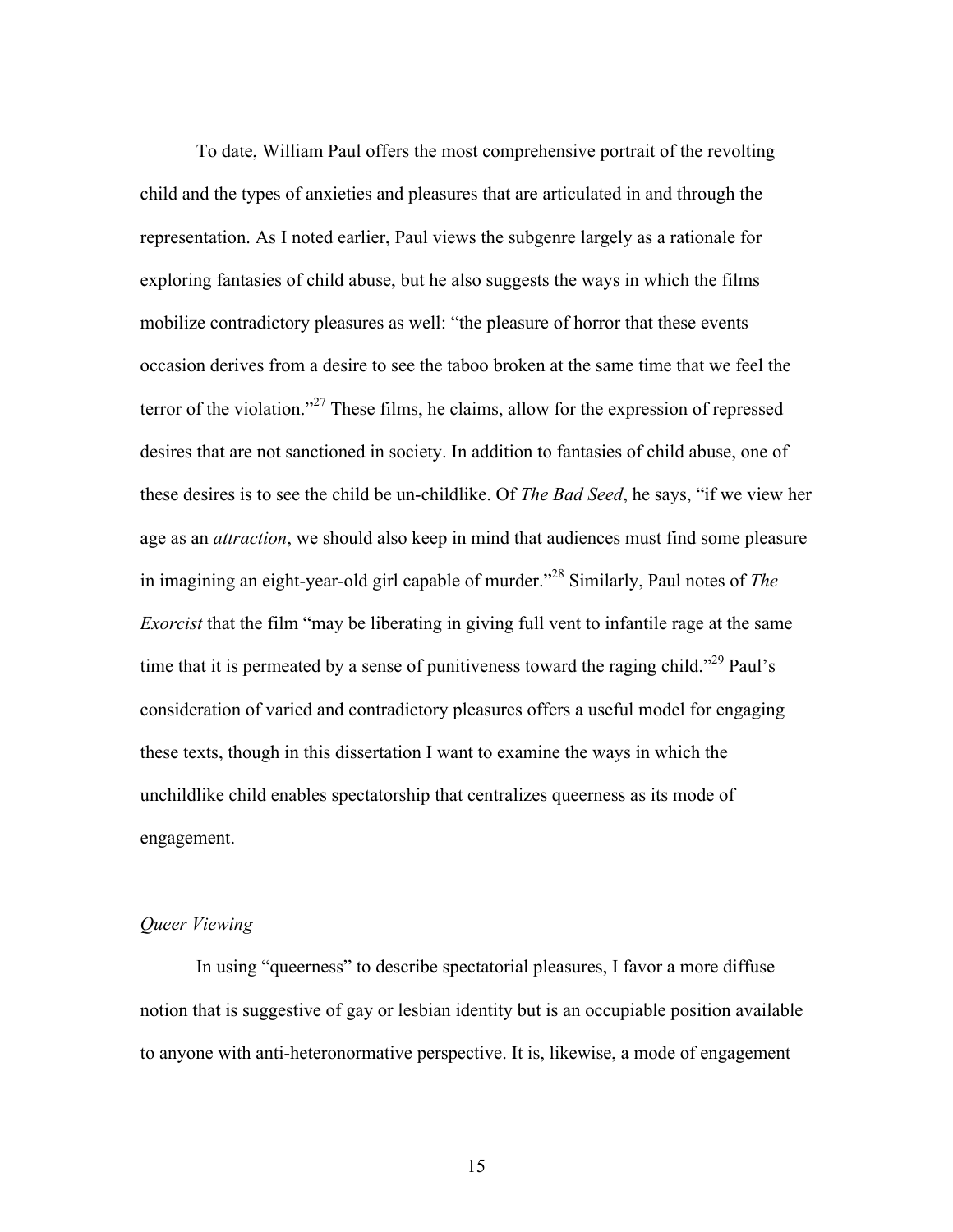that alights in moments, repulsions, and pleasures, and not in codified identitarian politics. As Judith Mayne notes, one of the distinct pleasures of the movie theater, with its relative anonymity and hyperbolic state, is as a "safe zone" in which "homosexual as well as heterosexual desires can be fantasized and acted out."<sup>30</sup>

Horror is a genre that mobilizes queer spectatorship through the elements of its formal structure: the breakdown of a social order, creatures rejected by society, the tenuous and doubtful restoration of that order, for instance. As Harry Benshoff notes in his book *Monsters in the Closet: Homosexuality and the Horror Film*, monstrosity in horror films is often figured as "a force that attempts to block [the heterosexual] romance" and as such "monster movies… might be understood as being 'about' the eruption of some form of queer sexuality into the midst of a resolutely heterosexual milieu.<sup>331</sup> Noting that homosexuality has been constructed alongside and through cultural notions of monstrosity, sexual anxiety, and disease, he claims that these films can both demonize (or monsterize, as he says) the villain by accessing cultural codes of queerness and also provide points of identification for queer spectators.

Horror films' characterization of the monster-as-queer depends in large part on their categorical impossibility, to recall Carroll. In their liminality (male/female, masculine/feminine, homosocial/homoerotic) they are cognitively threatening. As Judith Butler contends, they are queer bodies that exist in the abject "unlivable and uninhabitable zones."<sup>32</sup> Because of this peripheral status, Benshoff claims, "the cinematic monster's subjective position is more readily acceded to by a queer viewer—someone who already situates him/herself outside a patriarchal, heterosexist order and the popular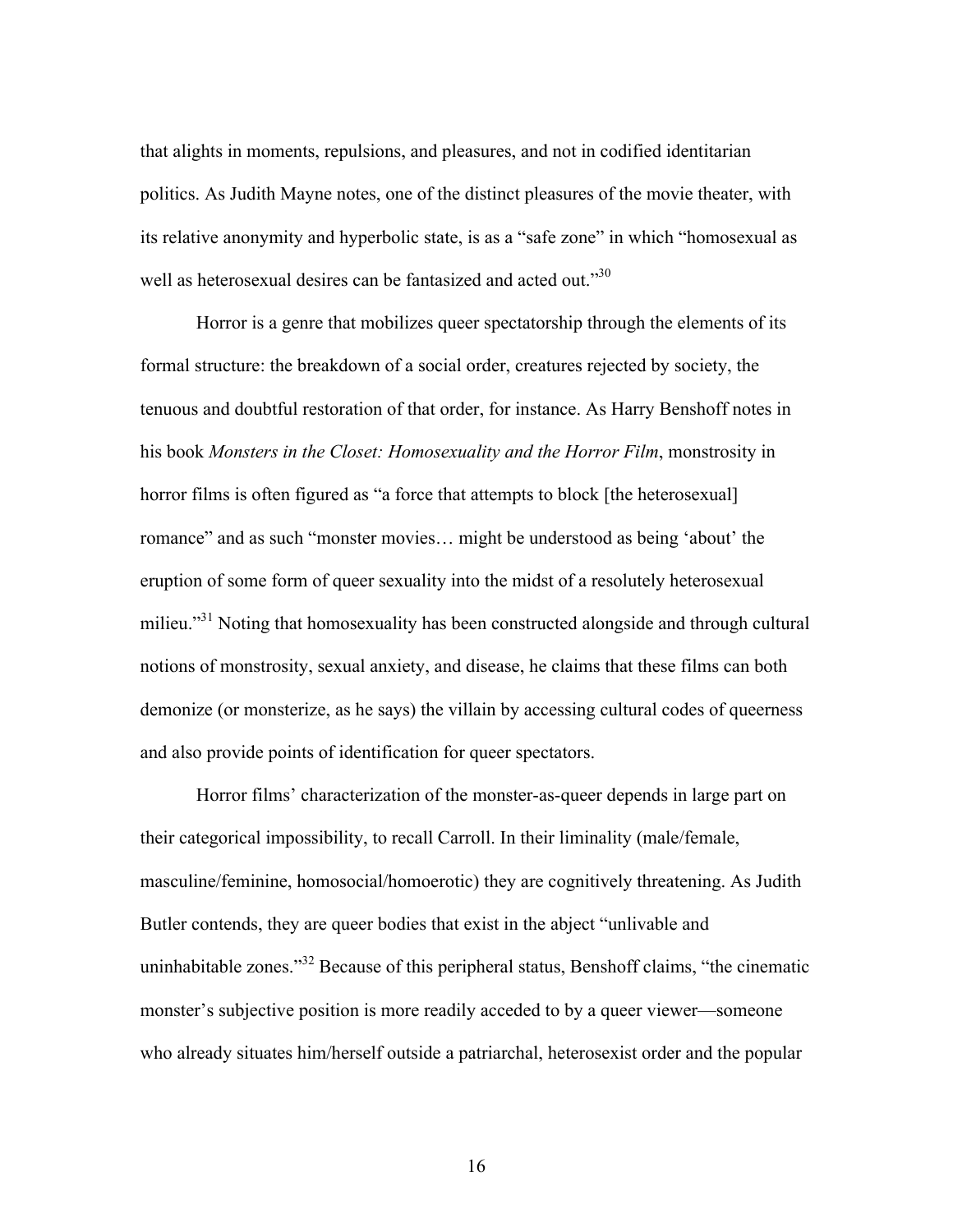culture texts it produces."33 What I am talking about, then, is not necessarily how the text positions a spectator but rather how a text becomes *useful* to a spectator, negotiated in ways that make it pleasurable for the viewer. Many critics, from Elizabeth Ellsworth to Alexander Doty,  $34$  have noted the ways in which queer spectators make meaning from texts in provocative ways, including exploiting connotation, ignoring endings, and reconfiguring romances. In horror, queer spectators can take pleasure in the monster's challenge to heteronormative institutions such as the family, the state, and the church.

Using this as a starting point, I want to examine how the revolting child in particular elicits queer pleasure within the narrative frame of horror. I will briefly consider three lenses through which this figuration could be seen as queer: as a failure of the developmental narrative, as an avatar of non-futurity, and as a grotesque exaggeration of normative childhood. To view the revolting child as powerful, pleasurable, or even preferable, I argue, is to partake in a very queer modality of viewing. It is to claim a spectatorial pleasure that is (in Doty's words) "non-, anti-, or contra-straight."<sup>35</sup>

## *Queering Childhood*

It is likely apparent from the tone of this dissertation that I have a certain affection for the texts I am engaging—a pleasure that goes beyond mere academic fascination. In my love for these films about revolting children, I find a mixture of oppositional pleasure and campy glee that is difficult for me to quantify. Indeed, the genesis of this dissertation began when I wrote a piece on *The Bad Seed* in 1996 and is in large part a personal exploration of my own perverse spectatorship. Only recently have I begun to consider the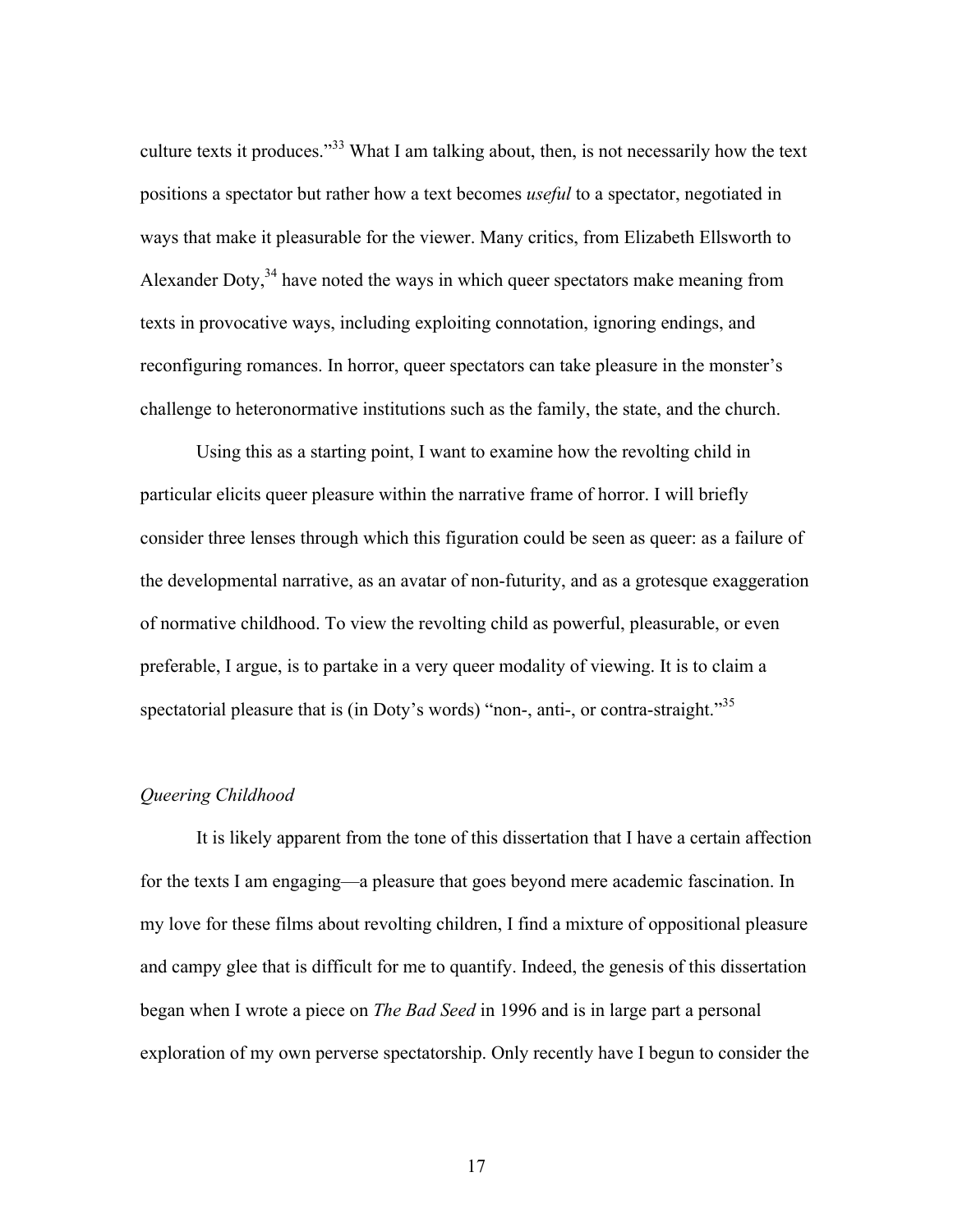ways in which my queerness informs my particular spectator position when engaging these films. In doing so, this work has benefited greatly by taking queer theory as its undergirding structure to engage the unspeakable elements of childhood and children's sexuality, to consider what it means when children are not properly institutionalized, and to consider the ways in which "the child" is used to police adult sexuality. But most importantly, queer theory provides a language to articulate these films' distinctive pleasures—a mode of engagement that I argue queer pleasure mobilizes.

I may begin by saying, simply, that something is very queer about childhood itself. Children are, as Patricia Holland notes, not prone to boundaries or categorical imperatives:

The bodies of young children are leaky; they do not respect established boundaries. They wet the bed, spew up their food, have no respect for tidy kitchens or hoovered carpets. They roll in mud, have uncontrollable tantrums, cover themselves in paint and bloody the hands and knees in falls and fights. Even worse, they sometimes spill out onto the streets, where their behavior is threatening and sometimes dangerous.<sup>36</sup>

 Their boundless potential and their unwritten-ness are sites of *both* envy and anxiety for adults; "youth," says Richard Dyer, "is a period of transition, of uncertain narrative outcome."<sup>37</sup> Queerness adheres in this notion of childhood as a liminal state—a stage understood to be a passing-through on the way to proper genitally-oriented heterosexuality. It is, as Freud notes, "polymorphously perverse" in the non-directionality and non-exclusivity of its libidinal impulses. But the notion that the child will, at some point become properly oriented creates a space in which queerness of child sexuality can be understood as innocent sexuality, unknowing sexuality, no sexuality at all. This, in turn, naturalizes heterosexuality as a predetermined destination in the developmental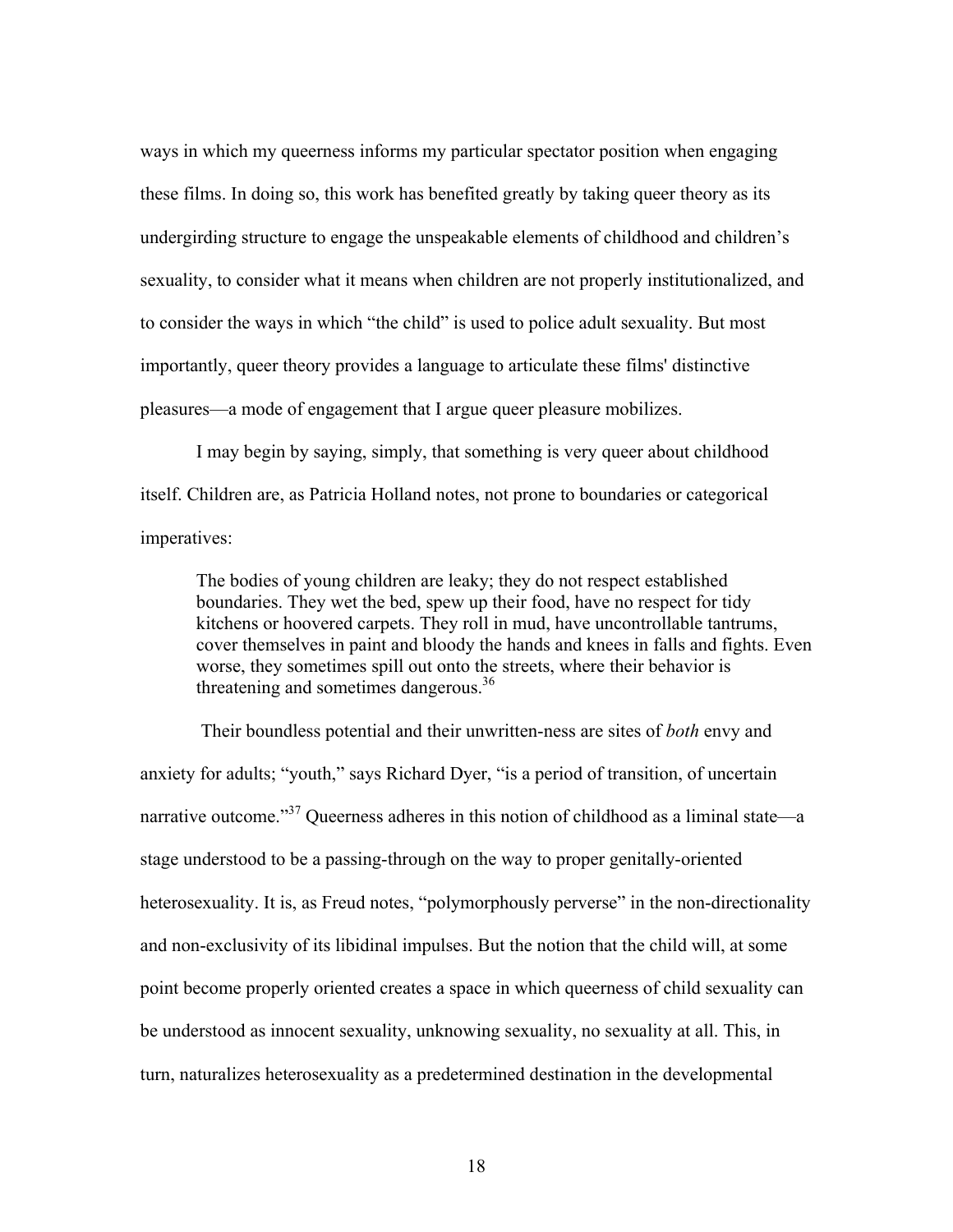narrative, and "innocence" becomes the means through which to foreclose the queerness of origins. As Jacqueline Rose notes in her seminal essay on the perverse pleasures of *Peter Pan*, "[t]he child is sexual, but its sexuality (bisexual, polymorphous, perverse) threatens our own at its very roots. Setting up the child as innocent, is not, therefore, repressing its sexuality—it is above all holding off any possible challenge to our own."38 As reminders of our lost former selves, the child is that queer doppelganger whose mere presence evidences the mechanisms of heterosexualization. Kevin Ohi, in his article "Narrating the Child's Queerness in *What Maisie Knew*," provides a useful vocabulary for the queer precariousness of childhood by stating that "[t]o argue that all children are queer, then, is not to argue that all children feel same sex desire (which, for all I know they do). Rather, it is to suggest that [childhood] marks a… locus of impossibility, of murderous disidentification."<sup>39</sup>

It is then in the bad child, the ruined child, or the monstrous child that this murderous disidentification is literalized. Potent as the child is as an uncertain narrative outcome, the revolting child is exponentially troubling, as s/he seems to have no need for the entry into adulthood. The coming-of-age tale becomes horribly refigured as the already-of-age tale, as children claim libidinal territory assumed to be the solitary domain of adulthood. As such, the revolting child represents the failure of the developmental narrative, in which children successfully sublimate infantile desires and drives into the proper outlets to enter a nascent adulthood. If, as Paul Kelleher notes in "How to Do Things with Perversion: Psychoanalysis and the 'Child in Danger'," entire social networks have been formed around the protection and maintenance of a child's "je ne sais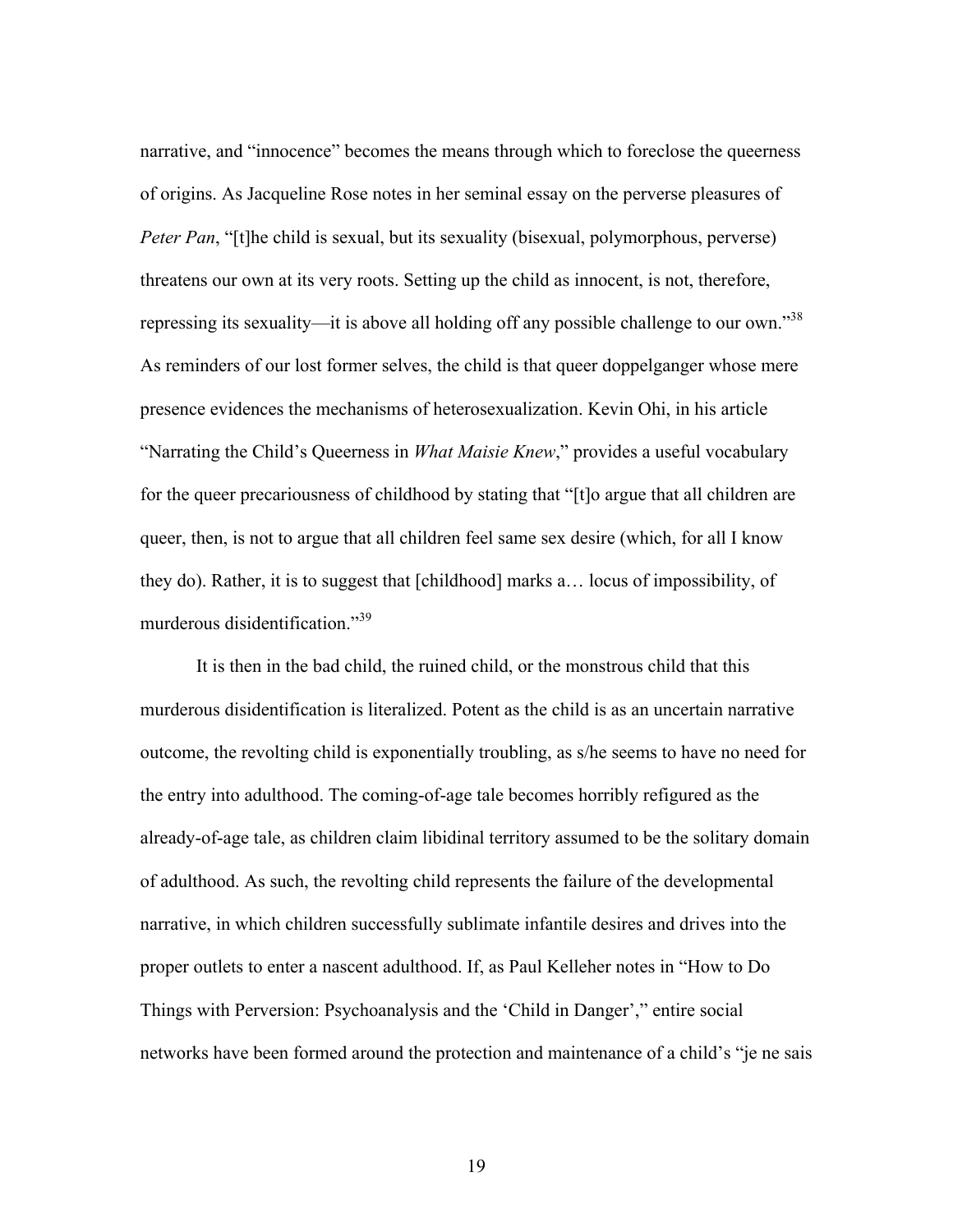quoi," the revolting child is the figure that ultimately names that "quoi."<sup>40</sup> It is no coincidence that queers have long been regarded as similar failures of development: deemed "stunted" in their growth, "immature" in their sexuality, "tomboys" or "mama's boys," hedonistic and infantile in their urges, criminalized in their "arrested development," or diagnosed with a "Peter Pan complex" because they insist on playing with tinkerbells. As Stockton says, "The grown homosexual... is fastened, one could say, to the figure of the child. The grown homosexual has often been seen metaphorically as a child. Arrested development is the official-sounding phrase that has often cropped up to describe the supposed sexual immaturity of homosexuals: their presumed status as children, who remain children in part by failing to have their own."<sup>41</sup> Indeed, the horror of queerness is that, in the social or juridical discourse, these men and women are still unwritten, still loitering, still failing to sublimate the desires of potently liminal childhood. Says Leo Bersani, "heterosexual genitality is the hierarchical stabilization of sexuality's component instinctions"—that is to say, the falling-in-line of one's own proper development so that "the perversions of adults therefore become intelligible as the sickness of uncompleted narratives."<sup>42</sup> If queerness is seen as a threat to the social fabric because queers represent the horror of incomplete narratives by their refusal to enter the social contract that marks them as "adult," then the revolting child and the queer subject share a terrible terrain in their complete incompletion.

William March, the queer author of the novel *The Bad Seed*, expressed in his biography an identification with his revolting child creation, Rhoda Penmark. What, then, does this have to say about the text (in book, stage, and film versions) and its obsession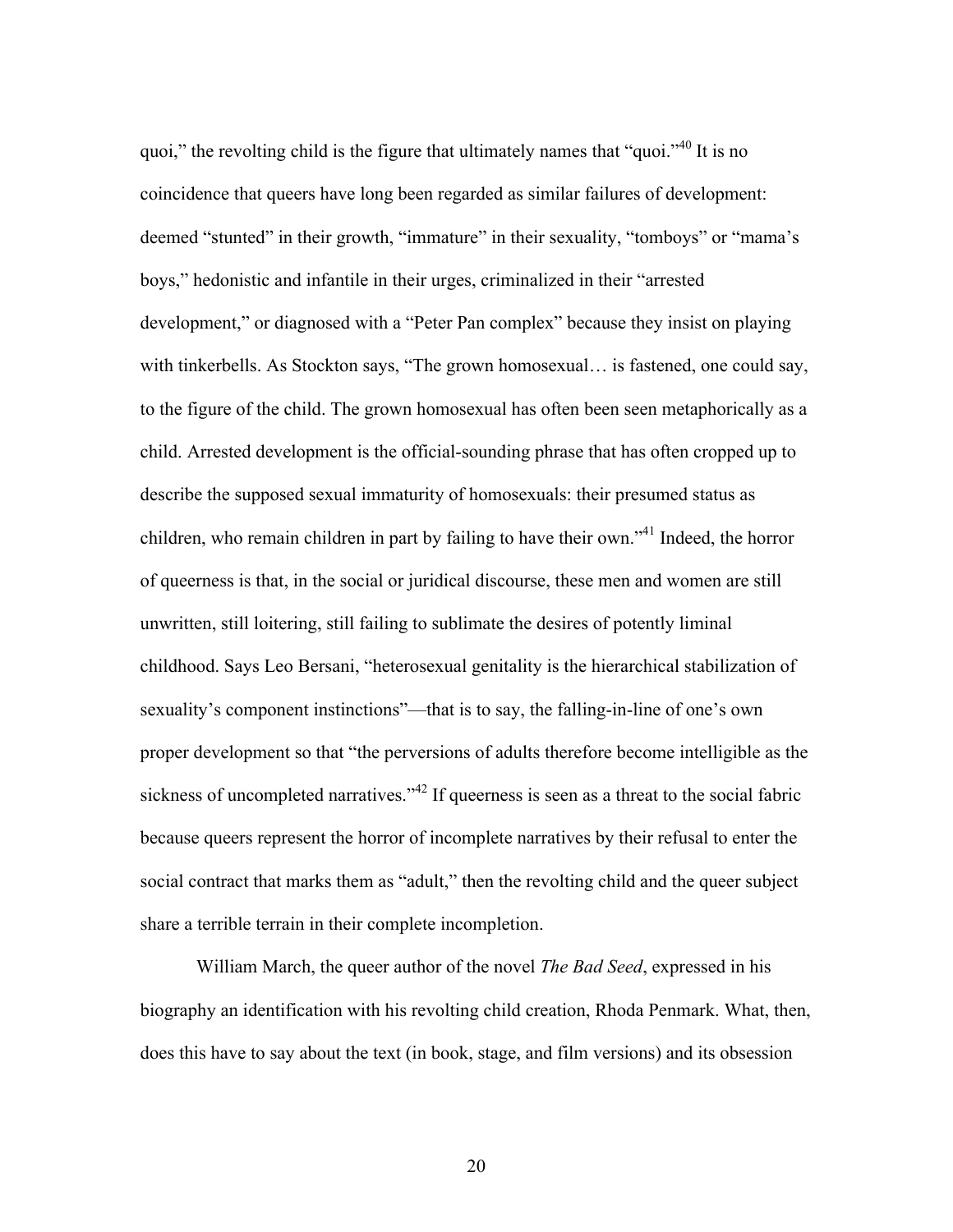with explanation and origins of monstrosity? The revolting child, like the queer, must be explained away through recourse to some developmental trauma—abuse normally. Or when that fails, some genetic abnormality is identified. Either way, the revolting child and the queer are riddles. How did they get that way? Could it have been prevented? How can we detect the signs in others? This dissertation takes as its central conceit that the revolting child, in all its various and nefarious forms, is the queer child. The child who refuses to grow up and only grows sideways lives in that space which child-rearing refuses to name but nonetheless imagines.

#### *Fight the Future*

This work will take as its framework that the axioms of *vulnerability, innocence, dependency*, and *futurity* define children's and childlike bodies—and that these qualities are seen as the terrain specifically of white childhood. Children are the receptacles for those traits that adults use to enable their own acts of definition. As such, childhood functions as a "transfer point for relations of power,"<sup>43</sup> as Foucault notes of social, political, and juridical discourses over sex and sexuality. Always invoked in and through those discourses over sexuality, children's bodies serve as the most lucrative currency in a system of discursive power that demands vulnerable bodies in need of protection from abhorrent non-normative identities. As Karen Sanchez-Eppler notes, "[c]hildren can simultaneously and seamlessly function as both objects and subjects of social control, since in their state of dependency it is precisely what they lack that makes them rhetorically efficacious." 44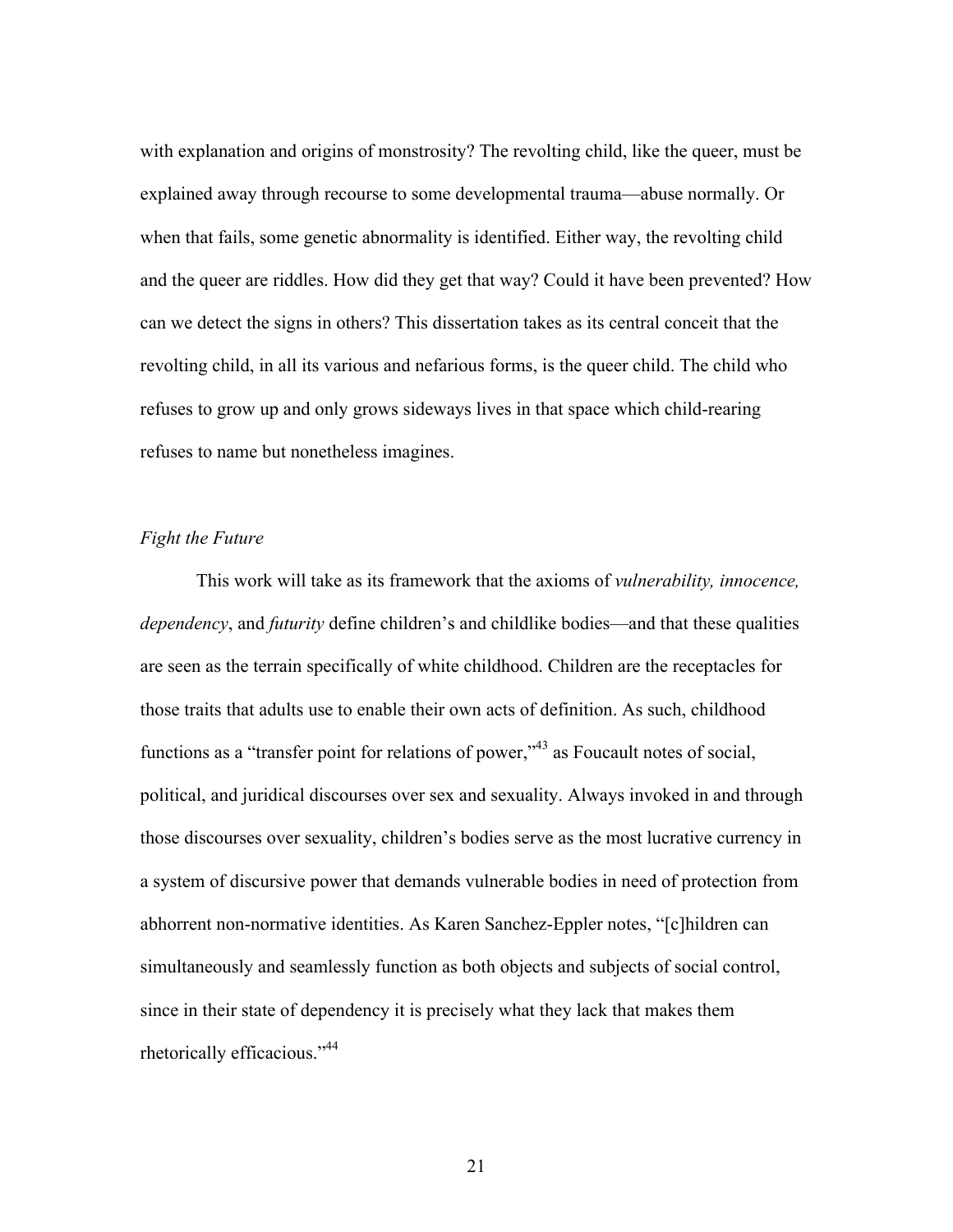Recently, a number of critics have begun to engage the role of children and childhood in queer theory. Indeed, as Michael Cobb notes in a 2005 issue of *Criticism*, the interrogation of childhood by queer theory is a formative move and holds the potential to reinvigorate the field. As he says, "[t]here's something fresh happening on this playground, perhaps because a child can stand in for almost anything… And it's this elasticity, this playfulness, that helps some very smart people say some very smart things… Queer theory needs critical, intellectually daring and politically minded work to compete with conservative family values (especially the value of straight, innocent children)."<sup>45</sup> Among these are several strains of engagement: one that seeks to "queer" childhood as I have done in the previous pages and one that delineates the child as it is used in opposition to the queer, the anti-queer—both as an avatar for future and as the perpetual victim who needs saving from infection/seduction/recruitment from perversion. The latter is a mode of criticism that attempts to "uncover" the queer same-sex-desiring child in the text, what Stockton refers to as "queer ghosts." This is the queer child who is denied speech twice: it cannot speak for itself and it is the child of which one cannot speak. The rhetorical mobility of the vulnerable child to circumscribe and punish queer sexuality breaks down at the very moment one considers queer youth *as* children. As queerness and childhood are understood culturally to be mutually exclusive notions, the mere representability of the queer child can occur only in terms of abject monstrosity. Instead, such discourse has necessitated the erasure of such bodies as nonexistent— "ghosts." I cannot help but consider the abundant presence of forlorn spectral children from *The Changeling* (1980) to *Silent Hill* (2006)— in terms of this desire for voice. In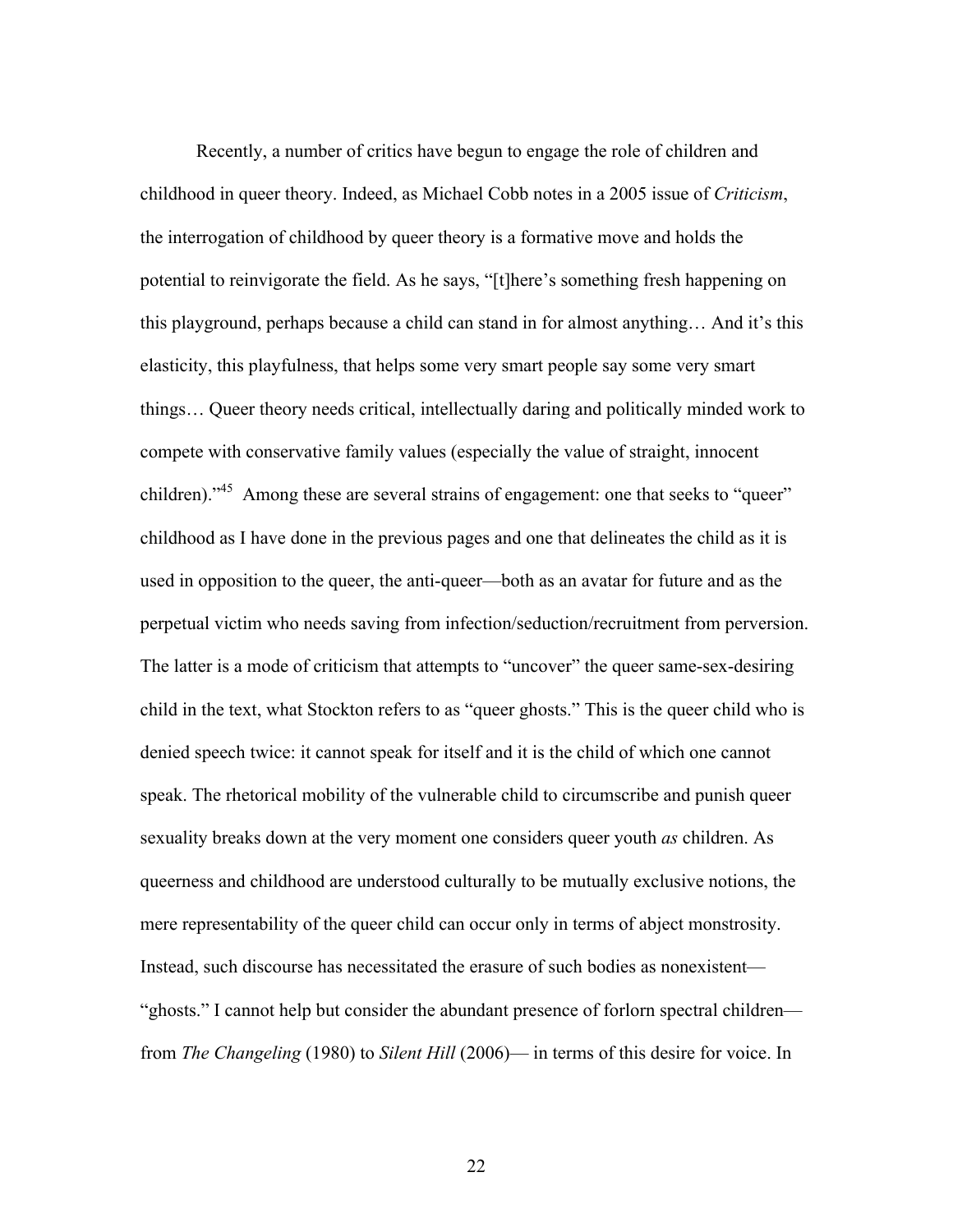these narratives, dead children from the past call out to the present to make their history known, often a brutal and violent history of rejection by parental authority. In their unending desire to be acknowledged, unearthed, and made tangible through their acknowledgment within a familial economy which so often sentenced them to eternal silence. This dissertation will take up some of this line of inquiry and consider the ways in which revolting children metaphorically actualize the young queer body by making the child speak in unspeakable ways.

Other critics, equally engaged with the muted nature of the child, have examined how the image of "childhood," in its vulnerability, innocence, dependency, and futurity, works to limit non-normative identity formations and expressions. Lauren Berlant, for instance, has discussed the effects of a "child-safe" culture on the formation of the ideal citizen, infantilized into political submission.<sup>46</sup> Kelleher has noted the ways in which the child and pervert have been wedded in psychoanalytic discourse and how protection evidences the unnaturalness of the endangered (and rhetorically propitious) child. As he says, "is 'protection' always a belated gesture, a compensatory strategy that admits, by denying the impossibility of cure, the permanently unfinished business of normalization?"47 Finally, in *No Future: Queer Theory and the Death Drive*, Edelman takes up the manner in which contemporary heteronormative social policy utilizes the figure of the Child<sup>48</sup> to foreclose any opposition by assuming the mantle of those fighting "for" the children. In this, it manufactures an unoccupiable position for queerness, which cannot coalesce around a politics of being "against" the children, against what he calls reproductive futurism. As he says, conservative rhetoric "pose[s] an ideological limit on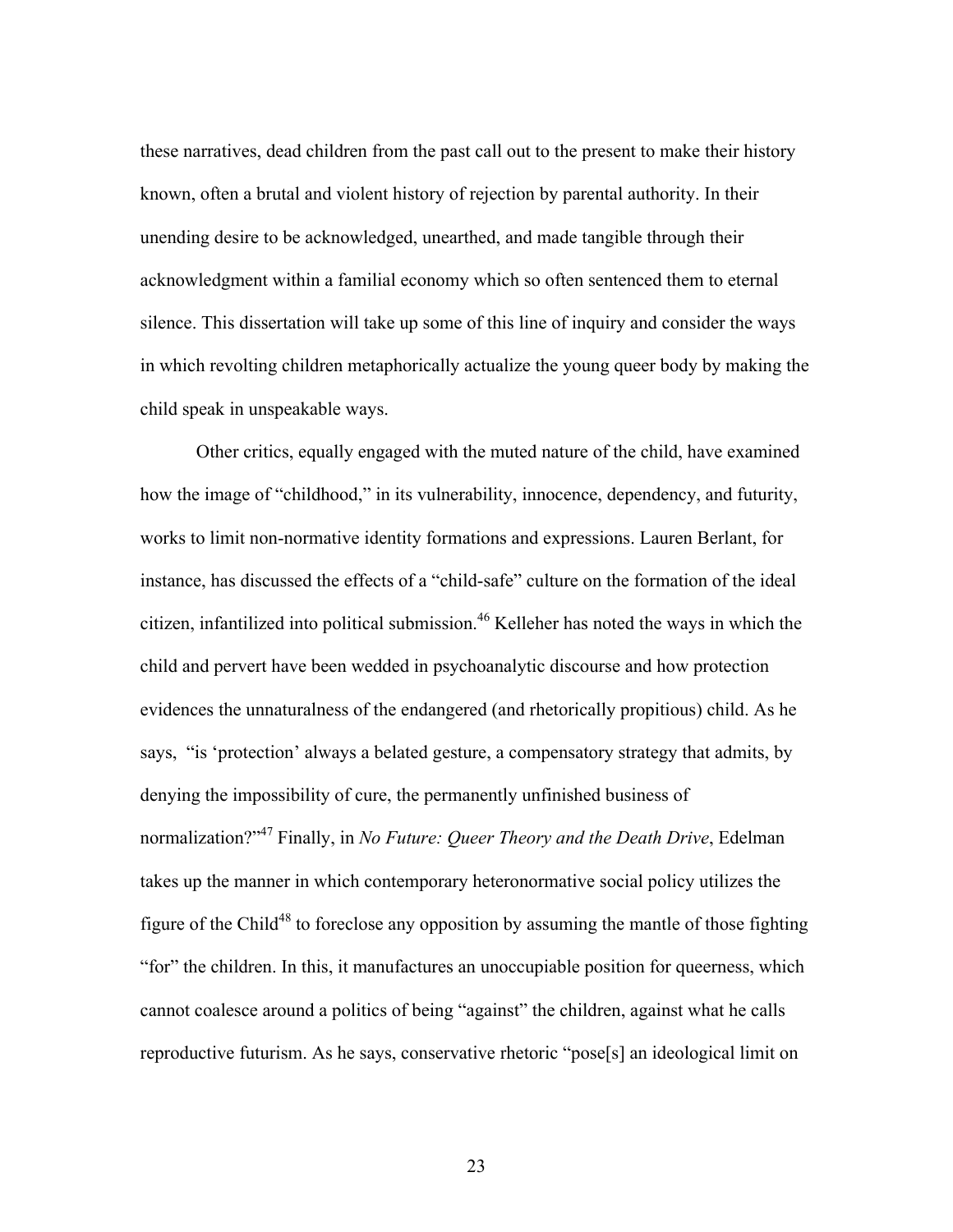political discourse as such, preserving in the process the absolute privilege of heteronormativity by rendering unthinkable, by casting outside the political domain, the possibility of a queer resistance to this organizing principle of communal relations."49 His polemical solution is to claim that unclaimable position, what Butler might call an "unlivable zone," and to reject the impossibly vulnerable child and the matrices of power it upends. As he says:

Fuck the social order and Child in whose name we're collectively terrorized; fuck Annie; fuck the waif from Les Mis; fuck the poor, innocent child on the net; fuck laws both with capital Ls and small; fuck the whole network of Symbolic relations and the future that serves as its prop.<sup>50</sup>

Calling childhood the "fetishistic fixation of heteronormativity,"<sup>51</sup> the force of Edelman's argument is in advocating a queer politics that coalesces around an opposition to "reproductive futurism," which insists on imagining a better (heterosexual, heteronormative) future "for the children."

While I am drawn to Edelman's political rallying call, I find his analysis of the rhetorical power of youth quite limiting. In establishing the use of the child as the antiqueer, he ignores the historical legacy of constructing Othered groups (lower class, Native Americans, African Americans, queers) *as* children and how these characterizations have been co-existent with those same minorities as being a threat to children. As a combination of these two traits, minorities are often characterized as bad children: in need of domination and in need of isolation. As Ellis Hanson notes, the domination of the sexual body by patriarchal forces is a significant thread which links the fate of both the child and the queer subject: "Children are queer," he says. "Their sexual behavior and their sexual knowledge are subjected to an unusually intense normalizing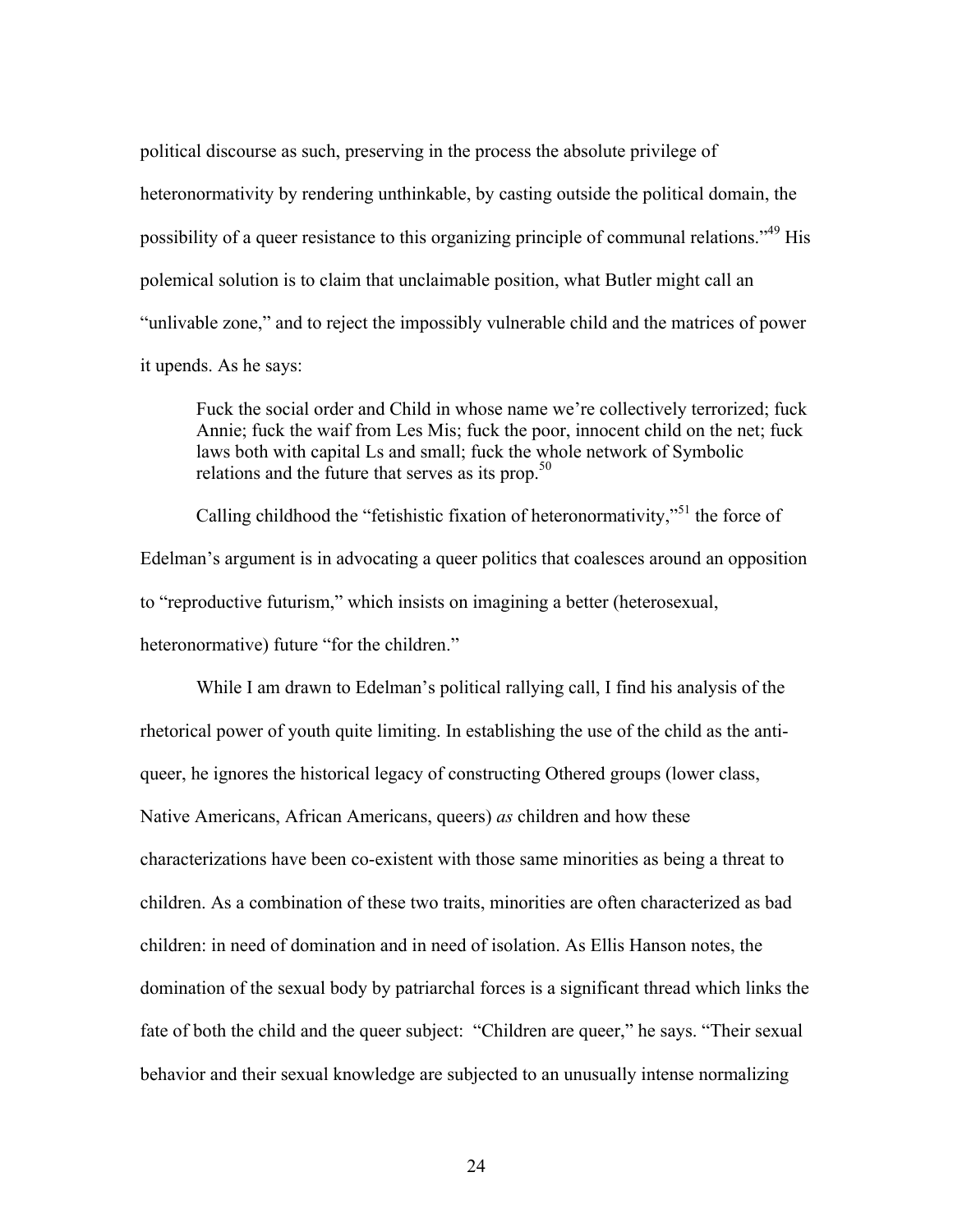surveillance, discipline, and repression of the sort familiar to any oppressed sexual minority."<sup>52</sup> Within the frame of a white bourgeois patriarchal culture, to be of a different gender, race, ethnicity, sexuality, class, or religion is to be aligned with the child. Karen Sanchez-Eppler claims that "for people who are not male, or white, or American, or considered sane or sufficiently rich, exclusion from civil rights has often been implemented through analogies to the child… for these disenfranchised groups claims to agency have entailed the severing of this link, the demonstration of all the ways they are not children."<sup>53</sup>

But we also must consider, where Edelman does not, that childhood holds a rhetorical charge in the form of youthful rebellion. As social change is centrally figured in terms of generational struggle, youth becomes the locus classicus of that struggle for overthrow of oppressive authority—whether it be a new, "better" social order, or no future at all. Anarchy, too, takes the form of youth. It is no wonder that "no future" became the wryly ironic calling cards of the punk movement in Britain. Leerom Medovoi notes in *Rebels: Youth and the Cold War Origins of Identity* that the youthful "rebel" has long been the avatar of a number of emergent identity groups. As he says, "[l]iberation movements of the late sixties (black, Chicano, women's, or gay) articulated their political subject as an *emergent* identity," says Medovoi, "a young self rebelling and establishing its sovereignty against the forces of a racist, patriarchal, or homophobic 'parent culture'."<sup>54</sup> One need look no further than the Declaration of Independence, that most American of emancipatory documents, to see the revolution figured as the rebellion of a righteous son against the strictures of an oppressive patriarch.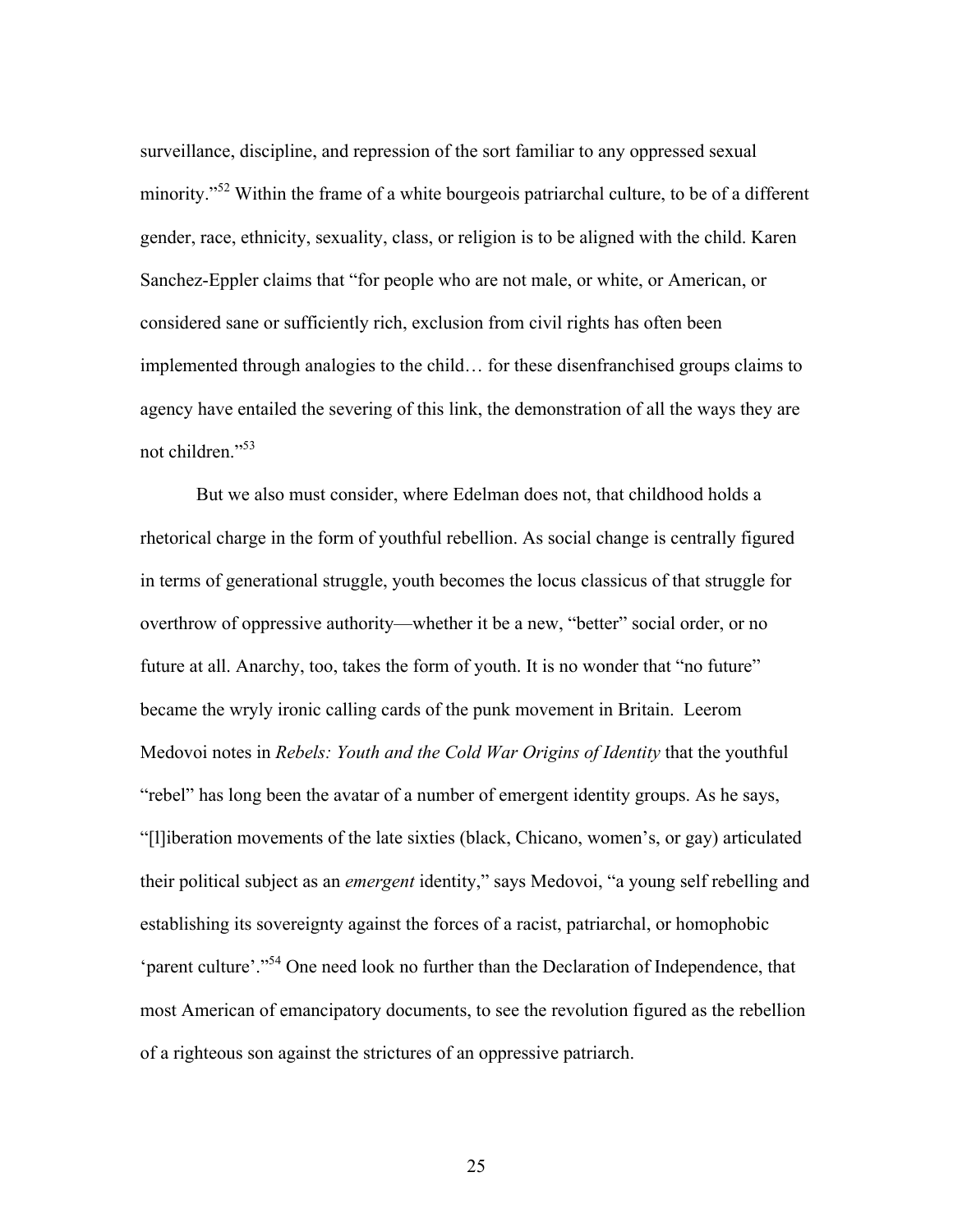If, then, reproductive futurism is predicated on the ability to "generate… generational succession, temporality, and narrative sequence, not toward the end of enabling change, but, instead, of perpetuating sameness, of turning back time to insure repetition,"55 then the most queer figure is not the adult who opposes the child (as Edelman presupposes) but the child who refuses to recapitulate, who refuses to be formed, who refuses to grow up. It is that child which exposes and threatens the entire machinery of compulsory repetition. Indeed, it is the child who invades families and destroys worlds who is the greatest threat to reproductive futurism—here the future has come to consume the present. It is the child who trails not clouds of glory but harkens the apocalypse that is Edelman's worst hope for the future. If the queer pleasure of the horror genre is to be located in its potential for rebellion and destruction of normativity and the social order, then indeed the revolting child may be its most potent metaphor.

#### *Excess and Reception*

The final queer mode of engagement is one that views the revolting child through the lens of grotesquery. As I have noted, the child is a largely unstructured polysemy, a semiotically adhesive figuration that accrues meanings based the needs of adults. It stands in for both the promise of the human progress and the nostalgia of the forgotten self. As Sanchez-Eppler notes, "[f]or adults, childhood is not only teleological, pointing towards unknown futures, but also archeological and nostalgic, recovering a lost past."<sup>56</sup> She also notes that outside of our libidinal investments in children, the practice of childrearing is fraught with complication and contradiction through the alternating imperatives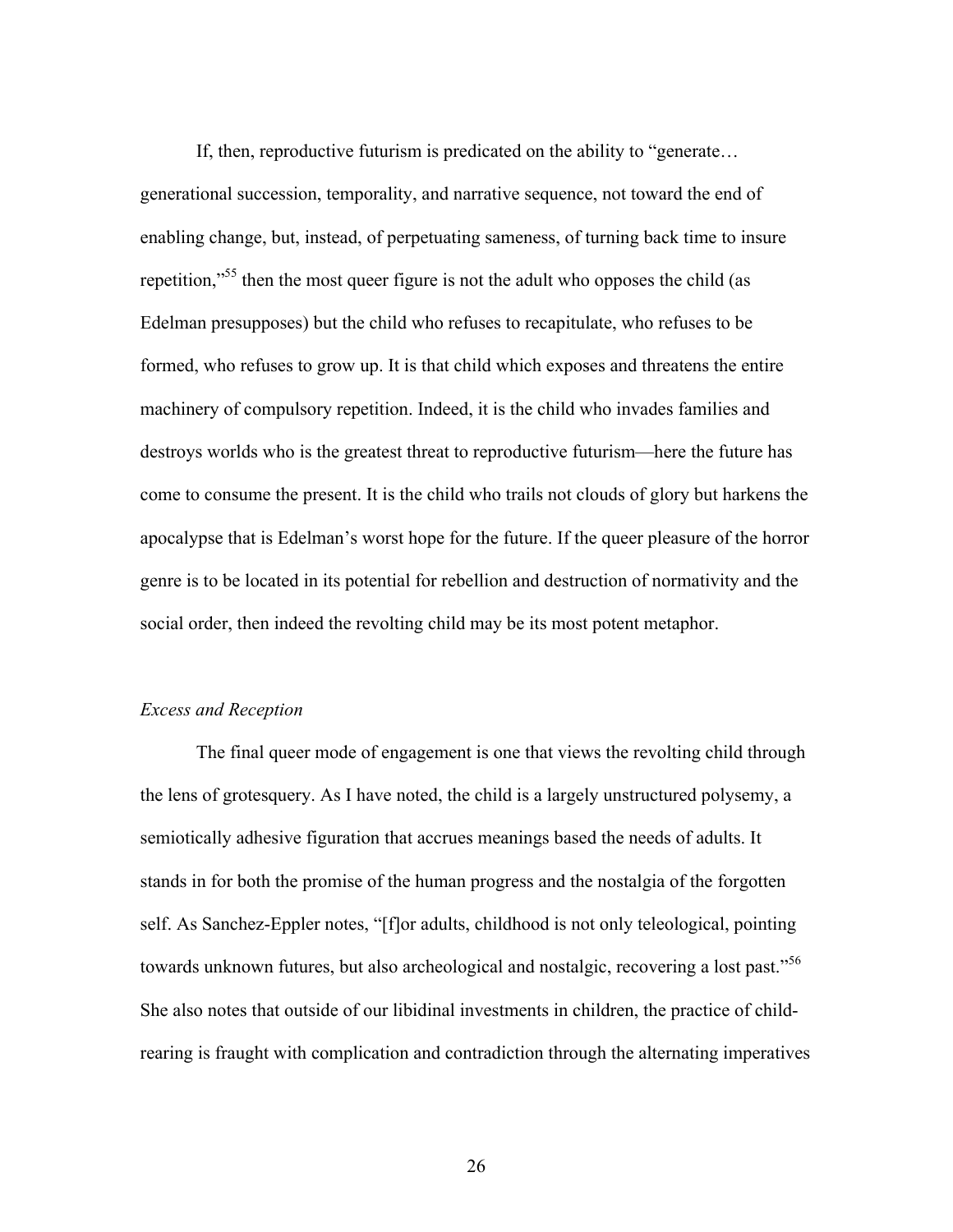of socialization and idealization. That is to say, parents are expected to prepare the child for the adult world (socialization) while at the same time they are told to keep the child separate/remote/unchanged (idealization). The normative child, then, is expected to be both a proto-adult and a naturally innocent child. Perhaps psychoanalyst Adam Phillips puts it best when he says that "if the child, and stories about the child, have become our most convincing essentialism, it is perhaps because children are, as their parents always say, impossible."<sup>57</sup>

The impossibility of normative childhood and its incoherent contradictions alight in a turn to the monstrous. Venerable traits become vengeful, cuteness becomes creepiness, and the threatened becomes the threatening. Indeed, revolting children do not represent the antithesis of childhood or the absence of childhood traits; rather they represent the grotesque exaggeration of those traits. This is why revolting children are not singular types: they are the obscenely hyperbolic extension of everything we demand that children be to fulfill our needs of nostalgia, containment, and difference. Revolting children take the supposedly "natural" qualities of childhood and hyperbolize them to grotesque proportions. They are unnaturally intelligent and well-behaved, dangerously manipulative, eerily silent, over-imaginative and too playful, exceedingly violent and unruly, disgustingly infantile and messy, too erotic and desirous, excessively needy, or inexplicably empty.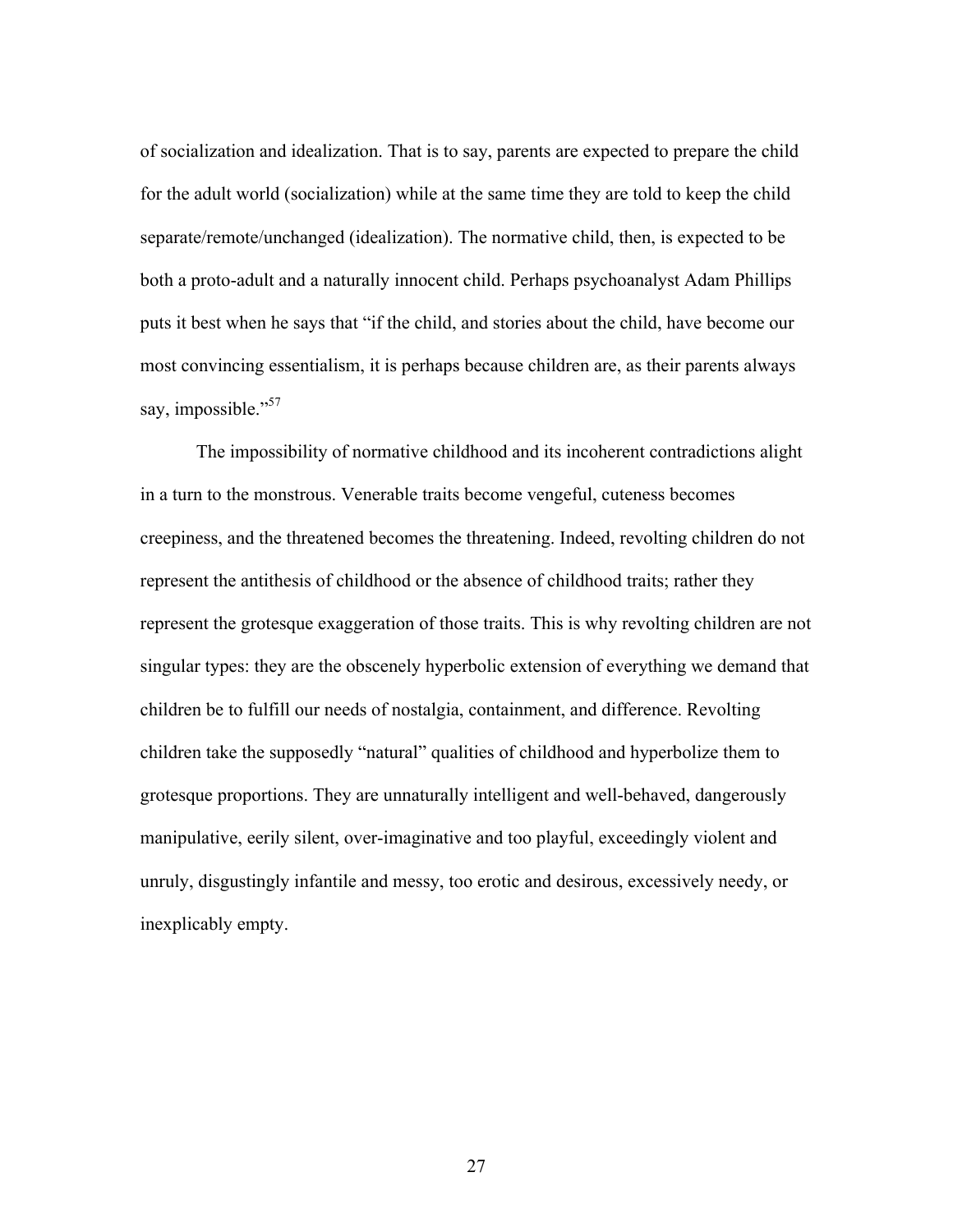#### **Charting Childhood Representation**

I want to summarize this approach with a working chart that maps out some of this representational terrain. As I argued early on in this introduction, this dissertation argues for the distinctiveness of the revolting child as a monstrous figuration that does not simply recapitulate in miniature the qualities of an adult counterpart. Rather, child monstrosity resides in the perceived absorbing quality of children—to learn too much, too fast, to take the lessons and the expectations too far. If we do believe that some things are the natural qualities of childhood, moderation is rarely among them. In this chart, I begin with the prized figurations of childhood—those representations that comprise nostalgic and idealized notions of childhood. These are those figurations to arrest and hold in stasis: Alice in her Wonderland, Christopher in his 100-Acre Wood, Peter in his Never-Neverland. As Rose eloquently explains, these are children who are "frozen forever before they could betray us by growing up… Alice and Peter Pan are what Holden Caulfield hopes to catch before they fall from that field of rye.<sup>58</sup> I move then into the grotesque form of that figuration, where supposedly positive qualities become exaggerated in extremis and belie the repressed underpinning of this nostalgic overinvestment. I conclude by detailing the "fulcrum," or axis, on which this shift in representation occurs—the wise child becomes the alien, for instance, when her/his knowability and transparency is removed.

By employing a taxonomy of childhood representation, I do not mean to suggest that any one figuration fits neatly into a singular category. Shirley Temple, for instance, is a wise child, seemingly advanced beyond her years both in the stylized perfection of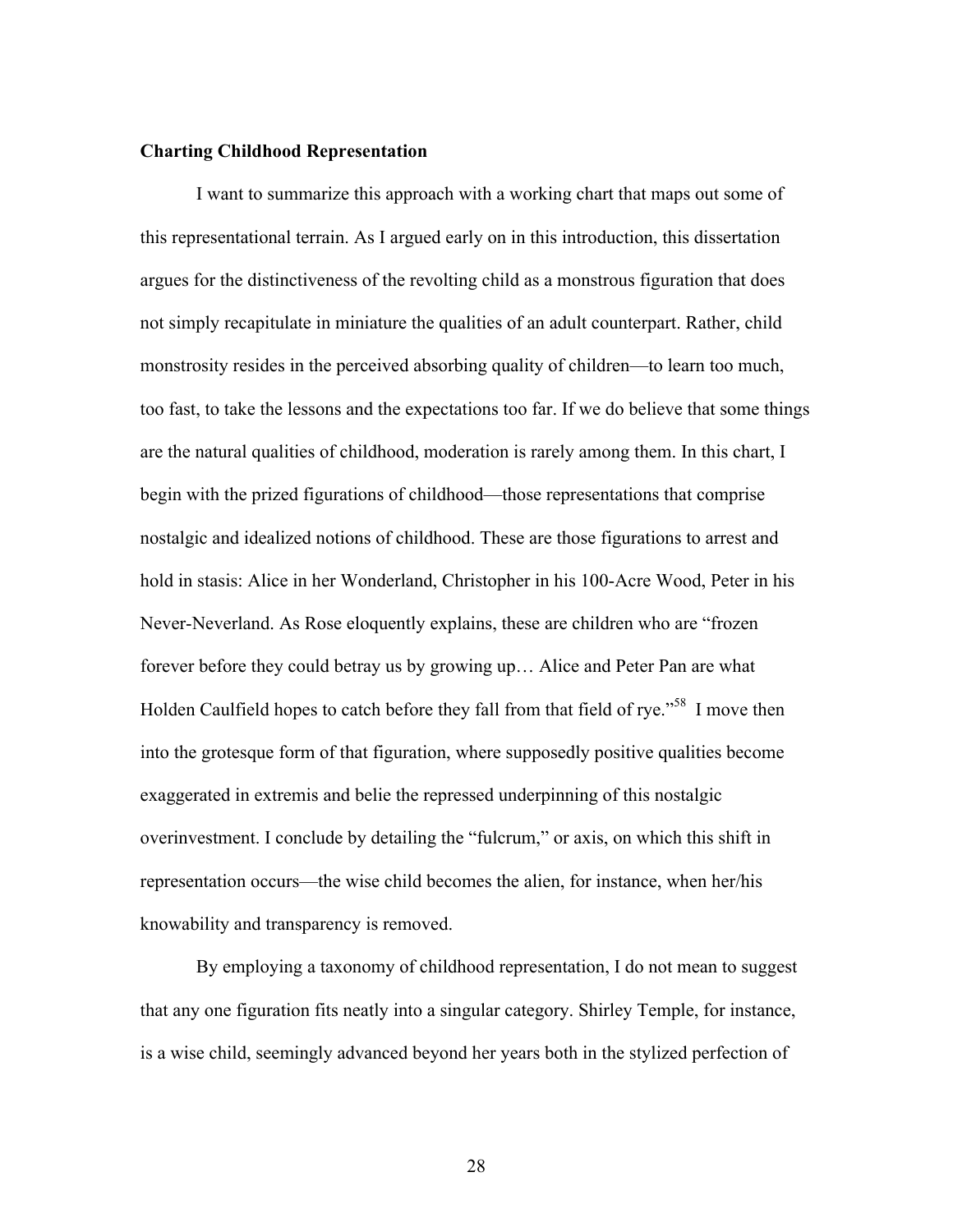her cinematic personas and in the undeniable professionalism and talent witnessed in her performance as a star. She is also, however, an impish trickster character who manipulates her environment with adorable pluck and playful slight of hand and often a rebel who reveals the hypocrisy of the adult world.

| Child               | Fulcrum        | Monster         |
|---------------------|----------------|-----------------|
| The innocent        | Knowledge      | The watcher     |
| The child of nature | Bodily control | The feral child |
| The dreamer         | Labor/Play     | The destroyer   |
| The wise child      | Transparency   | The alien       |
| The trickster       | Desire         | The demon       |

#### *The Innocent*

More sinned against than sinning, the innocent child is the most easily valued of positive childhood representations—it is that which mobilizes political agendas and that which warrants endless vigilance and protection. The allure of innocence is that it seems so very simple. We may think of Little Eva from *Uncle Tom's Cabin* or the plucky lovespigot that offers unconditional love in *Annie* (1982). In their innocence, they provide an antidote to the corruption and coldness of the adult world. On its face, innocence seems natural, coherent, selfless, and tactile. But its diffuseness is evident by the unimaginability of its concrete details. Corruption, by contrast, is infinitely imaginable. This may be because corruption does, and innocence is. Innocence is a lack of traits, a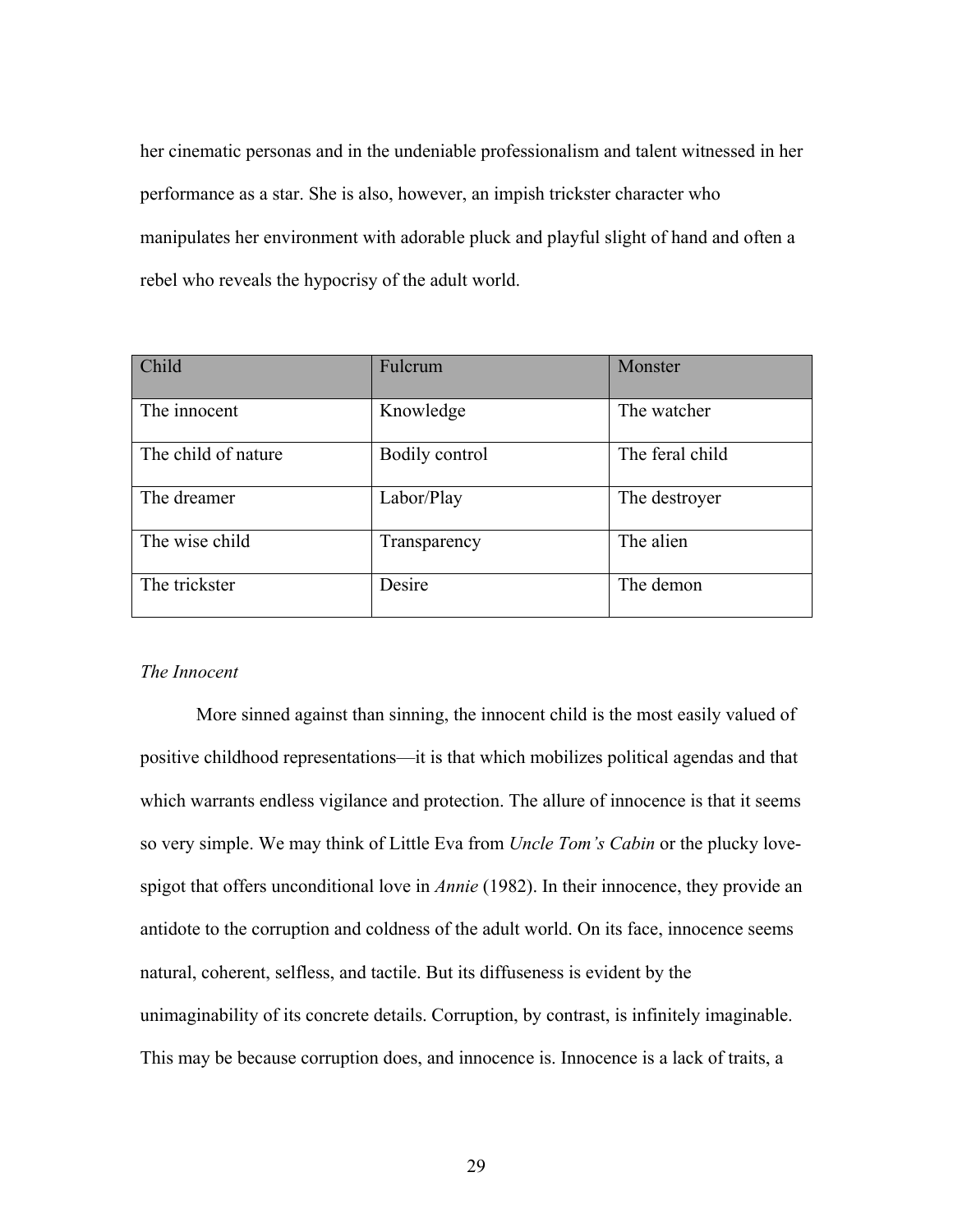vague emptiness that had the unfortunate side-effect of always being potentially filled up with non-innocent qualities. In its grotesque form, innocence is dislocated from a Romantic notion of the sensual innocent child and aligned with the Victorian innocent only innocent by virtue of not having, not wanting, not knowing. The grotesque Innocent is the Watcher, the vacuous child who simultaneously haunts the periphery and seems haunted itself. No doubt augmented considerably by Henry James's *The Turn of the Screw*, the figuration finds cinematic representation in the 1961 James adaptation *The Innocents*, the eerily troubled youth of *The Other* (1972), the silent gazes of child cabals in *Who Can Kill a Child?* and *Children of the Corn*, or the silence of the child vampire in *Interview with a Vampire* (1994). What separates these children from their more prized siblings is that underneath the silence and seeming unwantingness is the site of a harbored desire or malicious intent. As Bussing says of the "silent watcher," the viewer cannot help but wonder "if the steady look of the child's huge eyes is not further a sign of an unspeakable secret, an expression of evil experience; and if the little observer really conceals something dreadful, it is therefore infinitely superior to its adult environment. Knowledge of evil is doubly incongruous for someone who is hardly supposed to have any knowledge at all."<sup>59</sup>

## *The Child of Nature*

As the Romantic's child was an agent of nature, the child was in many ways sacred, or sacralized as having an intimate (and for adults, lost) connection to the natural world. Even the "child of nature" from Aveyron represented a window into a lost past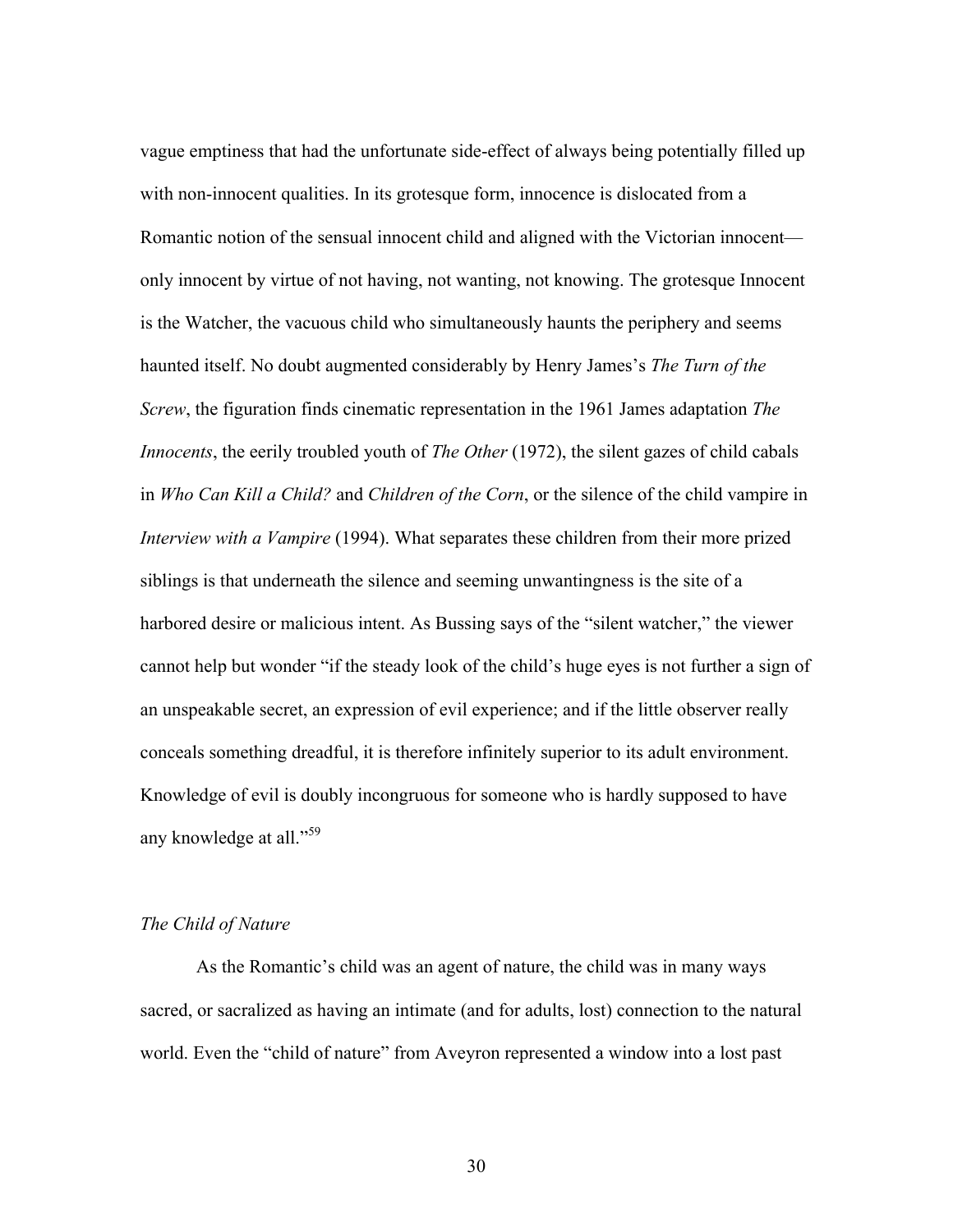whereby men believed they could trace the evolution of the species through the discovered child's body. Children and nature continue to have an intimate connection in the popular imaginary as protectors of the planet in cartoons like *Captain Planet and the Planeteers* (1990) or films like 2003's eco-fable *Holes*. When not specifically ecocritical, children are often empowered in elemental ways, from the singular ability to communicate with animals to the arcane magic of the *Harry Potter* children. In its grotesque form, this connection between the child and nature becomes manifest in its other-worldly terror. The child's body serves as a gateway for evil forces from the beyond, as in *The Exorcist* or *Poltergeist*. Alternately, the child's ability to commune with nature becomes monstrous: the subgenre is littered with films in which children call upon beasts and monsters to do their bidding, including rats (*Ben* [1972]), insects (*Phenomena* [1985] and *Kiss of the Tarantula* [1976]), snakes (*Jennifer the Snake Goddess* [1978]), subterranean monsters (*The Pit* [1981]), and zombies (*The Child* [1977]), to name a few. Most importantly, the child of nature becomes the feral child when it turns on the notion of bodily control. Regan McNeil in *The Exorcist* is feral and frightening because she cannot (or will not) control herself. Besides becoming wildly animated, she also loses control of her bodily functions, urinating and vomiting as one might expect from an infant—or, indeed, animal. If the Child of Nature is a regression to an earlier state—one that is viewed as more pure and untainted, then the Feral Child is a reminder that nature is wild and untamed, violent and survivalist.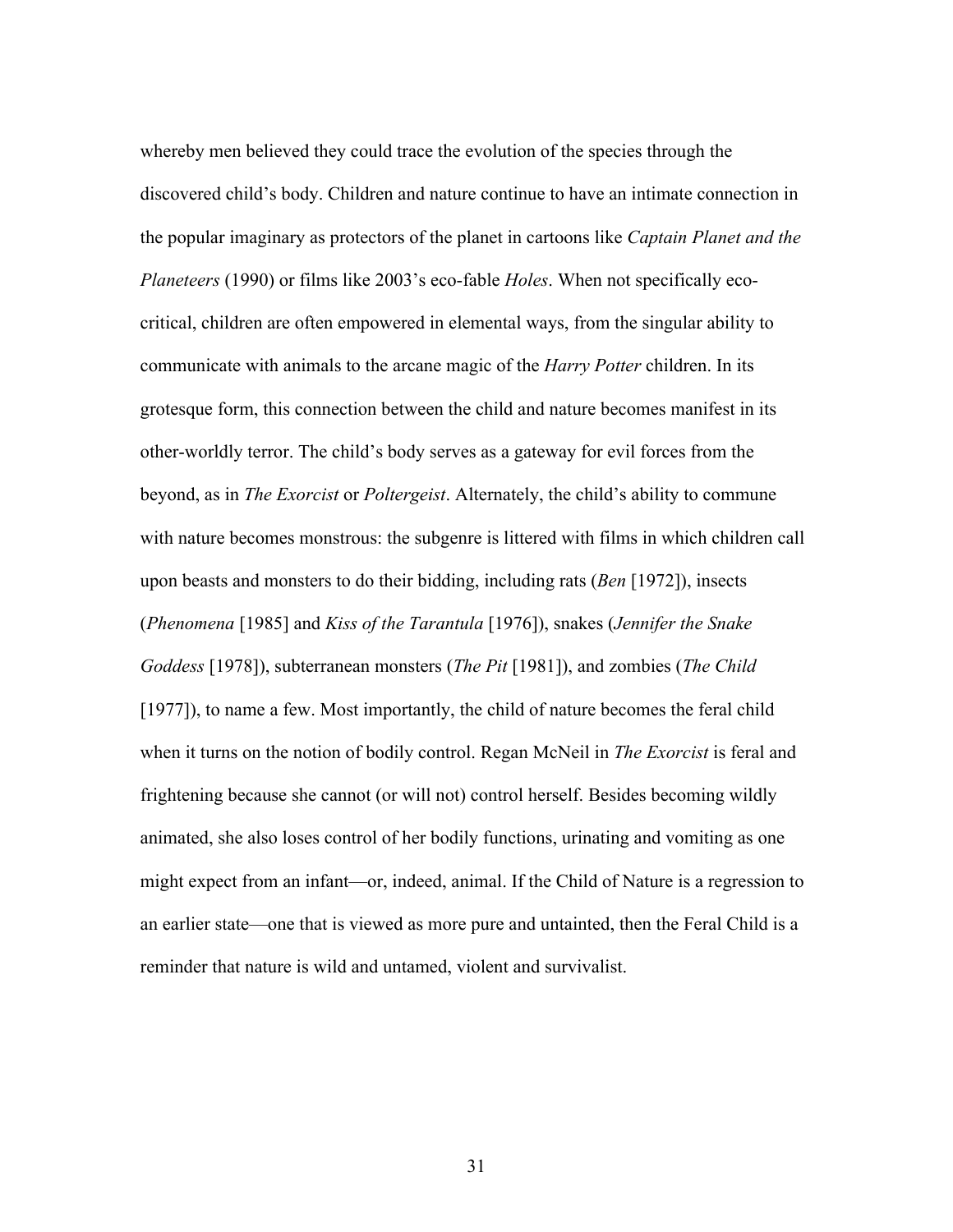## *The Dreamer*

The Dreamer draws upon that prized quality of imaginativeness of youth, and a seemingly endless capacity for creation. In childish wonder, the Dreamer has not been tempered (or tampered) by the cynicism of adulthood, which kills the capacityto become lost in fanciful abandon. Films such as *Hook* (1991), in its reauthoring of the Peter Pan narrative, animates the desire of adults to return to the possibilities of youth and the dreamscapes that once were visited there. The Dreamer is prized, too, in her/his ability to imagine alternative spaces of utopian freedom, a space that allows for escape from the horrors of the material world. The young protagonists of *A Bridge to Terabithia* (2007) and *Pan's Labyrinth* (2006) utilize their imagination as coping mechanisms to transform the trauma of their "reality" while the young transgendered boy at the center of *Ma Vie en Rose* (1997) manufactures a Technicolor dream world in which he lives out his Barbielike fantasies of gender mobility. In the horror genre, however, the child's capacity for imagination is monstrous in its boundless capacity. Children are continually without limits or restrictions, and their imaginations craft worlds that the adult eye cannot see an impasse that sets children apart in their secret world. In the adaptation of Ray Bradbury's story "The Veldt" in the film *The Illustrated Man* (1969), parents find that the children's savage imaginary land is actually real, and their desires—to release it upon their parents—are equally as savage. The division between the child's imaginary world and the spirit world is a tenuous distinction in horror, as imaginary friends so often turn out to be malevolent spirits (*The Curse of the Cat People, The Innocents, The Exorcist, The Shining, Devil's Backbone, The Orphanage*). At its worst, the Dreamer becomes the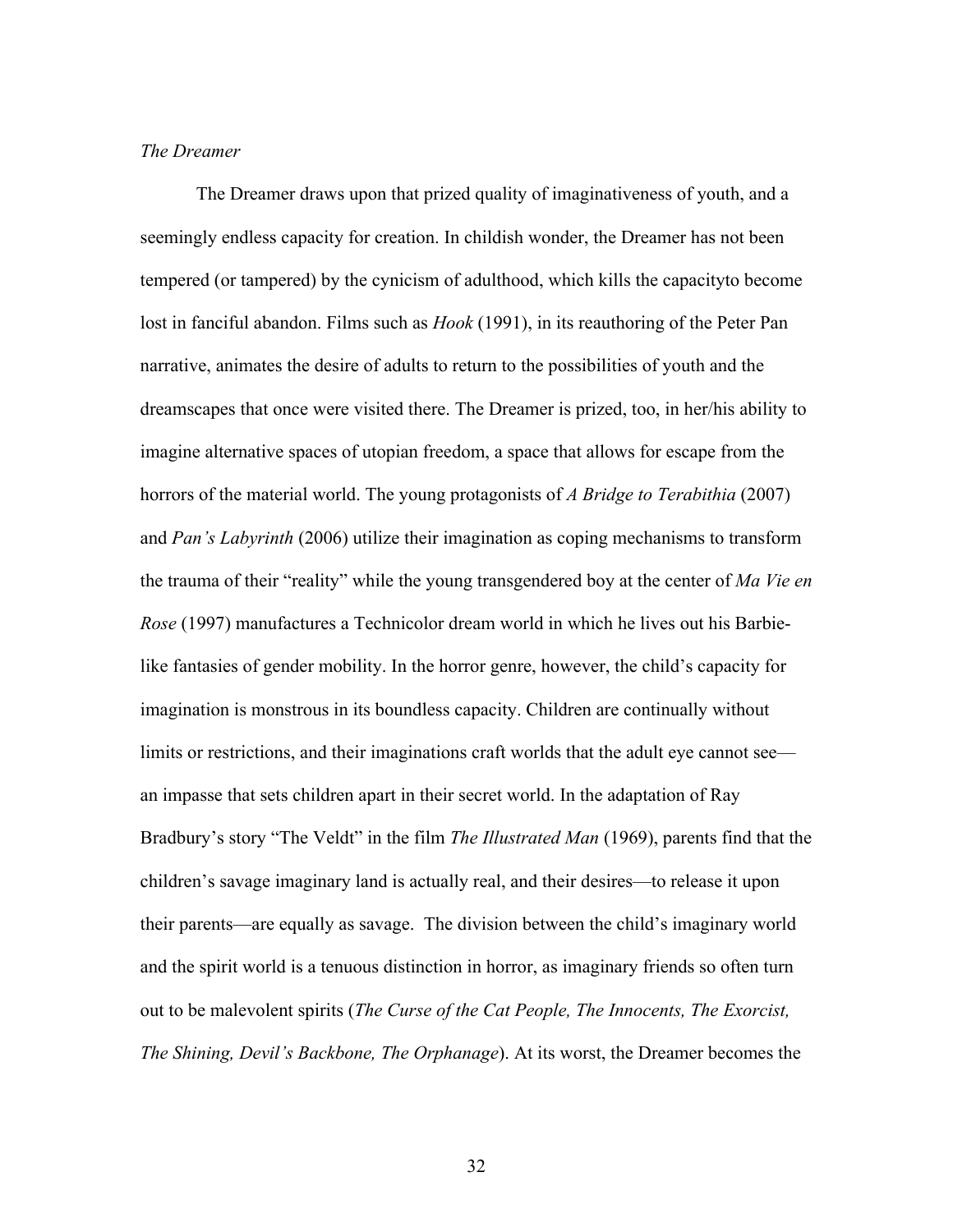Destroyer—lost in a fantasy world and unable to distinguish between reality and fiction, as is the case with *Heavenly Creatures* (1997). Or the child may be empowered to a grotesque degree, as in the seminal *Twilight Zone* episode "It's a Good Life" (1961) in which a six-year-old boy holds a town hostage for fear of displeasing a boy with godlike powers. The Destroyer distinguishes itself from the dreamer in that it makes no distinctions between play and labor. For the Destroyer, production is play, but so is annihilation. Again and again, the revolting child is shown to be monstrous in this genre by its dislocation of play from the register of creation to that of death and destruction.

### *The Wise Child*

The child prodigy is a prized figure in the normative conception of childhood s/he evidences an evolutionary progression of the species, the success of early educational interventions, or the promise of an in-utero soundtrack featuring Mozart. In the comedy *Parenthood* (1989), Gil (Steve Martin) cringes as his child prodigy niece performs her multiplication tables while Gil's child plays with a bucket on the lawn. The Wise Child is the transcendent child and seems to have sprung fully-formed and fullyknowing. In the writings of psychoanalyst Sandor Ferenczi, he describes the adult dream fantasy of a baby with glasses who educates adults from the site of pre-corrupted and pure innocence. The wise child's innocence is held in check, however, by a seeming lack of any desire. Miniature adults, they are the antithesis of the Child of Nature, and yet they too shame adult culture, which is here too passionate and too petty. As such, they are useful avatars of anti-war efforts. One of the most dynamic uses of the Wise Child is in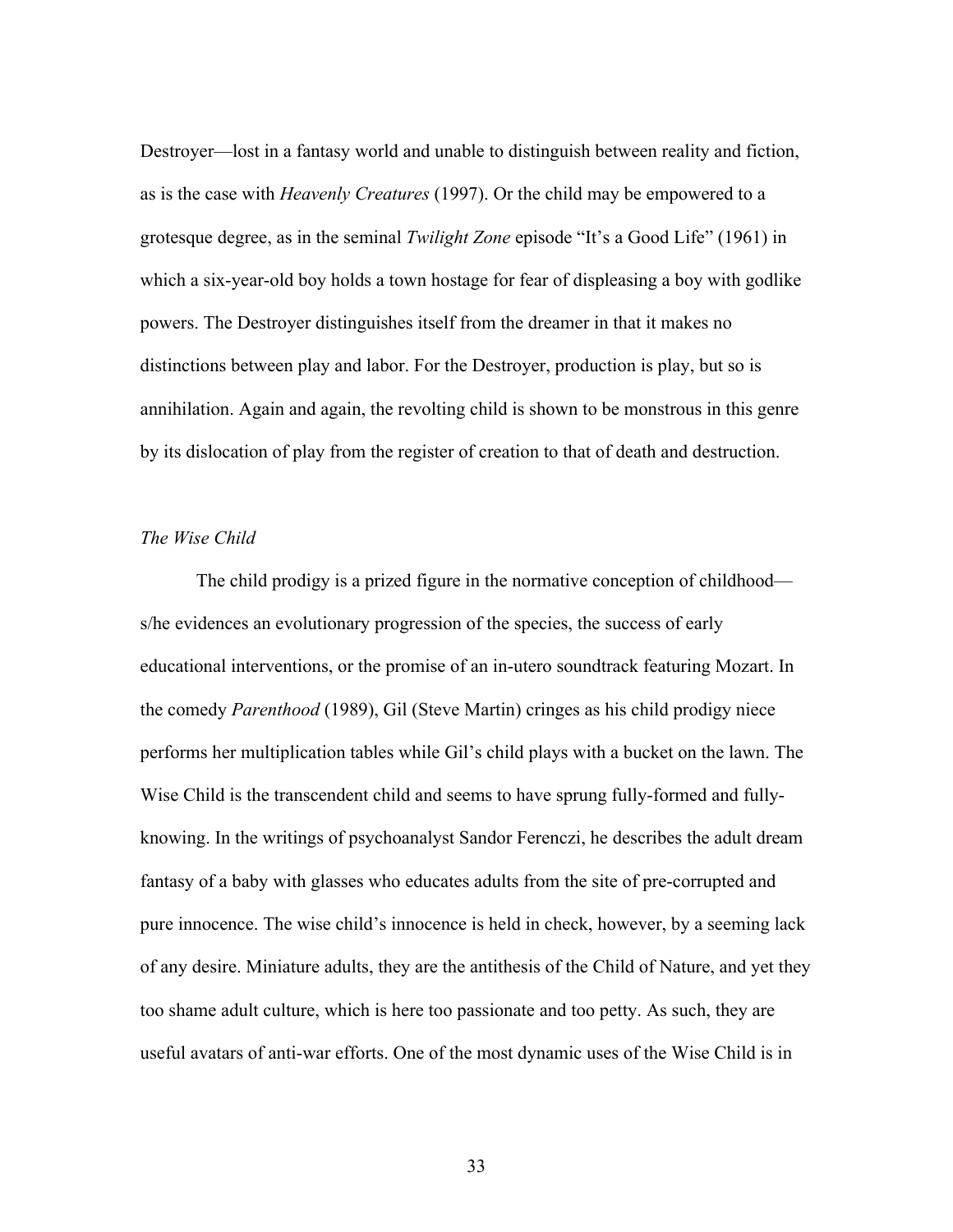Jack Arnold's *The Space Children* (1958), a Cold War fable in which a group of youths band together to aid an alien in avoiding nuclear war. In its more innocuous form, the Wise Child is "precocious," as is the case in *Jerry McGuire* (1993)—a stockpile of unusual information or unusually probing questions. But the Wise Child is, ultimately, knowable. His/her desires, if they exist, are coexistent with the state or the betterment of humanity. S/he is the ideal recipient of futurity. The Wise Child turns monstrous when s/he is no longer transparent, when her/his motives are unclear, or when the control of the world becomes not an inheritance but an invasion. Indeed, the grotesque version of the Wise Child is the Alien, inhuman and unknowable, foreign and opaque. This figuration finds it apotheosis in the eerily logical Midwich children from *Village of the Damned* but can similarly be found in those children whose perfection marks them as too adultlike to be perceived as natural. And yet this characteristic already instilled and inculcated upon children serves to animate this figuration. Rhoda Penmark, for instance, or her updated counterpart Henry Evans in *The Good Son* (1993), also evidences this unknowability, carried into a sociopathic register that makes the Wise Child's opacity all the more threatening.

# *The Trickster*

This character could also be thought of as "the imp," with its diminutive devilishness. The Trickster is an archetypal figure who is viewed alternately as an innocuous troublemaker or a progressive agent who inverts social order. The child as Trickster is a consistent trope in literature and film from Topsy in *Uncle Tom's Cabin* to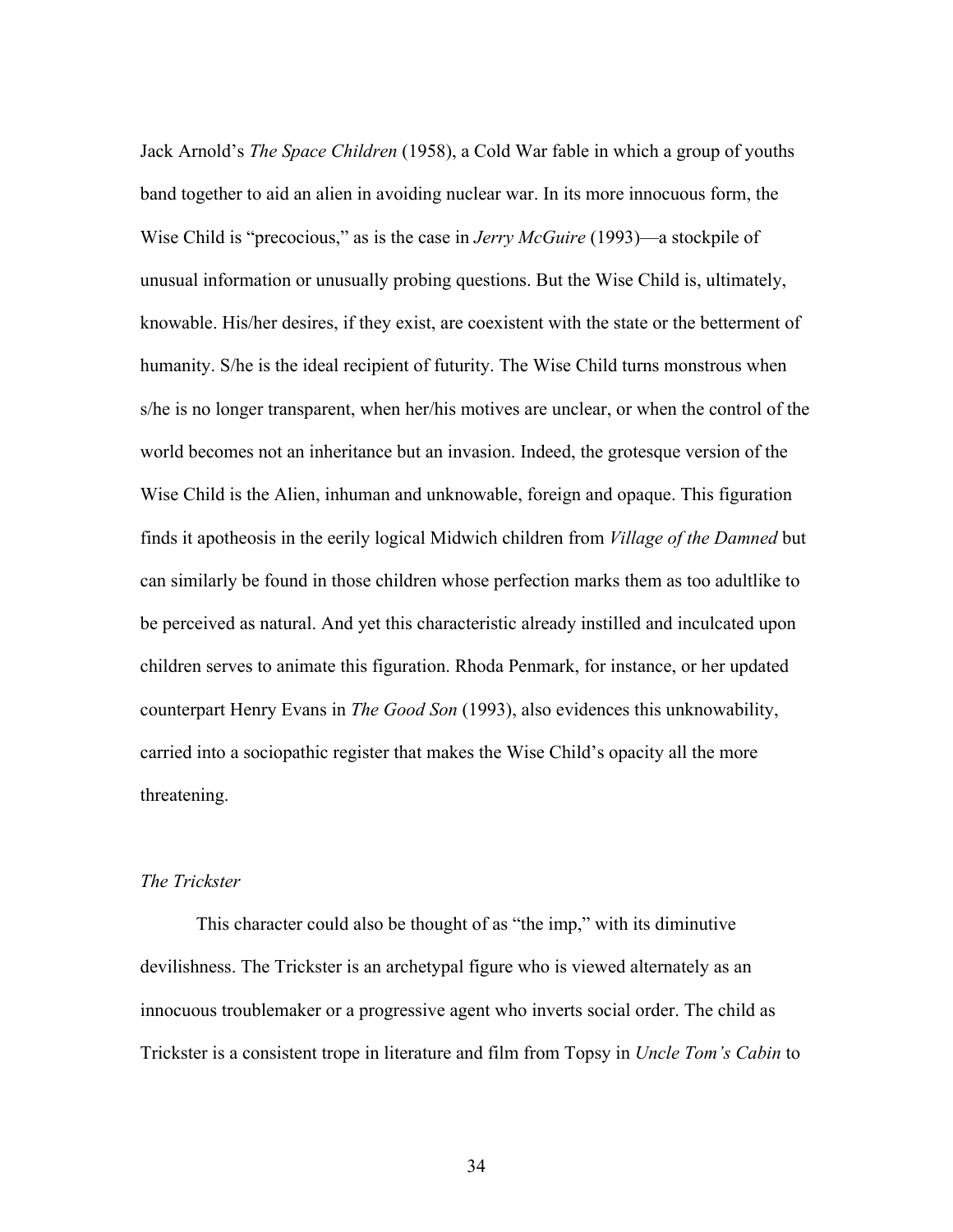*The Little Rascals* to Bart Simpson in *The Simpsons*. The child's laughter is a mark of the Trickster's play; it is social-upheaval-as-play. In Shirley Temple's body of work, she is consistently a rule-breaker, pointing out the hypocrisy of the structured, logical world with her flights of fancy and nullifying cuteness. She moves freely between adult and child worlds, and her trickery, though based in deceit, is ultimately recuperable because it seeks to unify institutional forces like family and nation. In other texts, such as *The Parent Trap* (1961, 1998), the Trickster—or in this case, twin tricksters—are similarly at the service of reuniting the broken family unit, and so their social upheaval and play is seen as adorably manipulative. The Trickster also finds figuration in Kevin from the *Home Alone* (1993) series, whose abandonment and bodily endangerment by intruders is inoculated by the structure of the genre and its cartoonish violence and the deft skill with which Kevin is able to employ trickery to invert power relations. The exaggerated form of the Trickster, then, is the Demon. The Demon is no less than the "imp" writ large. It finds its literal figuration in Regan McNeil from *The Exorcist*, who not only "mixes truth with lies" to deceive and devastate her adversaries but also plumbs the recesses of her victims' unconscious, uncovering their repressed desires. Indeed, the demonic form of the Trickster turns on desire. More than just an agent of the state, the Demon wishes and wants for his/her own. Avarice and hedonism mobilize the Demon's trickery, as Rhoda is willing to murder to acquire the penmanship medal she desires. The Demon is not recuperable by the status quo because s/he wants what a child should not desire, and the Demon's trickery offers no promise of a return to order.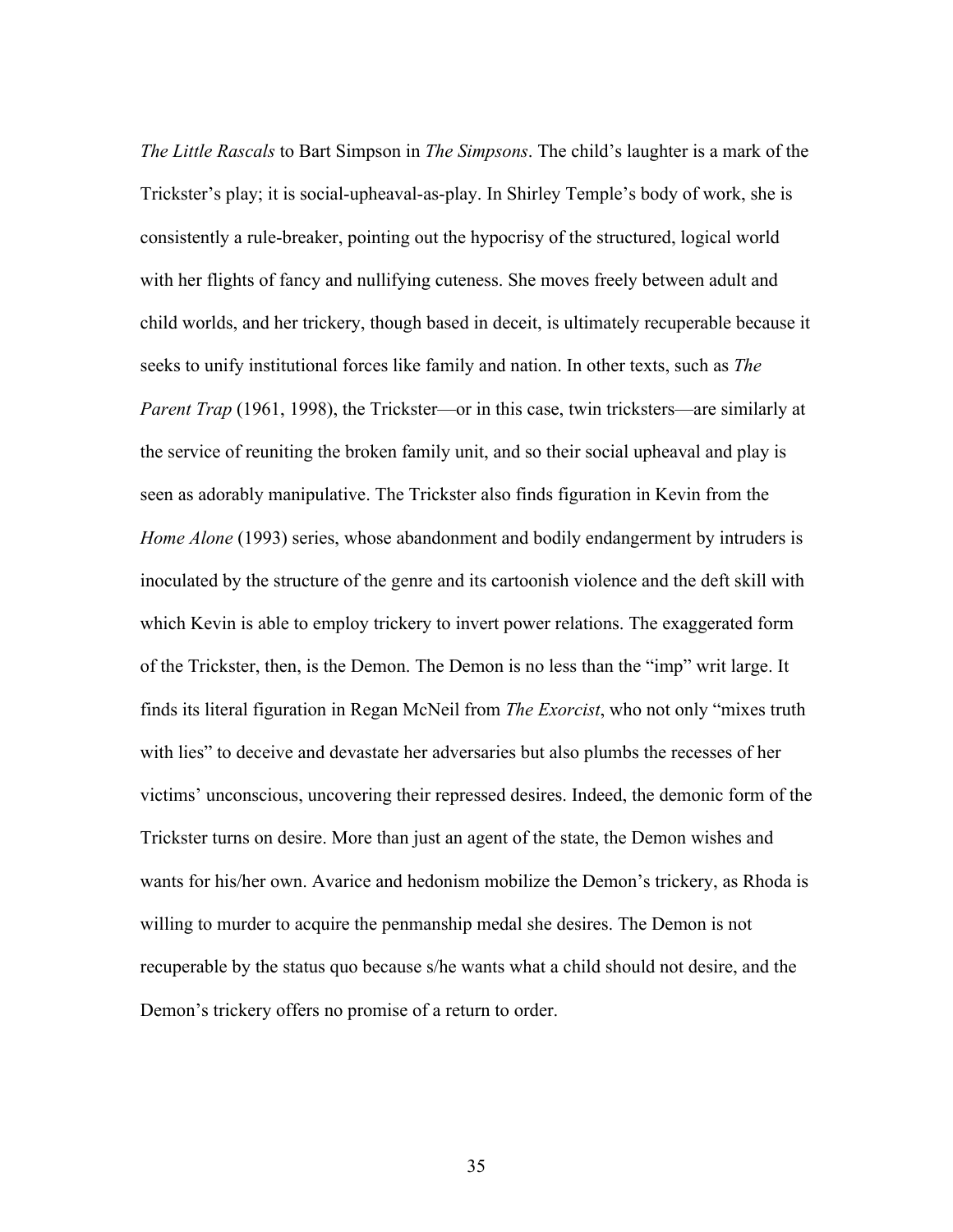### **Children's Camp**

It is in these formations of excessive modes of "childness" that I can locate inroads to yet another form of queer engagement with the revolting child. One may suppose that, as horror texts, one of the most salient terrors of the revolting child (from a reception standpoint) is the possibility that any child could be a "bad seed." Some revolting children are born, some revolting children are made, however entire industries have been built around the creation and cultivation of parental anxiety. In the last century, the grounding metaphor for the child has shifted; the child is no longer a blank slate or a ball of clay—a malleable object to be molded by behaviorist intervention. Instead, the child today is more like an egg: fragile, delicate, and endangered at every turn by minor missteps that will develop into major traumas as the child matures. If horror is the dominant mode of reading these films, then the dominant reading position should be understood as parental—either literally, or in a manner that mobilizes the generational gap to elicit terror. To be terrified by the child's uncategorical violation of the expectations of childhood is to take the place of the parent, the present, and the patriarchy against the monstrous child, the impending future, and the revolt of youth.

Now whether anyone actually occupies this position, wholly or temporarily, is an unanswered question. Let me suggest, however, that an oppositional reading strategy locates the grotesque exaggeration of childhood as a site of engagement with the films not as horror, but comedy. Indeed, for those who consider themselves outside of a compulsory reproductive economy, such anxieties are misplaced or even funny. Specifically, I want to think about how a queer reading of these films, enabled by their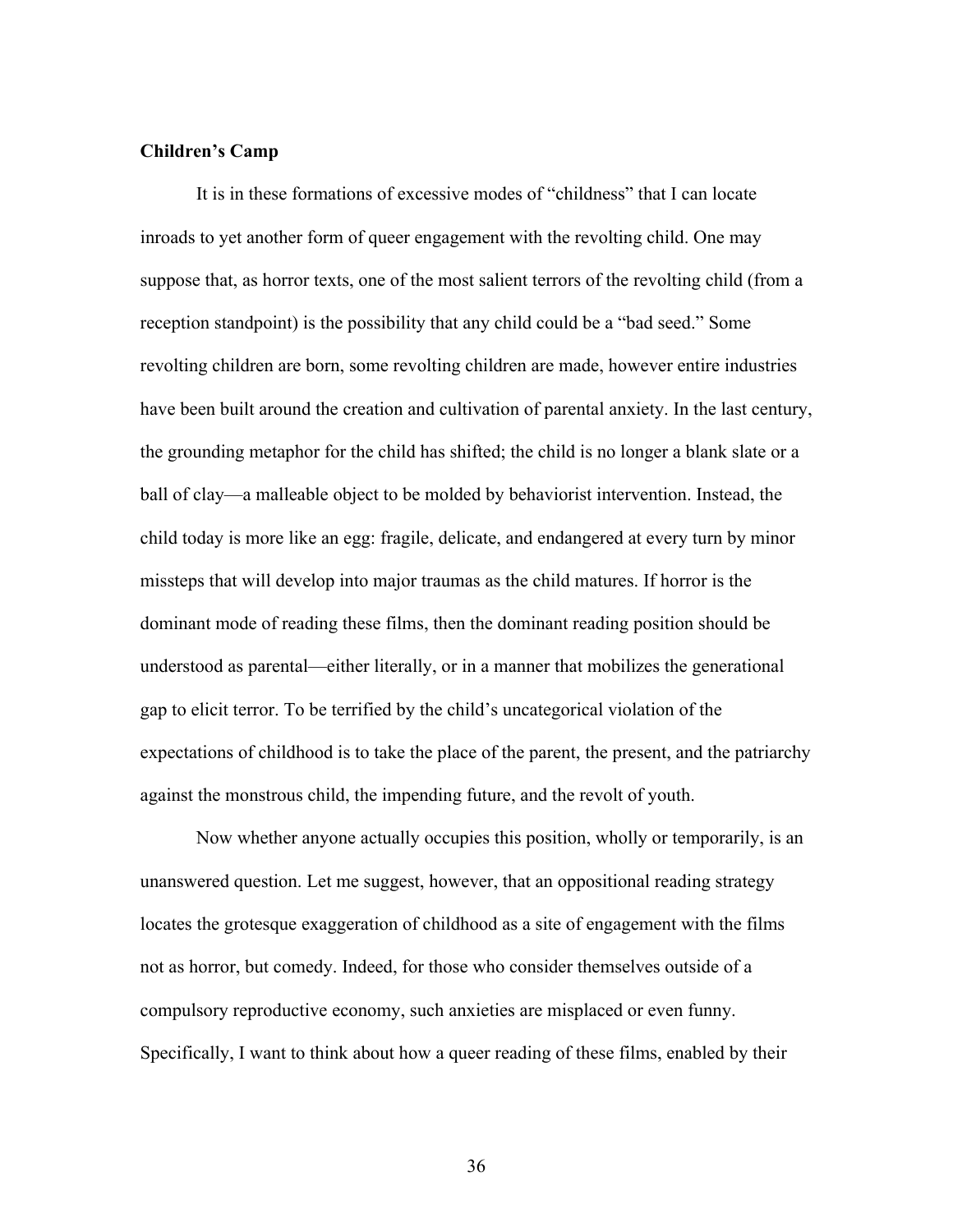excess, works within the mode of camp. Indeed, literary critic Leslie Fielder has noted the camp potential of horror, stating that "the Gothic mode is essentially a form of parody, a way of assailing clichés by exaggerating them to the limit of grotesqueness."<sup>60</sup>

As Jack Babuscio notes in "Camp and the Gay Sensibility," "[t]he horror genre, in particular, is susceptible to camp interpretation" as the films often "make the most of stylish conventions for expressing instant feeling, thrills, sharply defined personality, outrageous and 'unacceptable' sentiments, and so on. In addition, the psychological issues stated or implied… must relate in some significant aspect of our situation and experience" (i.e., "the masking of 'abnormality' behind a façade of 'normality'" and "personal rebellion against enforced restrictions").<sup>61</sup> Brett Farmer reiterates this sentiment by noting that "gay camp venerates horror films, which have long been recognized as a privileged cinematic site for the representation of grotesque femininity.<sup> $562$ </sup> As I will demonstrate in upcoming chapters, a similar veneration has been attributed to grotesque childhood, as evidenced by the "camping" of figures such as Regan McNeil, Rhoda Penmark, or Carrie White. This can be understood as a particular mode of queer engagement with the text, one that finds commonality with the revolting child as a similarly stunted heteronormative development, and one which also finds a strong disassociation with the beleaguered parental protagonists, ensconced as they are within the restraints of compulsory reproduction.

Rather than saying that queer readers (of which I include myself) have found a way to squeeze blood from a cinematic turnip, it is important to note the ways in which the texts enable their own queer readings. If queer reading is simply a reading strategy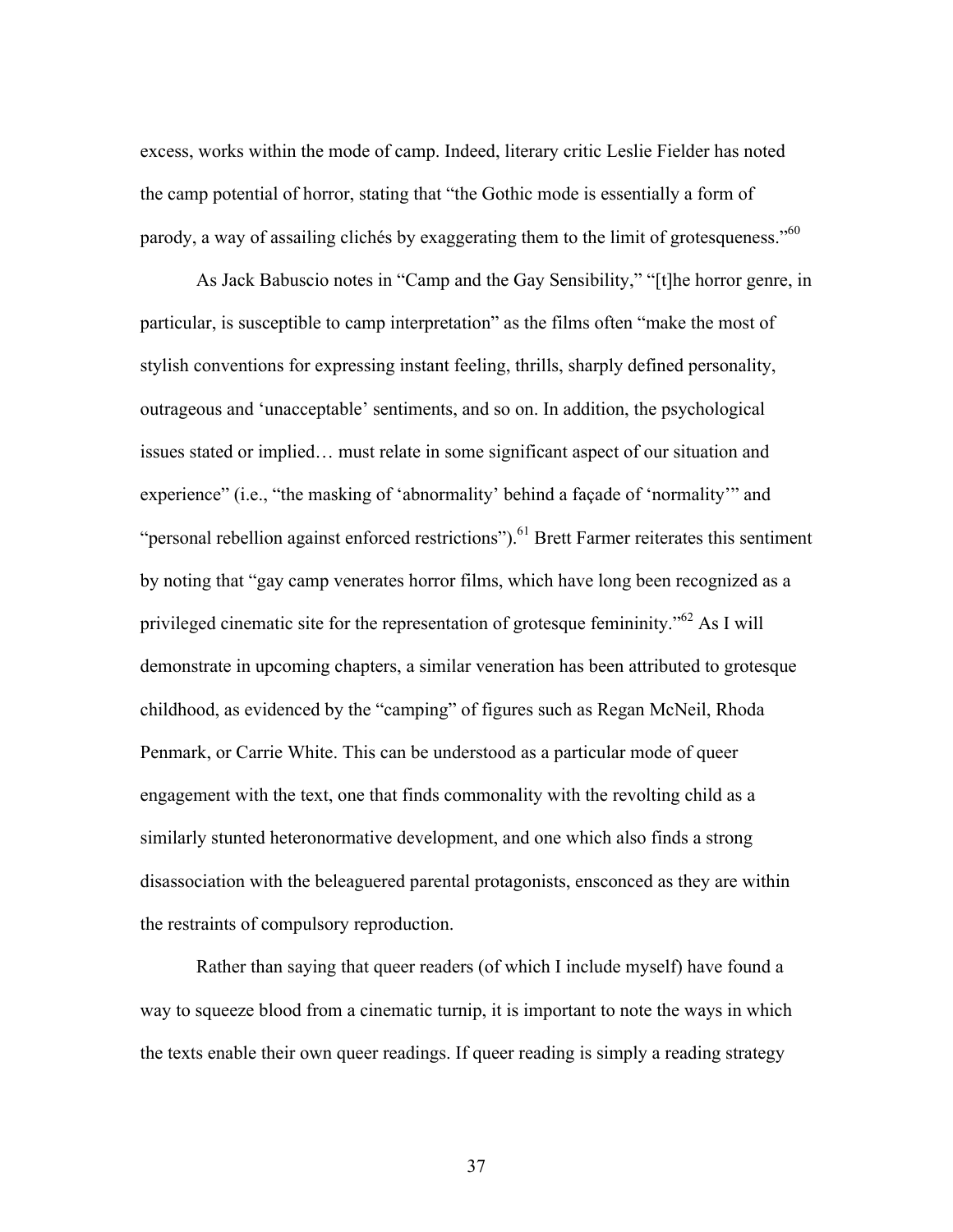and a repurposing of texts not intended for queer use, then queer reading will always be, as Alexander Doty says, "'alternative' readings, wishful or willful readings, or 'reading too much into things' readings." Rather, the more dynamic claim may be to reject the minoritizing position and to say no, my reading is in the text. Queer readings, says Doty, "result from the recognition and articulation of the complex range of queerness that has been in popular culture and their audiences all along."<sup>63</sup>

#### **Methodology**

The dissertation will allow close reading of cinematic texts to be its foundation. In doing so, it will engage textual analysis from a structuralist perspective—pulling out recurring tropes, images, binaries, and narrative structures for analysis. As such, the organizing mode of this piece will be according to the taxonomy of childhood representations rather than a chronological survey of revolting child films. Since, as Jenkins argues, "[w]e do not so much discard old conceptions of the child as accrue additional meanings around what remains one of our most culturally potent signifiers,"<sup>64</sup> such a structure allows for an examination of how certain figurations (i.e., "the collective," "the possessed child") interact with past formations and historical contingencies which shape representation. In the interest of managing the expansiveness of the subject, this dissertation will utilize one or two key texts per chapter as representative examples to stand in for a larger body of representation. Each chapter will attend to both the origins of a particular figuration as well as its most salient example. Some texts, such as *Village of the Damned*, form the basis for a number of recurring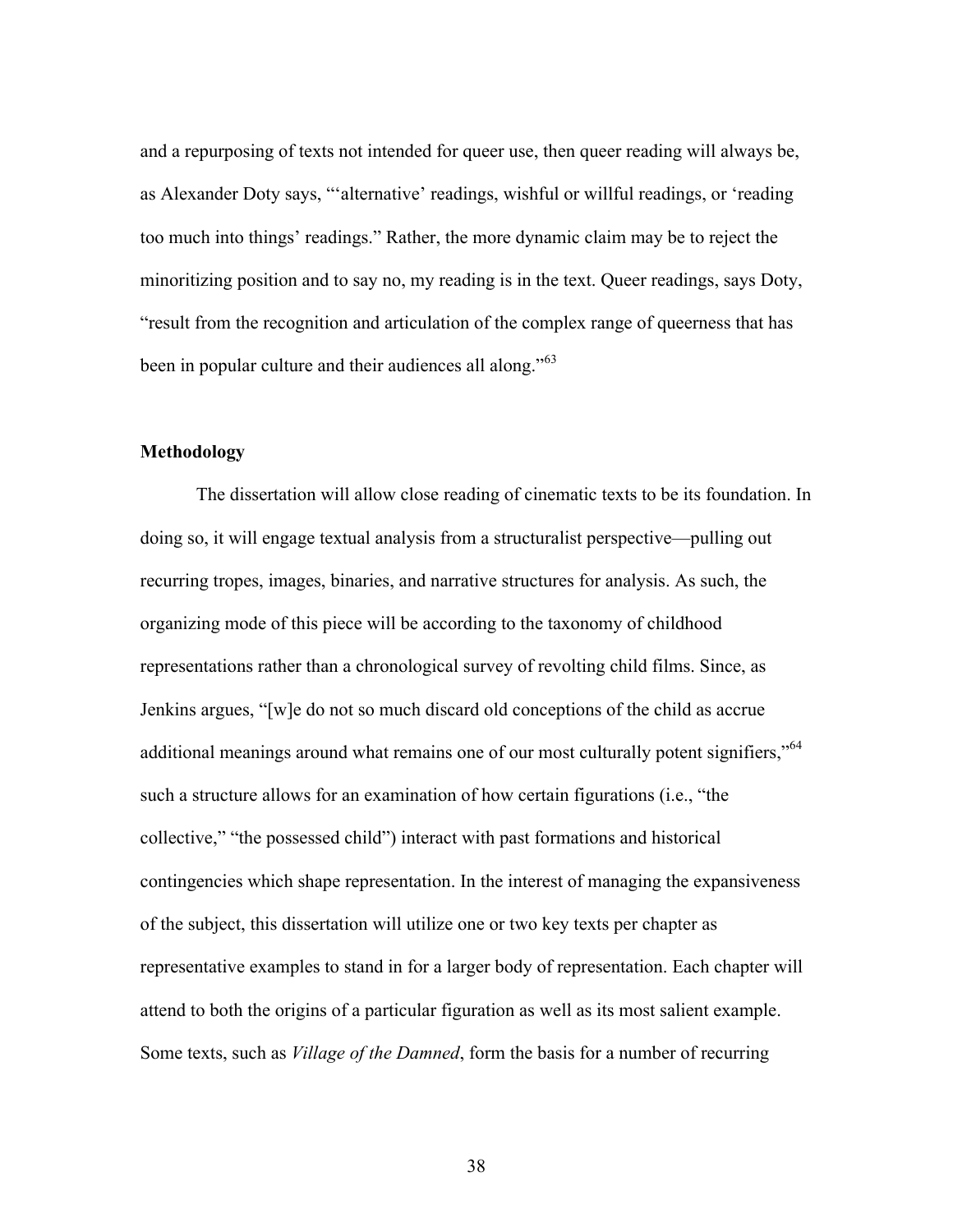tropes, including the supernaturally powerful child, the changeling narrative, and the child as collective, and will be addressed in brief from multiple frameworks. In cases where the seminal text created a number of imitators, as is the case with *The Exorcist,* additional texts will be referenced only as their differences serve to nuance or complicate the central argument. In the interest of containing an expansive subject, this dissertation will limit itself to Western notions of childhood, and the representations contained therein. Further, almost all of the films analyzed are strictly American productions, with a few notable exceptions, such as *Village of the Damned* (an American/British joint production) and *Who Can Kill a Child?* (1978) from Spain. In these cases, my interest lies more in how these films establish conventions that contribute to the increasingly varied and fecund representation of revolting childhood.

This dissertation takes spectatorship to be a varied, fluid, and often unruly affair. This is especially true of the horror film, which offers multiple sites and forms of pleasure, whether they be directed, oppositional or some combination of either. Following the work of Elizabeth Cowie in "Fantasia," this dissertation will argue that the cinema of the revolting child provides the phantasmogoric space wherein the child is being beaten, the child is beating, the spectator is the child, the spectator is the abuser, and the spectator is the dislocated subject. To simply suggest, then, that the revolting child presents a point of identification for the queer spectator to adopt is to oversimplify the multivalent pleasures the texts. Indeed, though the revolting child may be up for adoption, no one wants to keep them. Rather, I claim these films present a mise-en-scene of desire, a fantasy space to circumnavigate emotive experiences of queerness: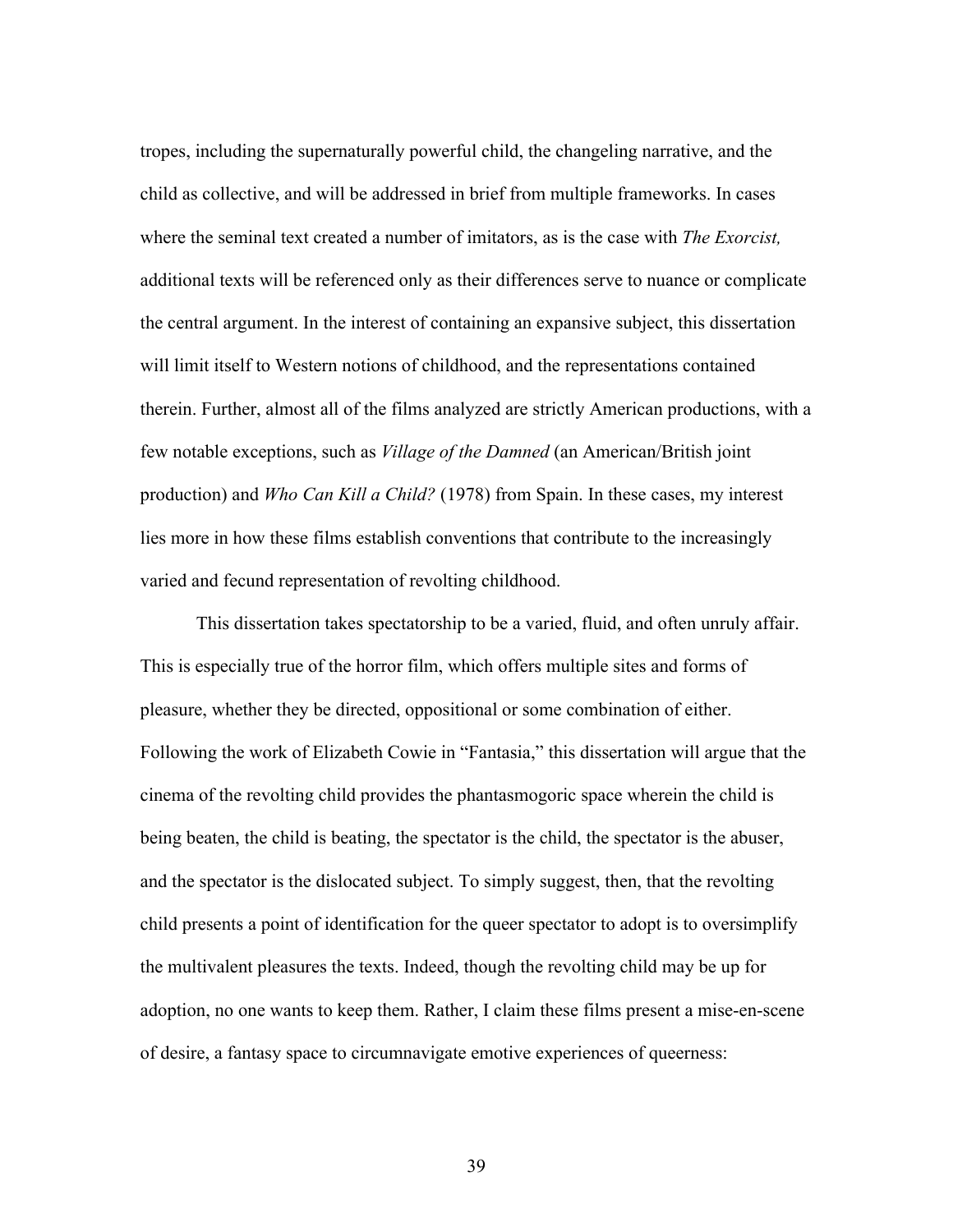repression, desire, rage, alienation, revolt, and community, to name a few. The films, their preoccupations, and their anxieties constitute a mise-en-scene of desire that comfortably accommodates queer subjectivity. In *The Bad Seed*, for instance, masking and masquerade serve as the thematic point of identification.

Like many works that employ queer theory, this dissertation is theoretically promiscuous: it will flirt with many bodies of theory but ultimately not be married to any of them. This critical non-monogamy is useful in examining a figuration that touches so many areas, and this dissertation will scavenge theoretically to provide a multidimensional portrait. Often, the text itself will dictate its theoretical approach: *The Bad Seed* involves a discussion of performativity and intersections of race and childhood, *The Exorcist* is better viewed through the lens of abjection and excess, and *Children of the Corn* through the deployment of Foucauldian examinations of power and surveillance. I imagine the dissertation's collection of theory as a fascinating dinner party, where seemingly disparate guests (some theoretical giants, other not considered critics at all) are seated next to one another and placed in conversation. What would Maria Montessori say to Michael Warner? Judith Butler to Fredric Wertham? Eve Kosofsky Sedgwick to Margaret Mead? D.W. Winnicott to Julia Kristeva? This dissertation is especially interested in placing childhood studies and queer theory in conversation, as assumptions over the simultaneous asexuality and heterosexuality of children have tended to bar critical intercourse.

What assuredly links the chapters in this dissertation is an overarching perspective grounded in queer theory and an abiding interest in the multivalent web of discourse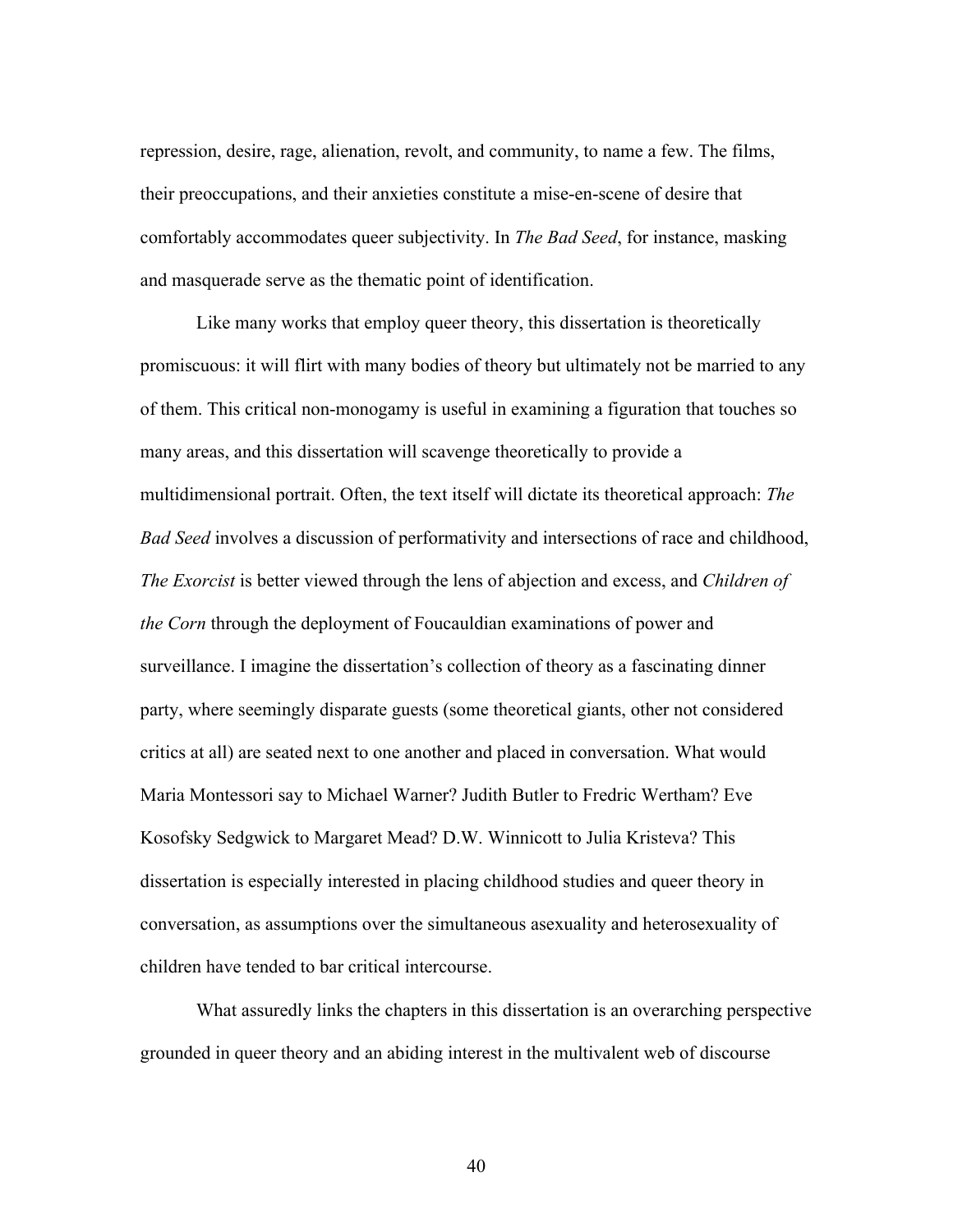around the figuration of the revolting child. As such, discourse analysis will also underpin much of this dissertation—I engage the extratextual elements of several films, including marketing, critical reception, fan activity, news media reports, and industry documents. In doing so, this dissertation will analyze the cinematic revolting child within a broad range of varied negotiations and practices. Much of this work will be archival; I follow Nicholas Sammond's book *Babes in Tomorrowland: Walt Disney and the Making of the American Child, 1930-1960* as an ambitious model for the type of multivalent work this dissertation intends. The case study of *The Bad Seed*, for instance, involves both historical documents from the time of the film's release and contemporary advertisements and interviews that elucidate the continuing practice of interpretation and textual renegotiation. The case study of *The Exorcist*, however, will draw upon mainstream media reports and fan discourse, which evidence a multivalent approach to the film's identificatory offerings.

# **Chapters**

In chapter one, "Sugar and Spice and Everything Vice: The Terrible Performativity of Childhood," I engage in a close reading of the originary "revolting child" text, *The Bad Seed*, and its extra-textual discourse. In *The Bad Seed*, a young girl named Rhoda is slowly revealed to be a sociopath and commits several murders by the narrative's close. More horrific than her crimes, however, is that she is able to escape suspicion by performing innocence so convincingly that even her mother remains in doubt as to her "actual" monstrosity. As a progenitor, this film is notable for its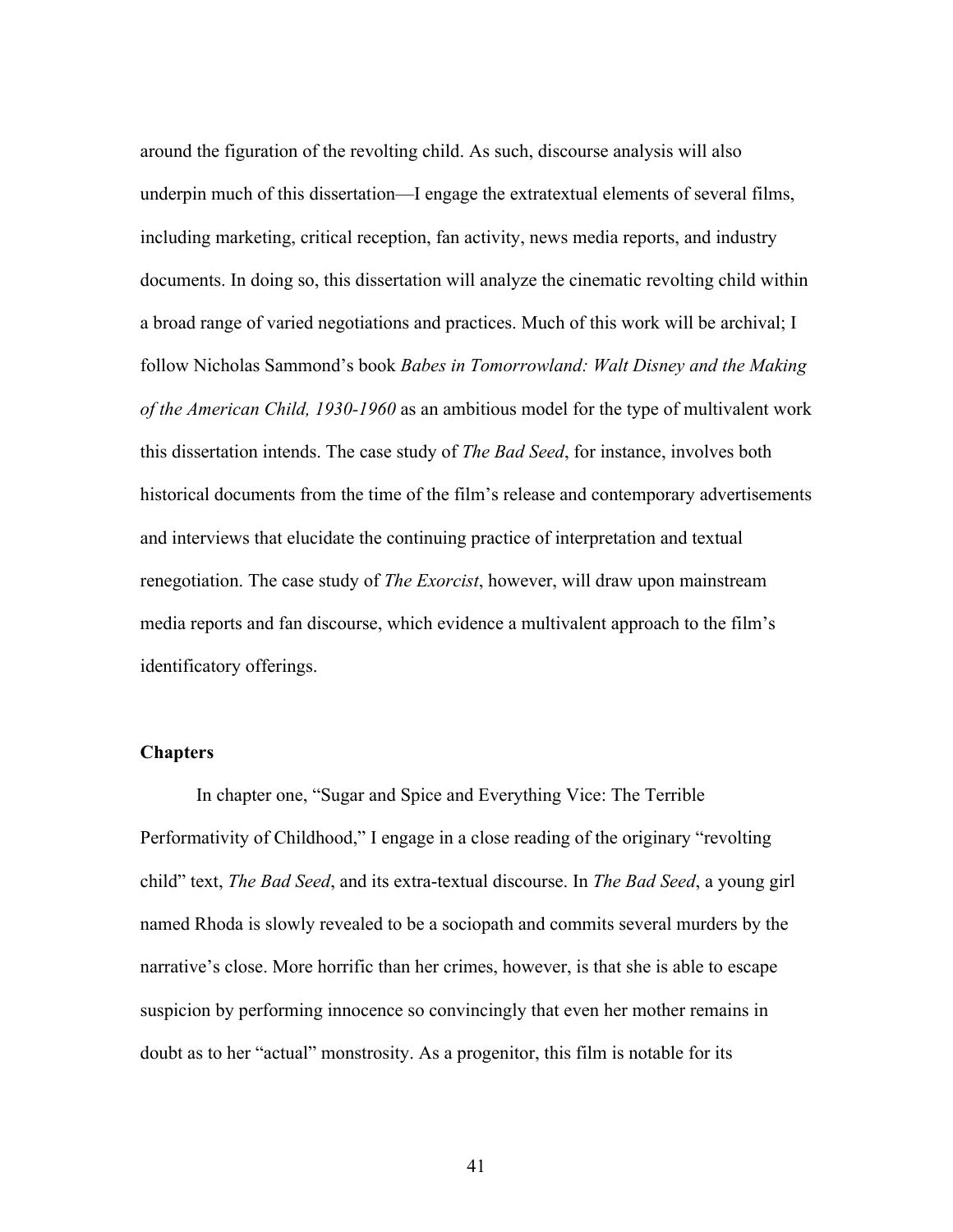categorization within the genre of family melodrama rather than horror. As such, it exists as a horrific hyperbolization of the mother/daughter tensions in *Mildred Pierce* (1945) and is a film that predicts the formation (and, in fact, the narrative) of *The Exorcist* (1973) and the "family horror" film of the late 1960s. I will examine *The Bad Seed*'s portrayal of Rhoda's opaque, unknowable nature as symptomatic of the 1950s confusion and anxiety over child-rearing practices, juvenile delinquency, and the particular nature of child psychology. More sinister yet is the text's articulation of childhood innocence as a performable aesthetic that has little connection to actual, "natural" childhood innocence. That Hays Code censors sought to detract from the appeal of Rhoda by instituting a moralistic ending further underlines the degree to which the film offers more than simply pedophobic pleasures.

The chapter will close with an examination of the text's afterlife as a piece of camp and how queer communities have engaged the film's supposed terrors with equal degrees of titillation and satire. In particular, Sadie Benning's short "It Wasn't Love" (1992) in which she sets an affectionate mother/daughter scene from the film against Prince's "I Wanna Be Your Lover," is a queer renegotiation of the text that brings to light the film's disavowed familial erotic subtext. This chapter will also engage the figure of Wednesday Addams (in various media, but largely the 1990s camp films) as a queer reception/reauthoring of Rhoda as an iconographic queer figure. Additionally, I will engage the numerous queer/camp restagings of the theatrical version of *The Bad Seed* as a means of articulating how heteronormative anxieties coalesced around the child can be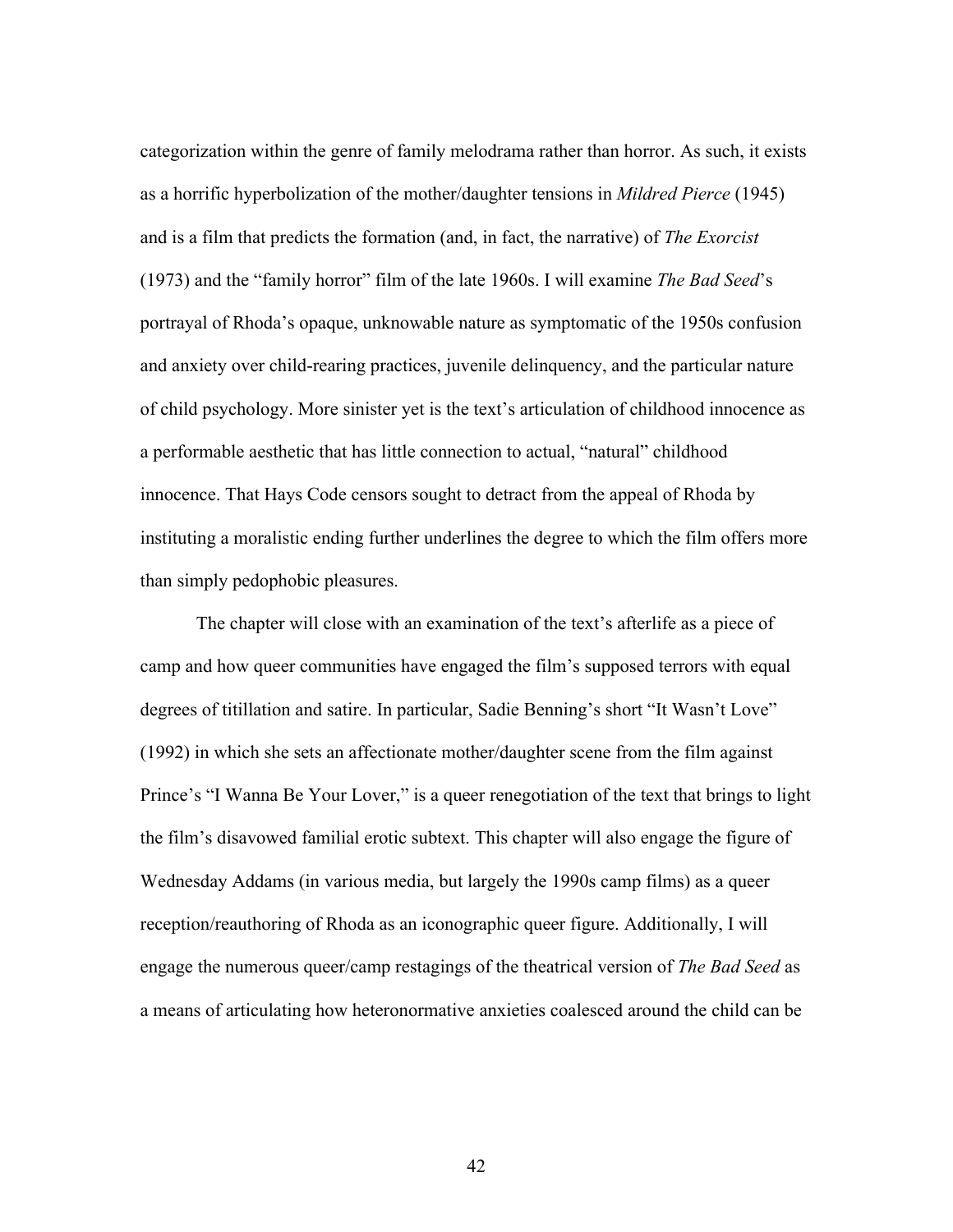"camped" within queer reception practices and how the revolting child can become an avatar of an anti-heteronormative social praxis.

In chapter two, "Demons are a Girl's Best Friend: Possession as Transgression," I examine the "bodily possession" cycle of revolting child cinema which centers on the danger and liminality of the female adolescent body. The figuration finds its template in the sexualized adolescent body of Regan McNeil (Linda Blair) in *The Exorcist*, though this chapter will address a number of imitative texts such as *To The Devil a Daughter* (1975). This chapter focuses on the star image of Blair as a means of rereading the film text and examines the way in which Blair's body served as a transfer point for anxieties about childhood, queerness, exploitation, pedophilia, and the film industry.

Extratextually, critics elided character and role to ask whether the young actress had been damaged—her body, her innocence, and heterosexuality all endangered by the film. Mainstream magazines recuperated Blair, telling readers that she was unharmed and ignorant of the words she spoke. Others "exorcize[d] the demon" out of Blair by giving her a feminine makeover. As I argue, these responses to Blair's "endangerment" in fact re-enact the very narrative of the film by rescuing her abjection, perversity, and queerness. At the same time, however, fan magazines spoke to an active, perverse, and even queer spectatorship that canonized Blair as transgressive figure. As opposed to mainstream obsession with recuperation and normalization, fans found pleasure in Blair's perverse star persona, eroticizing and identifying with it. They also reveled in Blair's legal trouble, calling her "devilish" for her latest drug "possession." They even offered their young female readers "foxy Linda Blair and *Exorcist* pix." A reading of the text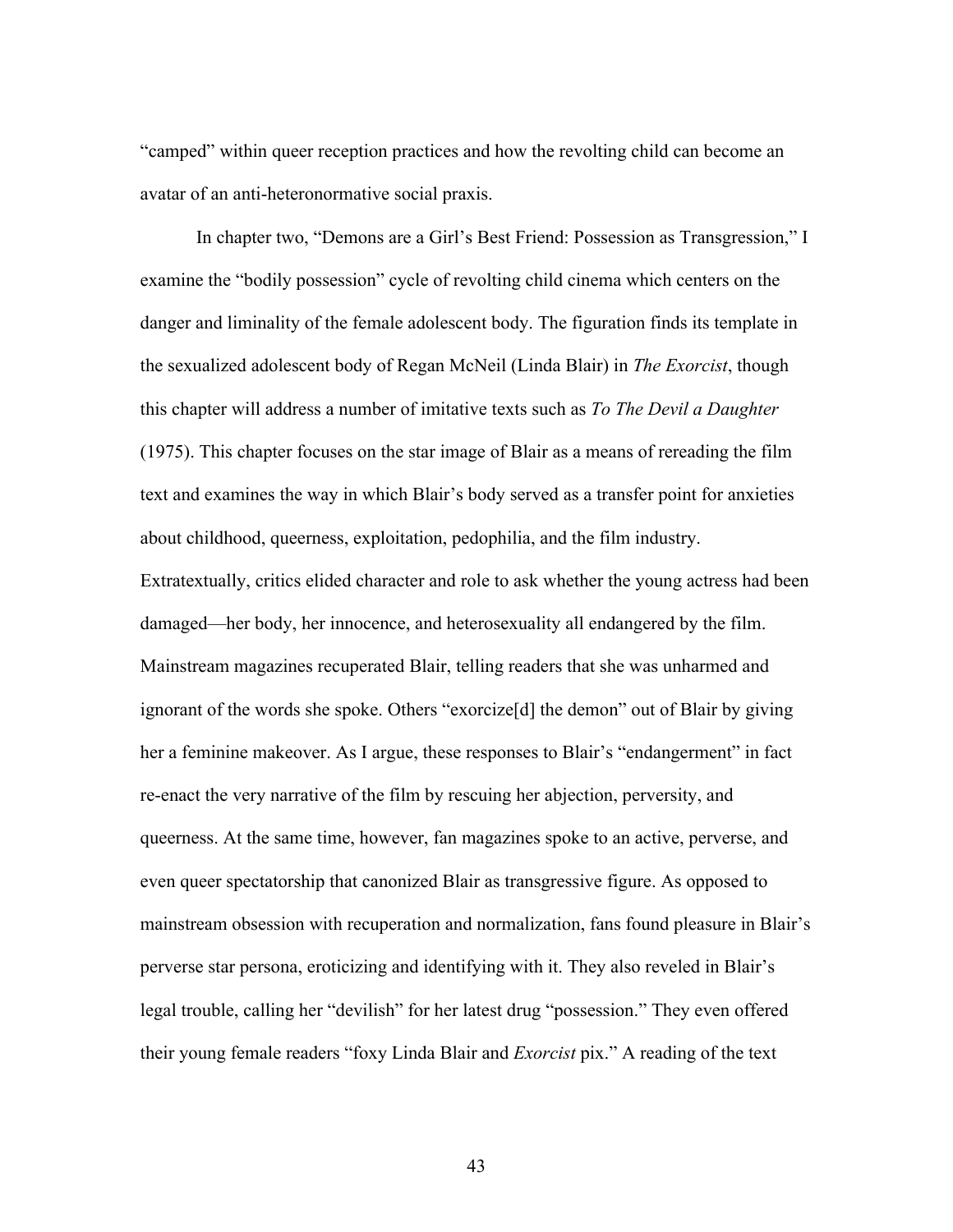from "outside" in, this chapter takes these fan pleasures to "reread" the film's multiple sites of pleasure. Indeed, the text enables its own perverse reading which inverts the film from a narrative of rescue from the demonic to one of revenge against (hetero)normative forces. In this way, the film shares vindictive terrain with Carrie (as noted by Carol Clover in *Men, Women, and Chainsaws*). 65

Chapter three, "Raising Hell: Parental Rejection and the Possibility of Gay Adoption," examines a series of revolting child films in which Freud's family romance plot is inverted, and parents unwittingly discover that the child in their custody is not their own. Instead, the family has been invaded by a foreign body through metaphysical, medical, or extraterrestrial means, and parents must weigh their paternal obligation against their desire for self-preservation. These films generally fall into two categories, which I am calling a "paternal" and "maternal gothic." In the paternal gothic, the discovery of the alien child is made post-utero, and the crisis is centered on the father's encroaching doubt over the validity of his lineage. In this chapter, I begin with *Village of the Damned* as the figuration's progenitor and then segue into a reading of *The Omen* (1975-1981) series. In both of these films, the horror is decidedly Oedipal, as each involves a son who must destroy his father so as to assume the mantle of world domination. Interestingly, both involve a mother who, though she gave birth to the son in question, is immediately evacuated from the narrative, either through death or disinterest. The paternal gothic is about the encroachment of the Oedipal, though interestingly *The Omen* stages this is queer terms. To assume the mantle of the anti-Christ is indeed to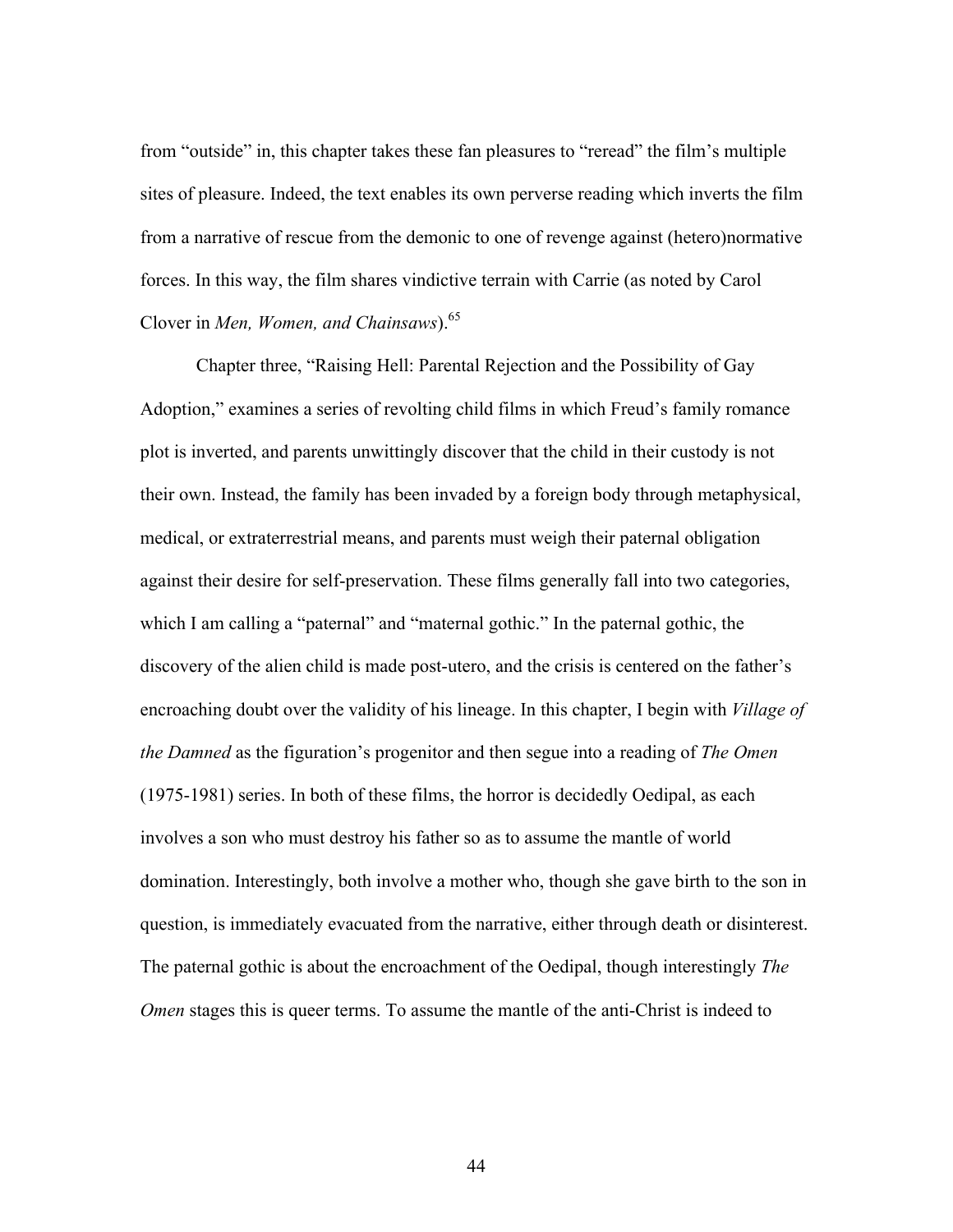submit to the patriarchal developmental narrative. To refuse that right, as Damien attempts, is to align himself with queerness.

In the maternal gothic, perhaps epitomized by *Rosemary's Baby*, the invasion centers on the pre-natal stage and the horror of an independent alien organism growing inside of the female body. In this cycle, the teratological horror is directed at the womb as a site of monstrous gestation, as the spectre of reproductive rights remaps the female body as a contested terrain. Other examples, such as *Demon Seed* (1977) or *The Unborn* (1974), figure the scene of childbirth as the moment of monstrous emergence and often represent the paternal scientist as child protector. The mother, instead, must choose to welcome or abort the monstrosity in her womb. This chapter will analyze these films against the non-horror film *The Twilight of the Golds* (1997), which discursively mimics the maternal gothic in dramatizing a heterosexual couple's proposed abortion of their unborn gay child.

Picking up a suggestion from Paul, I argue that these films provide an end-run around the social taboo against child abuse by making the child a foreign entity endangering the true, cohesive home (the womb so often figured as a child's first "home"). Additionally, they often endanger the true, natural children of the family as part of their path towards world domination. They are entirely alien, without even the conceit of possession to give them claim to the abuse taboo. As such, the films manufacture the central distinctive pleasure of the changeling narrative as the spectacle of seeing a child potentially beaten or destroyed. However, this chapter argues that these films require an investment in the parental/heterosexual/reproductive economy to achieve the impact of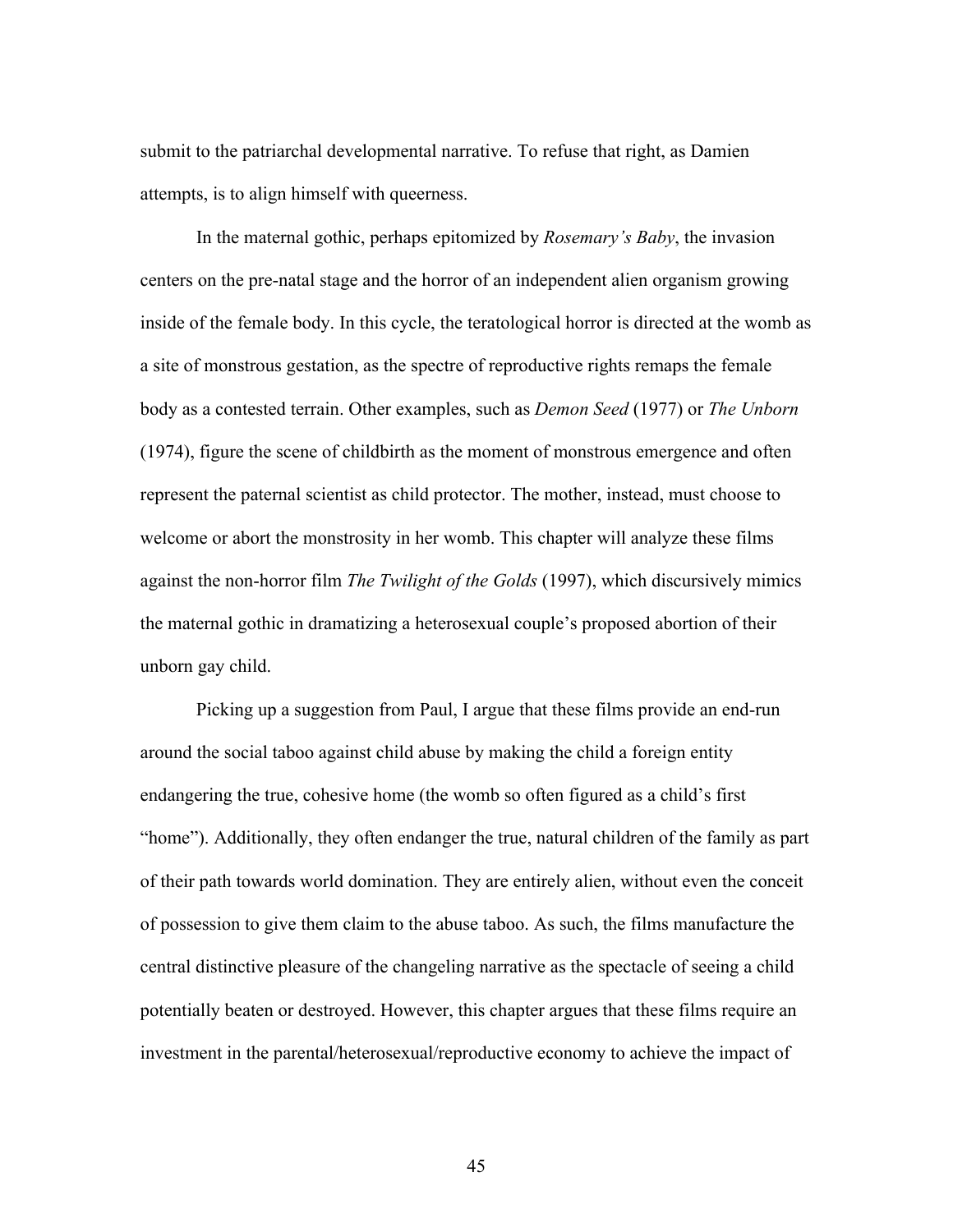horror. The resonance of the changeling narrative for queer readers, whose sexuality places them outside of a compulsory reproductive economy, is rather that it provides an apt metaphor for feeling alienated within the family. This chapter will read the changeling films against the coming out memoirs of adult queer subject, including the biography of *The Bad Seed* author William March, to re-read the films as a pleasurable renegotiation of queer childhood alienation.

Finally, in chapter four, "It Takes a Child to Raze a Village: Demonizing Youth Rebellion," the dissertation examines those films in which the revolting child becomes pluralized. *Village of the Damned* is traced again as the origin of this figuration, but the majority of the chapter will focus its more modern manifestations: *Who Can Kill a Child?* (1975), a largely unaddressed horror film; *The Children* (1980); and *Children of the Corn* (1984). This chapter examines how youth rebellion is invoked and how child/adult relations are inverted, particularly in terms of power and surveillance. Indeed, the films can be read as monstrous invocations of generation gap and the fear that the world held in store for the next generation will be taken by force before its due. In these films, adults are continually infantilized, placed in a terrain in which they have no control over their own destinies, and they must endure a Frankensteinian retribution from a younger generation that holds them accountable for their own monstrous manufacture. While trafficking in the pervasive anxiety about juvenile delinquency and the danger of idle youths in groups, these films also carry a legacy of anxiety about child rearing practices believed to be practiced by the enemy during the Cold War. In these films, the children live in non-hierarchical structures, move discreetly and indistinctly, and communicate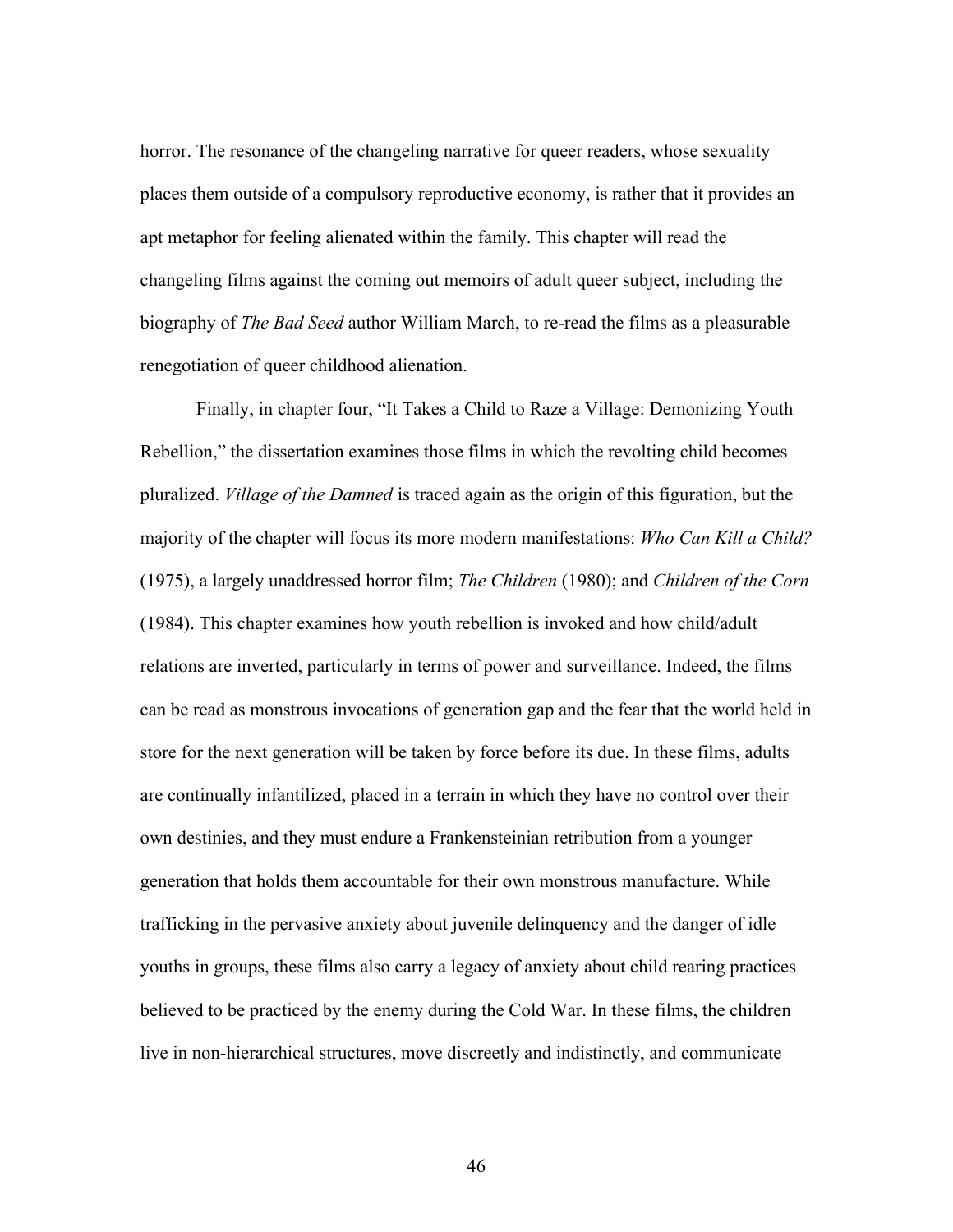with a hive mind, sharing a secret language all their own. Rather than situating children as innocent victims susceptible to outside invasion, the films construct a nightmare scenario in which children are always already corrupted by the dissolution of national and political boundaries. In this world, adults are infantilized silent witnesses to their own imminent destruction as the future (and the imperative of futurity) consumes the present. As such, the revolt of children against an oppressive parental culture—a fantasy of community formation and social upheaval—has a pronounced relevance for any infantilized minority. This chapter will thus conclude with an examination of similar anxieties that have characterized the coalescing and mobilization of queer movements, in particular the anxiety about contagion, corruption, and an alternative system of nonbiological kinship.

I conclude in "Afterthoughts: Fear of a Queer Playground," a reference to Michael Warner's indispensible *Fear of a Queer Planet: Queer Politics and Social Theory*. In this conclusion, I ask what the revolting child, as a challenge to the cultural logic of development and futurity, could mean for a queer social praxis. I directly address Edelman's call for an anti-child queer politics which takes the place of the social order's death drive and, drawing upon the work of Kathryn Bond Stockton and Jose Esteban Muñoz, I ask if the revolting child offers hope for something more than "no future," but rather for a queerly radical alterity.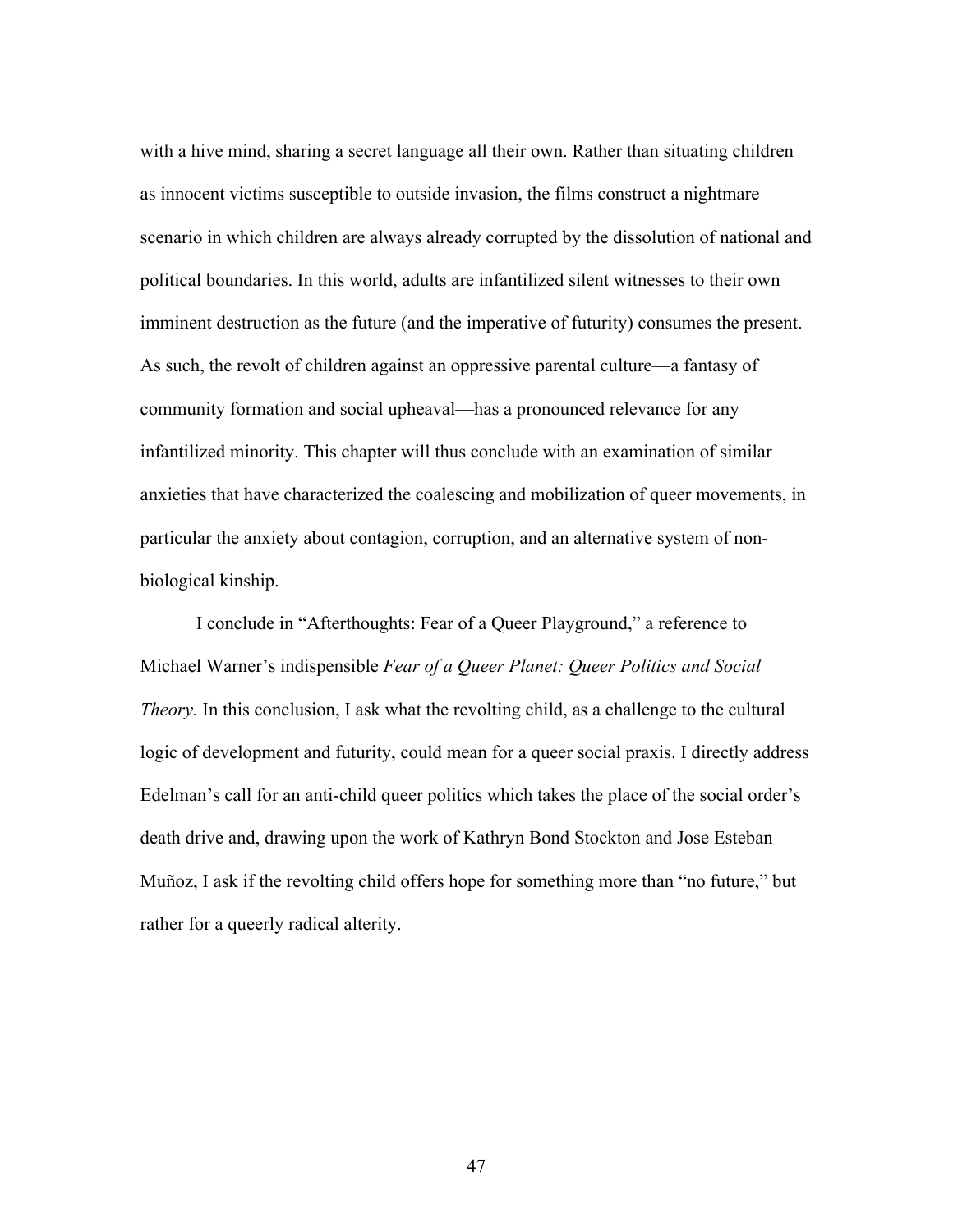**Sugar and Spice and Everything Vice: The Terrible Performativity of Childhood**

Of course, through all these shining performances I was feeling less than entirely adequate... But it was a more than that: it was the basic understanding—that sick, guilty feeling in the deepest recesses of my psyche—that I was a phony. I was not the best little boy in the world as my parents thought.

*--* John Reid, *The Best Little Boy in the World*<sup>1</sup>

In 1973, Andrew Tobias (writing under the pseudonym John Reid) published *The Best Little Boy in the World*, a personal memoir of his childhood and self-discovery as a gay man. Written in a series of present-tense vignettes, Tobias reanimates his childhood experiences in both child's voice and adult self-reflection. "I am five years old. I am the best little boy in the world, told so day after day" explains the author.<sup>2</sup> As if replaying home movies from his childhood, Tobias provides brief glimpses into his formative experiences—both the creation of an inward identity and an outward mask that he presented to the world. In many ways, the memoir is less a story of a gay man emerging from the closet and more a meditation on how the closet is constructed—how queers, as children, learn to play pretend. "I am in the hall closet, behind the winter coats, stiflingly hot," remembers Tobias, "but this is the price you pay to win at hide-and-seek."<sup>3</sup> Indeed, as Tobias notes, in this hide-and-no-seek game, "masking" is an essential feature of queer submergence, of being-but-not-seeming. His is a narrative of loss—not the loss of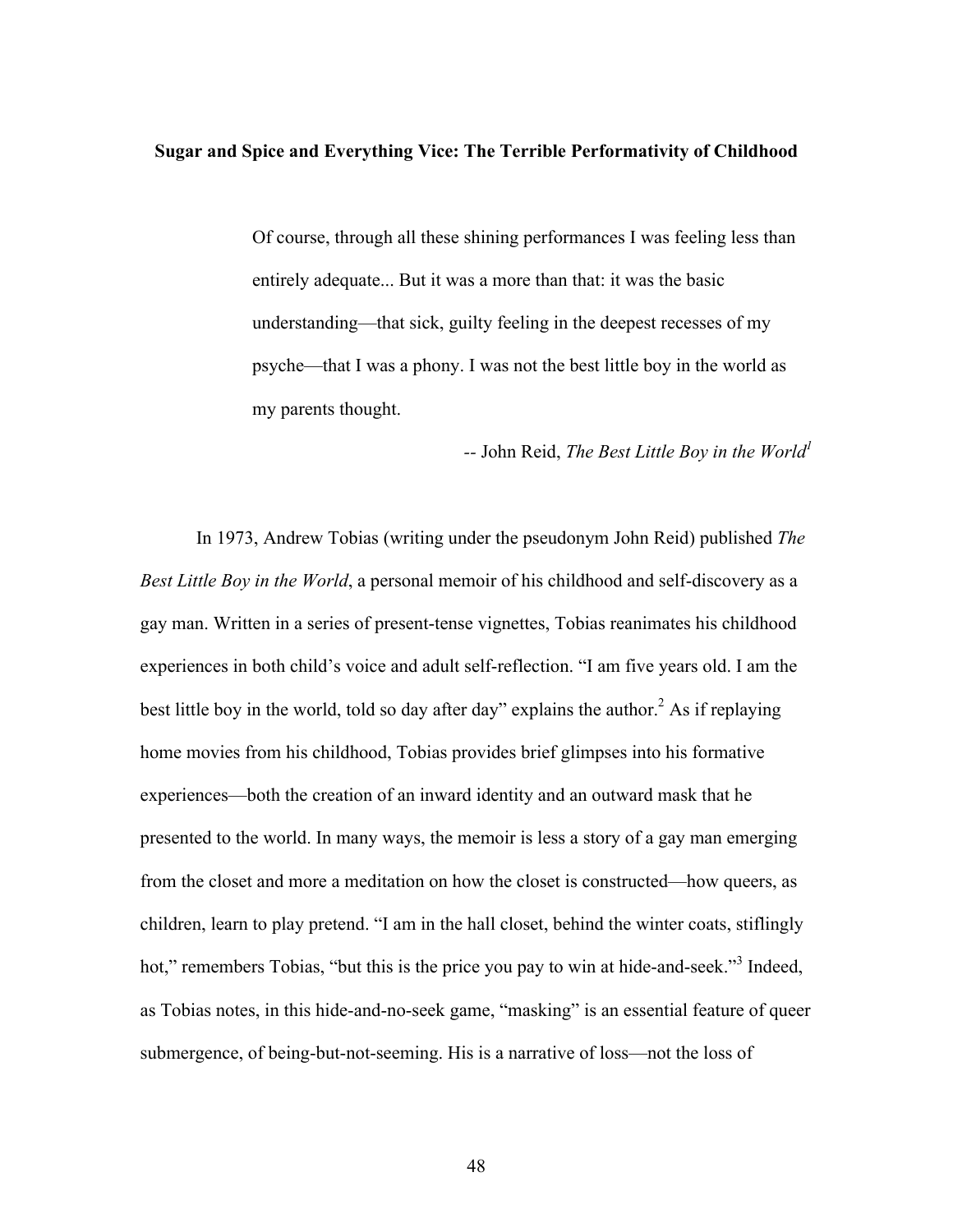innocence, which is the narrative most often told about childhood. Rather, Tobias narrates the loss of self behind a façade of innocence and ignorance: the construction of a false exterior self that recapitulates societal expectations of normative childhood. Inside, however, Tobias's remembered or reimagined child-self harbors inappropriate knowledge seemingly incompatible with the body of a child.

I start here with Tobias's memoir because the focus of this chapter, the 1956 domestic horror film *The Bad Seed*, is equally obsessed with performance, masking, and the covertness of cuteness. Its eponymous infantile monster, Rhoda Penmark, hides a wealth of perverse desires beneath her Pollyannaish veneer. Through her "shining performances," as Tobias might put it, she plays the Best Little Girl in the World with cunning accuracy. Considerations of presence, performance, and power collide in *The Bad Seed*, as inquiry into the curious reception and afterlife of this text raise questions about the revolting child and the presumed naturalness of childhood innocence. It is no mere coincidence that queer communities have embraced *The Bad Seed*. Indeed, the film contains its own utility as queer camp through its central ruminations on masking, performance, and its deconstruction of the "naturalness" of normative white childhood innocence. These narrative preoccupations provide a constellation of queer engagement founded in both emotional trauma and animistic fantasy. The camp reinterpretations that would follow in texts as varied as the films of Sadie Benning, drag stage performances, 1960s television, and 1990s film comedies play upon comedic potential of childhood perversion plumbed for horror with the proto-family horror film. *The Bad Seed* employs the rhetoric of excess to fashion a perversely liminal childhood figuration that manages to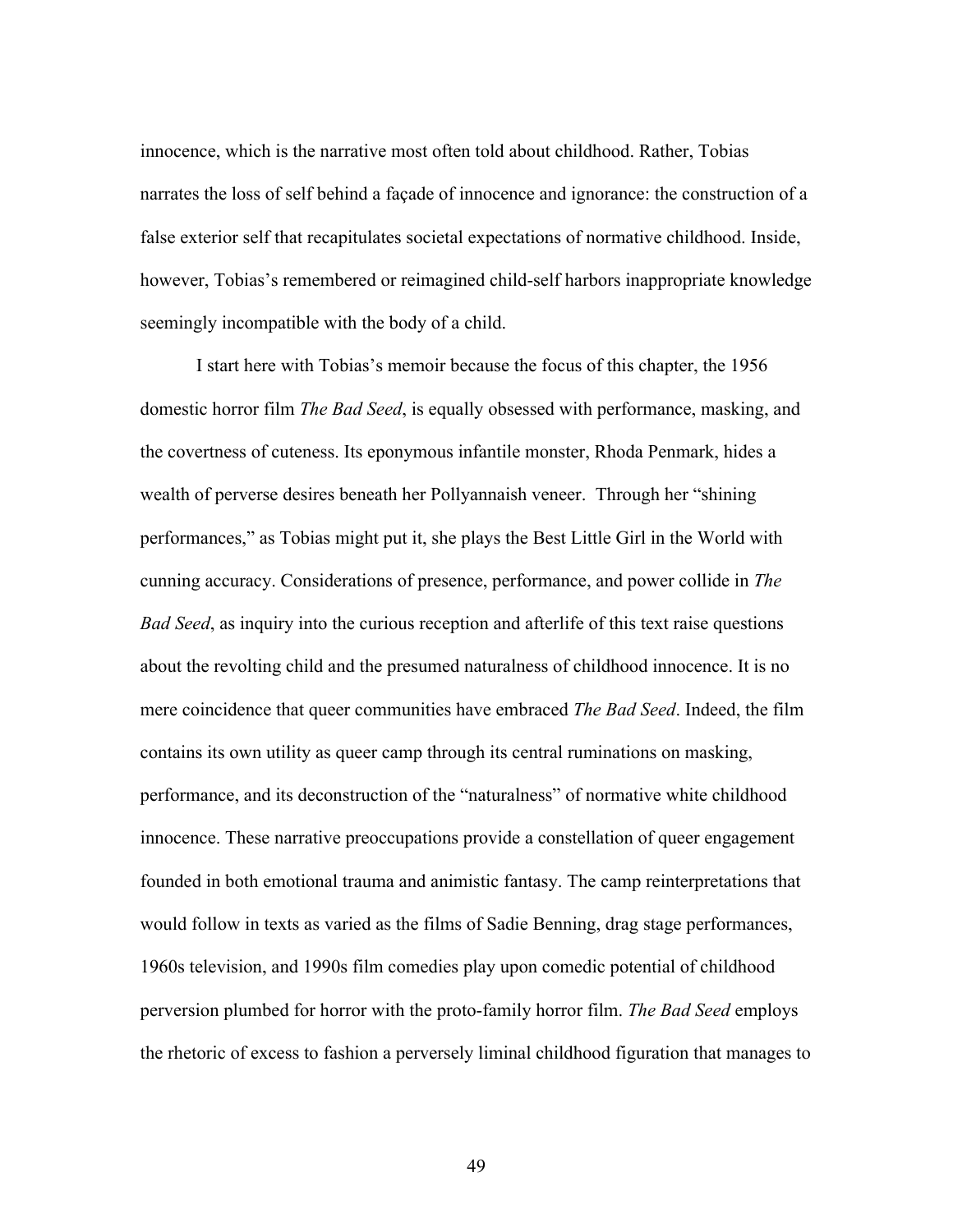be both horrific and campy in Rhoda's grotesquery. For its audience, I consider what types of pleasure the perverse spectator of *The Bad Seed* may find in the masked child who appropriates normative childhood innocence to subvert the family. Indeed, what is the satisfaction of seeing concealment and "closeted-ness" as a site of power?

*The Bad Seed* was based on a 1954 novel of the same name by author William March. A critical and financial success, the novel was quickly translated into a theatrical version and, a few years later, a film version. In the film, eight-year-old Rhoda (Patty  $McCormack)<sup>4</sup>$  has surreptitiously convinced almost all those around her that she is the perfect little angel. But underneath the surface is a cold and calculated killer who murders a classmate, Claude Daigle, for a penmanship medal she deemed as rightfully hers. Before the close of the film, the audience discovers that she has additionally killed an old lady who promised her a snow globe and a hired hand who threatened to expose her and that she is actively plotting the murder of her upstairs neighbor Monica Breedlove (Evelyn Varden). Her mother, Christine Penmark (Nancy Kelly), learns of Rhoda's proclivities while her husband Kenneth (William Hopper) is away on military business and finds herself torn between her maternal instincts to protect her child from the authorities and her own terror at her child's monstrous nature. As if prompted by Rhoda's unnatural nature, Christine delves into her own past, discovering that she is the daughter of a female serial killer and has seemingly passed on the "bad seed" to her daughter. Out of guilt, Christine gives Rhoda an overdose of sleeping pills and shoots herself in the head, only to have both she and her daughter survive. The film ends, however, with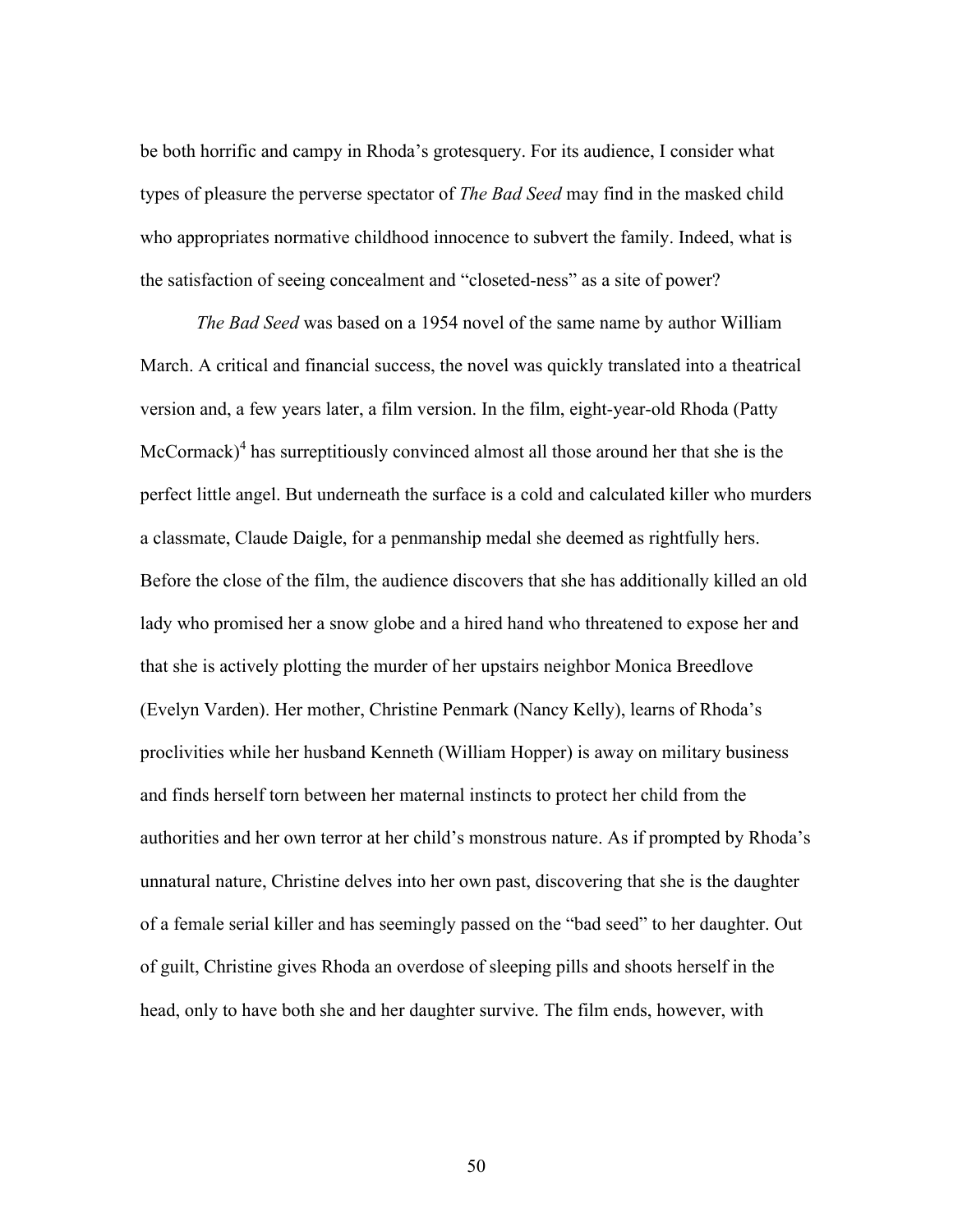Rhoda being struck by lightening at the pier, the site where she once murdered her classmate.

Though it enjoyed an incredibly successful run on the stage, most producers in Hollywood considered *The Bad Seed* to be an unadaptable property for the screen. When finally approved by the PCA (Production Code Authority), the plot remained largely intact, with a few notable alterations. To pacify censors, screenwriter John Lee Mahin and director Mervin LeRoy made two major alterations to the script, both of which were intended to curtail any possible identification with Rhoda and to clarify the film's moral standing on her crimes. I will take up these alterations later in this chapter as I engage with the spectatorship and curious afterlife of the film.

## **Concealment and Developmental Stasis**

Taking *concealment* as the film's central occupation and conceit, this chapter explores the vicissitudes of masking for the text and its queer spectators. As I have noted earlier, this dissertation takes spectatorship to be a varied, fluid, and often unruly affair. This is especially true of the horror film, which offers multiple sites and forms of pleasure, whether they be dominant, oppositional, or some combination of either. The cinema of revolting childhood animates desires within a range of pedaphobic and protectionist impulses. It is that space wherein a child is literally being beaten, but a child is also beating. To suggest, then, that the revolting child presents a point of identification for the queer spectator to adopt is to oversimplify the multivalent pleasures the texts. Indeed, though the revolting child may be up for adoption, no one wants to keep a brat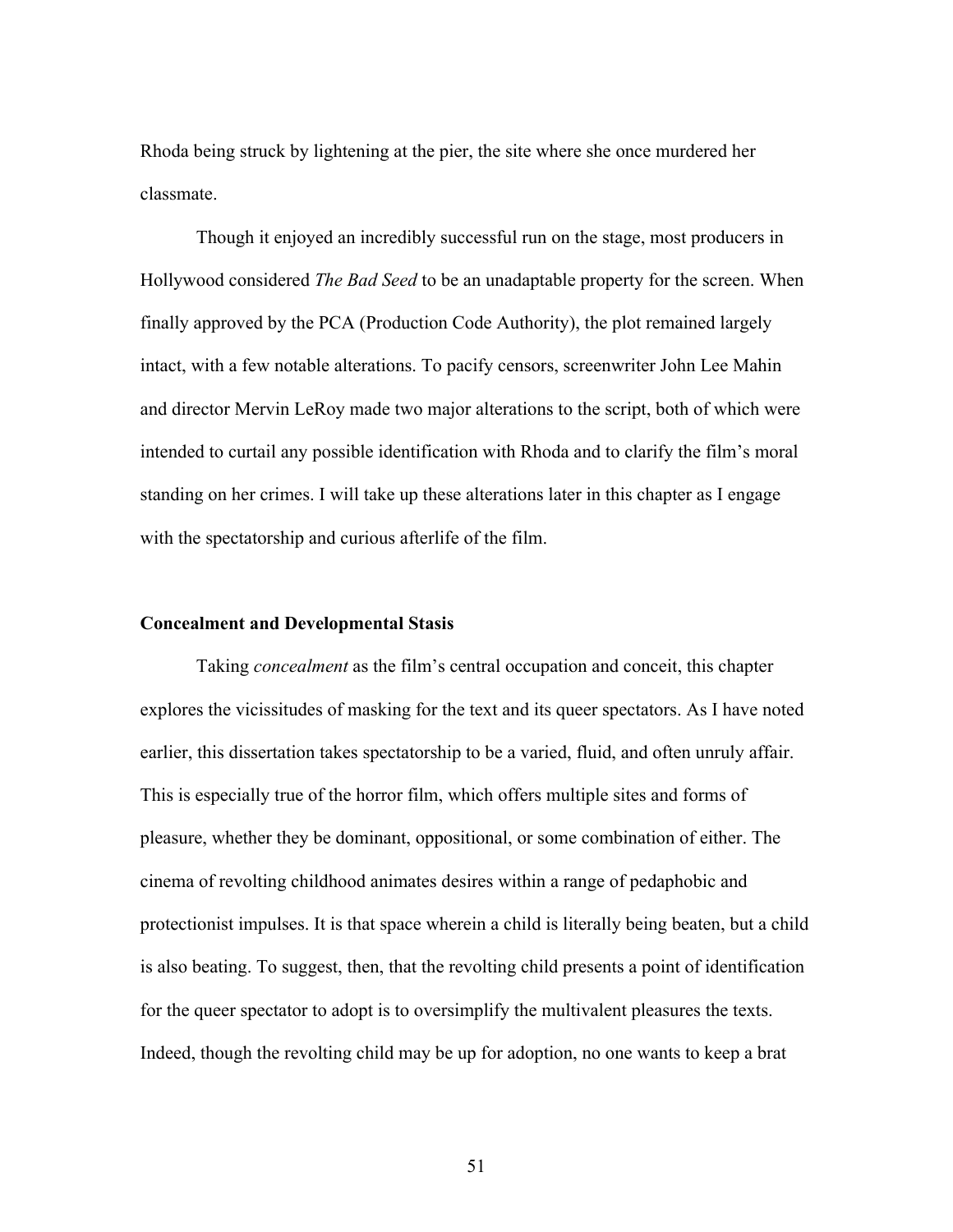for very long. Recalling Eve Kosofsky Sedgwick, I would call this a type of avuncular identification<sup>5</sup>—with the child and dislocated from the child—not parental but related, pluripositioned, kept at a distance.

Following Elizabeth Cowie's model of spectatorship in "Fantasia," I claim these films present a mise-en-scène of desire,  $6$  a fantasy space to circumnavigate emotive experiences of queerness: repression, desire, rage, alienation, revolt, and community, to name a few. As Jack Babuscio notes of queer reception practices and horror cinema,

The horror genre, in particular, is susceptible to camp interpretation… the psychological issues stated or implied, along with the sources of horror, must relate in some significant aspect of our situation and experience; e.g. the inner drives which threaten the individual's well-being and way of life… coping with pressures to conform and adapt… the masking of "abnormality" behind a façade of "normality"… personal rebellion against enforced restrictions.<sup>7</sup>

This is especially true of monstrous child films, with sympathetic antagonists so often depicted as abjected bodies, both troubled and troublesome, incompatible with the normative family structure. These films, their preoccupations, and their anxieties constitute a mise-en-scène of desire that comfortably accommodates queer subjectivity. In *The Bad Seed*, and other films that centralize the perfectly performing child, masking and masquerade serve as emotive sites of focalization.

As I mentioned in the preamble of this dissertation, I prefer a theoretically promiscuous approach to this subject, and as such I will draw upon a number of rhetorical constructions of "masking" (masquerade, performance, the closet, innuendo, etc) and draw together varied approaches to masking in critical and developmental literature. In race theory, the concept of "masking" appears as early as 1903 to describe the particularity of black experience within a white hegemonic power structure. In *The Souls*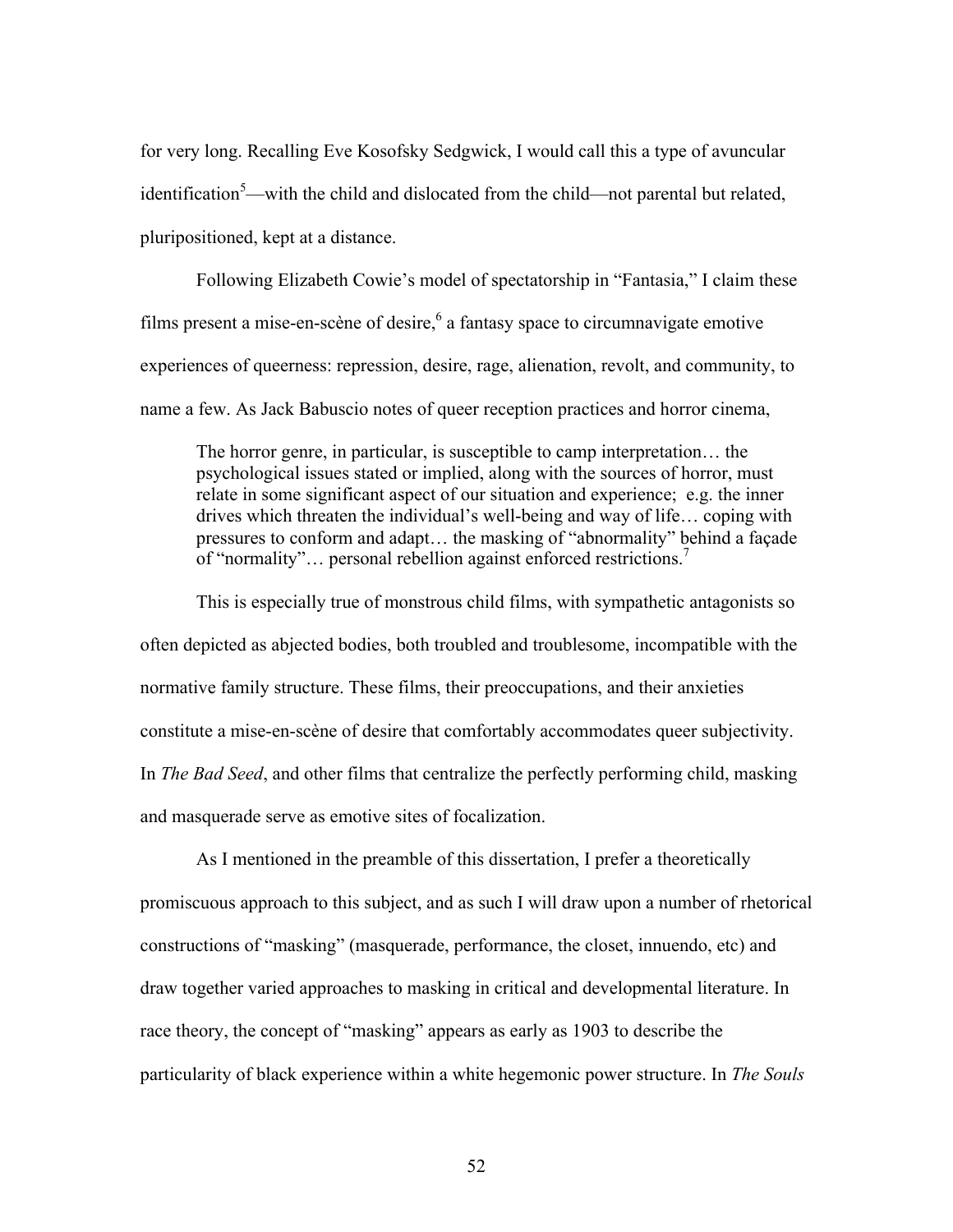*of Black Folk*, W.E.B. Du Bois uses the veil to describe a double consciousness of Otherness—negotiating between one's self-perception and "this sense of always looking at one's self through the eyes of others."<sup>8</sup> However, DuBois (and Frantz Fanon more forcefully much later) also suggests a manner in which the veil troubles a racial power structure that demands the full exhibition of the self.

With gender as her focus in 1929, Joan Riviere explored the notion of "Womanliness as Masquerade,"<sup>9</sup> in which a mask of femininity serves as a prophylactic against male aggression and reprisal. Like Du Bois's double consciousness, Riviera argues that intellectual or professional women may dislocate themselves from their "identity" and outwardly perform an exaggerated femininity that is perceived as less threatening to patriarchal power. Judith Butler would also examine gender and performance when she wrote *Gender Trouble* in 1990.<sup>10</sup> In this influential work, Butler uses "performativity" to describe the unconscious performance of normative gender formations. Most important for this work is Butler's assertion that gender is a ritualized reiteration of norms for which there is no original. As copies of copies of copies, masculinity/femininity can have no uninterrogated links to male/female bodies: the naturalness of gender linkage to sex is a fiction. For Butler, gay male drag offers a visible marker of the artificiality of gender—a conscious performance that mocks naturalness through the exaggeration of camp.

A valuable analog to Riviera's work is that she based her theory in part around Sandor Ferenczi's research that claims that gay men utilize exaggerated performances of hegemonic masculinity to fortify against suspicions of queerness. Indeed, queerness has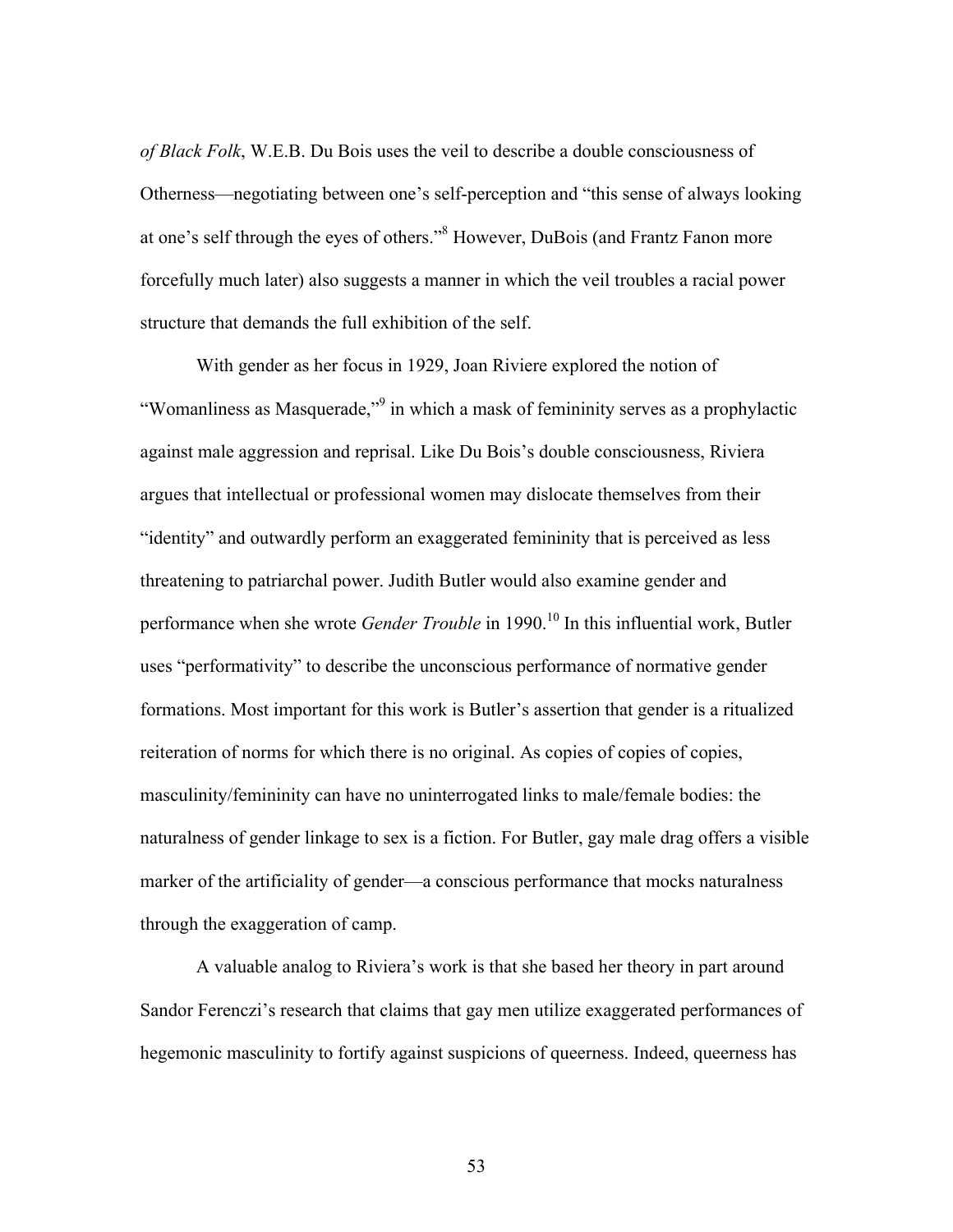repeatedly relied upon the metaphor of masking to convey the experience of passing within a heterosexual world, most succinctly in the notion of "the closet." Moreover, though, queerness troubles the tacitly confederate connection among sex, gender, and sexual orientation. Camp, as a queer production and reception strategy, often playfully critiques normative identity (most succinctly, gender) through exaggerated performance. In short, it transforms the assumedly natural and embodied into something artificial—a mask—which can be assumed and removed.

On the connection between queerness and camp, Richard Dyer has noted that queers "find it easy to appear to fit in, we are good at picking up the rules, conventions, and forms and appearances of different social circles. And why? Because we've had to be good at disguise, at appearing to be part of the crowd, the same as everyone else… So we have developed an eye and an ear for surfaces, appearances, form: style."<sup>11</sup> As Dyer notes, this propensity for disguise and masquerade is something that is cultivated (one could argue, even as a child).

If masquerade is the practice, then camp is the theory. Camp is the interpretative framework of survival in a repressive society that deems queer desire abnormal and necessitates its masked disavowal. Through the lens of camp, what Susan Sontag once described as "[b]eing-as-playing a Role... the metaphor of life as theatre,"<sup>12</sup> everyone is masked, everyone is playing a role. Michael Bronski has gone so far as to call the denaturalization of gender as performance as "an essential part of gay male living."<sup>13</sup>

This chapter will seem to proceed with analogs. It is significant to note that Roy S. Simmons, biographer of *The Bad Seed* author William March, described him as a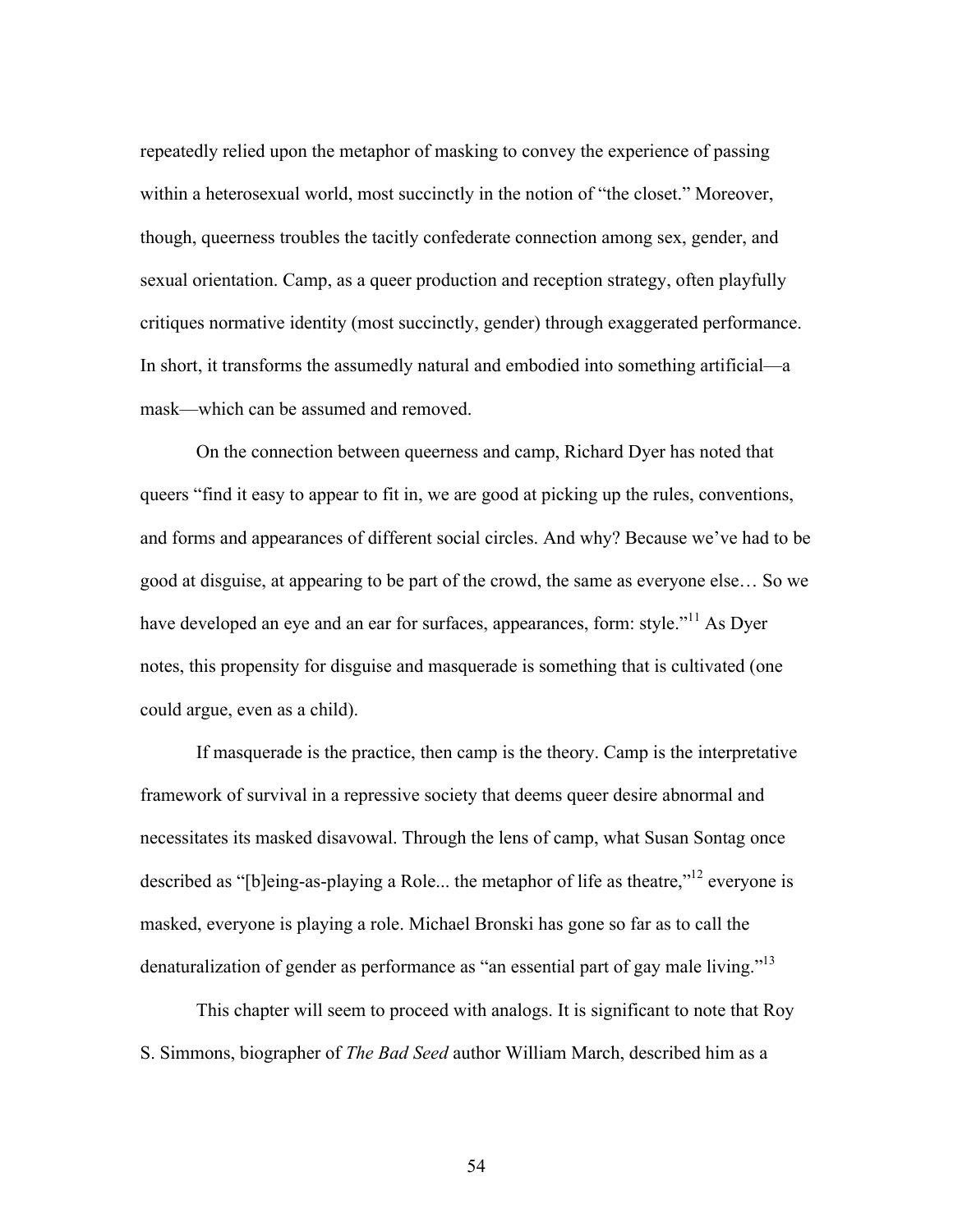deeply closeted homosexual. Indeed, as Simmons and critic Ellen Showalter have noted, March imbued many of his novels with discussions of homosexuality that wrestled with contemporaneous debates over queer ontology. 14 In *The Bad Seed*, Monica describes her brother Emory's "larvated homosexuality." When Emory asks what "larvated" means, Monica replies, "It means covered, as with a mask. It means concealed."<sup>15</sup> The term itself is tellingly visceral and repulsive—it conjures images of a formless being with boundless potential for becoming. The larvated stage conceals its future self in transient grotesquery. Its dangerous quality lies in the indeterminacy of future, and tellingly the term "larva" comes from the Latin for an "evil spirit" or "demon." March's work is heavily populated with these larvated characters—like Rhoda, like the author himself.

The cinema of the revolting child is also a fecund site of larvation. Of course all children are, in a sense, larval—what they will be remains to be seen. Troubling characteristics not acceptable within adult culture, in particular nonnormative gender or sexuality, are given latitude within the geography of childhood because they are understood to be "phases" out of which the child will eventually grow. Fear is kept at bay (so the story goes) through recourse to the child's ignorance or natural innocence, a rhetorical cocoon that insulates them from suspicion. Revolting children often have a veneer of innocence to protect them: not an ignorance enforced and inculcated upon them, but a knowing performance of cultural norms—they outwardly bear the mask of seemliness to avoid suspicion. Growing sideways and not "up" into normativity, they are also developmentally larval, locked in that state of developmental suspension that I argue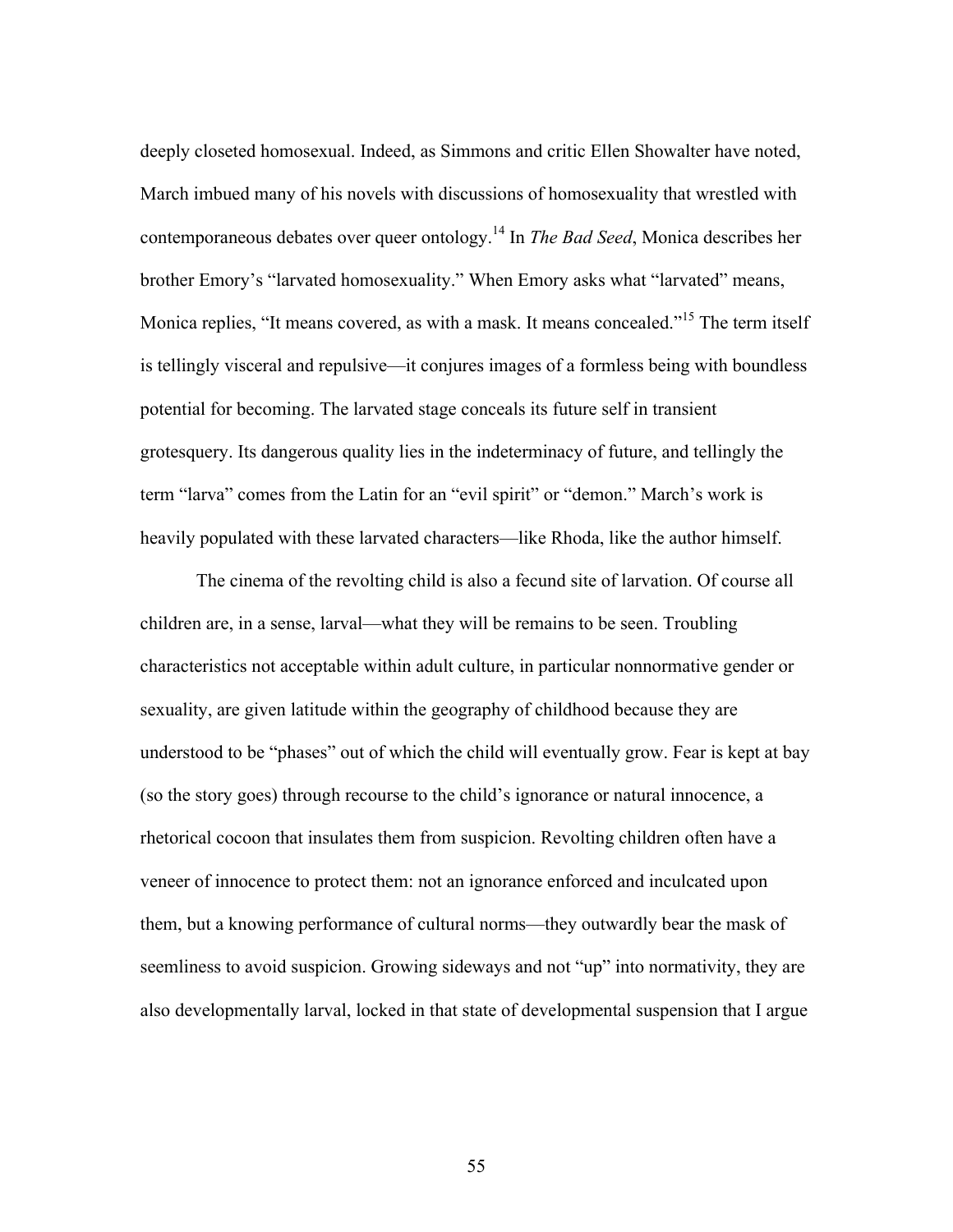is central to their horror. Larvated, both the queer and the revolting child horrify in their petrified transitionality—they refuse to develop.

Finally, the notion of masking and performance has cache within the domain of childhood and developmental theory as well. For many clinicians, particularly those followers of Jean Piaget, children were to be studied as separate and distinct beings, not simply adults in tiny bodies. As such, an emphasis was placed upon the "natural" state of child cognition and behavior. In *The Secret of Childhood*, physician and educator Maria Montessori found the performing child to be a particular impediment to her childcentered, exploratory method of pedagogy. She warned against encouraging or allowing children to internalize and outwardly perform adult expectations—to be, for instance, the Best Little Boy in the World—as it was incompatible with self-directed learning. Montessori believed in a messy, unmasked, "natural" childhood that could be observed and directed as needed. Patricia Holland has noted that Montessori believed it essential that children "make themselves available to the professional eye, and… reveal themselves without artifice, forgoing any temptation to adopt what Montessori described as a 'mask of seemliness,' or indeed any other mask."16 Indeed, "seemliness" is etymologically thick with masquerade—to be "seemly" is to wear a mask of social conformity—something expected of adults, but seen as incompatible with the natural body of a child. For Montessori, the larvated child—seemly and staged—poses a problem. For the cinema of monstrous childhood and *The Bad Seed* in particular, the larvated child poses a threat.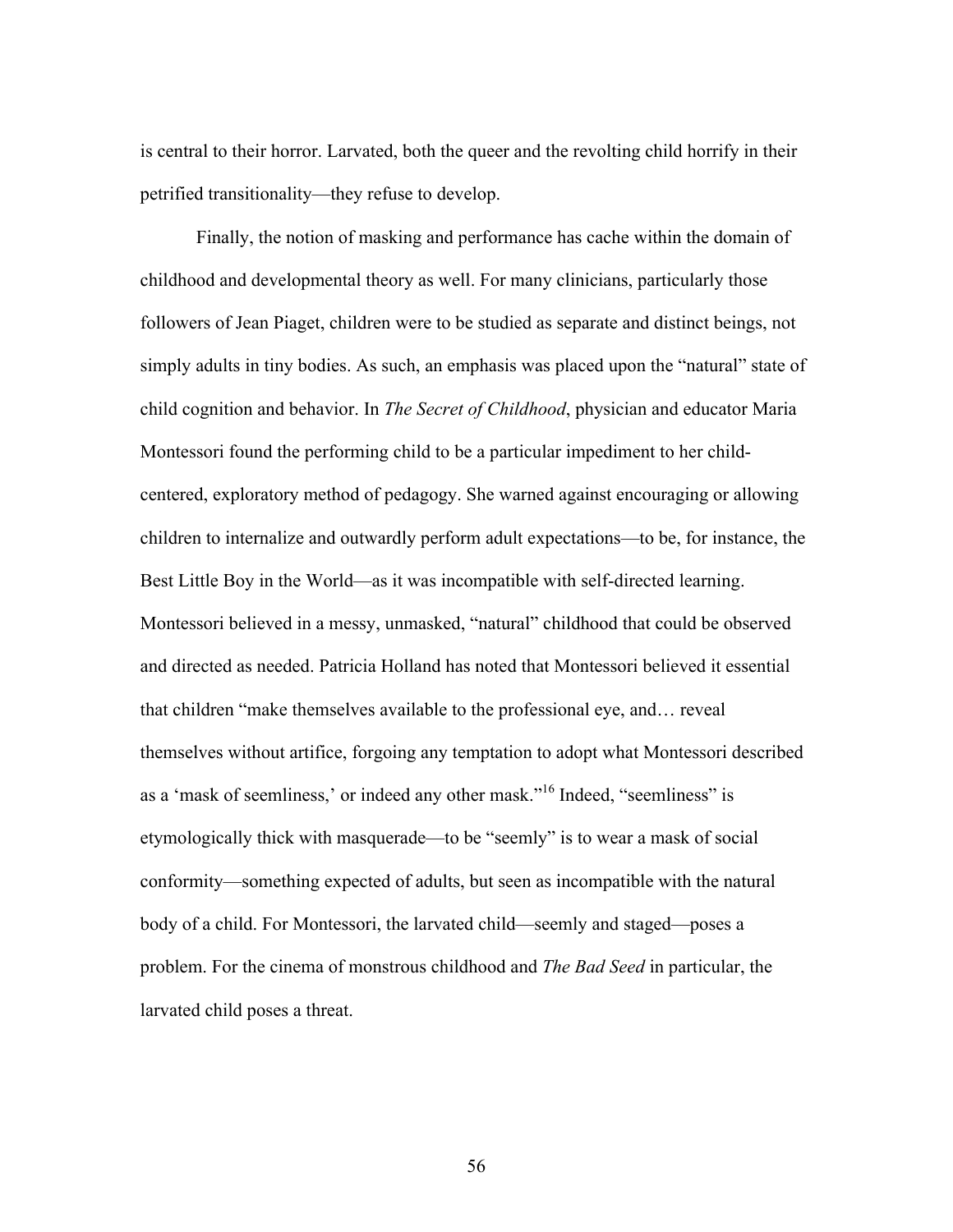One final note on persistence of masking for this chapter, more serendipitous than substantive: the epitaph for this chapter comes from Andrew Tobias, the author of *The Best Little Boy in the World*. In its initial publication, Tobias chose a pseudonym for himself that would shield him against potential danger in his professional life. That name, John Reid, is perhaps most recognized as the character name for that queerly-coupled gunslinger, The Lone Ranger. Who was that masked man, indeed?

## **Performing Perfection, Perfecting Performance**

 The terror (and for some spectators the pleasure) of Rhoda lies in the ease with which she assumes adult fantasies of white childhood innocence and holds that purity at a distance through masquerade. Stalwart, she seems to possess her own version of double consciousness that she crafts and perfects with a regimented accuracy. Her performance of white childhood innocence has been cultivated over years of rehearsal, mistakes, and self-correction. The audience's introduction to Rhoda, in fact, takes place in the midst of one of these acts of mask-making.

The film opens with Christine sending off her husband to serve on the military base,<sup>17</sup> and Rhoda is shown for the first time posing in front of the mirror with a new pair of oversized, rhinestone-encrusted sunglasses.18 Indeed, the film introduces layers of theatricality as we meet Rhoda for the first time in what is essentially her private dressing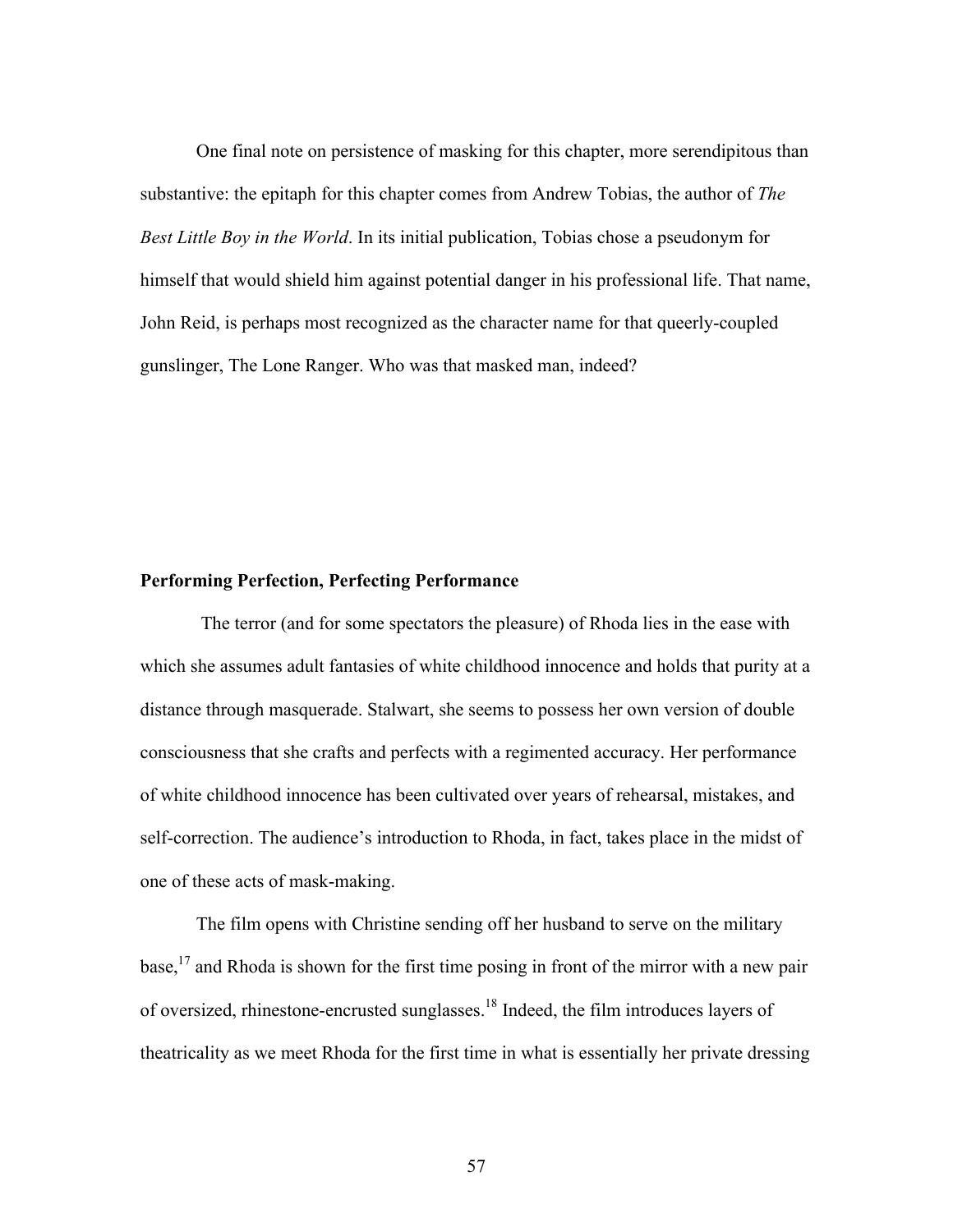room, prepping herself for a performance as the best little girl in the world. The minor key music playing in the background coupled with Christine's adverse reaction asks that the spectator be troubled by this juxtaposition: little girl and flashy adult accessory. Enter Monica, who asks "My, my... who is this glamorous Hollywood actress?" But what could be troubling about a young girl playing dress up? What is apparent almost immediately is that Rhoda is no normal little girl playing pretend. As the film's emotional cues suggest and Christine's demeanor reinforces, something more is going on here. Christine seems unduly concerned. There is a back-story, it seems: a conflict precedes this moment for a mother to be concerned that her innocent child has taken on the trappings of adult performance of femininity. This imbrication of innocent, white, asexual girlhood and an adult eroticized glamour is meant to disturb. But there is something more: hidden behind glasses, Rhoda's eyes are empty and hollow. The sunglasses evidence the troubling unknowability and unreadability of Rhoda. As Chuck Jackson suggests, though they never reappear, the scene suggests that Rhoda metaphorically hides behind their dark lenses throughout the remainder of the film.<sup>19</sup> What this highlights, then, is what William Paul calls "a certain unknowability that we must find in all children"<sup>20</sup> and the fears of a society unable to locate the true impetus of childhood desires and the manner in which to channel these impulses into their normative outcomes. This unknowablity of the child is, in itself, monstrous.

Something else is meant to be troubling as well: because her eyes are obscured from view, we remain initially unaware of where exactly Rhoda's focus lies. It is unclear whether she is indeed admiring herself in the mirror (as one might expect a good little girl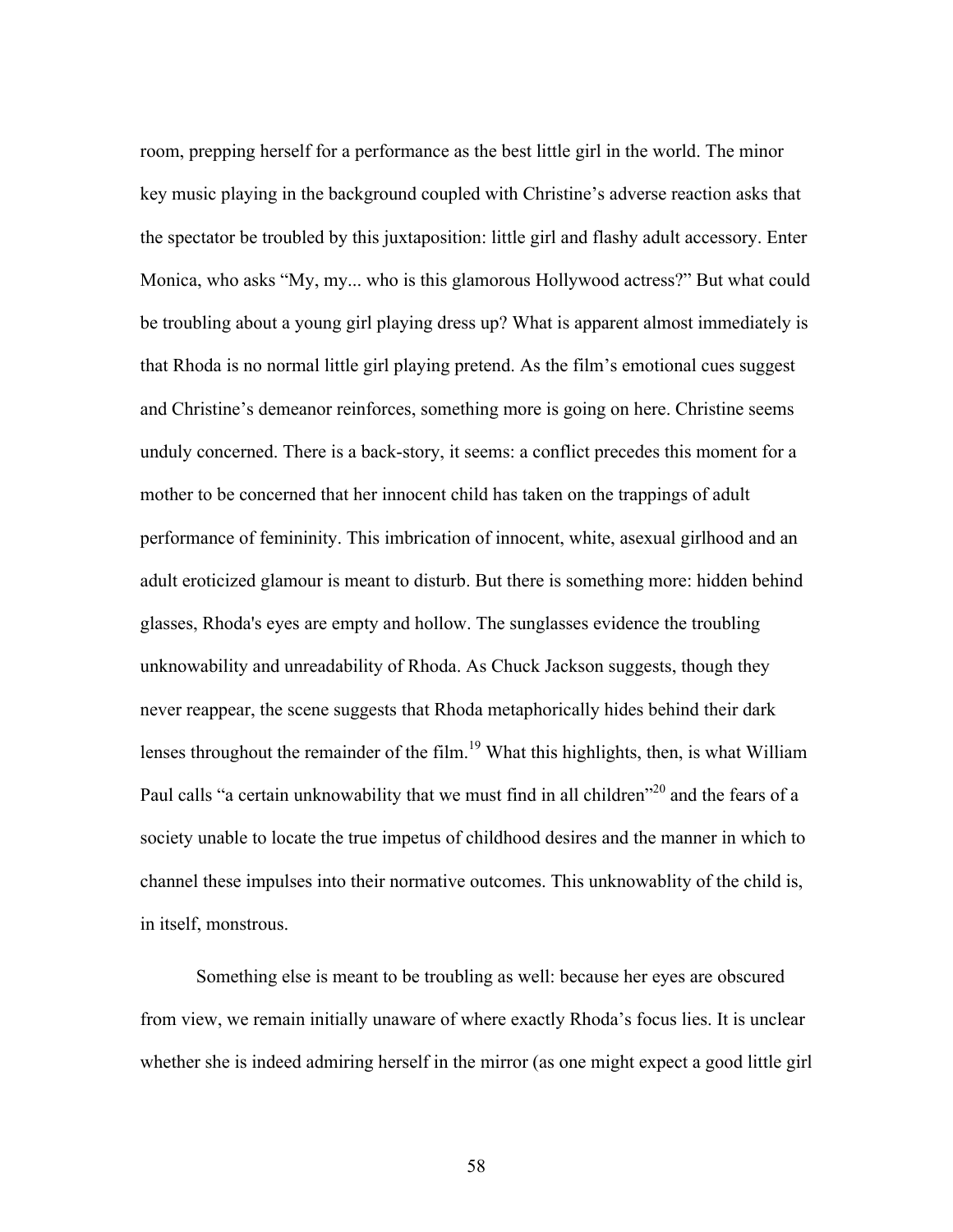to do) or watching the spectators (parents and filmgoers alike) *watch her*. As her mask of seemliness slowly starts to disintegrate, it becomes more and more apparent that Rhoda, deft observer and "Hollywood actress," is observing Christine and Monica in the mirror in order to manipulate her own performance for maximum potential. From the outset, Rhoda's silence and her possession of the gaze troubles her seemingly natural place as The Innocent—a body defined in large part by its emptiness and lack of desire. Rhoda, however, slides into the role of the Watcher, seeming to possess inappropriate knowledge and narcissistic greed. Her look is not so empty as it is calculating and defiant—a unidirectional surveillance (twice removed in a mirror and behind dark glasses) that denies our gaze as well as Christine's. We can only wonder when she is looking and what she learns. In a short introduction to Rhoda, this bizarre panoptic girl turns traditional adult/child relations on its head—a grotesque inversion that will continue throughout the film.

Surveillance relations figure as a central preoccupation within the cinema of revolting childhood. *Village of the Damned* and *Children of the Damned* feature eerily silent children whose telepathic abilities leave the adults of Midwich laid bare to invasive observation. Similar Watchers in *The Innocents* (1961), *A High Wind in Jamaica* (1965), *The Illustrated Man* (1969), *The Omen*, and *The Shining* (1979) seem to know their adult counterparts better than they know themselves. And as I will explore later, *The Exorcist*'s possessed Regan McNeil displays a flourish for psychoanalytic probing into the dark unconscious motivations of any adult within her gaze. As such, these films deconstruct seemingly natural power relations by evacuating the power of looking, knowing, and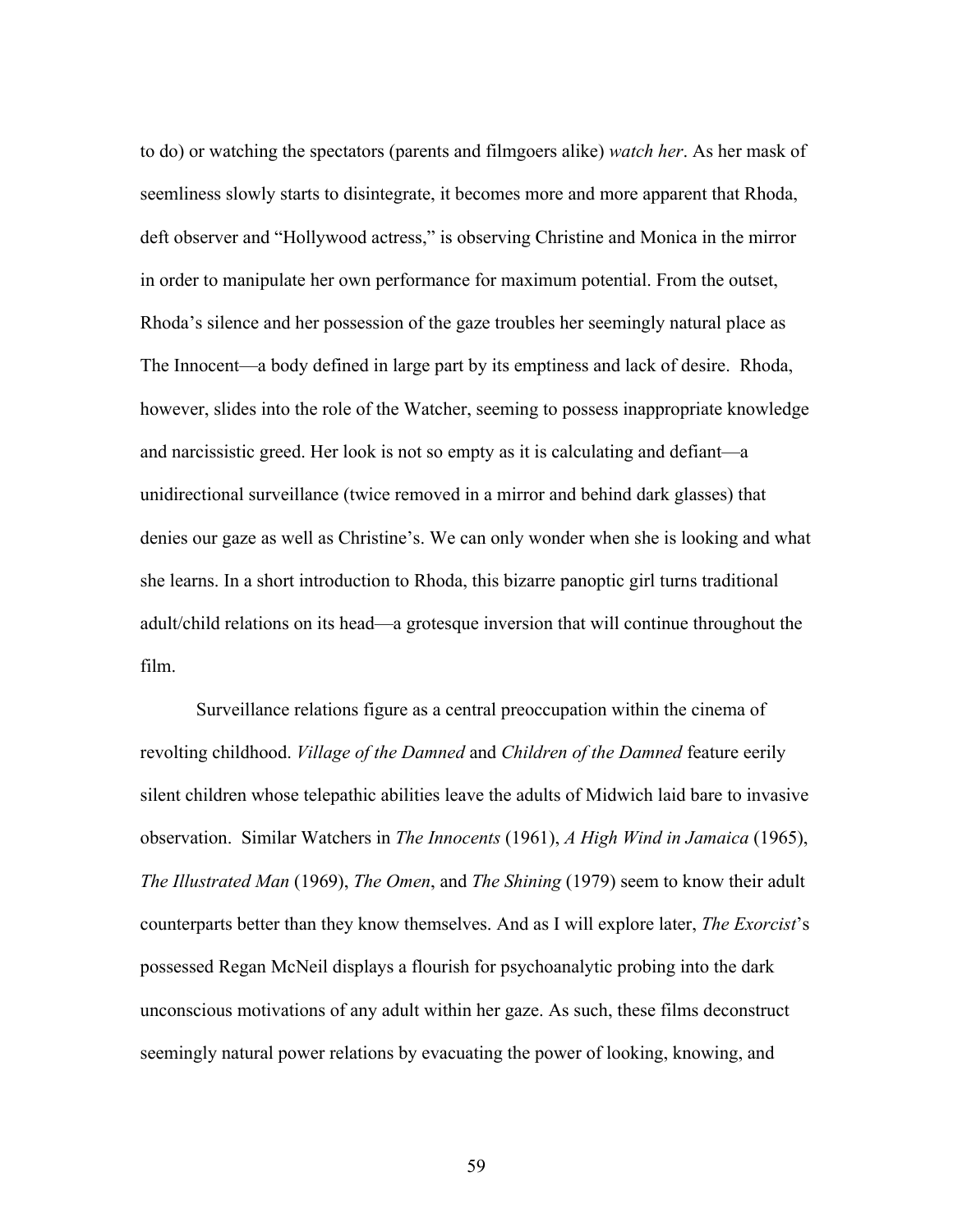pathologizing from the dominion of adulthood. As Foucault notes in *The History of Sexuality*, the surveillance of children, in particular their sexuality, was an imperative in the formation of a formalized educational system, so much so that modes of observation were built into the architectural design of childhood spaces.<sup>21</sup> And of course child-rearing instruction traffics significantly in these notions—from the behaviorist interventions of pre-war child-rearing ideology to the post-war Freudian-infused instruction, where parents vigilantly watched their children for signs of neurosis and stunted development. In these films of Watcher children, those power relations are inverted—the child becomes the parent, and the parent becomes the child: restricted, ignorant, and helpless.

Indeed, Rhoda's entire persona is crafted from observation and meticulously rehearsed: from her perfect piano rendition of "Claire du Lune" to her perfect penmanship (her last name bespeaks the importance of this feature), *The Bad Seed* suggests an alternative, private space of invisible labor where Rhoda fashions her disguises. As spectators, we are privy to this world only on rare occasions, but even we have more access than those family members around her. From the outset, we are made aware, for instance, of Rhoda's distaste for physical affection: in the first scene, Monica hugs little Rhoda after giving her a gift, and the audience, in a privileged position, is able to register Rhoda's reaction of disgust—hugging Monica, the doting grandmotherly figure, is "gross." All façade, Rhoda seems to bristle at the notion of intimacy and closeness. Rhoda recalls young Veda from *Mildred Pierce* (1945), a kind of protomonstrous child, who similarly withdraws from maternal affection, saying it makes her feel "sticky."22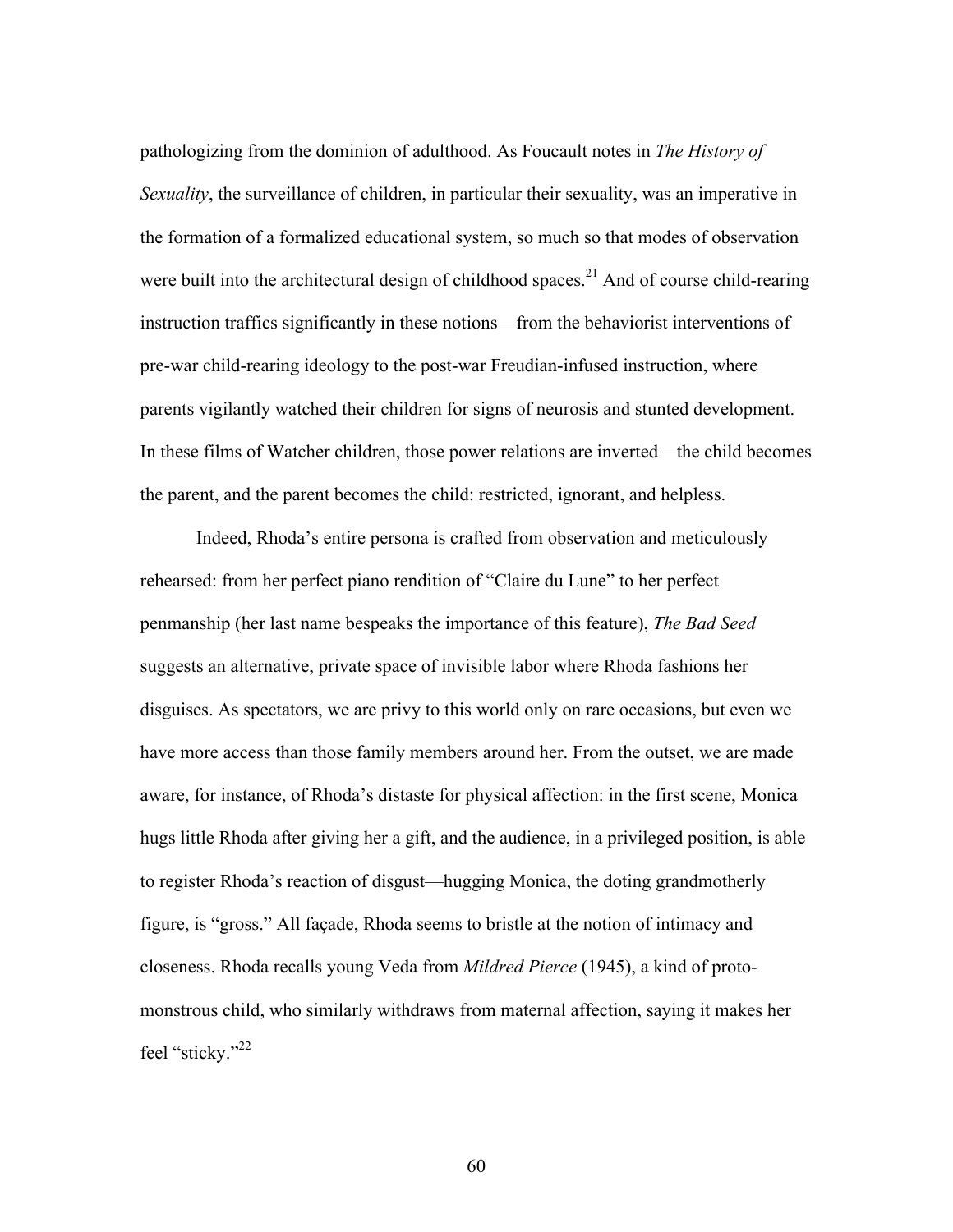It is the viewer who is granted the most intimate relationship to Rhoda—even closer than her kin.23 One of the strategies the film utilizes to manufacture tension is to continually give the spectator a modicum more access to Rhoda's interiority than the film's characters are allowed so that her performances of "natural" normative childhood become eerily artificial and performative. As such, the audience's privileged insight into the construction of Rhoda's façade allows for a perverse perception that is narratively directed.

By performing normative childhood, Rhoda horrifies because she is a contradiction: both too childlike and not childlike enough. For the adults around her, she seems to have combined "acceptable" childhood qualities with "unacceptable" absences: playfulness without innocence, selfishness without ignorance, cuteness without transparency. Rhoda's demonstrations of avarice and selfishness are certainly compatible with the construction of childhood, but the film also obviously suggests that they have moved beyond "acceptable" standards for children. After receiving the sunglasses, a gift from neighbor Monica, Rhoda responds not with an expected "thank you" but rather by asking "Where's the case?" Christine is visibly disturbed; clearly Rhoda is asking for too much, and her "Emily Post" decorum has given way to unrestrained greed. Again, the doting Monica lavishes Rhoda with another gift, a locket, and again Rhoda demands more—she wants an additional stone placed in the setting. Christine again objects, but Monica laughs and revels in Rhoda's pleasure-seeking nature, stating, "How wonderful to meet such a natural little girl. She knows what she wants and she asks for it. Not like these overcivilized little pets."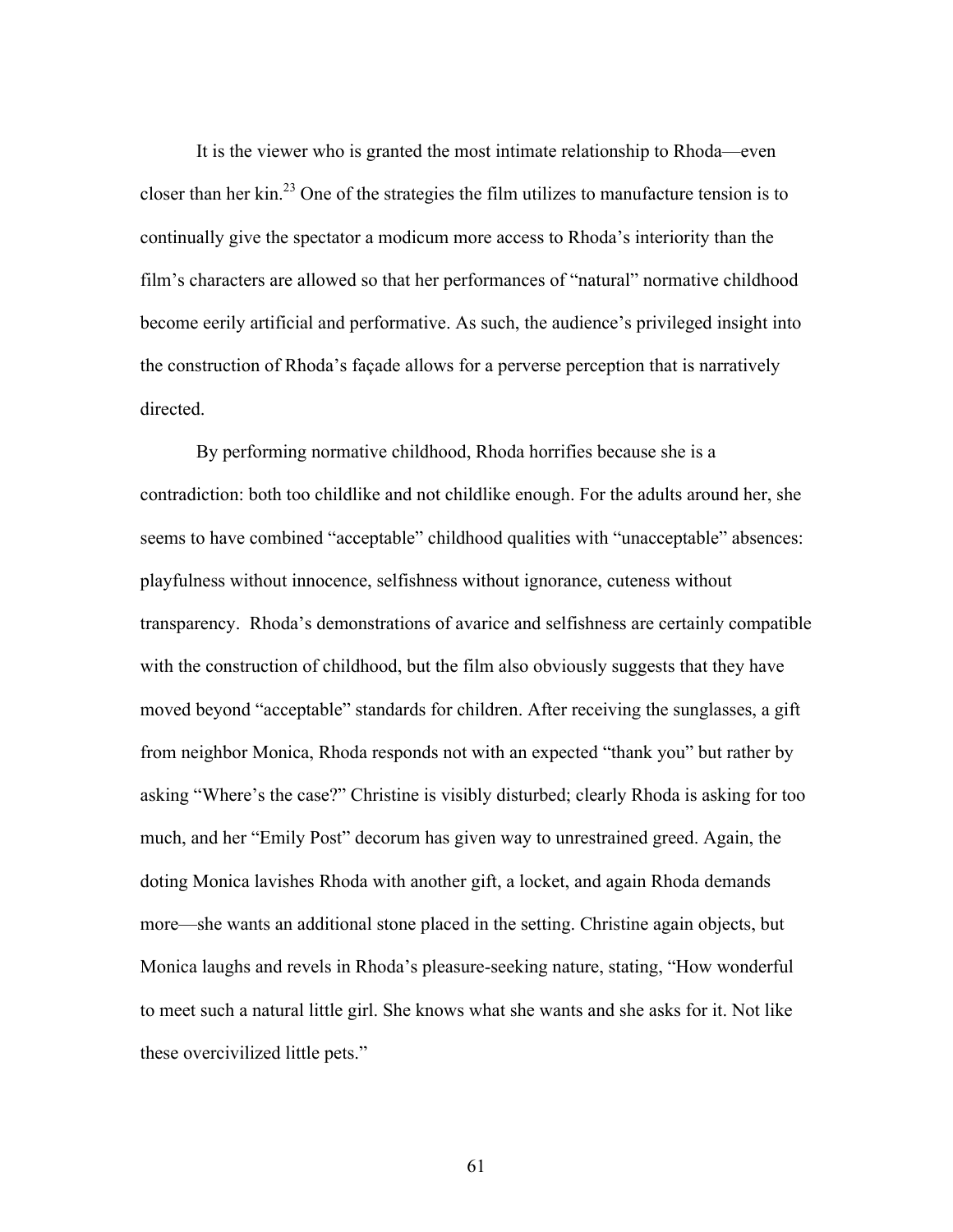Indeed Monica, clearly coded as the film's biggest dupe, revels in "a kind of miserly delight" that Rhoda has for her possessions. Rhoda's desire for a penmanship medal clearly motivates her murder of young Claude Daigle, she kills an elderly woman before the start of the film to secure a snow globe, and her desire for a pair of birds drives her planned murder of Monica. In *Laughing Screaming*, Paul claims that "the elevation of [Rhoda's] hunger for things... moves her into adult society. Since she comes from a comfortable middle-class home with loving parents, we have no way of finding a realistic motivation for her greed. We cannot see it as a compensating desire for what is wanting in her life. Rather, it is simply something that belongs to her culture."<sup>24</sup>

There is some truth to this: certainly within the post-war consumerist boom, the wanton child has a certain representative currency. Rhoda is desirous and miserly; she seeks to possess and control property and claim it as her own. Like her father, absented and fighting the Cold War, Rhoda charges forward to expand and fortify her borders, to take in more—to conquer. A mini-colonialist, Rhoda has her sights set on conquering the mother-land. However, I disagree that Rhoda's hunger for things necessarily moves her into adult society; rather, as I stressed in the introduction to this dissertation, children are most monstrous when they exaggerate the supposedly normative characteristics of childhood to grotesque proportions. The plucky Trickster in this instance becomes the Demon, as Rhoda will go to any means, authorized by society or not, to achieve her ends. At the school picnic, Rhoda's teacher Miss Fern seems at pains to describe the peculiar circumstances of Rhoda's troubles. "She has no sense of fair play," Miss Fern exclaims, after much fidgeting.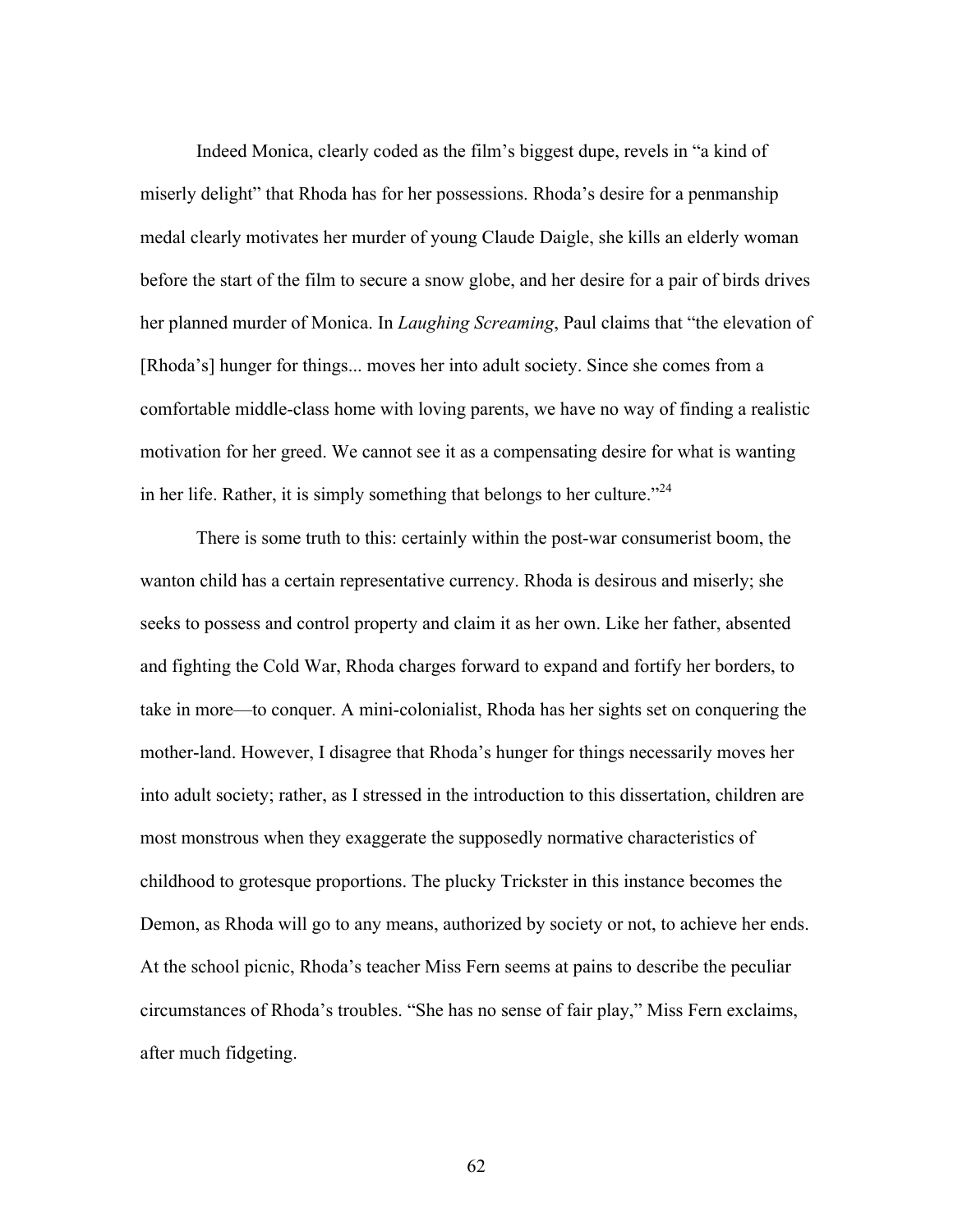Though Monica praises Rhoda for being "a natural little girl" and not "an overcivilized little pet," Christine is repeatedly concerned at the unnatural perfection and cuteness that Rhoda displays—her penchant for excessive self-discipline and selfregulation. Throughout the film, Rhoda is praised for her "neat," "tidy," and "perfect" exterior, and both Christine and Monica marvel at her ability to stay clean and unsoiled. Rhoda's headmistress Miss Fern acknowledges that her curtsey is "perfect." Indeed, as Miss Fern admits through clenched teeth, "she does everything perfectly." The headmistress is perhaps our Montessori stand-in, troubled because she believes that the child has not exposed herself "to the professional eye," hidden behind a mask of seemliness. Speaking to Miss Fern, Christine struggles even to vocalize her apprehension: "I... I... I don't quite know how to say it, but there's a... mature quality about her that's disturbing in a child, and my husband and I thought that a school like yours where you believe in, oh, discipline and old-fashioned values might perhaps teach her to be more of a child," she says. Miss Fern responds simply, "Yes, yes, I know what you mean." Many critics have noticed that this particular exchange draws on a peculiar type of logic: how would discipline, after all, teach a child to be less mature? Can a selfrestrained child to be more playful through discipline? The contradictions of normative childhood—offering up a contradiction to solve a contradiction—equally trouble the film's characters.

What is unnatural about her maturity, then, is Rhoda's body "under her individual control, not the site of parental control performances (e.g. baths, hair brushing, what and how much food a child will eat, etc.)."<sup>25</sup> In the novel, Miss Fern confesses the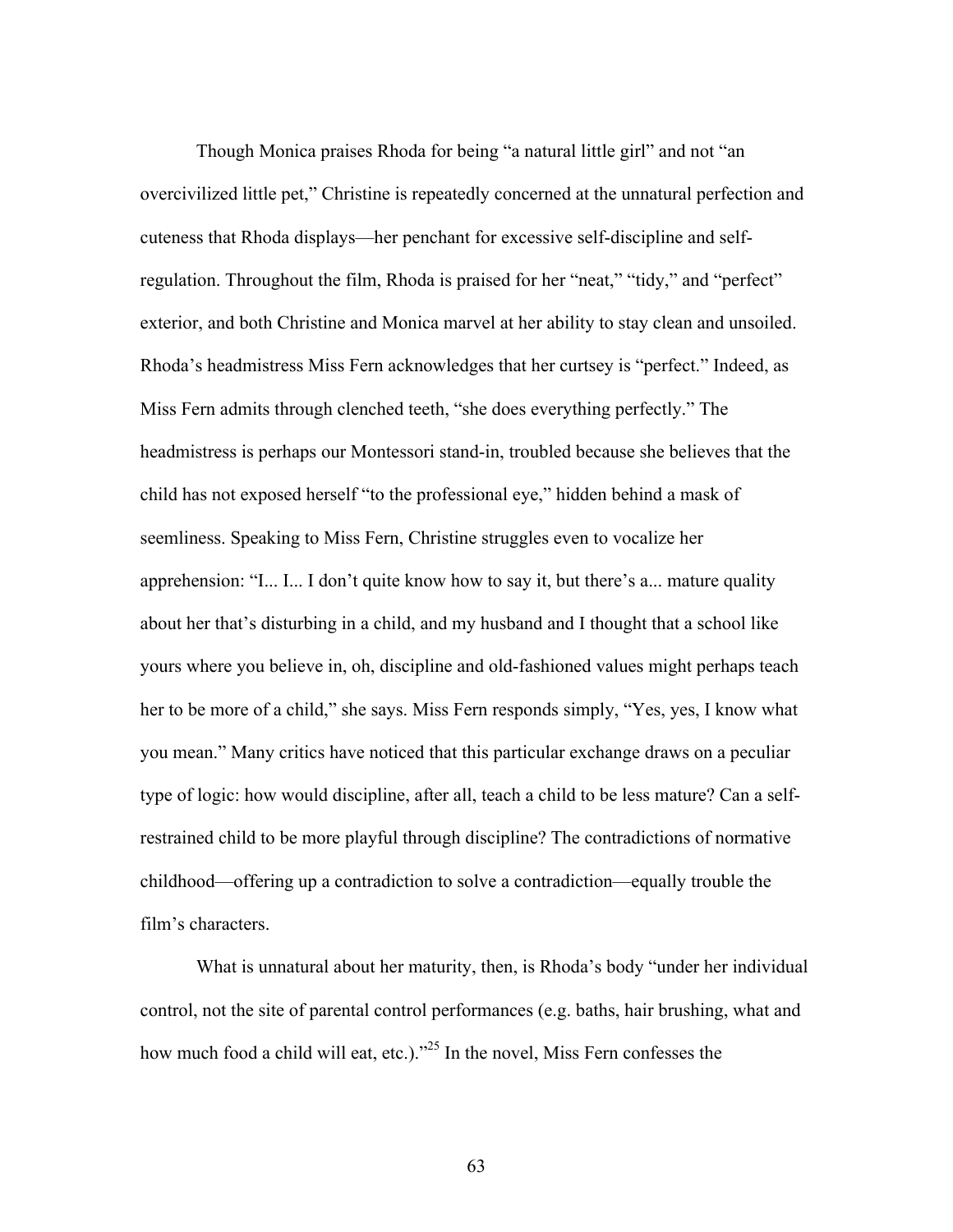strangeness of Rhoda this way: "[S]he doesn't need others, the way most of us do. She is such a self-sufficient little girl! Never in my life have I seen somebody so completely allof-one-piece!"<sup>26</sup> Rhoda does not fit in with the tenuous space of childhood because she seems to have no need for it. Indeed, a child only remains a child through its dependency and its constant need for correction—the engine that drives parental control performances. As adult/child relations are solidified through the unacheivability of the ideal state of childhood—what Jacqueline Rose called "the impossibility of childhood" in her book title<sup>27</sup>—the adultlike child is doubly troublesome: unguided, s/he seems to house knowledge inappropriate and unauthorized for her/his body. A body in revolt against adult investment, the adultlike child possesses a seemingly complete interior with an incomplete exterior. The dual demands of innocence and dependence are best achieved through a child's emptiness, and such emptiness can only be evidenced through a child's consistent need to be corrected, molded, and filled up with authoritative adult knowledge.

As James Kincaid notes of the semiotic utility of fetishized innocence and dependence, "[t]he child carries for us the things we somehow cannot carry ourselves, sometimes anxieties we want to be divorced from and sometimes pleasures so great we would not, without the child, know how to contain them.<sup>228</sup> By burdening children with that which we will not carry ourselves, adults are allowed the latitude of selfdetermination. Childhood is constructed as a natural state that can never be achieved, fetishized as a lost state through nostalgia.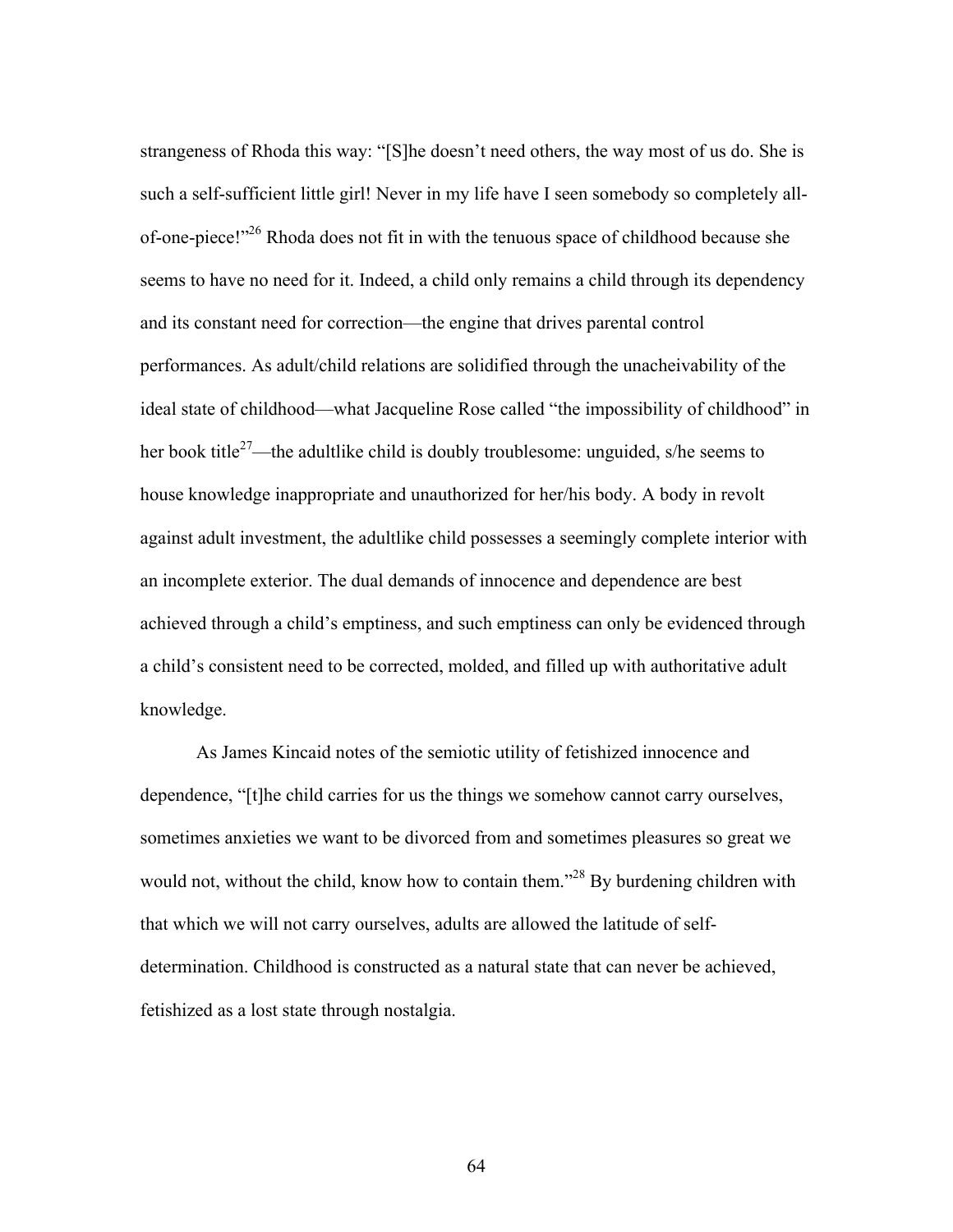But *The Bad Seed*'s horror turns on the impossibility of this normative childhood—based in contradiction, animated by futility. To meet its demands and to perform it so well is to upset the structural integrity of adulthood, defined by opposition. Actually to achieve its demands is to be a phony. To be so aware of it so as to wear it as a mask is to be a monster.

## **Rhoda's Troubling Cuteness**

It is this final contradiction—Rhoda's troubling cuteness—that finds the characters in a state of dread seemingly beyond articulation. There seems to be a dearth of vocabulary for the characters to articulate the troubling unnaturnaless of the perfect child. If the characters in *The Bad Seed* are disturbed, it is not because Rhoda is a foreign entity within the home, or somehow outside of the discourse about childhood. Through grotesquery and imitation, *The Bad Seed* extends the construction of normative (white, middle-class, heterosexual) childhood not only through illuminating its contradictions but also by exposing it as an unnatural state that is only available to certain bodies. More specifically, the film dislocates childhood from children's bodies, severing the essentialized link between the two. Part of Rhoda's disturbing nature is certainly to be located in the manner in which she manipulates those around her by performing her interpellated role as "child." Building on Lori Merish's theory of "the cute,"<sup>29</sup> critic Chuck Jackson argues "*The Bad Seed*, both in film and novel, deconstructs 'cuteness' and exposes it as a performable aesthetic, one that depends on a specific race, class, and gender combination."<sup>30</sup> Rhoda's cuteness is indeed troubling because she troubles what it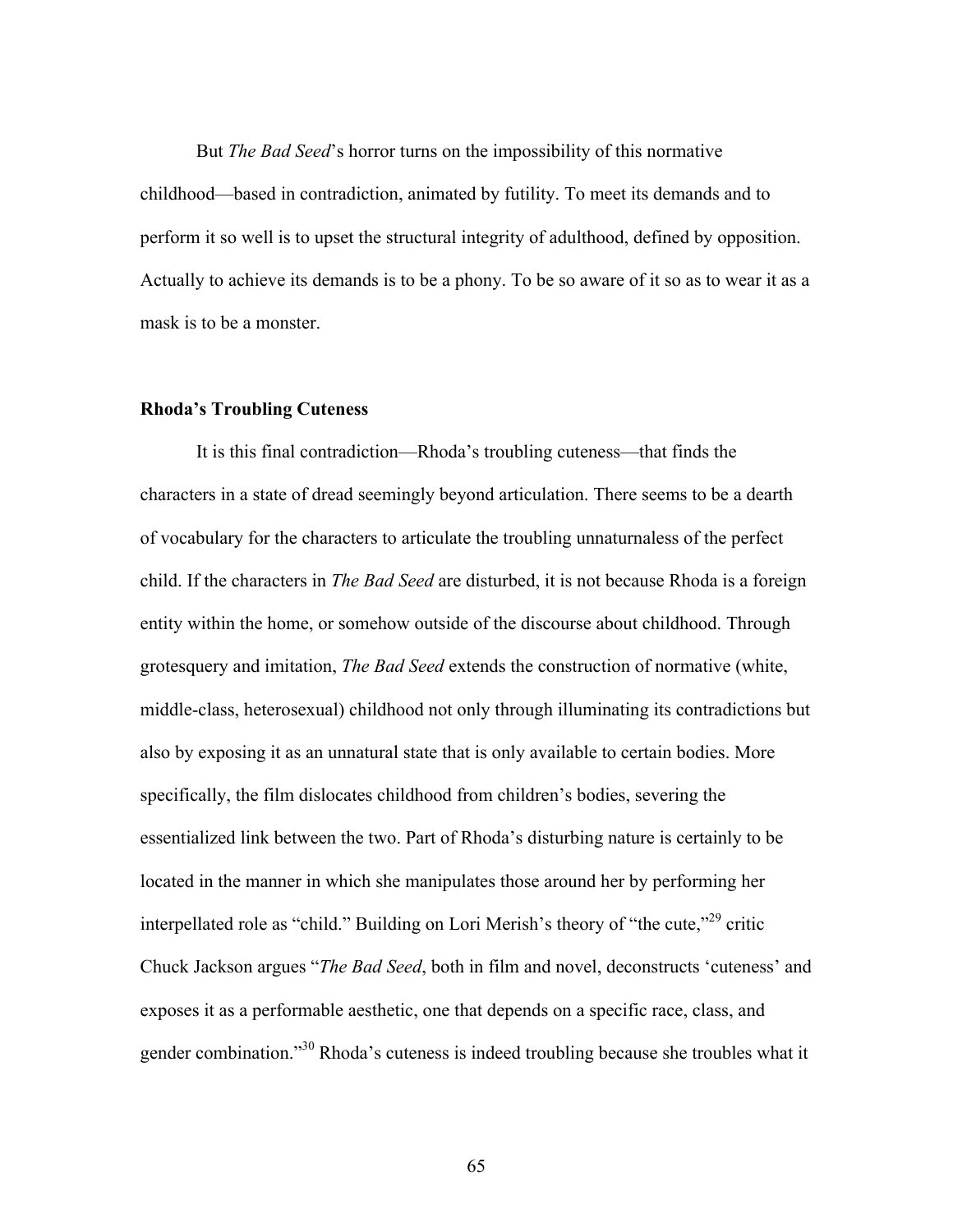means to be "cute." Given the cultural insistence upon this infeasible state, reiterated and repackaged as natural childhood, we may say that in exposure, *The Bad Seed* is the site wherein the *normative* becomes the *performative*. Or more accurately, it is where normative white childhood is revealed to be the performative.

In speaking of cinema, childhood, whiteness, cuteness, and performance, we can only find ourselves at one place. Shirley Temple stands (or taps, rather) at the nexus of these cultural discourses and exists as the unspoken subtext through which and against which *The Bad Seed* formulates its revolting child. Rhoda imitates Temple with an almost-but-not-quite eeriness—the same steps but a different aim. It is consciously performative; it is (nod to Butler) repetition with difference. Rhoda eschews the slacks and denim of the era in favor of dresses, signifiers of an earlier construction of childhood female purity, and prefers to play "garden party" rather than "blind man's base." Monica aligns Rhoda with the mannered doyens of etiquette, calling her "Miss Emily Post" and stating, "Isn't she the perfect old fashioned little girl?" Of all the characters, Monica seems the most lacking in awareness, the most untroubled by Rhoda's contradictions: was she not praising Rhoda earlier for not being "one of those overcivilized little pets"? For Monica, Rhoda seems to inspire a sort of nostalgic pining<sup>31</sup> for a lost formation of white girlhood, one perhaps epitomized by Temple in all her impossibly seraphimed preciousness.

It is no mistake, then, that both Temple and McCormack are portrayed as "living dolls" in their studio publicity shots. Indeed, in the promotional shots for *The Bad Seed*, McCormack (as Rhoda) is staged as to mimic exactly, in form and content, photos of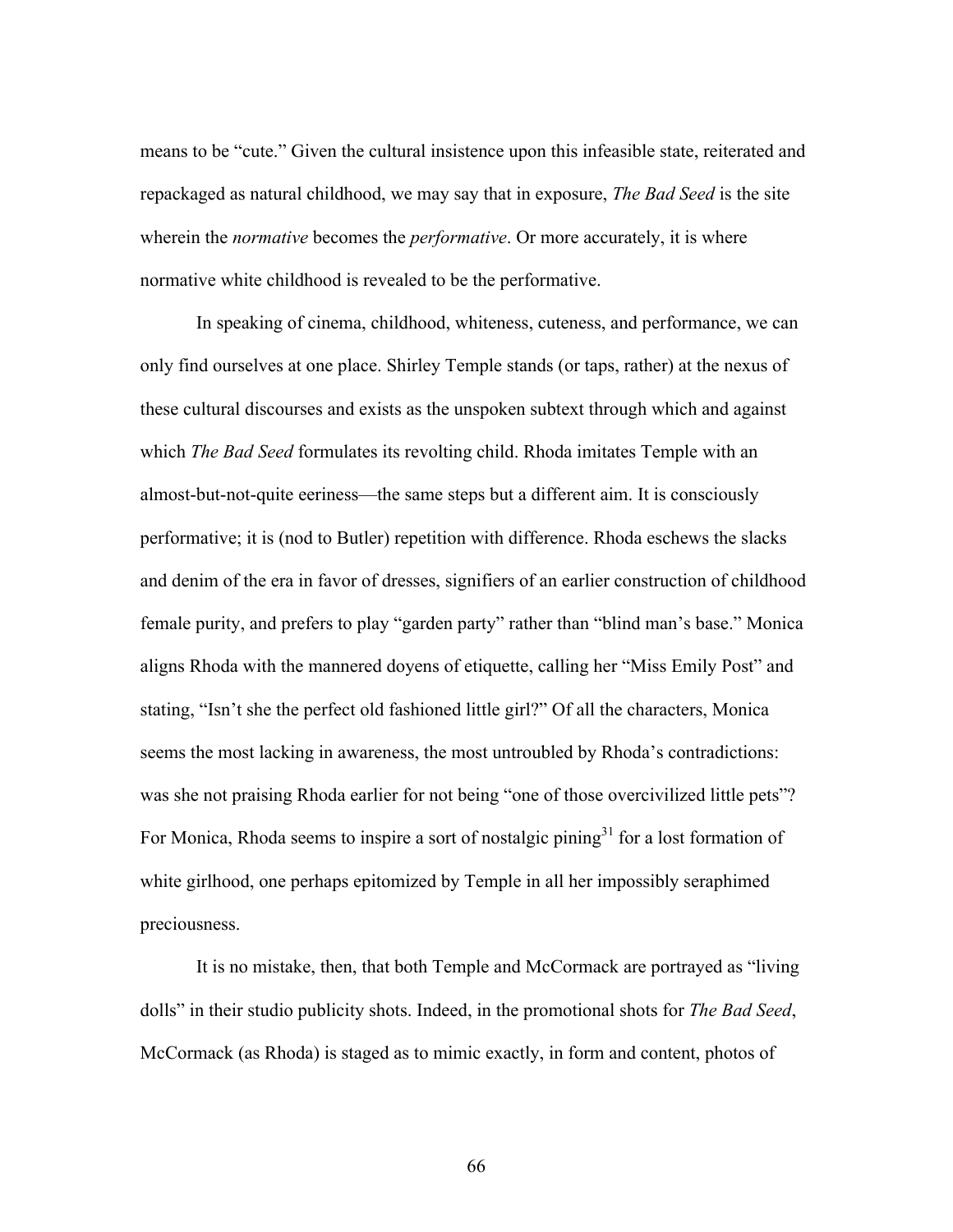Temple used during her career. In each, the young girl is seated with a doll on her lap that looks exactly like the child actress herself. The ersatz dolls possess the same hairstyle, same face, and the same clothing as their weightier counterparts. In each, the child sits with her inanimate doppelganger on her lap, posing for the camera's gaze. A similar publicity image of McCormack is not as seemingly wholesome: the doll is larger, more lifelike. Indeed, the distinction between the child-star-as-product and the actual doll-asproduct breaks down here.

That Temple is both so typical as to be archetypal and so fantastic as to be phantasmagoric marks her utility as an avatar of normative social values. Her name alone suggests a type of ascendency, an impossibility of allocution that can be worshiped only from afar. She is the site wherein parental fantasies intermingle dangerously with pedophilic fantasies, almost indistinguishable in their mooning over her cherubic coquettishness. Of Temple, Graham Greene once scandalously suggested in 1937 that "infancy is her disguise, her appeal is more secret and more adult." He continues in a set of terms very familiar to this dissertation, stating that "[a]dult emotions of love and grief glissade across the mask of childhood, a childhood skin deep. $^{32}$ 

In a related vein, Salvador Dali portrayed Temple as a site of horrifying contradiction in his painting "Shirley Temple, The Youngest, Most Sacred Monster of the Cinema in Her Time" or the "Barcelona Sphinx" in 1939. In the painting, Temple is represented with the red naked body of a lioness, complete with prominent breasts and claws. Beneath her on the desert ground are the skeletal remains of her last kill upon which she languidly rests. Like Greene, Dali suggests a highly sexualized form of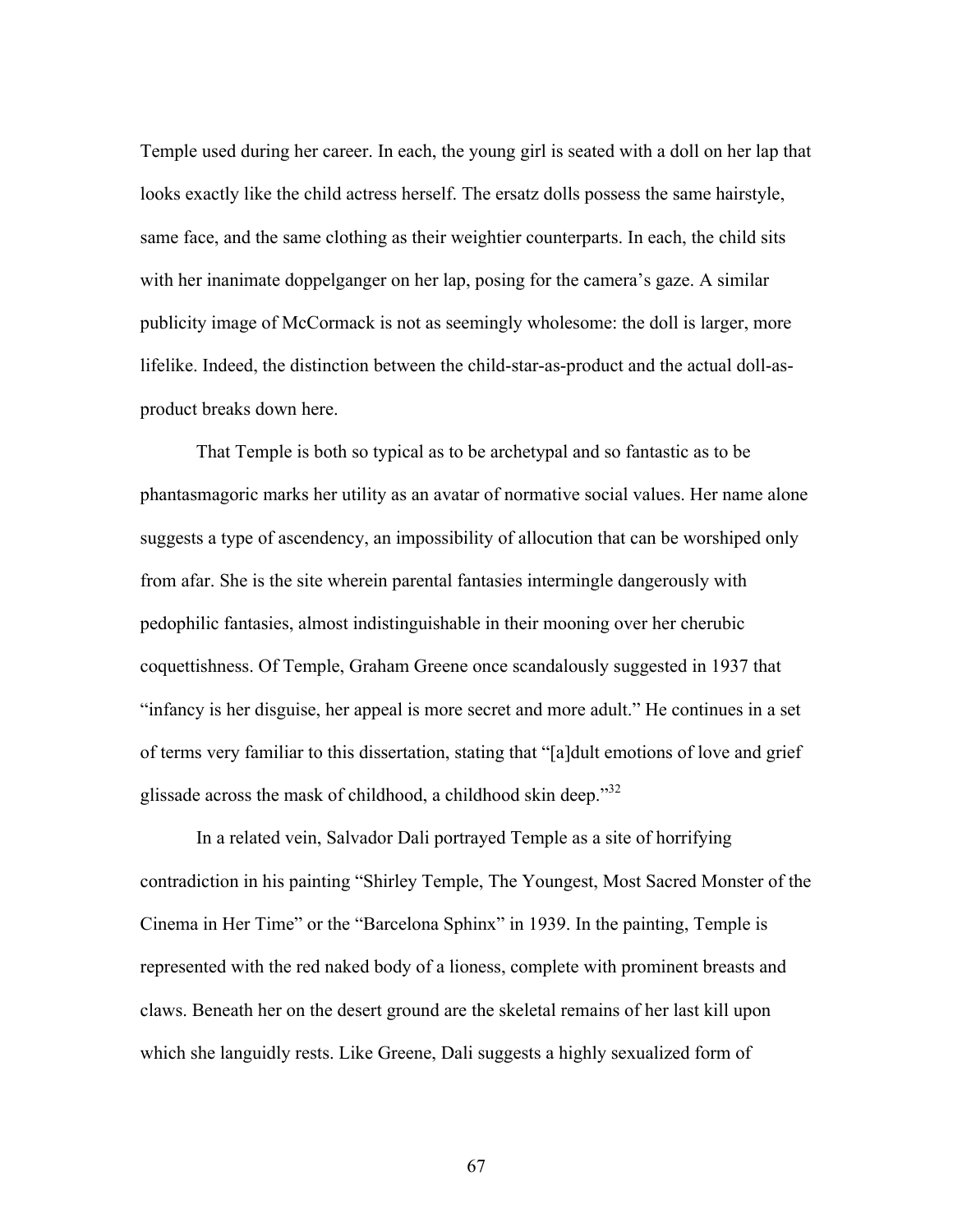idolatry that circumnavigates around Temple's image. The zoomorphic quality of the image suggests a grotesquery as well—a collision of binary opposites (human and animal, adult and child, savagery and passivity, sex and innocence) that marks the incoherent body of the revolting child as well. If Greene and Dali saw something grotesque and incompatible in the body of Temple, then *The Bad Seed* revisits this terrain within the context of horror. Rhoda takes the signfiers of Temple—cuteness, selfsufficiency, white innocence—and wields them against those who would subjugate her to the confines of normative childhood.

In Rhoda's hands, the tap shoes that Temple once used in her joyously exuberant performances to reunite the family (and often, the nation) become instruments of murder: as a means of insuring Claude's death, Rhoda beats his hands with her shoes as he dangles from the pier. As Jackson notes, "*The Bad Seed* twists the meaning of 'tap shoes,' turning them from a cute, performative adjunct into an instrument of evil and danger."<sup>33</sup> If this ridiculous reiteration of Temple's image reads as glib and almost playful, surely this text contains the seeds of its own reinterpretation as comedy within its narrative strains. While it is not necessary to claim intentionality—that the filmmakers sought out to create a work of camp that exaggerated the artificiality of white childhood innocence for satire—I would say instead that the film underscores the convergent qualities of horror and camp. As such, the text articulates (like Greene and Dali) the perversity, the artificiality, and the impossibility of Temple with uncanny accuracy.

# **A Basket Full of Performance**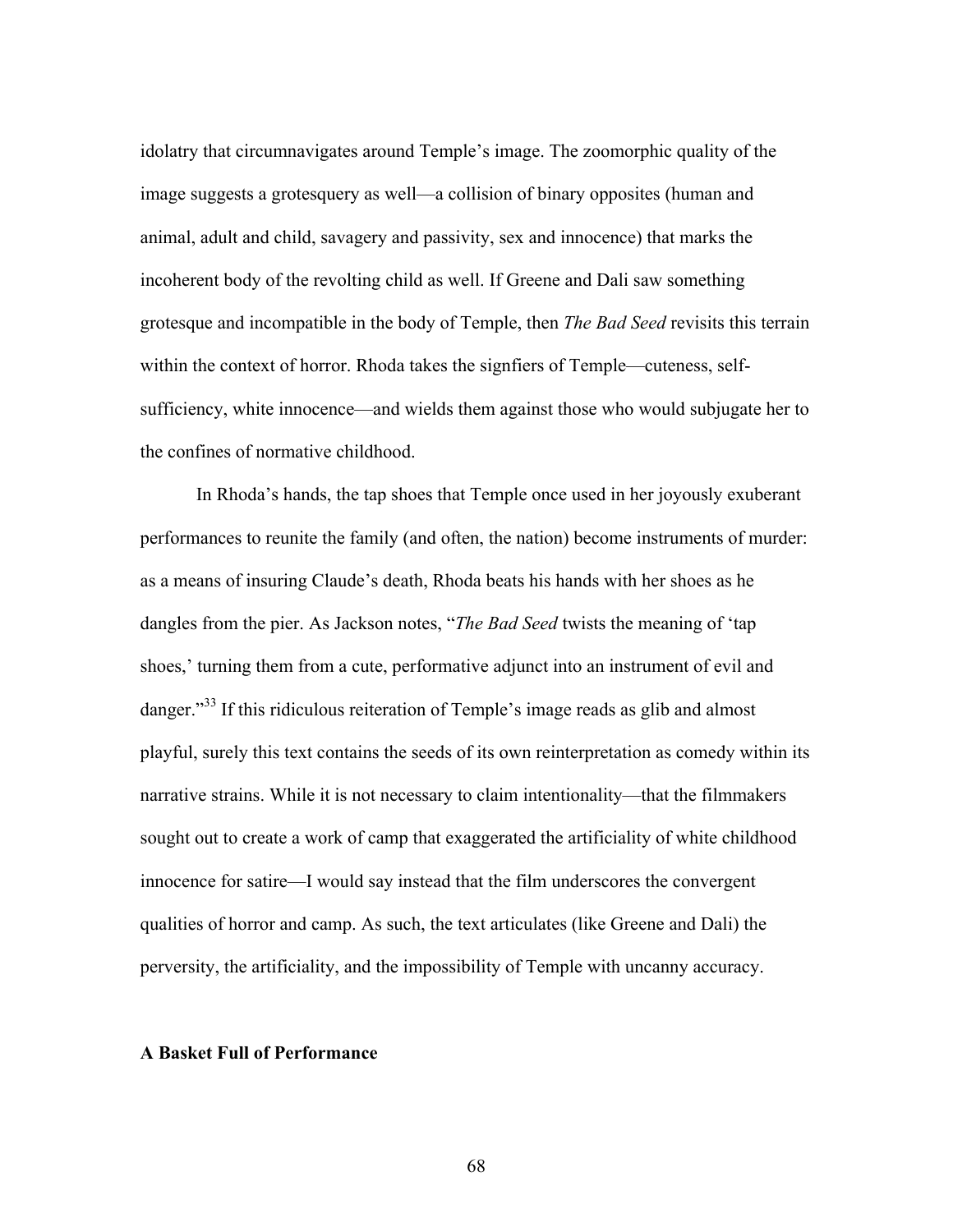In the cover art for the reissued video of *The Bad Seed*, Rhoda is foregrounded, a vacant grin on her face, while Christine stares at her daughter from the background, holding a poison bottle in her hand and gripping her womb. The tagline states simply: "For little Rhoda, murder is child's play." It is a cute line but one that holds more weight than at first seems implied. Indeed, for little Rhoda, *childhood itself* is child's play, one that she plays all the time.

Though this chapter proceeds by reading *The Bad Seed* centrally, I want to stress the representative quality of this text for the subgenre as a whole. *The Bad Seed* has been outright imitated twice, once as a made-for-TV version in 1985 and again as *The Good Son* (1993), with a cherubic Macauly Caulkin as Rhoda's manchild counterpart. The cinema of revolting childhood as a whole is heavily populated with masked moppets, both in literal and figurative guises. Perhaps most famously, John Carpenter's *Halloween*  (1978) opens with an extended POV sequence through the eyeholes of a Halloween mask, in which the stalker stabs a teenage girl. Later, the murderer is unmasked and revealed to be a six-year-old boy, Michael Myers (Will Sandon). Arresting as this opening may be, audiences witnessed this restricted child's POV in *Meet Me in St. Louis*  (1944), where young Tootie (Margaret O'Brien) ushers in a Gothicized interlude in the Technicolor musical by donning a Halloween mask and playing pranks on the townspeople. Though presented as playful, the acts also contain a degree of repressed rage, as neglected Tootie would later literalize by violently destroying snowmen that resembled her parents.34 Masked children make appearances in other films as well: *Alice, Sweet Alice* (1977) and *Bloody Birthday* (1981), for instance. In all cases, the mask is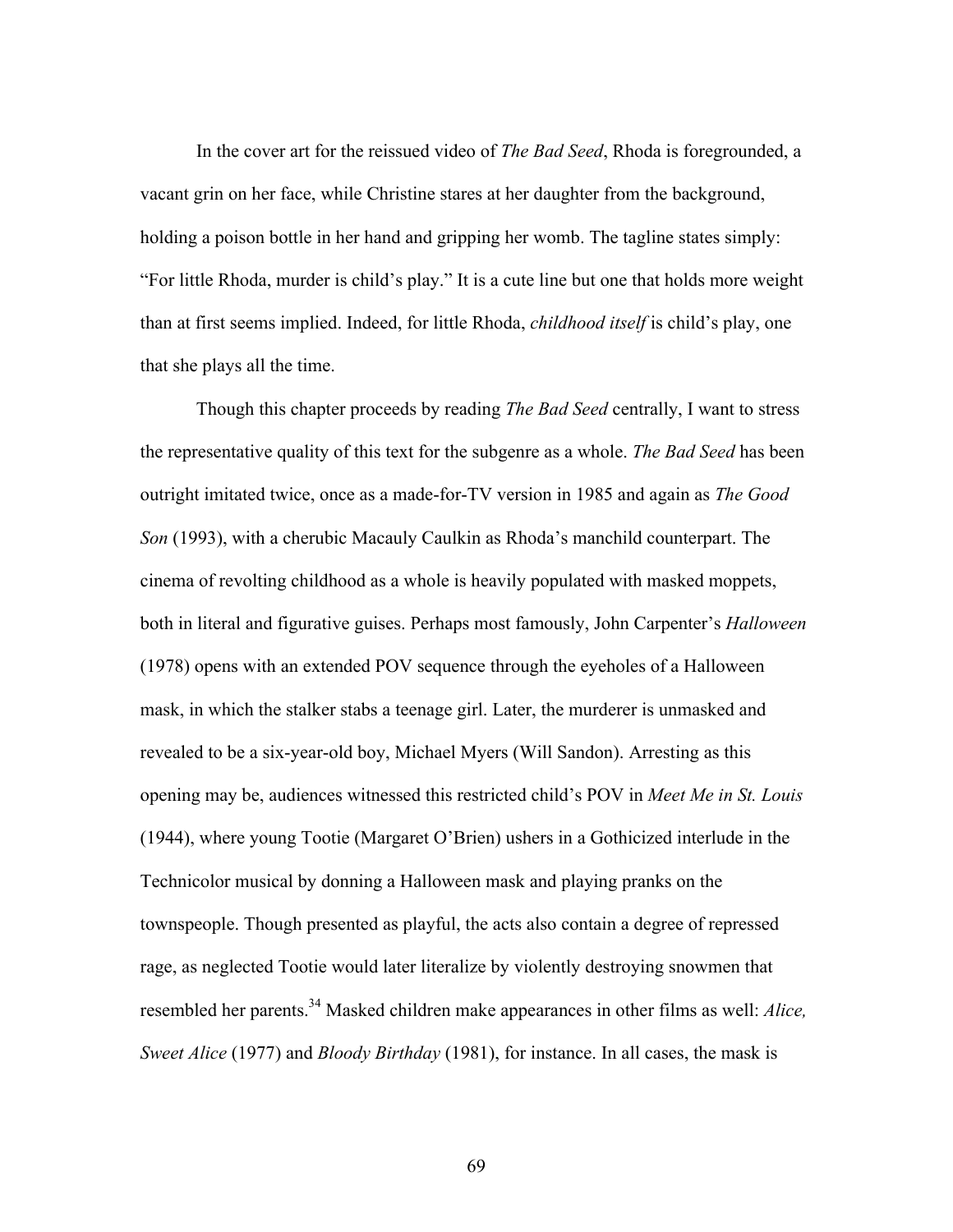both *of* childhood in its reliance upon fantasy and play and yet set apart from childhood in its inaccessibility and impenetrable façade. In the remake of *Halloween* (2007), young Michael's refusal to remove any of the masks he has fashioned for himself functions as definitive evidence of his homicidal psychosis. More commonly, however, the revolting children of cinema wear masks of seemliness, in films as varied as *The Children's Hour* (1961), *The Innocents* (1962), *Lolita* (1963), *A High Wind in Jamaica* (1965), *Don't Deliver Us from Evil* (1970*), Devil Times Five* (1974), *The Omen* (1975), *Who Can Kill a Child?* (1975), *The Little Girl Who Lives Down the Lane* (1976), *Kiss of the Tarantula* (1976), *The Children* (1980), *The Pit* (1980), *Beware: Children at Play* (1989*), Pet Semetary* (1989), *The Good Son* (1993), *Hardy Candy* (2005), and *Joshua* (2007).

Additionally, Rhoda plays "mind games," as it were—something certainly within the realm of childhood but normally unthreatening because of their believed transparency of motive. Rhoda, however, is not so readable. She has a full repertoire of games at her disposal to cast herself in the light of innocence and to reify the parent/child paradigm. She consistently uses play that reinstates her childlike qualities, such as tapping or playing the piano, as tools to distract adults when suspicions arise—when setting Leroy the groundskeeper on fire, for instance, she plays "Claire du Lune" to drown out his screaming. But more calculatingly, she uses scripted and rehearsed call-and-response games to remind adults of their appropriate roles within the parent/child construction. For instance, after the Daigle boy's death, Christine frets about how she will comfort her daughter in the face of this tragedy. Like Rhoda, Christine prepares herself for a performance: as the comforting mother. When Rhoda arrives, however, Christine realizes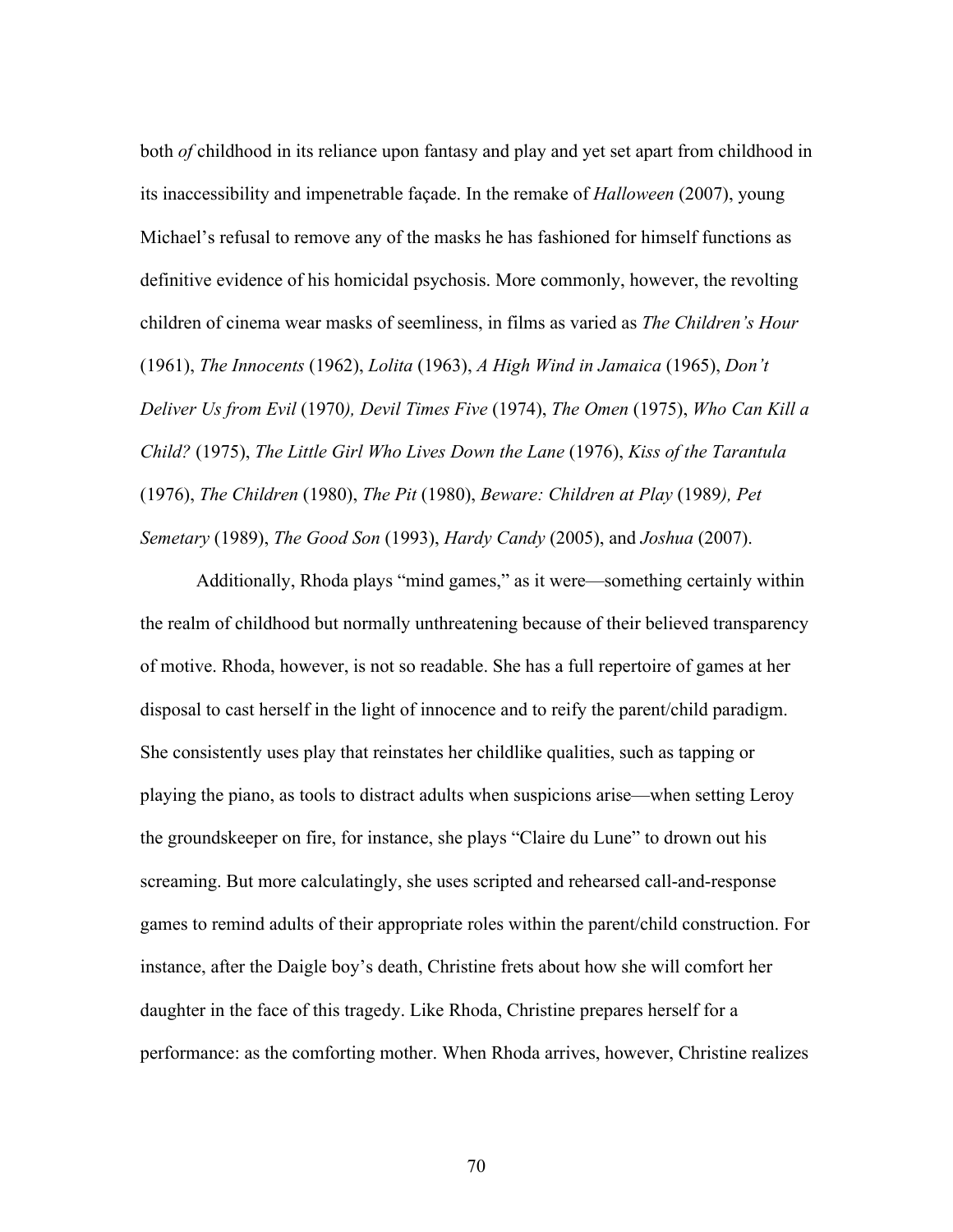that Rhoda in fact needs no comforting, only a sandwich. Christine persists, holding Rhoda to her, and stating that she knows how awful Rhoda must feel. "I don't know what you're talking about," says Rhoda. "I don't *feel* any way at all." Immediately, Rhoda realizes that this is not the appropriate response within the child/mother paradigm, and she rushes to her mother's side, kisses her hands, and hugs her tightly. Christine, however, knows that her child "doesn't like to be pawed," and she kneels down and asks Rhoda, "Have you been naughty?" Rhoda senses that her previous performance did not recast her in an innocent light... yet. So she begins another game, one that we have seen her perform with her father at the start of the film. "What would you give me if I gave you a basket of kisses?" she asks. This time, the ritual performance works, and Christine assumes her role, replying, "I'll give you a basket of hugs!"

As evidence of Rhoda's wrongdoings mount, however, the use of the game begins to unsettle rather than resolve. Christine begins to see Rhoda's games as the enabling mechanism behind her deceit and criminality rather than evidence of her innocence and transparency. Even with this growing awareness, however, Christine seems unable to resist "playing" herself—performing her role as good mother. After Christine discovers Claude's medal in Rhoda's jewelry box, Rhoda must perform the game three times before Christine finally acquiesces. During this segment, Rhoda even caresses her mother's face and begins a new game by stating, "Oh, I've got the prettiest mother. I've got the nicest mother. That's what I tell everybody—I've got the sweetest mother." Her game of comforting her mother eerily reflects the role that Christine wished to perform in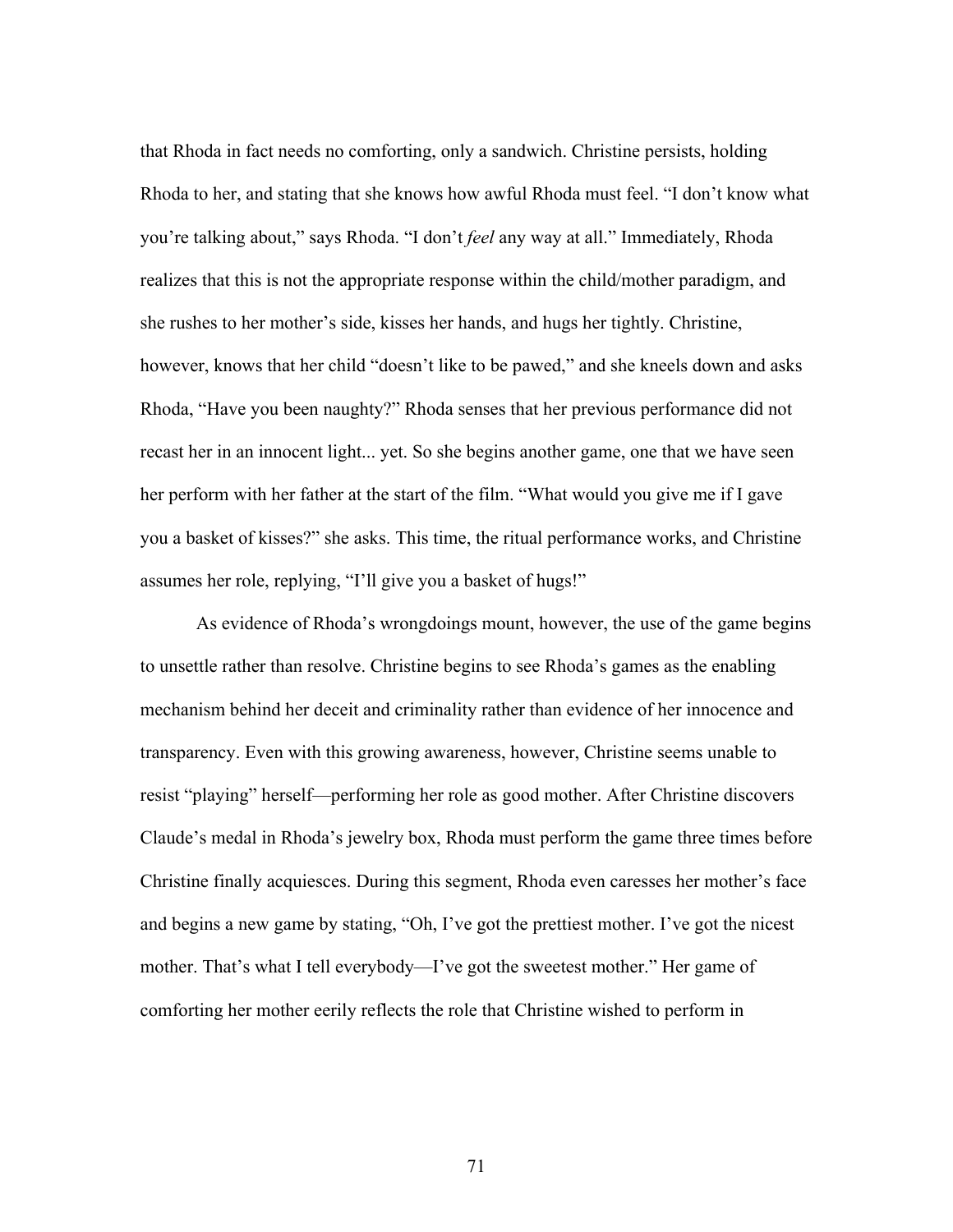comforting her daughter after the death of the Daigle boy, suggesting that Rhoda understands the performative nature of both her role and her mother's.

Rhoda's playing cute comes to a head in the film's climactic sequence where Christine finally uncovers the evidence she needs to confront her suspicions about the Daigle boy's death. To respond to the accusations from her mother, Rhoda again performs two of the games that she uses to deflect attention from her monstrous acts and to reestablish the paradigm of childhood innocence. Both of these games have been successful earlier in the film. First, she caresses her mother's face, stating, "Oh, I've got the prettiest mother. I've got the nicest mother." This game first functions to reify the parent/child construction through her repetition of the word "mother" and thereby reminds Christine of her place within it. But it also allows Rhoda the opportunity to perform "positive" childhood emotions of affection and love to distract from the "negative" emotions of greed and rage that she demonstrated during her confession. Rhoda's second game, a call-and-respond exercise, acts as a barometer to gauge the success of her performances. When she asks, "What would you give me if I gave you a basket of kisses?," a response of "I'll give you a basket of hugs!" confirms the parent/child paradigm.

In this scene, however, Rhoda's performance of innocence finally fails. Christine has decided to protect her daughter from the authorities by taking both Rhoda's life and her own that night. In wearing a mask and turning lies and deceit into a game, Rhoda transforms the safeness of child's play found in make believe and imaginative storytelling into something monstrous.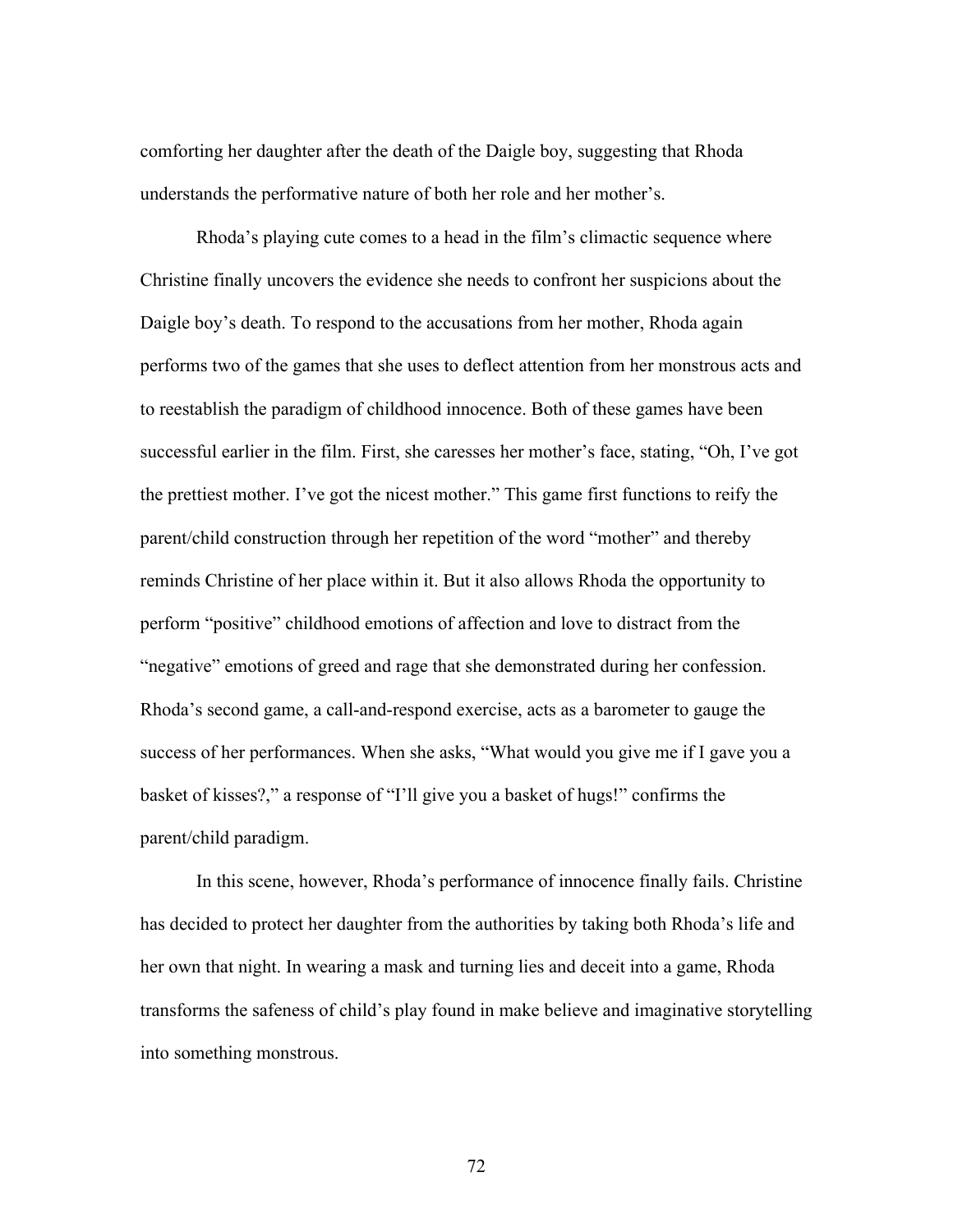### **A Very Dangerous Combination**

As mentioned early in this chapter, this film faced a fair amount of resistance from the PCA, and these anxieties were located primarily upon the possibility of pleasurable reception. As Jerold Simmons notes, *The Bad Seed* was brought before the PCA shortly after a period of transition, as longtime director Joseph L. Breen was replaced by Geoffrey Shurlock, believed to a more liberal interpreter of the Code's bylaws.35 But despite some of Shurlock's more amenable leanings in the portrayal of drug use for instance, he was a firm believer in "media effects" model of cinematic influence, especially as children were concerned. In reference to *The Bad Seed*, Shurlock was particularly concerned that the film would have "a very powerful effect on impressionable children."36 PCA reader Morris Murphy goes further, stating that "[t]he identification of youngsters with Rhoda . . . will be very complete. They will understand her *effective* killing of three person who stood in her way, while at the same time since Rhoda is a poised, charming child, they will *completely* miss her psychotic and tragic nature . . . a very dangerous combination."<sup>37</sup>

I wonder whether to take this at face value: certainly the film was not intended for (or likely seen by) viewers of young Rhoda's age. The anxiety about young viewers, however, seems prescient—this period witnesses an increasingly expanding generation gap and an increasing inability of adults to define the world in which their children lived.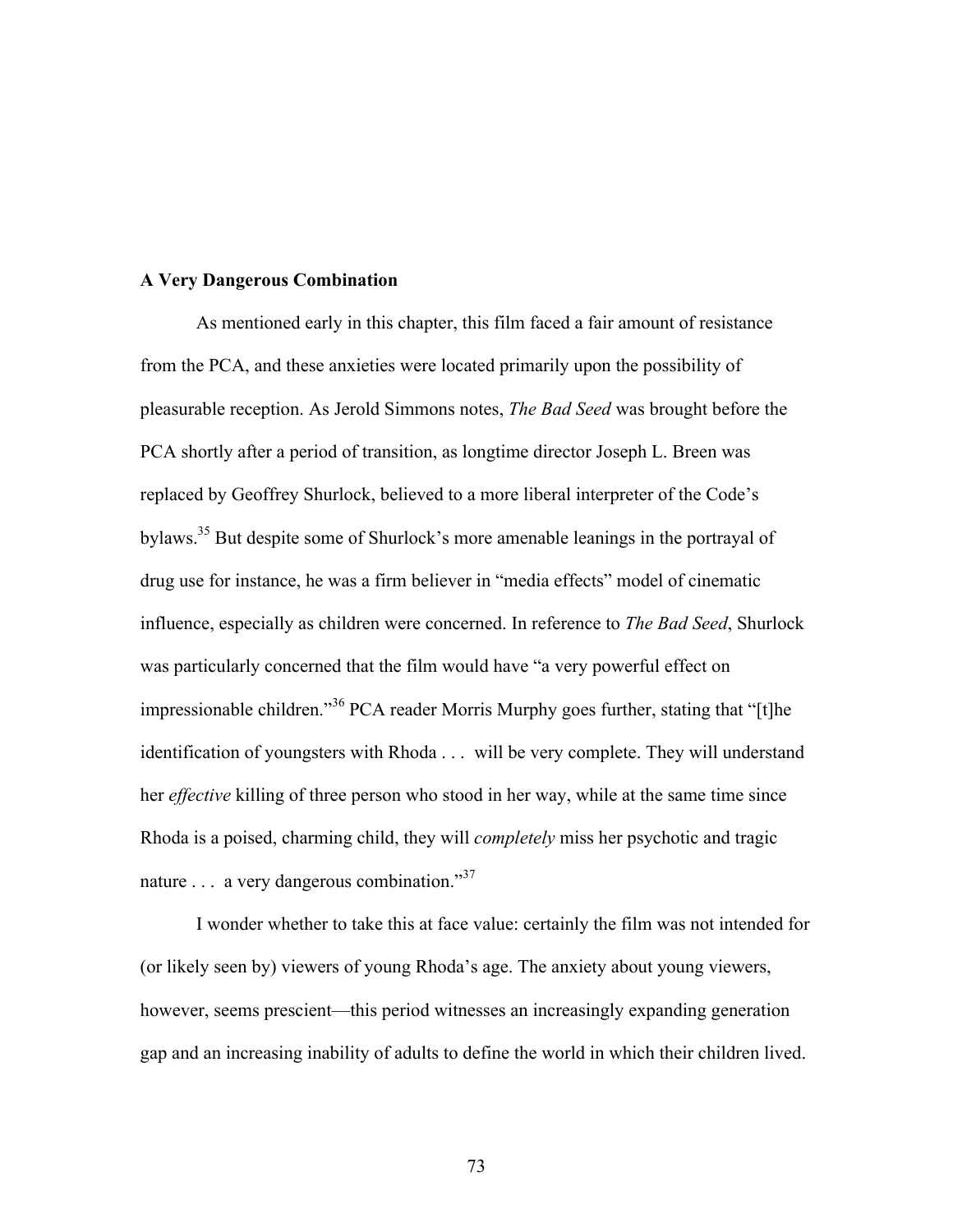In keeping with the logic of the period, "the youth" were seen as both the cause and the solution, and controlling the consumption of its future citizens was presumaby the future (of the nation/race/social fabric). As Nicholas Sammond notes, "[t]he idea of the child as plastic, and the point at which a culture, arising from its natural foundation, is susceptible to intervention"38 underpins the control of child consumption as a means of shaping the future.

Two cinematic elements respond to these anxieties. One is a different ending from the play. In the dramatic version, Christine dies from her gunshot wound and Rhoda survives, unmistakably planning more crimes now that her only restraints have been eliminated. In contrast, in the final scene of the film a bolt of lightning strikes and kills Rhoda—delivering ultimate punishment to Rhoda (a punishment that Christine, the consummate failure, is unable to administer). The film's use of lightning bolt from on high—a Zeus ex machina, if you will—was intended to satisfy the PCA's desire for definitive moral determinacy, and it also reinscribes the tale as being solved by the intervention of male dominance and authority. As Paul succinctly puts it, "When the daddies are away, the girls did play, but at the end, God, the ultimate patriarch, makes an appearance and, boy, is he angry!" $39$ 

Several reviewers at the time balked at this change, deriding it as heavy-handed and overly moralistic. Interestingly, the studio chose to capitalize on the script changes by centralizing the altered ending in the promotional materials. As a screenplay adapted from a popular book and play, the film was given a "freshness" and newness by the promise of a reauthored climax. As the film trailer says, "When you see it we will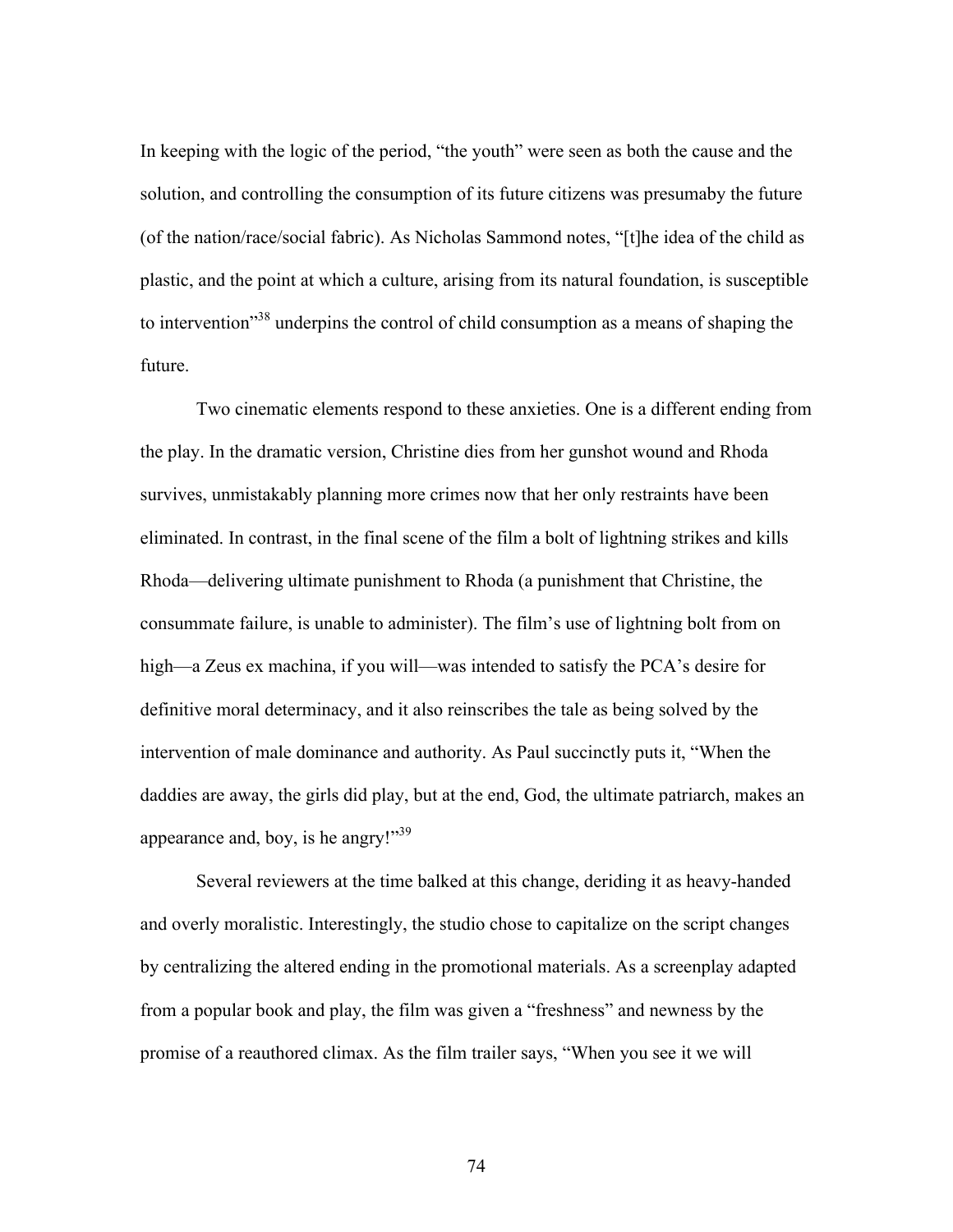appreciate your not divulging its startling climax… for you have *never* seen a picture like this before!" This is duly notable: the audience is "in on" a secret, which pledges to be almost unspeakable in its salaciousness. And second, though the ending is less taboo (in terms of the PCA) by not letting Rhoda "get away" with murder, the perversity of her elimination—the movie chooses (off-screen or not) to electrocute a ten-year-old girl to death—delivers a pound-for-pound retribution reserved for only the Frankenstein monsters and Gojiras of the cinematic imagination.

A second element, actually transplanted from the theatrical version of *The Bad Seed*, is a "curtain call" in which the actors appear on stage/screen as themselves delivering a highly unusual Brechtian moment of distanciation almost entirely absent from classical Hollywood cinema. With a title card "The End" still on the screen, an announcer says "And now, ladies and gentlemen—our wonderful cast." As the cast members walk through the door one by one, the announcer introduces them: "Mr. Henry Jones as Leroy," for instance. The curtain call makes a firm break from the film itself, as each character seems divested of the melodramatic pathos of the previous two hours. Henry Jones, the repugnant man-child of the film, enters smiling and humble with a simple nod towards the audience.

Only Rhoda, or "Patty McCormack as Rhoda," seems to have maintained the performance façade—curtseying and smiling, she seems not have changed at all when the curtain call arrives. Conseqently, we are reminded that Rhoda is *all* façade. McCormack, for her part, is an actress playing a role who is playing a role. To lift the veil of "role" and reveal the natural cute little girl underneath is in fact unsettling since the narrative itself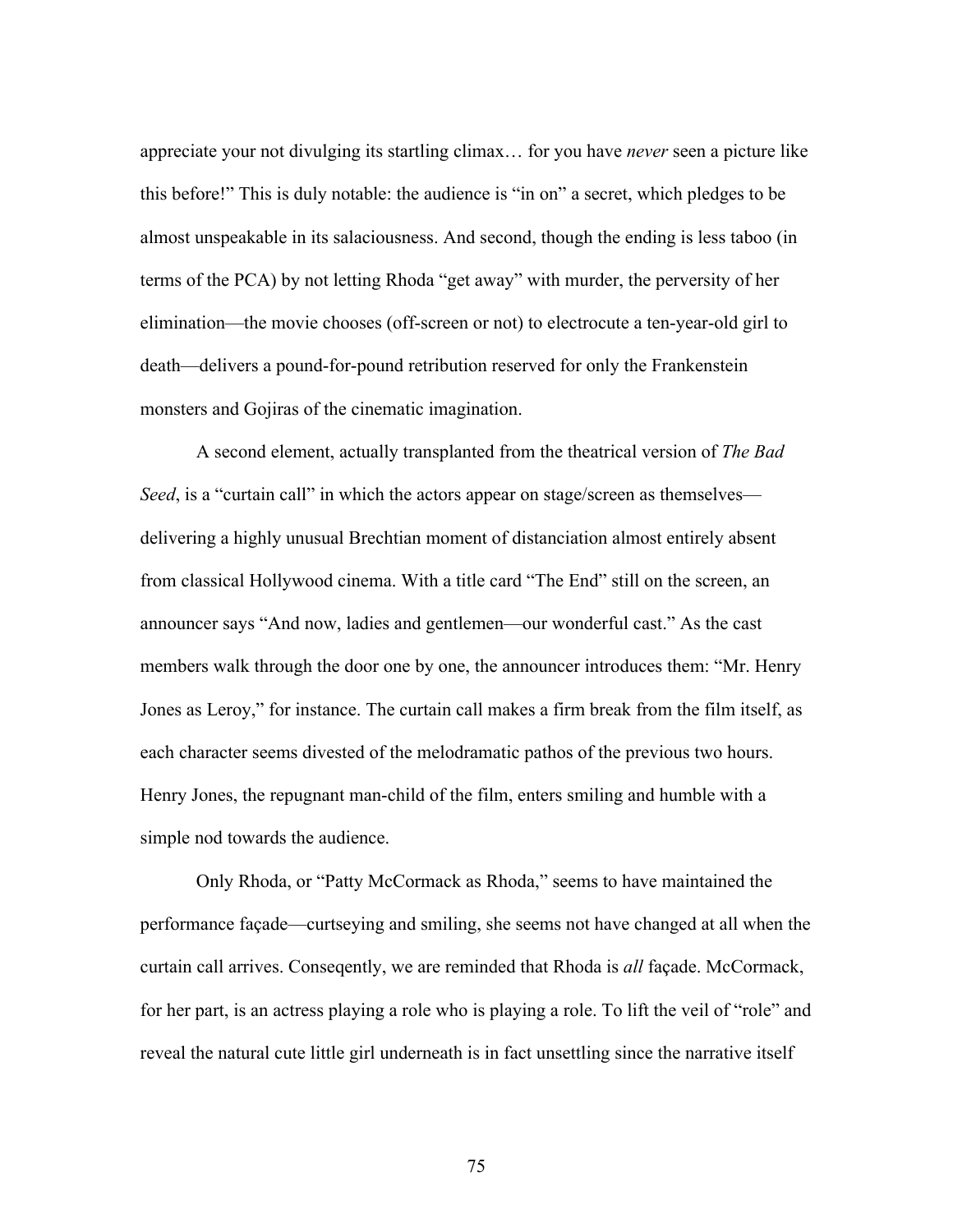has deemed this very formation artificial. How, then, to set things right? "Nancy Kelly as Christine" soon appears in the doorway, turns to McCormick, and says "And as for you..." Crossing over to McCormack on the couch, she proceeds to bend the girl over her knee and spank her. This same scene was repeated night after night in the play, giving credence to Paul's suggestion that this is "punishment as ritual, and we need rituals to assuage all the anxieties the play/film has given rise to" (285). The second post-script, then, is a final parental control performance of the physical punishment unavailable during the narrative.

This is a text that seems to demand an enormous amount of closure—a text that seems to accumulate an immense amount of paranoia around issues of identification and interpretation. I want to stress here the degree to which censors were concerned that spectators (particularly children) would identify with Rhoda in some way. This runs counter to the traditional view of this film (and horror films in general) that Rhoda was "merely" an abjection. That such an anxiety warranted not one but two excessively didactic endings undeniably speaks to the dangerous quality of Rhoda as a figuration and subversively oppositional pleasure inherent within the text. $40$ 

For *The Bad Seed*, whose impish tap-shoed-killer dances through a world of subaltern retribution, the more prescient pleasure may be the manner in which she inverts the social order and reveals the artificiality of natural childhood. The film's attempts at closure seem delusional in their attempts to contain the trickster presence that they have released in the form of Rhoda. Indeed, one wonders how containable Rhoda's monstrosity is within the generic network that the film finds itself—part invasion horror, part maternal melodrama—as both horror and melodrama are predicated on disrupting order and arousing emotive (fearful, lachrymose) responses. As Laura Mulvey notes of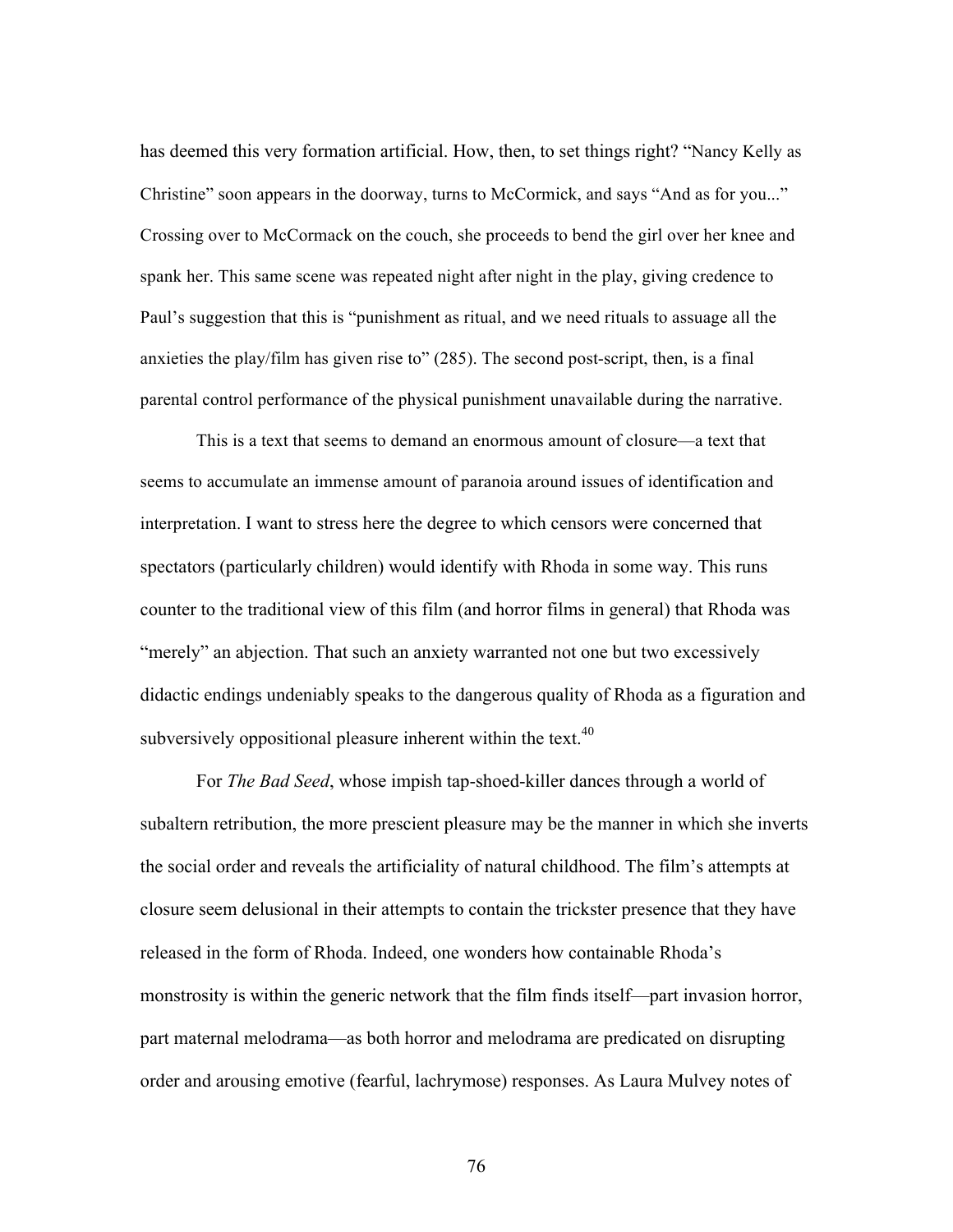melodrama, "[t]he strength of the melodramatic form lies in the amount of dust the story raises along the road, a cloud of over-determined irreconcilables which put up a resistance to being neatly settled in the last five minutes."<sup>41</sup> What, if anything, is reconciled at the end of *The Bad Seed*? Can Rhoda's wrongness be contained within the narrative of matrilineal psychosis? Even critics at the time derided the film's eugenic explanation as a facile attempt to manage something as nebulous as evil and human development. Can the film's eugenic escape hatch truly eject the spectator from the spectacle-ridden site of childhood perversion? Is Christine absolved through her suffering—a gunshot wound to the head and a self-flagellating mea culpa? What is she guilty of again—not asking for help, giving birth, being a monster herself? Has God's definitive lightning bolt successfully eliminated our yearling ne'er-do-well? More importantly, has the rain on the lake where she was struck washed away the "narrative dust" that has been kicked up along the way?

## **From Bad Seeds Come Pansies**

So what does this mean for the queer spectator? I return to the utility of the revolting child for the queer spectator. These claims are meant to be both minoritizing (the revolting child animates a foundational form of queer experience, i.e. closeting or masking) and universalizing (the revolting child is queer and presents a counterhegemonic pleasure available to everyone, i.e. revolt against parental or religious authority). In doing both, I do not want to lose sight of queer bodies in favor of phantasmagoric emotive contingencies. As Sedgwick notes, queerness "can never and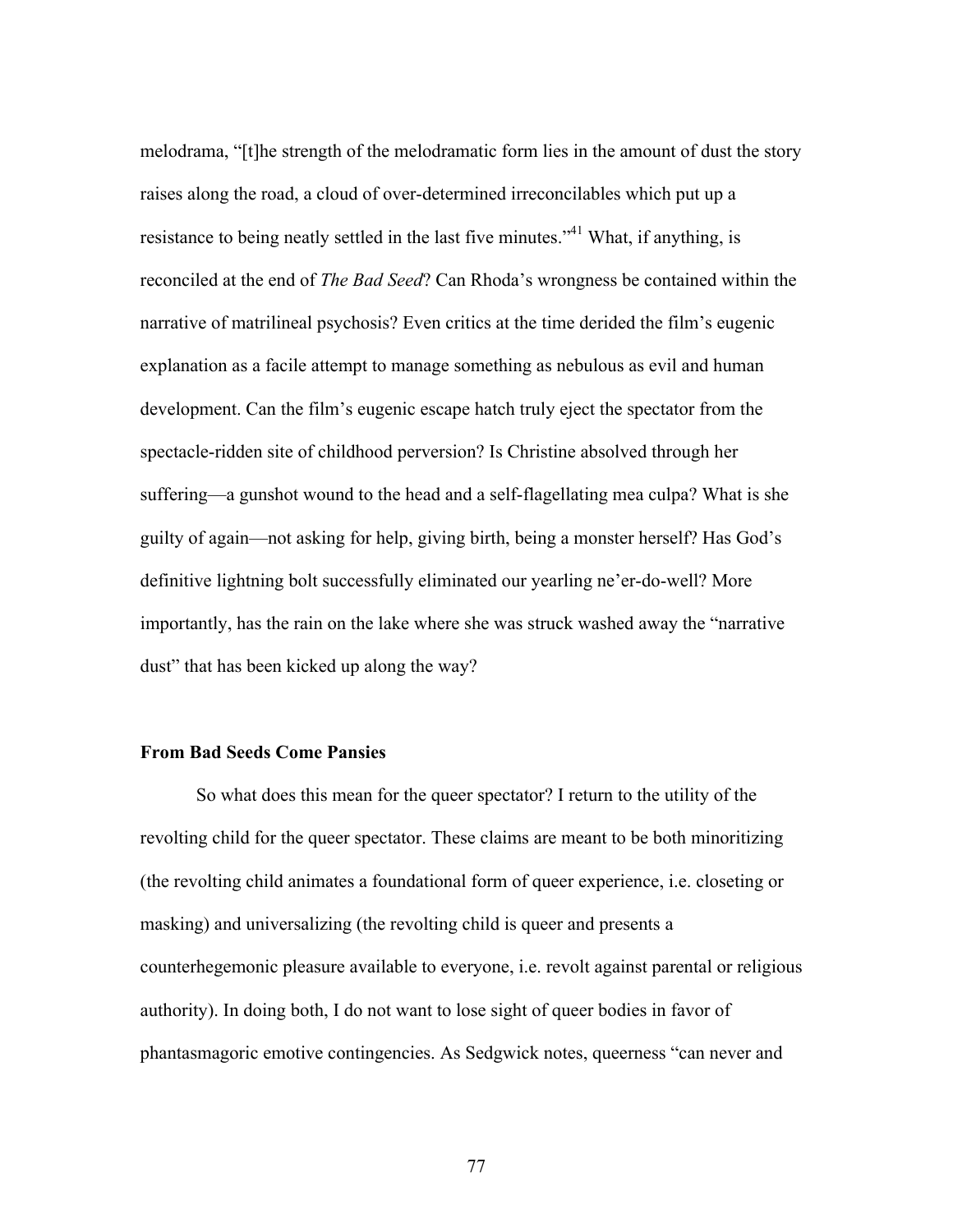must never stand outside the province of gay and lesbian means from which it arises. For to disavow those meanings or to displace them from the term's definitional center would be to dematerialize the possibility of queerness itself."<sup>42</sup> As such, I want to pause for a moment to consider the coordinate quality of the adultlike child for queer bodies. Certainly infantalization has been and continues to be a common tool of a hegemonic order. Women have long been regarded in social and juridical discourse as nearchildren—tethered to childhood and second-class citizenship by enforcing a discourse of weakness and dependency as co-existant with (white) femininity. Colonized and nonwhite communities in general have been subject to a paternal world order, supposedly ameliorated by fetishizing innocence (which is to say, ignorance) and purity as essentialized components of their character.

As an essential component of hierarchical order, queers are also subject to infantalization, but their very identity threatens one of the essential components of childhood: innocence. As Kathryn Bond Stockton notes, the actual gay or lesbian child is an impossibility within our cultural discourses. To come out as a gay or lesbian, claims Stockton, is literally to "kill" the straight child who existed within the norms of childhood innocence and unknowingness: "[t]he phrase 'gay child' is a gravestone marker for where and when a straight person died… and yet, by the time the marker is raised ('I was a gay child'), it would seem 'the child' has died with the straight."<sup>43</sup> To be "gay," defined by sexual desire for a members of the same sex, is incompatible with the construction of the child, defined in large part by its presumed lack of libidinal desire. As infantilized subjects who lack the possibility of childhood innocence, queers can only be understood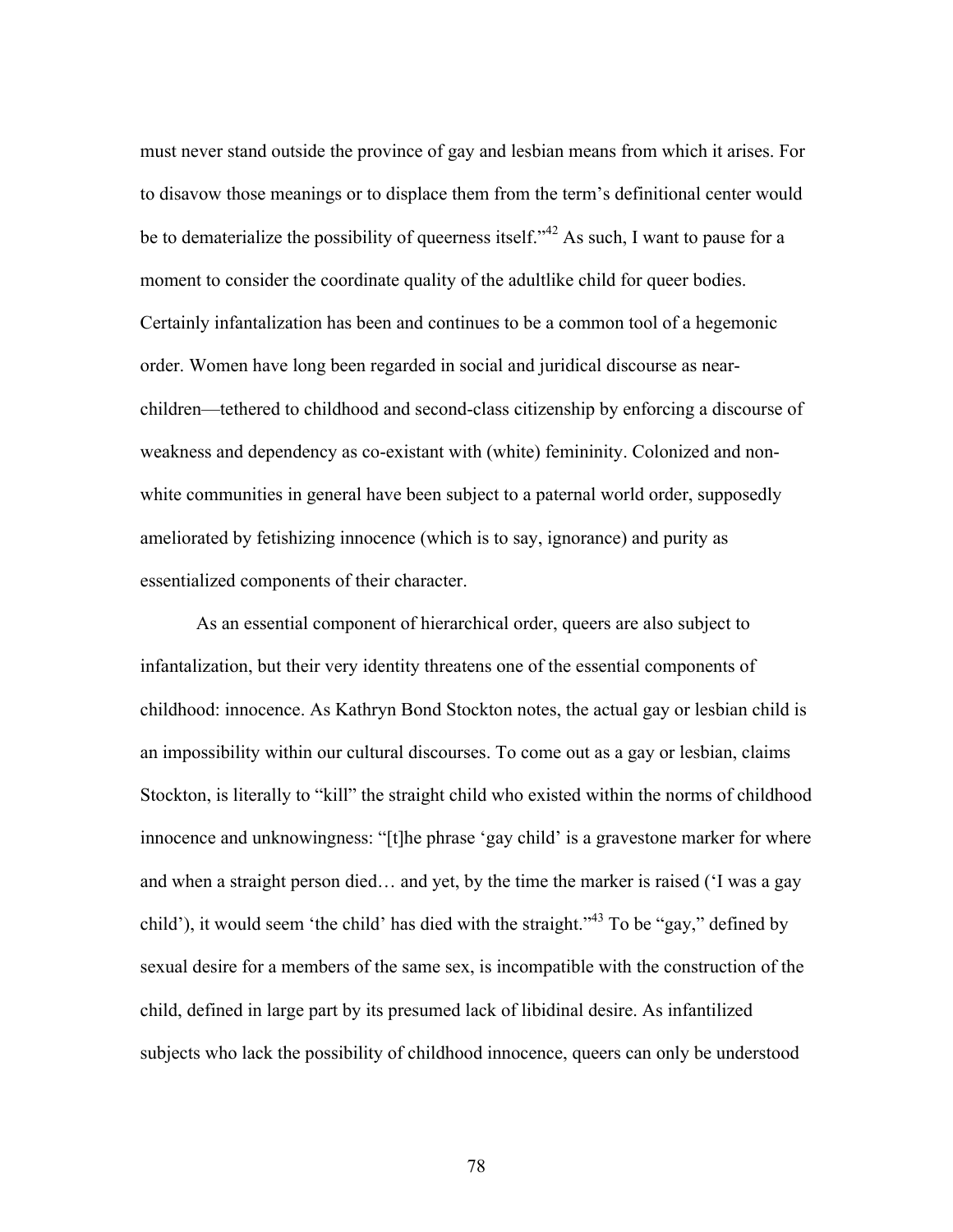as children gone wrong, too-knowing children, monstrous in their murder of the innocent straight child.

Indeed many of us, as queer adults, find pleasure in erecting that tombstone—of locating nascent queerness in our origins. Stories of wearing mommy's makeup or kissing the girl next door are retroactive signposts of our future selves—not moments of inconsequential childhood exploration and experimentation, but clear directives of things to come. In those stories of "they-should-have-known-when," we reconstruct our past selves as always-already queer, grafting adult sexuality and yearnings onto the messinesss and incoherency of our development. These stories become a breadcrumb path to coherent identity formation. In this way, we create very adultlike children as our past selves—as if they contained our seemingly coherent future selves within them, homunculus-like, waiting to emerge. The retroactively queer child of remembrance is quite larvated, I would say. It is no surprise, then, that the revolting child would be so familiar, so pleasurable. As adults within the bodies of children, they name the site of queer ontological discovery—the past selves that we wished we could have been, that we tell ourselves we were.

One of the curious legacies of *The Bad Seed* is the high degree to which it is now perceived as a classic work of camp within queer communities. The text itself is viewed frequently as camp—in a sort of echelon with other excessive mid-century femalecentered texts such as *Whatever Happened to Baby Jane?, Sunset Boulevard, Suddenly Last Summer*, to name a few. In 2007, it was one of the featured films at the Philadelphia Gay and Lesbian Film Festival in addition to being a regular fixture at the Castro Theatre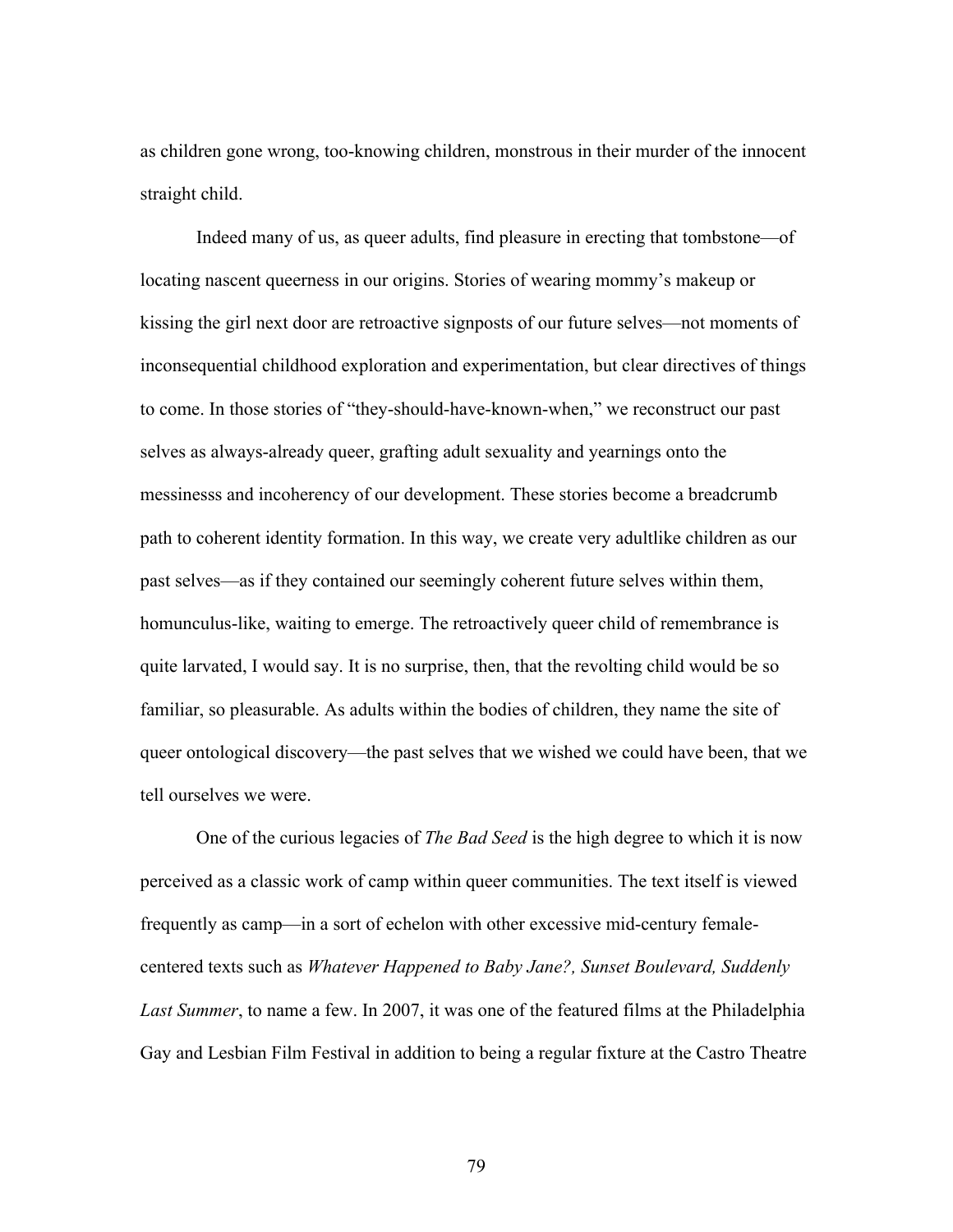in San Francisco. Indeed, its excessiveness, specifically, is where to locate an oppositional and specifically queer pleasure. The text exudes camp whether looking to the figure of Rhoda, a grotesque Temple, pleasurable in her inversion; the staginess of the acting style, overwrought and thick with what Sontag called "strained seriousness"<sup>44</sup>; or the series of removes that comprise (and compromise) the ending of the film, almost directing the spectator to dislocate from the film and view it as a construct. If, in the final assessment, camp reading has become the dominant mode of reading the film— then the excessiveness of the text and its own fanatical paranoia over its interpretive possibilities motivates a distantiated reading.

It has additionally inspired a number of camp/queer iterations in a variety of mediums (theater, television, and film). I want to close the chapter by exploring some of these reception practices and then rejoining them with the analysis that has preceded this to offer insight into this phenomenon. The accumulation of these perverse reading practices has, over the years, fortified my own pleasurable reading of the text. My close reading of the text, in turn, has sought to locate queerness as central to the mise-en-scène of desire within the text. I admit some trepidation in offering up the following examples *as* evidence of queer reception, as if only the reauthoring of texts stands in for support. It also tends to stabilize the text itself as somehow straight-owned, dominant cultureentitled—for use by queers, but only through the ingenuity of reauthoring. As Alex Doty notes, "[i]n the context of a heterocentrist (homophobic, sexist) culture, close reading often becomes a social and political strategy, perhaps through overwhelming details and examples we can make what is invisible to so many visible and what is denied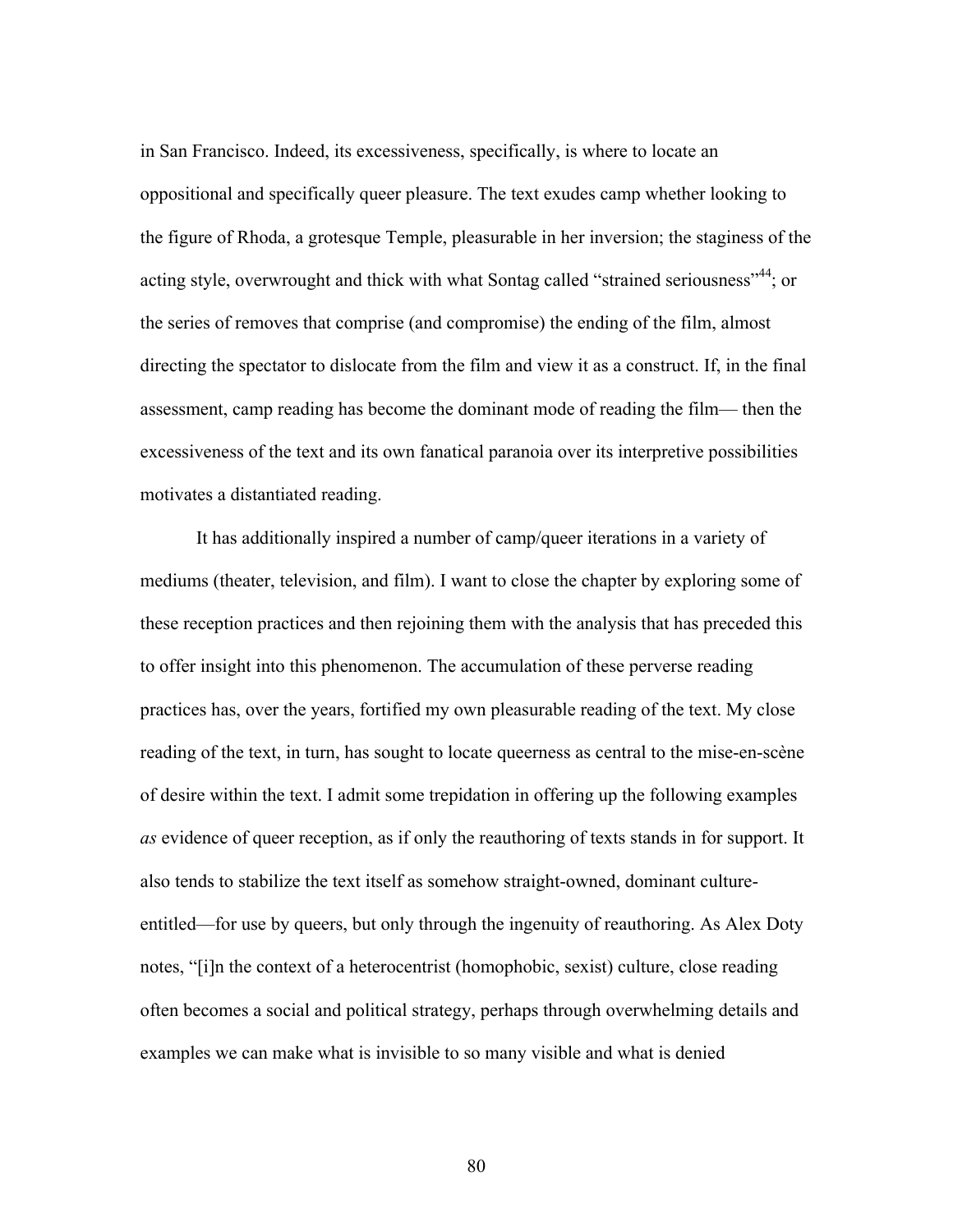possible."45 I offer these examples up instead as something more radioscopic, that, in rereading the text reveals its intrinsic queerness. These reauthorings destabilize dominant meaning and rearrange the set pieces within the mise-en-scène of desire to locate pleasurable truths about the peculiarity of the revolting child.

I will start with two anecdotal notes that underline the degree to which this project is, in large part, prompted by an investigation of my own reception. In 2007, I emailed Stockton to express my admiration for her work on queer childhood, and I mentioned my own interest in queerness and bad children, of which I offered up *The Bad Seed* as an example. She emailed back, saying "as you might picture, I even have a T-shirt that reads 'Bad Seed' picked up in Provincetown a few years ago. (You, of course, may have one too.) That is a text I (predictably) love and have taught for years.<sup> $46$ </sup> The second occurred in a conversation with a member of my dissertation committee, Harry Benshoff. In discussing the problem of evidence when it comes to the queer reception of these films, he suggested that he send me a picture of one of his friends dressed as Rhoda for Halloween. He added, "We all have one of those, I bet."<sup>47</sup>

It just so turns out that I do. Moreover, whenever I bring up my dissertation in a group of gay men, invariably the text that comes into discussion is *The Bad Seed*. Often some of them will be able to deliver the "basket of hugs" line, one may offer a Nancy Kelly-esque melodramatic "Rhoooooda!" or beat his fists against his polluted mockwomb. This is all to say that *The Bad Seed* enjoys an affectionate place within gay and lesbian interpretative communities,<sup>48</sup> what Elizabeth Gazik appropriately called "a queer sort of fandom" when analyzing another, related film about murderous little moppets.<sup>49</sup>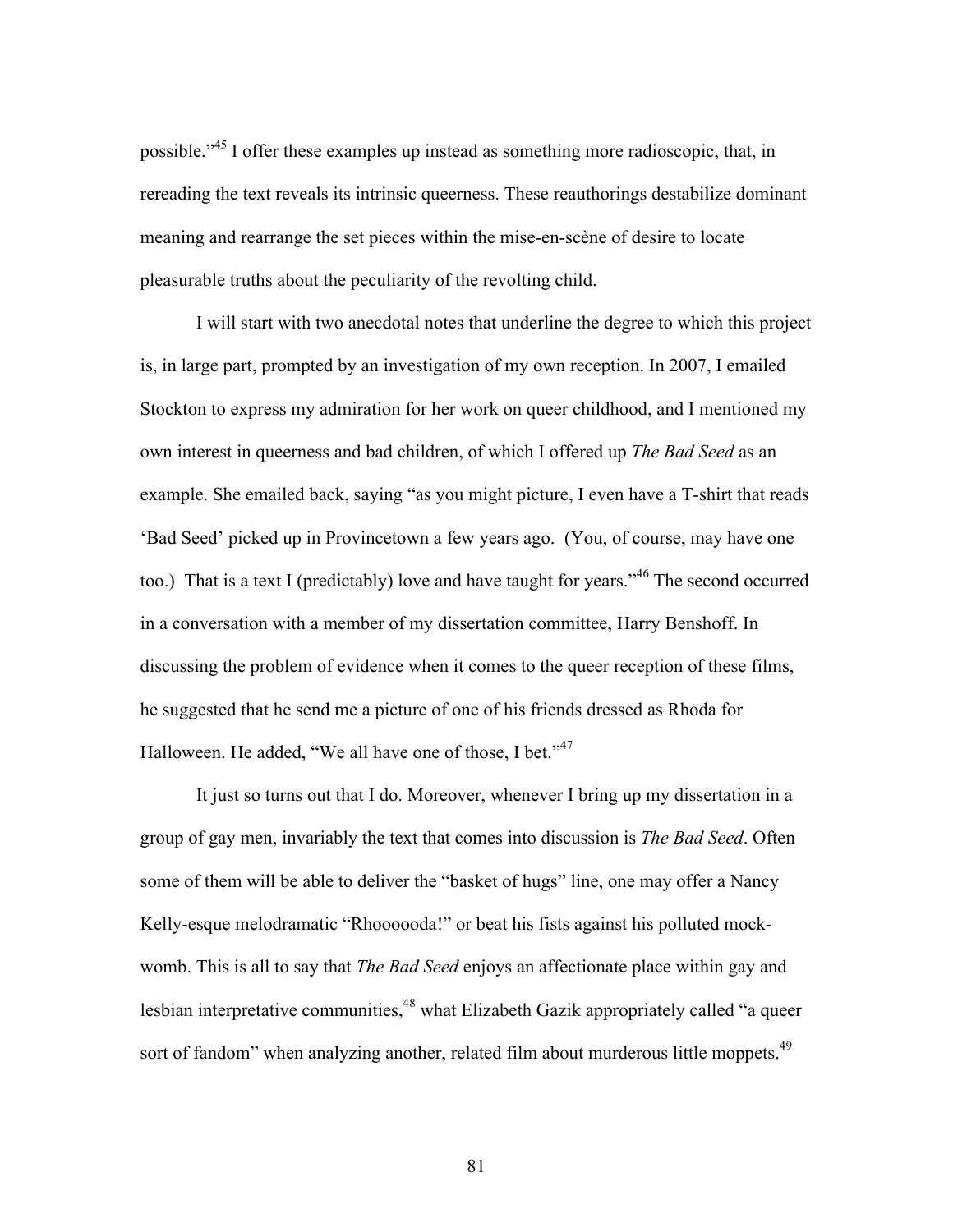And now something less anecdotal: in the special features commentary for the 1994 DVD release of *The Bad Seed* (1956), two figures share a playful 129-minute dialogue about the film. One of these individuals is quite expected: McCormick, the eponymous star of the film, talks extensively about her experience making the film, the actors with whom she performed, and specifically what it was like to play the nowinfamous child monster Rhoda. The other individual is not so expected: Charles Busch, self-described "actor, playwright, novelist, screenwriter, director, drag legend," is neither someone involved in the original production nor is he what one would deem a traditional "film historian," per se. Busch is perhaps best known as a playwright whose theatrical productions (including *Vampire Lesbians of Sodom, Psycho Beach Party,* and *Die,* 

*Mommie! Die!*) employ camp to send up familiar cinematic genres. Though quite versed in the intricacies of the film's production, he instead focuses upon the film's reception, in particular its place within queer spectatorial communities. As Busch notes, *The Bad Seed* has become a camp property embraced by queer audiences. As he says, "I think there's been more camp parodies of this film, and more 200-pound drag queens dressed up like Rhoda than I can count."50 Indeed, the modern revival of the drama version of *The Bad Seed* has been largely refigured as a camp stage production in cities such as San Francisco, Chicago, and Los Angeles. In every case, a man in drag performs the role of Rhoda, and in Chicago the play is refigured as a full-stage, lavish musical. Of the LA restaging, *The Hollywood Independent* wrote that the production "[t]urns Maxwell Anderson's downbeat play into comic madness."<sup>51</sup>

A few more select examples: in 1992, independent lesbian filmmaker Sadie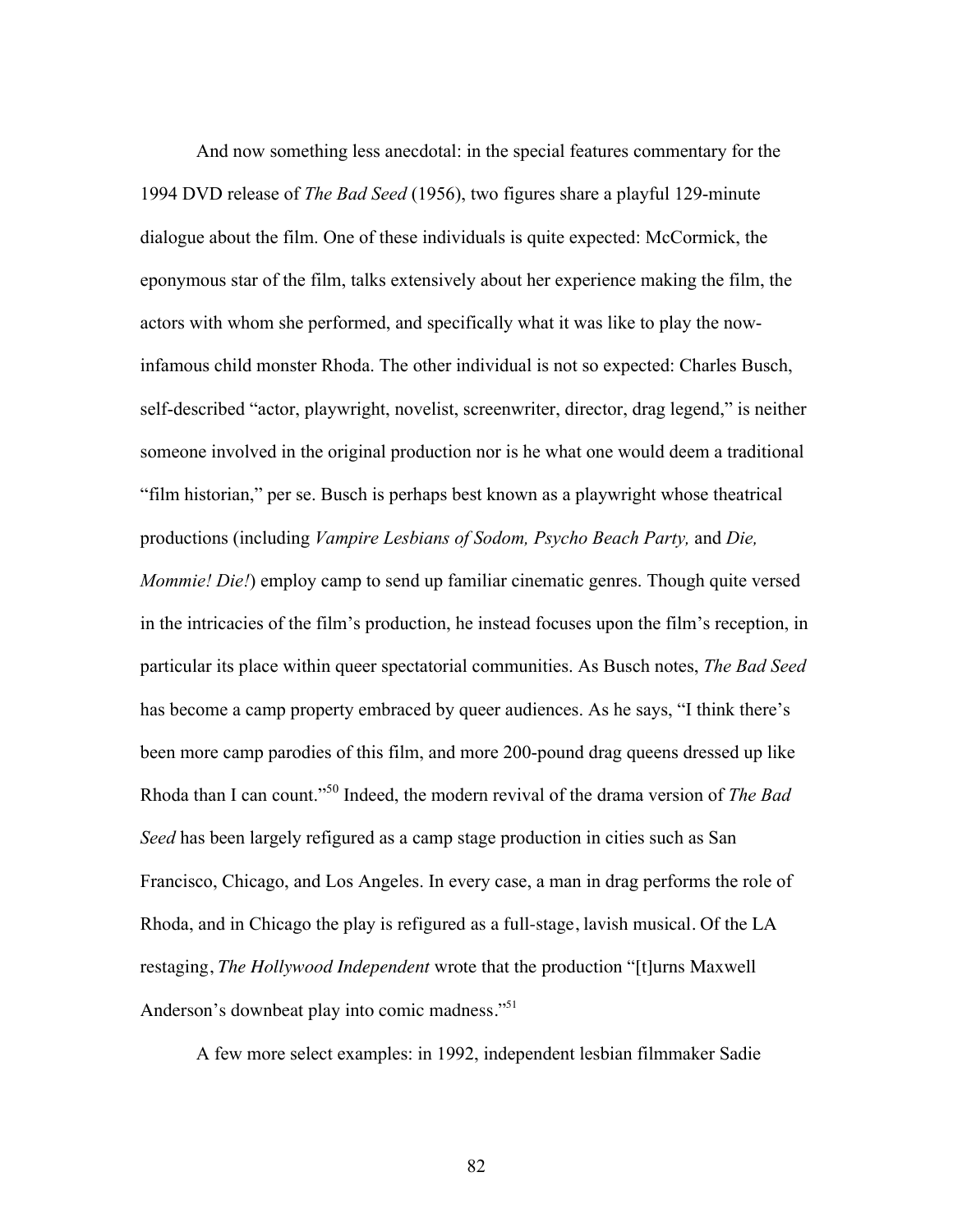Benning made a twenty-minute short entitled "It Wasn't Love," a lesbian coming-of-age story shot on a rudimentary Pixelvision camera. In it, the filmmaker incorporates a few scenes from *The Bad Seed* (recorded on her television) into an extended meditation on bad girls, erotic desire, and youthful rebellion. The viewer witnesses one of Rhoda's more pronounced tantrums, slamming her fists upon her legs before a cut to Christine tenderly says "Rhoda, come here to me." As Rhoda approaches and embraces her mother, Prince's 1979 hit "I Wanna Be Your Lover" replaces the soundtrack as the androgynous singer coos "I get discouraged / Cause you treat me just like a child." During this sequence, the accompanying imagery is of Rhoda embracing her mother, buried in her bosom, or stroking her mother's face and repeating "what a beautiful mother I have. What a sweet mother." The short film playfully evokes the disavowed mother/daughter erotics of the film and draws them into a narrative of lesbian becomingness.

In 1995, McCormack, now fifty, starred in the film *Mommy*, the unofficial sequel to *The Bad Seed*. In the film, McCormack's unnamed (pro)antagonist, a psychotically overprotective mother, becomes incensed that her twelve-year-old daughter has not won the "Student of the Year" Award (the penmanship medal of the 1990s, no doubt). In a rage, she murders the teacher who stands in her daughter's way but battles suspicion by both a homicide detective and meddlesome insurance agent. Accompanying the film are a number of delightful taglines, such as "Never let her tuck you in!" and, my personal favorite, "June Cleaver... with a cleaver!" The film is no less campy as it consistently references and plays with its source material. The intertextuality extends to other properties as well, adopting other revolting children into its fold: Jason Miller, best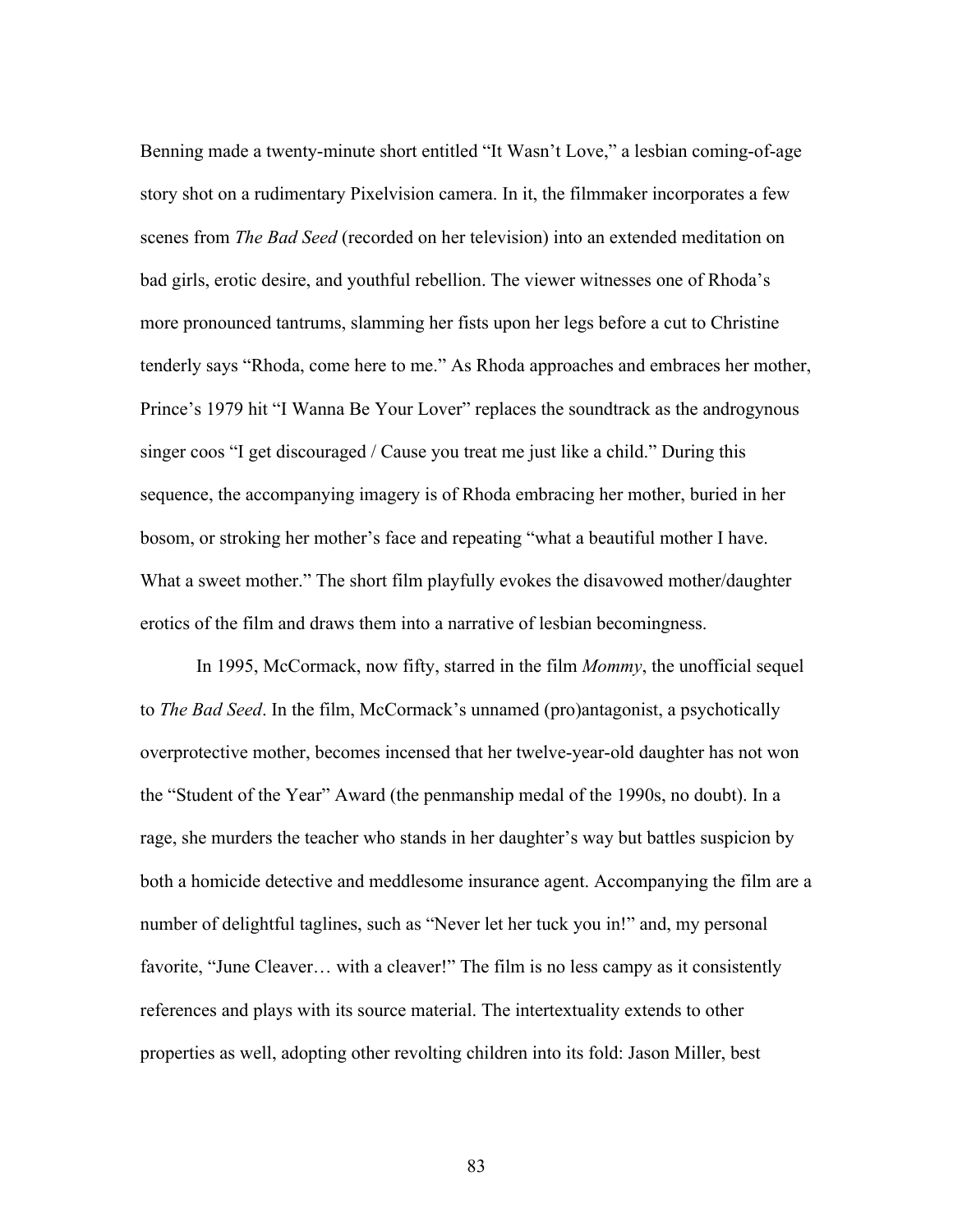known as the self-doubting younger priest Father Karras in *The Exorcist* (1973), plays the rescuer-cum-father figure homicide detective.

Finally, Rhoda finds a campy echo when the television show *The Addams Family* was brought to the big screen in 1991 and again in 1993. Wednesday Addams (Lisa Loring), the television show's pigtailed moribund child, was a sort of softened Rhoda, obsessed with death but not homicidal herself. The show itself was thick with campy extravagance, playing upon a series of inversions that marked them as lovable freaks within the confines of normative suburban culture. For her parents, Wednesday's desire to play in the graveyard and hold séances in the attic rather than hop-scotch and jump rope bespeak to her naturalness. Interestingly, several of the promotional images of Wednesday involve a familiar formation: like Rhoda and Temple before her, Wednesday is shown posed in a chair with a little doll on her lap that, in dress, resembles the young girl. The only difference: Wednesday's doll, Marie Antoinette, has lost her head.

In 2001, the already-camped series would get a heavily queered makeover penned by frequent Tim Burton collaborators Caroline Thompson and Larry Wilson for the first film and Paul Rudnick (*Jeffrey, In & Out, The Stepford Wives*) for the second installation. As a retooled character, Wednesday (Christina Ricci) is an unabashedly queer mouthpiece, defiantly oppositional to heteronormative behavior and preoccupations—one terror is to be locked in a room with cute kitten posters and an evening of Disney films. At the summer camp Thanksgiving Day pageant, she leads a child revolt against revisionist colonist dramas by highjacking the play and delivering an impassioned monologue as Pocahontas: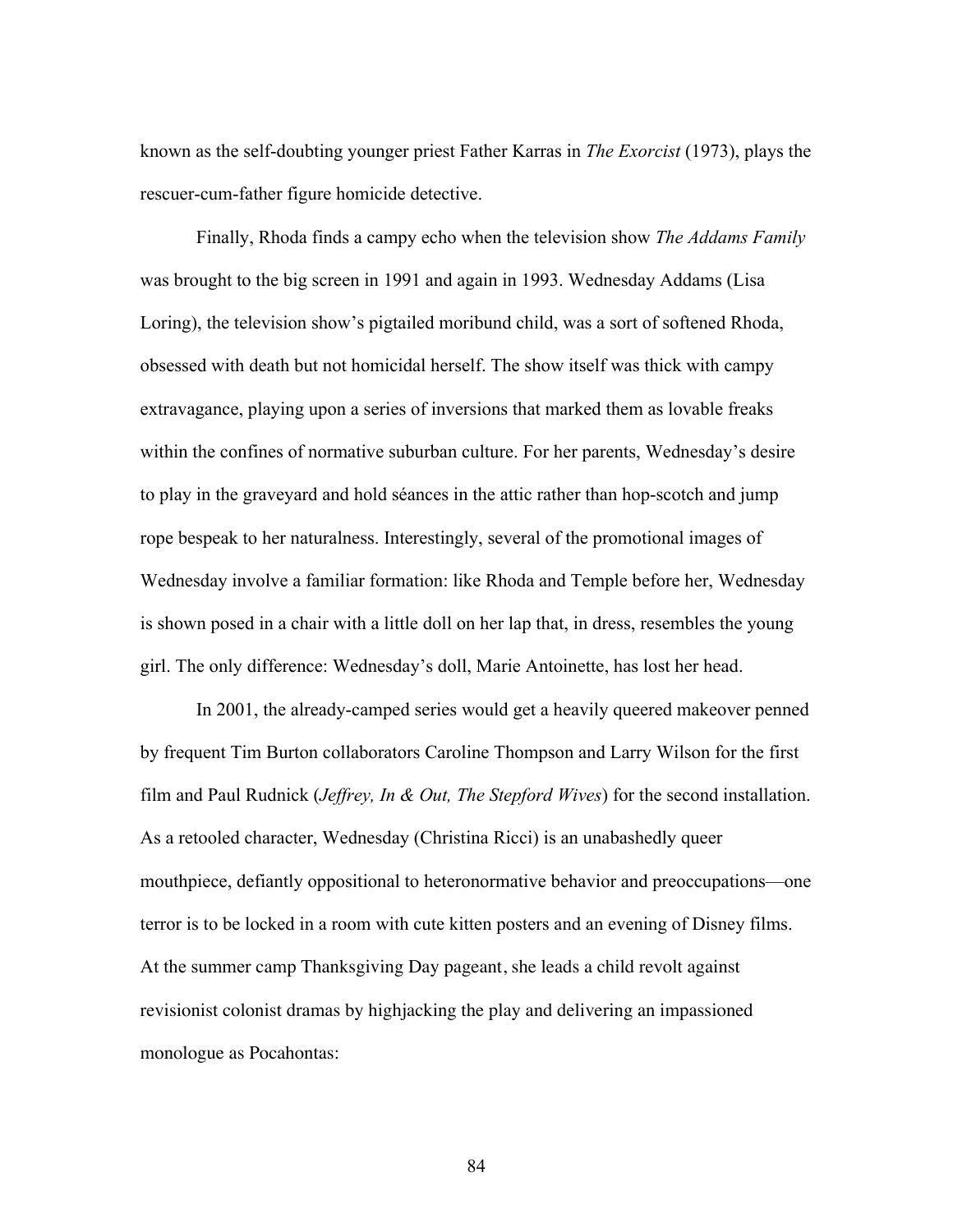You have taken the land which is rightfully ours. Years from now my people will be forced to live in mobile homes on reservations. Your people will wear cardigans, and drink highballs. We will sell our bracelets by the road sides; you will play golf and enjoy hot hors d'oeuvres. My people will have pain and degradation. Your people will have stick shifts. The gods of my tribe have spoken. They have said, "Do not trust the Pilgrims, especially Sarah Miller.'

After this, she and her collection of non-normative "bad" children (raced, disabled, lower class) capture and enslave the adult pageant-goers and their privileged children, echoing through comedy what would become a horrifying narrative possibility in the child-ascollective films.

What, ultimately, to make of this? What of author William March, who expressed a deep empathy and identification with his murderous child creation—his hideous progeny?52 What makes so many queer subjects take on identification with this young girl and her iterations? What makes Rhoda Penmark, so abjected within the heteronormative family, such a likely candidate for queer adoption? When I was formulating this project early on in my studies, I mentioned this film to Linda Mizejewski, the chair of the Women's Studies program at Ohio State. Very quickly, she responded how much she loved the film and added, "I mean, at the time we were watching Shirley Temple on TV, and God, we hated her. She was so damn perfect."<sup>53</sup>

Pinning down the peculiar pleasures of this film is fairly difficult: it occurs within a matrix of desires both to punish the child and to be the child. The cinema of the revolting child provides the phantasmagoric space wherein the child is being beaten, the child is beating, the spectator is the child, the spectator is the abuser, and the spectator is the dislocated subject. Rhoda fascinates desire because she allows the spectator to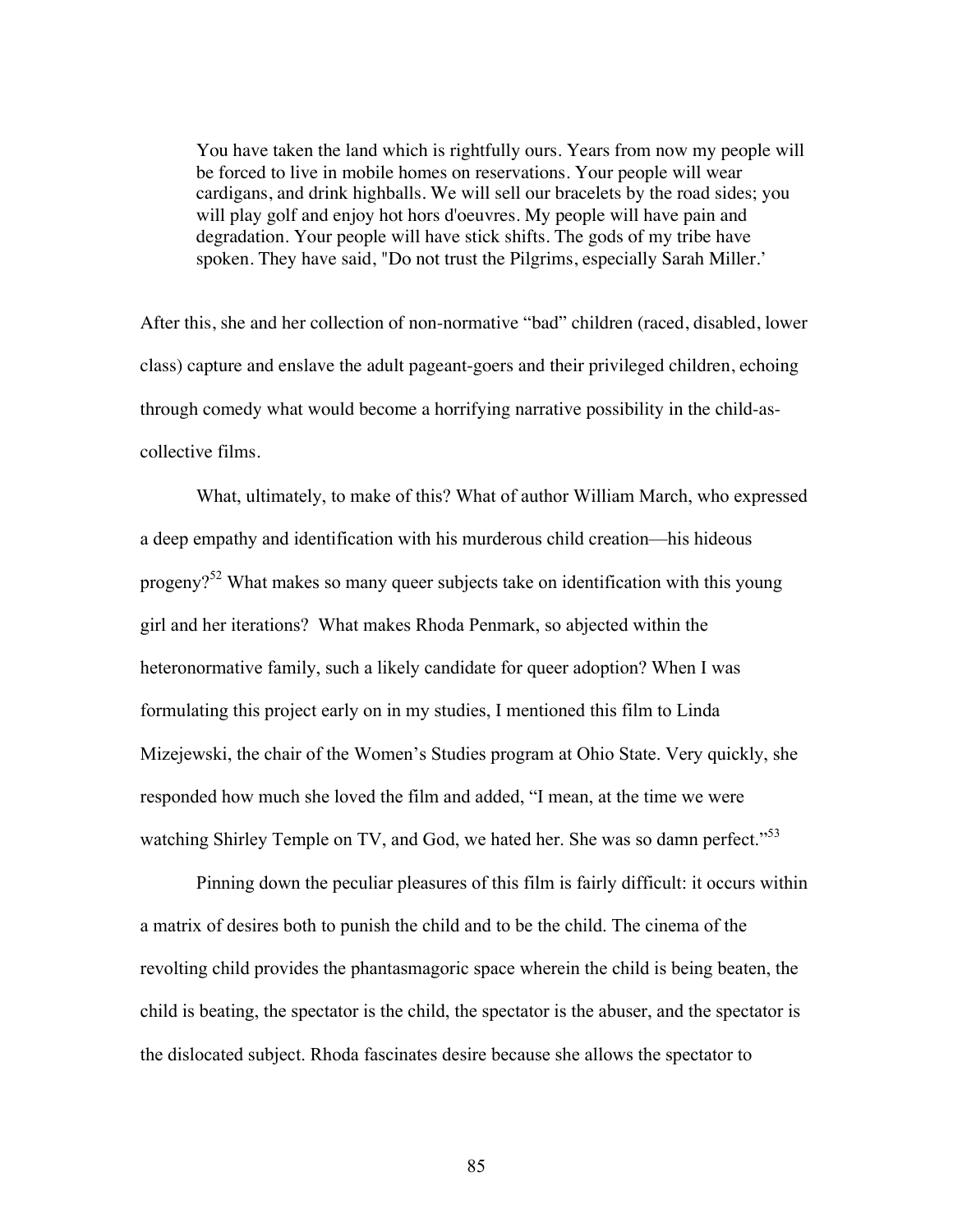animate all of these desires, and for queer spectators she allows that specific pleasure of turning societal expectations upon itself. She is what the cultural discourse has foisted upon queerness—a perpetual child, unable or unwilling to grow up, dangerous in her hedonism and capricious in her will. Worse, this sideways-growing child harbors secret knowledge incompatible with the body of child—Rhoda's first victim was the innocent child supposedly within her. In this figuration, hiding and pretending and being-as-oneis-not provides an animistic fantasy of power over one's oppressors where (as in Tobias's memoir) childhood experience and adult reflection can comingle. In this fantasy space, spectators can circumnavigate the trauma of queer becoming by grafting a camp worldview of life-as-performance onto those moments when the roles were still unlearned and before we knew how to wear the mask.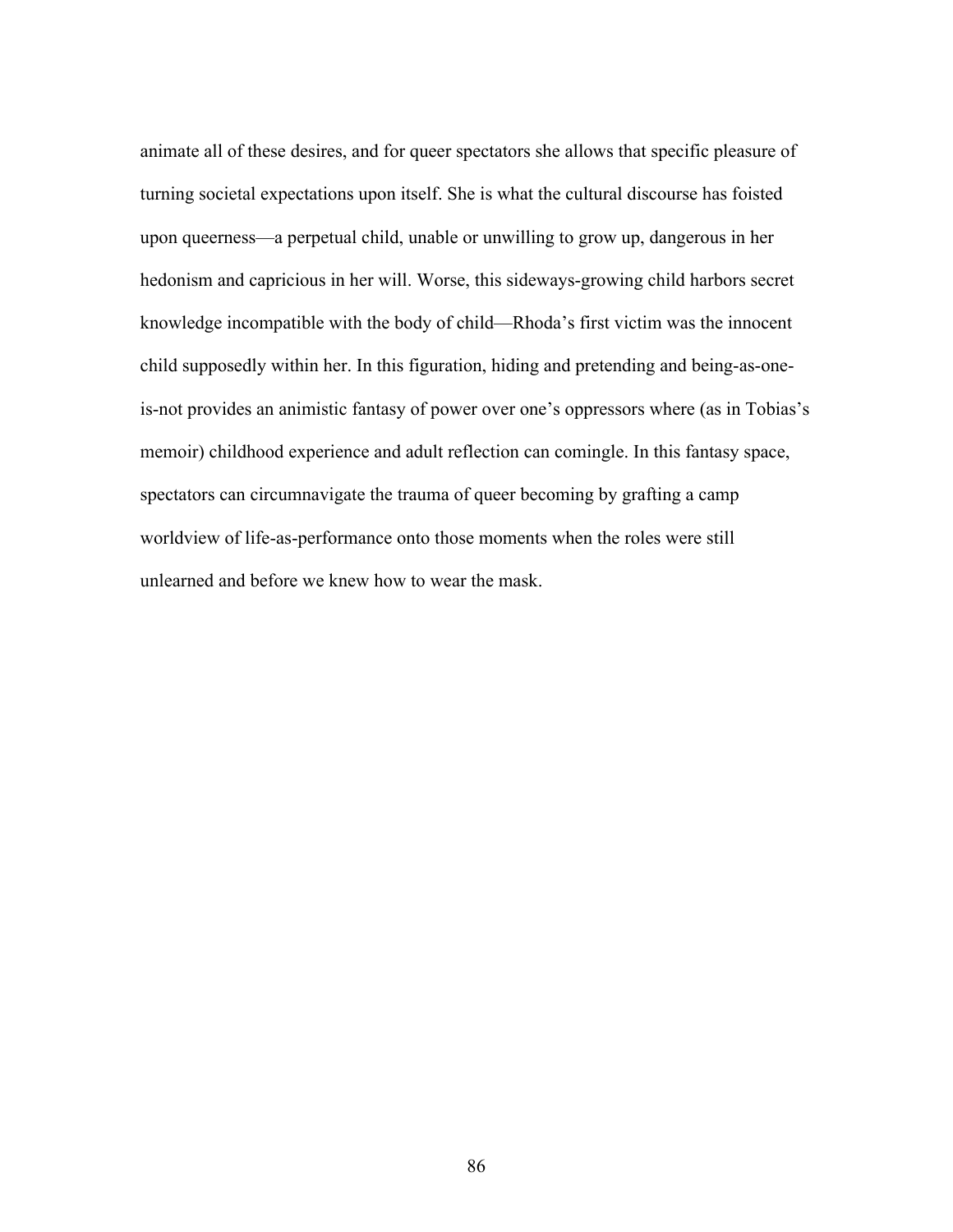#### **Demons are a Girl's Best Friend: Possession as Transgression**

What creates the sexual outlaw? Rage… Rage at law as criminal, doctors as perpetrators of sick myths. Religion as killer. Rage at the selective use of Biblical scripture to condone hatred.

. . . .

In sex moments pressurized into high intensity by life-crushing strictures challenged, the sexual outlaw experiences to the utmost the rush of soul, blood, cum through every channel of his being into the physical and psychical discharge of the fully awakened, living, *defiant* body. <sup>1</sup>

-- John Rechy, *The Sexual Outlaw: A Documentary*

One of the highlights of my undergraduate days at The Ohio State University was a spring quarter in 2002 when I had the pleasure to take a class on "Horror and Gender" in the Women's Studies department. It was, indeed, a proto-scholar's dream—my two favorite academic obsessions together in one class: gender and genre… queerness and horror. In the discussion the day after watching Brian DePalma's *Carrie* (1976), the class examined the abject monstrousness of Carrie White as she annihilated the student body in her high school gymnasium. One by one, the students publically registered their disgust. To my fellow classmates, Carrie was monster, on par with Freddy Kreuger, Jason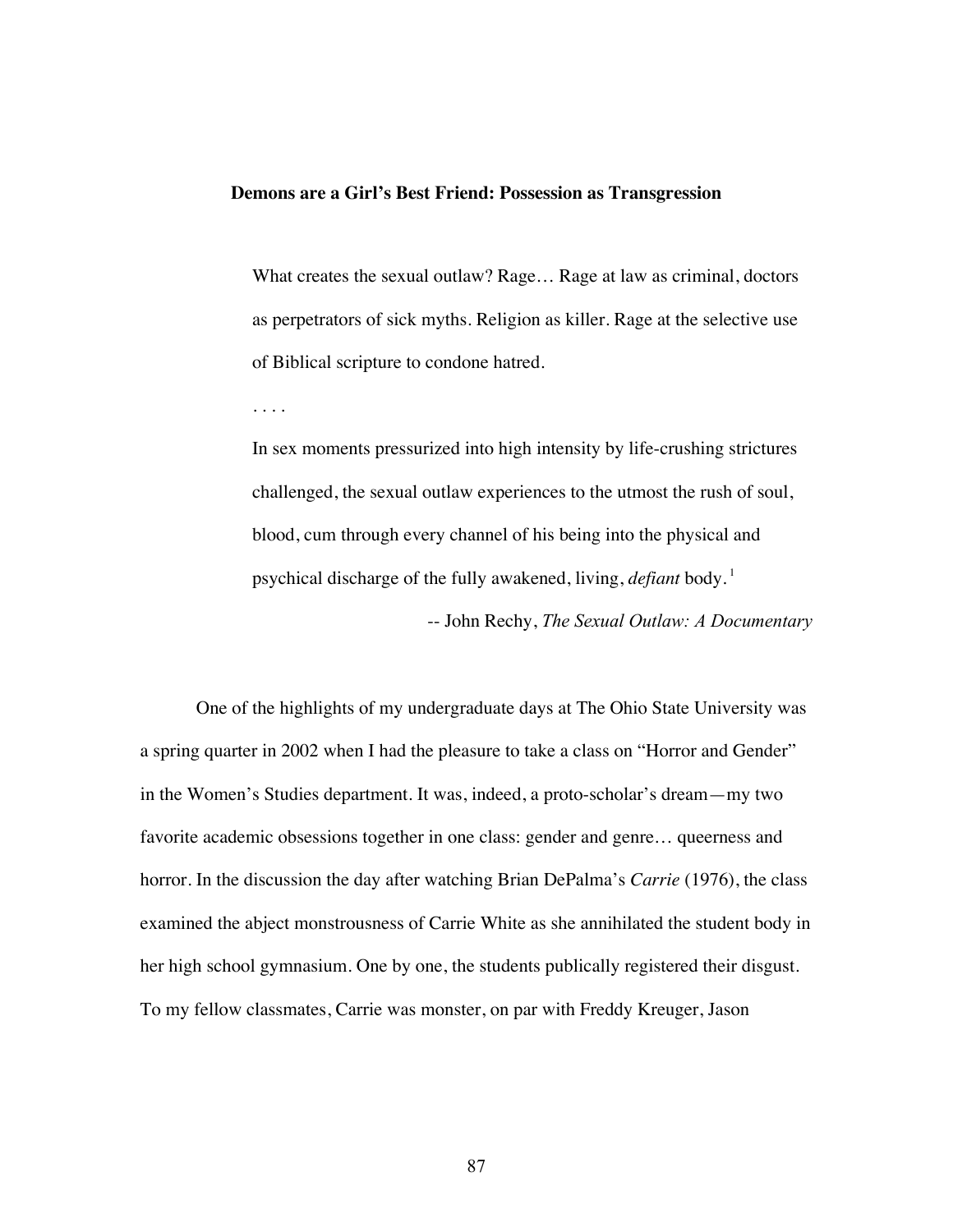Voorhees, or Leatherface. Finally I raised my hand and asked, meekly, "Didn't anyone else feel sorry for her? I mean, didn't we all want her classmates to die?"

Silence. Not one vote of support for my (apparently) wildly askew worldview. Granted, it was a bad time to wallow in revenge fantasies about the indiscriminate death of high schoolers—the Colombine shooting was still in the news at the time. But still, it was a strange moment for me. It is an eye-opening experience being confronted with the oppositional nature of your own pleasure. When you find yourself in that consensusaligned space where your sundry desire is marked as outside or unauthorized, the relative safeness of cinematic fantasy becomes shaken. Ruby Rich once claimed that cinema "inspire[s] gay and lesbian viewers to become… 'ultimate dialecticians,' watching the screen (hopefully) out of one eye, and members of the audience (suspiciously) out of the other."2 In that moment, offering up my own perversity for public consumption, I felt as though I had not been watchful enough.

In her introduction to *Perverse Spectators*, Janet Staiger uses the notion of *perverse* spectatorship to describe a relationship to the cinematic that does not "do what is expected" and chooses to "rehierarchize from expectations."<sup>3</sup> The breadth of Staiger's term allows for a wide incorporation of reception practices, from reading horror within a camp or comedic framework to consideration of cult reception and alternative systems of value. As such, I find the possibilities of the term useful in discussing the films of adolescent female possession, as perversion-become-spectacle is both the films' unspeakable horror and disavowed promise. The taboo-crossing of these films—the sexualized child, the violent child, the uncontrolled child, the abused child—opens a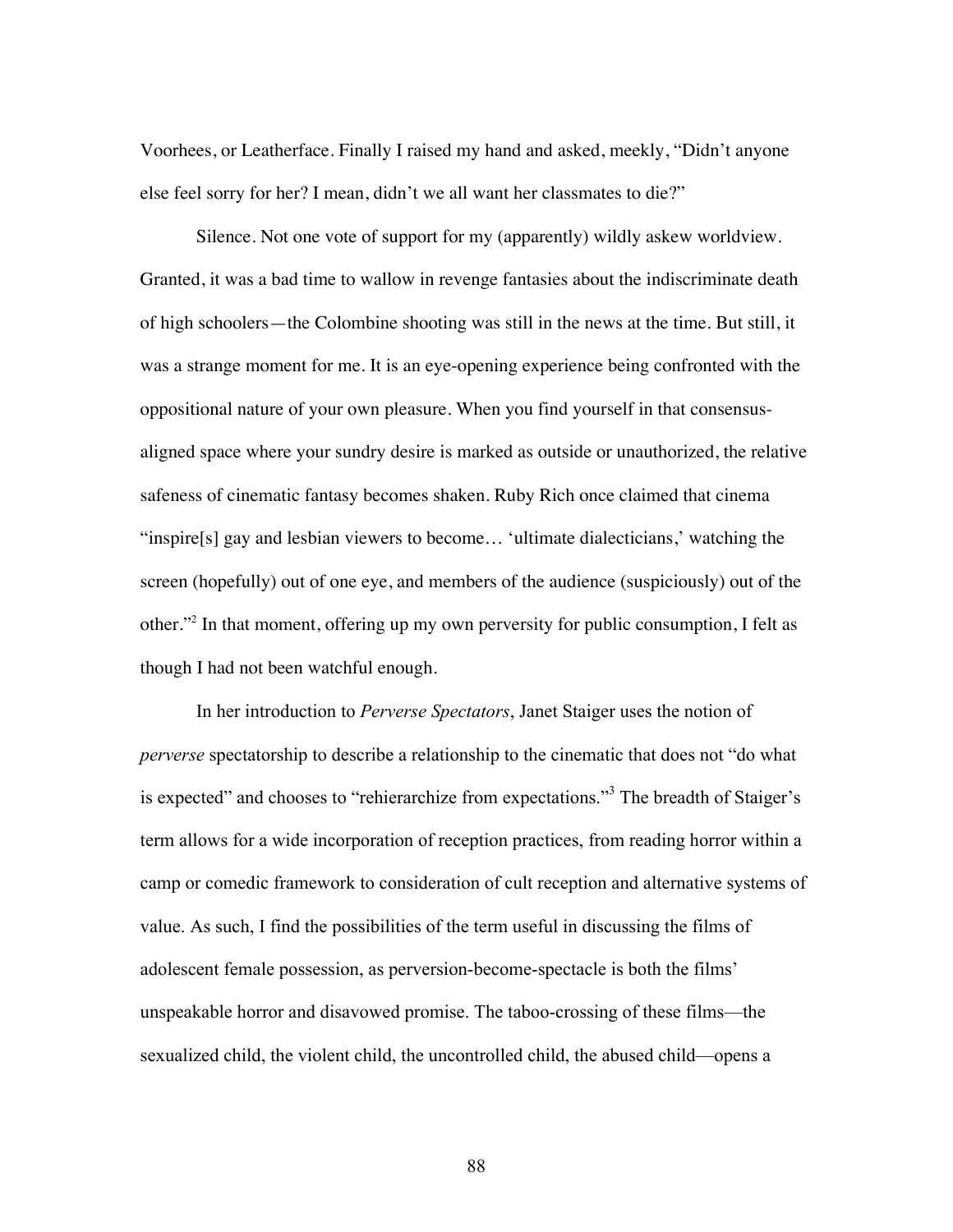phantasmogoric space for spectators to *become* perverse and to wallow in perversity. I am also drawn to the term's fraternal connection to queer spectatorship. Ellis Hanson describes queerness as "a domain virtually synonymous with homosexuality and yet wonderfully suggestive of a whole range of sexual possibilities [that] challenge the familiar distinction between normal and pathological, straight and gay, masculine men and feminine women."<sup>4</sup> This chapter will cover a range of spectatorial responses that are undoubtedly perverse in their unexpected, unauthorized reception and, I argue, queer in their orientation and pleasure. In mining this reception territory, I move beyond the textual to compare the mainstream and the fan reception of Linda Blair's star image, which are alternately concerned with recapitulating or reauthoring the film to meet divergent spectatorial pleasures.

This chapter, like the last, will proceed by case study. Though I began with *Carrie* (and my unauthorized reading thereof), I will focus instead on Carrie's equally powerful and substantially more profane sister-in-crime Regan McNeil, the enfant terrible of *The Exorcist* (1967) fame. Carrie does erupt into the text at certain key moments, however, much like her hand coming out of the grave at the close of DePalma's film (or my hand raised in that Women's Studies class). I will allow her that—this is Carrie's way. Some of their other dangerous sisters*—*Charlie McGee of *Firestarter* (1984), Gillian Bellaver from *The Fury* (1978), the eponymous possessed child from Robert Wise's *Audrey Rose*, or Jennifer Corvino from Dario Argento's *Phenomena*—might also have made appearances, though in more minor roles. I will also note a handful of the imitative texts such as the Hammer exploitation film *To The Devil a Daughter* (1975), which sought to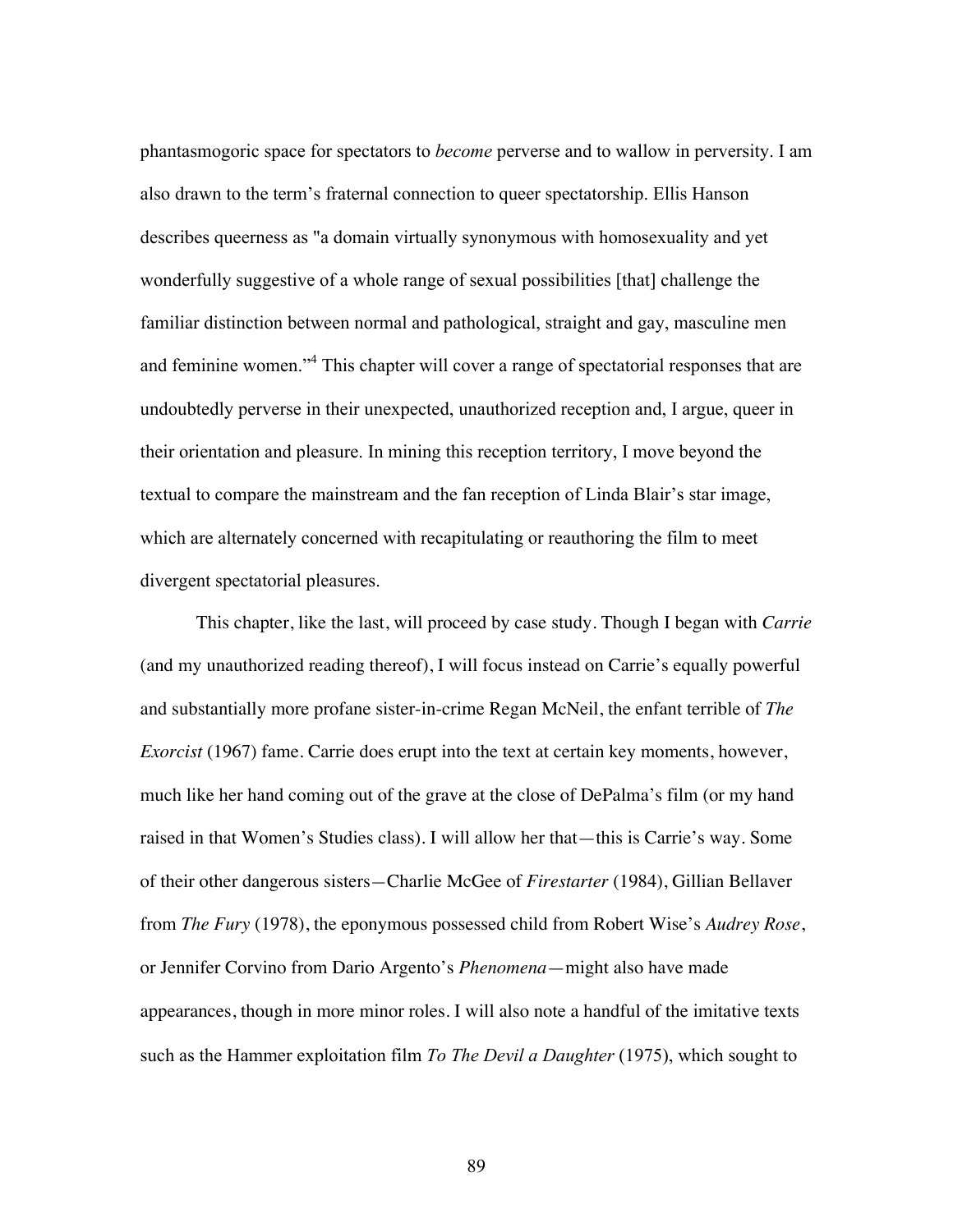collect on *The Exorcist*'s substantial box office success. This is a dangerous pubescent sorority, one whose members Barbara Creed has deliciously referred to as "baby bitches from hell."<sup>5</sup> In their puerile perversion, they combine the unlimited potential of childhood dreaming with the budding danger of adult female sexuality. Recall the Destroyer from this dissertation's typology of childhood representation, who combines the imaginative capacity of the Dreamer with malice, rage, and adult warmongering. These young women witness a terrifying development: if Rhoda Penmark is the bad seed, then these young women are (in that tired cliché for female sexual genitalia) seeds grown and in bloom, but perhaps resembling Venus fly traps rather than ornate flowers. Indeed, if Rhoda was larvated in her queerness, then Regan gestates and emerges—enraged, powerful, and vengeful. Regan is Rhoda grown tired of winning at hide-and-go-seek. If she is unrecognizable, it is because rage is a distortive emotion—it emerges from the body with profanity, sacrilege, piss, menses, vomit, and bile—all incompatible with the body of a proper white, innocent, "good" little girl. These are Children of Nature as well, but not the natural world of the Romantic poets that promises growth and renewal. Instead they avatars of nature's destructive side, Feral Children whose unchecked aggression and savagery rejects all notions of development: physical, sexual, and even evolutionary.

*The Exorcist*, directed by William Friedkin and based on a novel by William Blatty, is the story of twelve-year-old Regan McNeil (Linda Blair) who, for reasons unknown, becomes possessed by a demon (voiced by actress Mercedes McCambridge). The change in Regan's personality begins slowly—she uses foul language, urinates on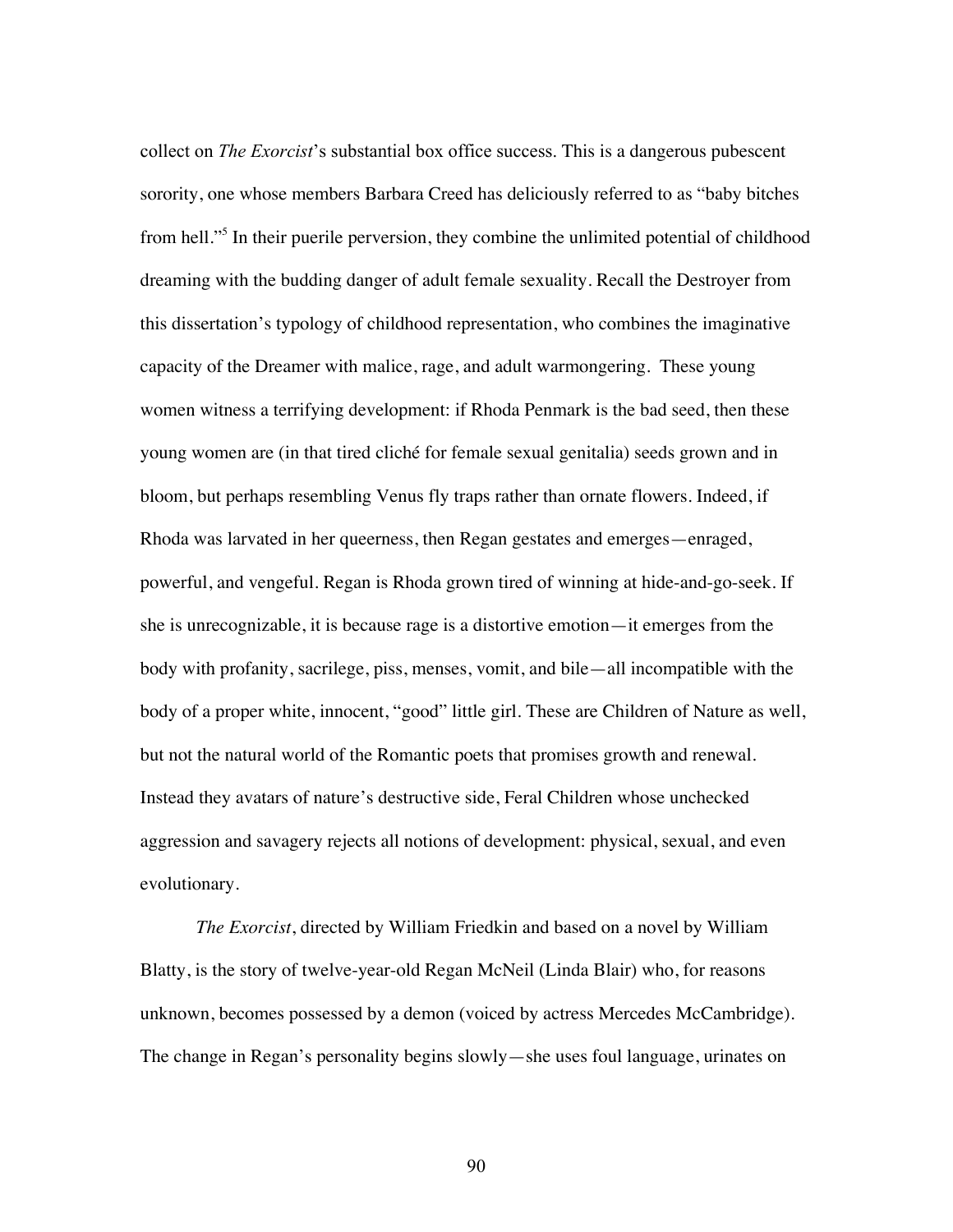the carpet, and exhibits inexplicable rage. Her mother, lapsed Catholic and famous actress Chris McNeil (Ellen Burstyn), takes her to a neurosurgeon and a psychiatrist, both of whom only seem to exacerbate her condition, which now includes a grotesque physical appearance and violent sexual acts. As a last resort, Chris enlists the help of Father Karras (Jason Miller) and Father Merrin (Max Von Syndow) to perform a traditional exorcism. The priests, convinced that a demon has possessed Regan, engage in spiritual warfare, resulting in Merrin's death at Regan's hands and Karras's self-sacrifice to expel the demon. The film's final image consists of a priest saying goodbye to Regan as she stares out the backseat of the family automobile, bearing physical scars but seemingly oblivious to the archetypal warfare waged over her body.

### **"It's Daring! It's Dashing! It's Downright Demonic!"**

This question of Regan's memory carries with it a number of other, more weighty concerns: has Regan been completely cured? If cured, is she then exonerated? If exonerated, is she then innocent? If innocent, is she then a "child" once again? In that final epilogue, Chris greets Father Dyer outside their home as she loads up the car to begin a new life with her daughter. "She doesn't remember any of it," Chris says. "That's good," Father Dyer replies. Regan arrives, no longer dressed in her hospital blue, letting the audience know the examination is over, and upon seeing Father Dyer's Roman collar, she throws her arms around his neck and proceeds to give him a kiss on the cheek. Is Regan merely sensing Father Dyer's goodness, or is this the act of a grateful Regan thanking Father Dyer (and by extension Father Karras, Father Merrin, and the whole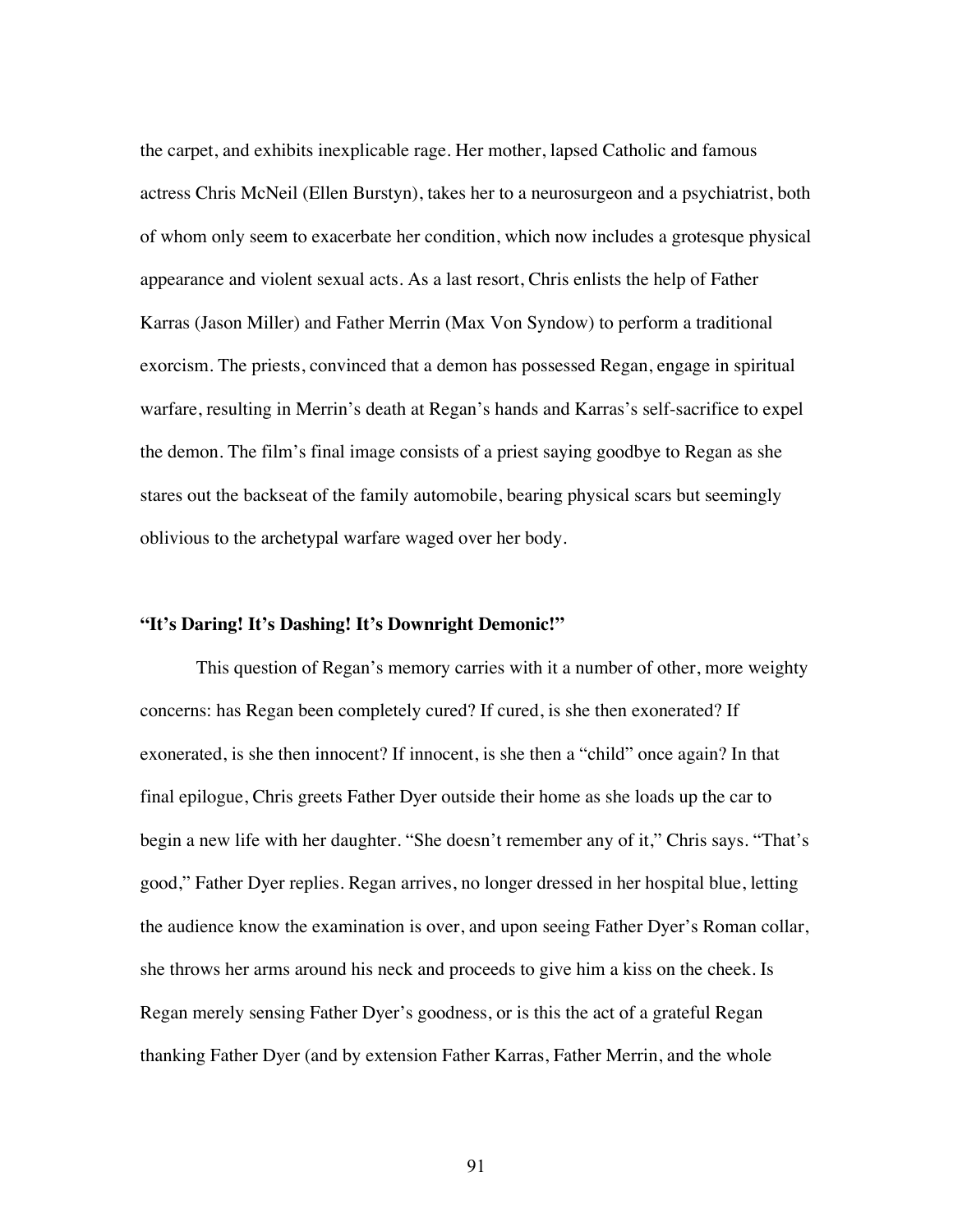Catholic church) for exorcising the demon? Is this a knowing Regan, one who not only remembers the events but has lied to her mother about that knowledge? The film remains ambiguous. As she leaves, the camera lingers on the sedan and the young girl inside like the close of *The Omen* and the original theatrical ending to *The Bad Seed*, the child's face remains horrifyingly unreadable, possibly containing, still, a wealth of inappropriate knowledge within. The issue of Regan's memory would become a major issue four years later in the follow-up movie *Exorcist II: The Heretic*, which advertised itself with the tagline "It's four years later... what does she remember?" If the exploitative draw of the original film is the promise of seeing a damaged child—one who speaks and act in ways that a child should not—then the promise of the second film is that this damage was irreversible. In "what does she remember?" the film covenants with the audience for the return of the repressed.

However, in a way that binds star persona and star role, audiences and fans were more interested in what actress Blair remembered from her filmmaking experience. In much of the media culture surrounding the film, Regan and Blair became inexorably linked, due in no small part to the manner in which the film was promoted. Through the production phases and well into the film's release, for instance, the Warner Bros. Studio actively promoted the illusion that Blair herself spoke the words on the film's soundtrack and engaged in all of the acts depicted on screen.<sup>6</sup> Indeed, a major draw of the film was the exploitative value of seeing a child utter the unutterable—much more so within the context of its 1973 release. Over the next three years, Blair would have three of the highest-rated TV movies of the decade. Indeed, audiences clamored to see Blair in three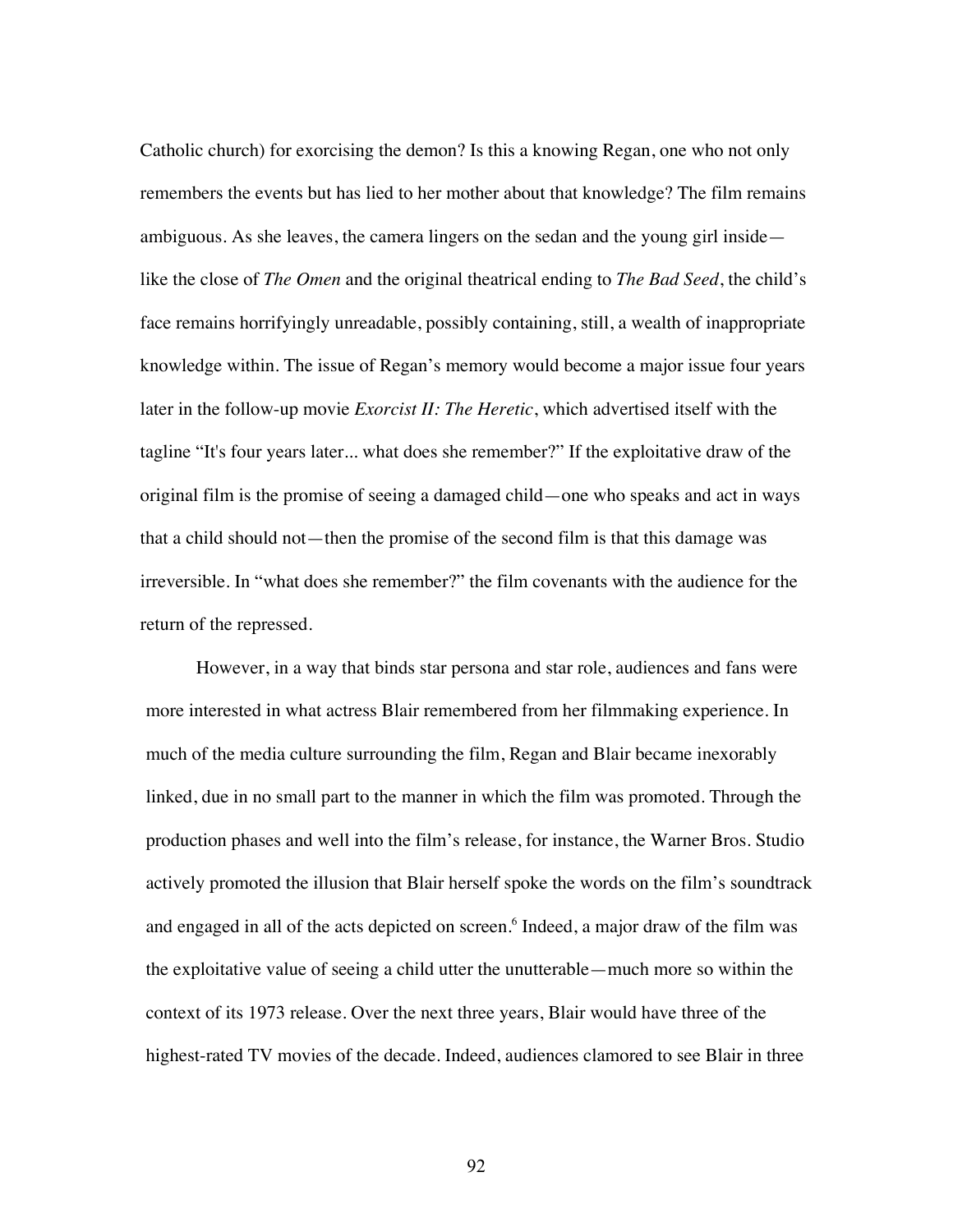modes of victimhood in her made-for-television movies: Blair portrayed a detention center rape victim in *Born Innocent* (1974), a self-destructive alcoholic in *Sarah T. – Portrait of a Teenage Alcoholic* (1975), and a Stockholm Syndrome kidnap victim in *Sweet Hostage* (1975). Those same audiences, however, were less interested when Blair attempted to portray anything other than an exploitated victim. In short, Linda Blair was haunted by the ghost of Regan McNeil.

This is not to say that the media did not attempt to exorcise Regan from Blair's star persona. That is to say, *some* of the media: as I will show, there is a significant gap between the way that Blair is portrayed in mainstream magazines and the way that she is portrayed in more fan-addressed and tabloid magazines. Side by side, these two sites of discourse utilize Blair's body in very different ways and offer, I suggest, two alternating ways in which we can read the film's pleasures. The mainstream press offers the dominant reading by reconstructing the narrative of *The Exorcist* as a "rescue" plot and ushering Blair down the developmental narrative towards heterosexuality while insulating her innocence. The fan discourse offers something different: a foothold into understanding the transgressive pleasures of the text, wherein Regan always still remembers and is held unrescued in an perverse state of possessive transgressive erotic power.

By and large, the mainstream magazines are interested in recuperation. They work emphatically to normalize and feminize Blair and to distance her as much as possible from (if not the character, then) the spectacle of Regan. Most revealing, they enact the ending of *The Exorcist*, in which Regan is released from her possession, removed from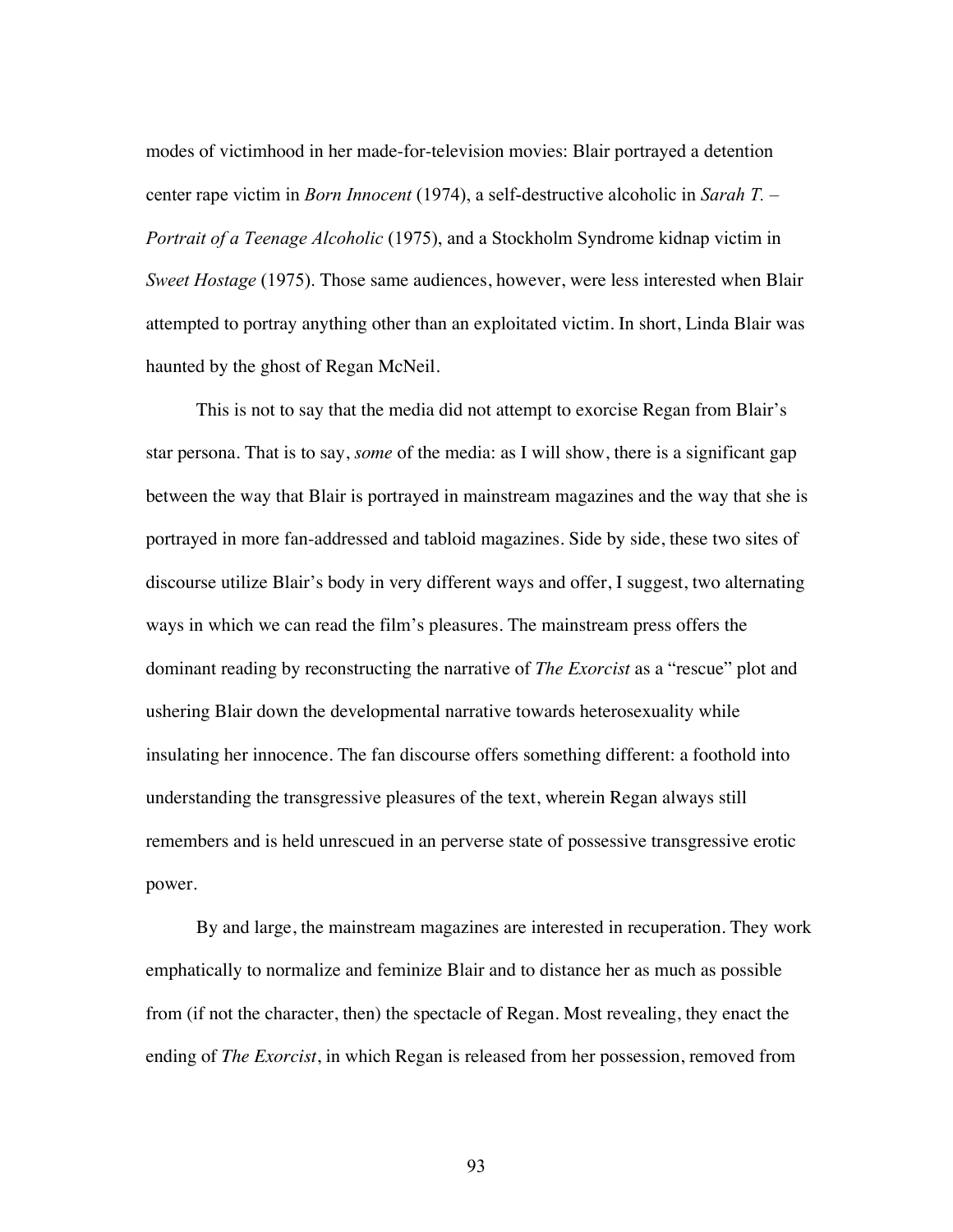the scene of trauma, and is given an amnesic alibi. In a 1977 *People Weekly* interview with Robin Leach to promote *The Exorcist II: The Heretic*, the article is littered with photos of Blair making a life outside of the movies: cuddling with her boyfriend, driving an RV, hugging her dog, and competing in an equestrian competition. Underneath a photo of her playing badminton, the caption reads: "The real Linda (*Exorcist*) Blair is happiest in her off-screen roles—accomplished horsewoman and girl-next-door." In the article, Leach envisions eighteen-year-old Blair and her boyfriend, nineteen, in picketfenced bliss, stating, "she and Ted act every bit the suburban couple, bowling, playing miniature golf, or 'just stopping off at the bar with the gang."<sup>7</sup>

In a *Newsweek* article released only a month after *The Exorcist* premiered, the ambivalence concerning how best to recuperate Blair is displayed by a simultaneous appeal to her maturity and her innocence. In discussing her controversial role, Blair's mother states, "I know Linda, and I know it wouldn't bother her. She is very independent and capable." The article continues, calling Linda a "level-headed, live-wire adultchild."<sup>8</sup> But only a few paragraphs later, Blair seems more child than adult when the article discusses her dialogue in the film: "Linda had to say all her lines. But she treated the obscenities as mere jargon, just like the Latin and the backwards sentences she also had to speak." Now whether or not anyone believes that "Stick your cock up her ass you mother fucking worthless cocksucker" could be "mere jargon" to someone of any age is doubtful, of course. Blair seems to participate in her own infantalization, stating, "Billy Friedkin told me what to do and I just figured I'd get down there and do it... [i]t could have been about a girl eating a lollipop."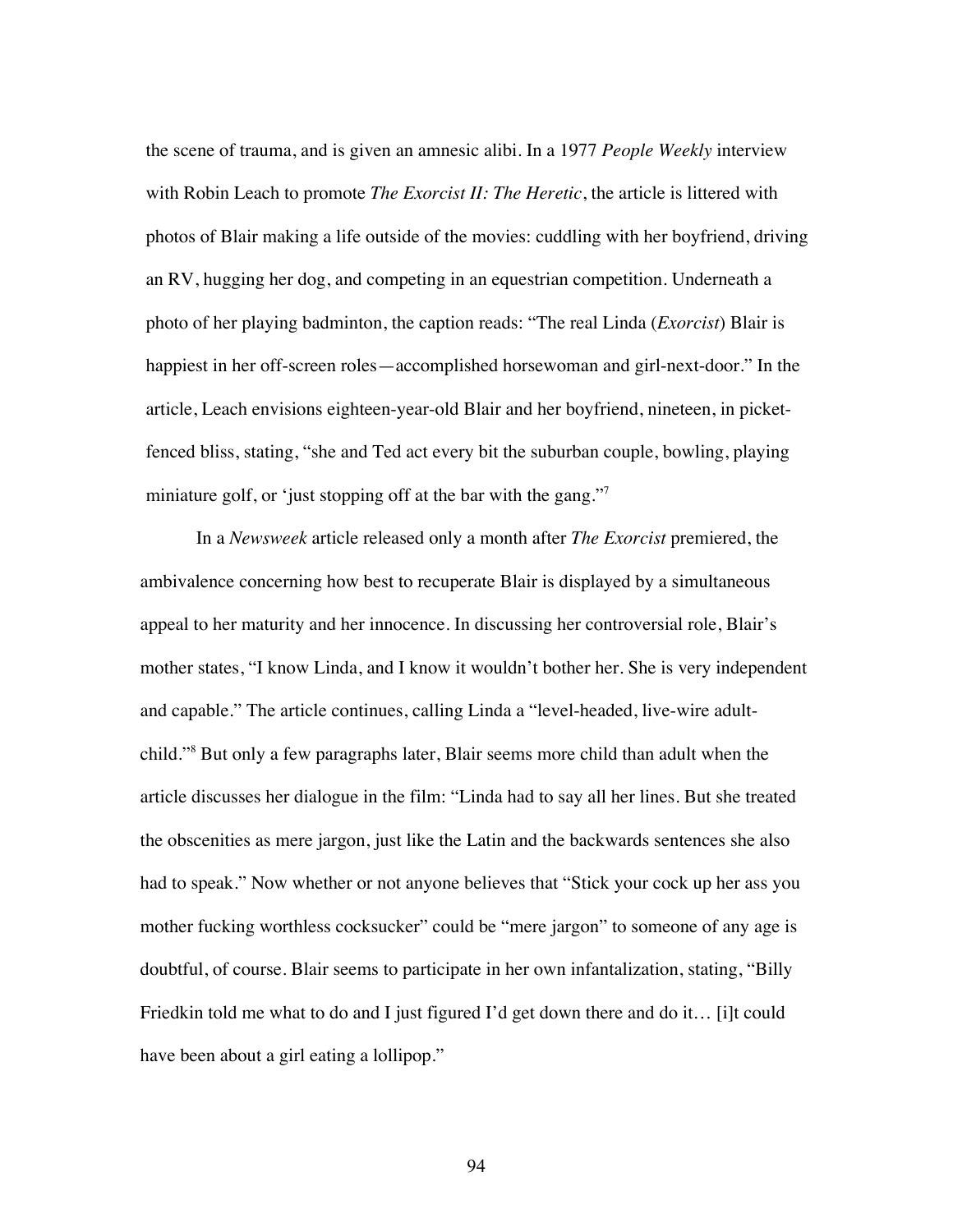In the July 1974 issues of *Seventeen*—"Young America's Favorite Magazine" the discerning reader will be pleased to find a glamorous Miss Linda Blair gracing the cover. The teaser, "our beauty makeover for *The Exorcist*'s LINDA BLAIR," is opposite other enticements such as "MAKE IT! FALL FORECAST OF GREAT LOOKS to sew and knit from scratch to zap up clothes you buy" and "special section: SUPER PICNICS close to home." By and large, this girl's magazine seems interested in cultivating the skills of a homemaker (though an industrious one) rather than wallowing in "idle fandom." On the cover, Blair's face is made up with heavy, pouty lips, and her hair is softly draped along the sides of her face (a style which, we learn later, "minimizes [her face's] roundness"). Inside, the article "Linda Blair Gets a New Image" shows Blair again in an even more demure pose. Reclining with her legs off to one side, Blair smiles at the camera and delicately places her hands in her lap. Her hair is up in loose tendrils, and her dress is a formless Grecian-style white gown with elbow-length sleeves and a separate skirt that drags at her ankles. On the next page, readers are treated to Blair's transformation, complete with cosmetic products that they may also purchase. Only a few pages later, an article entitled "How Much Affection Should Two Girls Show?" cautiously details the dangers that "over-affectionate" female same-sex friendships can pose for socialization in the high school environment.<sup>10</sup> If Blair's makeover represented the recuperation from queerness, this article delineates the dangers of not toeing the line.

The tabloid magazines, however, are quite a different breed from their mainstream cousins. As opposed to the mainstream magazines' obsession with recuperation and normalization, the fan magazines seem to revel in Blair's perverse star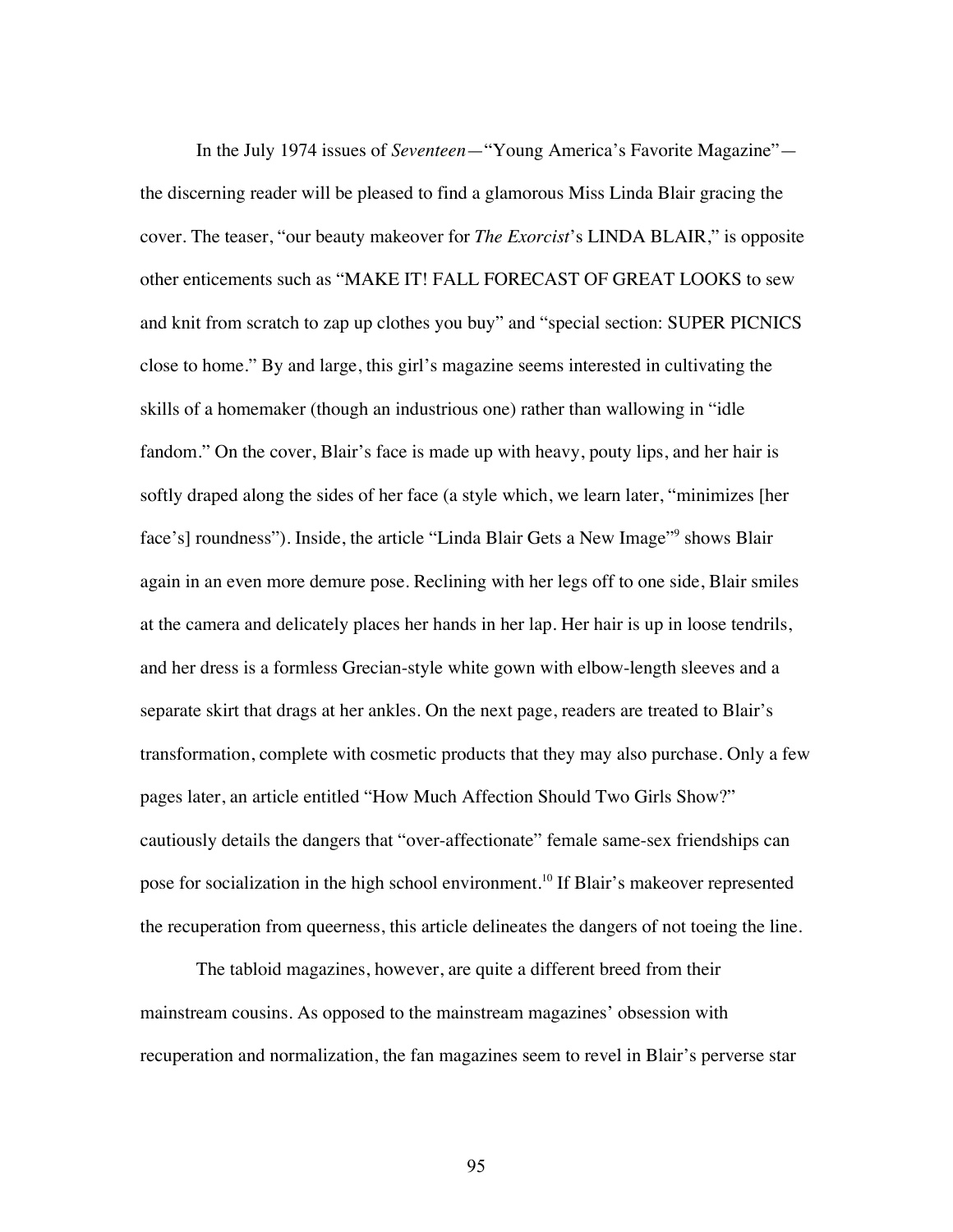persona and, even more perversely, identify with it. In the September 1978 issue of *Rona Barrett's Gossip*, Blair is paired with the likes of Jodie Foster, Brooke Shields, and Tatum O'Neal under the banner headline "Have They Paid Too Much for Their Stardom?" Like Blair, these young actresses animated anxiety about their performances and the roles they performed—too sexual, too knowing, too adultlike for their innocent bodies. Inside, the magazine gives details on "the bedeviled Linda" and her latest "possession,"<sup>11</sup> a criminal charge for having amphetamines in her purse during a cocaine bust. The magazine clearly revels in the charges, comparing her possible prison sentence to the made-for-TV movie she had just released a few years back (in which she is gangraped by lesbian inmates during her incarceration).

It is *16 Magazine*, however, that offers the most perverse and queer reader position. In an issue dedicated to male sex symbols such as Mark Hamill, Roddy McDowell, Freddie Prinze, Lee Majors, Donny Osmond, Vince Van Patten, and "Fonzie," the only female to be profiled independently is Blair. Most intriguing, however, is the advertisement for a "Linda - Exorcist - & Beyond Poster Kit" which readers can order for one dollar. The kit, created and distributed by *16 Magazine*, features a "Sinsational" poster kit of "foxy Linda Blair & Exorcist pix."<sup>12</sup> Certainly queer possibilities abound in this configuration—as with much fandom, the line between desire and identification is quite permeable. What can be said is that the fascination with Linda Blair's star image, unlike the articles in *People* or *Seventeen*, is anything but normalizing. Even in its word choice, the advertisement chooses to take Blair "beyond" her cinematic role as Regan and meld the two into a commodified image of erotic and sacreligious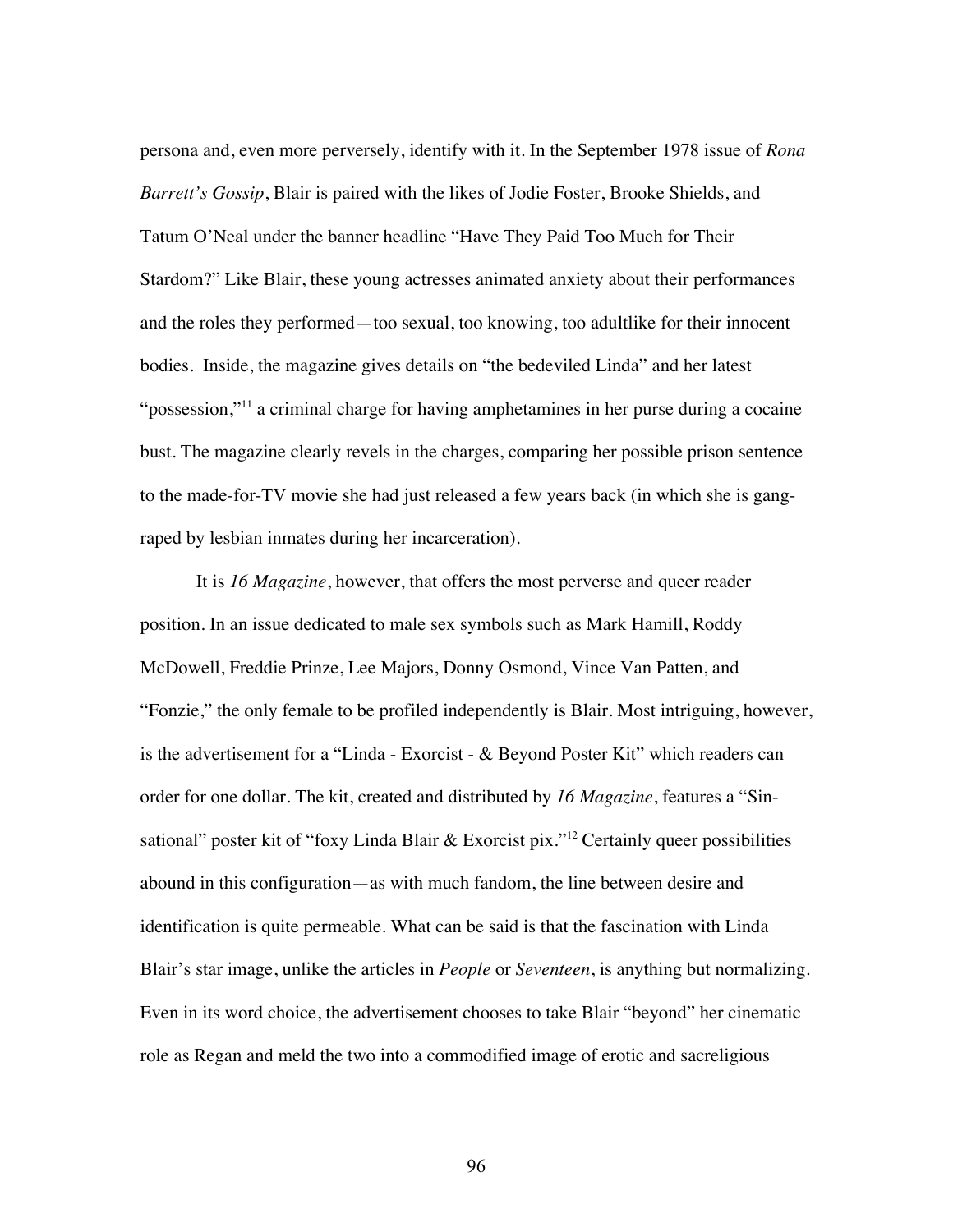defiance. In the graphic that accompanies the advertisement, Blair's face is side-by-side with a charcoal drawing of a demon spewing blood. Both figures overlook what is assumed to be the body of Blair, splayed spread-eagle on a pentagram. As the advertisement says, "It's Daring! It's Dashing! It's Demonic—& It's Downright Devilish!" It should be noted that the image of the girl on the pentagram is taken from the Hammer horror film *To the Devil… a Daughter* (1976), one of many imitators that plumbed the more erotic undertones of *The Exorcist* without the pretense of "weighty" cinema. What is apparent in these fan texts is that the image of Blair offered something immensely empowered, sexual, profane, and enticing to the young female readers who simultaneously eroticized and identified with her image—a "fille fatale" (the fatal girl) on which to pin queerly erotic fantasies of power. The fan discourse surrounding Blair's image holds her in stasis, never cured or rescued, growing sideways and joining her with her more eroticized cousins.

Like the film itself, the Blair star image offers, for its perverse spectators, a blasphemous patron saint of the female body in revolt. I have to concur with the perverse, possibly queer readers of *16 Magazine.* Like them, I have always felt an affinity with the monstrous child. The thrill of the films, it seems, is the license that they are allowed to enact the transgressive desires that so many of us harbored as children, and for many of us also as adults. What, then, does this spectator response tell us about queer reading? Many critics have detailed the ingenuity of the queer spectator to ferret out and hoard pleasure from problematic texts: camp reading, cross-gender identification, formulating alternative histories and narratives. Elizabeth Ellsworth has noted the ways in which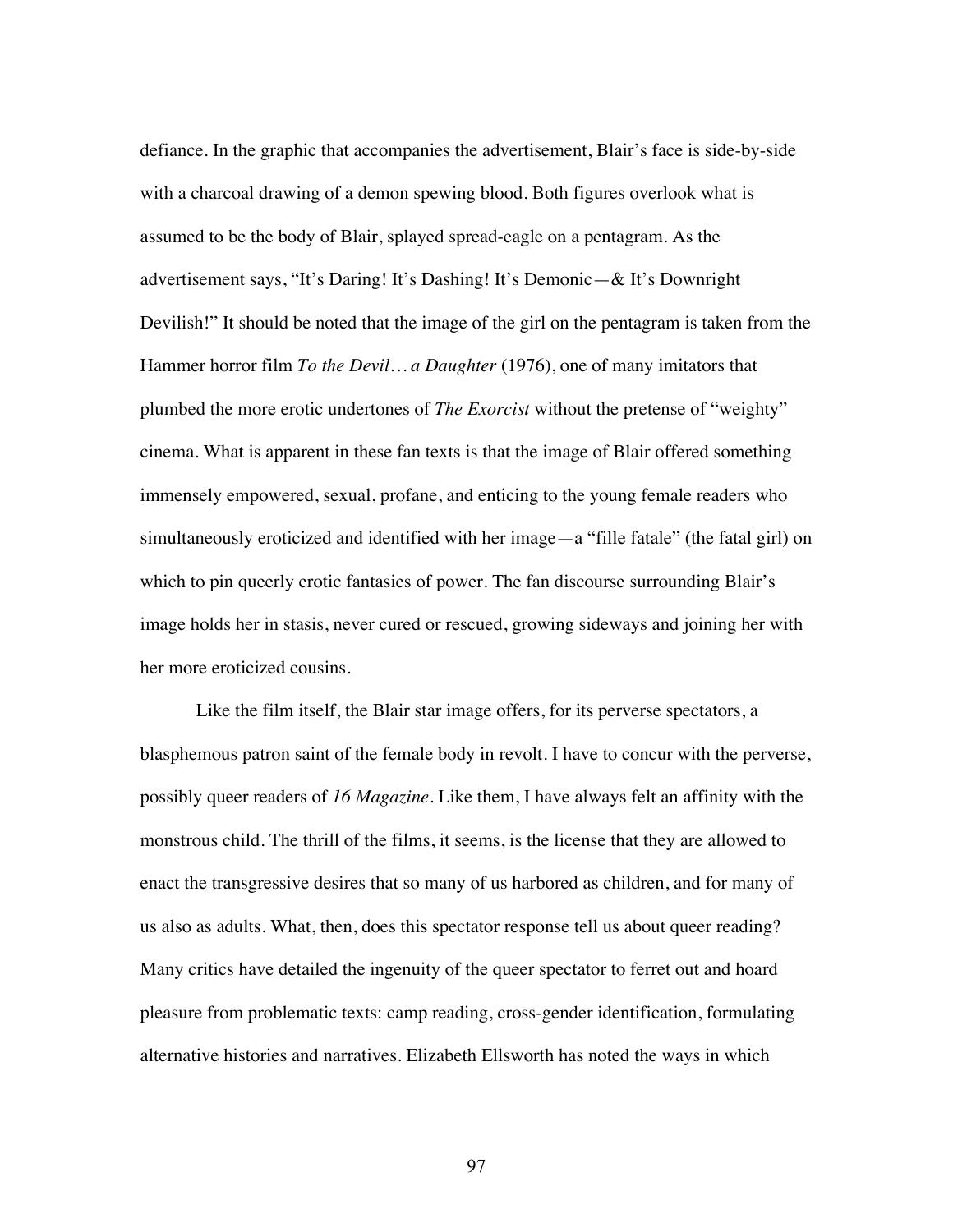lesbian spectators rejected the heterosexually recuperative ending of *Personal Best* and re-authored the narrative to privilege and centralize lesbian desire. I argue that this act of repurposing and transforming textual bodies is a hallmark of queer viewing.

### **A Coming of Rage Story**

The cinema of revolting childhood, as I have noted, constitutes a mise-en-scène of desire through which certain emotive geographies can be explored. In chapter one, I explored the experiential resonance of masking and hiding for the queer spectator. For the perverse spectators who take pleasure in Rhoda's malignant acts, the film offers a possibility to "look backward," to borrow Heather Love's term for the defiant queer rejection of "development" and "progress,"<sup>13</sup> and to imagine alternatives to a queer teleology predicated in trauma. In the phantasmogoric space of cinema, in disidentification with the revolting child, queer spectators can explore the pleasure of hiding and knowing—as with Rhoda, the cognizant, resourceful, and cunning adult within the body of a child. However if Rhoda is an animistic fantasy of the closeted child who is powerful by virtue of the secrets she withholds, then Regan is fantasy of the closet exploded and shattered into pieces. If Rhoda horrifies because she takes what should be external (and observable) and keeps it inside, Regan horrifies because she takes what should remain inside (bodily fluids, repressed desires, rage) and makes it external. Regan and her dangerous sisterhood animate the terror/pleasure of polydirectional rage and an unlimited potential for destruction.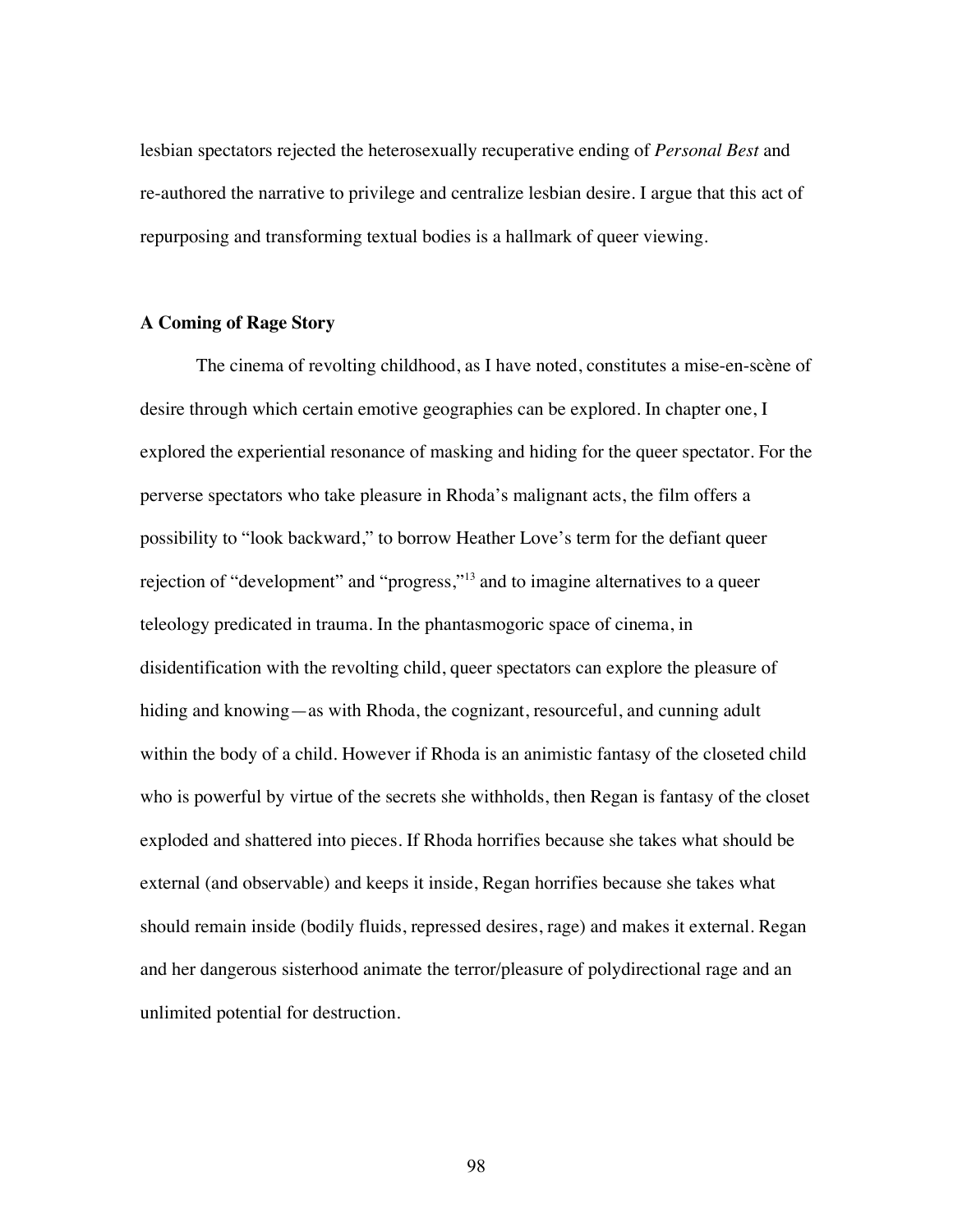Rage—that which, in John Rechy's terms, makes the sexual outlaw—also makes the perverse child. "Queers, one observes, trail children behind them or alongside them," notes Kathryn Bond Stockton, "as if they are wedded, one to another, in unforeseen ways. This interests me. But so does the seeming flip side of this axiom. Scratch a child, you will find a queer."<sup>14</sup> For the queer spectator, Regan and her fellow baby bitches from hell offer a more visceral (and possibly more radical) pleasure than Rhoda's closeted power plays. For subaltern populations, rage is probably the least available emotion for expression. What avenues do queers have to express anger? Disgust? Revenge? Revolt? As the cultural insistence (often from within the movement<sup>15</sup>) upon normalization, positive representation, and/or victimhood generally forecloses these possibilities, the cinema of revolting childhood provides a space—in empowering the most disempowered of subjects—to imagine themselves as de facto children run amok. Creed's reparative reassessment of the films central to this chapter offers a useful analog to the argument which has guided this dissertation as a whole: "[a]lthough representations of monstrous little women no doubt stems from phallocentric bias," says Creed, "our daughters of darkness ironically have come to represent a fantasy, a potent symbol, of the way in which we, as adults, wish to remember what might have been."<sup>16</sup> This is no less true of queer spectators. Riling violently and successfully against a patriarchal and heteronormative social order, Regan and Carrie are charter members in Queer Kid Nation. Their repugnant riots become a Stonewall uprising. Foul-mouthed, spoiled and soiled, out of control: they are the Feral Children who will act out and "ACT UP." These baby bitches are sexual outlaws—outside of the law, yes, but outside the grip of the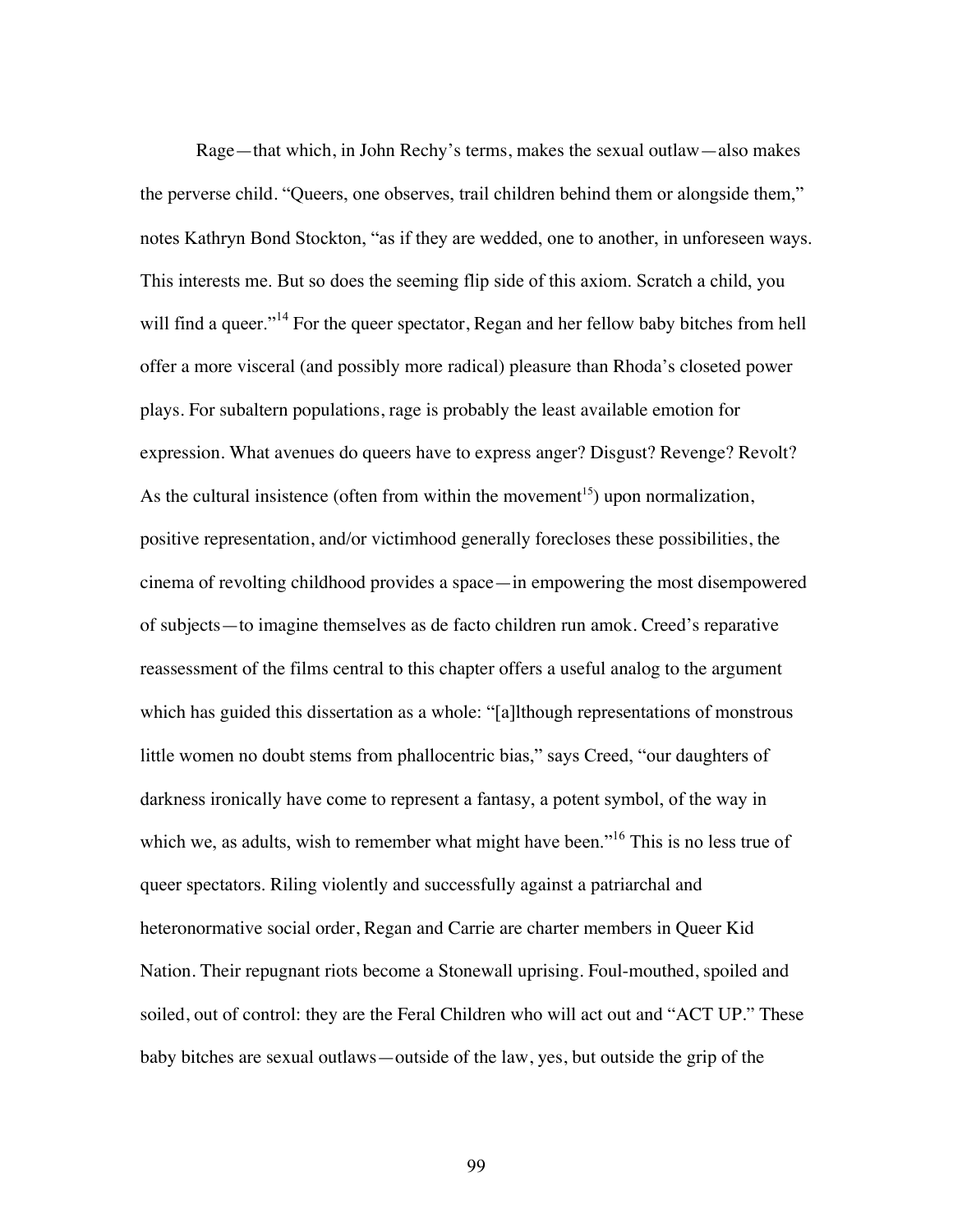family as well, outside medicine and psychiatry, outside the church. They defy diagnosis and cure—knowing and eradication—for their queer perversity.

As I will demonstrate, the "possession" of Regan is a mere conceit to activate and hyperbolize the anger that Regan always already directs towards her mother, her potential father replacements, and the medical and religious patriarchal order that seeks to immobilize her. As such, demonic possession provides convenient amnesty for audiences to explore pleasurably the transgressive potential of Regan's body—with this remove, her child body is expressively and vengefully queer. Central in this film is *rage*—queer rage—tinged with blood, with shit, with cum, with pus, with vomit, with disease, with every other bodily abjection that the social order links to queerness—and turned upon their oppressors, saturating them in the disgusting volition of its own displaced aggression. For desire that has been repeatedly and systematically demonized by the agents of heteronormative order, perhaps the most pleasurable response is to join with the forces of hell and wage a hedonistically destructive war. And what better, what more pleasurable, agent than the child—the sacrilized bounty of the homophobic order? Therein lies the perversely queer pleasure.

*The Exorcist* certainly has no shortage of critical work attached to it; partially due to its hyperbolic structure, it has been viewed as a misogynist indictment of working mothers, an anxious response to student political protests, a historical artifact verifying the presence of capital "e" Evil, a Nixon-era loss of innocence allegory for the nation, the disillusionment of the American public with Positivism, the projection of anti-Islamic anxieties, or a Catholic call to arms against liberal humanism.<sup>17</sup> Most common are those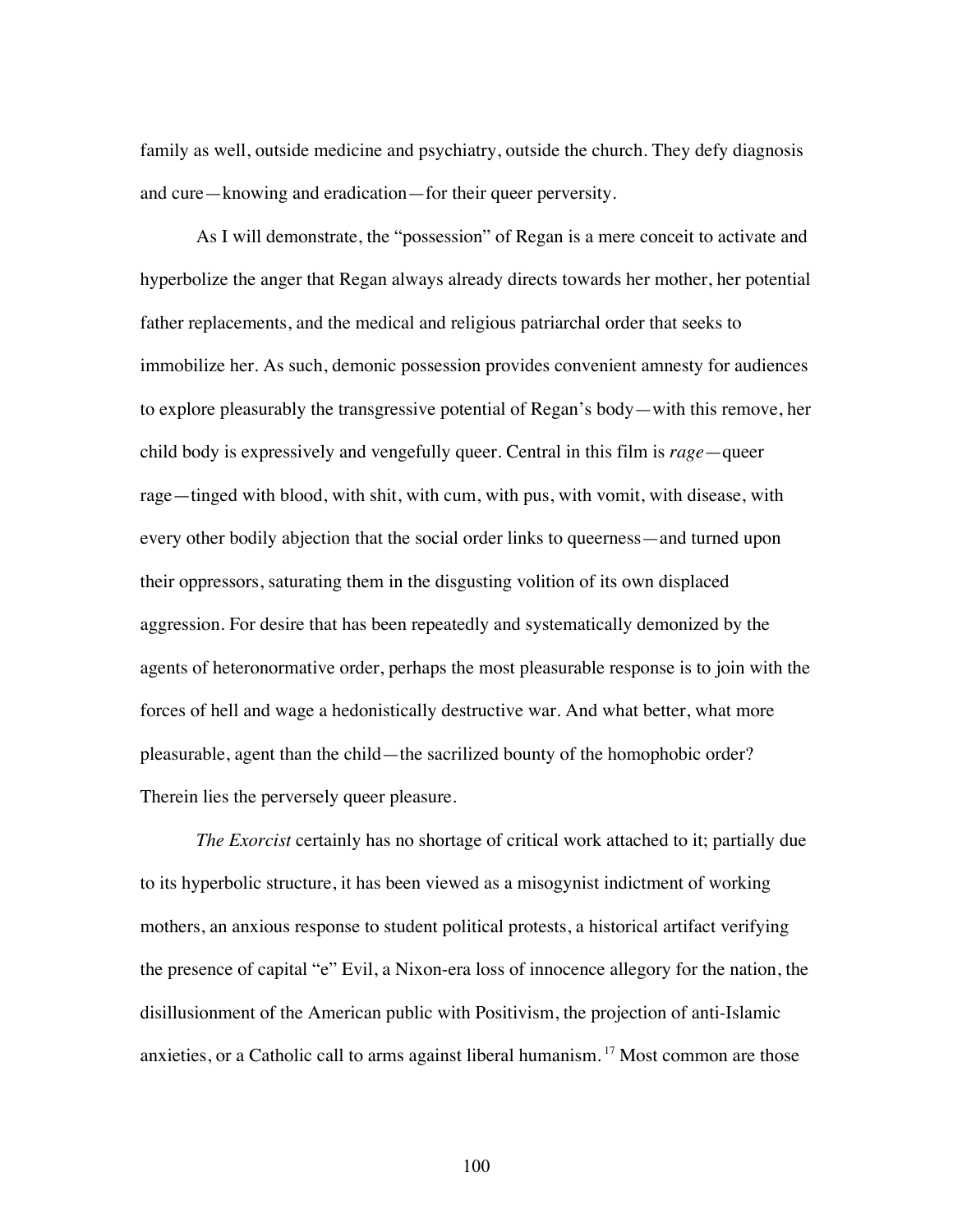critical treatments which analyze the film as a culturally authored narrative which mirrors the political/religious mindset of the nation—assuming first that a national subjectivity is coherent, and second that the film itself is coherent in its treatment of the social issues. My interest does not lie with any of these interpretations. I respectfully suggest that they are all potentially useful lenses for deriving meaning from the text but ones that, for me, invest an undue amount of power in the perceived intentionality of the author(s). While I find Blatty and Friedkin's authorship and multiple attempts at explanation intriguing, I am more provoked by their empassioned attempts to control the meaning of the film, as both consistently describe the film as a Catholic fable of rescuing innocence from evil.<sup>18</sup>

What is often neglected in any discussion of the film is the act of experiencing *The Exorcist*—few critics have engaged the manner in which spectators have been drawn to, impacted by, or have made meaning out of the film. Indeed, given the lore surrounding the original theatrical audience of *The Exorcist,* any consideration without attending to the horror/pleasure/embodiedness of the film seems incomplete. Upon its release the day after Christmas in 1973, the media became saturated with reports that audience members experienced any number of psychological and physical maladies upon viewing the film: vomiting, urination, blackouts, panic attacks, seizures, nightmares, and even miscarriages were attributed to the visceral horror of the film. Perhaps not since the days of William Castle's movie house gimmicks or Alfred Hitchcock's "fill and spill" audience discipline for *Psycho* had a film become such a movie-going *event*. 19

This piece engages the film not in terms of political allegory but rather in terms of how the film manages its monstrosity in terms of gender and queerness. Of those who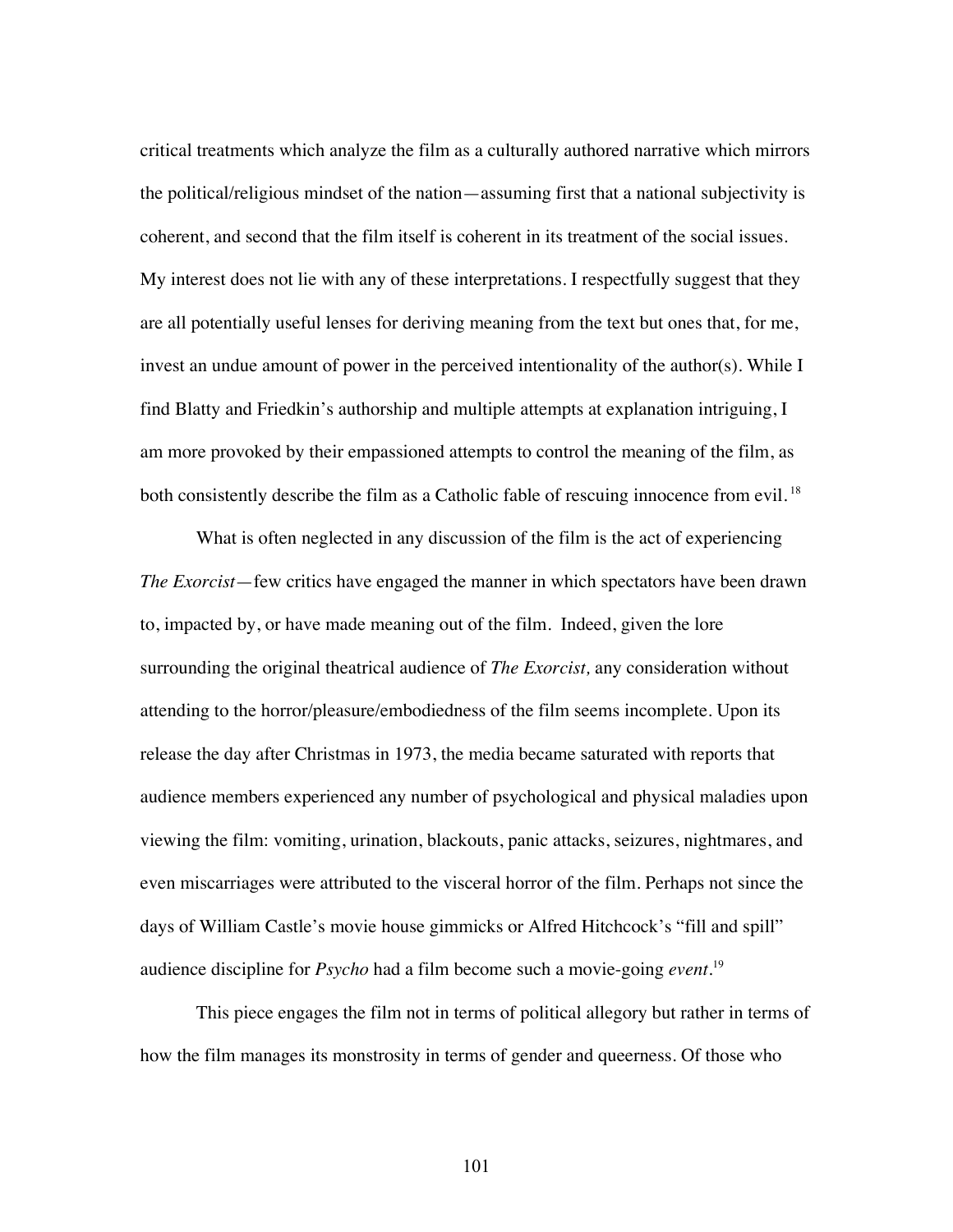have approached *The Exorcist* through the lens of gender and sexuality studies, Carol Clover's indispensable horror film analysis *Men, Women, and Chainsaws* and Barbara Creed's *The Monstrous-Feminine: Film, Feminism, and Psychoanalysis* stand out.

Clover's discussion of the female adolescent body in *The Exorcist* and *Carrie* as a site of vulnerability and Creed's analysis of the abject female body in the horror film serve as a critical subtext for this chapter. Indeed, in reanalyzing both *The Exorcist* and *Carrie* as narratives of eruption and containment of female power, Clover opened the door for my reconsideration of the perverse spectatorial economy of *The Exorcist*. By addressing the "perversity" of both spectacle and spectator in *The Exorcist*, I will draw upon, and diverge from, this framework to form my argument.

Critics William Paul, Neil Sinyard, Kathy Merlock Jackson, and James R. Kincaid all address the film, in one way or another, in terms of its construction of childhood. Unilaterally, they deem the film intensely pedophobic: as Sinyard puts it, "[i]t is aimed at an adult audience, which is invited to be entertained or gripped by the visual spectacle of a child's suffering."<sup>20</sup> For his part, Paul keys in on the particularity of Regan's possession, which he says would be better described as a *regression*: "she can't control her bladder, she says words she isn't supposed to, she spits up her food, and she sticks objects in her vagina."<sup>21</sup> Paul describes this regression to an infantile state as the single working mother's ultimate guilt-ridden nightmare: the terror of a demanding, ungrateful child who has taken over her mother's life.

Both Clover and Creed have honed in on the gender politics of the film by noting the ways it constructs the female adolescent body as a site of abject horror. The bodies of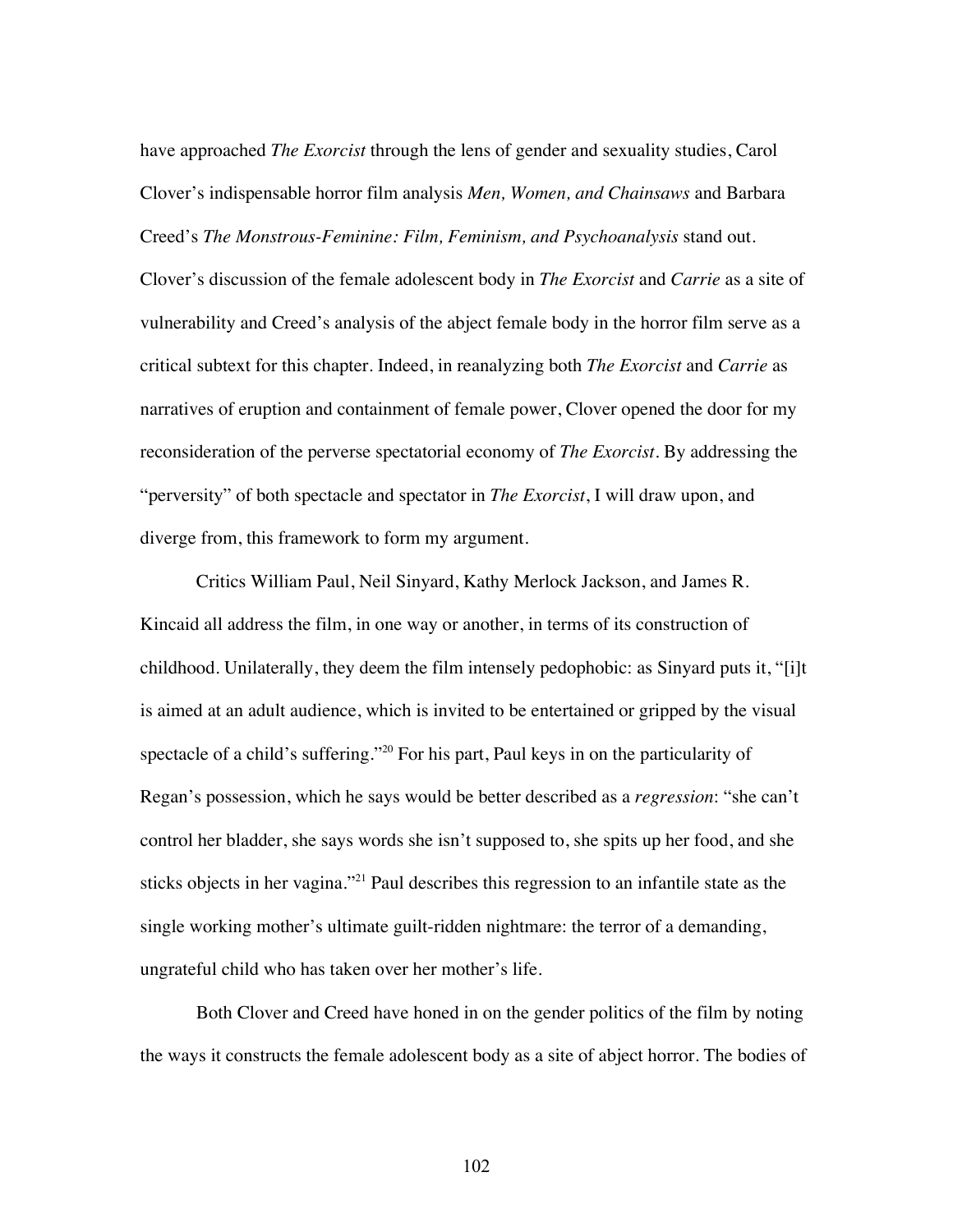Regan and Carrie are deemed dangerous in their liminality—on the cusp of womanhood, knowledge, and sexuality. As Creed notes in "Baby Bitches," the adolescent female body in horror narratives exists as a sort of border-dweller, "crossing the divide from childhood to womanhood, their bodies are changing from a pre-fertile to a reproductive state.<sup>22</sup> This budding sexuality is hyperbolized as an outwardly-directed violent rage and made monstrous through its articulation in the visual spectacle of bodily fluids: Regan pissing and spewing vomit, Carrie covered in blood—a perverse externalizaton of her own menstruation. Indeed, menstruation becomes the site of their horror (that which should remain *inside* has come outside) and their preservation as innocent subjects. As Clover notes, menstruation serves to mark the adolescent female body as open, vulnerable, and subject to invasion—literally, in the case of *The Exorcist*, and as an eruption of uncontrollable power within, as in *Carrie*. Both films additionally infantilize their subjects, dislocated from the internal workings of their own body and ignorant to the forces that have overtaken their bodies. Sabine Bussing refers to this formation, even more prominent in horror fiction, as the "evil innocent." Says Bussing, the innocent child driven to violent and perverse acts "makes the reader feel pity—especially if there are intervals between its evil outbursts during which the child behaves 'normally.' It is a vessel for unnatural powers, and, while in their grip, is allowed to commit the vilest of crimes without really arousing antipathy." $2^{23}$ 

 As such, Regan and Carrie become overdetermined sites of monstrous victimhood, power, transience, sexuality, and innocence. Patriarchal power is both the solution to the "female trouble" (as horrible things happen in its absence) and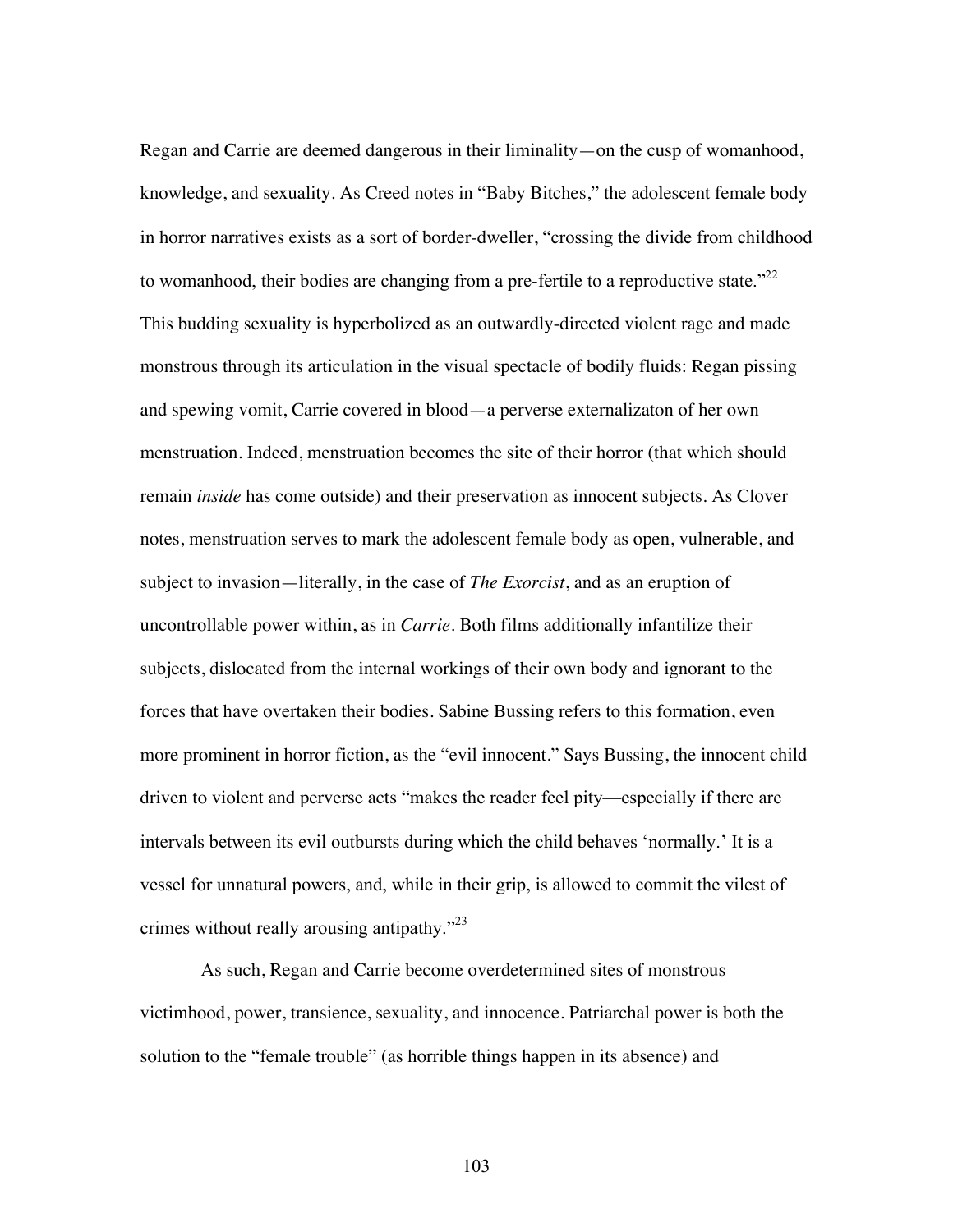horrifyingly impotent within its grasp. In this, the films are intensely gynophobic and violently pedophobic. I would add to this that *The Exorcist* is also immensely homophobic, as queerness is used as one of several profane signposts that mark Regan's descent into abjection. At her worst, the revolting child is an unholy trinity of masochistic, incestuous, and lesbian desire, rubbing her mother's face in her lacerated vagina.

And yet none of these pieces come close to articulating my personal reaction to the film—the transgressive pleasure I glean while acknowledging its problematic elements. In their consideration of queer reading practices, Caroline Evans and Lorraine Gamman ask if certain texts or certain genres open spectators to the possibility of a polymorphous or oppositional reading strategy. As they ask, "[w]hat exactly does it mean for a text to encourage 'polymorphous identifications' and how do we recognize the characteristics of such a text? Do some texts discourage queer viewing?"<sup>24</sup> While I do not consider any genre or text "off-limits" to queer reception practices, I argue that horror and specifically the cinema of revolting childhood encourage queer reading by trafficking in the emotive terrain of queerness—perversity, closetedness, pathology and origins, expulsion from the familial, and most succinctly here—rage. *The Exorcist*, like *The Bad Seed*, manufactures a dangerously perverse reading position while it simultaneously attempts to define those identificatory zones as unlivable. It is usefully paranoid to identify these homophobic, racist, gynophobic, and pedophobic practices. It is this question, of how queer readers make sense of texts (often texts that seem to foreclose any consideration of queer pleasure), which continues to guide this analysis. Such a critical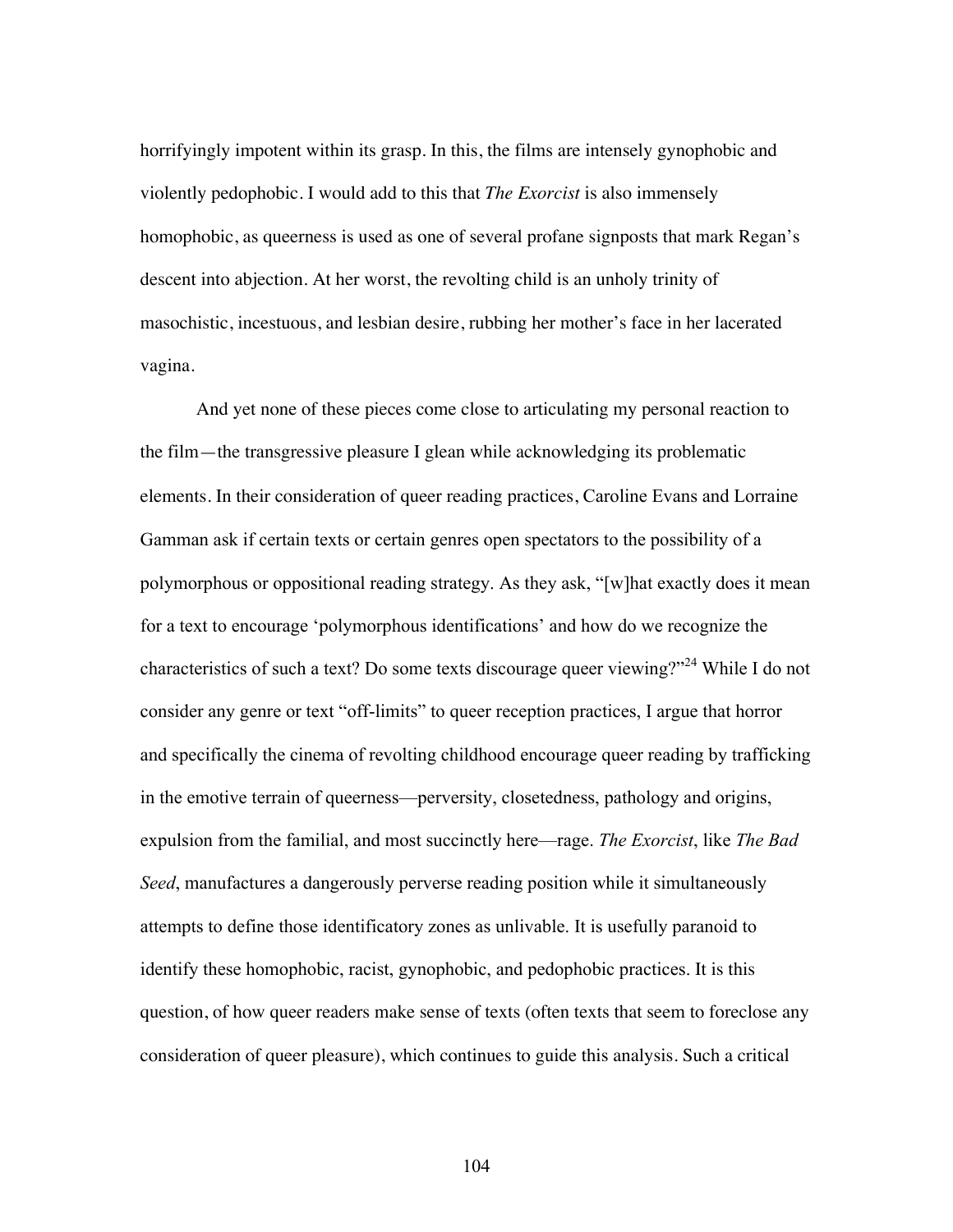strategy moves beyond the defensive—beyond vulnerability and victimhood—and towards a celebration of the creative and the transformative. The revolting children in this dissertation would no doubt approve—so powerful and so dangerous that they are in their imaginative capacity. In my own mind, I think of this as an "and yet..." reading my I-see-that-this-is-problematic-and-yet-I-find-pleasure reading.

In this chapter, I engage a set of "and yet" readings, ones which locate intense erotic and transgressive pleasure in the star image of Blair, *The Exorcist*'s young actress. Here Blair intermingles with other sites of young female desire in these texts and serves as a nodal point for locating multiple, fluid, and contradictory sites of engagement with the text. As such, I examine the way in which the public commentaries articulate Blair's body as a means of renavigating the narrative of *The Exorcist*. As such, Blair serves as a transfer point for anxieties about childhood, queerness, innocence, exploitation, and the film industry.

In the extratextual discourse, mainstream texts followed the dominant reading of the film and sought to rescue to Blair from the abjection of *The Exorcist*. Appealing simultaneously to both discourses of the professional/adultlike proto-adult and the unknowing/innocent child, they attempt to insulate Blair from any threats to normative development. In fan magazines, however, a different—and very queer—reading strategy emerges that revels in her erotic and unchildlike situation. For these readers, Blair is irrevocably transformed by her experience—damaged and powerful, sexual and powerful, never quite freed from the delicious sacrilege of her possession. I take this second set of responses, in their recalcitrance and fecundity, to reread the text from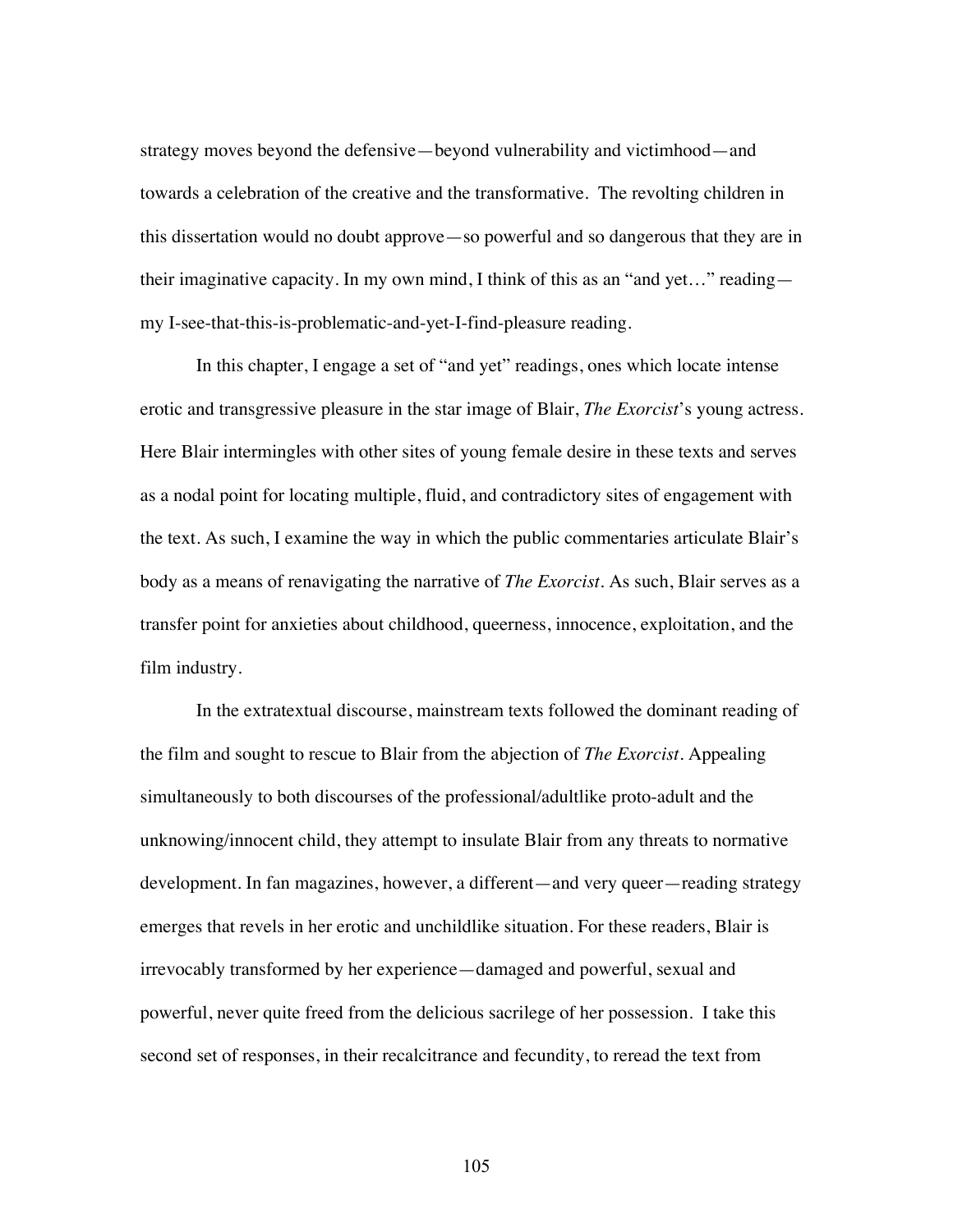"outside" in. By taking seriously the use of Blair's image, we can uncover in the film a queer reading position based in perversion that identifies with the revolting child and revels in the destruction of the heteronormative family at the hands of its own hideous progeny. Indeed, I would echo Evans and Gammon's belief that "the preferred heterosexual reading  $\lceil$  can be] destabilized<sup> $25$ </sup> through the recalcitrance of queer reading practices. Much like the cultural repurposing of *The Bad Seed* through the practice of camp, disidentification with Regan/Blair's body in fan practices against the forces of oppressive heternormativity has replaced the dominant reading of the text as Catholic fable—if, indeed, such a reading was ever primary. As a property, 2000's re-release of *The Exorcist*, under the banner "The Version You've Never Seen," promised audiences the pleasure of *more* child perversity, not more rescue. If the queer pleasure of the horror genre is to be located in its potential for rebellion and destruction of normativity, then indeed the revolting child may be its most potent metaphor.

### **Revolting Body/the Body in Revolt**

Though I use the term "revolting child" to refer to all of the monstrous/evil/bad children in this dissertation, perhaps none is more befitting the totality of that title than Regan McNeil. The phrase is modified from Paul's book *Laughing Screaming*, in which he turns on the phrase "revolting bodies" to describe a certain subgenre of horror that involves the grotesque body (*Alien, Carrie*, any number of Cronenberg films). The cleverness of the phrase comes from its duality, referring both to the spectator relationship ("I find that body revolting") as well as to the spectacle of the grotesque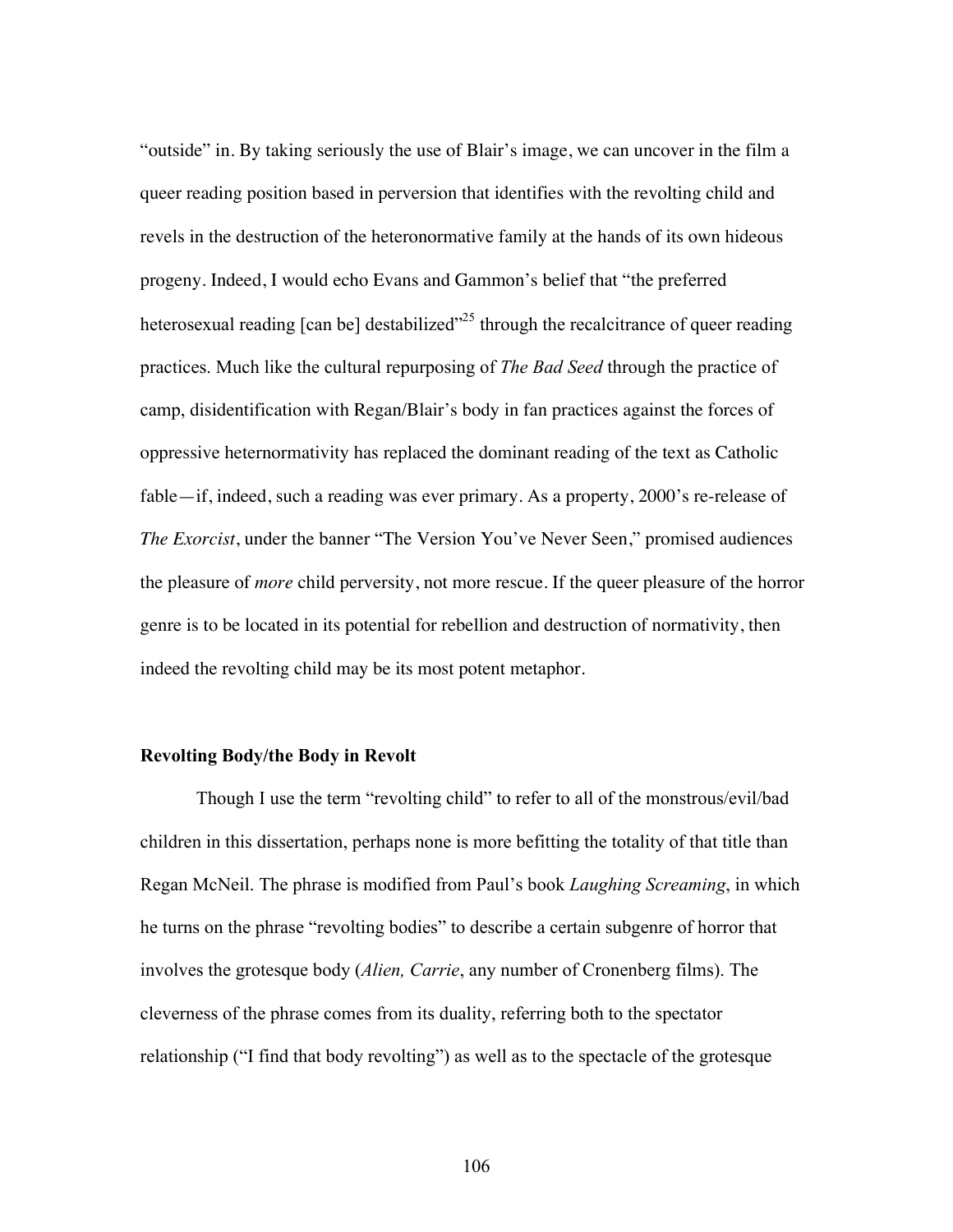body ("My body is revolting against me"). In my hands, the term "revolting child" refers to both the spectator relationship (in representing the categorical impossibility of the unchildlike/queer child) and the act of revolution against a heteronormative and patriarchal/paternal power (or, as will become more central later—the future against the present/past). In the case of the adolescent possession film, however, this notion of bodily control and abjection—the girl whose body seems to revolt against her—becomes additionally prescient. In *The Exorcist,* the body in revolt functions to define Regan as an abject spectacle, disgusting in her transgressive perversity and yet insulated from blame as a innocent taken over by demonic forces. In defining Regan as "abject" in her possessed state, I draw upon Creed's application of Julia Kristeva in her analysis of bodily horror that centers upon the female body. Mary Douglas navigates similar territory—though from an anthropological rather than psychoanalytic perspective—in her book *Purity and Danger: An Analysis of the Concepts of Pollution and Taboo*. As she notes, pollution and uncleanliness taboos are primarily the means by which a society orders a chaotic world and maintains the structure of hegemonic power from one generation to the next.<sup>26</sup> I recall Elizabeth Grosz's work on the "intolerable ambiguity" of non-normative bodies $^{27}$  and Nöel Carroll as well, who noted that monsters fascinate and repel because they are "categorically impossible beings" which threaten our ability to cognitively order our world—they are, as he notes, "a threat to common knowledge."<sup>28</sup> I include, also, what Judith Butler says of the abject: "the abject designates here precisely those 'unlivable' and 'uninhabitable' zones of social life which are nevertheless densely populated by those who do not enjoy the status of subject, but whose living under the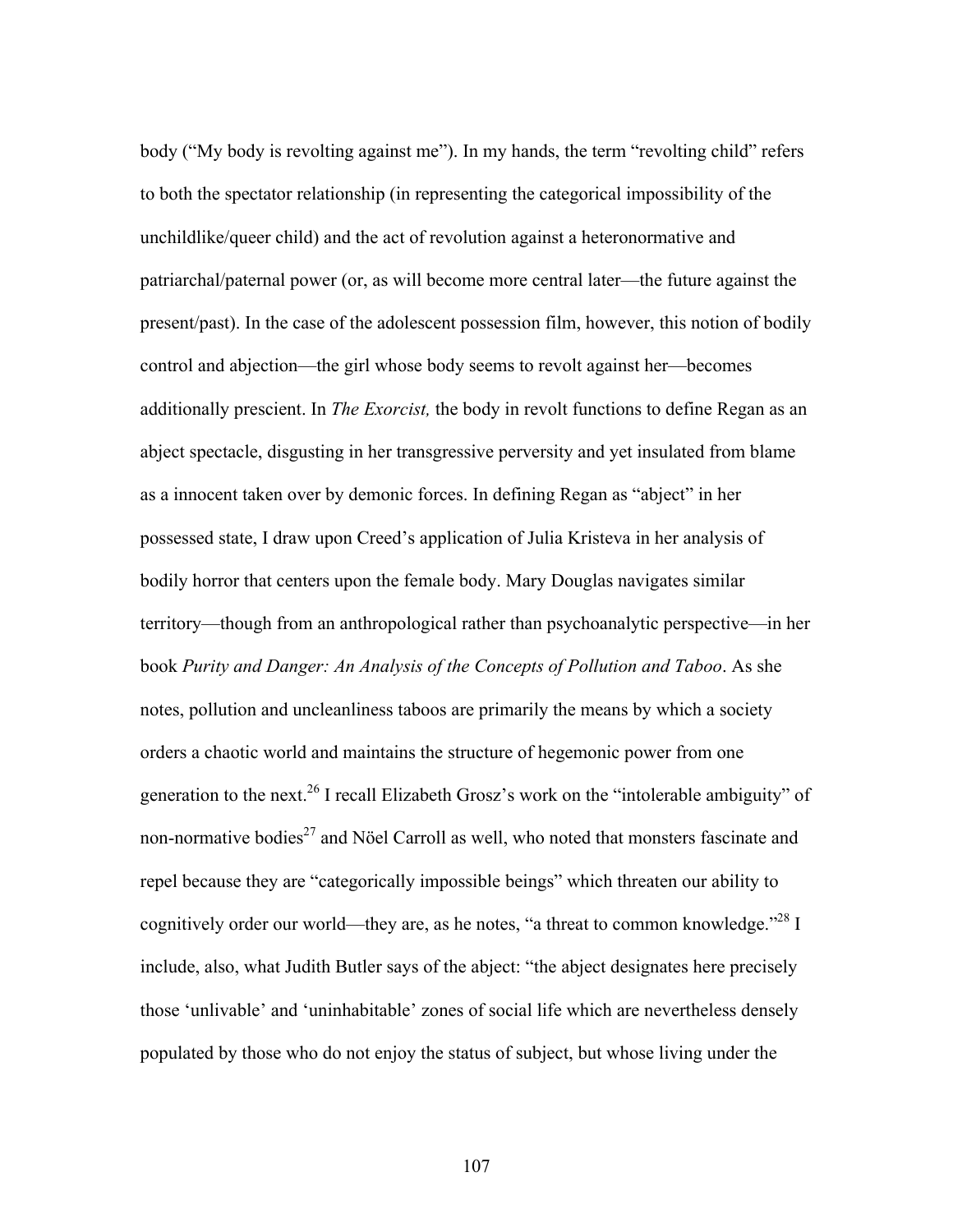sign of the 'unlivable' is required to circumscribe the domain of the subject.<sup> $229$ </sup> Queerness is, of course, one of those "unlivable" zones—doubly so when asked to be conjoined with the body of a child. Given that the queer child is a foreclosed subject within existing zones of social life—the queer is not "queer" when s/he is a child, the child is no longer a "child" if s/he is determined to be queer—they remain a categorical impossibility, a threat to common knowledge.

These critics and their work serve as the implicit architecture of this chapter. For *The Exorcist*, I draw upon and expand their analysis to suggest that the putridity, the decay, and the flow of bodily fluids from the young girls all represent what the symbolic order (here represented by the medical and religious professions as well as the family) seeks to reject and repress in order to maintain its stability and coherency. Regan is a liminal creature who violates the borders that define subjectivities: she exists between the binaries of human and inhuman, living and dead, female and male, innocence and corruption, childhood and adulthood. Regan becomes abject in other ways as well: in her analysis of *The Exorcist*, Creed hones in on the terrible openness of Regan's body but neglects to mention that the demon threatens not just to transverse the borders that define common knowledge, but it breaks down the boundaries of the subject itself. "Where's Regan?" Karras asks in his first meeting with the demon. "In here, with us," Regan replies. "Your mother's in here with us, Karras, would you like to leave a message? I'll see that she gets it." In the scene which follows, Father Karras discusses Regan's condition while staring at an illustration of Red Riding Hood and the Wolf, and the motif becomes clearer: in a clever rewriting of the fairy tale, the demon/Wolf swallows up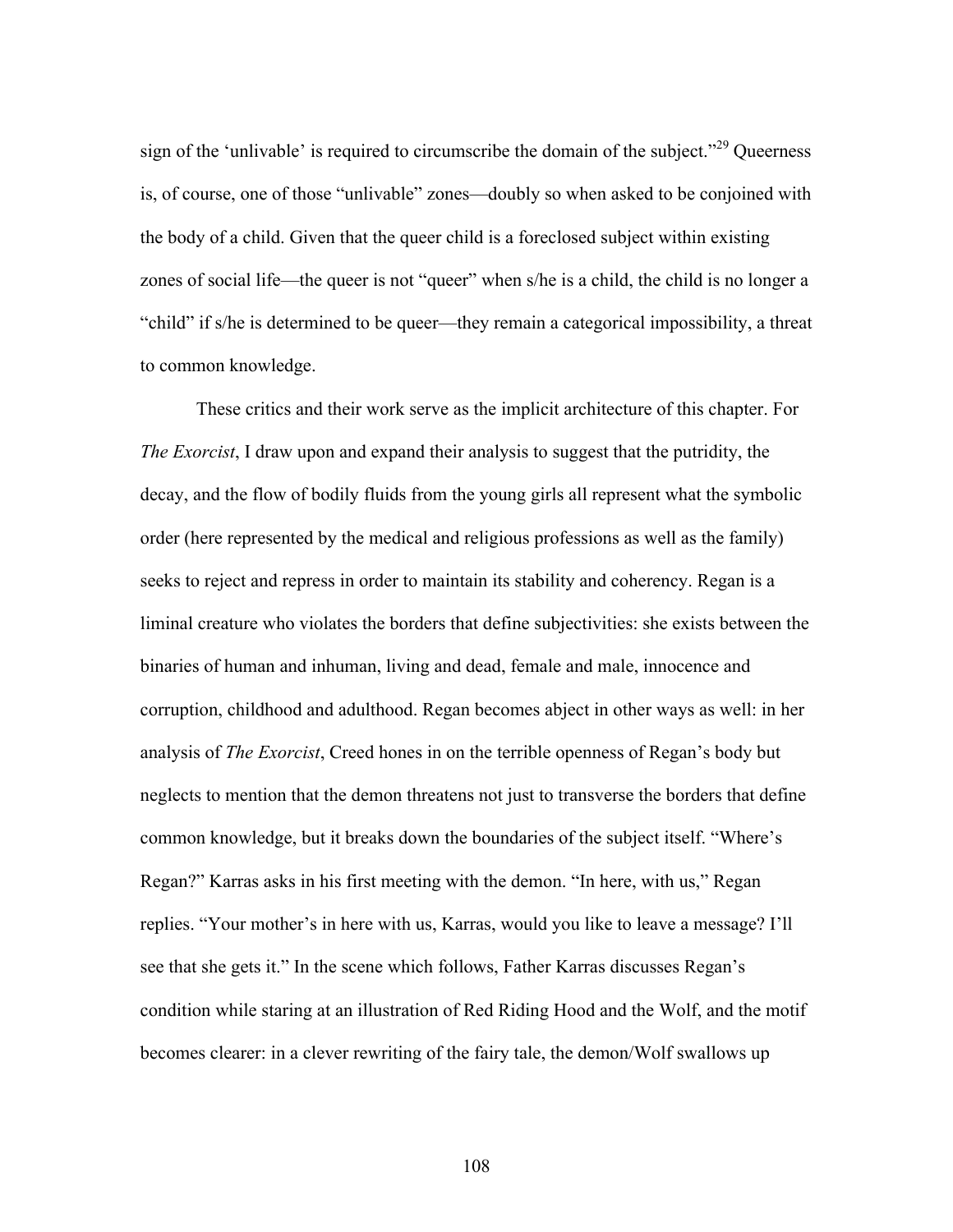souls, including that of Regan/Red Riding Hood and, it would seem, Karras's dead mother as a stand in for Red Riding Hood's grandmother. In keeping with the fairy tale narrative, possessed Regan even takes on Karras's mother's voice to trick Karras during the exorcism ritual. Like Creed's "archaic mother," the demon is an all-devouring vaginal abjection, a gaping maw "threatening to incorporate everything in its path."<sup>30</sup> Indeed, Regan seems to exist quite literally inside the wolf's belly, as the words "help me" appear scratched on her stomach during one of Karras's later visits. As such, Regan is not "invaded" by a foreign object; rather, the beast has swallowed her whole and suppressed her soul into its belly, awaiting the Woodsman to release her from consumption.

It is within this framework that the sexual danger of Regan's crisis finds its urgency. With each moment, Regan slides deeper into spaces more and more uninhabitable, her deviance marked by a descent into queerness and abjection, already linked in the popular imagination. With every new word and every new action, she threatens to be swallowed up and lost forever—it is in watching a child become potentially unrescuable from queerness and perversity that the film locates its greatest terror and its greatest thrill. Denotatively, the film uses lesbianism in the traditional horror film manner: to make the monster more monstrous, the threat more threatening, and the crisis more critical. In the film's most blasphemous scene, Regan stabs herself in the vagina with a crucifix while yelling "Let Jesus fuck you!" When her mother attempts to wrestle the bloody cross from her hands, Regan forces her mother's head between her legs and screams in a masculine voice "Lick me! Lick me!" It is a scene perfectly crafted for maximum perversity, transgressing no less than four social taboos in under thirty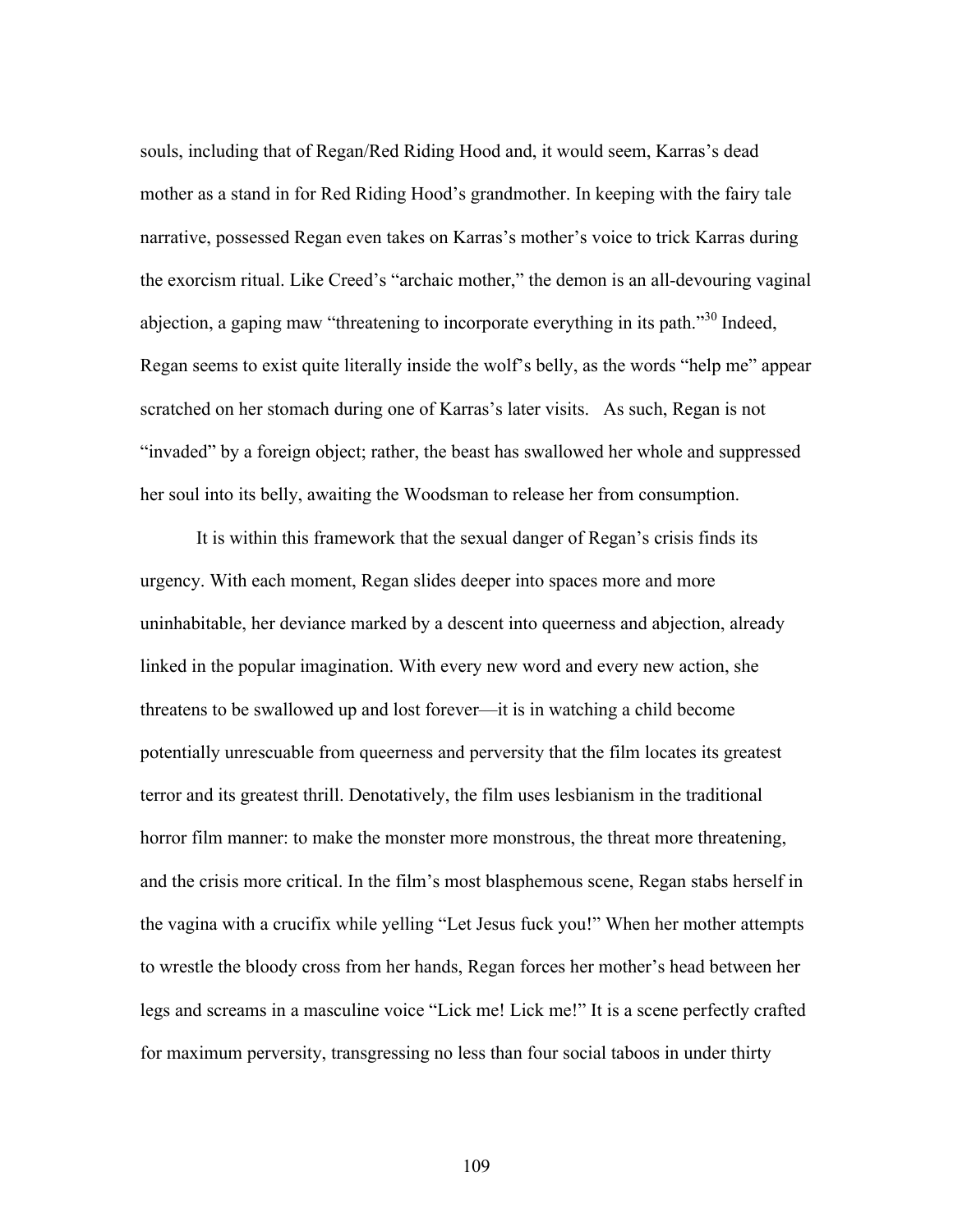seconds: masturbation, religious desecration, incest, and lesbianism.  $31$  It is connotatively, however, in which we find the most engaging forms of queerness. This, of course, is nothing new for representations of queer sexuality. Speaking specifically about the horror film, Harry Benshoff notes that "homosexuality on screen has been more or less allusive: it lurks around the edges of texts and characters rather than announcing itself forthrightly... [it] becomes a subtle but undoubtedly present signifier which usually serves to characterize the villain or monster."<sup>32</sup>

The representations are "allusive," certainly, but *elusive* as well. This is especially true for representations of lesbianism; as Terry Castle notes in *The Apparitional Lesbian*, "[t]he lesbian remains a kind of 'ghost effect' in the cinema world of modern life: elusive, vaporous, hard to spot—even when she is there, in plain view… at the center of the screen."<sup>33</sup> Like the discourse of child rearing itself, the spectre of lesbianism that haunts the borders of the text—it is the unspeakable foreclosure of indeterminate possibility. On Reagan's body, where so much seems to be invested, one can see the traces of lesbian anxiety. Drawing upon images and descriptions found in art, literature, and medical pathology, Creed argues in "Lesbian Bodies: Tribades, Tomboys, and Tarts" that the portrayal of the lesbian body differentiates itself from the non-lesbian body in the reproduction of two different types: the masculinized lesbian body and the animalistic lesbian body. Regan's body is certainly made masculine in significant ways: she most obviously gains a gruff, butch voice courtesy of Mercedes McCambridge.<sup>34</sup> She also becomes aggressively sexual; she develops physical strength unavailable to a twelveyear-old girl; and perhaps most tellingly, she begins to urinate standing up. As Creed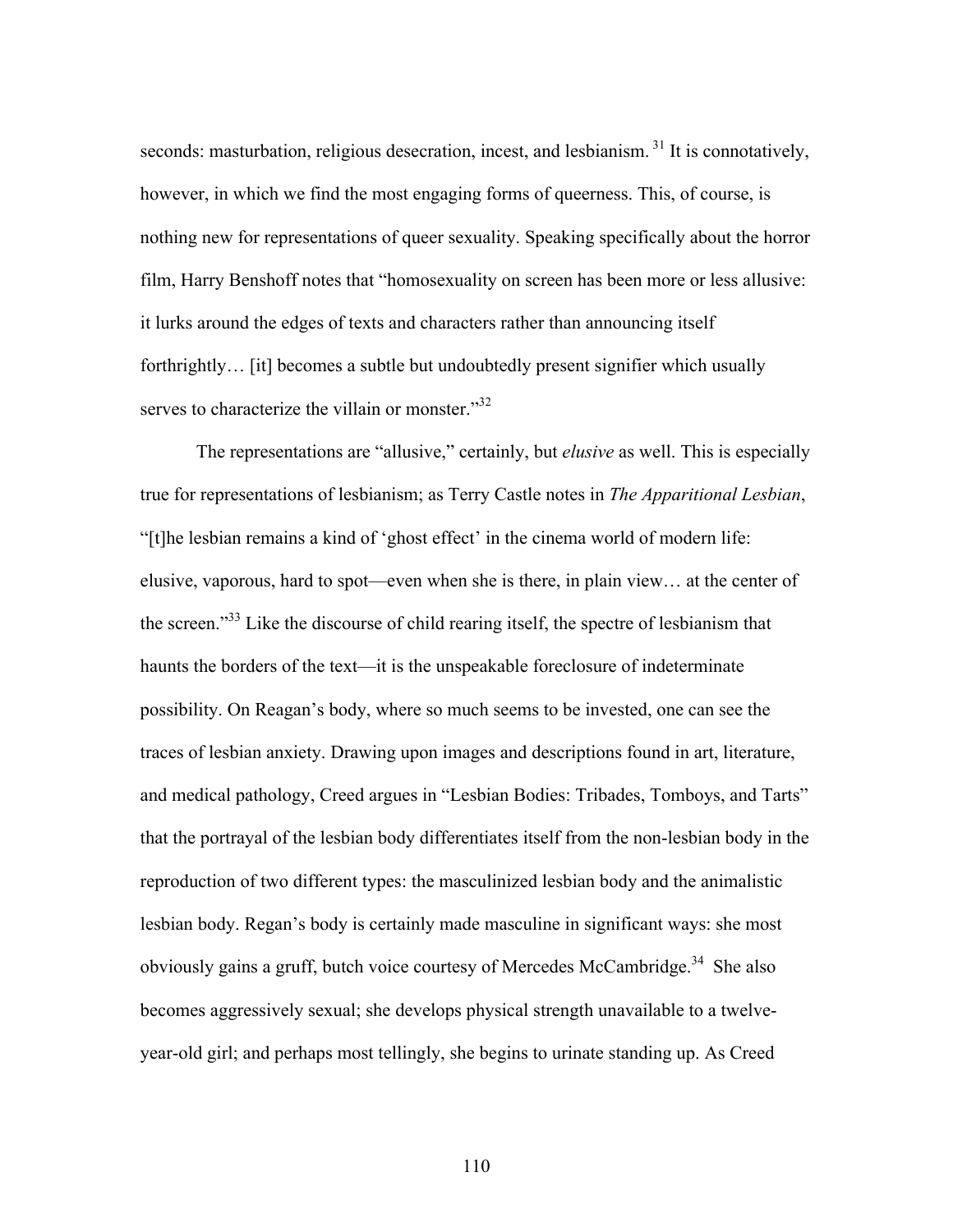notes, early theologians were increasingly anxious about the size of the tribade's (lesbian's) clitoris. I make no claims about the literal phallicizing of Regan, though I find it difficult to ignore her lengthy phallic tongue and her fairly explicit miming of cunnilingus. The animalistic lesbian body is represented as well: besides her obvious degeneration into an animalistic state, Regan frequently makes grunting noises in her possessed state and at one point even refers to herself as a "sow."35 Here the danger of "pre-civilized" queerness aligns with attendant representations of childhood: the Child of Nature becomes dangerous when Romantic innocence is replaced with polymorphously perverse sexuality. Regan's evolutionary regression into a Feral Child is racialized as well, as the release of the demon in the Middle East underscores Regan's continuing flight from heterosexuality and white female innocence. Indeed, an evolutionary regression into a feral state is often accompanied with anxieties over an uncivilized preheterosexuality. 1957's *I Was a Teenage Werewolf,* for instance, features a young man whose lycanthropic self is "released" by a queerly-coded psychiatrist and hypnotist who plumbs the depths of the young man's unconscious.

As I am writing this chapter, a friend sends me a link to a YouTube clip of a Connecticut church—the Manifested Glory Ministries—in which church elders perform a "gay exorcism" on the body of a sixteen-year-old young man.<sup>36</sup> In the ten-minute video copied to YouTube (church members subsequently removed the original twenty-minute video after a minor controversy), the pastor holds the convulsing teenager while a female church member can heard shouting ""Rip it from his throat! Come on, you homosexual demon! You homosexual spirit, we call you out right now! Loose your grip, Lucifer!"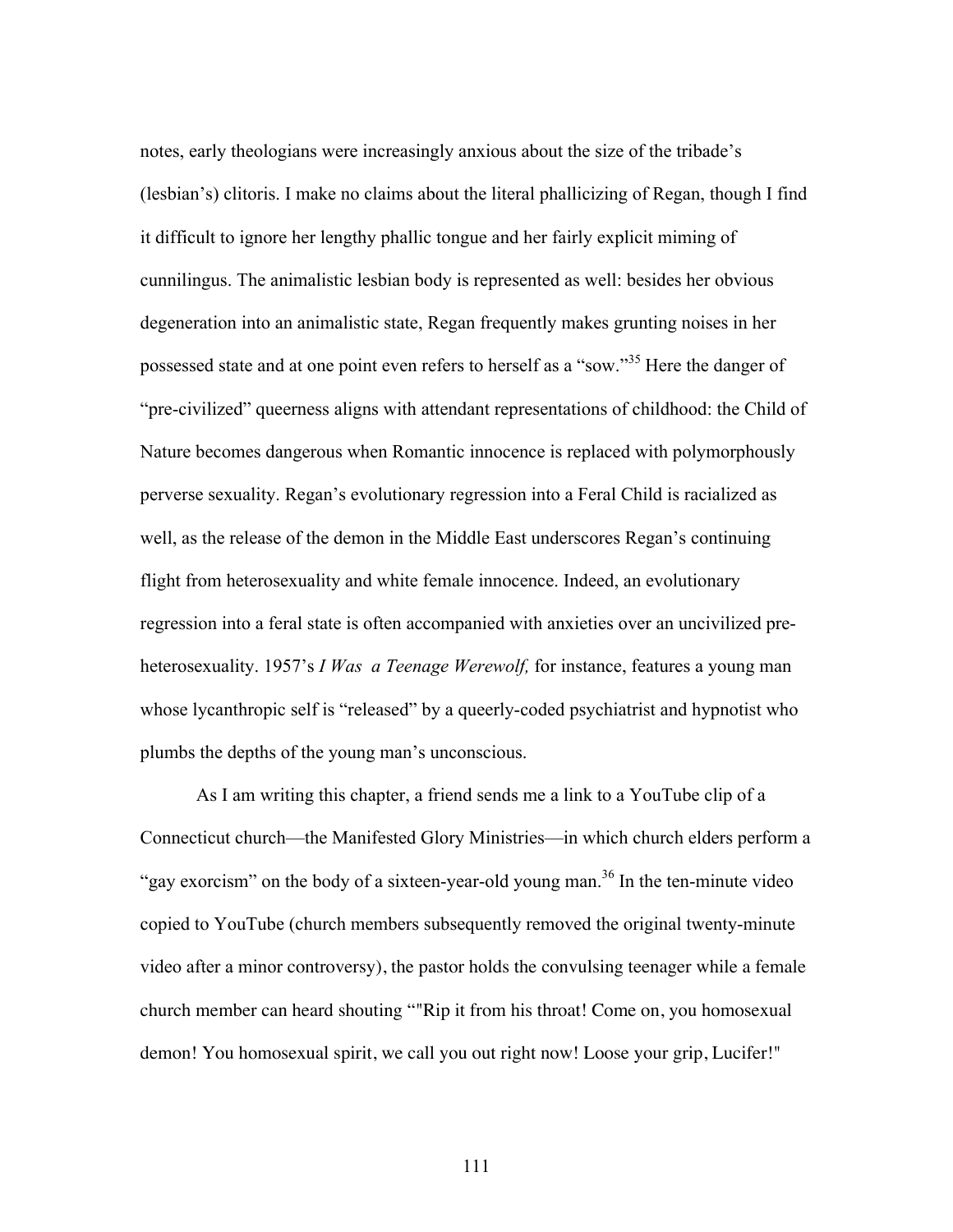Later in the video, another church member can be heard yelling, "Come out of his belly! It's in the belly. Push!" Following this, the young man seems to spit (or possibly vomit) in a bag while someone says, "Get another bag. Make sure you have your gloves." The parallels with *The Exorcist* are fairly undeniable—the church, the youth supposedly "taken over" by queerness, the barely suppressed aggression, the conflation of homosexuality and the demonic, the place of queerness deep in his belly awaiting expulsion, the conflation of homosexuality and contagion, the release of queerness accompanied by some form of fluid and bodily abjection… the list goes on.

This, of course, is no isolated incident (a point underlined by many of the news reports which addressed the clip); rather "possession" and expurgation serve as the primary means through which queerness and adolescence become legible within religious and juridical discourses. Matt Hills refers to these as "para-sites" of horror, or places where horror is not seen to exist properly and yet still inform the field of representation for organizing experiences into generic formats.<sup>37</sup> More specifically related to queerness, Ellis Hanson has noted in his piece on cinematic representations of vampirism and their relations to AIDS paranoia, the relationship between cultural discourse and representation is not so simply unidirectional.<sup>38</sup> As often as culture affects the representational field, cinema provides a vocabulary for articulating the "real world." As Hanson notes, the hedonistic, gaunt, life-sucking vampire became the primary means of representing the queer men in the advent of the AIDS crisis—particularly Patient Zero, saddled with the title of primary vector. Likewise, the innocent heterosexual teenager lost within a miasma of malignant desire is the primary organizing principle of heteronormative accounts of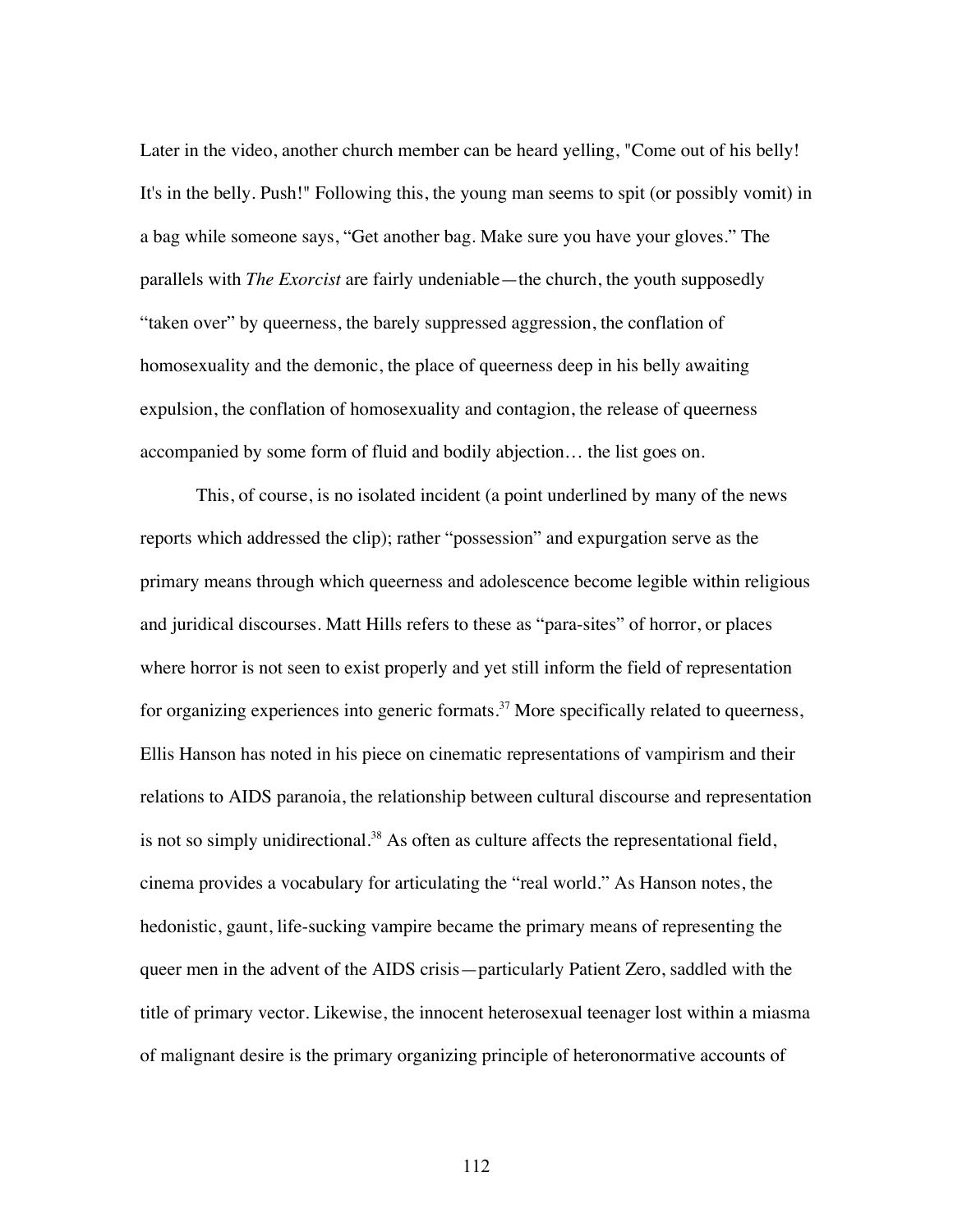queerness. In this, the "real" heterosexual is repressed/suppressed within the child, to be relocated and returned to control. Stockton refers to this as a type of death, when the gay child (though no longer a child) replaces the straight child, becoming an abject strangeness within the family: "the previously loved son or daughter suddenly seems to disappear from life and is replaced by a sinister version of the same person… the specter of 'a stranger in the family,' who, perhaps, was already haunting the family in shadowy form," as she says.<sup>39</sup> Recall Regan's mother who, in the midst of one of her child's fits, screams, "That *thing* up there is not my daughter!" Before the grave marker is raised, however, there always stands chance of rescue from queerness—a ticking time clock of intervention and "reorientation" to the normative path. The temporarily queer teenager, victim of (as the story goes) a liberalized world or queer recruitment or unstable sense of selfhood, threatens to swallow up the straight child altogether, who is locked in stasis (innocence preserved) and awaiting reawakening.

## **Return of the Repressed Text**

Robert Corber, in his work on the films of Hitchcock, has noted the ways in the director's films often guide spectator positioning by aligning certain characters with queerness and perversity, therefore making them unavailable for identification and creating what Butler might call an "unlivable zone." Likewise, *The Exorcist* ushers the spectator away from pleasurable identification with the possessed Regan by transforming her body into an incoherent, abject spectacle of queerness and perversity—it reduces the body of Regan to its to-be-looked-at-ness, its to-be-repulsed-by-ness. This identificatory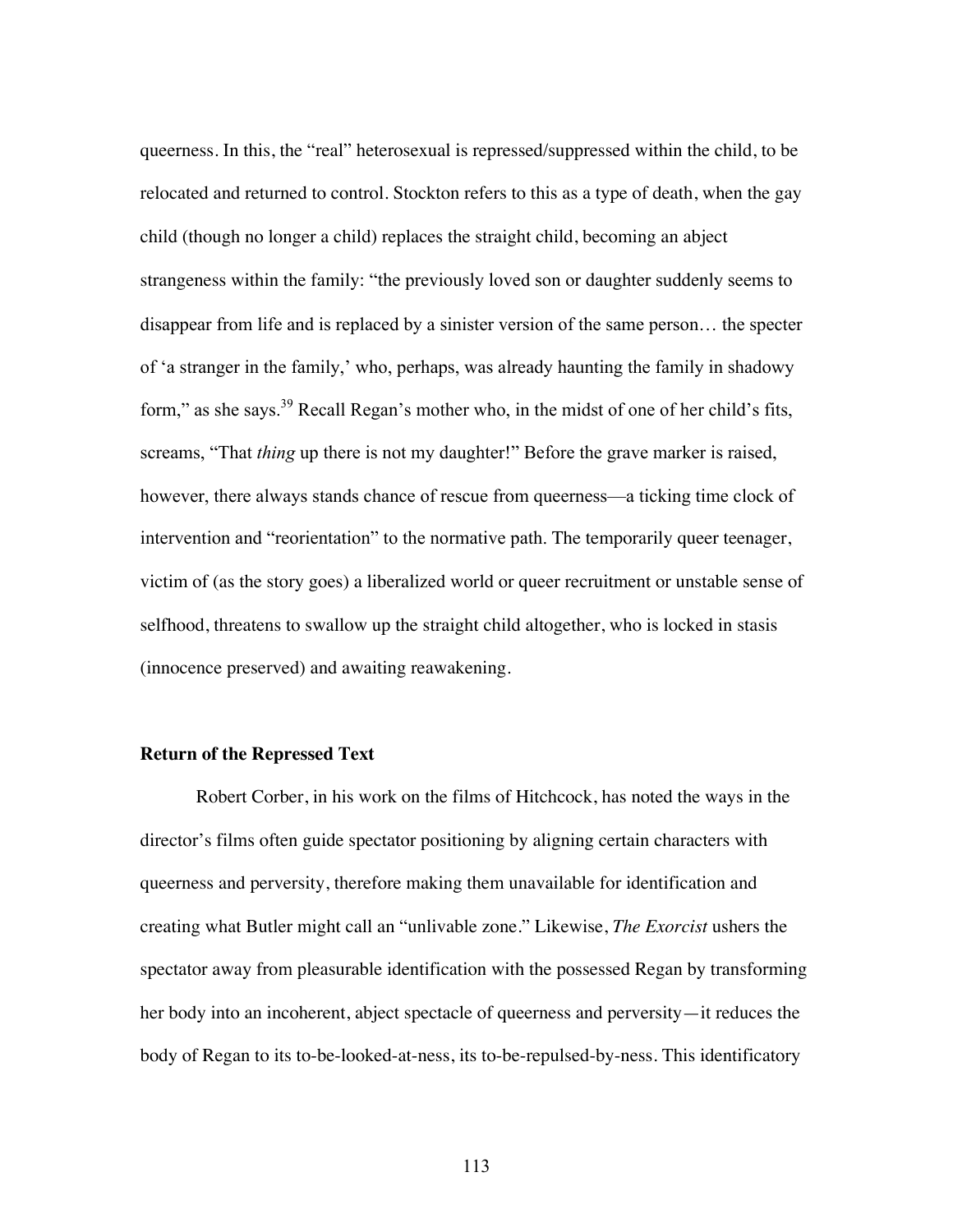"corrall"-ing is necessary in the dominant reading of the text, in which we imagine the child divorced from her later demonic self and long for a return to the recognizable form that warranted our earlier identification. For the queerly-positioned spectator, however, there is a trenchant continuity between Regan the child and Regan the demon, and such identifications are not so easily transferred onto the agents of patriarchal power.

To examine the textuality of a queer/perverse spectatorship, I address the manner in which the film courts an oppositional spectatorship by focusing in on the parallel construction of two scenes. In the first, which I will call "the hospital scene," Regan endures yet another battery of tests to diagnose her "condition." The second, which I will call "the bedroom scene," takes place immediately afterward in Regan's bedroom.

In the hospital scene, the doctor pulls down Regan's medical gown to her breasts and covers her in a light blue sheet. She continues to wear this exact shade of blue reminiscent of the Virgin Mary, but perhaps more blasphemously to the secular crowd, Dorothy Gale—throughout the rest of the film, and through two costume changes. Indeed, this is one of the many ways in which the film demonstrates that Regan continues her "examination" long after she leaves the hospital. "Very sticky," says the doctor as he swabs her neck with iodine. This scene, as with many moments early in the film, is thick with sexual innuendo, which later moves from double to single entendre.<sup> $40$ </sup>

The doctor then holds a phallic syringe at crotch level and pumps a bit of fluid out. "You're going to feel a little stick here," he says. "Try not to move." The mobility of Regan's body becomes a site of consistent concern as the film progresses. In this, the doctor's request is later echoed by other patriarchal figures who literally jump on Regan's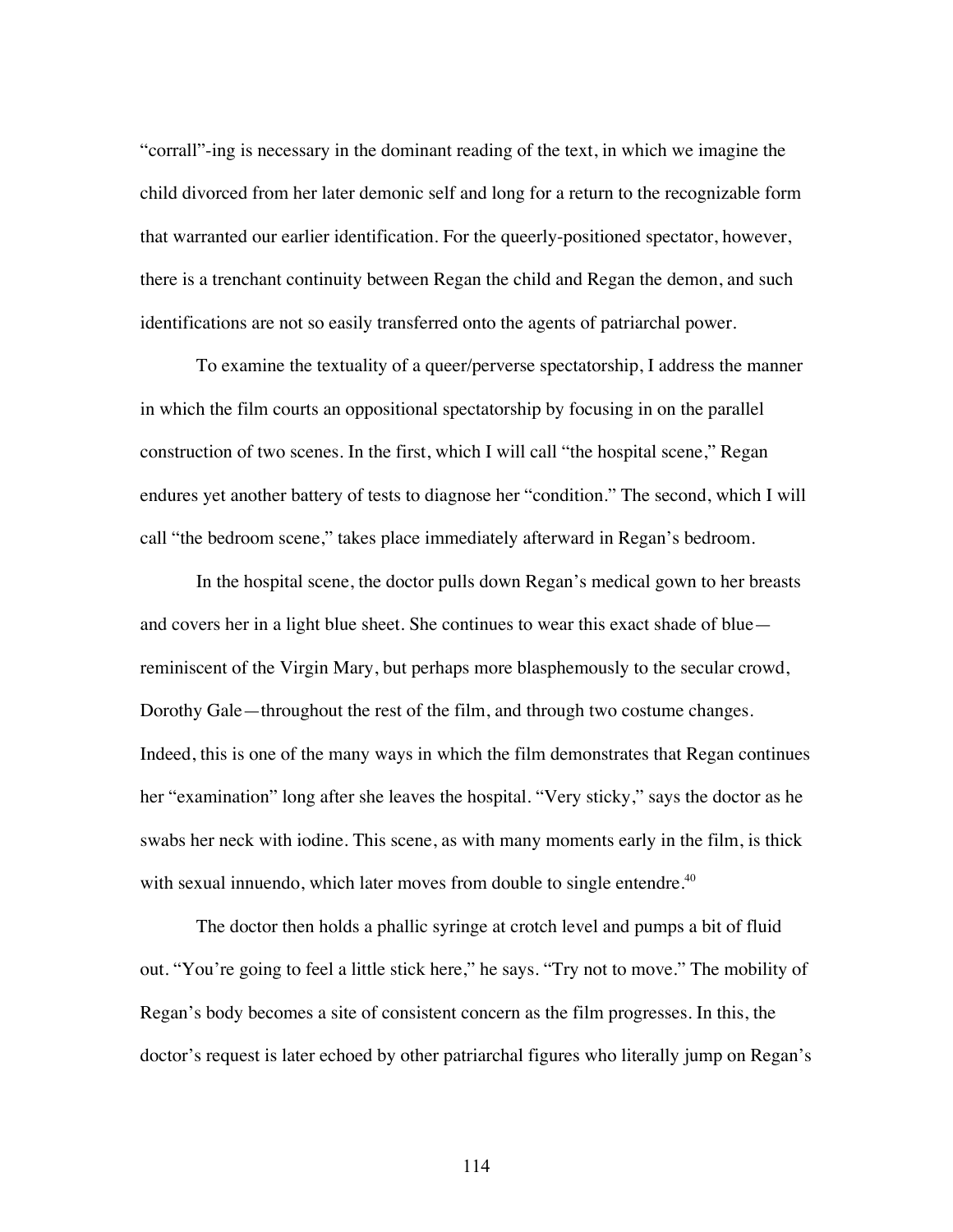body, straddle her, restrain her, or beat her into submission to enact their examination. Indeed, the film resolves by delivering (with gusto!) the child battery that *The Bad Seed* could only grant in an off-stage electrocution. Indeed, if *The Bad Seed* fascinates desire by constantly promising child abuse, only to deliver it comically with a cinematic addendum, *The Exorcist* ups the ante, with Father Karras (a former boxer) literally pounding a twelve-year-old girl in the face—the final pedophobic pleasure masquerading as the final tragic rescue.

Somehow, though, I have jumped ahead and left poor unpossessed Regan back in the examination room, still strapped down to the gurney. Immobilized, the doctor slowly sticks the syringe in her neck and pushes down the plunger. He sticks a catheter directly into her neck, and both Regan and Chris cringe as blood spurts—coldly, clinically filmed—out of a hole in her throat. This sequence forecasts the upcoming abject possession scenes as Regan's body emits a number of bodily fluids—mucus, vomit, more blood. The doctors then strap Regan to the bed (similar restraints will make an appearance later in the film). A catheter is then inserted, let me say it again, through *a hole in her throat* (Regan's monstrous voice is another recurring anxiety) where presumably a dye is used to trace the blood flow in her brain. Regan is then placed in a MRI/CAT Scan machine (with the shadow of a crucifix on her forehead) that makes a terrible percussive noise, as if Regan herself were being struck repeatedly. Filmed in extreme long shot, Regan is alone and helpless as she screams out, seemingly in pain.

The scene is intensely graphic and uncomfortably visceral. What I find notable, however, is that the scene goes on for nearly five minutes and serves little narrative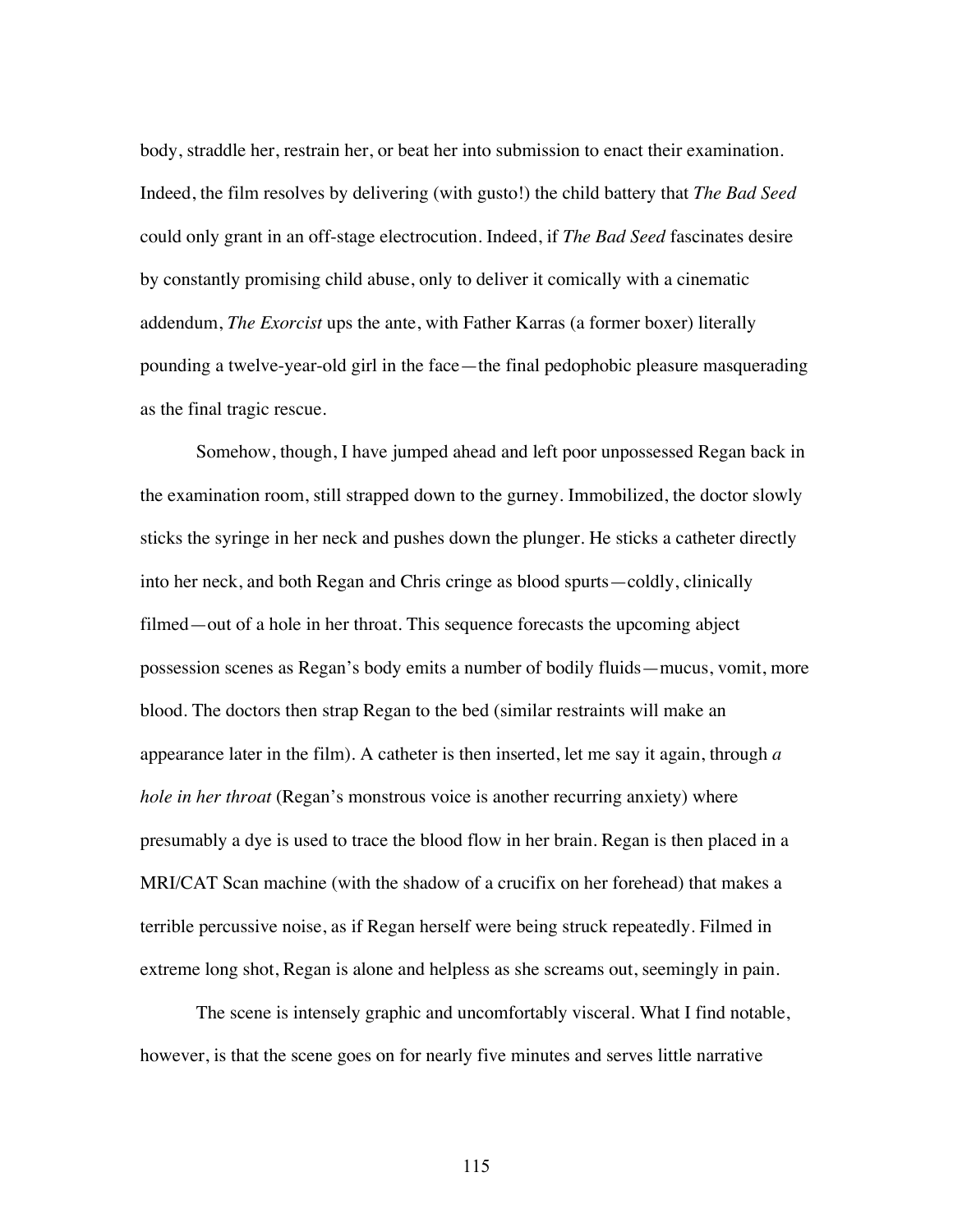function in the film. In this, Regan's second trip to the doctor, we learn essentially what we already knew: medicine has no answers, but they would like to run more tests. Indeed, the frivolity of tests, their prolonged execution, and their discomforting invasiveness is quite aggravating. What I am suggesting, of course, is that the film cultivates an identification with the suffering body of Regan long before any overt signs of possession take place. What we must consider, therefore, is what becomes of that identification when Regan later becomes an abject spectacle.

In the scene that immediately follows, the doctors respond to the McNeil home: Regan's spasms have "gotten violent." When they reach Regan's room, they find her thrashing about, and they (again, as in the hospital) attempt to restrain her. Prone on her back, Regan's neck begins to swell to the size of a cantaloupe, as if in a delayed allergic reaction to the needles plunged into her throat in the preceding scene. (Recall the Connecticut gay exorcism, where church members yelled for the pastor to "rip the demon" from the young man's throat.) Regan then proceeds to kneel and hike her dress (light blue, of course, the same shade as the hospital sheet) above her waist. While staring at the doctors and thrusting her hips she yells, "Fuck me! Fuck me!" More than simply an act of shocking lasciviousness, the possessed Regan unmasks and mocks the insidious underpinnings of the doctors' earlier work: the possession and penetration of her body by patriarchal power. Here we find another abjection—the demon girl takes what should be hidden and brings it to the surface. Indeed, the demon's most grotesque power seems to be the ability to reveal what Hanson calls "those illicit sexual possibilities that are already latent in the text in a more figurative and therefore more elusive and 'innocent' form $14 - 1$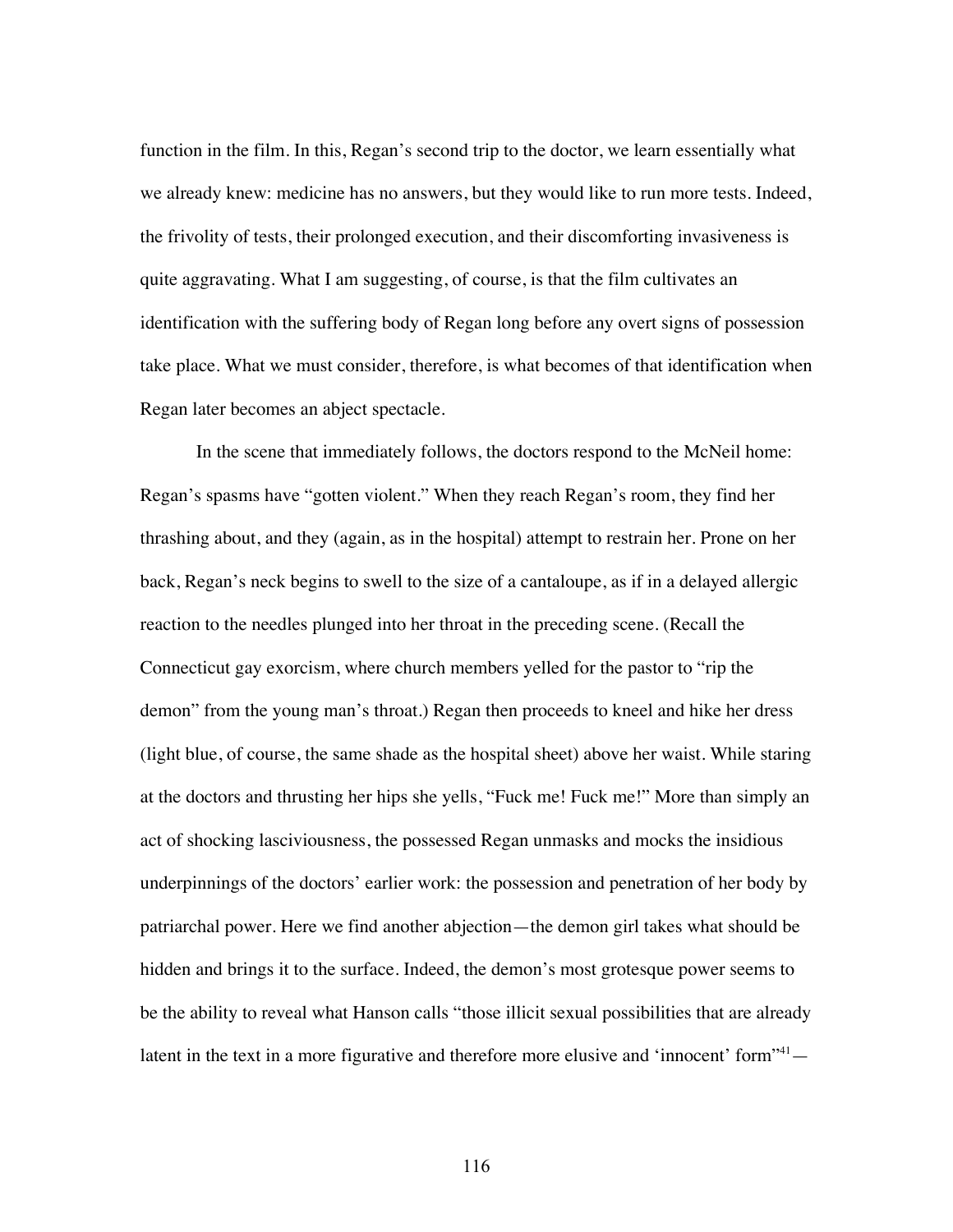like Castle's "elusive" lesbianism that haunts the borders of so many texts. Part Freud, part Foucault, part Butler—the devil, it seems, may be the best deconstructionist in town.

Indeed, these two scenes (one in the hospital, one in the child's bedroom) both chronicle acts of possession and acts of penetration. As I have noted, the penetration and medical possession of Regan's body in the hospital is just as bodily and just as visceral as the demonic possession that will occur later in the film. In addition to the hospital blue costuming, the restraints, the cross, and the obsession with Regan's voice/throat, both scenes of possession cause Regan to release bodily fluids: in the hospital blood from her neck and in the bedroom mucus and vomit. The essential difference between these two sequences is that the first occurs when Regan is under the complete control of the visible doctors: helpless, alone, and frightened. In the second, it is Regan (or "possessed Regan," though one begins to wonder at the distinction) who is paradoxically in control of her bodily emissions. By vomiting on the priest who seeks to exorcise her, she essentially reenacts the scene of her earlier victimization with violent agency.

In this way, the priests who have come to rescue Regan become aligned with the medical profession which seemed so invasive and so impotent: their task, to diagnose and treat the girl, offers little distinction from the doctors who put Regan through test after test at the hospital. Says Chris when the doctors suggest an exorcism: "You're telling me that I should take my daughter to a witch doctor? Is that it?" By aligning these patriarchal institutions, the film clearly demarcates the battle lines: the structural force of containment promised by the medical and religious professions versus the abject possessed body of Regan.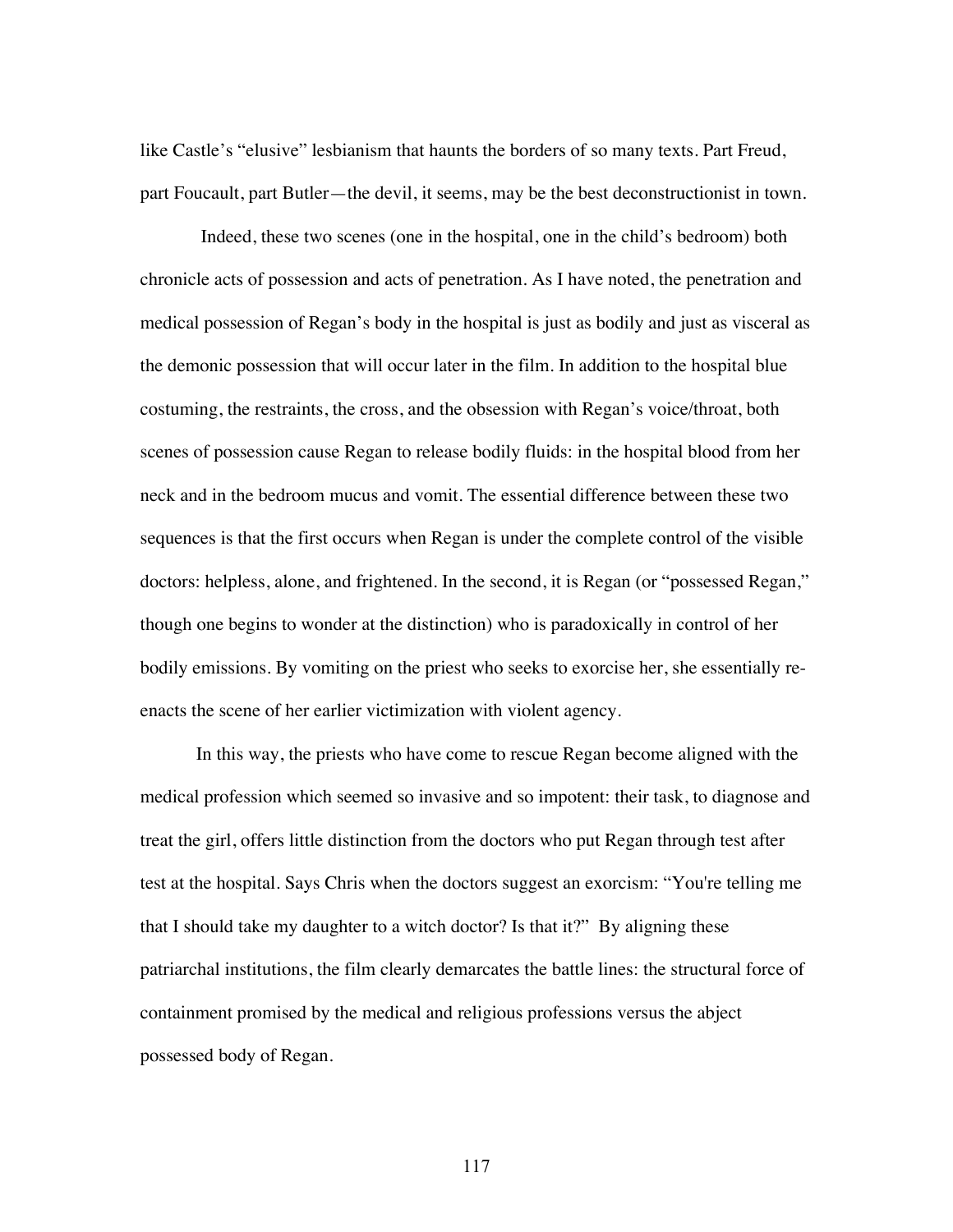Perhaps unintentionally, in its desire to manufacture empathy early on for the victimization of Regan, the film courts an oppositional, perverse spectatorship. And one begins to believe that the acts committed by the "possessed" Regan must in fact be fueled by the unconscious, repressed rage of Regan herself, riling against the heteronormative institutions of family, medicine, and religion that seek to pathologize her abnormality. From this perverse spectator position, then, the film becomes not a story of Regan's rescue, but of her revenge.<sup>42</sup> In this, the film equates the doctors and the priests with the demons, suppressing and controlling Regan's body with patriarchal force. Paradoxically, it is only through possession that Regan is able to transgress and overcome patriarchal power, to turn its pathology against itself, and cover it with the putridity of queer abjection. Through possession, Regan/Blair becomes something more than an innocent girl, something more than endangered victim—she becomes, in the words of *16 Magazine*—"daring," "dashing," "downright devilish"… in a word, "sin-sational." In her hyperbolic state, Regan is perhaps the most transgressive of revolting child: once possessed, she combines the Demon, the Destroyer, and the Feral Child in one foulmouthed, enraged, manipulative, violent child body. It is perhaps she who brings the most malice to the wonderland of childhood representation, all the while using "possession" to dislocate her from the geography of childhood. In this, the conceit of possession offers a bounty of transgressive pleasures to explore onscreen and to entertain in the greater extratextual discourse. For these young female fans and other queerlypositioned spectators, demons may indeed be a girl's (and a gay's) best friend.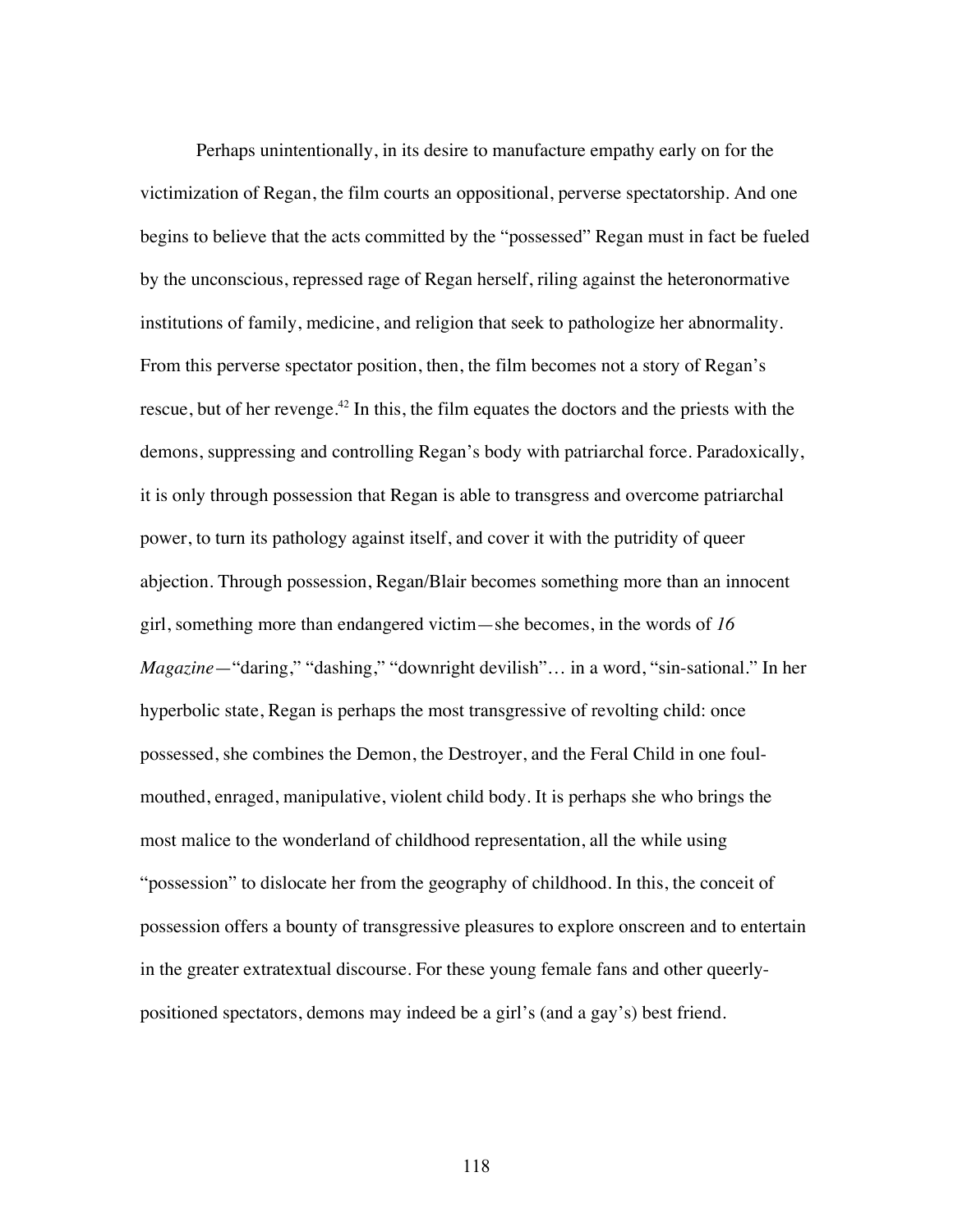#### **Raising Hell: Parental Rejection and the Possibility of Gay Adoption**

The sign in the store window reads: "Closed so employees can be with their families for the holidays." I stand outside in a light drizzle, wondering whether the rainy season will come early this year and pondering the assumption conveyed in that handwritten note: surely all employees must have families. A hackneyed image of "the older homosexual" comes to mind, alienated from relatives and living out his or her last years alone in some garret. The stereotyped tragedy of "gay life" revolves around this presumed isolation, the absence of kin and stable relationships. Walking paradoxes in a land of marriage vows and blood ties, lesbians and gay men are popularly supposed to incarnate this most sexual and least social of beings. Where does the store owner think his gay and lesbian employees go for Thanksgiving?

-- Kath Weston, *Families We Chose: Gays, Lesbians, Kinship*<sup>1</sup>

In a point early on in *The Bad Seed*, as the adults discuss the moribund news of the day—including a serial killer named Bessie Denker—Christine Penmark voices her distaste for talk of violence. Visibly disturbed, she rises from her seat and says, "I'm afraid I shy away from reading about… such things." This statement encourages Monica, the film's resident Freudian and biggest dupe, to embark on a free association exchange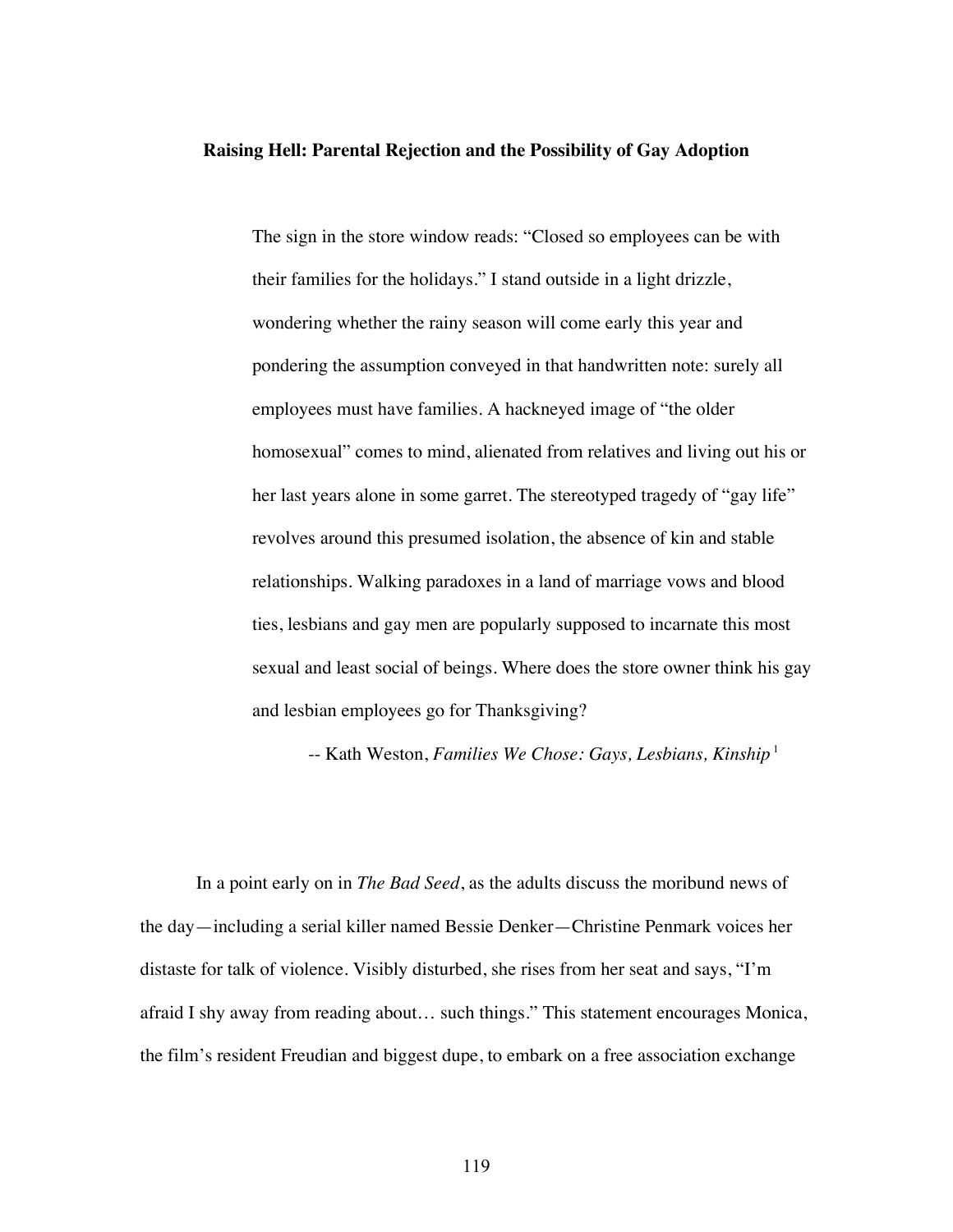with Christine to reach Christine's "root anxiety." Eventually, Christine reaches a point where she discloses that she always felt as if she were an adopted child. "Oh you poor innocent darling," chirps Monica. "Don't you know that the changeling fantasy is the commonest of childhood? Why I once believed that I was a foundling—with royal blood!"

Later, however, this "commonest of fantasies" turns monstrous as Christine, struggling to understand the particular peculiarity of her little girl, begins to delve into her own childhood. As if under intense hypnosis, Christine recalls troublesome memories in snapshots and tearfully narrates that she is actually the daughter of Bessie Denker. "It's that terrible place and the evil woman!" screams Christine as she beats her fists against her abdomen, striking at her polluted uterus. Christine's horror is a per/inversion of the changeling fantasy—not the child's wish of corrected lineage, majestic legacy, or rescue from the drudgeries of the unexceptional. Christine's horror—soon realized—is that *she* is the bad seed, the polluted invader by proxy within an otherwise normal American household. Where Rhoda hides her monstrosity, Christine's monstrosity has been hidden from her. As the carrier of a diseased legacy, Christine's perverse child becomes the symptomatic manifestation of her own suppressed monstrosity. Recall the eponymous monstrous tots of David Cronenberg's *The Brood*, who exist only as physical manifestations of their mother's repressed rage. In its eugenic account, Christine and Rhoda are one in monstrosity, a point underscored by the silhouette portrait of mother and daughter that hangs on the living room wall. Like Christine and Rhoda, the portrait represents the two as one—a single black form, amorphous and undifferentiated. In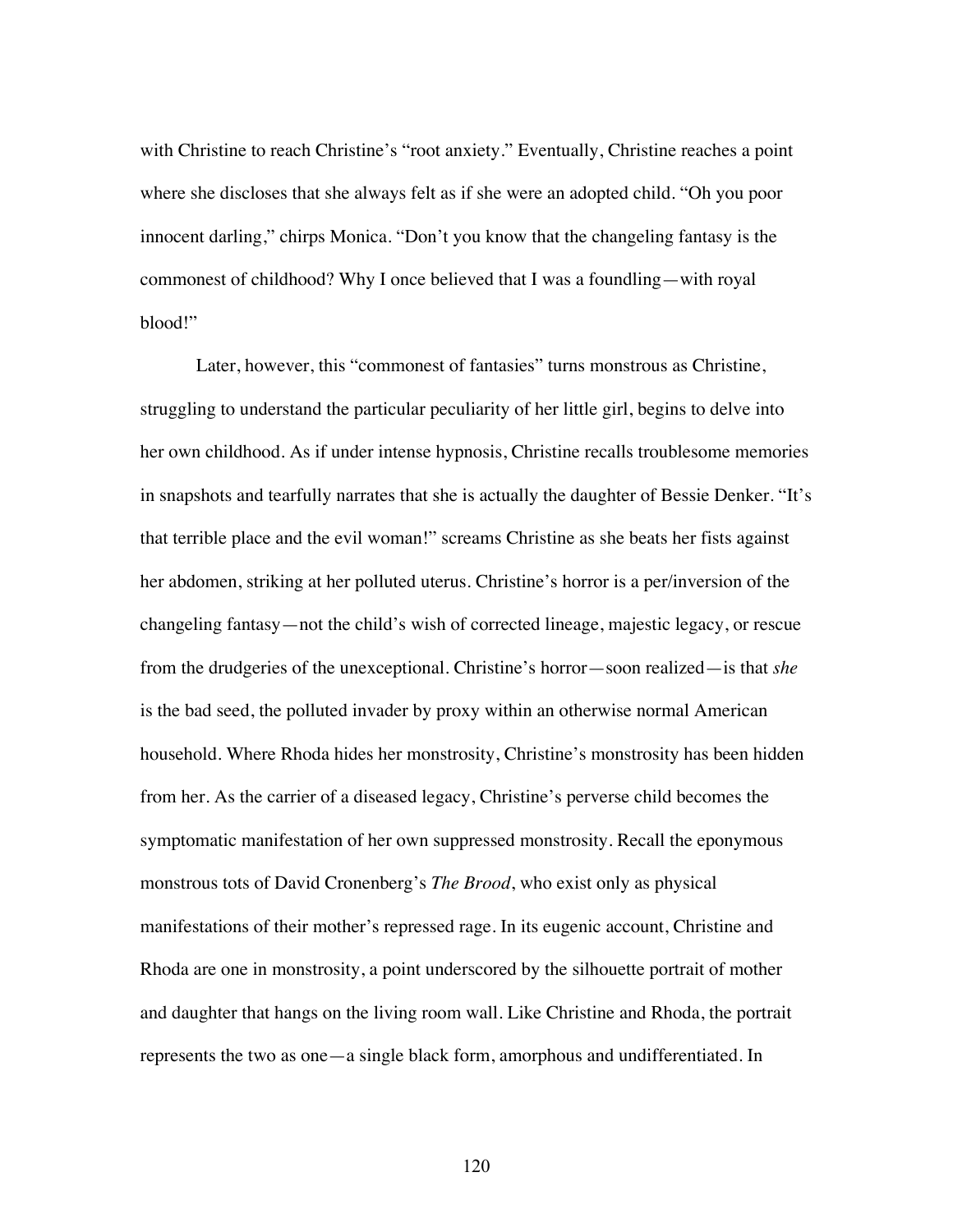fusing mother and daughter in monstrosity, the film displaces its aggression towards Rhoda onto Christine, who beats at her uterus, shoots herself in the head, then claims that she has more suffering to do, saying "I've committed a dreadful, dreadful sin… And I know I'm going to have to pay for it some way." Indeed, the film delivers Christine's boundless culpability twofold: Rhoda is monstrous both by nature (a product of matrilineal psychosis) and by nurture (in a frightful homestead dangerously devoid of patriarchal authority).

As William Paul notes, one of the underlying suggestions in these films of maternal melodramatic horror is that "all-forgiving, unquestioning mother love is more monstrous that the monster it creates,"<sup>2</sup> a theme which certainly resonates in this period of Phillip Wylie's venomous "Momism" tirades.<sup>3</sup> In a related vein, Paul analyzes a sequence in *Night of the Living Dead* in which a mother, Helen, is unable to strike her zombified daughter, ultimately leading to the mother's death. As in *The Bad Seed*, this maternal paralysis animates a similar transfer of spectatorial ire towards the unwillingly abusive mother. As he says, "Because Helen is the agent of that frustration [not hitting her daughter], our anger must inevitably turn against her. By refusing to give Karen [her daughter] what she deserves, Helen deserves what she gets."<sup>4</sup>

Although one of the propellant desires of *The Bad Seed* is the hope that Christine will dislocate Rhoda from the familial and deliver physical punishment upon her, the film ultimately fails to deliver. In turning from "a child is being beaten" to "a mother being beaten (and shot)," the film attempts resolution by shifting sadism/horror into masochism/melodrama. Indeed, one of the structural tensions in the film is that Rhoda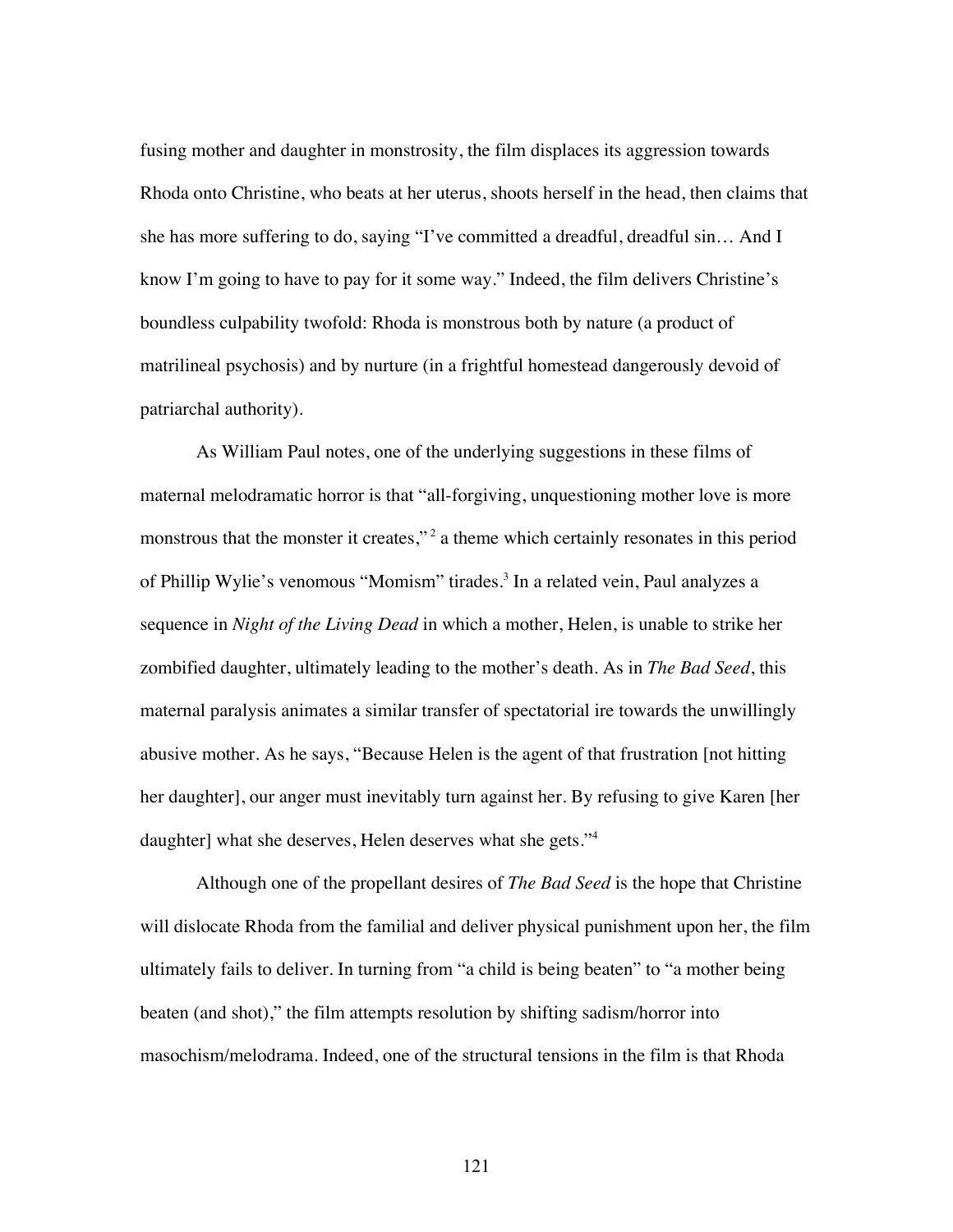*cannot* be removed or denied: she is product of the family—or more specifically, of Christine. If the film animates fantasies of child abuse, it suspends these hopes in stasis, leaving the audience unsettled and titillated with the promise of violent ends. Indeed, as the horror genre traditionally has a problem with containable closure, often the unspoken and the unexplored offer themselves up as true, but tragically unrealized, solutions. Child abuse signals a return to traditional, trusted methods in the face of effeminized parenting and paralyzing progressive child rearing practices.

In the cinema of revolting childhood, it is often only abuse that can set things right. The subgenre is littered with pedophobic opportunities to entertain a good oldfashioned child-beating—what is *Child's Play* (1988) and its bevy of doll-as-monster imitators but a barely displaced desire to see a child's body beaten, stabbed, and gruesomely incinerated? Woe be the parent who fails to toss the marauding doll-child (costumed exactly like her son!) into an open fire. If *The Exorcist* demanded brute masculine force to savage the demon out of Regan and return her to her former "true" self, then films such as *Orphan* or *The Good Son* (1991) figure sparing the rod as a failure of true parenthood—not so much spoiling the child (the child is preternaturally corrupted already, contagiously so) as spoiling the family unit itself, endangered by this incompatible presence. Other films in this chapter will explore fantasies of child abuse by Othering the child to an unreturnable degree—not children at all but aliens, animals, demons, and (perhaps worst) crazy Russian midgets. Over fifty years later, I would argue that *The Bad Seed* takes more risks with its infanticidal promulgation than these more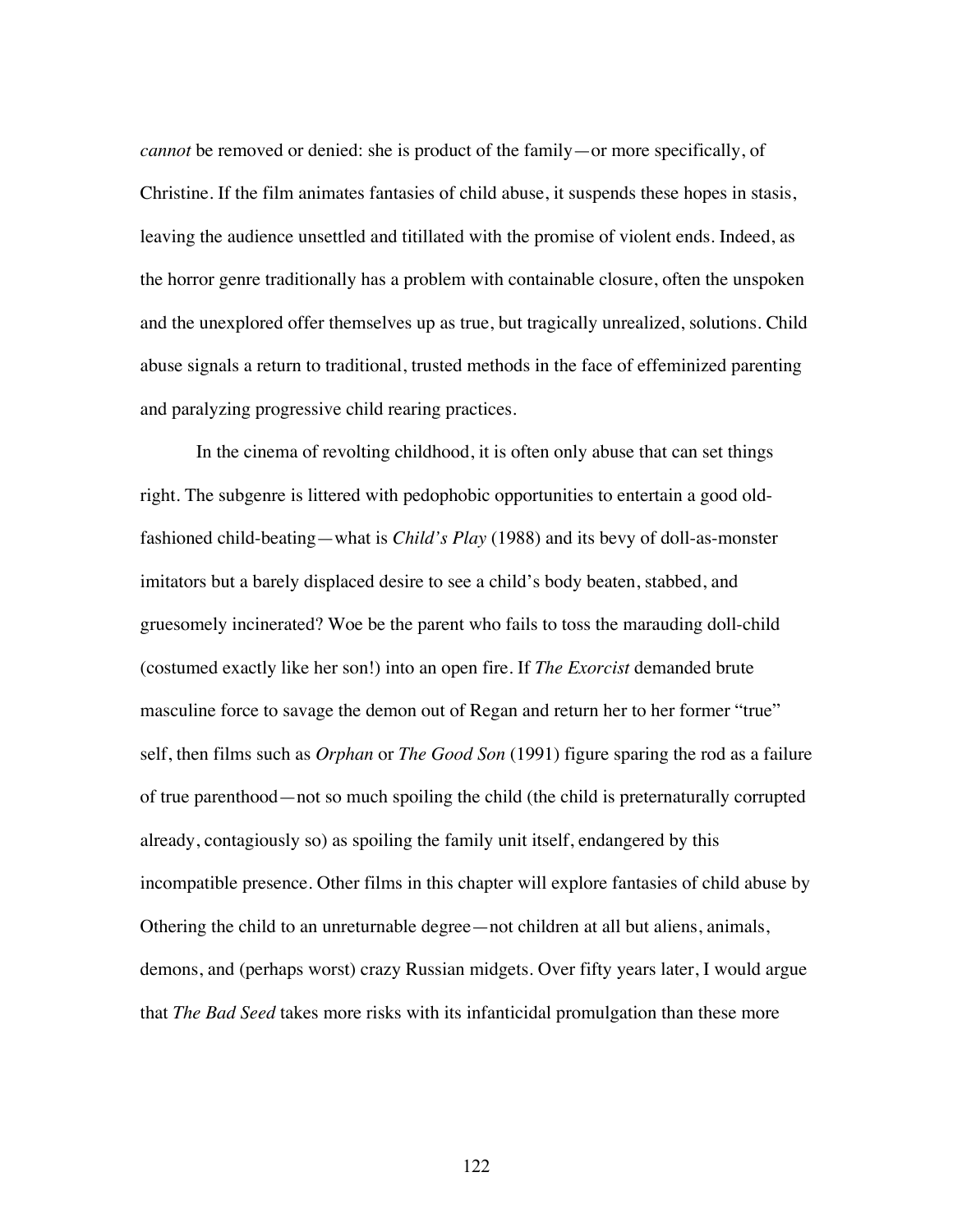contemporary films by making the child so inarguably and inextricably *part* of the family.<sup>5</sup>

Compare this to *Orphan*, which retreads the iconography of *The Bad Seed* so distinctly as to deserve a writing credit, and we can see a marked shift towards more literal (but more alibi-ready) versions of child abuse. In *The Orphan* (the title itself centralizes the child's foreignness, xenophobically rendered by scripting adopted child Ester as a Russian immigrant), the narrative turns on the discovery that Ester is actually a developmentally stunted, mentally unstable middle-aged dwarf intent on replacing her adopted mother in an Elektra-complex nightmare. In preparation for the final showdown between mother and "fake" adult midget child (which has the innocent, deaf, helpless, "real" child in the balance), the film reveals, in detail, that Ester is not a child. Physically, Ester removes her make-up and slowly wrinkles and dark circles appear under her eyes. She removes dentures as well, showing the rotten teeth beneath. Finally, she unbinds her torso, revealing the presence of incompatibly unchildlike breasts. The camera then pulls back to reveal her room—bathed in blacklight, we can see the violent images painted in fluorescent hues on her childlike drawings. Underneath the drawings are large wall murals of men and women copulating—offering the film's final determination that Ester is not a child at all (after all). With inappropriate sexual knowledge, Ester is not only no longer a child, she is no longer possibly a childlike adult—her queer sexuality divests her of any further protections as her childlike body ends the film having been punched, stabbed, shot, drowned, and her neck broken as she drifts into a frozen lake. As in many of the changeling monstrosity films, Ester makes a last minute plea to save her life—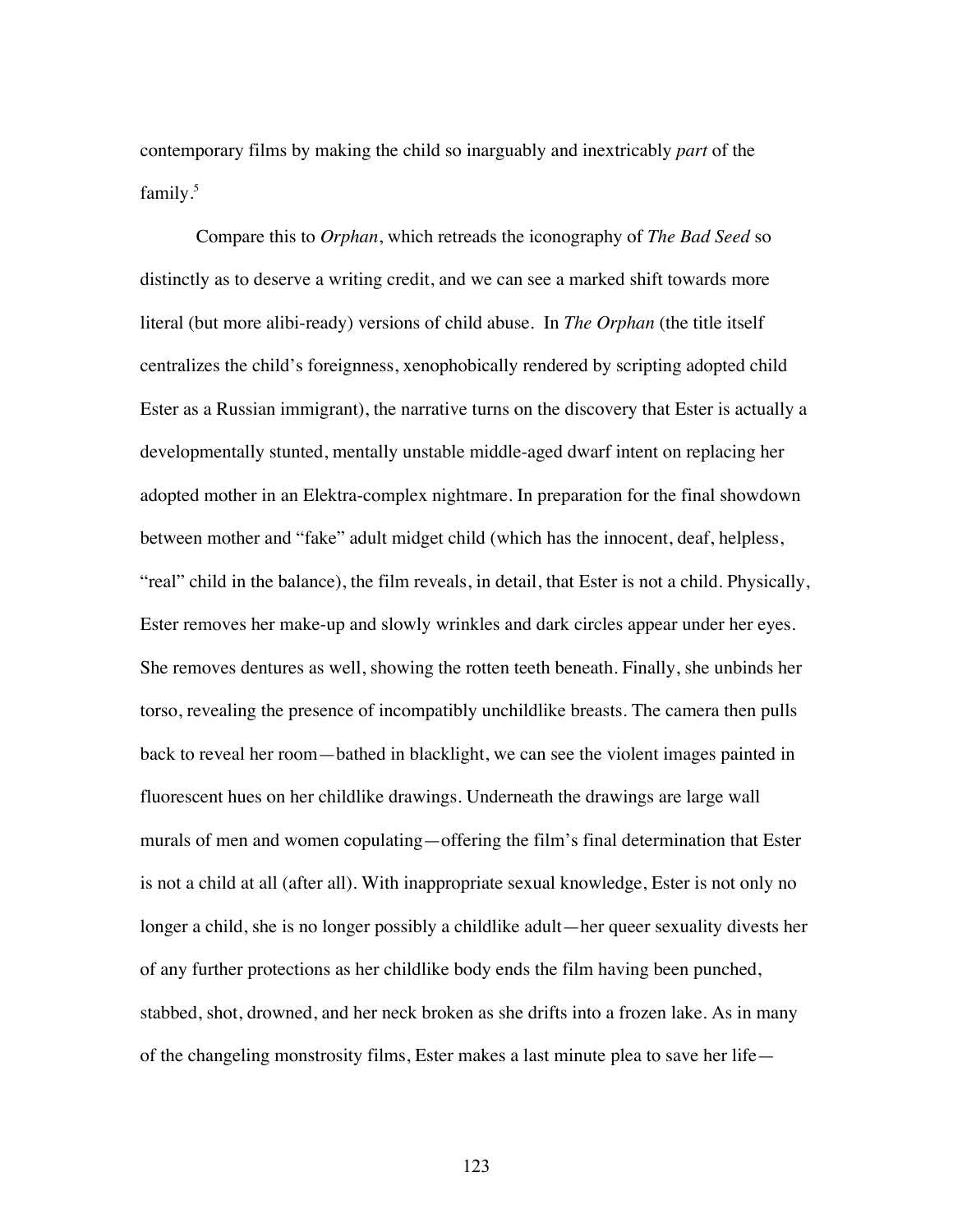performing the innocent child and cooing "Mommy…" as she sinks into the frigid lake. Her adopted mother, no dupe, responds in staccato tones "You're not my *fucking*  daughter!" before delivering a final kick to the tiny Bolshevik's face. The audience in my theater then erupted into a chorus of cathartic shouts, applause, and laughter.

In this chapter, I am interested in the writerly labor and the narrative acrobatics that must occur to legitimate parental anger, rejection, abandonment, disownment, and even physical battery. The films in this chapter most readily make what Paul calls "the case for child abuse."6 Moreso, what machinations allow spectators to witness pleasurably child abuse while disavowing its presence—attempting, perhaps, to have one's kid and beat it too? This chapter asks what must occur for a child to be uninterpellated as "son," "daughter," or even "child" and considers what these excommunicated children mean for the queer spectator? Central to this chapter is trauma of child abuse. In chapter one, I explored the pleasure of the masked child, using the closet as a site of power. Chapter two examined the child possessed and transformed by queerness into something unrecognizable. If this dissertation follows a certain evolutionary logic from closetedness to outness, then this chapter follows that progression to its unfortunate and all-too-common next destination: parental rejection and abuse.

Of all the chapters in this dissertation, this one takes a most collective approach perhaps in preparation for the final chapter about groups of children. This chapter is not as tied to a single text or a single case study as the previous chapters. As such, it will cull together seemingly disparate figurations—morose murdered toddlers, space-crafted Hitler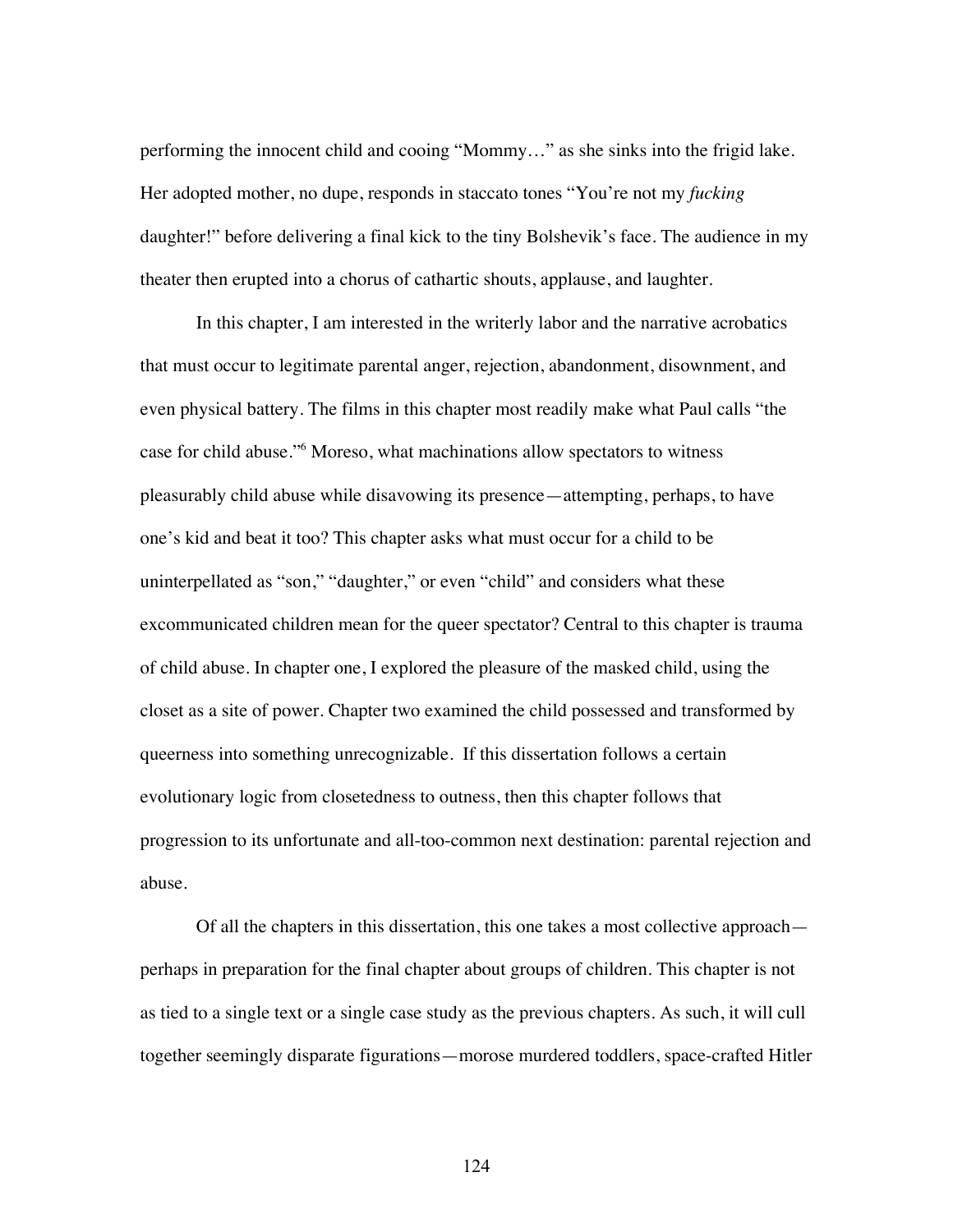youth, Antichrist eight-year-olds, killer cyborg infants, and horrifying gay fetuses, to name a few. This makes for a disturbingly diverse day care unit. Though varied, I argue that these texts are drawn together loosely under a prevailing mise-en-scène of desire: the threat of parental rejection and the emotive experience of familial unbelonging. For many queer subjects, the very notion of biological "family" carries an attendant trauma of devaluation and expurgation—often the only means by which the familial maintains its integrity. As Leo Bersani notes, "the definition of the family as an identity is, inherently, an exclusionary process, and the cultural product has no obligation whatsoever to coincide exactly with its natural referent. Thus the family identity produced on American television is much more likely to include your dog than your homosexual brother or sister."<sup>7</sup> To accommodate these texts, the queer spectator must take on something less immediately cathartic than the abject rage offered by *The Exorcist—*rather the stories provide a narrative of loss and traumatic rejection, and the possibility of adopting the rejected child into a family of choice.

In varying degrees, these changeling nightmare films offer up conflicting pleasures: first, the dominant/heterosexual/parental, which is a pedophobic fantasy of legitimated child abuse disguised as heroic purgation; and the second, the oppositional/perverse/queer, which "looks backward" in melancholia or anger to find reparative pleasure in the parental struggle to manage their troublesome queer offspring. These abjected children provide a "strange dislocation," as Carolyn Steedman says of the act of child gazing. Like the closeted child and the enraged child, the rejected child can locate "the loss that provides the aetiology of the self; the imagined child embodies the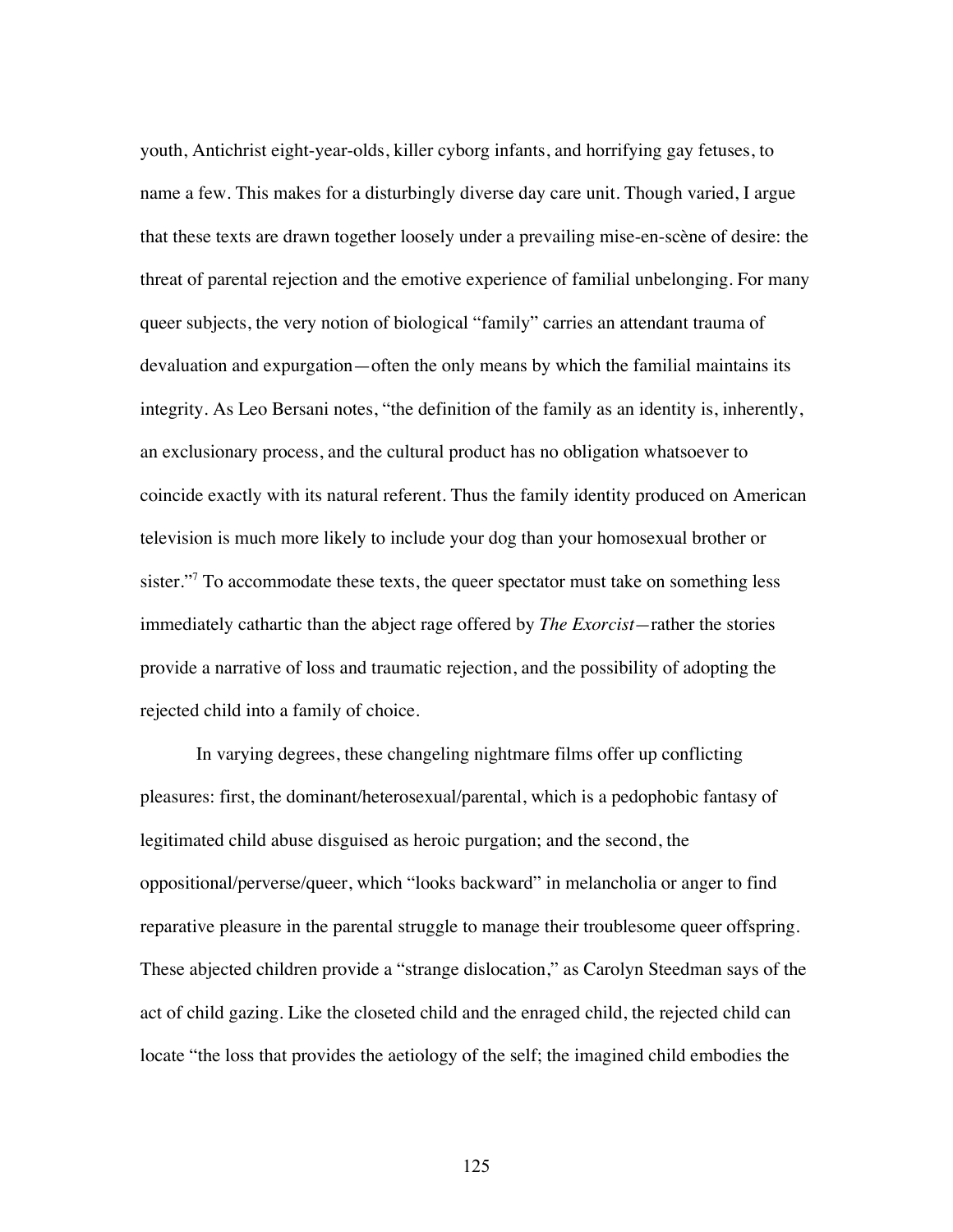loss and dislocation."<sup>8</sup> It is within this depressive position, as Eve Kosofsky Sedgwick notes of the power and recalcitrance of queer reading, that healing can begin. By adopting this position, indeed "adopting" these unadoptable children, perverse spectators can renavigate not just troublesome texts but troublesome personal histories. There is, too, a pleasure of monstrous futurity. As these films deal explicitly with generational aggression and anxiety, they do so always already in a manner in which the revolting child represents something more than parental anxiety. As overdetermined objects, the child-as-monster is often an avatar of terrifying progress. It is no mere coincidence that *The Exorcist* intercut Regan McNeil's possession with her mother's production of a film about Vietnam-era student protests. Recall Lee Edelman's queer polemic that called for a rejection of "reproductive futurism" and an embrace of "queer negativity," which names "the place of the social order's death drive."<sup>9</sup> Returning to the double meaning inherent in "revolting children," the child in revolt in these films is antifuturity, inasmuch as it represents a terrifyingly radical and unrecognizable future.

In the introduction, I mentioned the figure of the Wise Child that shames adult culture through its simple and unadulterated logic and wisdom. But the Wise Child represents both the promise and the horror of eugenic progress: seemingly born without adult pettiness and jealousy, the Wise Child can become the Alien when this generational difference transforms them into something unknowable, inaccessible, or uncontrollable. In *The Village of the Damned*, the alien children represent something intellectually superior and unstoppable; in *Demon Seed, The Unborn* and *It's Alive*, the infants emerge as evolutionarily-advanced survivors; in *The Omen*, young Damien ushers in the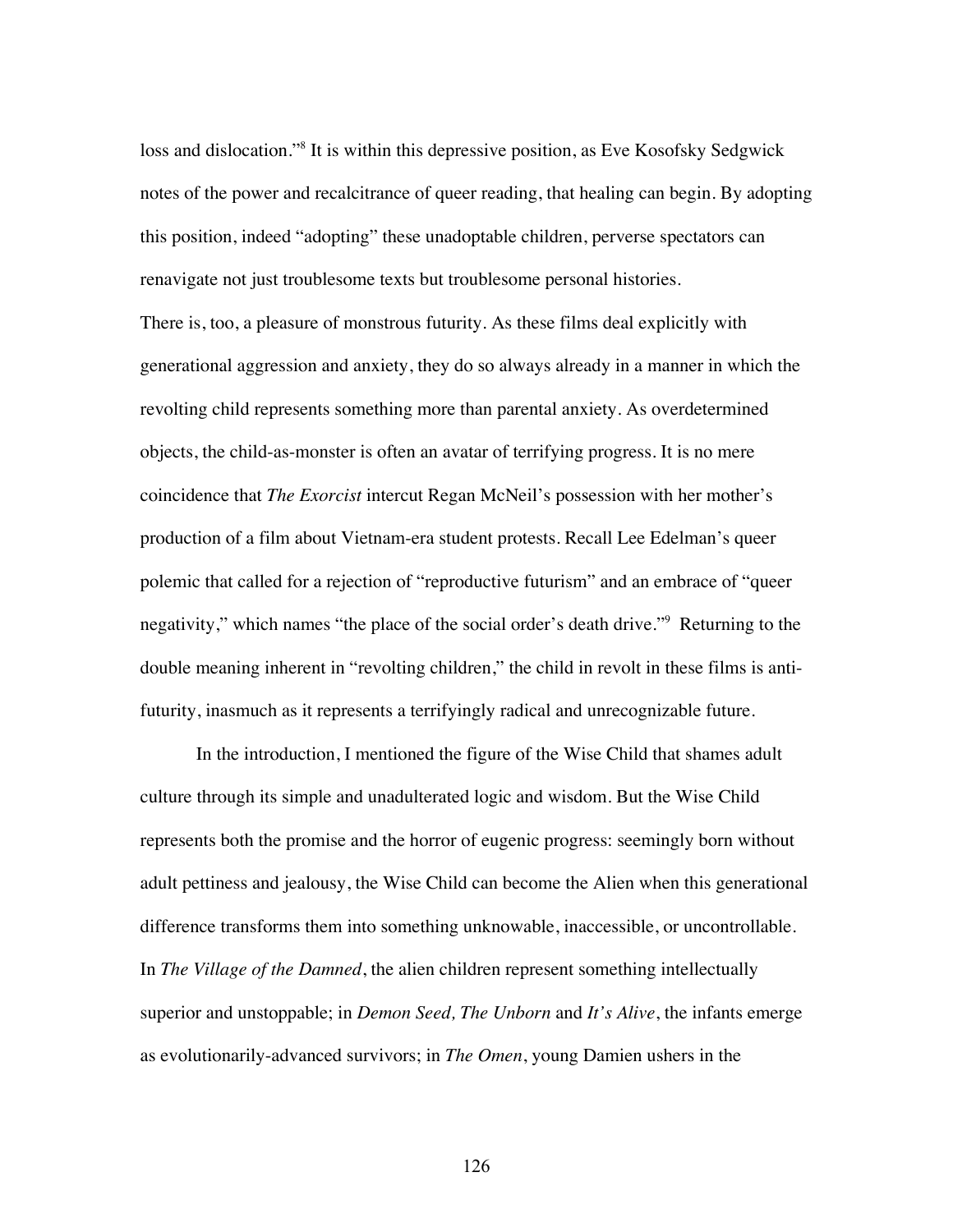apocalypse flanked by an obscenely efficient cabal of followers. Indeed, the apocalyptic annihilation in *The Omen* is perhaps closest to the nihilistic, hyperbolic vision that Edelman favors—a new chaotic disorder that "sever[s] us from ourselves, from the assurance, that is, of *knowing* ourselves and hence of *knowing* our 'good'."<sup>10</sup> This issue of monstrous, encroaching futurity will become central in the next chapter on groups of monstrous children. But even in this chapter, the children are a bit more fecund in their dereliction, bordering on something like contagion anxiety. In *The Unborn*, expectant mother Virginia (Brooke Adams) augurs a bleak omen of unreproductive futurism, saying, "There's this thing growing inside of me… it's not my baby. There's something wrong with the child. They're doing something to them. They don't belong to us anymore… they're using us; they're using our bodies. They're eating us alive!" Thus parental failure—that is, the failure to abandon, beat, or murder one's revolting child threatens not just the personal and the familial, but the entire social order.

For my purposes here, I divide these texts into three categories: the *forlorn child*, in which a deceased child seeks acknowledgement; the *maternal gothic,* in which a mother gestates and births an alien presence; and finally, the *paternal gothic*, in which a father doubts his paternity and seeks to dispatch his bastard child. Together, these films offer a cartography of familial disassociation: some children adopted and returned to the family, some other children—"Othered" children—remaining forever foreign, and still others troubling the boundaries and coherency of kinship itself. If, as Bersani claims, "definition of the family as an identity is, inherently, an exclusionary process," then this chapter considers which members can be interpellated into the family and which bodies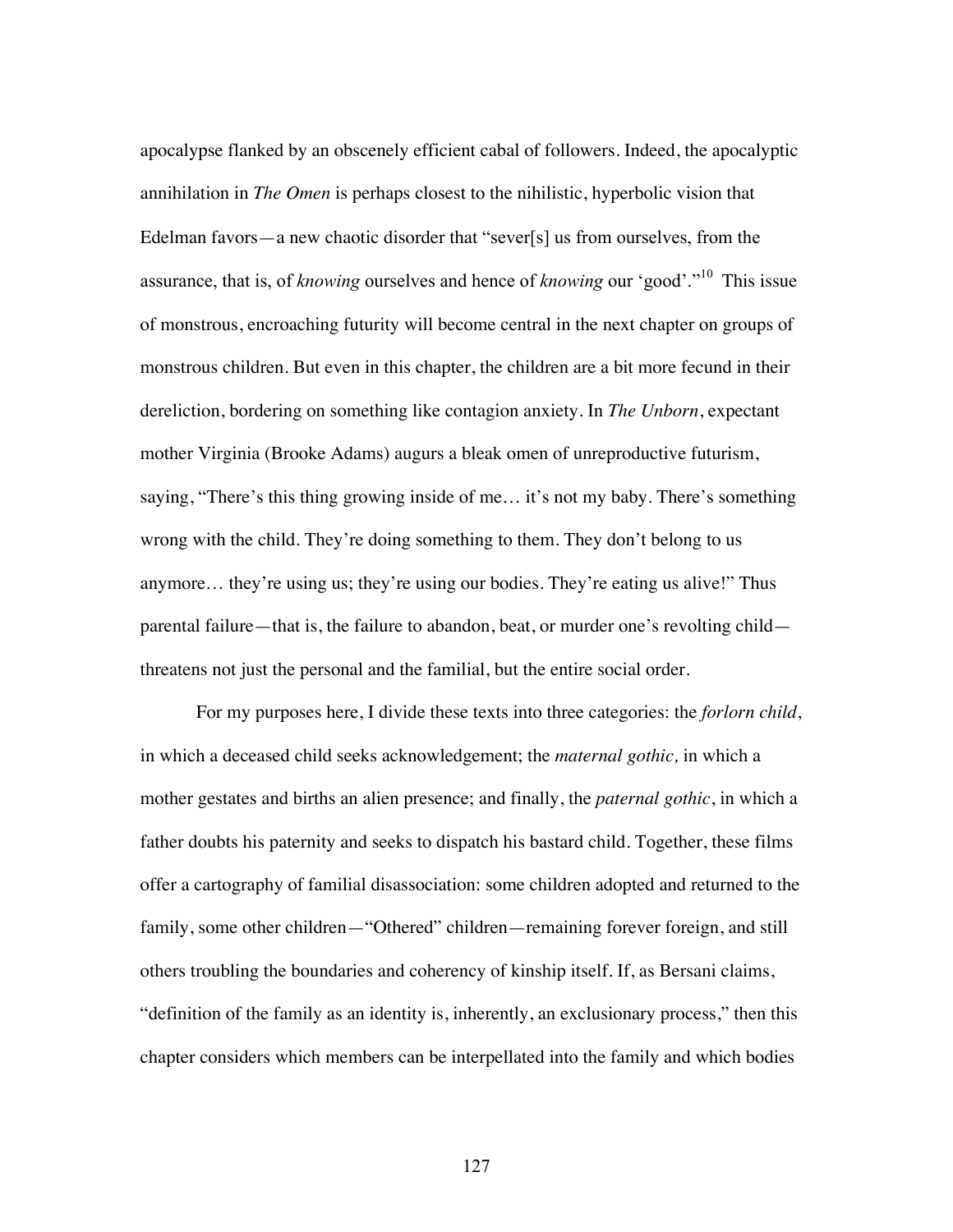must be excluded to maintain its definitional and symbolic function. This chapter examines the machinery of erasure, exclusion, and alienation. Finally, what does it mean for these queer changeling bodies to be children, always already overdetermined symbolics of individual legacy and familial/national/racial futurity?

#### **Changeling, the Family Romance**

The "changeling," as a Western European folklore figuration, extends back to medieval storytelling. In its most common form, a troll or elf would swap out a human child for one of its own offspring. The narrative engine behind these tales was the discovery and expurgation of the unwelcome, unnatural child and the restoration of the true human heir to its rightful place. Like many of the children in this dissertation, the "wrongness" of the invading child is evidenced in some traditions by its animalistic qualities (voracious appetite, hairy limbs) and in others by its heightened intellectual capacity—like the "too wise" child so often seen in these films.

In Freud's theory of "the family romance," however, the focus is not on the troll or elf changeling of folklore, but on the good "human" child taken away from her/his family. His is more of an animistic fantasy, possessed by all ("the commonest of childhood," as Monica says), and in its imaginative labor is a child's wish fulfillment for a better life. It is an affirmation, or reaffirmation of misplacedness—which is to say, specialness. As Freud notes in *The Origins of Psychoanalysis*, this fantasy "serves the needs of self-aggrandizement<sup> $11$ </sup> and stands as one of the originary sites of imaginative recreation (in both senses: as daydreaming leisure and as a literal refashioning of the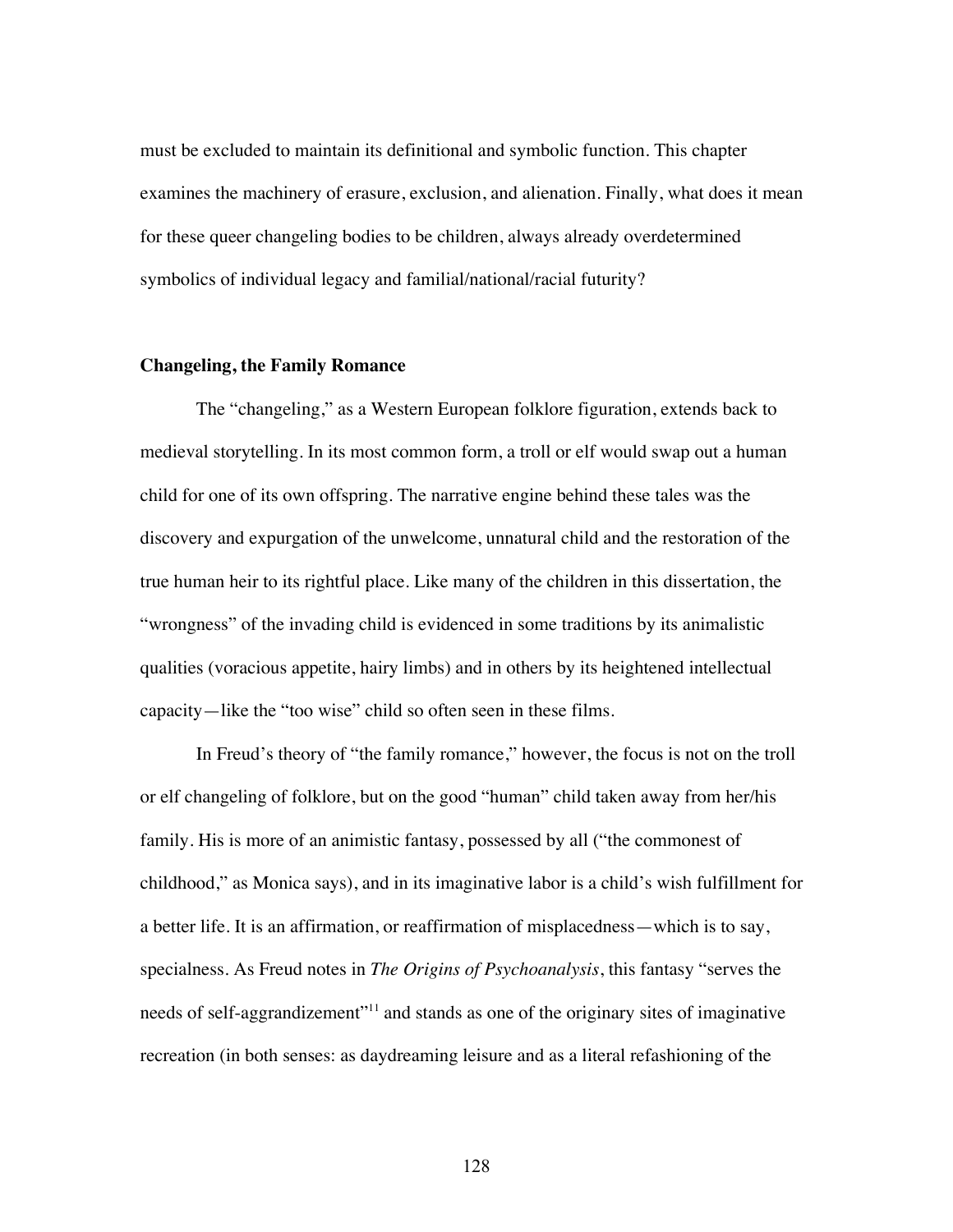self). Later in his work, Freud characterizes the family romance fantasy and the child's "fort-da" game as early acts of "imaginative activity" (such as artistic creation) that seek to order experience and reconcile pleasure and reality principles. Freud theorizes the family romance/changeling fantasy in two ways: one being the foundling narrative of cradle-swapping and the other being a child's fantasy of an illicit affair between her/his mother and a man of noble stature. The latter formation usually appears later, Freud notes, as a child's understanding of sexuality, kinship relations, and reproduction increase.

Drawing upon Freud's work, Ann Douglas writes in her piece "The Dream of the Wise Child: Freud's 'Family Romance' Revisited in Contemporary Narratives of Horror" that contemporary horror locates the family as a site of trauma, inevitably populated by a tortured triad: absent father, helpless mother, and demon child. Douglas extends Freud's theory by including the writing of Freud's student Sándor Ferenczi, in particular his work "the dream of a wise baby," in which he examines the drama of "the unwanted child" who demands parental affection in a scarcity economy. Of interest as well is Ferenczi's term "the confusion of tongues" between child and adult, as xenophobic crisis animates the dominant reading of these films. For Douglas, horror is an apt genre to explore this confusion of tongues and the complexity of parent/child relations, as it "eerily reinterprets and rearranges, sometimes explicitly, sometimes not, what Freud called the 'family romance,' the Oedipal grouping and interaction of parents and child."12 Indeed, horror provides ample vocabulary to name the peculiarity of recognition/misrecognition that occurs from parent to child, as well as the semiotic dissonance of children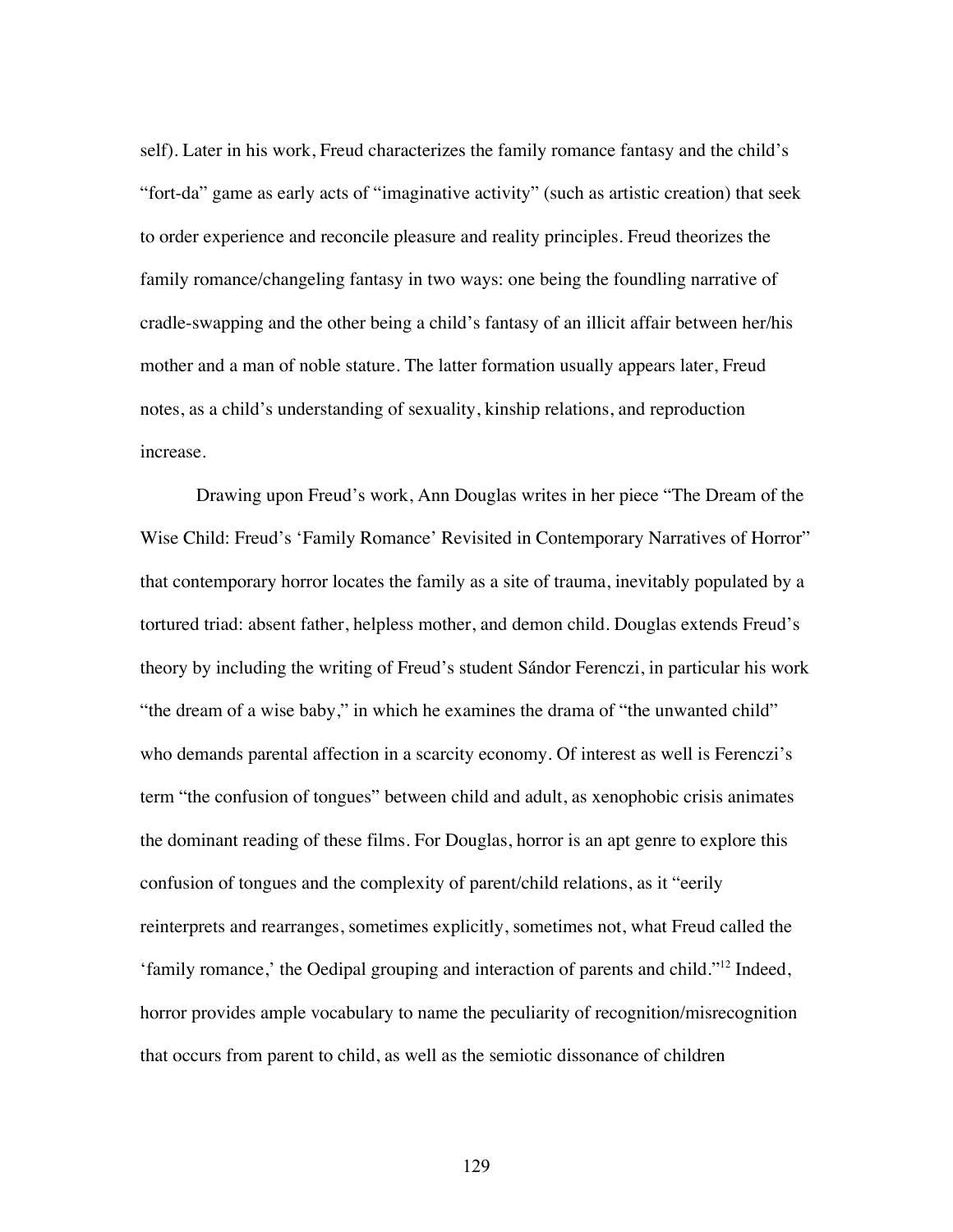functioning as both signifiers of our past selves (nostalgia) and our coming progression (futurity). As Douglas notes, "to use Freud's terms in describing the uncanny, the horror of families' domestic relations is that they can neither be escaped (they are *heimliche*) nor resolved (they are *unheimliche*)."13 I pick up where Douglas leaves off to explore (though less psychoanalytically) the troublesome presence of the unwanted child.

# **A Typology of the Changeling Narrative**

As this chapter deals with immensely disparate texts, I offer a basal structure to give them a more concrete connection. This will aid my discussion of the texts and quiet my more anal-retentive impulses, which generally seeks to order the whole of life into a series of charts. I foreground the chart on the narrative elements of the films here, but I will be referring to it throughout the chapter. In each of the rows is one of seven of major or representative texts that I discuss in this chapter, and in each of the columns is a narrative element relating to the film's management of child monstrosity and abuse. The first column is the parent's relationship to the child as it is ultimately revealed,<sup>14</sup> the second is the film's central crisis as it relates to the child as futurity, the third is how the film proposes that the family manage monstrosity (abuse or integration), and the fourth is the success or failure of that solution vis-à-vis narrative closure.

|                | Relationship     | Crisis         | Solution       | Closure |
|----------------|------------------|----------------|----------------|---------|
| Orphan         | Not my child     | The future is  | I must destroy | Closed  |
|                |                  | revealed to be | the past       |         |
|                |                  | the past       |                |         |
| The Changeling | Not my child,    | The past is    | I must repair  | Closed  |
| (Forlorn)      | though I wish he | disrupting the | the past       |         |
|                | were             | present        |                |         |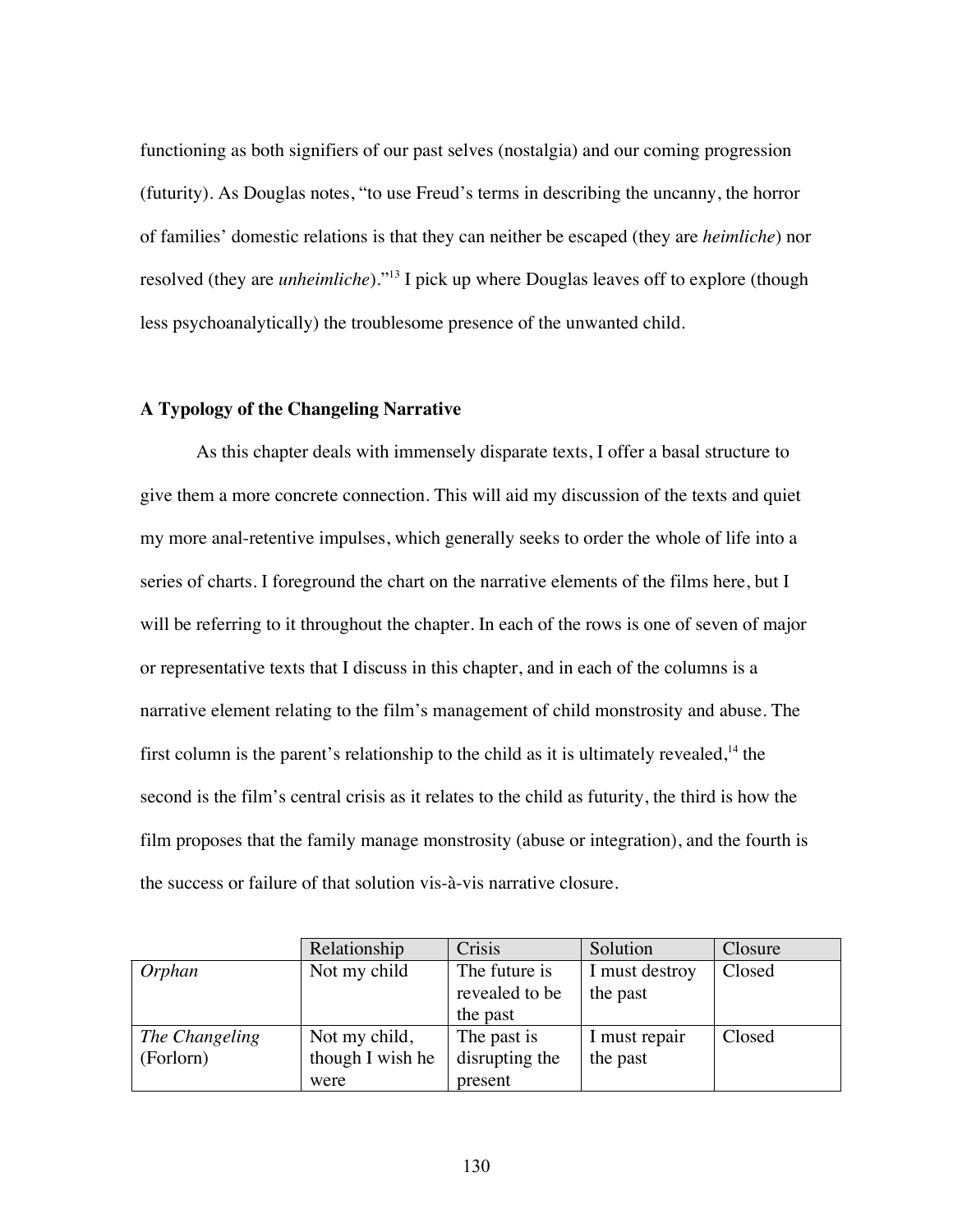| Demon Seed          | Not my child,     | The future will | I must destroy | Open   |
|---------------------|-------------------|-----------------|----------------|--------|
| (Maternal)          | but in my body    | consume the     | the future     |        |
|                     |                   | present         |                |        |
| The Twilight of the | My child, though  | The past will   | I must accept  | Closed |
| Golds (Maternal)    | I wish he weren't | occur again     | the future and |        |
|                     |                   |                 | the past       |        |
| It's Alive          | My child, though  | The future will | I must accept  | Open   |
| (Paternal)          | I wish he weren't | consume the     | the future     |        |
|                     |                   | present         |                |        |
| Village of the      | Not my child      | The future will | I must destroy | Closed |
| Damned (Paternal)   |                   | consume the     | the future     |        |
|                     |                   | present         |                |        |
| The Omen            | Not my child      | The future will | I must destroy | Open   |
| (Paternal)          |                   | consume the     | the future     |        |
|                     |                   | present         |                |        |

# *The Forlorn Child*

As it bears the name of one of the foci of this chapter, the horror film *The Changeling* is a sensible place to start. In the 1980 film, George C. Scott plays John Russell, a tortured composer and music professor who purchases an abandoned mansion in Seattle after the death of his wife and son in a car accident. As he learns, however, he is not alone in his grief—rather, the spirit of a mysteriously murdered young boy occupies the house, lashing out at the unfamiliar new resident. The spirit manipulates John's grief over his son's death, and John uncovers that the child—a sickly and handicapped young boy—was murdered by his father and replaced with a healthy orphan to secure the strength and potency of the family line. With his family's wealth and privilege, the healthy boy has gone on to be a Washington state senator and government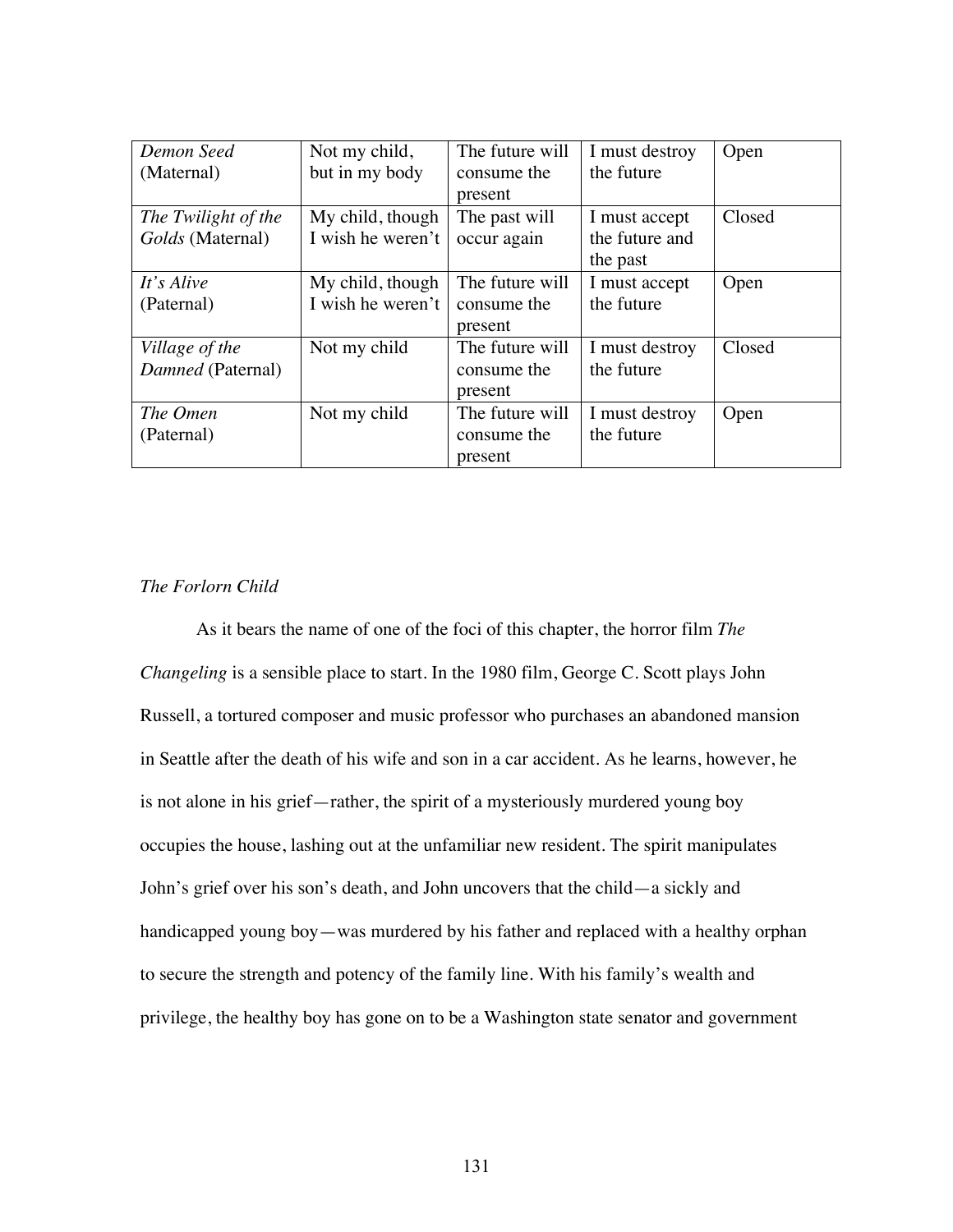power-broker. Upon the revelation of his false past, however, the senator suffers a heart attack, and the sickly spirit's soul is released.

The eponymous "changeling" of the film actually functions on two levels: one is the nefarious substitution that occurred in the past—the original site of trauma that has created the spectral rage. The second, however, is the exchange of John's dead son for this forlorn ghost child. For a good portion of the film, the spectator is led to believe that the ghost actually is John's dead son, particularly when the spirit plays with the child's toys (sending a ball down the stairs in the film's most memorable sequence). In this, John is able to work through his guilt over abandoning his wife and child and "causing" their death by rescuing another child. The film employs doubling and splitting quite freely, as John becomes the good/true father to the murdered boy while at the same time revealing the truth of kinship relations and retroactively punishing those who would falsify blood ties. Indeed, this figuration, which I will refer to as "the forlorn child,"15 is a consistent trope in the horror mystery genre. In these films, a dead child haunts the living and inspires them to uncover the circumstances of the ghost's death. The horror of the genre springs from the unsettling omnipresence of the spirit, or in some cases, the spirit's displaced aggression, especially onto figures of parental authority.

The aforementioned *The Changeling* functions as a sort of ur-text for the figuration, but as early as 1963 the film *The Haunting* suggested terrible abuse at the hands of patriarch Hugh Crain upon his children, who in turn seemed to desire Eleanor (Julie Harris) as their new mother at Hill House. Further, more recent films like *The Sight*  (2000), *Ghost Ship* (2002), and *Gothika* (2003), *The Grudge* (2004), *Dark Water* (2005),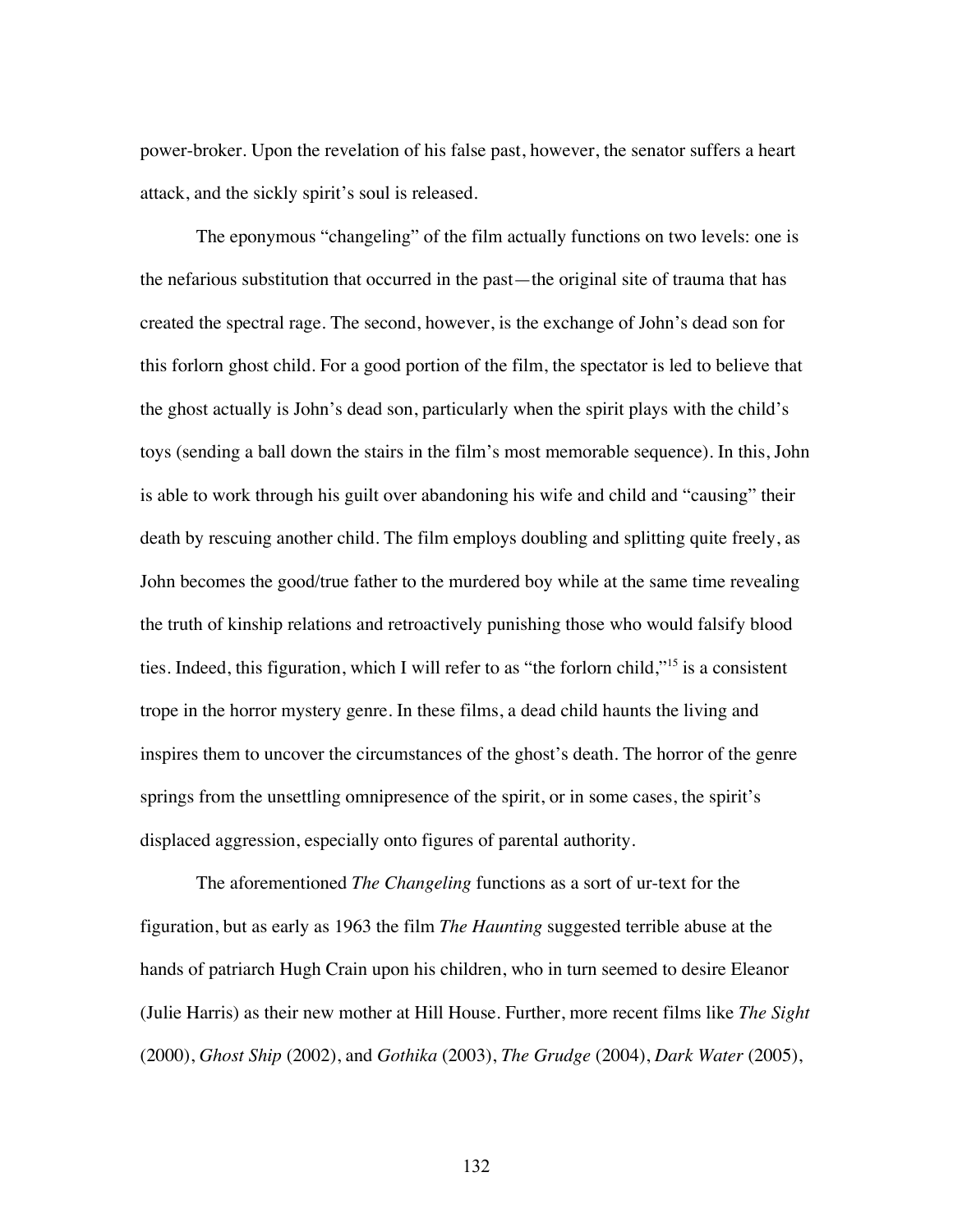*Séance* (2006), and *The Orphanage* (2007) all feature other substitute parents who care for these abandoned children as their own and pay penance for their own parental failures in the act. Indeed, surrogate parents abound in these films. Just as often, however, the films center on youth approximately the age of the deceased spirit, and it is s/he who unlocks the mystery and frees the forlorn soul. The living child stands in as the active agent for the deceased child, a doppelganger who enacts where the dead child cannot. Notable examples of this dead/living child doubling include *The Other* (1972), *Amityville Horror* (1979), *The Shining (1980), The Sixth Sense* (1999), *Stir of Echoes* (1999), *The Devil's Backbone* (2001), *The Ring* (2002), *The Eye* (2008), <sup>16</sup> *A Haunting in Connecticut*  (2009), and *Lovely Bones* (2009). The film *The Ring* plays with this formula, as Rachel Keller (Naomi Watts) goes to extreme lengths to release the soul of murdered child Samara (Daveigh Chase), only to discover that she has unleashed her fury instead. *The Ring* perhaps makes the best "case for child abuse" in any revolting child film, as the film argues that Samara, murdered by her mother and tossed down a well, is best contained in the dank solitude where Rachel discovered her remains. To "right" the past, as John does in *The Changeling,* is truly to unleash her unchecked fury upon the world.

This figuration as a whole, however (unlike the films that follow), distances itself from the spectre of child abuse. These forlorn children, truly the "lost" children, are rescued from abuse and restored into the patriarchal order—adopted by more fit parents or ushered into maturity by their more contemporary doppelgangers. Their discovery is their release from the miasma of unknowingness. They work to reassert the ascendancy of the present over the past—abuse, neglect, trauma… all terrible things happened in the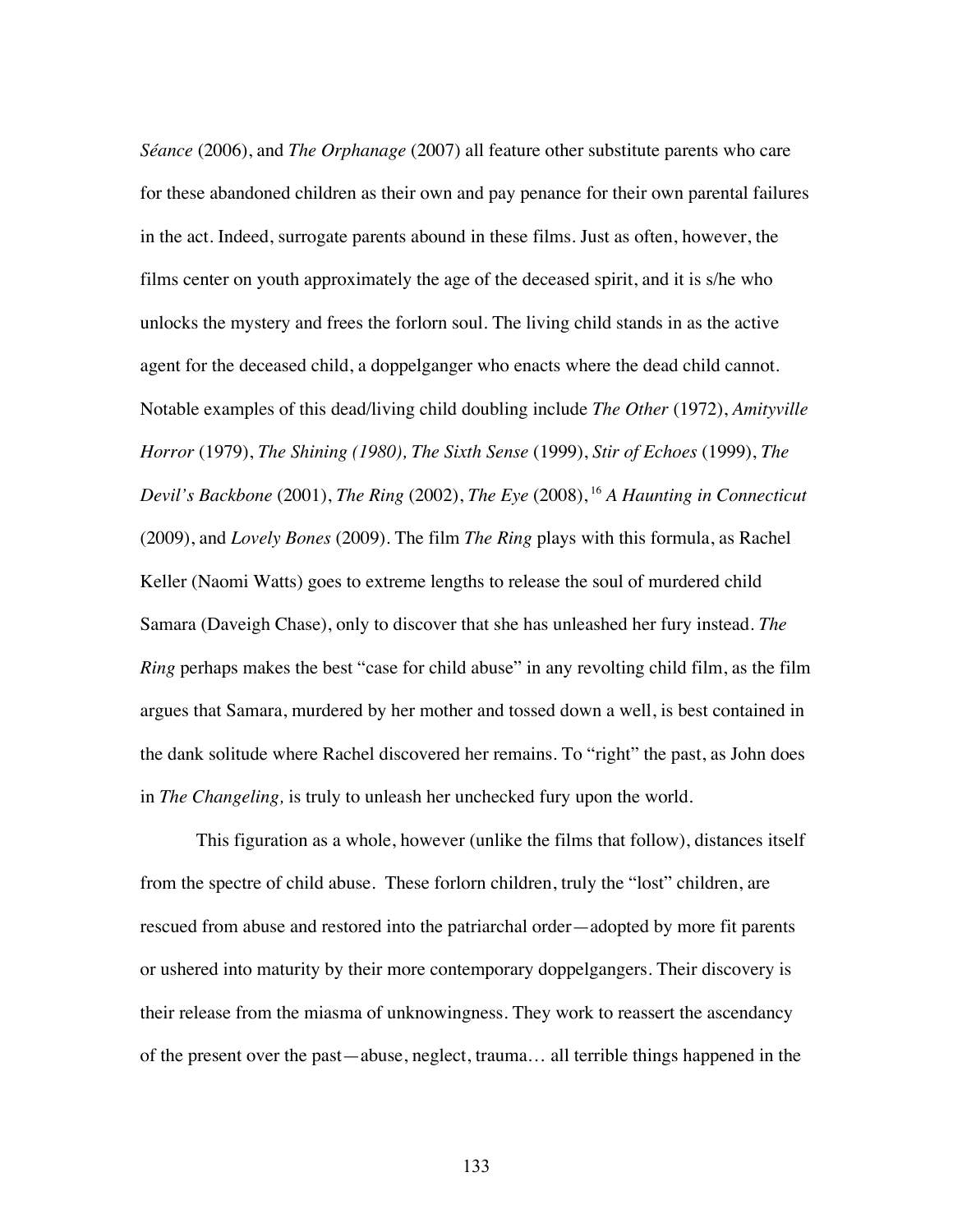past. For all of the terrors committed in the past, parental love is ultimately recuperated in the forlorn child narrative—the family may be the problem (generations ago), but the family is also the solution (today, forever forward). The contemporary parents assume the righteous mantle of surrogacy, achieving what the past could or would not. The frail child, the sickly child, the injured child—these are the figurations of the forlorn children of cinema. Shuttled off to the margins, battered and abused, rejected and abjected—they are recuperable because, despite their tantrums or their late-night wailing, they are victims.<sup>17</sup>

As discovered again and again with child monsters, their horror lies in the incompletion—their lack of narrative conclusion. To rescue them, their parental avatars must complete their story—child angry and alone must become child abused and silenced. In restoring transparency, the Alien becomes the Wise Child, as her/his tantrum is now understood as the product of abuse and neglect. Though mischievous and sometimes violent, the ghost child is a Trickster, not a Demon—s/he calls out for attention but does not transgress social and sexual taboos. The Trickster child cries out to restore familial bonds, not to rip them asunder. The polydirectional, destructive rage that so terrified in *The Exorcist* now has the two essential elements that were absented in Regan McNeil: a rational cause and a permanent end. Significantly, these forlorn children are ghosts—resonating echoes of past physical violence that conveniently evaporate from the scene once the mystery is solved. Though "adopted," they need nothing so messy and complicated as true accommodation within the family. In completing the narrative of victimization, the child is regranted innocence as well. Completed, not a revolting child at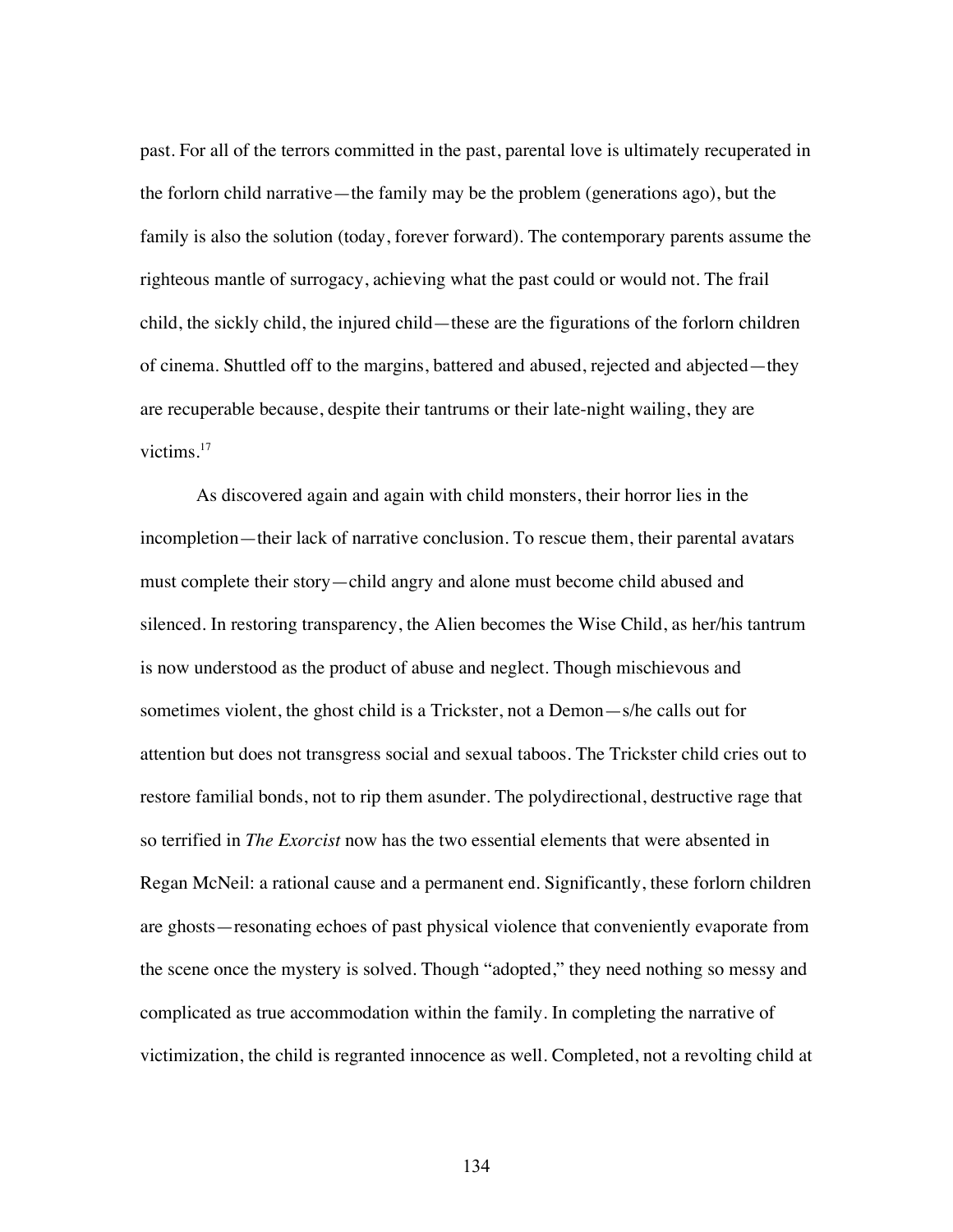all (after all), the child can be a "child." More sinned against than sinning, the forlorn child is resacrilized as The Innocent (not the anxiety-producing Watcher), as its victimhood and untimely death insures that the borders of inappropriate knowledge were not broached. As such, it can re-enter the symbolic order, no longer a threat to its categorical imperative. Further, the forlorn child assumes the mantle as the dead innocent child—defiled and yet pure—becoming that most prized and potent child symbolic of all. Dead innocent children fascinate desire because, like the Lost Boys of *Peter Pan*, they are "frozen forever before they could betray us by growing up."18 Or growing sideways.

These are the easily adoptable cherubs of revolting childhood. Absent, abducted, abused, or abandoned… the lost child figures as one of the emotionally overdetermined and politically efficacious symbols in modern social and political discourse. The drama of the lost child—ripped asunder from the familial, returned to its bosom—carries a leadened melodramatic weight of deprivation and incompletion. Its return marks the completion of a circle, the promise of a hallowed futurity, or the cathartic release of parental guilt. Not all children are so easily accommodated, however. Some are "difficult placements" in the words of Child Protective Services. In the 2007 Spanish film *El Orfanato [The Orphanage]*, Laura (Belen Rueda) and her husband plan to reopen an orphanage for sick children—inspired by their adopted child, Simon (Roger Princep), who is HIV-positive. After Simon disappears, the former dead children of the orphanage haunt the grieving Laura, imploring her to discover the circumstances of their murder. In the film's surprisingly sentimental conclusion, Laura discovers her son's lifeless body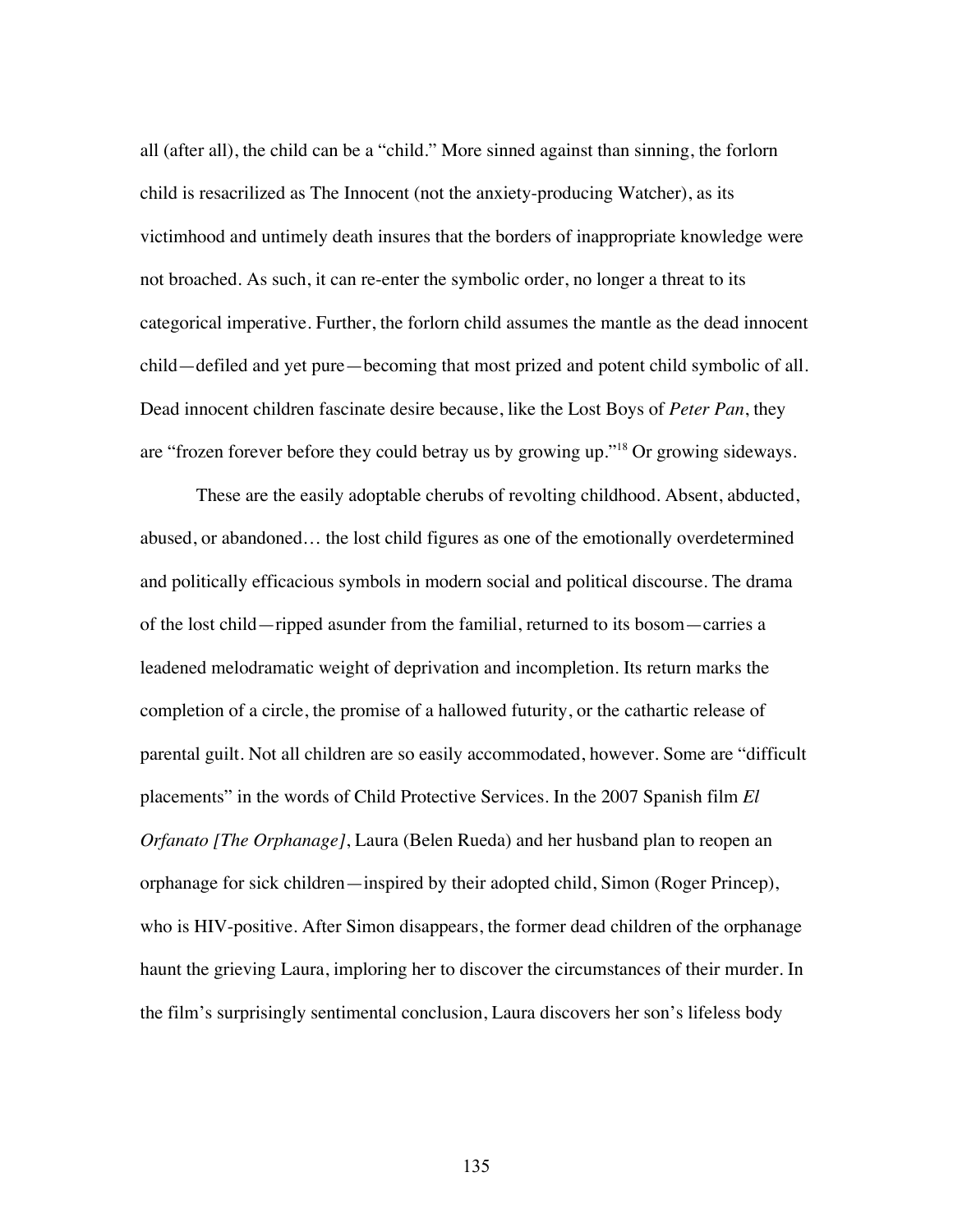and decides to kill herself to become the eternal caretaker of these forgotten and forlorn children.

I find the conclusion of *The Orphanage* to be an especially potent metaphor for what I call the possibilities of gay adoption. Given the paranoia that erupts whenever queerness and childhood occupy the same discursive territory, it is no surprise that instances of adoption of children by gay couples are given low priority, summarily denied, or banned outright. More often, gay and lesbian couples adopt (by choice or circumstance) "difficult placements": at-risk youth, physically or mentally disabled children, abused children, adolescents and teenagers, or, like Simon in *The Orphanage*, HIV-positive youth. Perhaps there is some sort of allegiance with these triaged youths last chosen at the kickball game, last chosen at the orphanage. Or more concretely, the disproportionate numbers of gay youths in runaway shelters across the country speaks to the very real correlation among youth, queerness, and parentlessness. To speak of rejected youth is often to speak quite literally of queer youth—repudiated by the old family and repugnant to the new one. The remaining children of this chapter are not so easily adopted, except, I argue, by the perversely queer spectator. Children such as Damien in *The Omen* or the eponymous youth of *It's Alive* noticeably trouble this wholeness. Hard-edged, ugly, extrinsic, they do not complete the familial circle. They are the apotheosis of "misfit" children. This chapter is distinctly concerned with these lost children, who are really abandoned children—erroneously contracted to the family, or too horrific to be called "my child," they are not so much taken away as they are pushed away. I return to Elizabeth Grosz's notion of "intolerable ambiguity" to consider those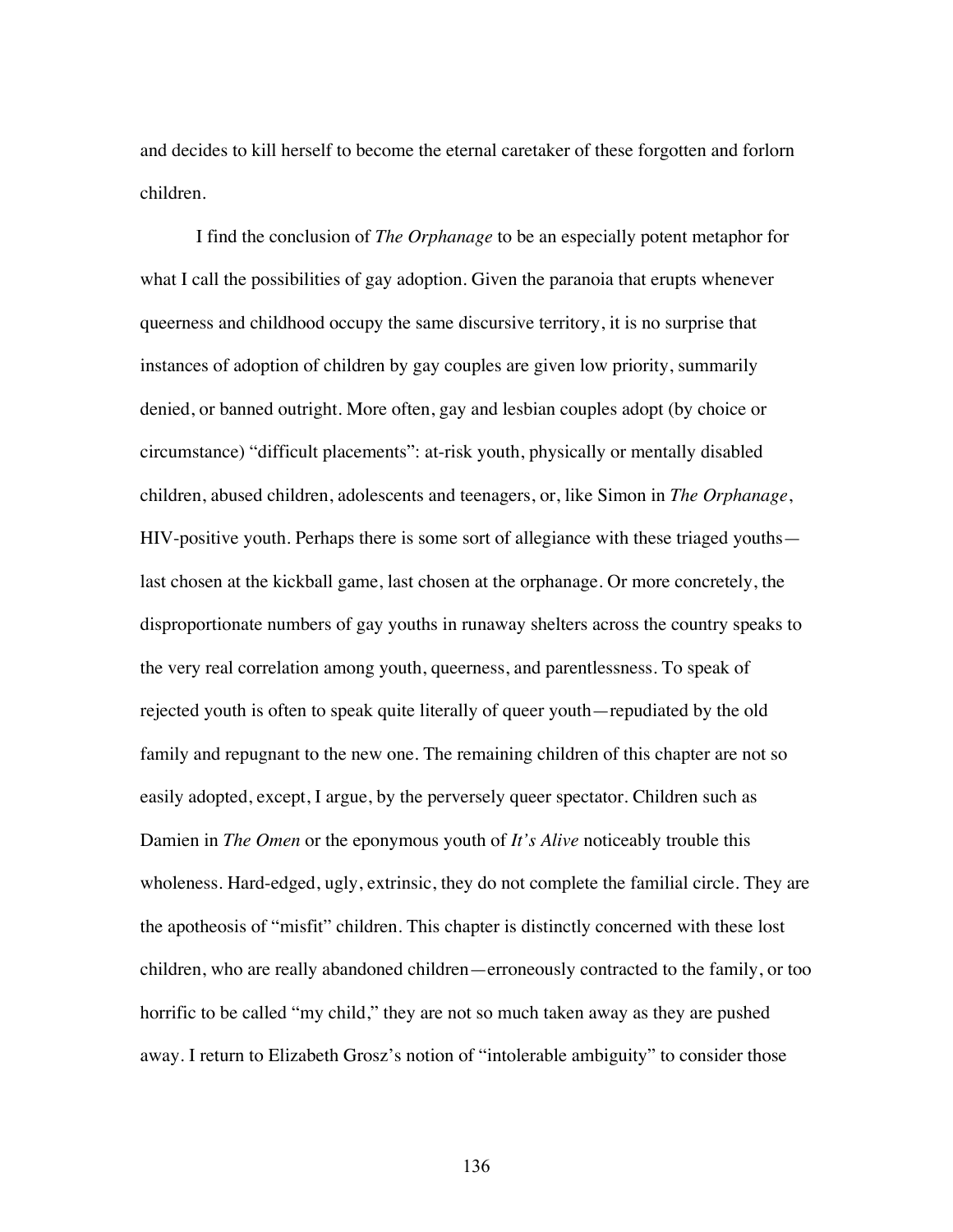children which are unadoptable and have no place within the system of kinship. More troubling, they have no place within the discursive formation of childhood. Unable to be restored to the symbolic order, the truly lost children of this dissertation desire and demand inclusion but remain incompatible. These are uncanny bodies that throw the family into disunity. Queerly bodied, they represent a terrible and unrecognizable futurity that must be abjected, abused, or annihilated.

### *The Maternal Gothic*

In 1968, Roman Polanski released his sixth film, a hugely successful adaptation of Ira Levin's modern Gothic novel *Rosemary's Baby*, to mixed critical acclaim. In the film, young mother Rosemary (Mia Farrow) slowly discovers that she has been impregnated by a Satanic cult and will bear the son of the devil. Notable for its extreme paranoia and claustrophobia, the film offers Rosemary no reprieve as her husband, her neighbors, her friends, and even her doctors seem involved in a vast conspiracy to circumscribe her autonomy. The film closes with Rosemary staring at her demonic child, noting the inhuman qualities of its body ("What have you done to him? What have you done to his eyes, you maniacs!"), and slowly acceding to maternal responsibility as she cradles her deformed and demonic offspring.

Reviewers for the film honed in on Farrow's portrayal of Rosemary in particular, often praising her acting talents and simultaneously abhorring her infantile, suffering character. Writing for *The New Yorker*, reviewer Penelope Gilliat referred to the film derisively as a base exercise in exploitation that wasted Polanski's skill and sophistication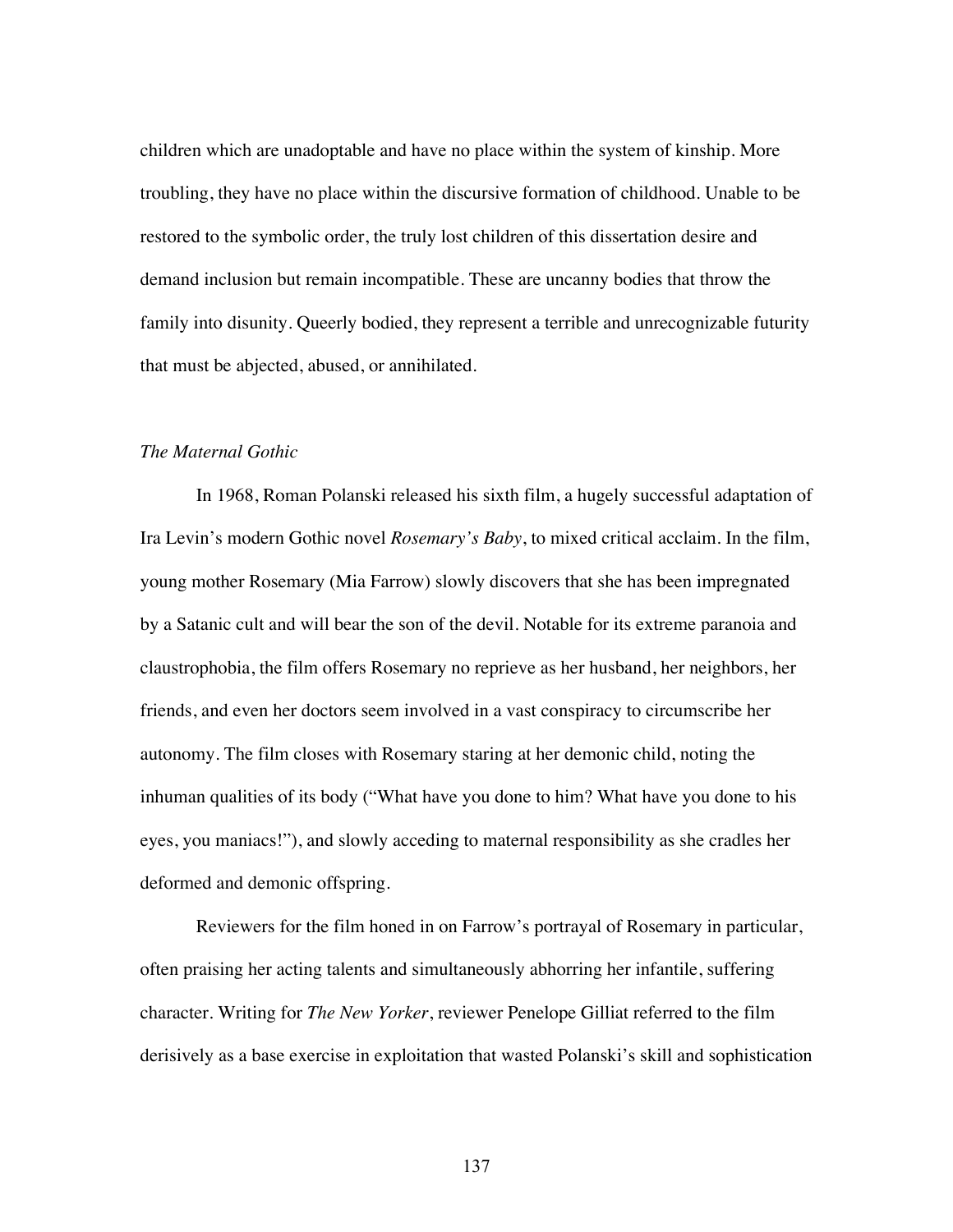on what she deemed "[a]n exercise in Gynecological Gothic."19 Indeed, *Rosemary's Baby*  calls to mind any number of endangered Gothic heroines who have been ensnared by patriarchal authority. Most notably, the film recalls the protagonist of Charlotte Perkins Gilman's "The Yellow Wallpaper,"<sup>20</sup> infantilized by her husband and driven to fits of madness by a patriarchal medical establishment that deems her "hysterical." In the cinema of the maternal gothic, inaugurated by Polanski's film, the womb is a contested terrain, and the pregnant female is beset both from without and from within. She finds herself alone against a conspiratorial establishment which seeks to control the reproductive function of her body, and she is simultaneously convinced that her unborn child is somehow not her own, its monstrosity apparent by the manner in which it displays an independent sentience that (in the more sci-fi incarnations) subsumes her will as well.

*Rosemary's Baby* is certainly not the first film to play upon parental anxieties or to figure the child as a site of alienation. There is even a case of village-wide alien impregnation in the 1960 British film *Village of the Damned* which gives rise to a cabal of eerie psychic children out to conquer the Earth. This film, however, only represents the children at a toddler age. Indeed, the monstrous infant or fetus as a preoccupation of the horror genre seems to emerge in the cinematic landscape with the 1968 release of *Rosemary's Baby*, and following *It's Alive! (*1974), other films continued to explore the maternal gothic in such films as *I Don't Want to Be Born* (1975), *Embryo* (1976), *Eraserhead* (1977), *Demon Seed* (1977), *The Manitou* (1977), *Progeny* (1979), *The Brood* (1979), *Alien* (1979), *Humanoids from the Deep* (1980), *Inseminoid* (1981), *Xtro*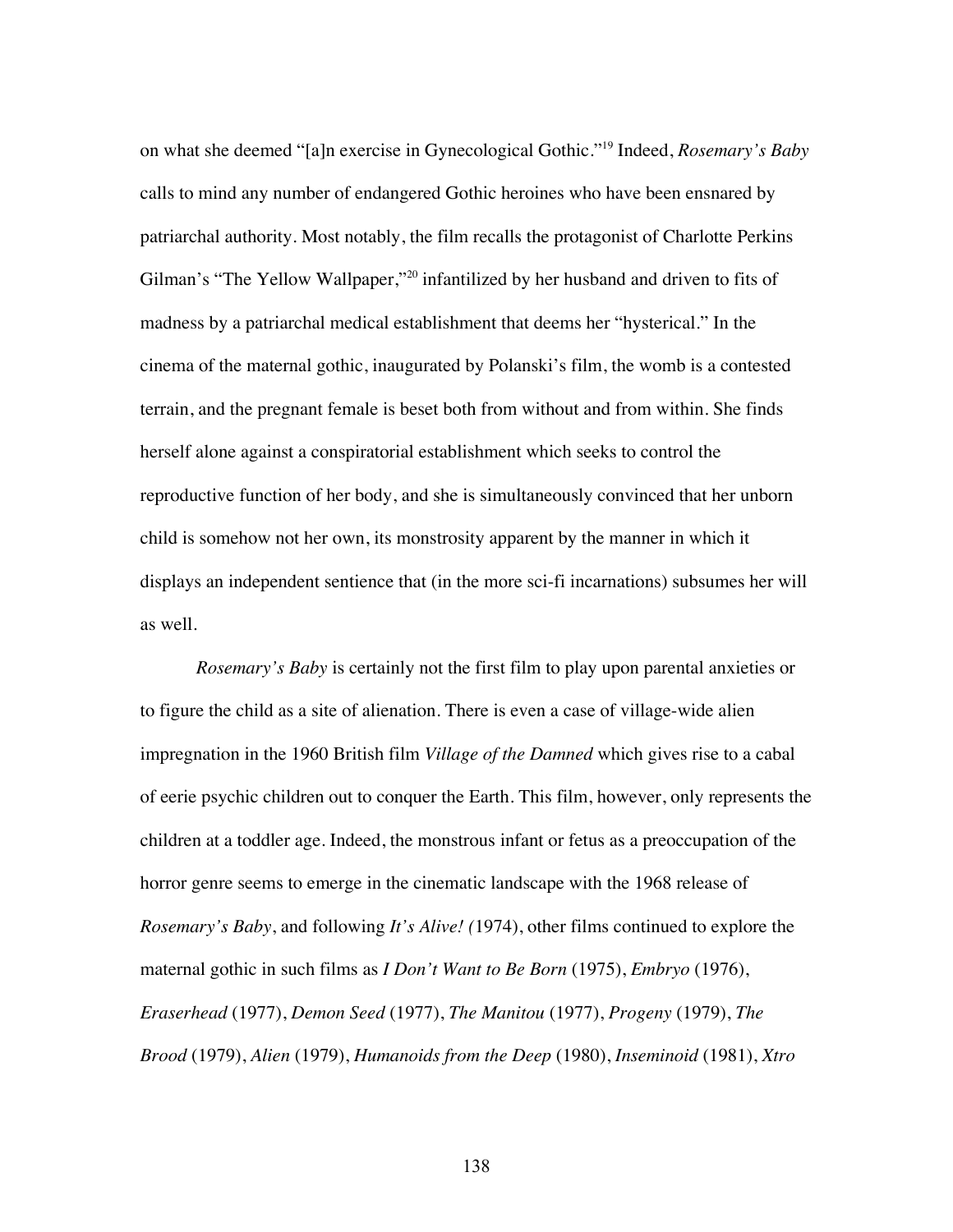(1983), *The Fly* (1986), and *The Unborn* (1991). In these films, the unnatural birth is generally attributed to supernatural or fantastic causes, including rape by demonic forces (*Rosemary's Baby*), artificial intelligence (*Demon Seed*), or inhuman/alien entities (*Alien, Humanoids from the Deep, Inseminoid, Xtro, The Fly*); possession by ghosts (*The Manitou, I Don't Want to Be Born*); or mad science run amok (*Embryo, The Brood, The Unborn*).

The political ideologies of these films vary wildly; however, what remains consistent is the manner in which the female body is in some way invaded or corrupted by external forces to create an unnatural monstrosity. In keeping with the structure of the invasion genre, the arbiters of medical, legal, and familial authority dismiss witness/mother, deeming her "hysterical" and prone to fantasy or paranoia.<sup>21</sup> In the vast majority of these films, the pregnant protagonist is witness to her own bodily invasion and yet quelled into self-doubt by patriarchal authority. Indeed, forces are continually at work to immobilize the mother, hyperbolizing the childbearing rhetoric that favors docile, inert bodies and mirroring the shift from midwifery to medical surveillance in the field of natal care. This formation finds its most exaggerated form in *Demon Seed*, wherein Proteus, an artificial intelligence, rapes and impregnates Susan (Julie Christie) and traps her within her home until the cyborg fetus comes to term. Isolated and infantilized, the beleaguered heroine often finds herself at the mercy of her unborn child as well, whose survivalist will supersedes her desire to sever the parasitic bond between them. When the female body is not invaded externally in the maternal gothic, the unborn child is a symptomatic manifestation of societal ills in which the child, so overdetermined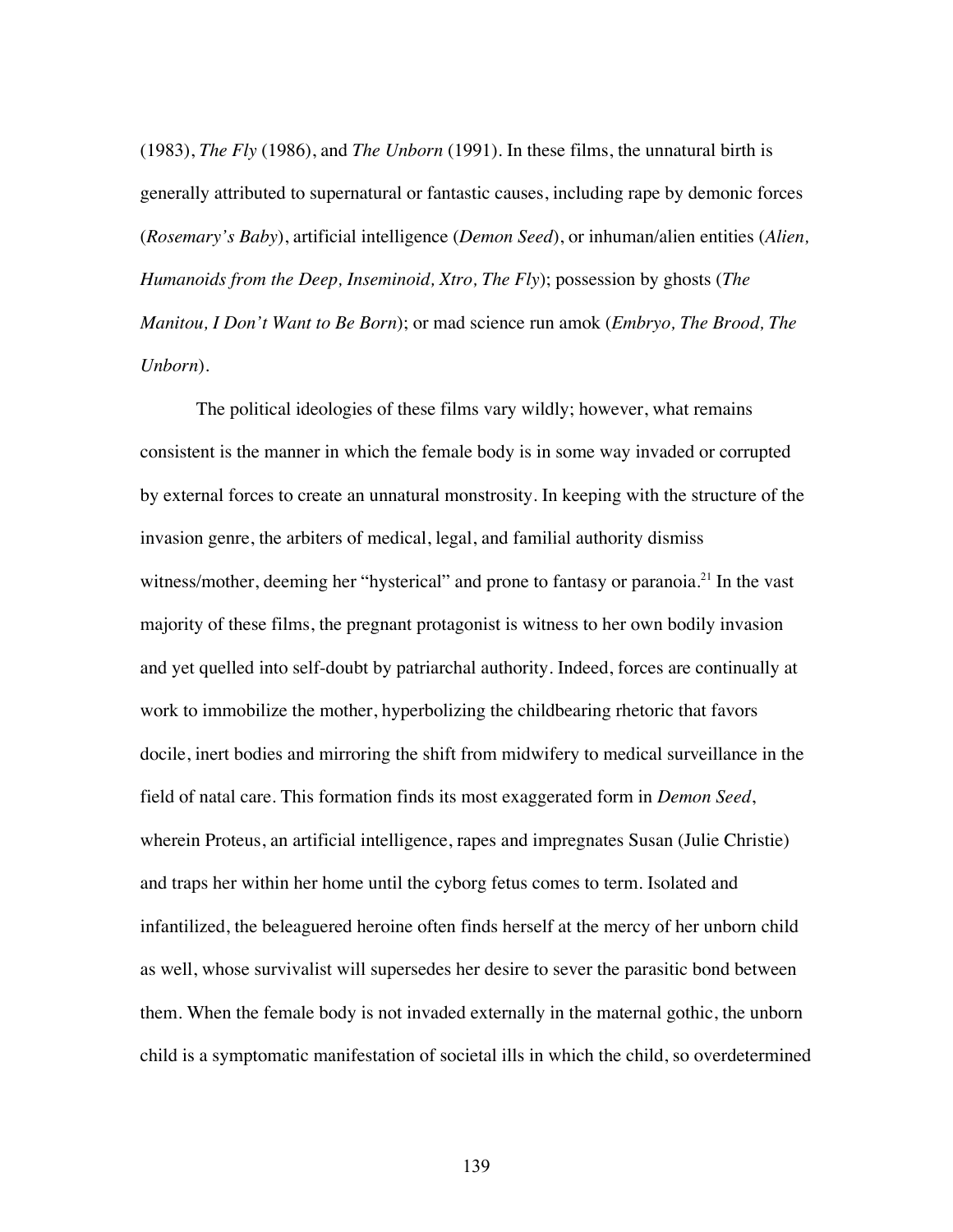as the harbinger of a better, brighter future is refigured as the manifestation of a devolving, polluted futurity. $22$ 

Taken as a whole, monstrous birth in cinema has been critically regarded as intensely regressive pro-life fables, a revenge-of-the-unborn tale delivering punitive remittance for women's increasingly democratized access to birth control. If not terrorized, the female body is deemed arcane and monstrous (though often, it is both). In Barbara Creed's ruminations on the "monstrous-feminine," she argues that the maternal gothic portrays the female body as an arcane site of monstrous regeneration. For Creed, who draws heavily upon Julia Kristeva's notion of "abjection," the fecund/regenerative body is a spectacle-laden site of horror that encourages the audience to entertain a fascination and repulsion with the reproduction and female sexuality. In these films, says Creed, the pregnant body is an abject site of incoherence, incongruous with the categoryobeying self and the societal structures that demand facile identifications.

As for the fetus, monstrosity and infancy have an intimate history, linked most succinctly in the study of abnormal and deformed bodies. Teratology, or the "science of monsters," has been a consistent preoccupation of medical, religious, and legal sectors since antiquity. Indeed, the study of birth defects and their causes, called "teratogenesis"<sup>23</sup> by the contemporary medical establishment, literally means "monster birth." The categorization of bodily abnormalities, from Siamese twins to hermaphroditism, $24$  was part of popular seventeenth-century scientific inquiry, which sought to order the natural world according to emerging scientific technologies for knowing and documenting what once the purview of folklore and magic.25 In her essay "Signs of Wonder and Traces of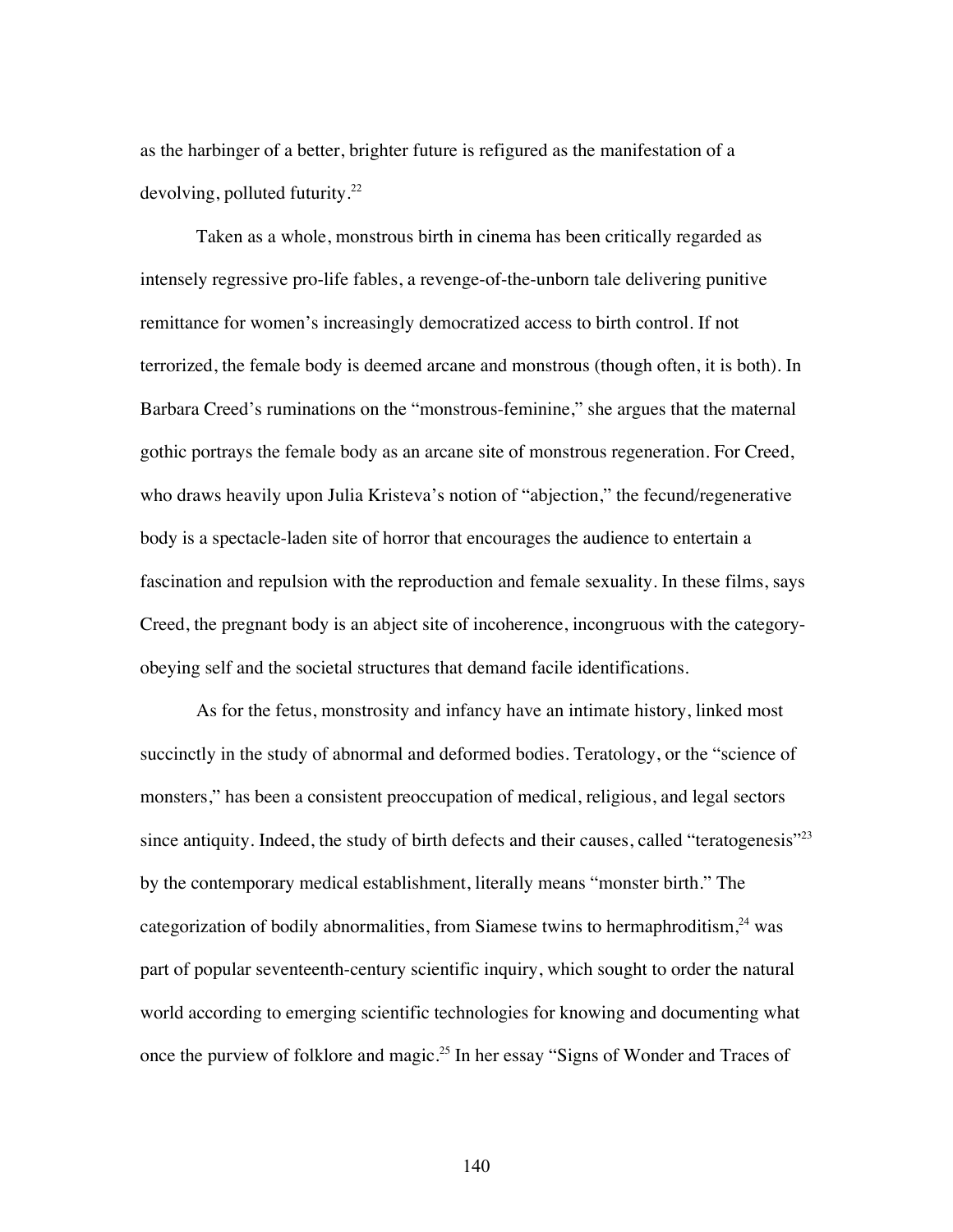Doubt: On Teratology and Embodied Differences," Rosi Braidotti notes that monstrous childbirth, as a preoccupation of both folklore and scientific discourse, has a long cultural history of expressing anxiety over the reproductive power of the maternal body, including the production of non-normative bodies. Indeed, Mary Douglas's *Purity and Danger* has noted the ways in which the pregnant body conjures up archetypal fears of contagion and "the unborn child with capricious ill will which makes it a danger towards others" (118- 9). Further, the etiology of fetal deformity has long been co-existent with surreptitious moral restrictions and punishments directed towards the female body.<sup>26</sup> The deformed child, for its part, has traditionally functioned as a potent symbolic to represent, and to literally embody, the danger of taboo breaking. Recalling etymological origins of teratogenesis, the non-normative infantile body is awe-inspiring and dangerous in liminality and supposed impurity. In the cultural discourse, their bodies evidence the horrors of taboo sexual practices such as incest and inbreeding, the drama of parental neglect and ignorance (fetal alcohol syndrome, "crack babies") or the reaffirmation of industrialized nation's primacy over impoverished "primitive" or "Third World" nations.

In the maternal gothic, the parasitic relationship between mother and child is reversed, and the mother often becomes an unwilling puppet to the fully sentient and manipulative puerile puppeteer. With the advent of fetal imaging technology and the construction of the fetus as an endangered innocent body, this is an extension of a rhetoric formation that emerges during the period. "[T]he fetus," says Franklin, "is defined as an individual agent who is separate from the mother and has its own distinct interests of which it is both aware and capable of acting on" (193). In *The Unborn* and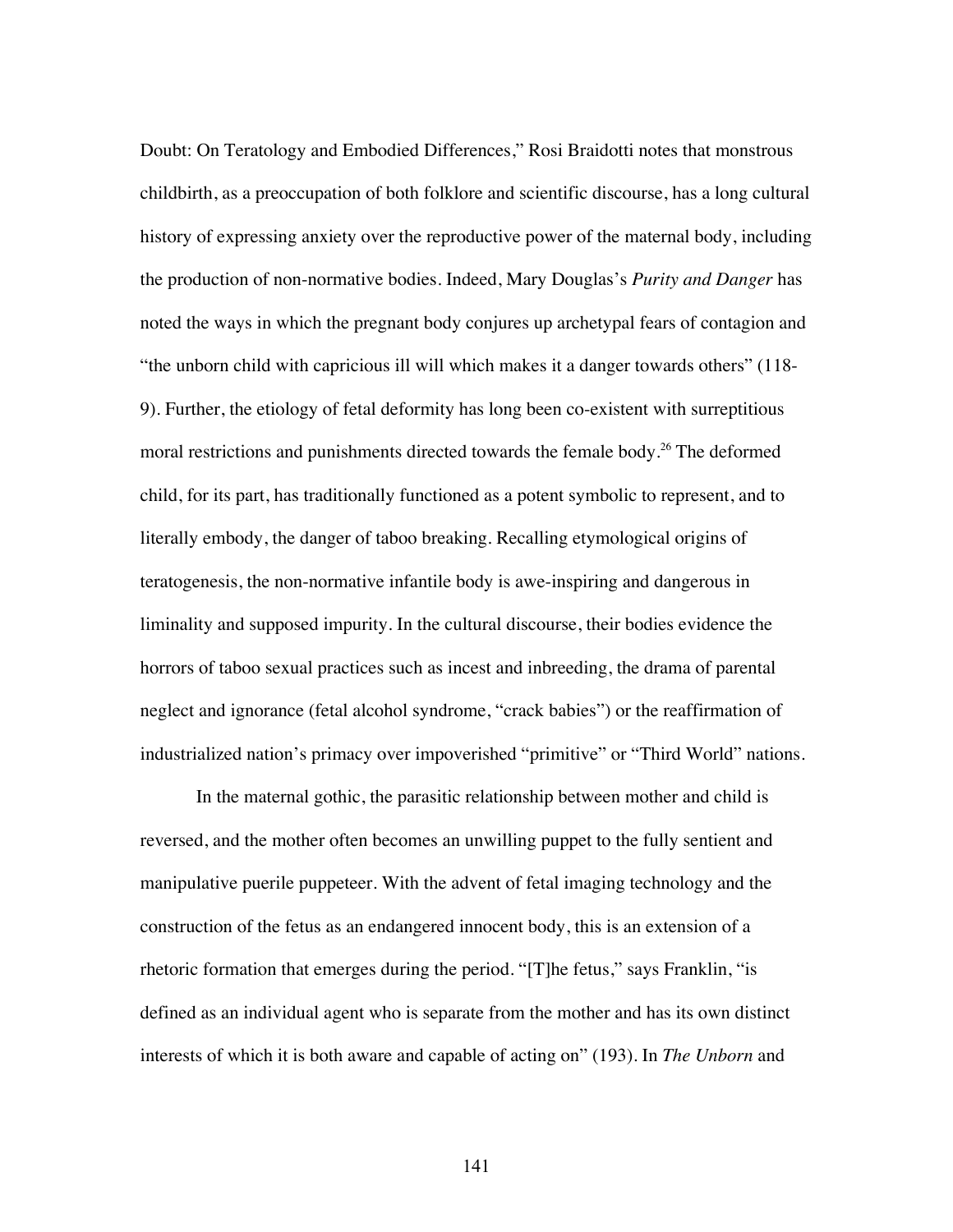*Inseminoid*, the monstrous fetus takes over the mother's personality completely. Svengali-like, it bends her will towards its own ends and commands her body to perform hideously uncharacteristic activities. Foreshadowing the Feral Child quality of her soonto-be infant, *The Unborn* finds Virginia (Brook Adams) becoming savage and unhuman, rummaging through her refrigerator in a trance to find food that will appease the creature inside her. In this, the film exaggerates the common "pickles and ice cream" lore of pregnancy and makes it monstrous, as Virginia eats raw, red meat to appease the fetus's presumed bloodlust. Virginia also claws at her husband during sex, marring his body as a result of her newly-acquired insatiable libido. In this film, sexual aggressiveness and pregnancy are incompatible, and libidinal impulses on the part of the pregnant body are assured signs of abnormality. Another pregnant mother murders her lesbian partner, stating "I can't love you both—baby needs all my love." In *Inseminoid*, the alien impregnation gives its host inhuman strength, and she is able to dispatch her male companions with ease. Her physiology is transformed as well: like her unborn monstrous child, she is now able to breathe the alien atmosphere. Like *The Bad Seed* before it, the maternal body in the maternal gothic becomes codeterminate with its revolting offspring—to birth a monster is to be a monster.

Physiologically, the monstrous infants of the maternal gothic are invariably animalistic in their physical presence. A nod to recapitulation theory, $27$  the deformed and monstrous infants continually embody a former evolutionary state—a eugenic nightmare of lost civilization and negative futurity slouching (or crawling) towards Gomorrah. The nightmare sequence in *The Fly* presents a miscegenated larva wriggling out of the birth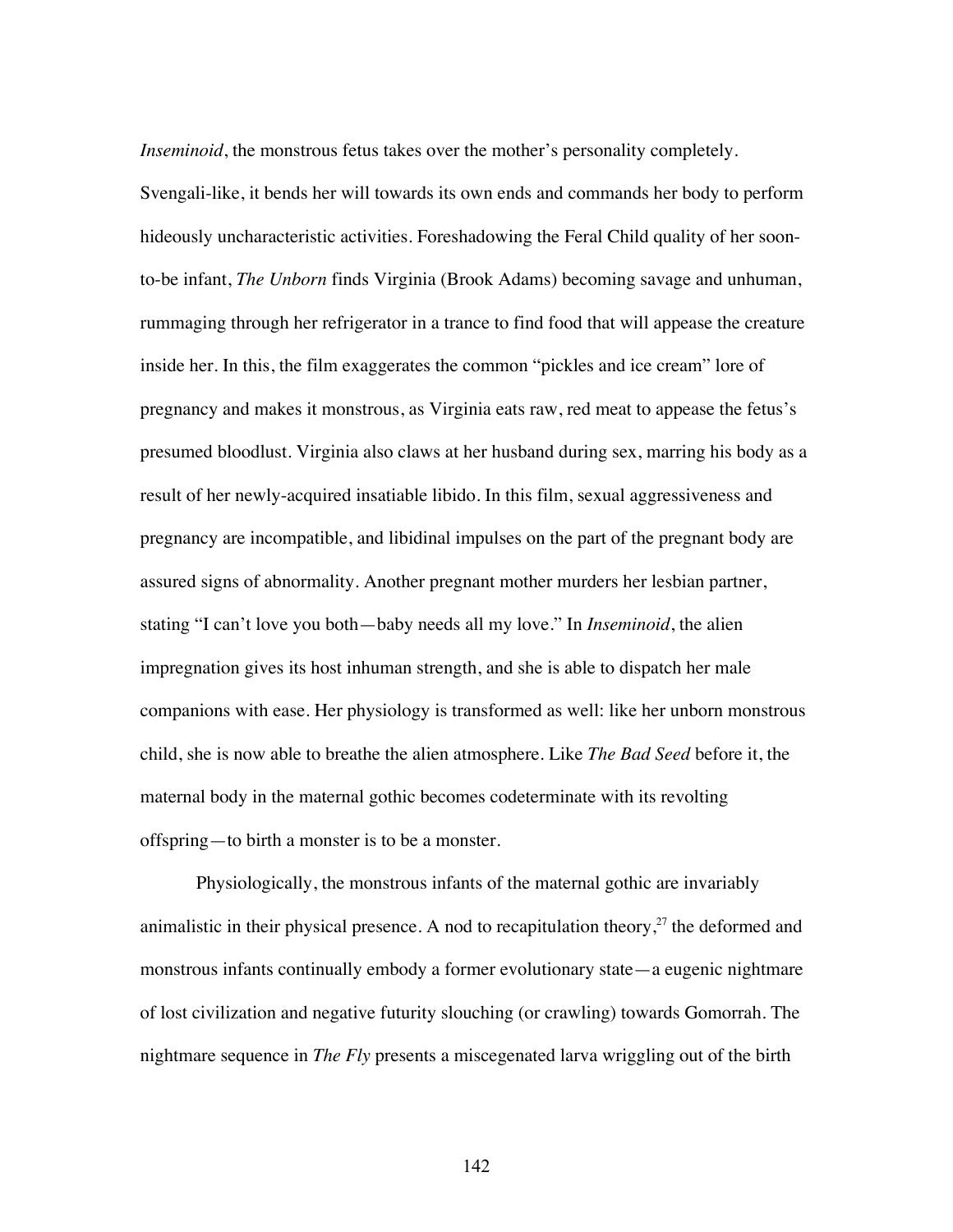canal of its unwilling mother (Geena Davis). In *The Brood*, Nola (Samantha Eggar) parthenogenically births a litter of faceless, grunting youths in her external womb sacs. *The Manitou* conjures up a particularly racist version of this trend by impregnating Karen (Susan Strasberg) with a 400-year-old Native American spirit, (re)born as savage pygmy warrior. *It's Alive* presents its infant monster, created by make-up and special effects designer Rick Baker (*The Howling, An American Werewolf in Paris, The Nutty Professor*), nearly an hour into the ninety-one-minute film. The eponymous monstrosity brandishes a muscled frame, two animalistic claws, an encephalitic head reminiscent of alien invaders from 1950s science fiction, and a set of vampiric fangs. The alien child of *Inseminoid* looks not unlike a hairless warthog, huffing and grunting its way into the world. These are offspring that directly oppose the doughy, cherubic frames of an Anne Geddes's infant--bodies whose singular defining quality is their unerring helplessness. In their savage physicality, the monstrous infants suggest an arrested, even regressive, phylogeny. No cherished children of nature, these animalistic infants are out of the cradle, endlessly rocking towards a horrifying futurity.

Indeed, the monstrous infant is part Feral Child and part Alien in the typology of this dissertation. Self-sufficient and savage survivors, their pre-civilized nature seems in service of a foreign and unrecognizable futurity. As their deformed and animalistic physiognomy suggests, the primal children of cinema have been genetically primed for battle, be it global or simply gestational. Though monsters, they emerge as seasoned warriors ready to conquer a hostile post-natal environment, after having already conquered an infinitely more treacherous pre-natal terrain. As a trope, the monstrous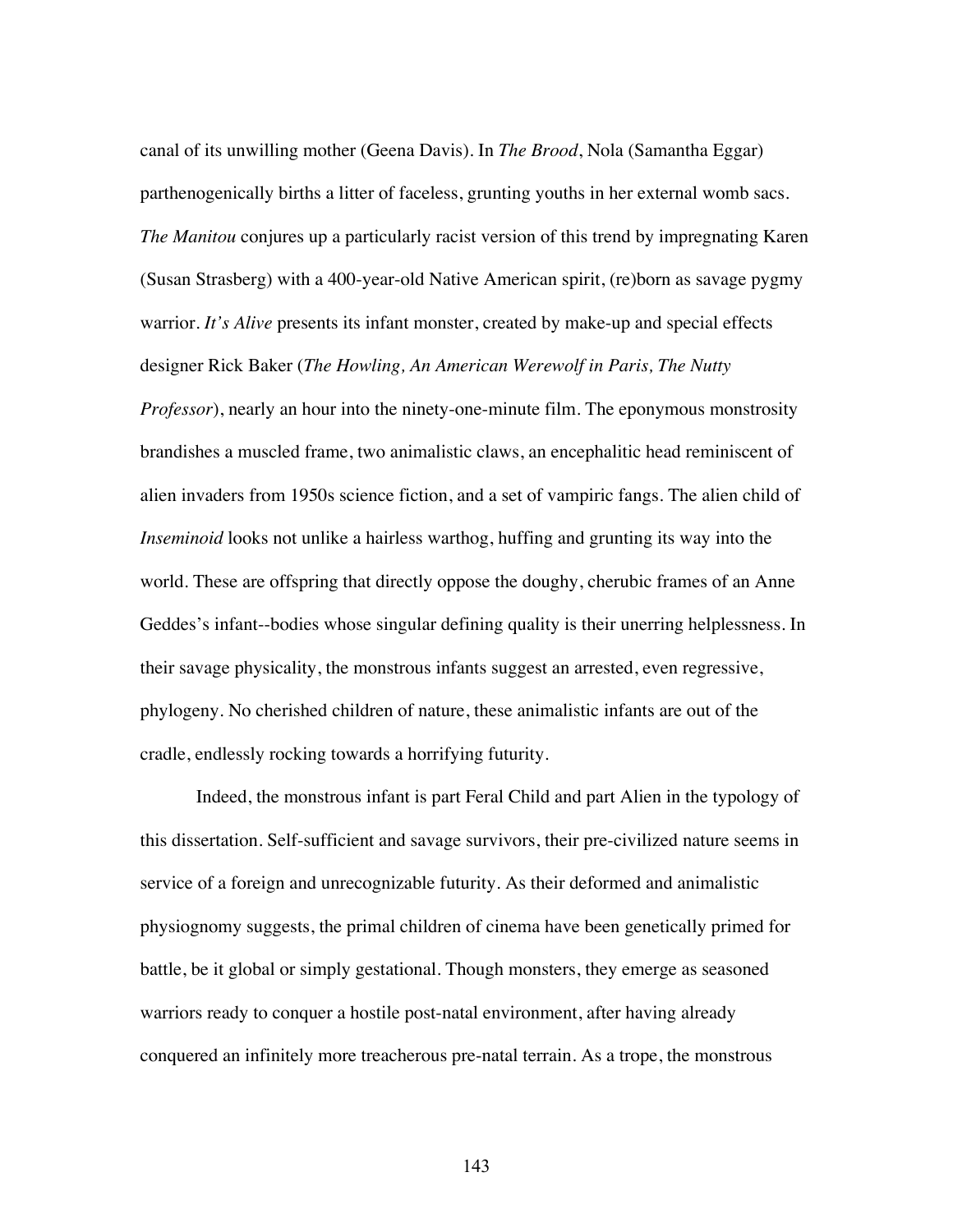fetus is birthed as a misshapen and vengeful presence—a Phantom of the Uterus who has survived the imprisonment of the womb to wreak havoc on the outside world. Perhaps this is nowhere more apparent than in *Demon Seed*'s infanta ex machina, a fusion of a woman and a sentient computer, who is born clad in literal bronze armor, like St. George emerging victoriously from a draconian uterus. As such, the monstrous fetus represents an evolutionary combatant—not my child, not a child at all—but rather a thing that represents the end of the (good, recognizable) present and the start of the (terrible, unrecognizable, inhuman) future.

This may seem to take me far afield from queerness and the perverse spectator. Earlier I have noted the manner in which child monstrosity—in maskedness, in possession, in developmental stasis, in revolt, in unbelonging—provides a vocabulary to discursively construct the semiotic impossibility of queer childhood. I originally planned to exclude this cycle of films, thinking that deformed and beastly fetuses had little to offer in terms of identification for the queer spectator. In these films, bodily difference is especially material in the determination of a child's present and future normalcy—in short, if it does not look like a child, it is not a child. Queerness, by contrast, has been understood as horrifying for its unphysicality—that the seemingly normal/normative could secretly be queer. In children, concern over their normalcy arises when they seem not to adhere to gender norms through their actions, interests, and desires. However, as queerness has been increasingly understood or promoted as a product of biology—either through recourse to genetics or hormonal production—so have attendant concerns about the eradication of queers through a form of negative eugenics. Rightfully, many queers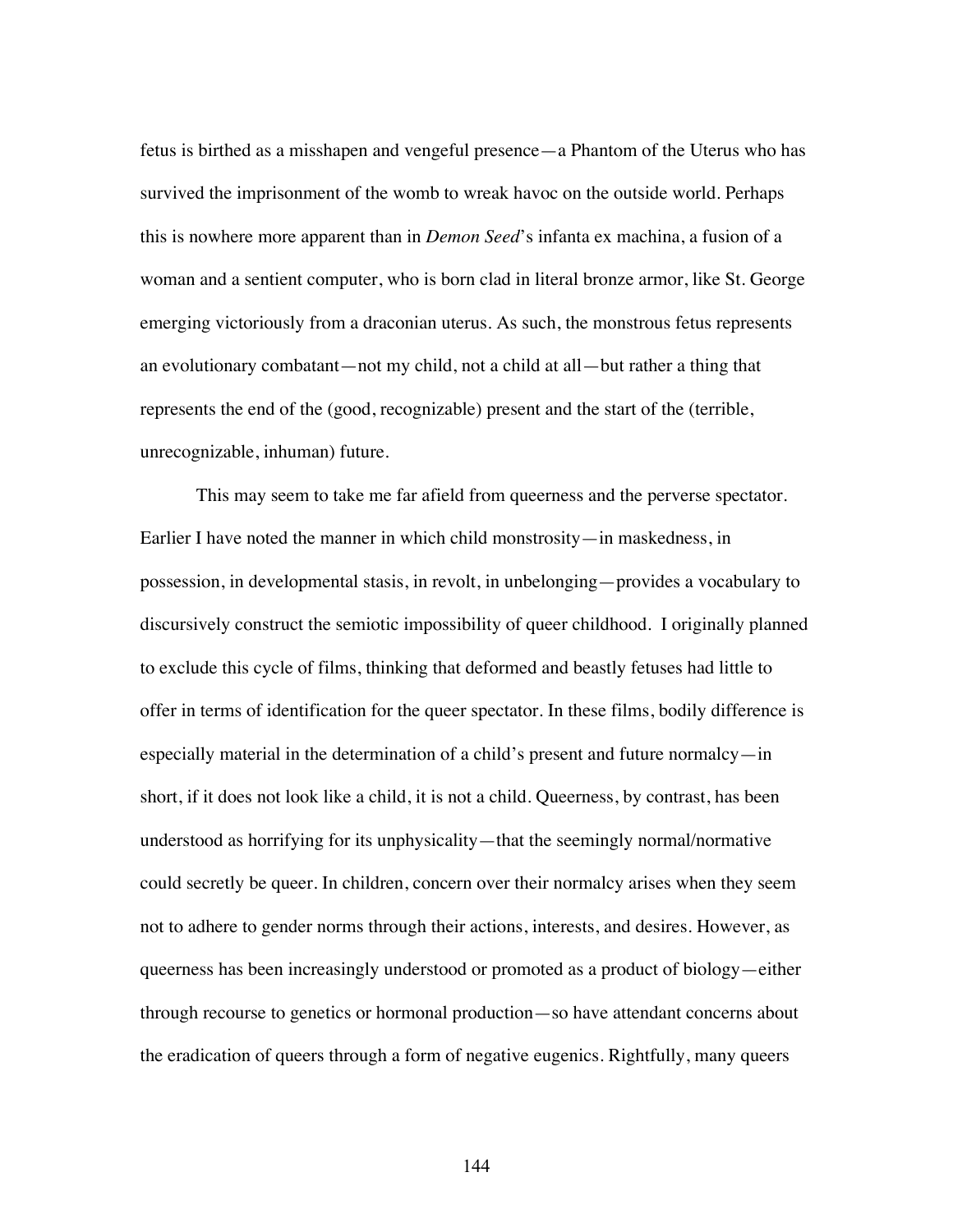grow anxious when explorations for the "gay gene" are mobilized. Diagnosis never seems divorced from "cure." Indeed, as public discourse can now conceive of a queerness that extends to a pre-natal body, the monstrous fetus becomes a prescient symbolic for the biologized queer body and the infantile body queered by science.

In the domestic melodrama *The Twilight of the Golds* (1997), a heterosexual couple awaits the birth of their first child, only to discover through genetic testing that the child carries the genetic propensity for queerness. Unsure whether they would want to raise a gay or lesbian child, Suzanne (Jennifer Beals) and her husband consider aborting the fetus. The issue is complicated by the fact that Suzanne's brother, David (Brendan Fraser), is gay, and during the course of the film he learns that his parents would have aborted him had they known of his potential sexuality. This revelation fractures the tense family structure, and though the family reunites at the film's conclusion, it is clear that David remains a developmental failure in his parents' eyes.

No doubt *The Twilight of the Golds* views itself as a secular humanist fable of issue-driven import. Well within the classic "problem picture" formula, it asks for complete spectatorial allegiance with Suzanne and her decision to keep or terminate her abnormal pregnancy. The film's crisis, however, is figured as maternal and extraparental as the unborn fetus doubles as the past self of the abject adult queer body. Instead of literally possessing sentience and desires as in the maternal gothic, *The Twilight of the Golds* employs the adult David as an emotional doppelganger. In melancholia and anger, David uses this misfit child as a point of disidentification to "look back" at his own birth. In this, he realizes that his sexuality has and continues to make him incompatible with the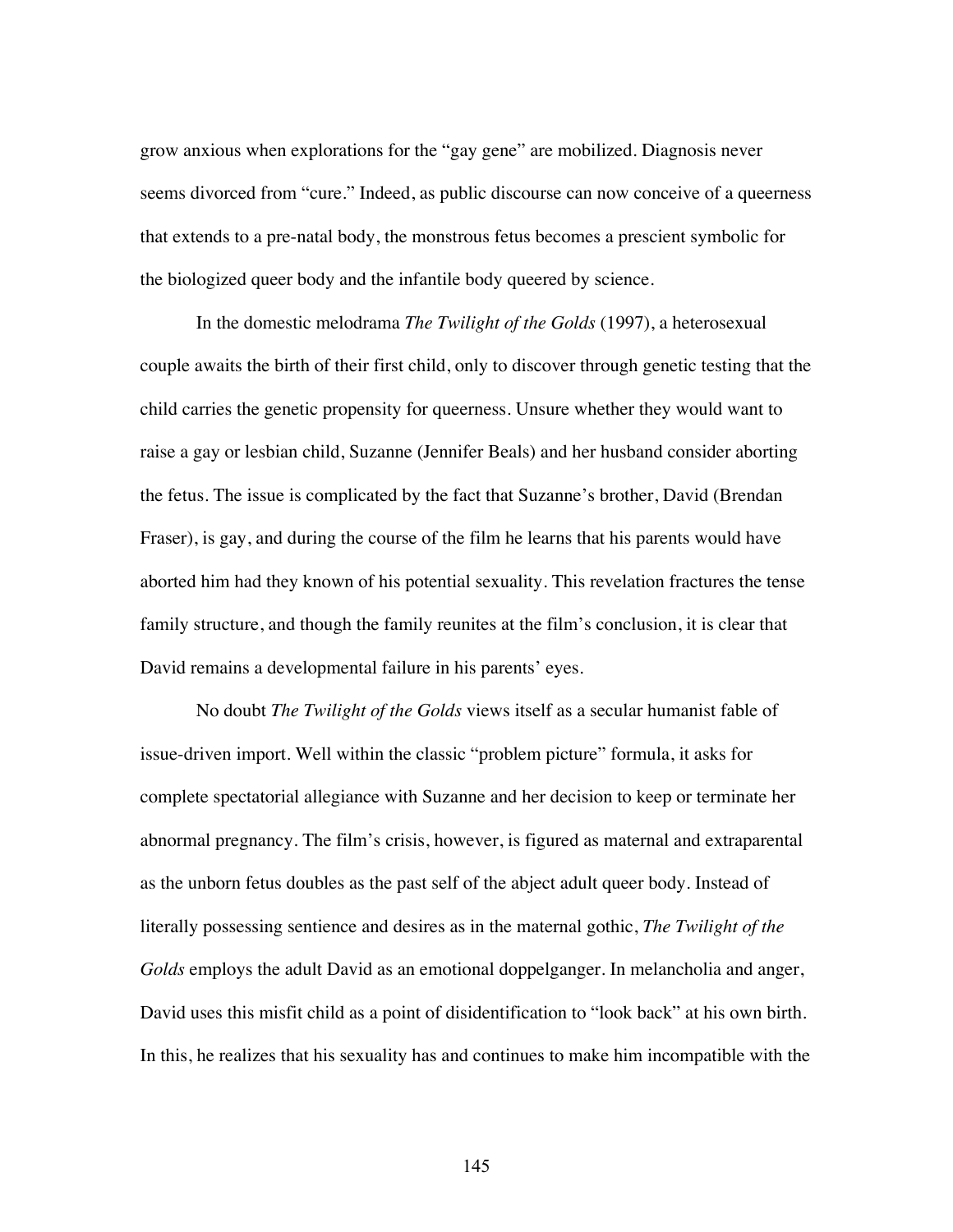familial and that the proposed abortion functions as a retroactive attack upon his own existence. In the film's climax, David confronts his father about the proposed abortion, screaming, "You're letting her kill me! You're killing me!"

Like the films of the maternal gothic, the unborn child of *Twilight of the Golds* represents something nonnormative and threatening to the coherency of the familial. More telling, however, is the uncanniness of the child—in doubling as David's past self, the fetus represents both the terrible future of the family line and its existing failure in the body of David. The rejection of the adult David parallels that of the gestating queer subject—he is, in a sense, aborted from the familial structure as a stand-in for the voiceless fetus. However, unlike the maternal gothic, this film bypasses the demonization of the maternal body—Suzanne is not a polluted vessel in this film, nor is David's mother deemed "to blame" for David's queerness. Instead, David stands in as the polluted body that threatens the family yet again by exposing their silent prejudices. In debating the "viability" of the queer fetal subject, they are quite transparently passing judgment on David's suitability for life—if only they could have had a straight son instead of a monster. If only they had the parental fortitude to halt the encroachment of queerness this terrible, unrecognizable (anti-)futurity, at its origins. In this, monstrosity is transferred from the maternal body and placed upon the queer subject, a manifestation of teratogenic abnormality that has been transferred, nonsensically, from an imaginary avuncular bond.

## *The Paternal Gothic*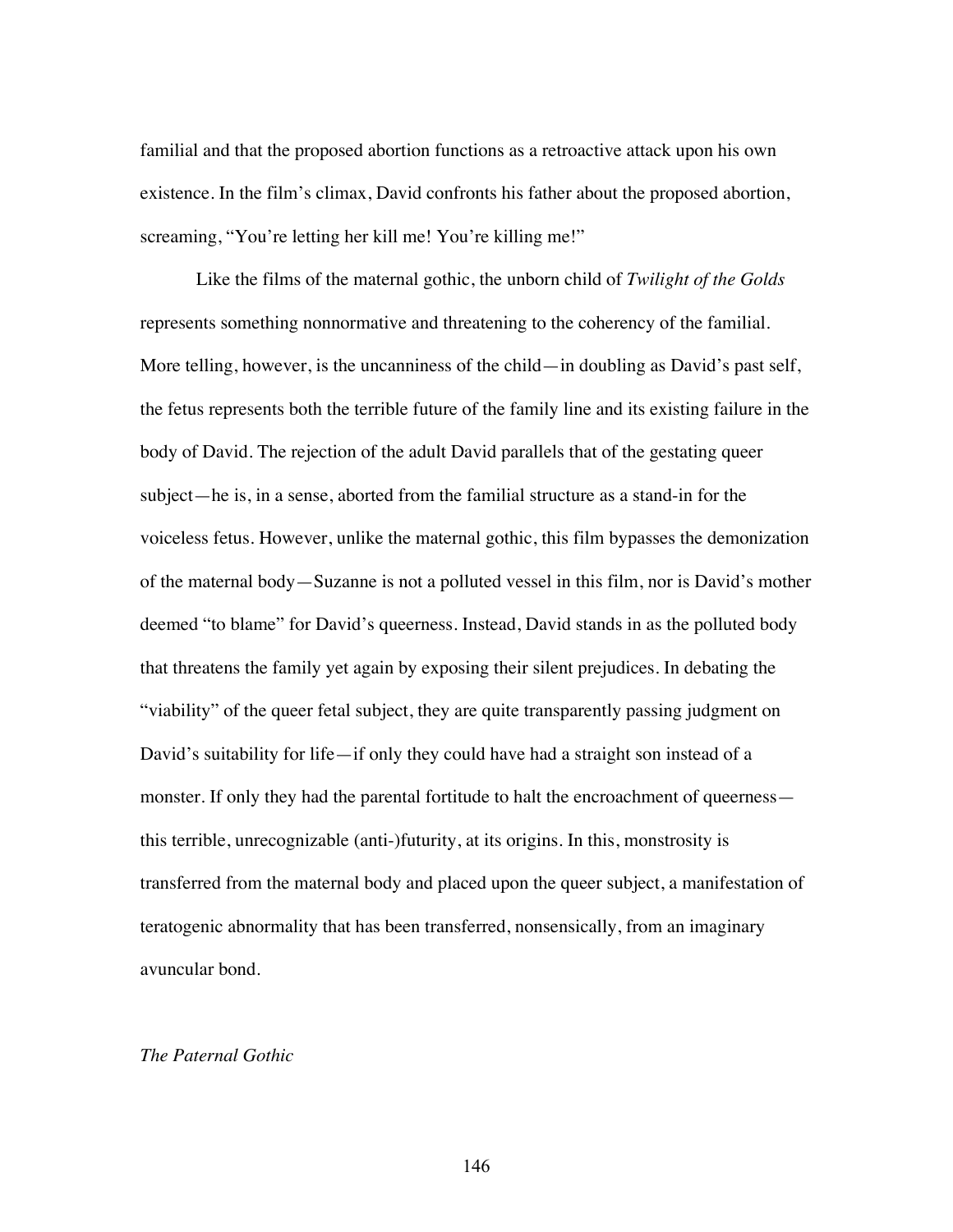Whereas the films explored in the maternal gothic focus upon a woman's terror at the prospect of carrying an alien presence inside her body (with the attendant horror *at*  the female body as a site of monstrosity), other films focus instead on the figure of the father. In the maternal gothic, the father is physically absent (*I Don't Want to Be Born, The Manitou, Xtro, Demon Seed*) or weak-willed and metaphorically absent (*Rosemary's Baby, The Brood, The Unborn*). This should come as no surprise, as *The Bad Seed* and *The Exorcist* taught that single mothers could only raise demons. In the male-focused film, which I will call the "paternal gothic," terror arises from questions of heterosexual paternity and a sense of anxiety over the child's Oedipal desire to murder and/or replace his father.

In many ways, Larry Cohen's *It's Alive* (1974) embodies many of the elements noted earlier in the maternal gothic: the monster is an infant, it is represented as physiologically regressed, and the mother is treated (at least initially) as a contaminated transmitter of monstrosity. There are differences, however. In *It's Alive*, no evidence before delivery suggests that anything is "wrong" with the fetus, and it certainly makes no attempt to exit the uterus early or control the mother's will. It is only this film that does not resort to the conceit of bodily invasion or ecological pollution to produce its monstrosity. Indeed, the issue of causality is never resolved, which leaves the child's monstrous origins (or teratogenesis) a lingering question. In this, it suggests something very normal—expected, evolved, even natural—about this monstrous child. Additionally, *It's Alive* is the only film within this cycle that begins with the monstrous birth that the other films reserve for their climactic finales. As such, we may say that the film concerns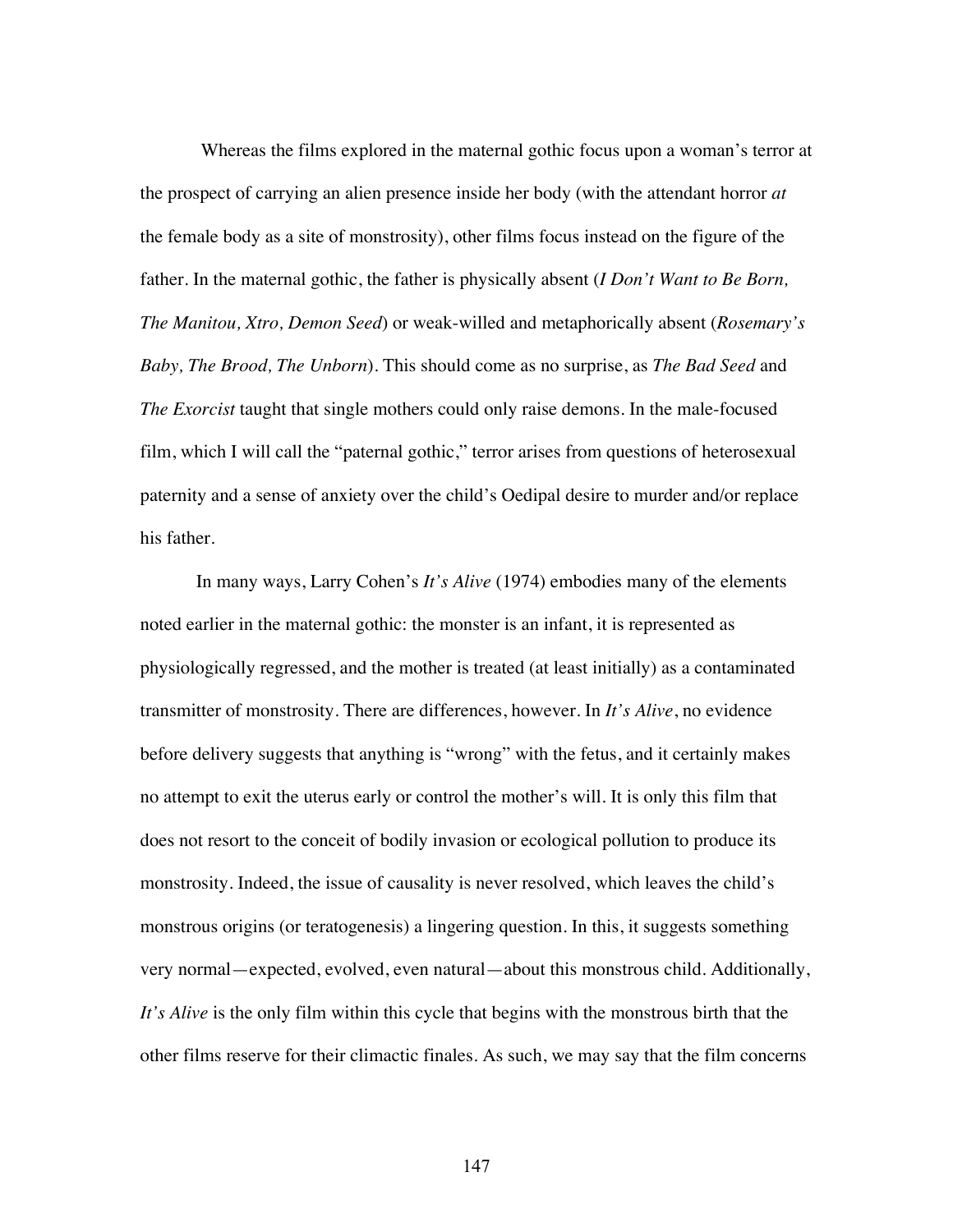itself less with the teratogenic production of the non-normative but rather with parental accountability for monstrosity that is the inevitable product of the polluted present state. In the film, Frank Davies (John P. Ryan) and his wife Lenore (Sharon Farrell), a bland suburban white couple, await the arrival of their second child. Upon birth, the monstrous infant kills the doctors and nurses in the delivery room before escaping into the city, where he commits a number of murders in the name of survival. Frank rejects his child as an inhuman monster and even actively seeks out the infant for extermination. At his wife's urging, however, Frank welcomes the child back into their home and even attempts to protect the infant from authorities before a battalion of police officers gun down the baby in a sewer. However, the film ends with a radio report that another monstrous child has been born, suggesting the boundless (re)generation of monstrosity.

Though all of the films in this dissertation deal in some manner with a horrifying family romance—the confusion of tongues between parents and their hideous progeny, *It's Alive* is the most explicitly Frankensteinian of the bunch. Besides the eponymous title, a line from the 1931 film adaptation of Mary Shelley's novel, *It's Alive* presents a soliloquy midway through the film in which "Frank" questions the permeable boundaries between normality and abnormality, monster and non-monster: "When I was a kid, I always thought that the monster was Frankenstein. You know, Karloff walking about in those big shoes grunting. I thought he was Frankenstein. Then I went to high school and read the book and I realized that Frankenstein was the doctor who created him... Somehow the identities get all mixed up, don't they?" In this, the film questions (much like Shelley's novel and James Whale's classic film) the designation of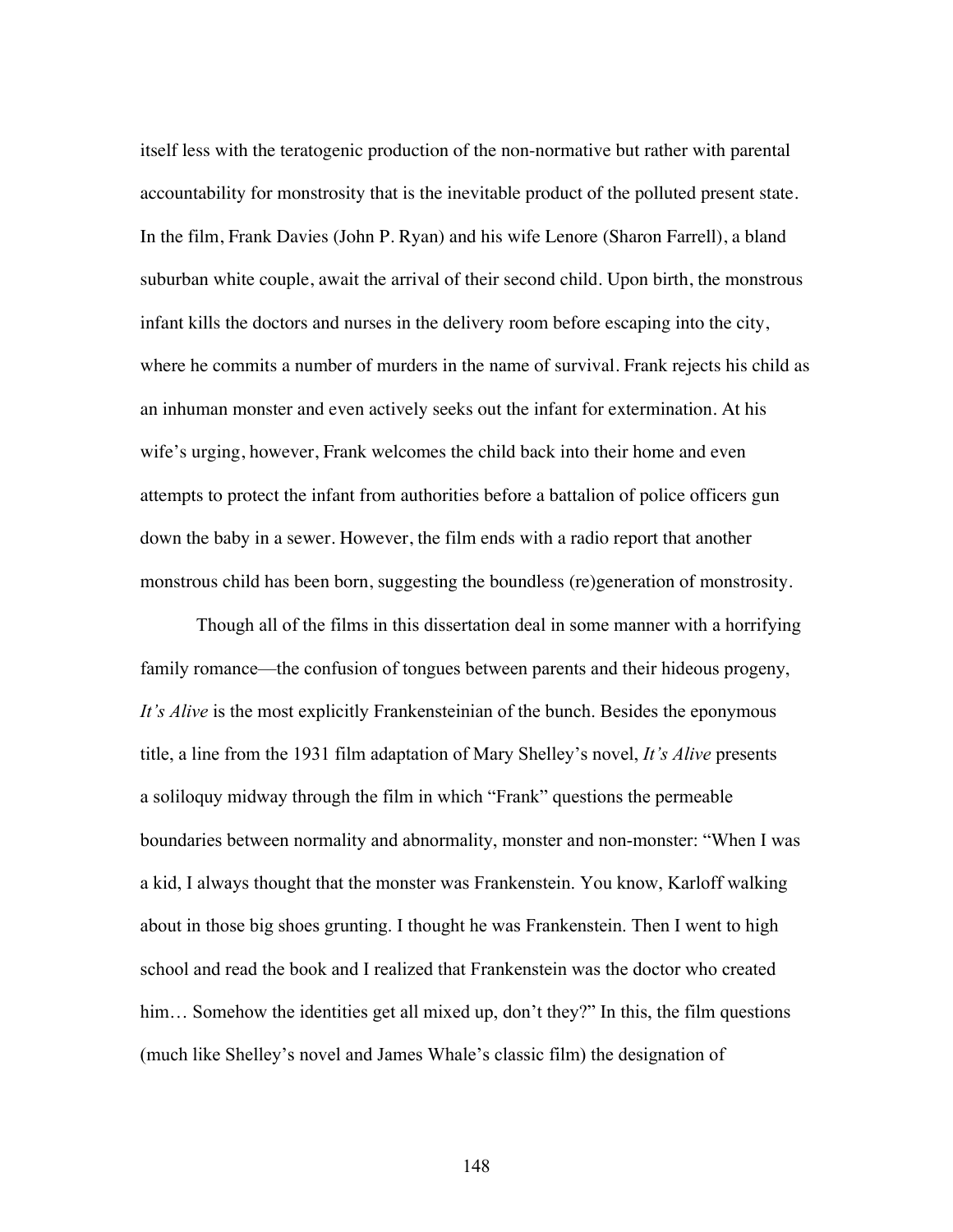monstrosity, as Frank must come to accept his parental responsibility. Additionally, whereas most of the films in this chapter construct multiple narrative removes to authorize child abuse (the child is not mine, the child is alien/possessed/inherently evil, the child is not a child at all), this film does the opposite. Rather than Othering the child, the film initially presents the child as Other in the first fifteen minutes and slowly humanizes the infant until its untimely demise evidences the tyranny of normalcy rather than its long-awaited restoration.

Indeed, the film provides little rationale for child abuse. *It's Alive* challenges the abject construction of fetal monstrosity and instead considers physical monstrosity as central and co-existent with the discourses of normality. Ultimately, it argues that monstrosity exists at the heart of the American family and that this frightening futurity must be accepted and integrated as a troubling exemplar of modernity. Several film critics<sup>28</sup> have argued that this film epitomizes a shift towards "progressive horror" in the post-Watergate era. In Vivian Sobchack's essay "Bringing It All Back Home: Family Economy and Generic Exchange," she argues that the horror genre, along with science fiction and television melodrama, all begin to critique the normative family structure in the 1970s. In the sequels that follow,<sup>29</sup> the *It's Alive* series becomes more complex in its treatment of monstrosity, ultimately centralizing the infants as misunderstood freaks in a world bent upon their annihilation. However, the designation of the film *It's Alive* as simply "progressive" is highly problematized by its abject treatment of the maternal body. This instance of "progressive horror" is figured as a struggle within and through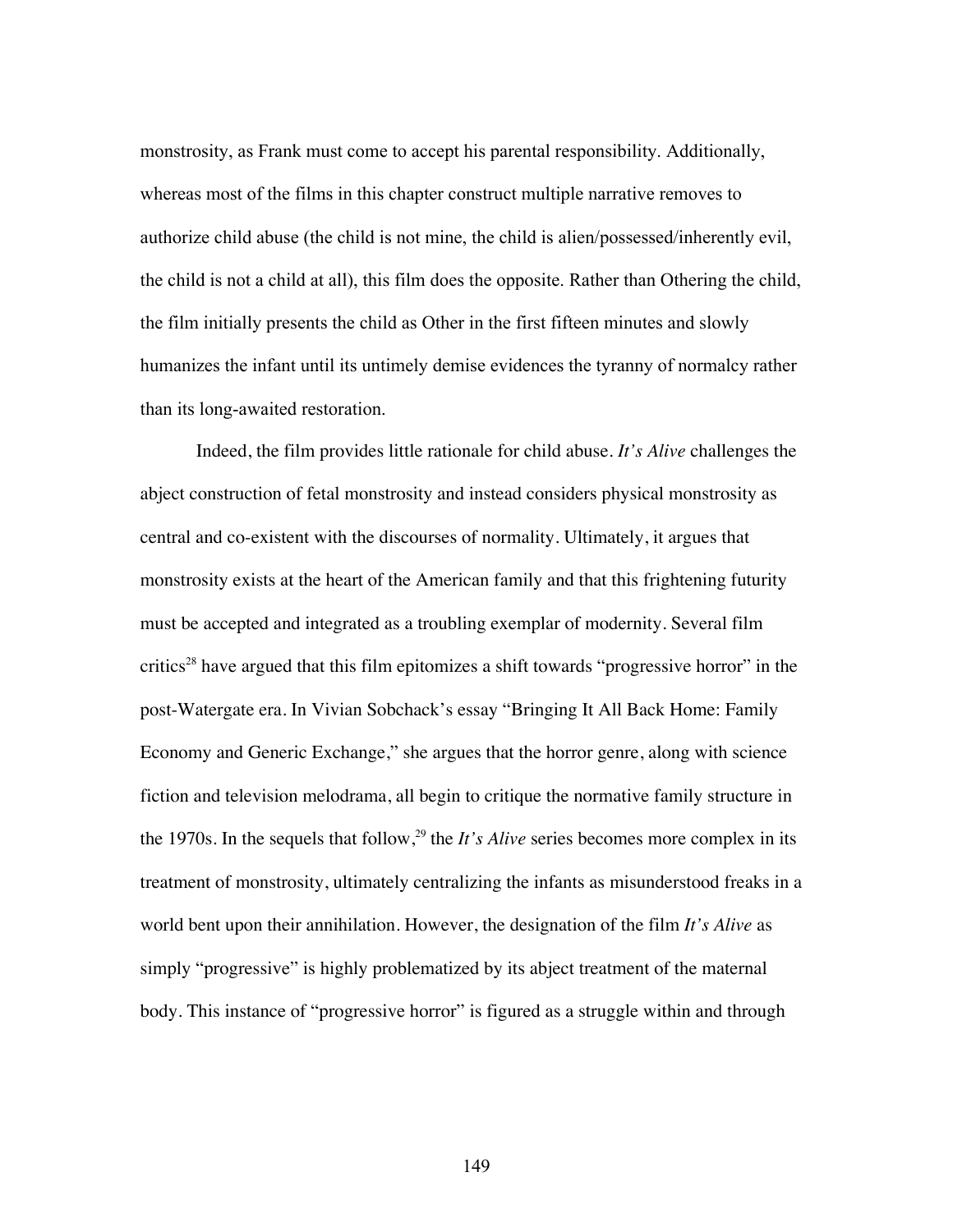the paternal, an acceptance of monstrosity at the heart of the family which still casts a suspicious eye at the polluted, porous body of the female.

As the narrative of *It's Alive* plays upon the Frankenstein mythos, the question of acceptance and/or rejection of monstrosity evacuates the maternal body completely. In this, Frank's concern echoes the sentiment of the doctor in the delivery room who told Lenore that she "had done her share" in gestating the embryo. Indeed, the "women's work" of this film seems to entail impregnation and gestation. After that, the delivery and management of the child become the responsibility of the paternal/patriarchal state. Indeed, the film tellingly absents the viewer from the actual delivery scene, lingering instead with Frank and the other expectant fathers in the waiting room, where they discuss the polluted and teratogenic world in which they live. "What a fine world to bring a kid into," one father says, sarcastically. The baby's "delivery" (and its subsequent murder of the medical personnel) takes place off-screen. Our introduction to the scene of carnage comes through the eyes of Frank, clearly established as our protagonist, as he descends on the scene. As he surveys the carnage, he seems to avoid his wife strapped to the gurney, who is wildly calling out "What does my baby look like? What's wrong with my baby?" Indeed, he seems horrified at his wife. She seems but an extension of her monstrous infant. This is underlined later when he hesitates to embrace her and she says, "You're not afraid of me, are you?" He laughs nervously and deflects the question by saying, "I've always been afraid of you, especially those eyes." But the point is made: after the discussion of pollution and contamination in the waiting room, it is evident that Lenore is seen as a carrier of pollution, if not infected herself.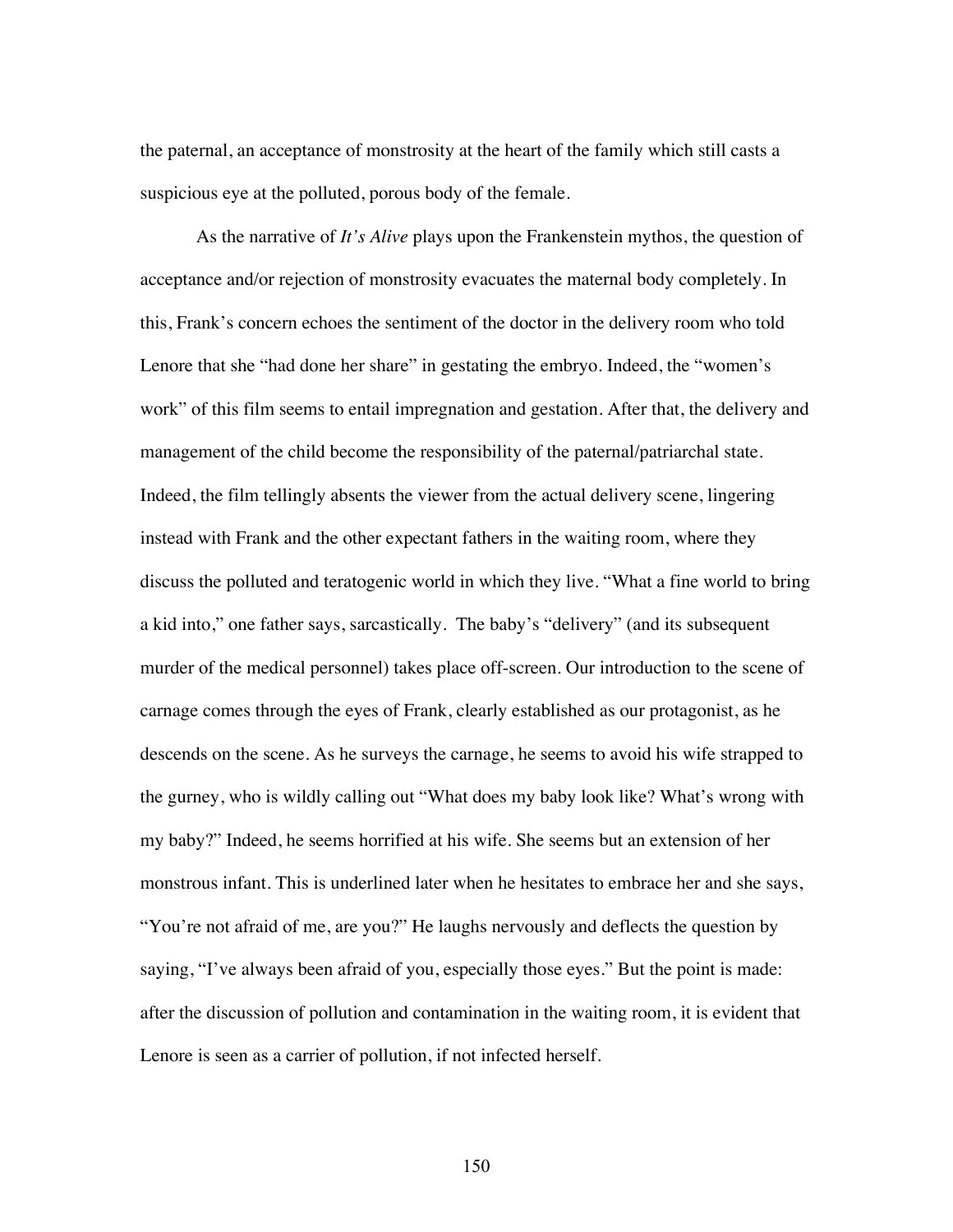*It's Alive* draws fairly tacit links between the parasitic presence of the fetus within the mother's womb and the father's fear that the child will become a parasitic presence after its birth. Beneath the placid surface of heteronormative domesticity lays Frank's parental anxiety about the impending birth and possibly his resentment towards the couple's previous child, Chris. In the labor room, Lenore says to Frank, "I'm glad we decided to have the baby. It's not going to tie you down, is it sweetheart? You're not going to feel trapped like you did last time, are you?" In *It's Alive*, the child is also parasitic in that it threatens to take over its father's life, and Frank must learn to accept a mixture of love and hatred that characterizes his relationship with not just his abject child but (it is suggested) his "normal" child as well. As Patricia Brett Ehrens and Sobchack note, the turn towards "progressive" horror saw a proliferation of just this type of patriarchal critique.<sup>30</sup> As an analysis of the heteronormative family, the film details the father's acknowledgement of his own murderous intent towards his own offspring—in effect locating the family as a hotbed of repressed pedophobic rage.

Other films in the paternal gothic are not so sanguine about their non-normative progeny. The films that end this chapter offer the most extreme version of parental disassociation: the children are decidedly revealed to be "not mine"—one an implanted alien horde and the other the adopted son of a jackal. In each, the discovery of the alien/demonic child is made post-utero, and the crisis centers on the father's encroaching doubt over the validity of his lineage.

## *The Other Paternal Gothic*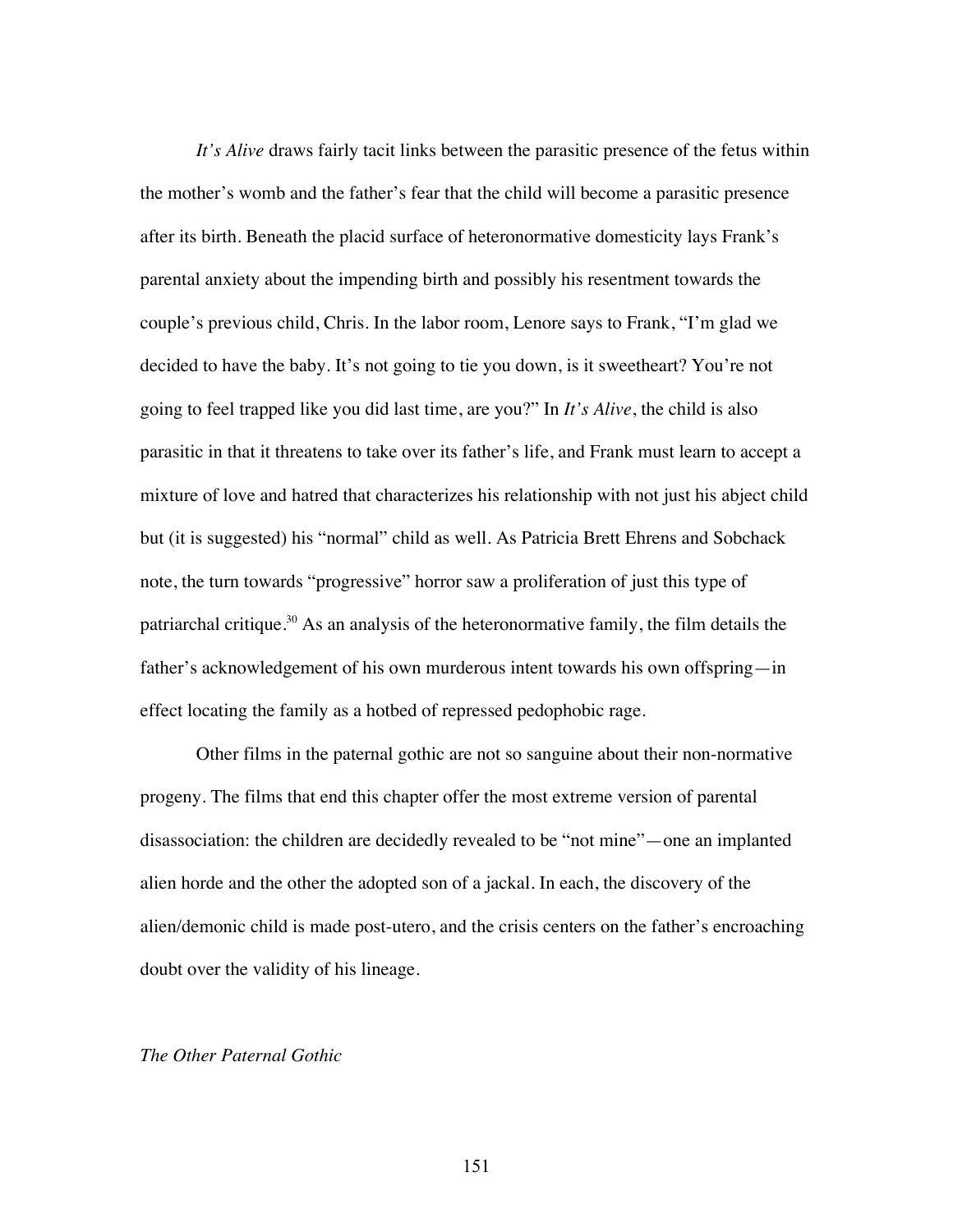In this section, I begin with *Village of the Damned* (1960) as the figuration's progenitor, and then segue into a reading of *The Omen* (1975-1981) series. The 1960s British film *Village of the Damned*, like *It's Alive*, contains bodies that trouble the boundaries of the familial in profound ways. Rather than being feral, evolutionarilyregressed bodies, however, the children of *Village of the Damned* are eerily serene and intellectually superior. With enlarged frontal lobes and detached rationality, they are the civilized Eloi to *It's Alive*'s brutish Morlock infants. *Village of the Damned* also shares many qualities with other previously analyzed revolting child figurations: the perfect child, the performing child, the powerful child, and the silent watching child. My discussion of *Village of the Damned* here is brief, however—I want to save detailed consideration of this seminal text for the next chapter, which concerns itself with groups of monstrous children. Here I consider the manner in which the bodily invasion and village-wide impregnation of the townswomen becomes figured as a purely masculine/paternal crisis.

In *Village of the Damned*,<sup>31</sup> the small town of Midwich, England, grinds to a halt one afternoon as clocks and machinery simultaneously stop and the townsfolk become inexplicably comatose. The stasis period passes, and later the residents discover that all of the women of childbearing age have become pregnant. Five months along, several strange emotionless children are born with bizarre telepathic and hypnotic abilities—able to read the minds of others and also to direct their will. In addition, all of the children share a hive-like group mind, learning and communicating in tandem through their psychic connection. After the children lash out against several villagers, British military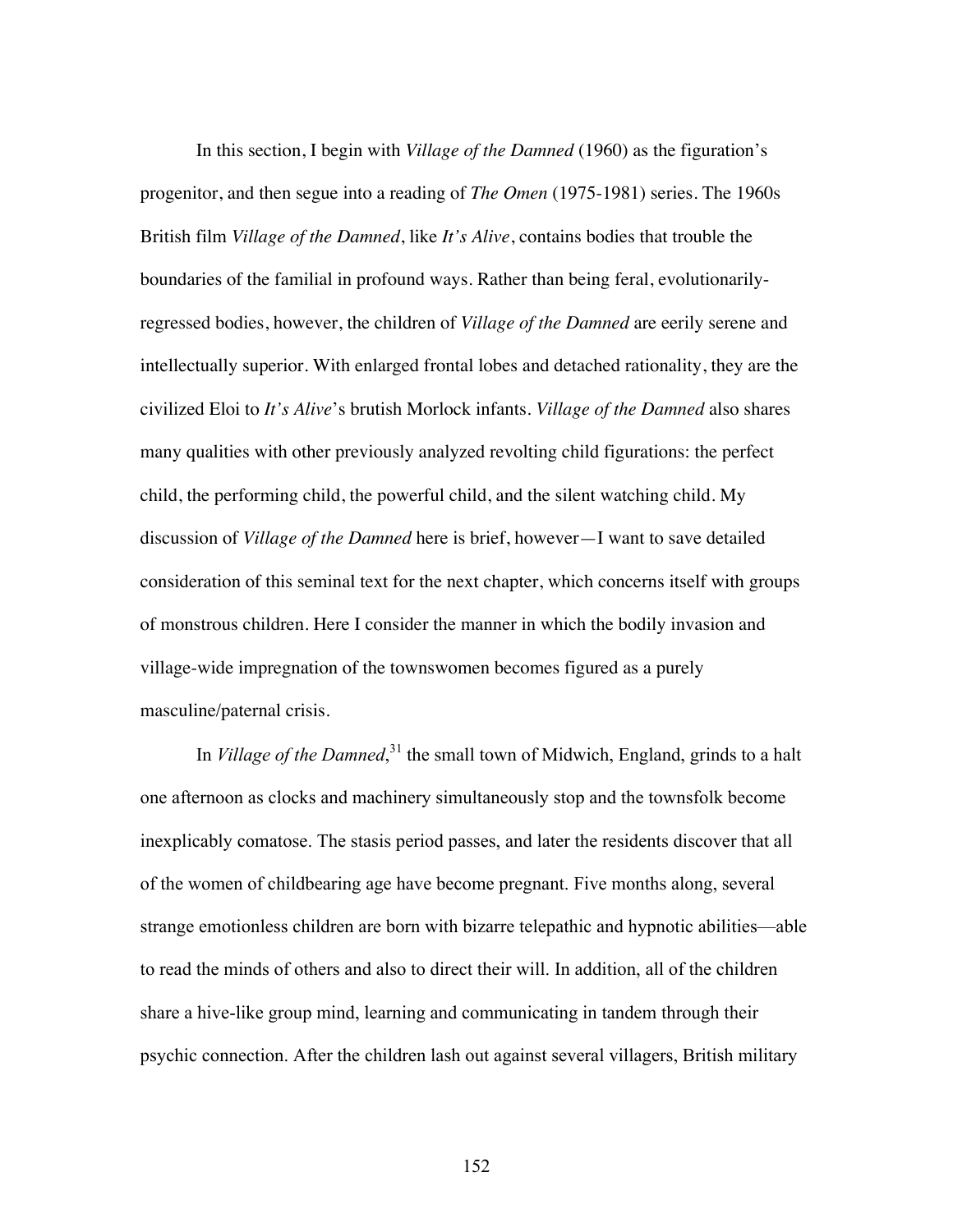officials—led by Maj. Alan Bernard (Michael Gwynn)—threaten to imprison or exterminate the children. Prof. Gordon Zellaby (George Sanders), however, offers to tutor the children himself—including his son, David (Martin Stephens)— and learn their secrets. Eventually, he concludes that the children are the result of a large-scale alien impregnation and that the invaders plan to set up similar enclaves in other villages to propagate their species. To stave off such an invasion, Gordon kills himself and the children with a bomb that he detonates in the schoolhouse.

*Village of the Damned* notably underplays the assumedly central maternal conflict of the maternal gothic in favor of focusing almost exclusively on male fear (including doubts of paternity). Indeed, focus upon the women of Midwich is largely limited to their inability to explain the phantom parturition to their doubtful husbands and families. Only one woman, Gordon's wife Anthea (Barbara Shelley), is given a central role in the film, and her anxiety stems not from the fear that the child she birthed is not her own but rather that his "adult-like" ways make her role obsolete—an anxiety that troubled Christine Penmark in *The Bad Seed* as well. Though the set pieces remain the same (metaphoric rape, strange birth, discovery of the invasion), this film is decidedly unconcerned with the experiences of the women. The men collectively view their wives and daughters with bitter suspicion and their newborn children with infanticidal detachment. In a telling sequence early in the film, two homosocial circles of men gather in the midst of the crisis—one in the war room, where they discuss how to manage the strange, powerful children, and the other in a local pub, where they sit silently and drink. In an unusually long non-scored (silent) scene, the camera follows one of the villagers, who finds both his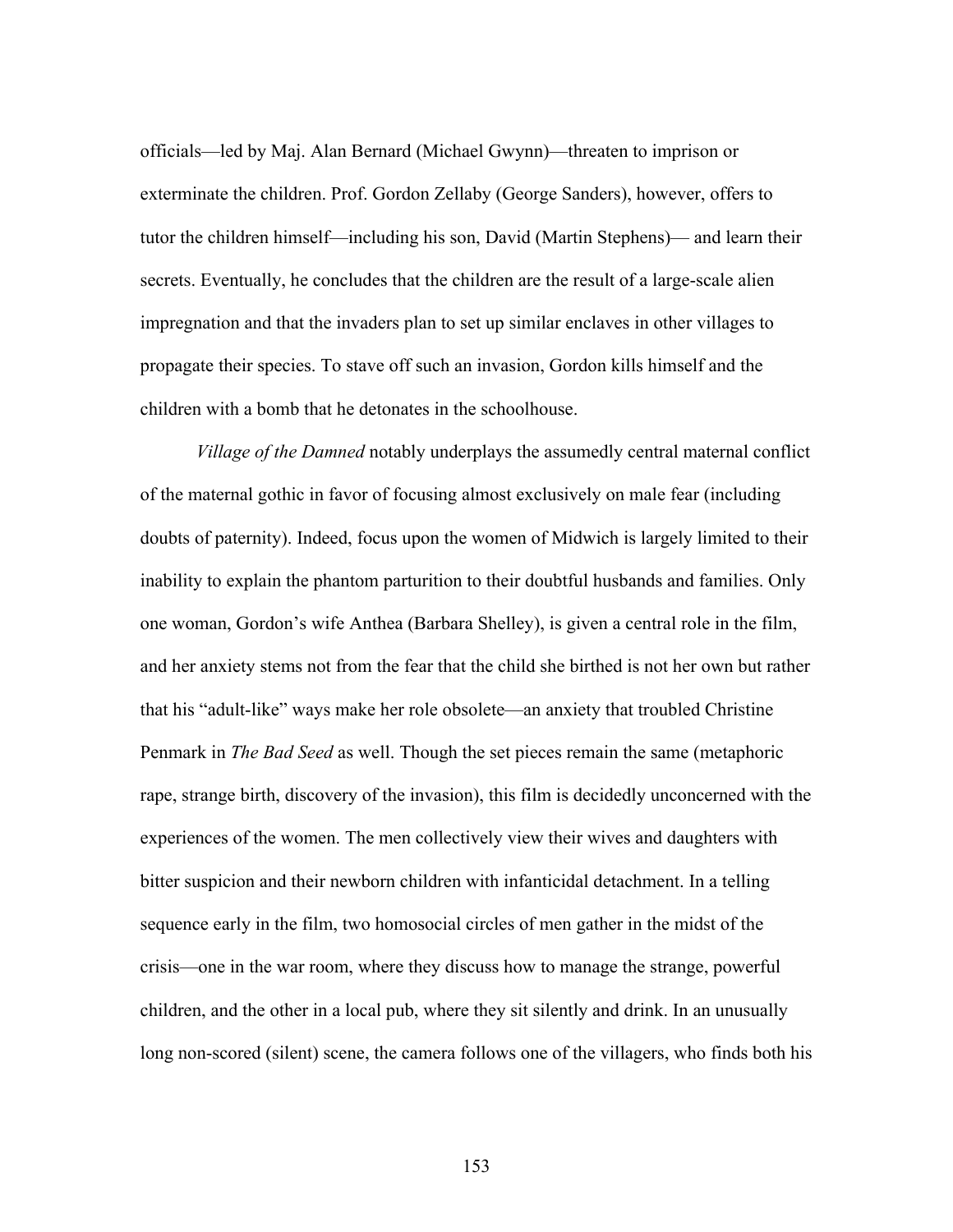wife and teenage daughter pregnant, from his house to a local pub. Also there are several other men from the village, all looking drunk, dejected, confused, and insecure. Director Wolf Rilla uses shot-reverse shots between the various villagers and the bartender anxious glances exchanged, but no words are spoken. Finally, the father speaks from the bar, framed with the other men behind him, stating of the children, "I hope that none of them lives." Rather than punish the men or characterize them as mob-minded simpletons, the film allows the option of child abuse and infanticide to linger—the spared rod that leads to apocalyptic culmination.

Indeed, the men in the bar are only a parochial version of the other patriarchal force in the film—the military. In a parallel construction, army officials note that similar instances of "ominous plural parthenogenesis" have occurred in other regions across the globe. In Russia, the Communist government bombed an entire village and eradicated its population to eliminate the threat. In the far north, indigenous Eskimos beat the children to death shortly after birth, finding the incompatibility of their towheaded whiteness to be a portent of evil. Indeed, as Richard Dyer notes in *White*, blondeness is a cultural signifier in and of itself. It is the penultimate signifier of whiteness. Blondeness, he notes, makes the whiteness more saturated with all of the qualities prized in the construction of the white body: cleanliness, purity, goodness, light, civilization, holiness, innocence, and transcendence.<sup>32</sup> As in *The Bad Seed* previously and in *The Omen* that follows, the image of childhood innocence—predicated in whiteness—is deployed by the revolting youths to circumvent culpability. *Village of the Damned,* however, reveals the cultural specificity of this construction—in other contexts, whiteness, childhood, and innocence are not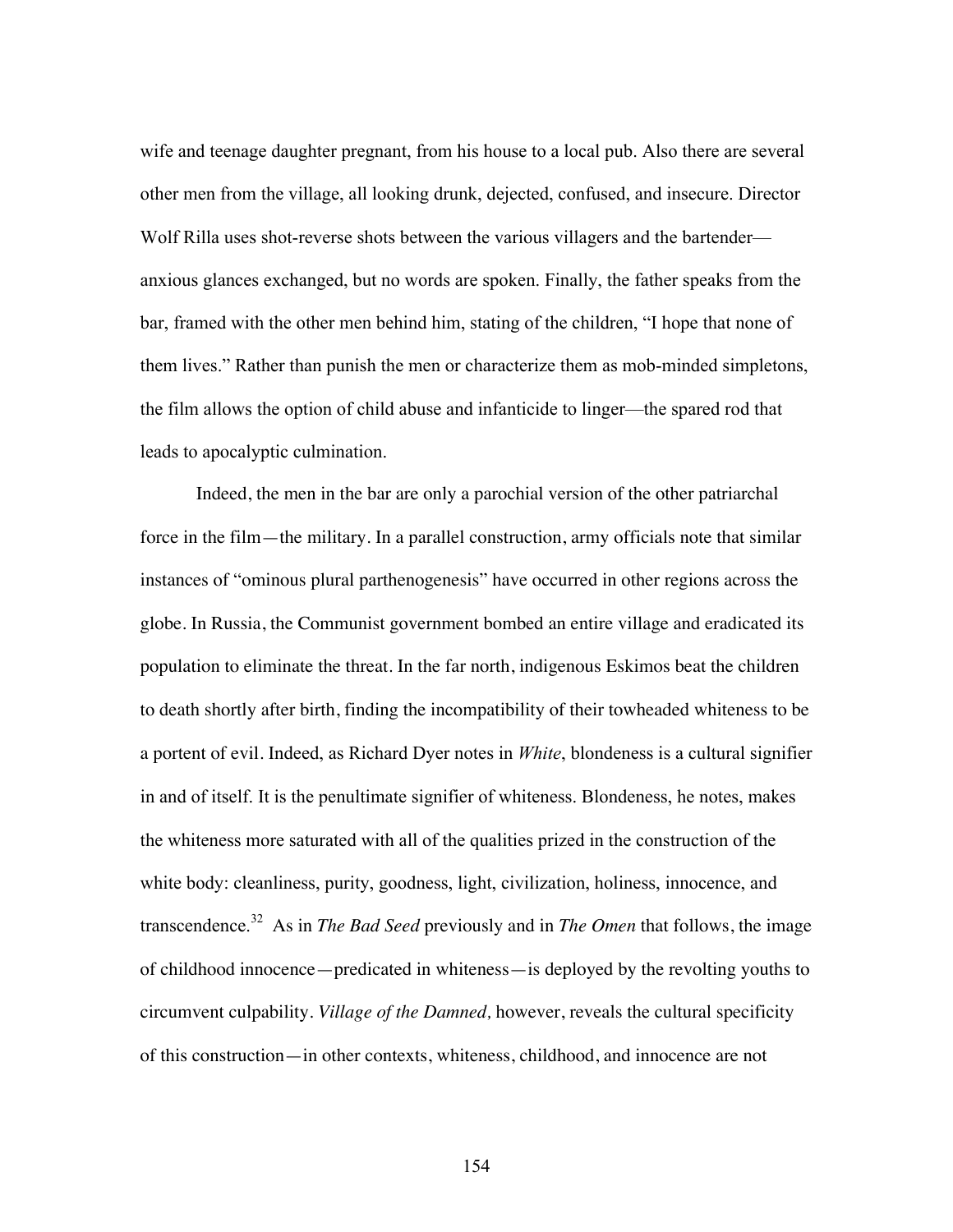mutually codeterminate. Under different conditions, whiteness is a liability, and the residents of Midwich are dupes for assuming a tacit connection between properly raced bodies and bodies properly devoid of "bad" childhood traits. They have failed to recognize the children as arbiters of a terrible, unrecognizably alternative futurity. Ultimately the military allows for Gordon to advance with his pacifist plan, to the nation's detriment. To become the nation's true savior (read: to be a good citizen, to be a good father, to be a real man), he must abandon the stultifying effeminacy of diplomacy and accede to the curative power of child abuse. Like Christine Penmark, he must sacrifice himself to save his loved ones; but unlike Christine, he is not (really, after all) related to his bad seed and therefore carries no eugenic blame for its condition. Gordon additionally succeeds where Christine, the consummate failure, can only demonstrate her weakness. Where Christine was culpable—a monster, Gordon is capable—a martyr.

The 1976 film *The Omen* sits at an interesting juncture in the cinema of revolting childhood. Like *The Bad Seed, The Innocents,* and *Village of the Damned*, it deals with the covert quality of white childhood innocence and the power of closetness for the child monster. In his essay "The Child as Demon in Films Since 1961," Wheeler Dixon describes Damien, the central figure and "Anti-Christ" demon child of *The Omen* (1976), as "the blond young son of American ambassador Gregory Peck, [who] serves as the 'deus ex' for a series of horrifying murders."33 This serves as a satisfactory introduction to the film (much pithier than mine here) but one that I think is embedded with a very telling error. Dixon claims that the demon child Damien is a blond boy when it is fairly obvious from the film or any of the promotional material that he is a dark-haired child in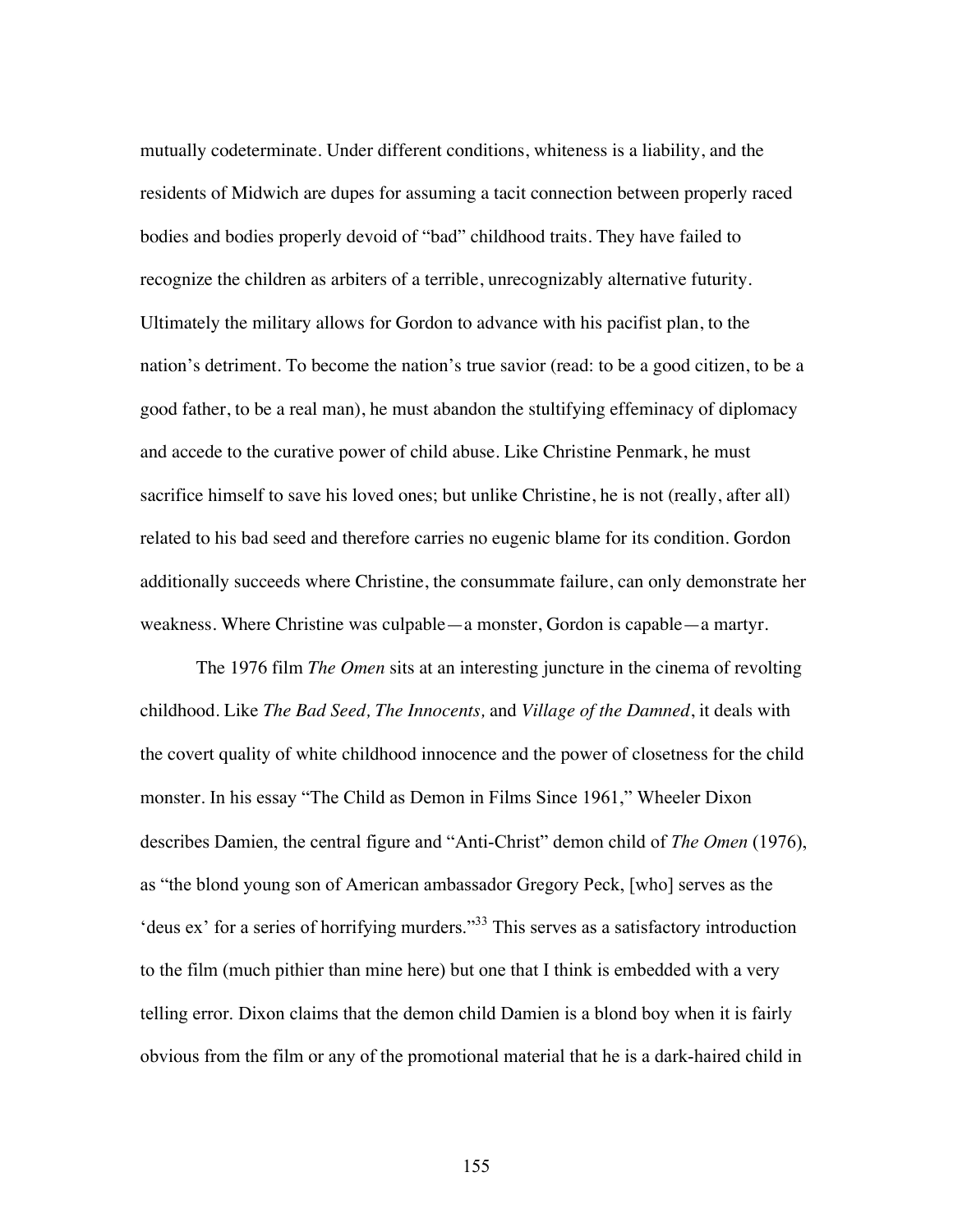*The Omen* and each successive sequel. Indeed, Dixon later claims that the film casts a child who acts with "Nazi-like precision," suggesting that the film traffics in the iconography of eugenics and Hitler Youth. This is a claim very well-suited to a film like *Village of the Damned*, whose cabal of blond-haired youths practically goose-step on the screen (more on this next chapter). But Dixon's gaffe is correct in that this is a film about whiteness and privilege; additionally it is a film about the future. In this, it shares another quality with *Village of the Damned* and the child-as-collective films that will follow: at stake is the encroachment of an unrecognizable and hostile futurity for the existing world order. More perversely, this film finds the Oedipal narrative veering into an alternative, radical futurity. Indeed, where other revolting child texts merely hint at the bad queer child bringing about the end of civilization, *The Omen* delivers.

*The Omen*, directed by Richard Donner, is the story of how the Biblical Anti-Christ arrives in the bosom of a wealthy white American family and how the child's protectors guide him through childhood to further his destiny of world domination. The film begins in Rome on June 6, at 6am, as British Ambassador Robert Thorn (Gregory Peck) learns of the death of his son. To spare his wife Katherine (Lee Remick) the grief of this loss, he agrees to adopt a son whose mother had died and raise the orphan as their own. The child, Damien (Harry Stephens), collects a series of protectors (a stern governess, a Rottweiler) who dispatch those who stand in his way, and Satan himself seems to step in whenever truth-seeking do-gooders come too close to the truth. In the film's climax, Richard attempts to kill his evil child but the police shoot him before he commits the act. In the funeral denouement, we learn that the President has adopted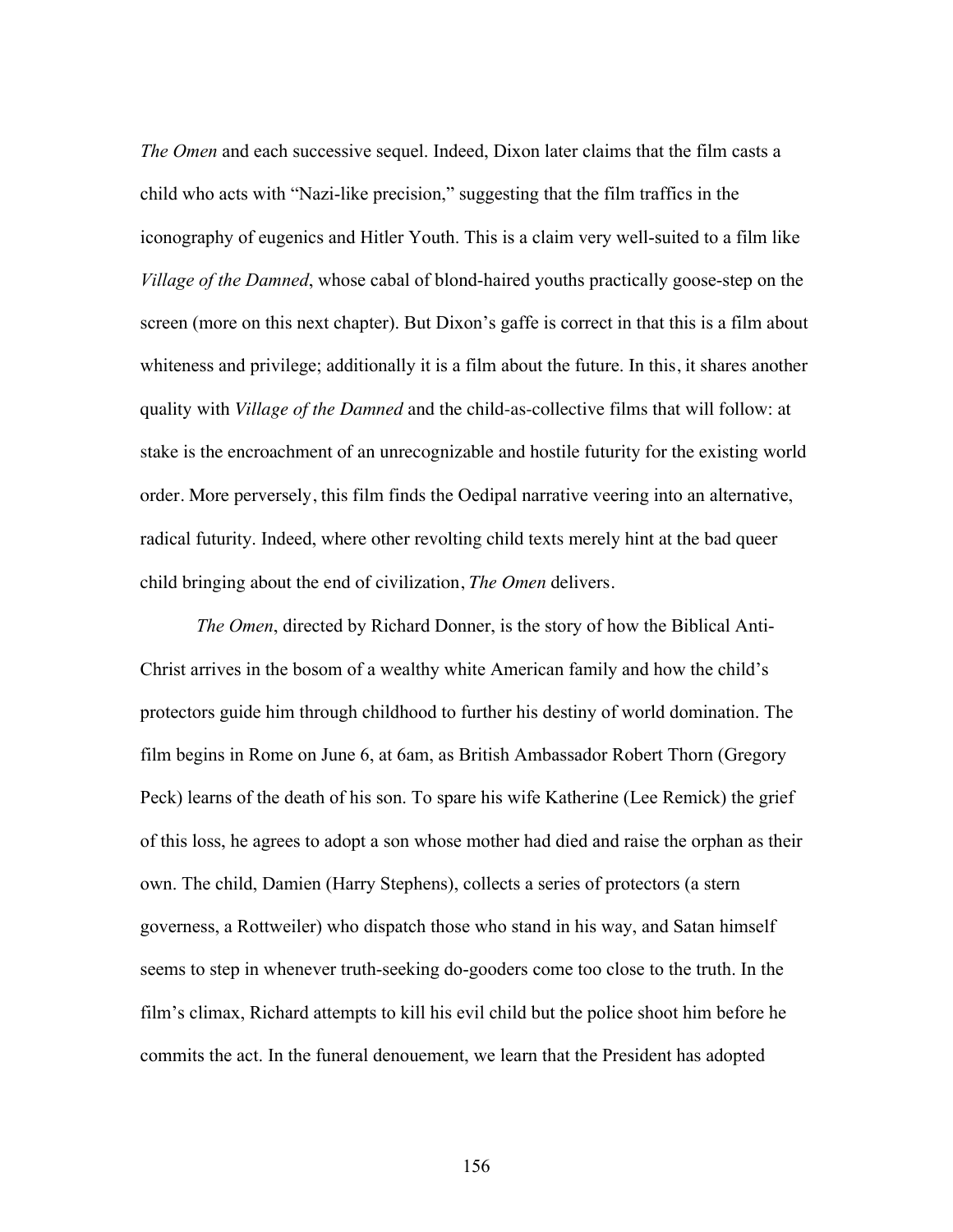Damien, who is now well on his way to world domination.

In *Damien: The Omen II* (1978), the Anti-Christ (now played by Jonathan Scott-Taylor) is in the care of his CEO uncle, Richard Thorn (William Holden) and his aunt Ann (Lee Grant). The family business is Thorn Industries, which seeks to end world hunger by controlling the food supply in various third-world countries. Damien, now an adolescent, attends military school with his cousin, Mark (Lucas Donat). There, he excels in all of his studies and is watched over by an avuncular new emissary who reveals his demonic legacy. After initially rebuffing his calling, Damien assumes the mantle and begins to commit murders on his own behalf (including those of his cousin and mother) to become the head of Thorn Industries.

 Finally, *Omen III: The Final Conflict* (1981) casts Damien Thorn (now played by Sam Neill) as a seemingly benign corporate benefactor helping to heal the world from an economic recession. After assuming the mantle of the U.S. Ambassador to England (the post once held by his adoptive father), Damien starts on an infanticidal campaign to execute the second coming of Christ. After consummating a relationship with a female reporter named Kate Reynolds (the "Barbara Walters of British television"), he pulls her son into his demonic cabal, resulting in the boy's death. Enraged, Kate stabs Damien in the final conflict, paving the way for the Second Coming and (one assumes) a Biblical rapture.

I summarize each of the films here not to suggest that there is a single ideological strain (far from it) but rather to illustrate the Oedipal qualities of the series as a whole. At each stage, Damien only succeeds/proceeds by replacing a paternal figure, either through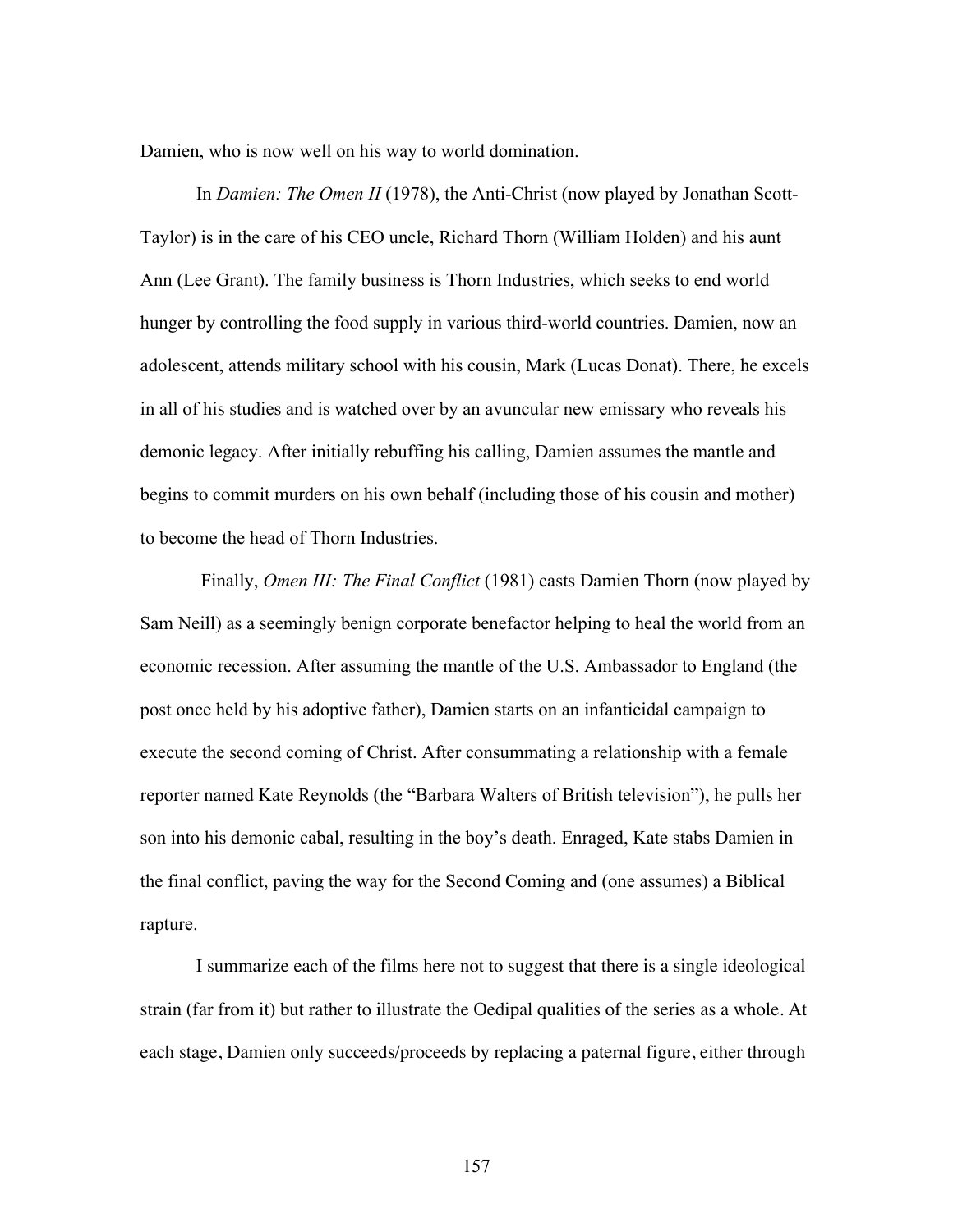the intervention of his watchers, Satan himself, or (finally) Damien's own hand. It is the terror of the heterosexual developmental narrative that animates this series of films—the repetition-compulsion impulse of reproductive futurism is literalized in these films. As Edelman notes, "[t[he Child… marks the fetishistic fixation of heteronormativity: an erotically charged investment in the rigid sameness of identity that is central to the compulsory narrative of reproductive futurism."<sup>34</sup> In these films is the uncanny terror of creating a version of oneself that will eventually render the self obsolete—as Robin Wood says, "seeking to mould [children] into replicas of ourselves, perpetuators of a discredited tradition."<sup>35</sup> Parental-replacement anxiety figures strongly in child horror, though *The Omen* figures the Oedipal as a narrative imperative of the apocalypse—the son who must destroy his father to assume the mantle of world domination. Indeed, both involve a mother who, though she gave birth to the son in question, is immediately evacuated from the narrative, either through death or disinterest. The overarching absence of the mother as a love object is one of the many ways in which *The Omen* series deheterosexualizes the narrative. Though the paternal gothic in *The Omen* is laid out in explicitly developmental terms—to assume the mantle of the anti-Christ is indeed to replace the father—Damien seems unwilling to transfer libidinal cathexis beyond the queerly-coded liminality of adolescence. Indeed, the new world order, prophesied and promulgated, looks trenchantly more queer than the last.

As in *Rosemary's Baby*, Damien functions (at least in the first two films) primarily as a cipher, mobilizing adult needs and adult agendas of world domination. In *The Omen*, we witness the intense sacralization of the child—the white child, naturally—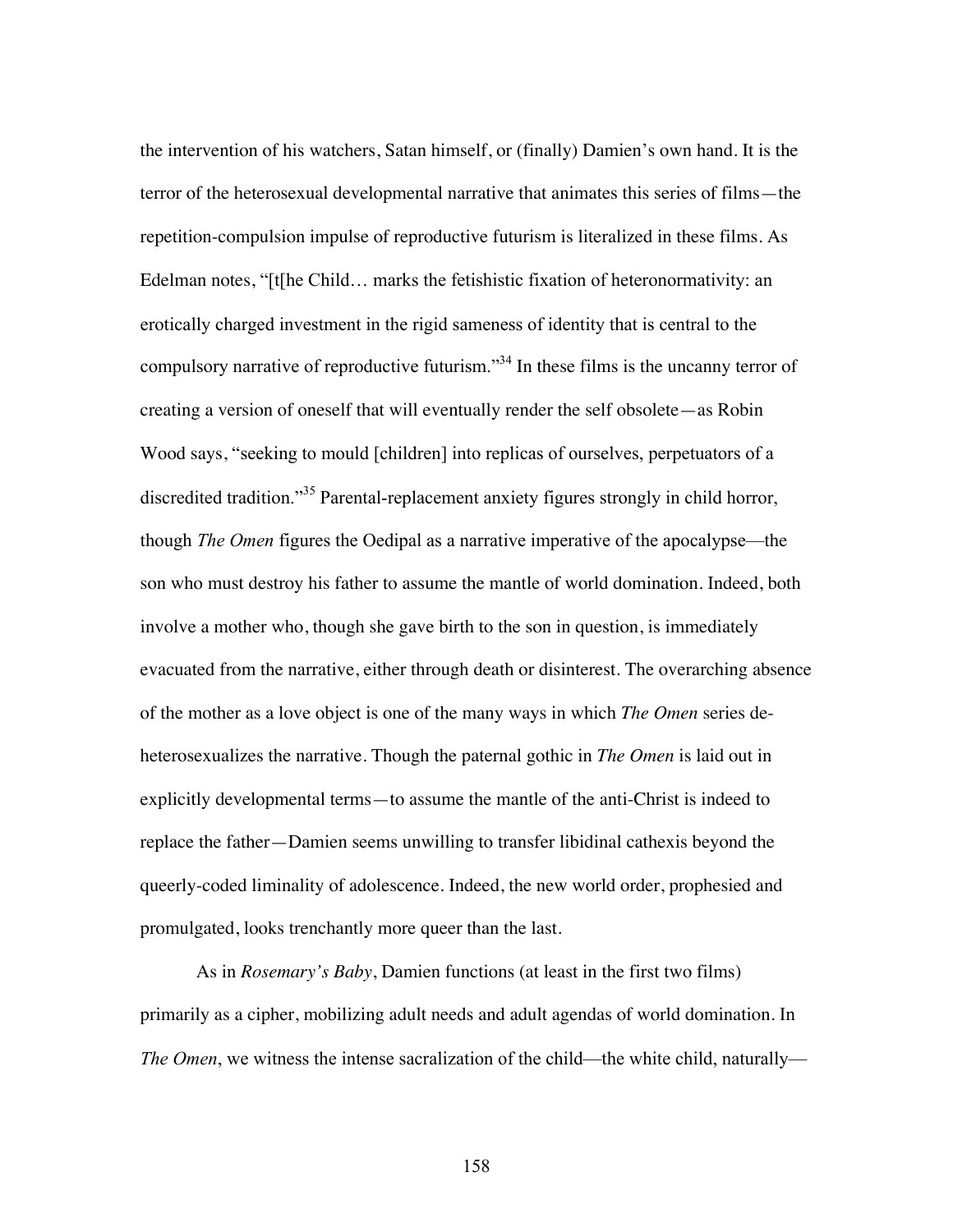to such a degree that he becomes nearly inanimate in his presence. Unlike the constructions of other enacting evil or murderous children (*The Bad Seed*, *Halloween*), the child does not commit the murders in *The Omen*, but rather acts are committed on behalf of the child by emissaries (human or beastly) or unseen forces. The child enacts no labor on behalf of his supposed legacy. Damien, in fact, is only a set decoration in the first film—like some golden idol, he is not the activator of his own desire but rather the focal point through which others' desires are activated.

In a particularly telling (and chilling) scene—Damien's birthday—the boy's nanny cares for him as his parents selfishly converse with the media to provide the perfect coverage for his (but actually their) special event. Noting an opportunity for a perfect family photo, the mother takes Damien from his nanny to pose for the picture. The nanny unceremoniously walks her way to the third story window of the mansion and ties a noose around her neck. Perched on the windowsill, she calls out to her charge: "Look at me, Damien! I love you! It's all for you Damien! It's all for you!" She then jumps and hangs herself, and her lifeless body crashes through the second story window, causing the servants inside to scream. In this way, the film brilliantly lays bare the normally invisible labor that underpins white bourgeois privilege. Damien's absent animus functions as a hyperbolization of white privilege itself, which remains undetected, unacknowledged, and yet upended by the ritualistic functions of certain technologies of assistance. Indeed, Damien's followers (later dubbed "Disciples of the Watch") double as servants throughout the series. They are the economic underclass that commits the dirty work to keep him ignorant from the maintenance of his class status.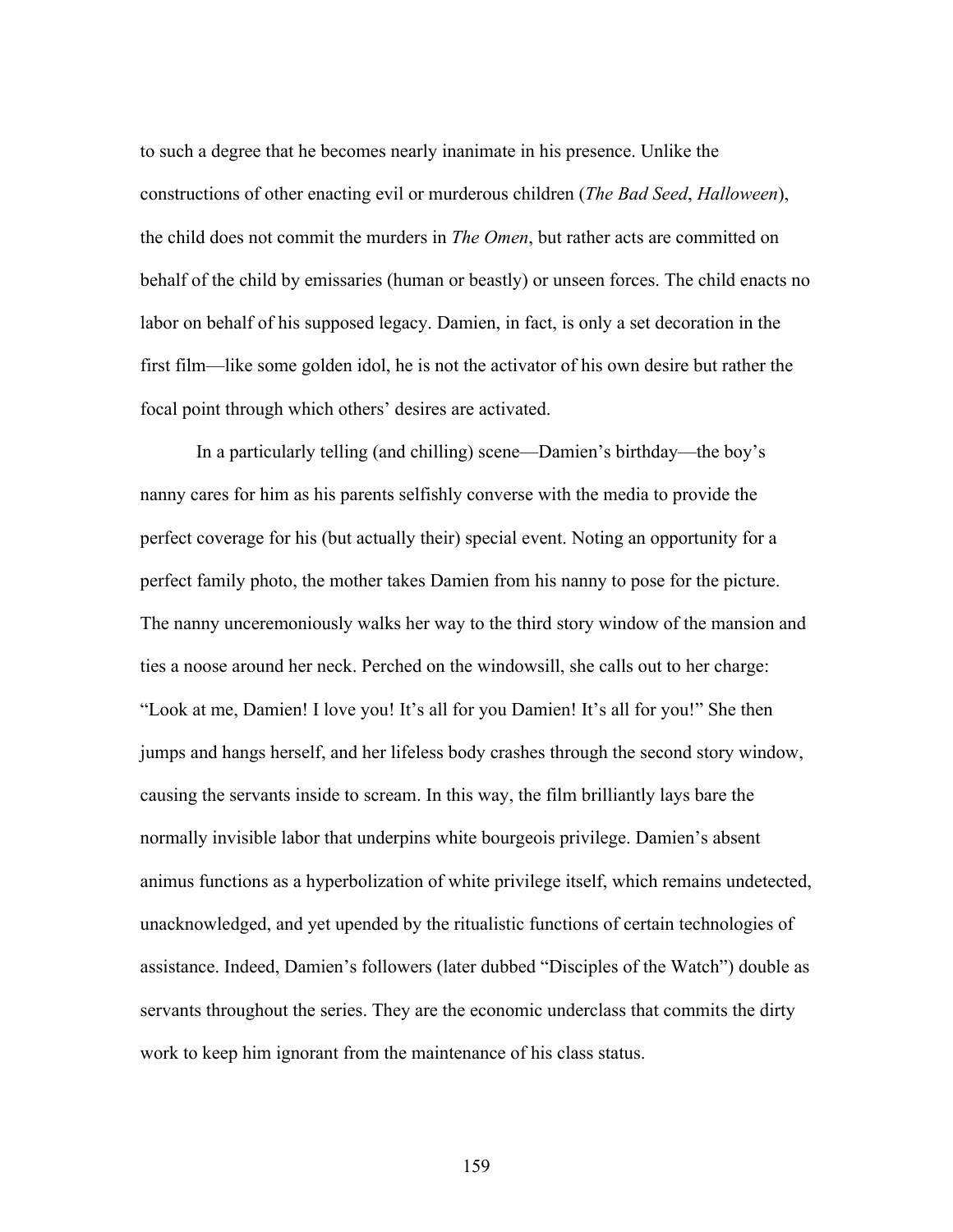Indeed, the followers (or rather, his controllers) form another familial network around Damien: like the "good" family, the "bad" family sees Damien as not so much a child but a useful object or a weapon. In one particularly telling scene, his new governess winds Damien up like a toy on his tricycle before releasing him down a hallway where he collides with his mother, sending her over the balcony and down to her death. However, the good adults are distinguished from the bad adults in terms of both class and sexuality. Damien's new sinister governess, for instance, is a stern-looking woman who clearly takes on the queer trappings of Mrs. Danvers from Hitchcock's *Rebecca* (1940)—the lesbian governess par excellence. Indeed, upon arriving, she claims her lack of romantic preoccupations makes her most suitable for the position, stating, "She's not the marrying type," a virtual quote of Mrs. Danvers's Sapphic line "I'm not the type of woman that men marry." This queer cabal stands in direct opposition to the normative white patriarchal family, so precariously set upon its pedestal by the labor, silence, and invisibility of a queerly-coded underclass. The bad underclass whites have no families of their own—they are anti-family, anti-futurity. They serve the Thorns but ultimately seek to overthrow them. The specter of class insurrection and queer liberation haunts the text, hyperbolized by the inevitability of apocalypse and mobilized through the unlikely figure of the child.

In this way, the film lays bare the relations of white bourgeois heterosexual parenthood: like his "good" parents who use Damien to complete their proper, authentic, portrait-worthy lifestyle, the "bad" parents utilize Damien to further their own nefarious, oblique agenda. The child itself, as a child, is incidental—the child as a symbol, as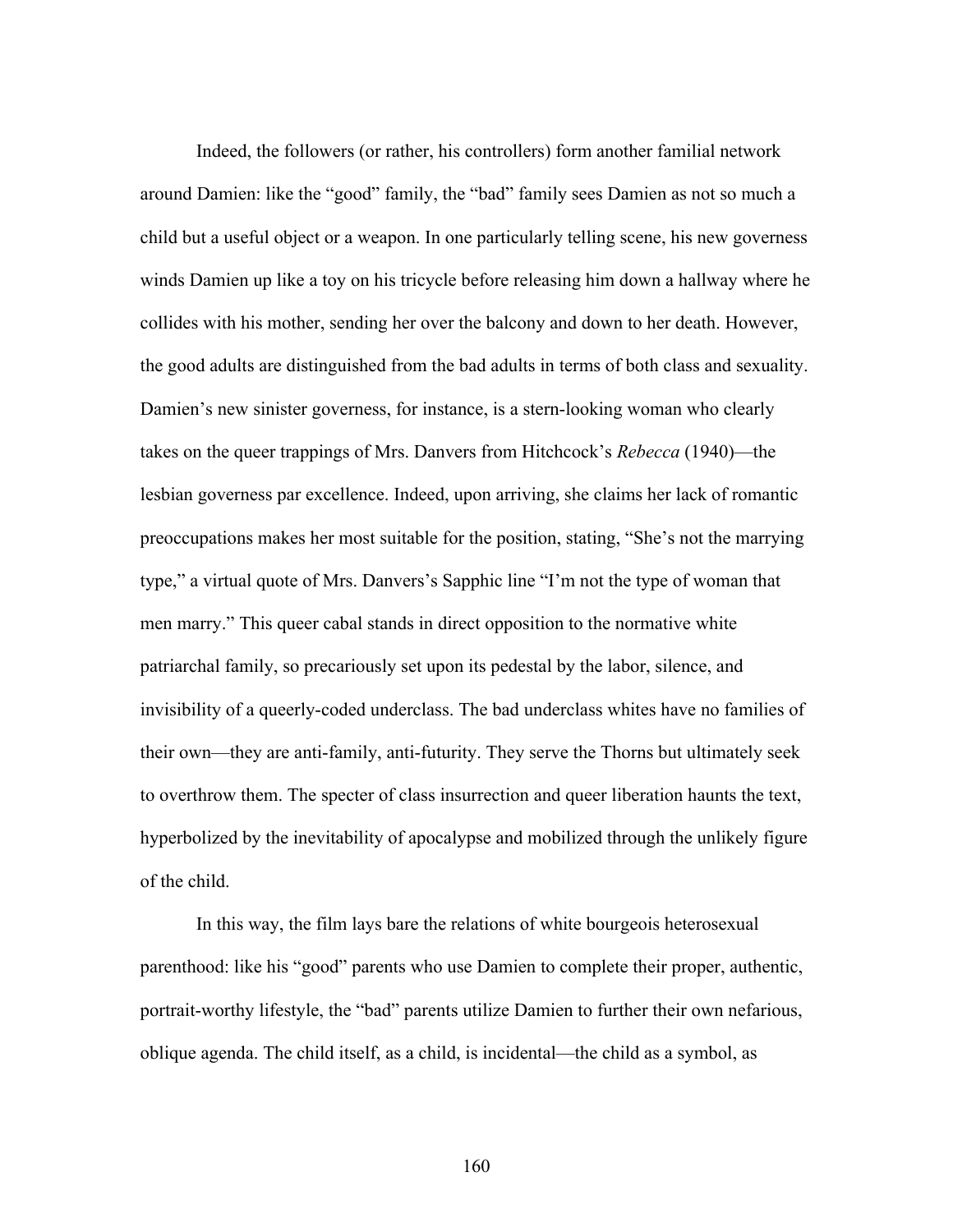sacralized figure, however, is paramount. He is the Watcher—devoid of desire or malice, more an arcane artifact to be possessed and protected than a living being to be nurtured and guided. Damien, for all of the terrible acts that occur in his presence or on his behalf, retains something almost approaching innocence through his seeming ignorance of his destiny.

Though *The Omen* ends with Damien in the hands of the president, the sequel finds him under the care of his uncle, the CEO of a WTO-reminiscent global corporation. The second film in the series links white privilege explicitly to colonialist actions in third world nations and places evil within the framework of global corporations rather than simply decrepit American aristocracy. The film as a whole is structured to mediate between two spheres of action: the Thorn Industries of Damien's uncle and the Damien's military school. Once in power, the corporation seeks to "help" third world notions by controlling the world food supply, a goal achieved through land acquisitions, exploiting labor, and murdering land-owners unwilling to sell. Like the most ingrained of colonialist endeavors, Thorn Industries forces third world nations to become dependant on United States corporate aid under the auspices of philanthropy. "Our profitable future," says one of the businessmen, "is also in famine." In military school, Damien excels in every way and eventually learns of his demonic legacy through the intervention of a military man, another underclass laborer sent to protect the young squire. Through similar plot lines and parallel editing, the film suggests a strong link between the two: indeed, Damien is receiving a proper education in colonialist projects through the Fascist world of military youth training. More than any film since *Village of the Damned* (1960), this film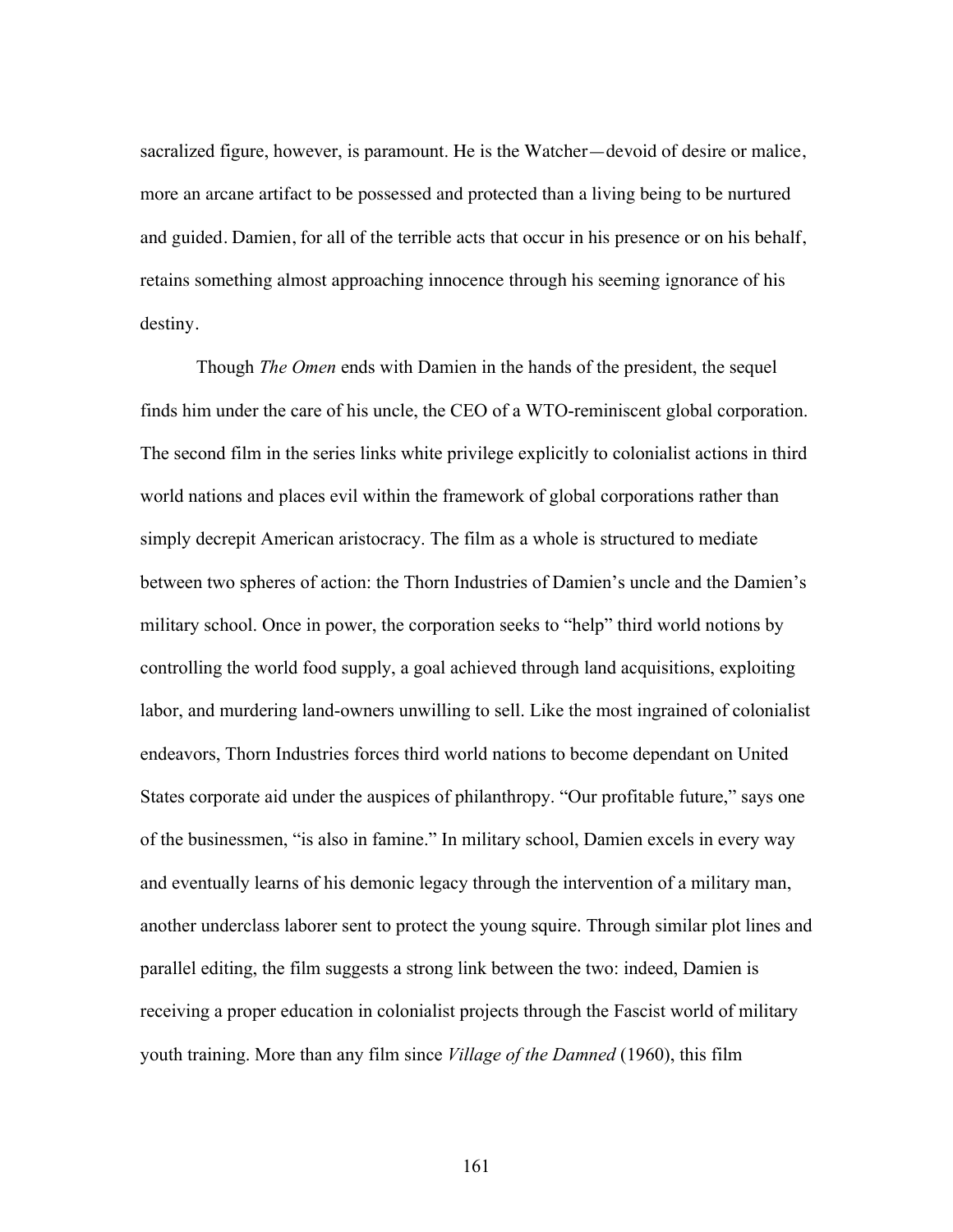explicitly invokes the iconography of the Hitler Youth movement to cast an eerie haze over the entire enterprise.

Queerness, too, characterizes Damien's entry into maturity. Damien himself is specifically coded as queer in the text: in terms of acting, Jonathan Scott-Taylor's highpitched British-inflected voice reads as distinctly feminine, especially when contrasted with the more gruff voices of those around him. Narratively, however, boys continually harass Damien at school, claiming he "likes it on his back." Damien also casts provocatively erotic glances at his would-be abusers before unleashing a *Carrie*-esque psychic rage on them in revenge.<sup>36</sup> The sequel *Damien: The Omen II* structures itself as a bildungsroman—a narrative of personal discovery often characterized as an adolescent coming-of-age story. This is *Oliver Twisted*, we could say. This film diverges from the first in that Damien, rather than being a mere object, becomes the protagonist of the film, and his discovery of his own parentage and legacy serves as the emotional core of the text. His "revelation" of his apocalyptic role is fraught with the kind of existential crisis and tears reserved for representations of Christ in Gethsemane before his prophesied crucifixion. After this occurrence, Damien officially assumes his destiny as Anti-Christ. He has, as his military protector told him, "left childhood things behind and become a man." That *becoming* is narrativized particularly within a heterosexual developmental narrative. From here, he oversees the death of his father by his mother—and then kills his mother in a blatant rejection of Oedipal (heterosexual) becoming. Though Damien assumes the mantle of his father and takes control of his own destiny by the end of the second film, the audience is given many clues that Damien's bildungsroman of *Oliver*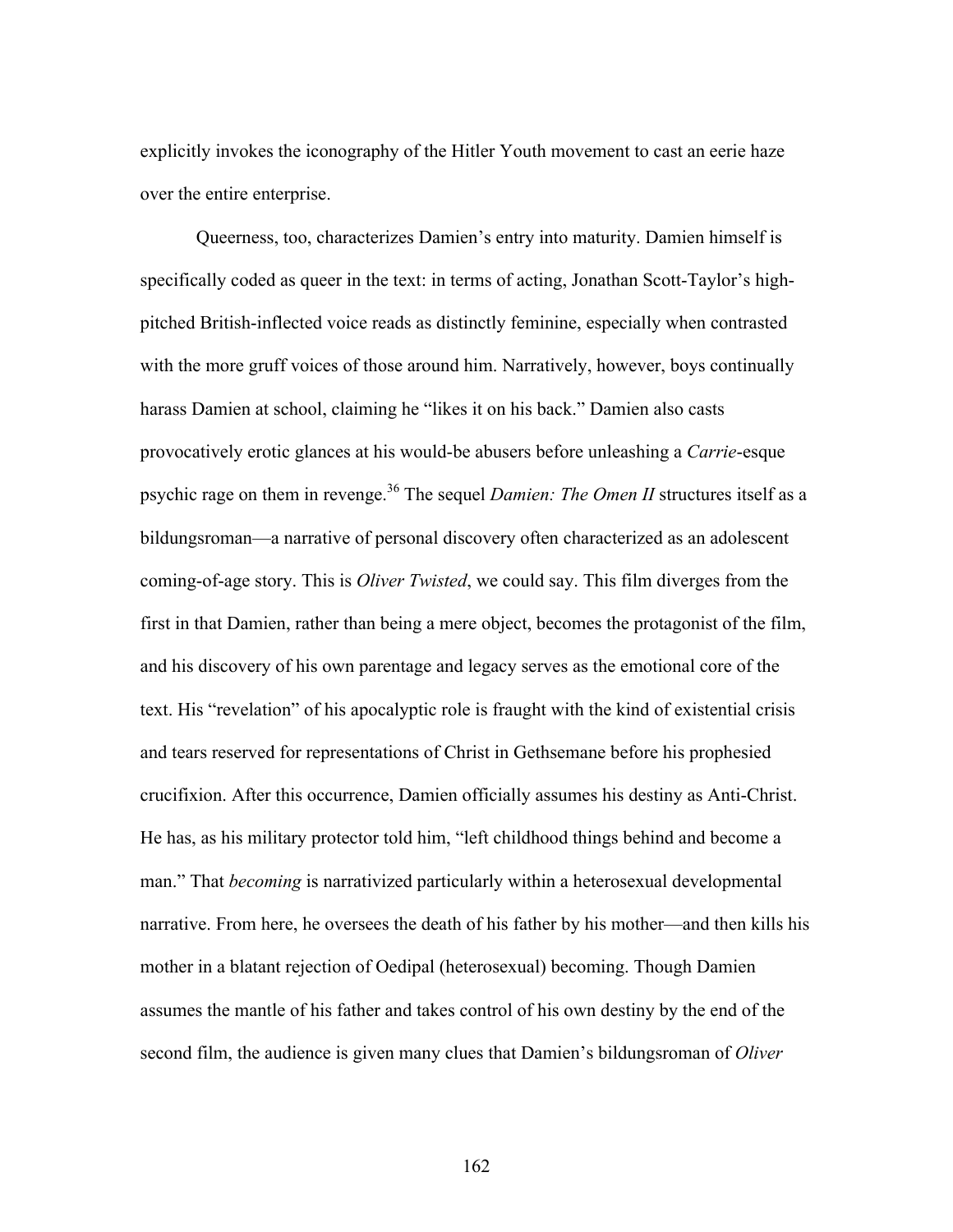*Twisted* is a little more bent. Most trenchant is Damien's very "brotherly" relationship with his cousin and confidante, Mark. Their romantic attachment, evidenced throughout the film, is made denotatively clear when Damien offers to allow Mark, who learns of his secret and rejects him, to become Damien's partner in ruling the world after the apocalypse. As Damien says to him, "Come with me, Mark. I can take you with me look at me, Mark. I'll ask you once more. Please come with me." Mark refuses, and Damien is forced to kill him in order to protect his secret—forcing his love interest to suffer a brain aneurism. Though the incompatible, abject body of the Anti-Christ child will grow into his father's role—growing sideways, but not up—he will not become a replica of his father (though maybe Satan, his true father).

In *Omen III,* the Oedipal narrative continues, even becoming literalized: Damien has in no small way become his father by taking over the position the father held during Damien's youth. In this film, too, Damien is linked to a certain nascent youth rebellion: in his role as Youth Ambassador to the United Nations, he talks of helping young people to gain a more prominent role in world affairs and to keep them from becoming miniature version of their parents. "We ply them with our values, indoctrinate them with our mediocrity," he says, so that they come out "clipped, impotent, and *safe*." Like the best of "sinthomosexuals," as Edelman calls those queer anatogonists of reproductive futurism, Damien crafts a manifesto of anti-reproductive futurity—endangering the next generation while crafting a new world order. Indeed, making children *unsafe seems* to be part of his major plan, as he soon enlists a number of youths to commit infanticide to ferret out the Second Coming. Damien becomes a new generation King Herod—staving off his own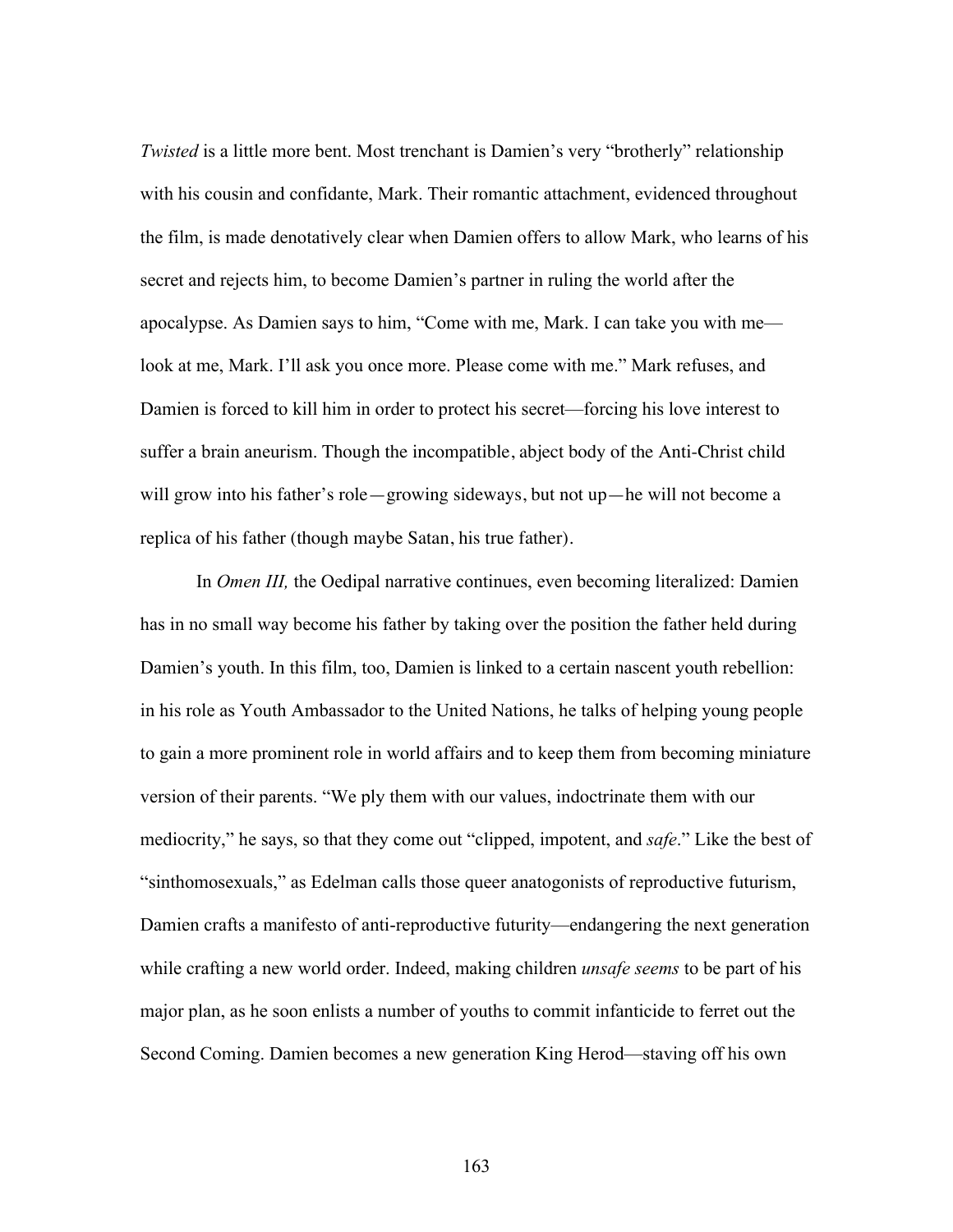replacement, defined in purely Oedipal terms. The murder sequences, including a mother burning her baby with an iron and boy scouts stabbing an infant in a carriage, are remarkably unrestrained in their infanticide. Indeed, the film overall is the most pedophobic of the series: not only does it reserve some of the more elaborately gruesome scenes for the murder of infants (by children), but it seems to suggest that children are by nature full of murderous lust.

That bloodlust is funneled, quite conspicuously, through the threat of queerness and sexual deviance. In one scene, where Damien delivers a soliloquy to Satan in his basement, he first dances around and then walks up to a life-size figure of Christ that has been nailed backwards (facedown) on the cross. In what can only be described as "mounting and raping Christ," Damien presses his body against the half-naked figure and then rubs his hands along the crucified man's arms, leading down to a tender caress of the nail's in the statue's hands. He then reaches for the crown of thorns and says, "I wish I could force them in deeper!" He is speaking literally of the thorns on the crown, but also of course of forcing himself—Damien Thorn and his "thorn"—into the body of Christ. Later, the film becomes no less anally obsessed as he begins to have passionate sex with Kate Reynolds, a reporter who suspects him of evil motives. In the midst of the act, she asks him to "love" her, at which point he says that she must feel the pain of his existence, at which point he flips her over on her stomach and engages in painful sex—presumably anal intercourse. In another strain altogether, Kate's son and Damien exchange erotic glance after erotic glance, as the son's knowing looks at Damien to acknowledge his allegiance look less filial with each encounter. Finally, when Damien accepts the son into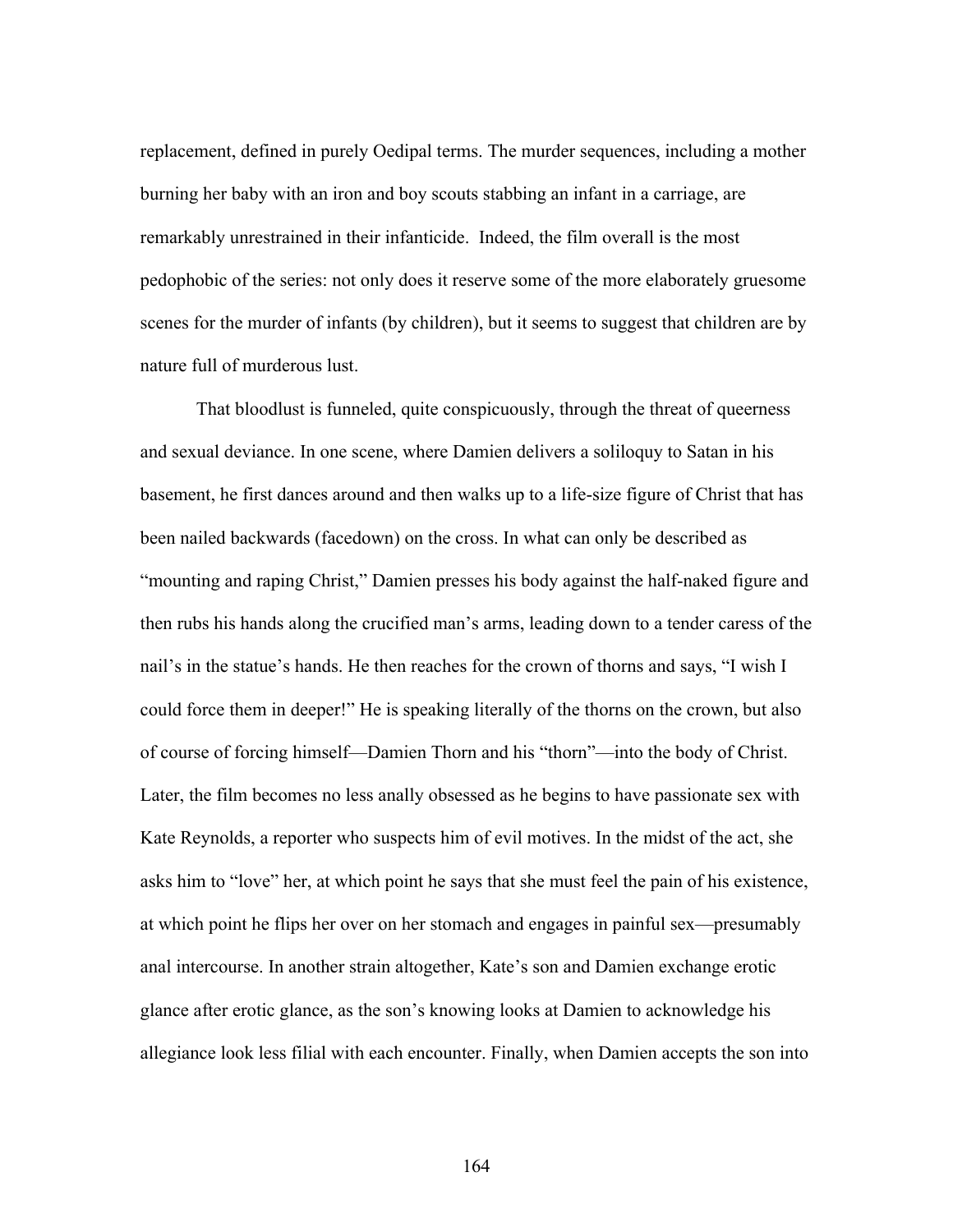the fold, they enact a ceremony thick with pederastic desire in which the boy repeats, "We two shall be one. I love you, Damien." When the mother disrupts this exchange, it sets in motion a series of events that eventually leads up to her stabbing Damien (as a concerned mother or spurned lover?) and ushering in his eventual destruction.<sup>37</sup>

In his essay "An Introduction to the American Horror Film," Robin Wood cites *The Omen* (just the first film) as a penultimate example of what he calls "reactionary" horror," despite its historical placement within this aforementioned shift towards "progressive horror" which questions instructional vanguards such as family, church, and the state. Indeed, he uses *The Omen* as a point of comparison against *Texas Chainsaw Massacre* (1974) to explain how one supports dominant ideology and the other functions to critique and overturn that dominant ideology, respectively. As Wood says, *The Omen*, when compared to *Texas Chainsaw Massacre*, recapitulates "old-fashioned, traditional, reactionary" Hollywood horror at every turn: it is high-budget, star-studded, and glossily produced; narratively, it has a monster imported from Europe, centers on a "good family," and reaffirms what he calls "traditional value systems" by ending a world that "was still the good, right, true one."<sup>38</sup> Though I agree with Wood on many accounts, I question his central premise that this "good family" remains uninterrogated, or if they are in fact culpable in their own destruction. I would argue instead that the film is structured in such a way to leave audiences desiring the total annihilation of the social order predicated in reproductive futurism. As Dixon notes, the child becomes the spectator's symbolic center as well: "[Adults] are all afraid, running from something, and Damien alone moves ahead in a straight line, unafraid and assured. His blond Nazi-like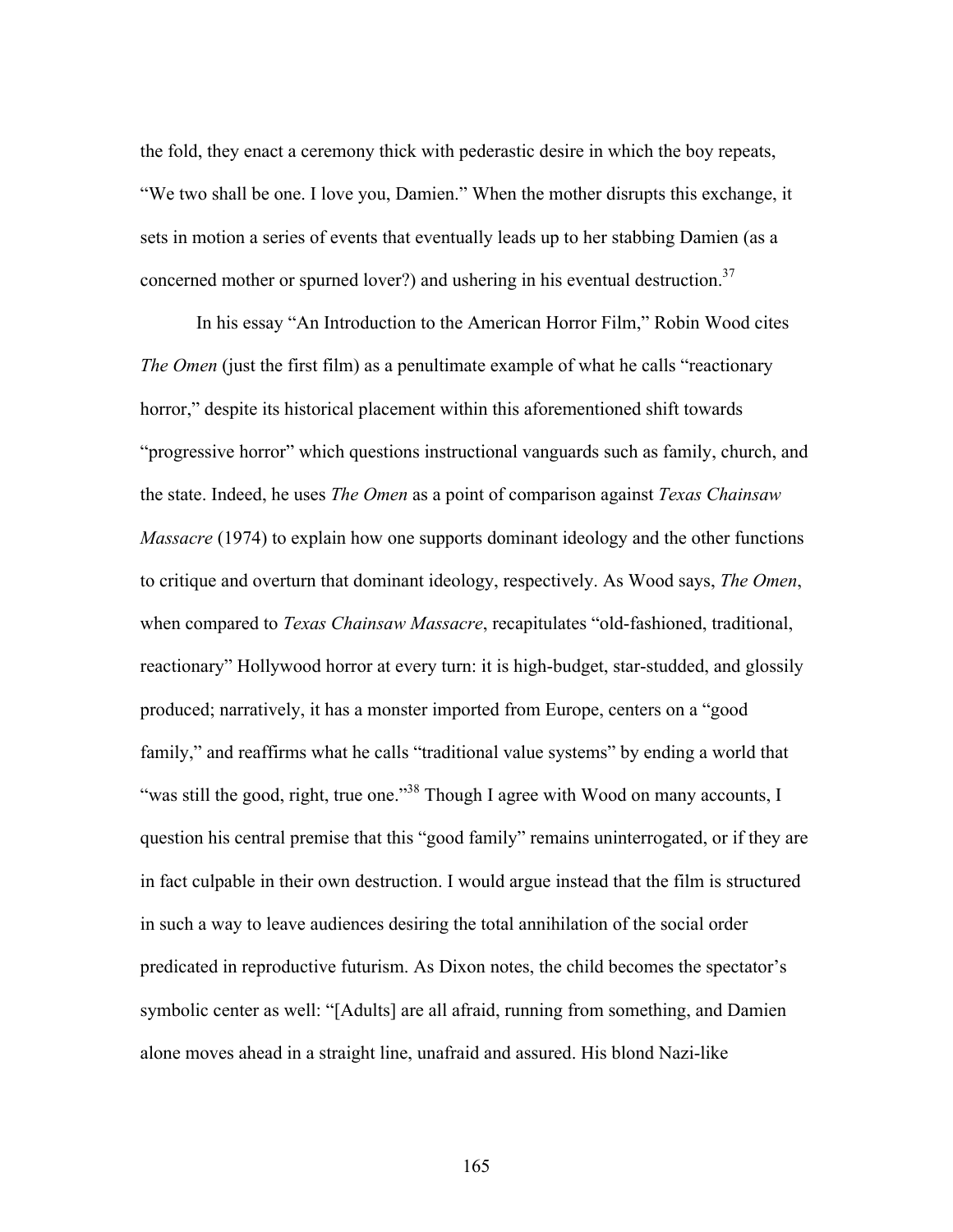'perfection' is matched by the single-mindedness of his purpose, and since the adults in the film can't stop him, the audience begins to root for Damien."<sup>39</sup>

One of the more revealing legacies of *The Omen* series is the manner in which fans have rewritten the ending of the series to meet their own spectatorial needs. Though *Omen III: The Final Conflict* offers a clumsy ending in which magical daggers ultimimately vanquish Damien, a fourth "Omen" film undermines this act of closure. In the made-for-TV picture called *Omen IV: The Awakening* (1991), a young white girl named Delia (Asia Vieira) seems to have her turn at playing the Anti-Christ. This is only partially true, as it is discovered that Delia is the daughter of Damien Thorne (thus granddaughter of the devil) and additionally that the true Anti-Christ is Delia's twin brother, whose embryo has been diabolically implanted in Delia's mother. But even before this continuity-busting fourth film, fans of the series crafted their own rationale to read the conclusion of *Omen III* as spiritual illusion and not the actual Rapture. As is common in queer reception practice, fans may chose to abandon, reorder, or completely reauthor narratives to meet their spectatorial needs—in this case, the need to see the world brought to an end.

Indeed, the issue of spectatorial pleasure in *The Omen* seems incredibly "thorny." The series' premise, with its heavily fatalistic worldview and inviolate prophecy, seems to arrest any expectation of a return to order. The series takes no small amount of sadistic devotion to the Rube Goldberg-ian machinations of its murders (indeed the puzzle-like quality of the deaths are not unlike a child's game). The portentous raven is the audience's cue to stay in their seats to witness the foretold carnage. But moreso, the film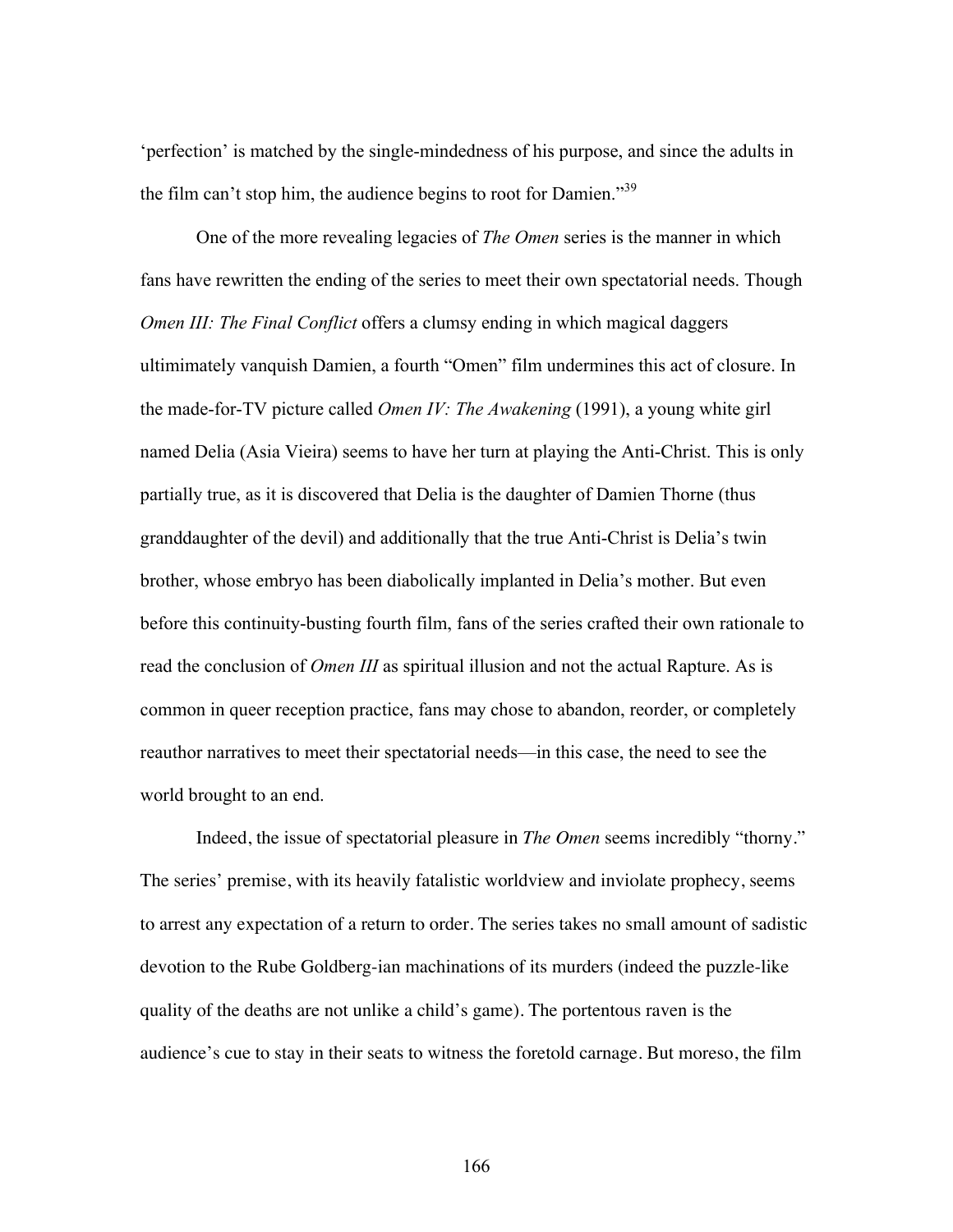takes immense glee in the end of civilization as we know it. This is a telling prospect given that, as Andrew Tudor notes, this is one of the highest-grossing horror films in cinema. Unless, of course, the dominant pleasure of the film—the hope—is a perverse desire for complete and total annihilation. It is a pleasure not of *what*, but *how*? How will the apocalypse arrive? What will it look like? How will "righteousness" inevitably and continually fail? What sacraments will be defiled along the way?

I end this chapter with *The Omen* because this film, more than any other, witnesses an unabashedly queer worldview that aligns queerness with class insurrection and generational revolt. This film frees queer childhood from mere connotation, which is, as D.A. Miller notes, the "dominating signifying practice of homophobia."<sup>40</sup> *The Omen* is the film series where white privilege, heterosexual development, and class domination finally, literally, cannot ferret out the stranger in its midst and abject him/her from the zone of the livable. More than any other, this film hyperbolizes what the others merely suggest, either in fear or covert pleasure—that the revolting child is the queer child, dangerous in its ability to hide, abject and incompatible to the family, and finally, the revolt that may bring about social order's immanent destruction.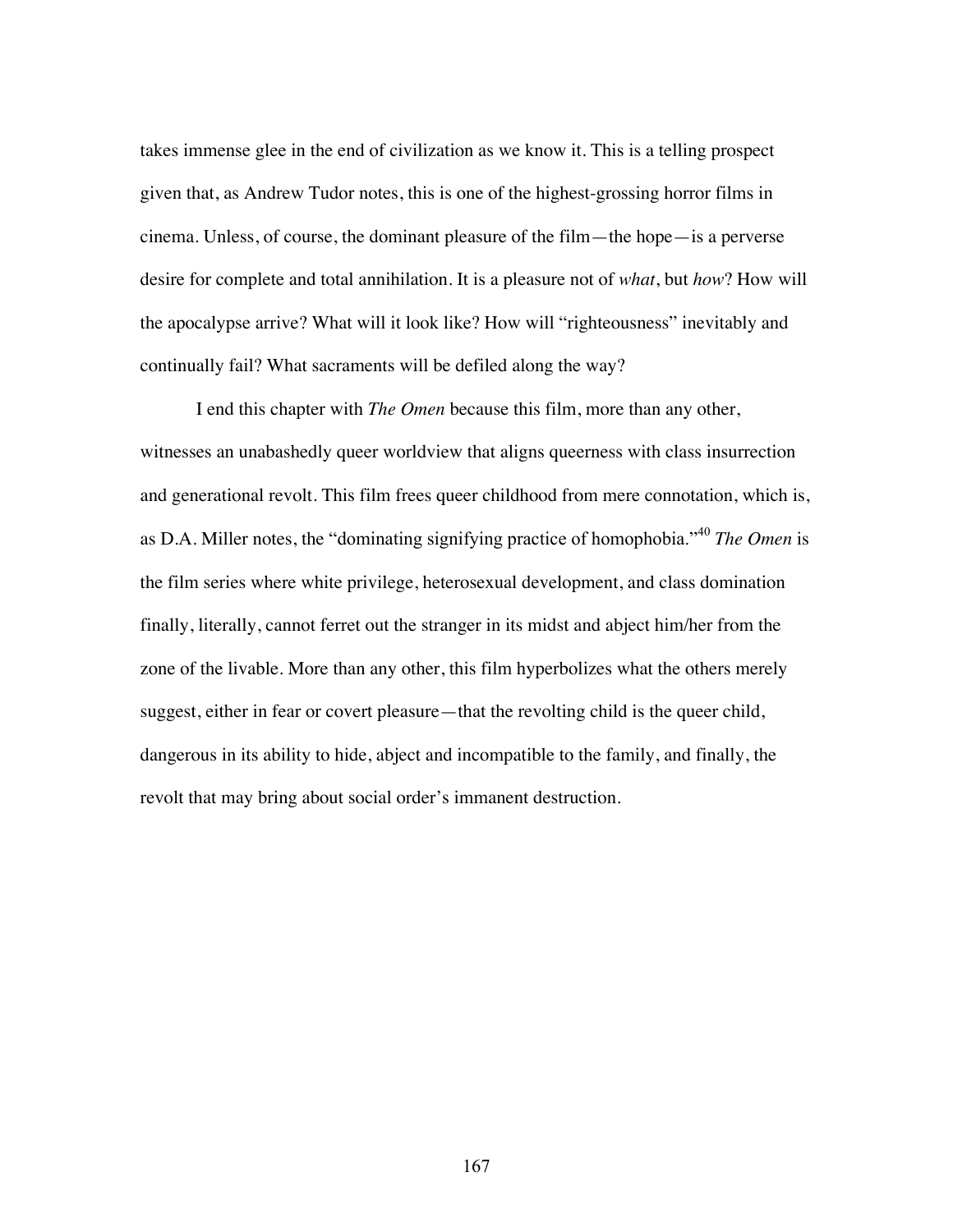## **It Takes a Child to Raze a Village: Demonizing Youth Rebellion**

The politics of play. The strategy which converts the Underground to a brotherhood of clowns, the lifestyle which unites a generation in love and laugher… The politics of play: the international, equi-sexual, inter-racial survival strategy for the future, the laughing gas to counteract tomorrow's Mace. Onward to the eighties, Motherfuckers.

> -- Richard Neville, *Play Power: Exploring the International Underground*<sup>1</sup>

In January 1950, the cover of *Parents' Magazine* trumpeted the new role of children in the social and political landscape. Declaring, "This is the CHILDREN'S DECADE," the magazine featured a pair of Godlike adult hands tenderly guiding the Earth into the tiny outstretched hands of a child. Below the image, accompanying text reads: "The U.S. is richer in children than ever before. Let's give them good homes, good schools, good health!" In the accompanying editorial, American Parents' Committee chairman George J. Hecht states, "[b]ecause in the next 10 years the United States will have a record child population, we are now entering upon what can well be termed the Children's Decade."2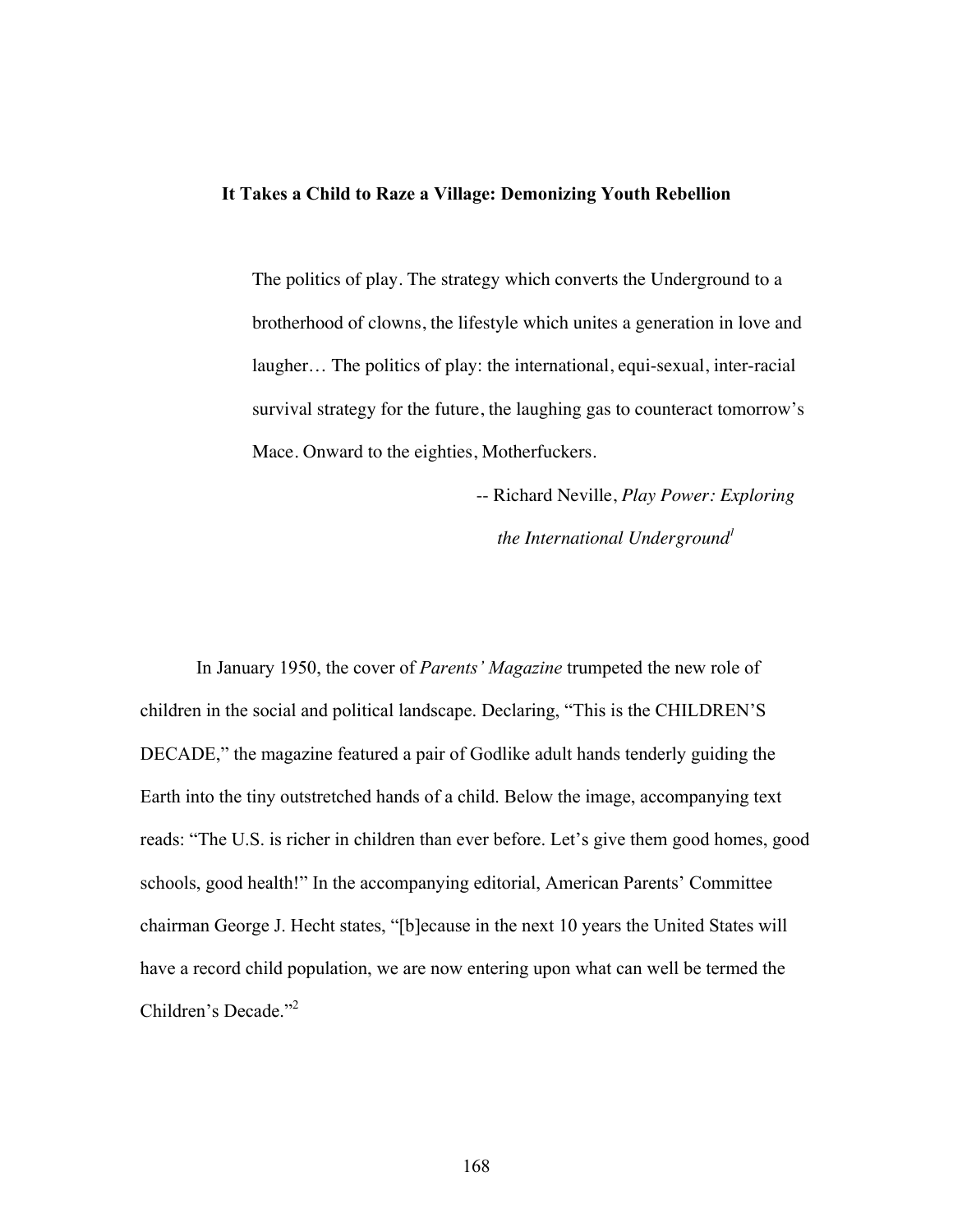As pictured, the child is poised to receive the planet as one would a family heirloom; thus, historical legacy is preserved through a divestment of power and an investment in the next generation. As Lee Edelman notes, the child-as-future stands as "the repository of variously sentimentalized cultural identifications, the Child has come to embody for us the telos of the social order and come to be seen as the one for whom that order is held in perpetual trust."<sup>3</sup> The films in this chapter, likewise, are interested in this generational exchange of power.

But revolting children are hedonistic, whiny, and impetuous. If the future is "held in trust" for them, these are trust-fund babies anxious to cash in before they reach proper maturity. This generational exchange is not so much a "handing over" as it is a "taking from." Like the alien invasion movies that would be so immensely popular during the "Children's Decade," these generational usurpers demand all of the Earth's resources with no promise of providing for its existing denizens. Exaggerating the normative qualities of childhood to grotesque proportions, revolting children animate a spectacle of impatience. Recall the monstrous fetuses from the previous chapter, who demanded to be born before it was their time—and multiply them into the dangerous child collectives that will populate this chapter. Revolting children, in an infectious sphere of influence, have a hard time waiting. In a single voice they seem to yell "Onward to the Children's Decade, Motherfuckers."

Like their more isolated playmates, the child collective recalls a variety of dangerous figurations. Most succinctly, the Watcher returns in this chapter as inverted looking relations and surveillance consistently threaten adult dominance over children. In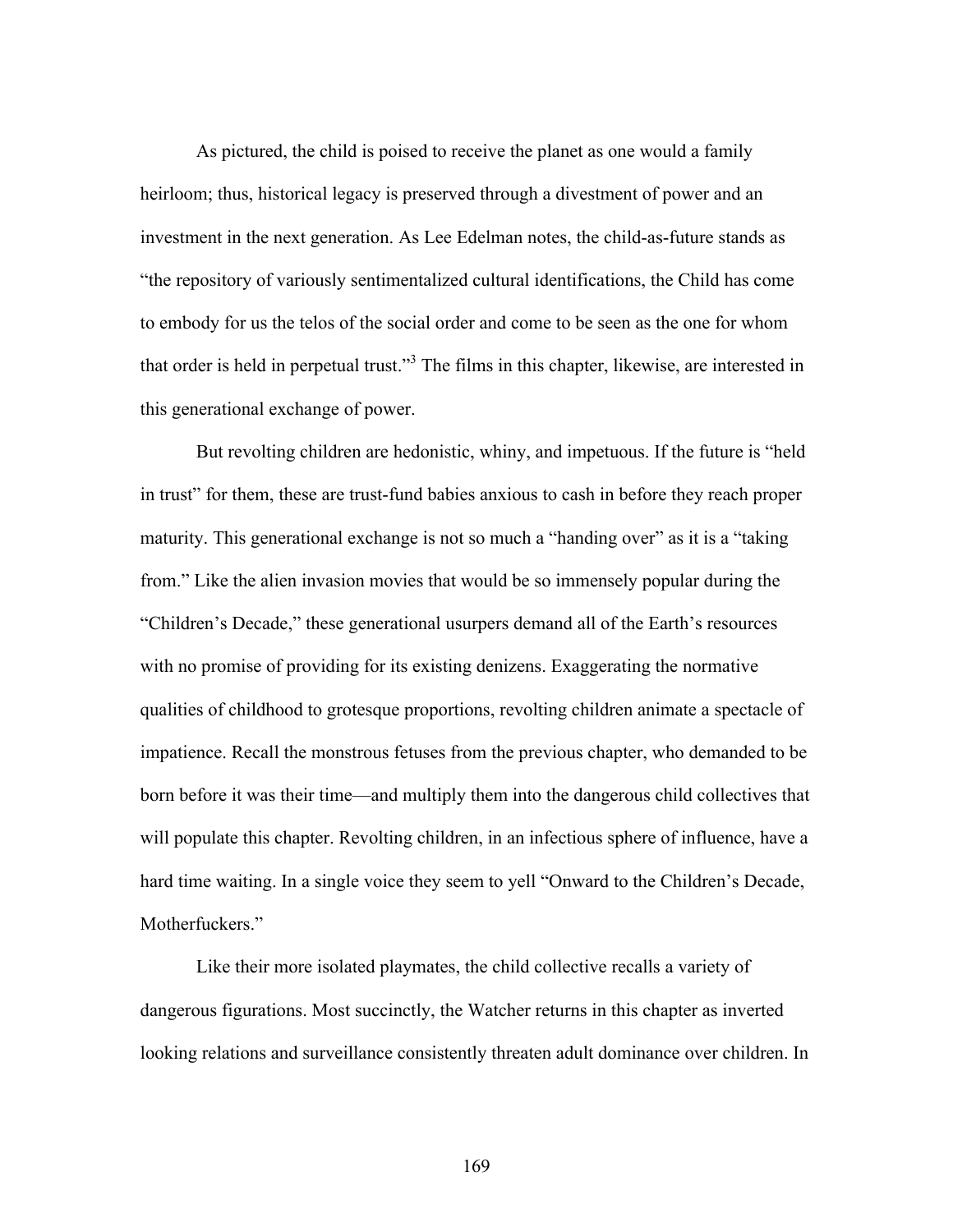these films, the children seem to *know* adults instead and anticipate their movements in order to herd them into increasingly confined situations. The child collective also refigures "play" in these films into something malicious and warlike—as Destroyers, they turn frivolous play into something to dominate and control adult culture. Finally, these revolting children accentuate the generational gap, as their unspoken communication and isolated cabal mark them foreign and unknowable—the Alien from the Wise Child. This chapter deals with groups of children—en masse, in unison, working in concert but discordant with parental society. It follows the last in examining the films's anxiety about *consuming futurity*—a phrase I choose carefully for its dual-edged salience. Like "revolting children," a consideration of "consuming futurity" recalls both the threatening object (a future which consumes the present) and the act that attempts to negate that threat (controlling children as a means of determining the future). In consuming the future and directing its development through dominating the body of the child, the social order copes with an untenable yet-to-come. This unrecognizable futurity, I argue, is coded as queer in its realignment of familial bonds divorced from its hegemonic ties to kinship. Revolting child collectives generate categorical horror because they represent a dangerous alternative to the grounding principles of the heteronormative social order: development, kinship, and procreation—what Edelman refers to as "reproductive futurism."<sup>4</sup> To fulfill the social contract, children must become copies of the adults that guided their development and in turn guide the next generation. Wash, rinse, repeat. Revolting children, especially when joined together, arrest this anxious repetition—the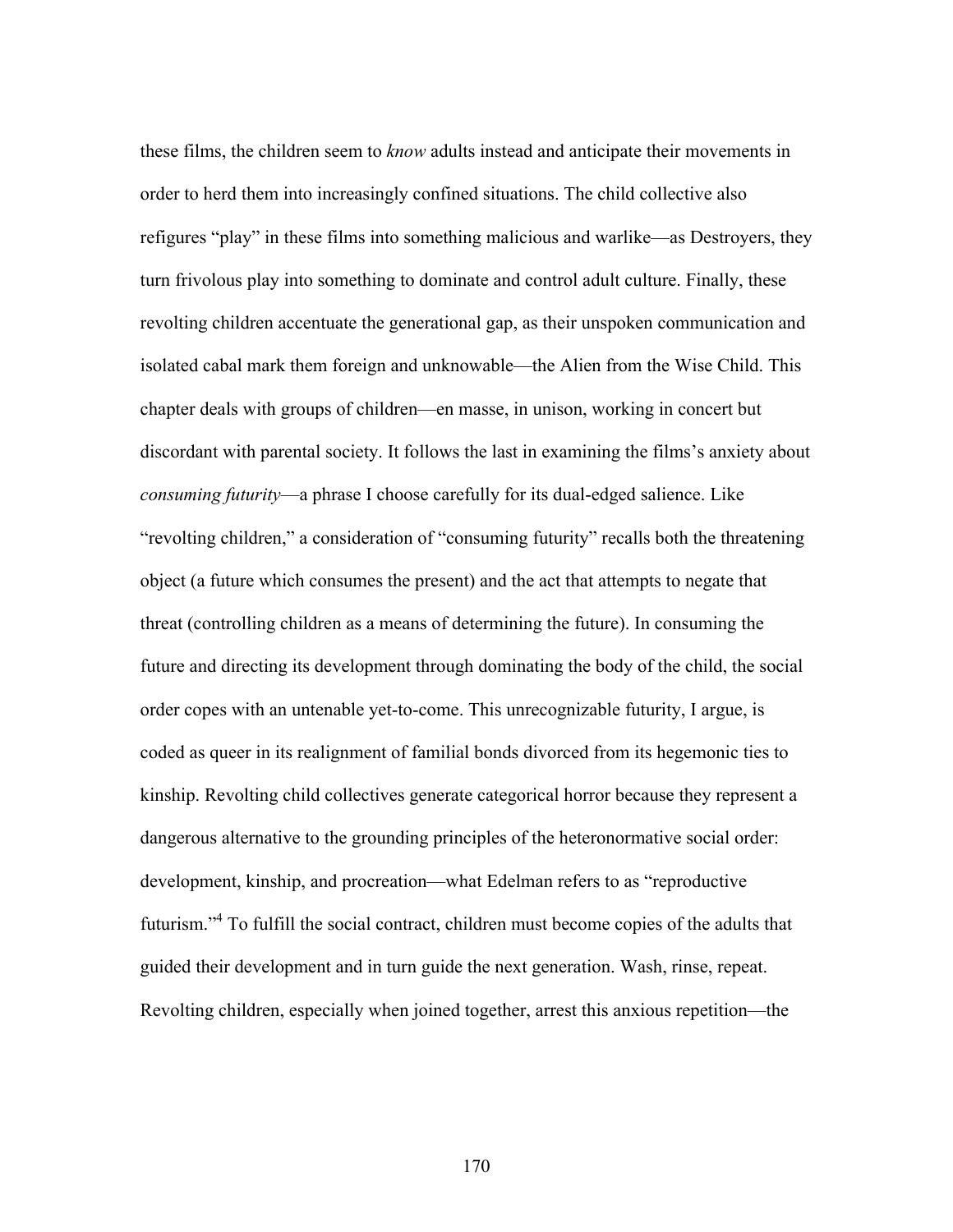stopgap from the generation gap—no longer what Robin Wood calls "perpetuators of a discredited tradition."5

This chapter, like the last, covers a series of related texts rather than a single case study as in *The Bad Seed* or *The Exorcist* chapters. Most centrally, I will be concerned with *Village of the Damned* (1960), *Who Can Kill a Child? [¿Quién puede matar a un niño?]* (1975), *The Children* (1980), *Children of the Corn* (1984), *Beware: Children at*  Play (1989), and *The Children* (2008)<sup>6</sup> as major representative texts and will make references to other films when necessary.<sup>7</sup> As one of these central texts is British and another Spanish, this chapter will take a less-specifically American focus but still contends that the notion of "consuming futurity" and the dissolution of heterofamilial primacy offers something approaching a universality of terror/pleasure. Despite their differences in eras and national cinemas, the revolting child collective films share a remarkable amount of narrative cogency—each trafficking in anxieties about surveillance and control of children's bodies, their privatized and impenetrable system of communication, and their contagious influence upon "good" children. In short, these films of demonic youth rebellion chronicle an angry movement of varied but singleminded individuals who live outside the heterofamilial and seem intent on destroying it; they continuously draw new members into their fold—sometimes stealing them away from "good" homes; and their forces are everywhere, endlessly supplied. Indeed, they show no signs of decreasing their ranks. Such a description reads almost verbatim as a conservative characterization of the gay rights movement—a reflexivity of rhetoric that sutures the bond between bad child and queer spectator. I return to my claim in the last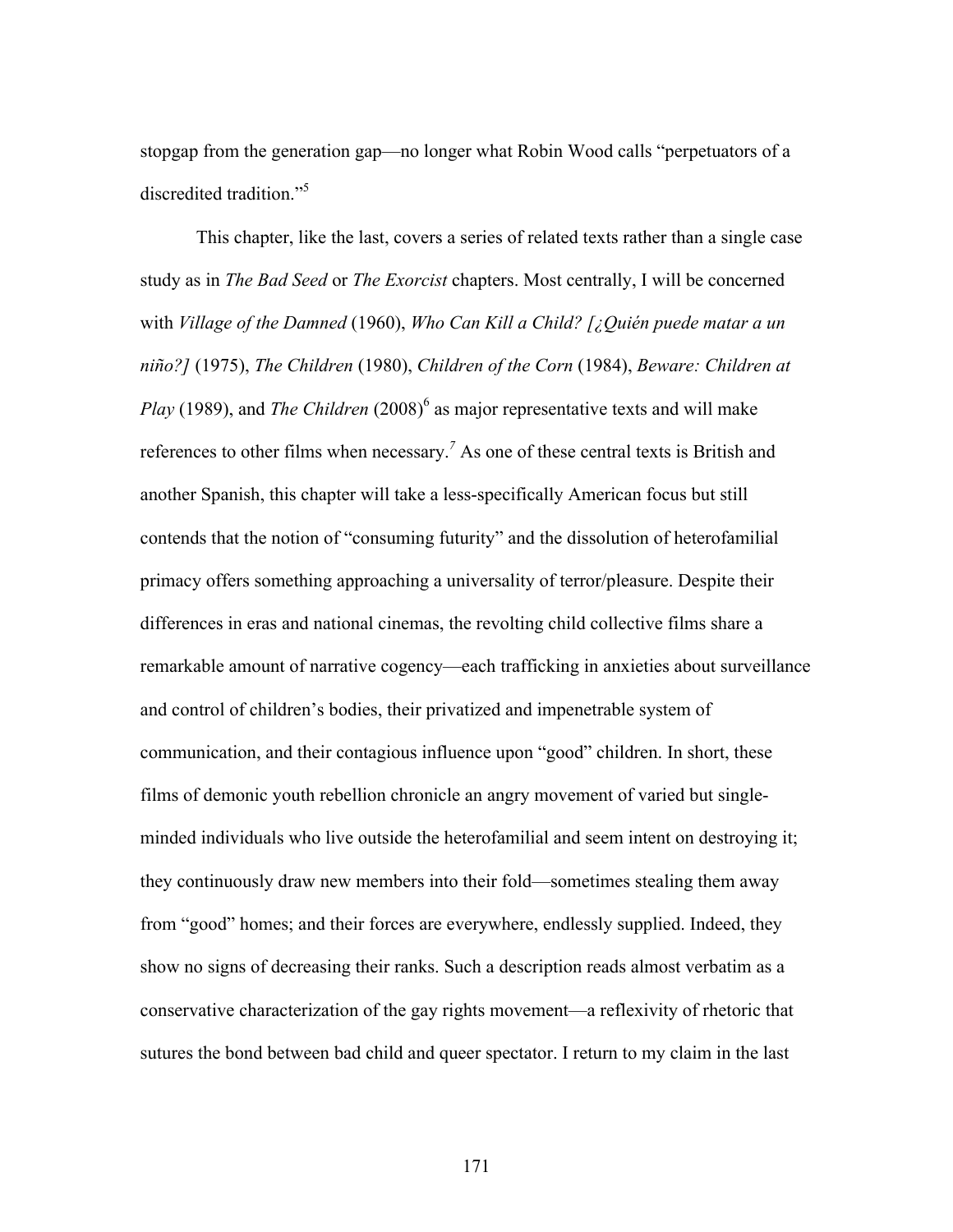chapter that the queerness of revolting children is not so much that they embody the antithesis of Edelman's reproductive futurity—where he calls upon queerness to take its place as society's death drive—but rather that they represent a radical alterity to heteronormative development. If they seem to "arrest" the growth of a civilization, it is only because that "growth" has been myopically conceived. This promise of a unified, unstoppable, undefined sideways movement stands as both the terror and the perverse pleasure of the revolting child collective film.

As with the other films in this dissertation, the child collective films offer varied modalities of pleasure for perverse and queer spectators. The gay horror fansite CampBlood (http://www.campblood.org), for instance, offers 1980's *The Children* as one of its must-see films in its "Homo Horror Guide."<sup>8</sup> The reviewer Buzz offers a fairly sophisticated assessment of his queer spectatorship with regards to the film, finding pleasure in reassessing the film as a work of camp—though the film, with its terrible acting, poor production values, and malicious hugging toddlers, needs little aid. Still, the camp reception of the film recalls modes of queer reception similar to *The Bad Seed*, where the qualities of normative childhood (in this case the need for affection) are exaggerated to a grotesque degree to reveal their artificiality. Given the film's overwrought quality, it is no coincidence that *The Children* would be adapted as a camp musical in 1998 by NYU students Stan Richardson and Hal Goldberg.<sup>9</sup> As in the camp adaptations of *The Bad Seed*, Richardson and Goldberg's production utilized adults to play the roles of the revolting children. In the DVD commentary, Richardson expresses his affection for the original text (a hallmark of camp reception), saying, "obviously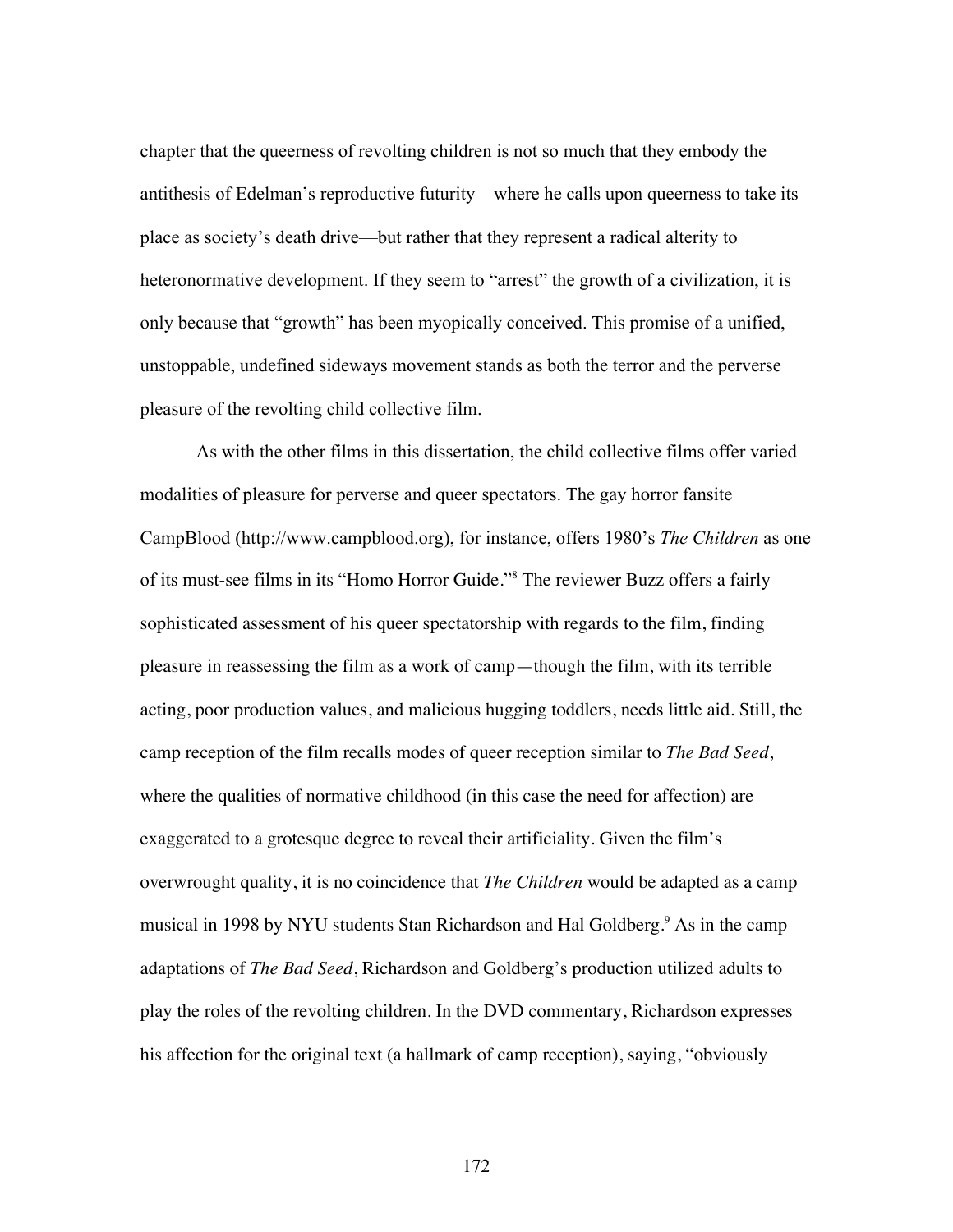there's a lot of humor in it, but we really wanted to give these people [the characters] a chance to speak and sing, which of course in some cases becomes really funny because these are really horrific people who aren't in touch with the [air quotes] 'real world'."<sup>10</sup>

Further, in the CampBlood review, the author locates pleasure in both the pedophobic elements of the film, saying, "Seeing as how I would sooner choke on my own vomit than spend more than 90 seconds in the company of a child, I may not be the most impartial reviewer for this film, but I just can't get enough once the sheriff and Mr. Freemont start blasting at the kids with a shotgun and hacking them up with what looks like a samurai sword… Irresponsible? Maybe. Tasteless? Probably. Delightful? Definitely." The review also praises the film for assailing heterosexual privilege ("This is the essence of the story: the selfish older generation… sees their very offspring transformed into an army of exterminating angels who punish them for their transgressions.")<sup>11</sup> As with this dissertation, the CampBlood review finds not one but multiple sites of pleasurable negotiation with the text informed by the specificity of queer subjectivity.

## **Curiouser and Curiouser**

The orphanage is becoming more populated. In the last chapter, the monsters of the maternal gothic emerged as hardened, developmentally-regressed warriors, backed into an evolutionary corner in their feral futurity. They were solitary and isolated, defensive but not defenseless, rejected by their parents and yet desiring a place within a system of kinship relations. Previously addressed films, for all their perversity, rarely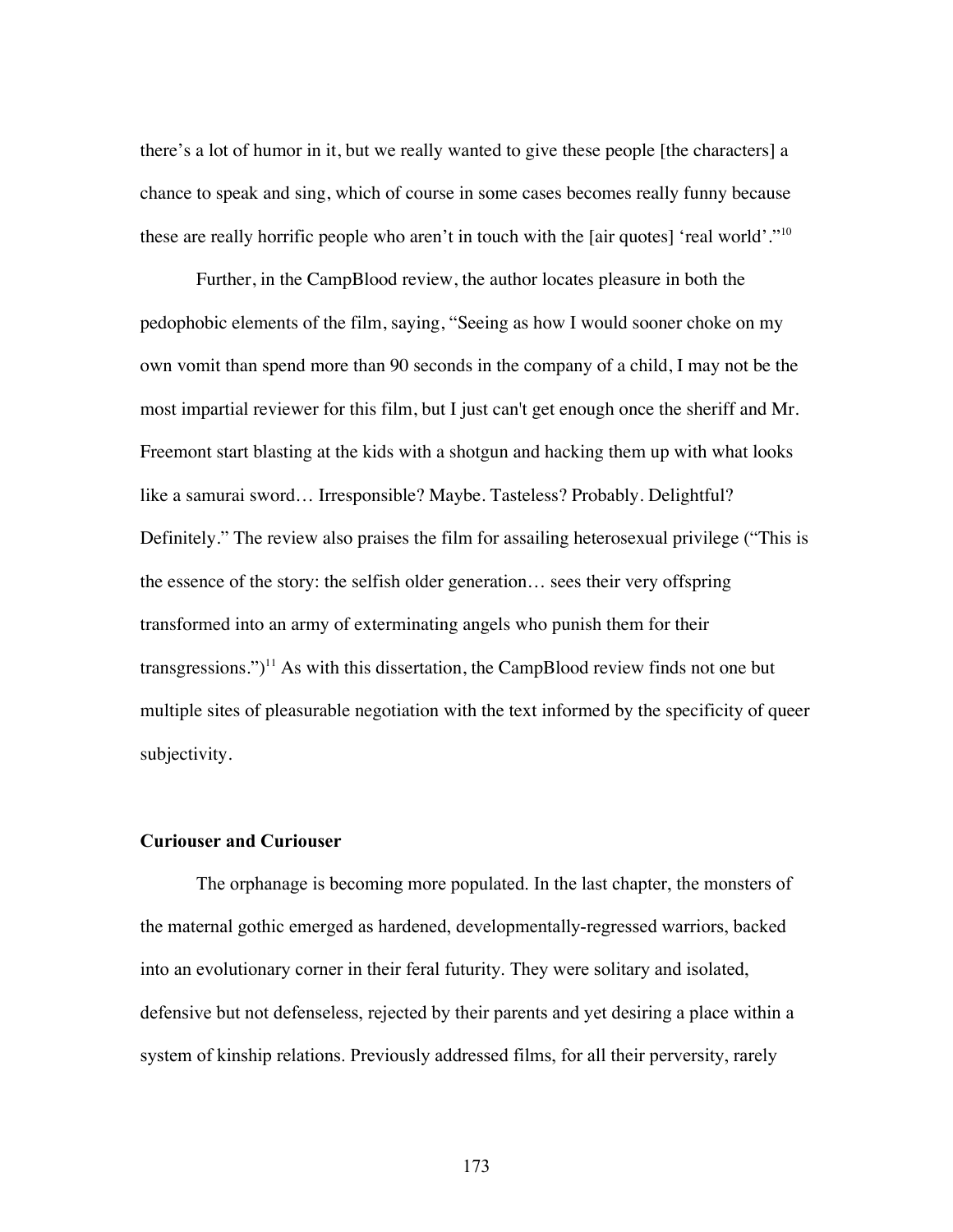questioned the necessity of biological kinship. Their very demand for inclusion reinforced the primacy of blood family relations—it is only natural, the films seemed to say, that the abjected/rejected/abused child would seek a return to the familial. They trouble the family with their troubling incompatibility, but there is no *outside* the family. If the last chapter explored those bodies that were abjected from the familial, the films of this chapter say, "we have built a new family."

The chapters of this dissertation have also shuttled these troublesome children along an increasingly infanticidal path—Rhoda the uncanny child who cannot be rejected or abused, Regan the perverse child who needs the Devil beaten out of her, Damien the child who should have been strangled in his crib… perhaps it is understandable that these final children should band together for survival. The children in this dissertation continue to grow sideways, as Kathryn Bond Stockton says—increasing in number, expanding their dominion, moving from isolated incidence to global pandemic. It should be no surprise, too, that as the children become numerous in these films, so does the pedophobic glee with which they are dispatched. Nameless and undifferentiated, the children in these films are subjected to more raw violence per capita than any other series of films: *Village of the Damned* incinerates a schoolhouse of children for humanity's survival, *The Children* (1980) demands that adults hack off the limbs of the youths, and *Who Can Kill a Child* and *Beware: Children at Play* both climax in a bloody machinegun assault on a faceless horde of oncoming children. The alibi against engaging in pleasurable fantasies of child abuse comes not from the child's supposed need to be rescued (as in *The Exorcist*) but rather from the sheer reduction of child bodies to *things*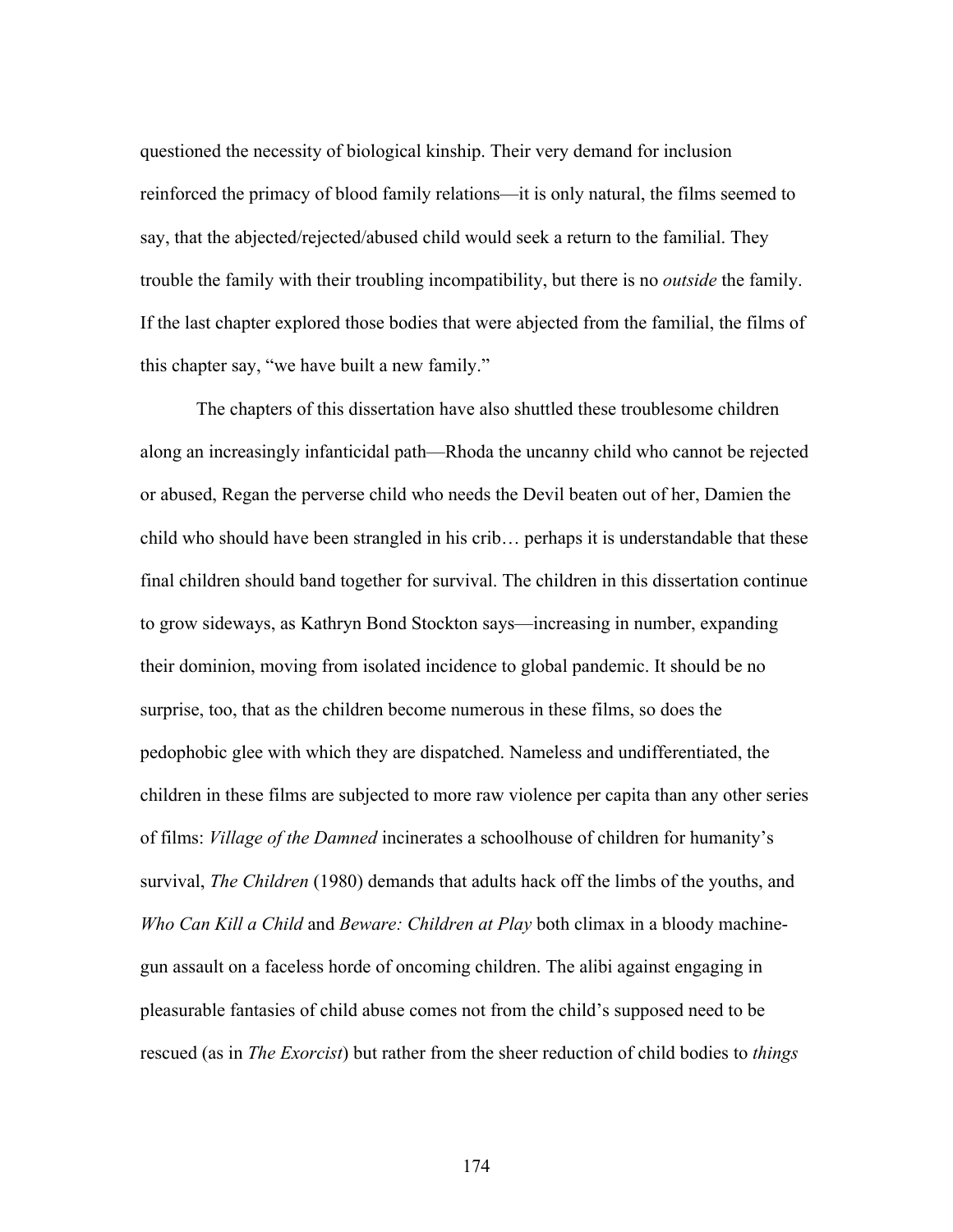(like zombies) that threaten the fabric of civilization. More prone to exploitation treatments than the other films in this dissertation, pretense and disavowal seem to fall away in revolting child collective films. The final twelve minutes of Troma Film's *Beware: Children at Play*, for instance, is nothing less than an orgy of infanticide.

If this dissertation follows a pedophobic narrative logic—from *The Bad Seed*'s melodramatic crisis to *Who Can Kill a Child*'s eponymous promise of graphic child murder—so too does it continue to chart a certain narrative of queer becomingness. As the child becomes more and more queer, so too does it become more targeted for patriarchal violence—as true in "real life" as it is within the cinematic imagination. I argue that the films of monstrous childhood offer a mise-en-scène of queer desire, each in its own way charting a terrain in which queer experience can be reanimated, reinterpreted, or rewritten. The question of this chapter—the emotive possibility and mise-en-scène of desire—is the possibility of alternative kinship, queer community, and the collective revolt against a heteronormative social order. Recall that these chapters have followed a kind of queer narrative of becoming, one that stands into opposition to heteronormative accounts of development: closetedness and deception, voicedness and rage, exclusion and solitude, and finally community and coalition.

## **Dangerous Coagulation**

To consider the individuated revolting child of the previous chapters and the nightmare of collective resistance chronicled here, I want to return to a fairly incidental moment in *The Exorcist*— this dissertation continually looks backward to move forward,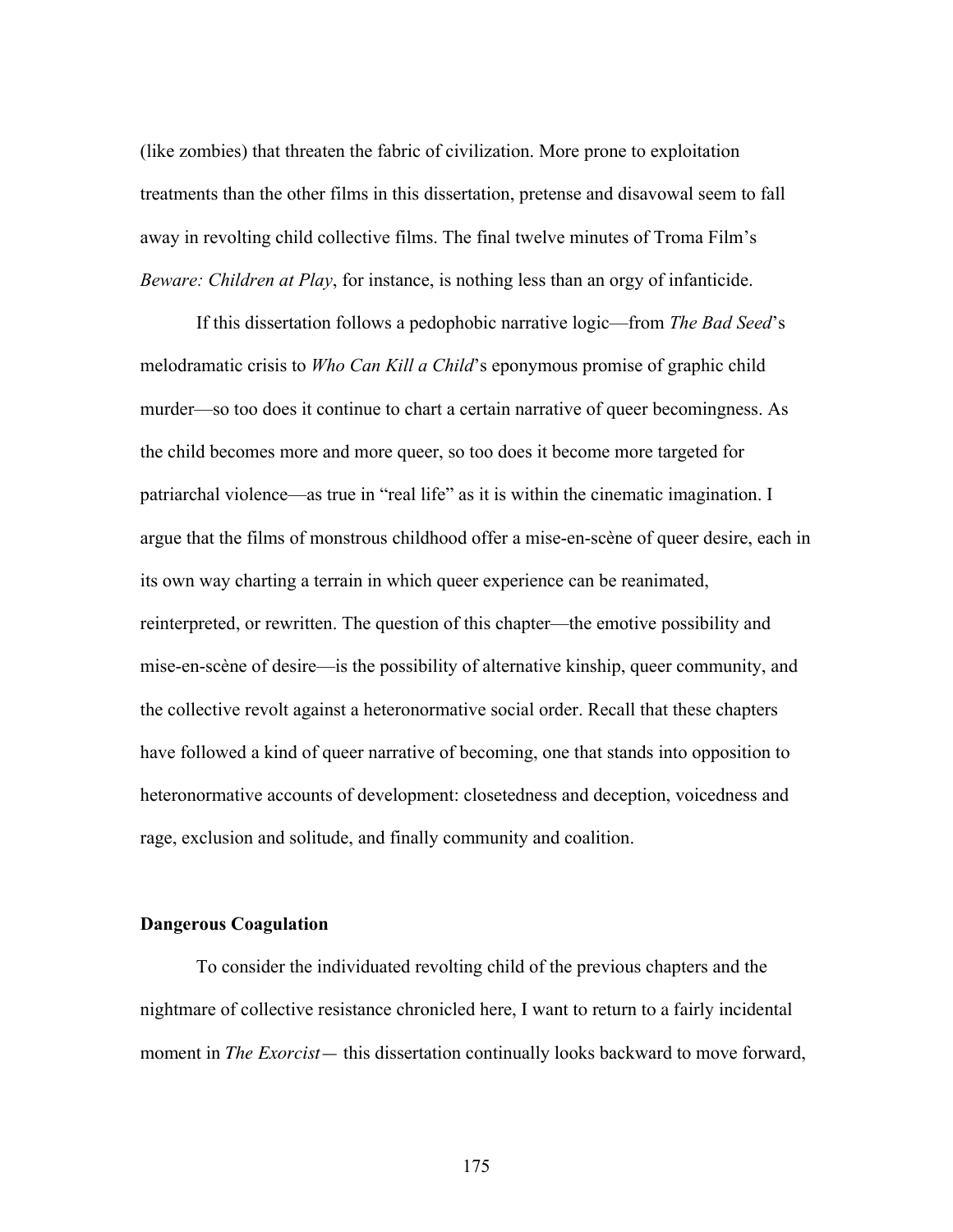perhaps befitting the child symbolic, both past and future in one body. This is perhaps appropriate, too, in a work studying sideways growth. Before Regan's body becomes overtaken by the spectacle of demonic queerness, pitting her against parental and patriarchal authority, her mother Chris attempts to quell another set of revolting youths. In the scene from the film in which Chris is starring, she wrestles a bullhorn from a protesting youth and attempts to pursue the rioting crowd to pursue more peaceful avenues of protest. Through cross-cutting, *The Exorcist* makes a fairly tacit link between the "revolt" of Regan's body and the revolt of the students on the campus of Georgetown University, and we could say, by extension, the entire youth movement of 1960s (antidraft, anti-war, anti-establishment, anti-past) that intensified the generational divide. In her filmed scene, Chris is barely able to control the student riot—demanding patience and compromise from the belligerent crowd. At the same time, her child at home is increasingly escaping her control, more revolting with every passing hour. In returning to *The Exorcist* to examine the child collective film, I continue to highlight the interconnectedness of these systems of representation—the possessed child (as the child polluted and transformed) will find a perverse echo in the child collective, as the young cabal displays a corruptive appetite which draws "good" children into its fold and converts them to evil.

Indeed, the constellation of subjects chronicled in these films—surveillance, communication, and contagion—serve, in many ways, as a hyperbolic extension of the fears we have already seen. In exploring the revolting child collective, I begin by stating, simply, that the unchecked assembly of young bodies has long elicited cultural anxiety.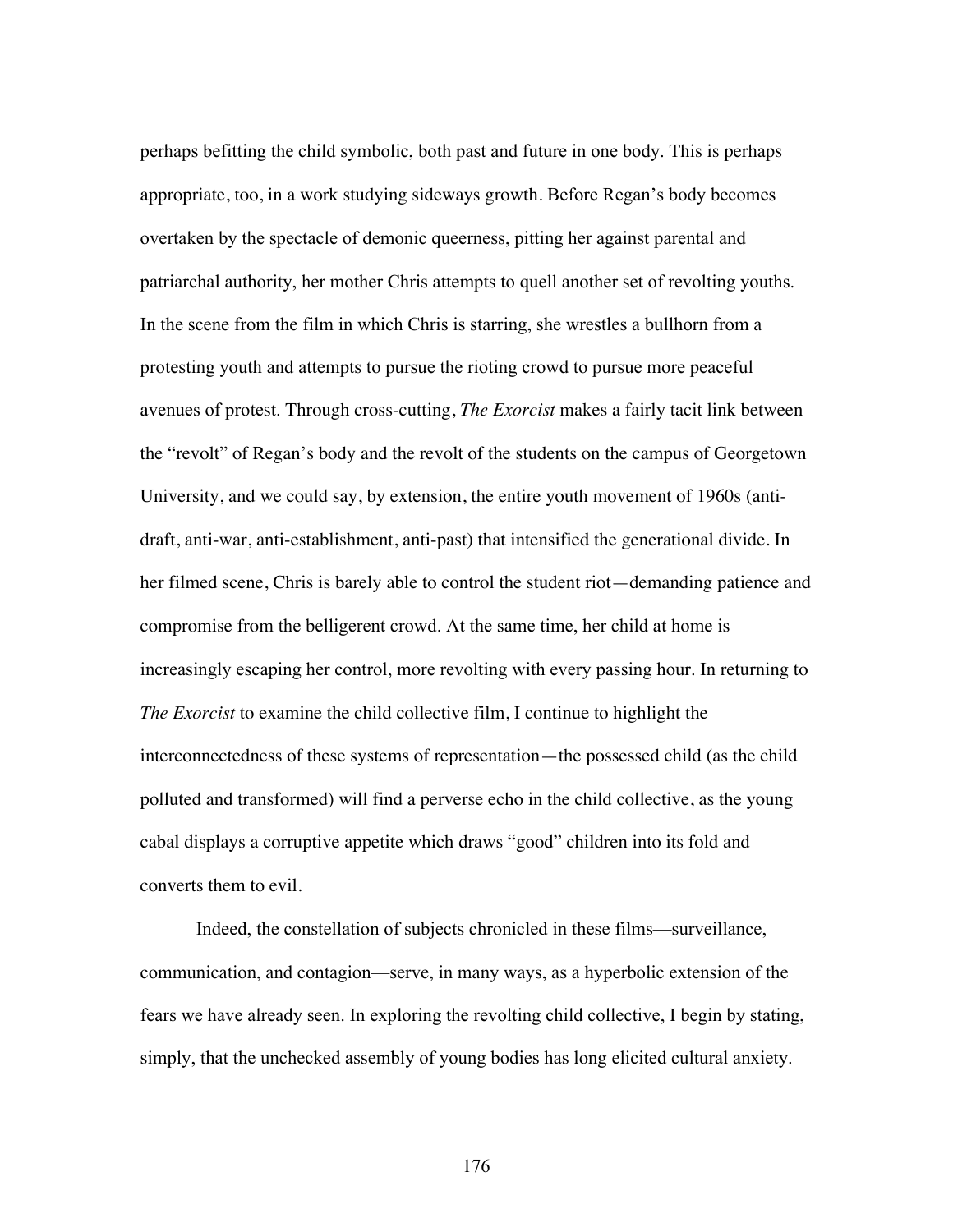*Delinquency* is the term used to characterize every form of juvenile criminality, from truancy to property damage—fitting, perhaps, that it comes from the Latin "linquere," meaning "to leave" or "to abandon." Most succinctly, these bodies have abandoned forward movement along the proper path to adulthood. Generally, delinquency anxieties coalesce around adolescent rather than pre-adolescent bodies. Liminal, the years of adolescence occupy neither childhood nor adult terrain, and trouble the tenuous distinctions between the two. In *Childhood and Society* (1950), Erik Erikson's classic study of psychosocial stages of development, Erikson identified adolescence as a stage of "moratorium"—a moment of delay, prior to adulthood, when a youth may explore and evaluate social roles and self-conceptions.<sup>12</sup> Erikson characterizes this moribund stage, structured by the psychological crisis of "identity vs. role confusion," as a sort of death (recall Stockton's grave metaphor for the queer child who kills the straight in selfdiscovery) in which the adult self will emerge from childhood. At the very least, adolescence is a "leaving behind" or "abandonment" (*linquere*) of the delimiting characteristics of childhood: vulnerability, innocence, and dependence.

An attendant fear is that childhood will be abandoned not for proper adulthood but for something more nefarious—nebulous, often undefined—criminally wrong, sexually wrong. Often the youth "falling in with the wrong crowd" characterizes this anxiety. This common turn of phrase suggests several related anxieties: first, that some triaged children are already beyond repair and recuperation; second, that all children are porous and spongelike—easily influenced by their peers; and finally, that the youth crowd is impenetrable and consuming—once within, the "good" child is lost forever. As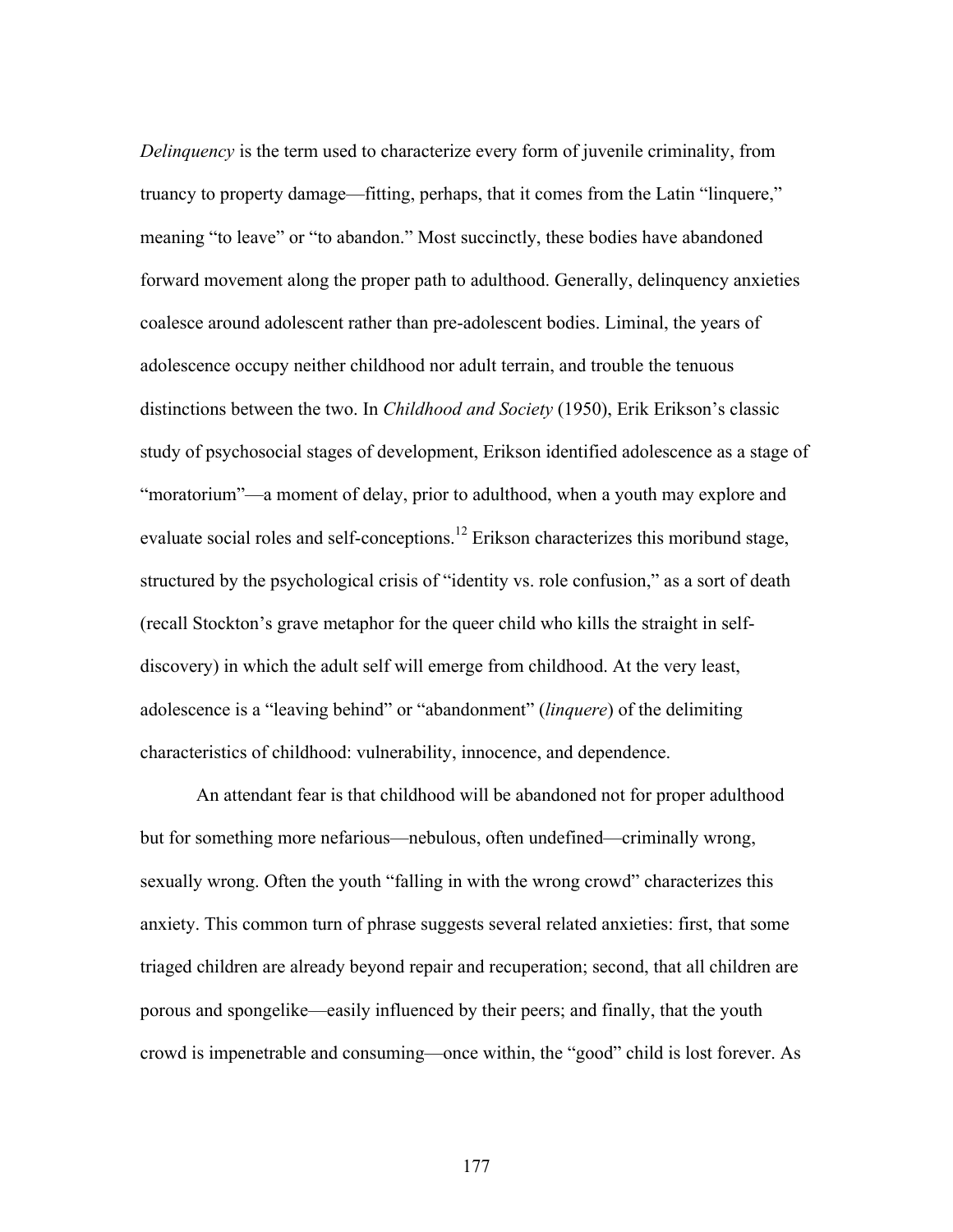James Gilbert notes in *Cycle of Outrage: America's Reaction to the Juvenile Delinquent*, the desire to understand and manage a new and increasingly self-contained teenage culture fueled much of the post-war "crisis" concerning youth crime. Says Gilbert, "[a]s young people grew more independent and more affluent, as their peer culture grew more influential, and their parents less so, delinquency emerged as a kind of code word for shifts in adolescent behavior that much of adult society disapproved.<sup> $13$ </sup> Given this, it is useful to consider juvenile delinquency anxiety as a fear that the "good child" will be left behind and consumed by a monstrously autonomous and antagonistic foreign body. Where Christine McNeil pointed upstairs and screamed "That *thing* up there is not my daughter!" the adult victims of the child collective will peer out of their house, surrounded by revolting children, and say "Those *things* out there are not my children!"

When it comes to controlling potentially volatile child subjects, as with all subaltern subjects, the key lies in separation of bodies into determinate and observable disciplinary space. The child is rhetorically malleable and mobile—exceedingly so when s/he is alone, endangered, vulnerable, or frightened. But something disruptive occurs when the talk is of "the children." Assemblies of children—together, undifferentiated, collective—inspire more fear than protectionist impulses. The child is precious commodity. *The children* run amok, consume precious resources, and overpopulate with anti-eugenic fervor.

In *Discipline and Punish: The Birth of the Prison*, Michel Foucault speaks of "disciplinary space" as an architectonic extension of social belief systems. As he explains, disciplinary space insures that "[e]ach individual has his own place; and each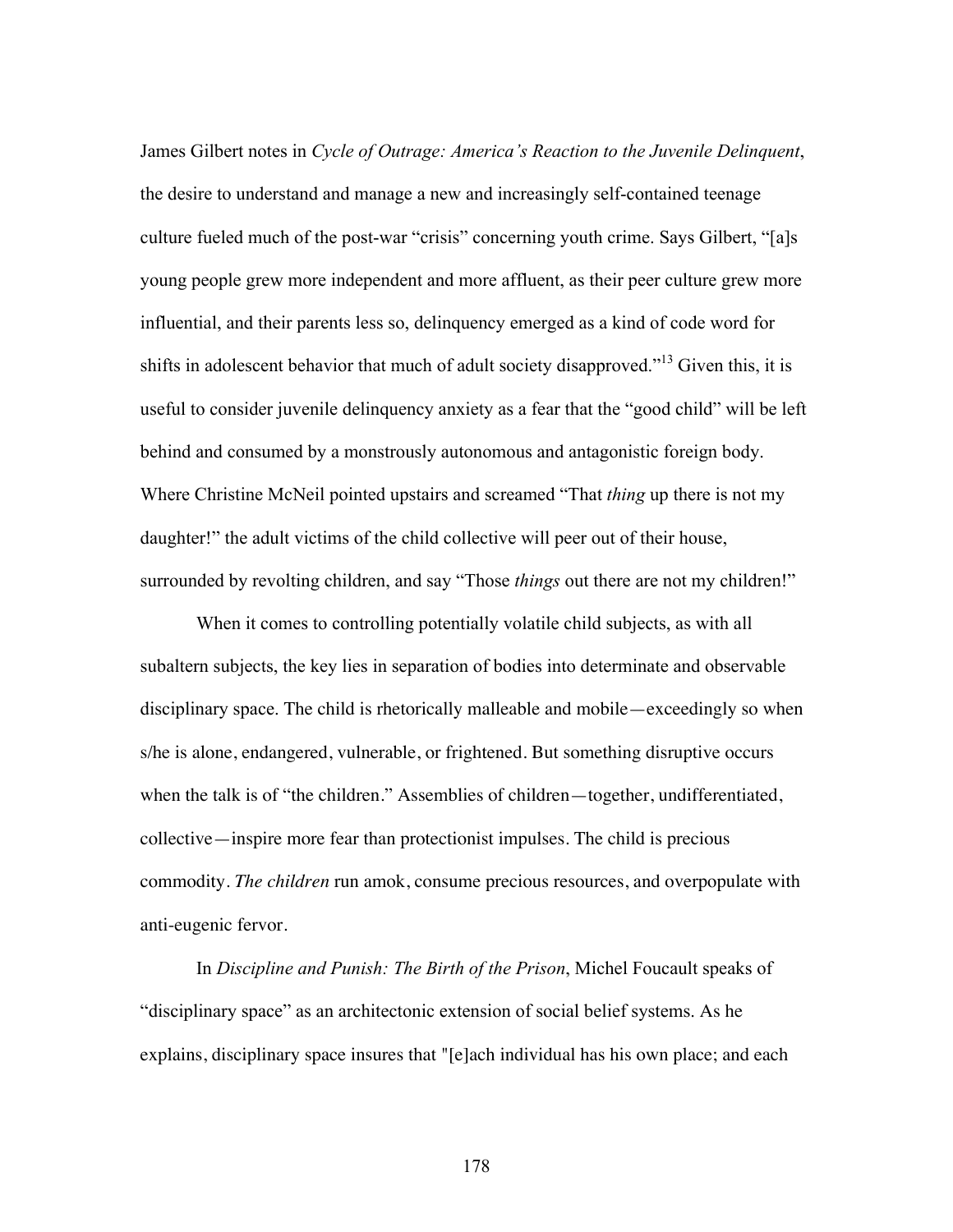place its individual." Further, it must "[a]void distribution in groups; break up collective dispositions; analyze confused, massive or transient pluralities. One must eliminate the effects of imprecise distributions, the uncontrolled disappearance of individuals, their diffuse circulation, their unusable and dangerous coagulation.<sup> $14$ </sup> It is this phrase "dangerous coagulation" that I find so rhetorically rich when considering children and systems of discipline. The bodily metaphor turns on the notion that assembled and halted bodies are useless to the state and indeed harmful to the functioning of a society predicated on the controlled circulation of bodies. Loitering youth are especially suspect—unproductive, unobserved, certainly up to no good. Foucault continues, stating that partitioning and individuating bodies is "a tactic of anti-desertion, anti-vagabondage, anti-concentration."15 They are perhaps the vagrantest of vagabonds.

As Foucault notes in *The History of Sexuality*, the surveillance of children, in particular their sexuality, was an imperative in the formation of a formalized educational system, so much so that modes of surveillance were built into the architectural design of childhood spaces. And of course child-rearing instruction traffics significantly in notions of observation and surveillance—from the behaviorist interventions of pre-war childrearing ideology to the post-war Freudian-infused instruction, where parents vigilantly observed their children for signs of neurosis and stunted development. All of this consideration of disciplinary space represents a certain biopolitics—by which Foucault defined the control of subjects and power over life and death itself. As children are the most salient and overdetermined avatars of futurity, the control of their development (and even their bodily movement) represents a literal and figurative control over the future.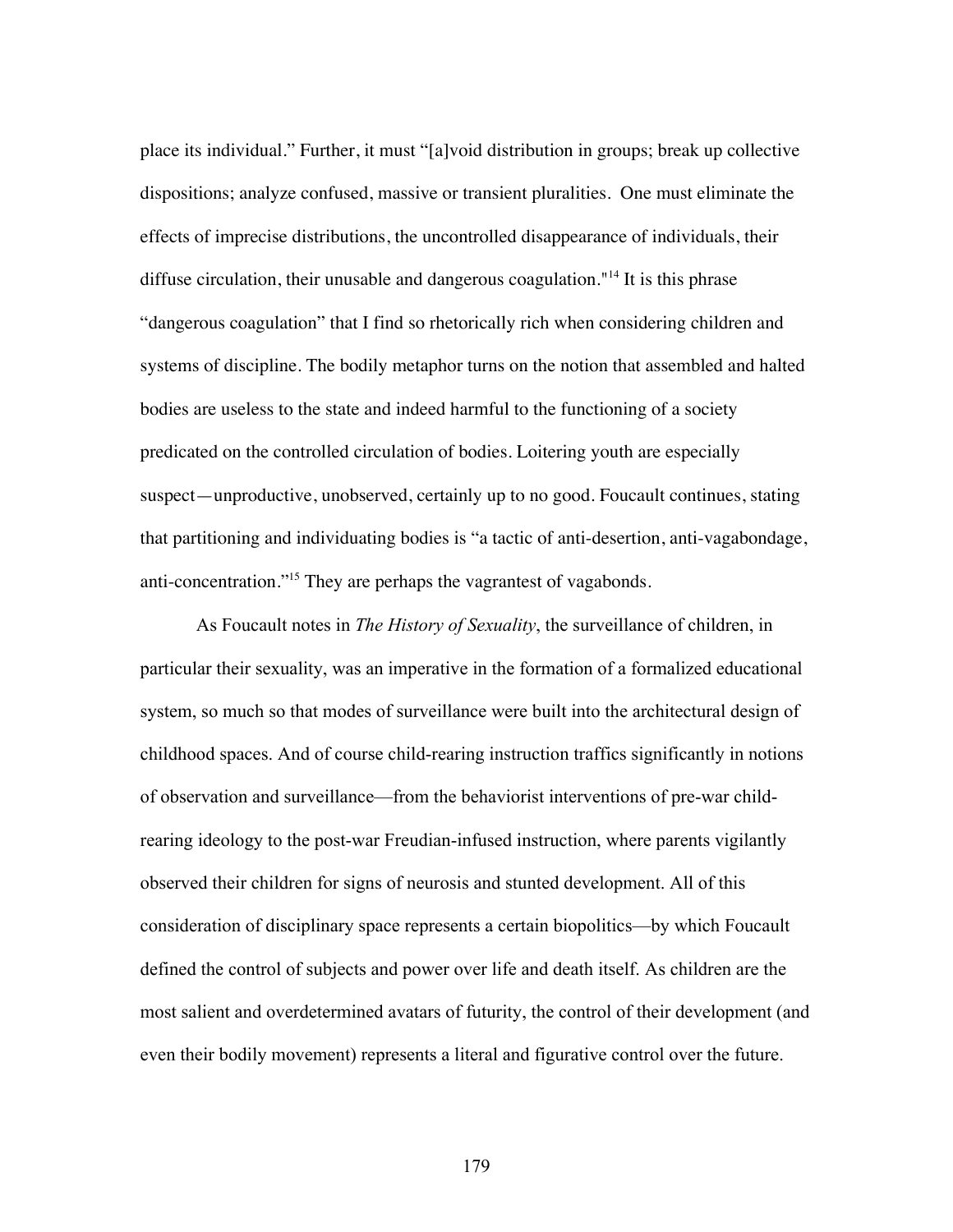Indeed, if this chapter takes a decidedly Foucauldian turn, it is because the films of the revolting child collective, more than any other, are intimately concerned with surveillance, control, and collectivity.

Allow me to add one more dash of Foucault to the mix: in "What is Enlightenment?" Foucault, channeling Kant perhaps, speaks of "limit attitude," which is a transgressive mode of critical engagement that imagines the new ways of doing and being even as they are unachievable within the present.<sup>16</sup> The queer child, for instance, is a locus of definitional impossibility and, I argue, can only be understood through metaphor and monstrosity. Likewise, radically alternative systems of kinship require a limit attitude of possibility (found in metaphor, unauthorized pleasure, or renarrativization) that views boundaries not as enclosures but as sites of transgression and liberation.

# **The Child Collective**

Like all of the monstrous figurations in this dissertation, the revolting child collective has a number of rhetorical antecedents that function in varying degrees and combinations. As Henry Jenkins has said, children are rhetorically adhesive and, in the absence of manufacturing their own representation, exist as a polysemic collection of varied (and often contradictory) semiotic investments. Eric Ziolkowski argues that the first representation of the monstrous child collective was in the Bible (Kings 2.23) when a group of forty-two young boys jeers and torments Elisha, the prophet. Elisha summarily curses them in the name of the Lord and two large bears appear to maul the youths.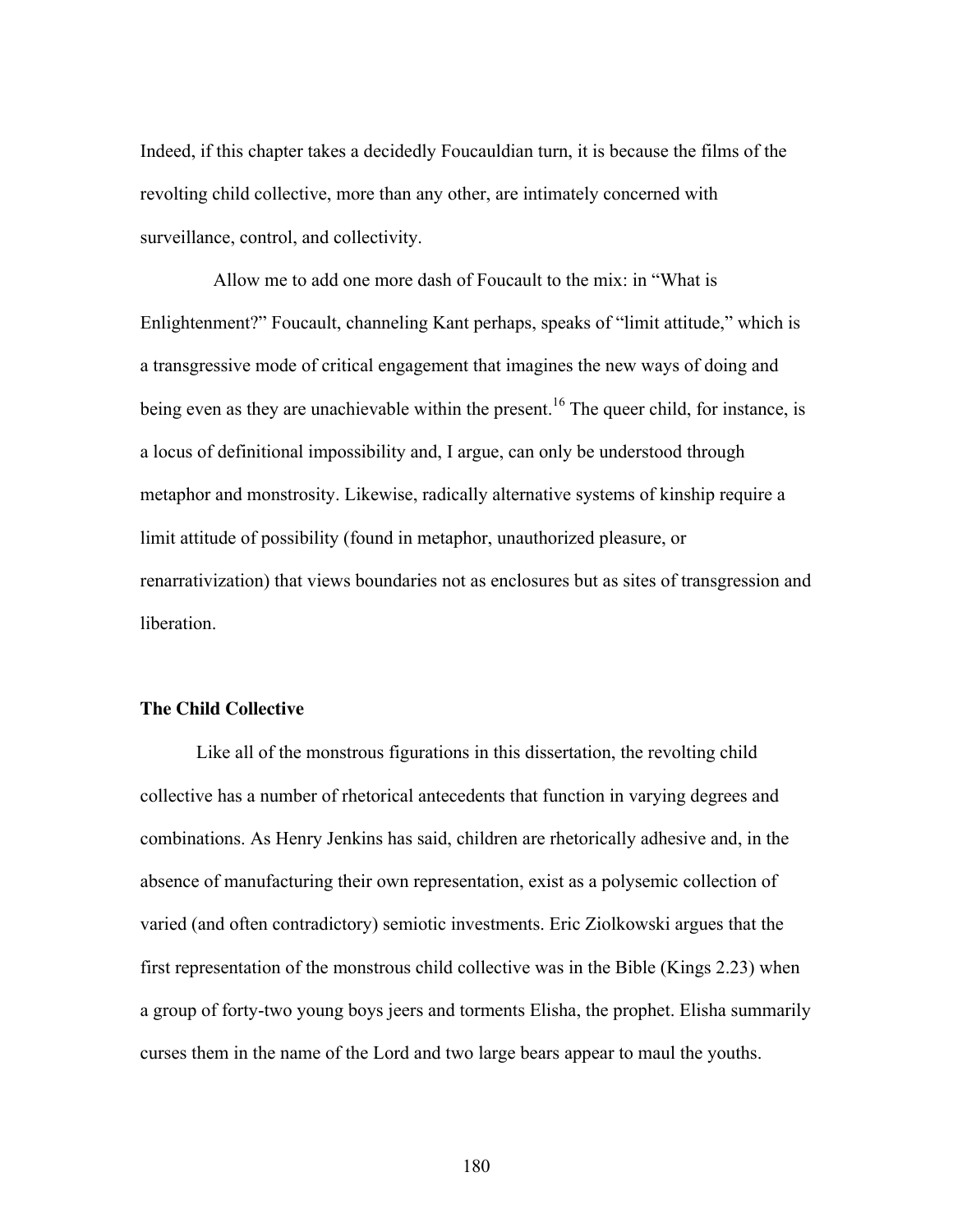Ziolkowski suggests that this binary opposition (sacred elder vs. profane youth) recurs throughout art and literature to the present day though his selection of materials suggests the purview of a religious studies researcher rather than a literature or media studies scholar.<sup>17</sup> Still, religious desecration and heathenry feature largely in the cinema of revolting childhood: recall my discussion of *Omen III: The Final Conflict* in which a cabal of children commits mass infanticide in the service of the Antichrist. Similarly, *Blood on Satan's Claw* (1971) features a coven of pint-sized witches, the villainesses of *Don't Deliver Us from Evil* call Satan their father, and the youths of *Beware: Children at Play* are followers of the pagan beast Grendel (we witness their evil by the Anglo-Saxon poetry they quote). Perhaps only *Children of the Corn* troubles this binary, as religious dogma based in Old Testament sacrifice animates the child collective—but their worship of He Who Walks Behind the Rows suggests a perverse pagan misinterpretation of the Bible. Finally, the adult protagonists of *Who Can Kill a Child?* barricade themselves inside a church for survival, and *The Devil Times Five* more or less speaks for itself.

If not literally pagan or Satanic, the child collective generally implies something pre-Christian or pre-civilization. This should come as no surprise given that colonial projects have based their eugenic rhetoric on a kind of implied recapitulation theory, where subaltern populations are characterized explicitly as pre-civilized versions of white men (evolutionarily regressed savages) and implicitly as undeveloped children who must capitulate to white parental authority. In addition, I have also noted the work of Jacqueline Rose, Barbara Creed, and James Kincaid who argue that children's sexuality has always been understood as disturbingly pre-civilized, the barely-contained *chora* (to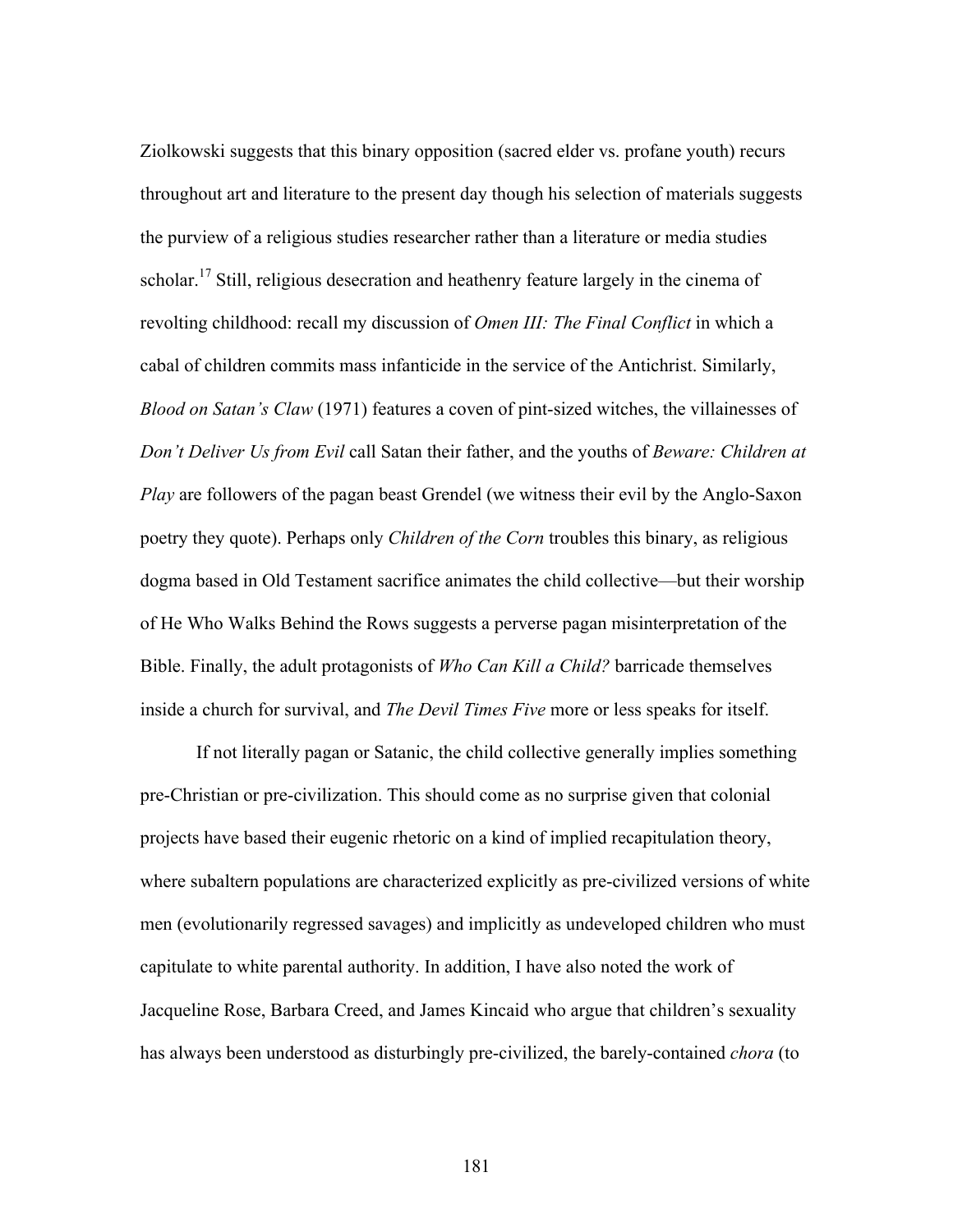borrow Kristeva's term) that must be continually disavowed in favor of "properlyaligned" object- and genital-oriented heterosexual monogamy.*<sup>18</sup>*

By and large, the child collective functions as a feral nightmare of evolutionary regression as children, unrestrained and undisciplined, revert to a pre-civilized state and terrorize individuated futurity-minded adult couples. Recall *Demon Seed* or *It's Alive* for those Quasimodic harbingers of futurity who yet demand inclusion within the familial, troubling its boundaries and its cohesion. The revolting child collective demands no such re-entry, but they trouble the family in other ways. Instead of challenging their willful exclusion and demanding the right of blood relations, the revolting child collective rejects biofamilial logic based in sexual difference in favor of what Leo Bersani calls "homoness," a revaluing of sameness in which "homo-ness itself necessitates a massive redefining of relationality."<sup>19</sup> What draws the revolting children together is a mass and massive rejection of heteronormative reproductive futurity.

The first filmic instance of a monstrous child collective appears deeply entrenched and intertwined in monstrous queer sexuality. In the adaptation of Tennessee William's gothic play *Suddenly Last Summer* (1959), the child collective acts as a sort of faceless, carnivorous mob delivering nature's retribution. At the film's climax, Catherine (Elizabeth Taylor) narrates the murder of queer monster Sebastian at their hands. After having sex with several of the boys from a small Spanish village, Sebastian is hunted down and eaten alive by the objects of his desire in a sequence meant to resemble the monster's lynching in *Frankenstein* (1931). The children, dark-skinned and "ethnic" next to Taylor's milky white skin, are the product of an uncivilized, taboo-and-totem society.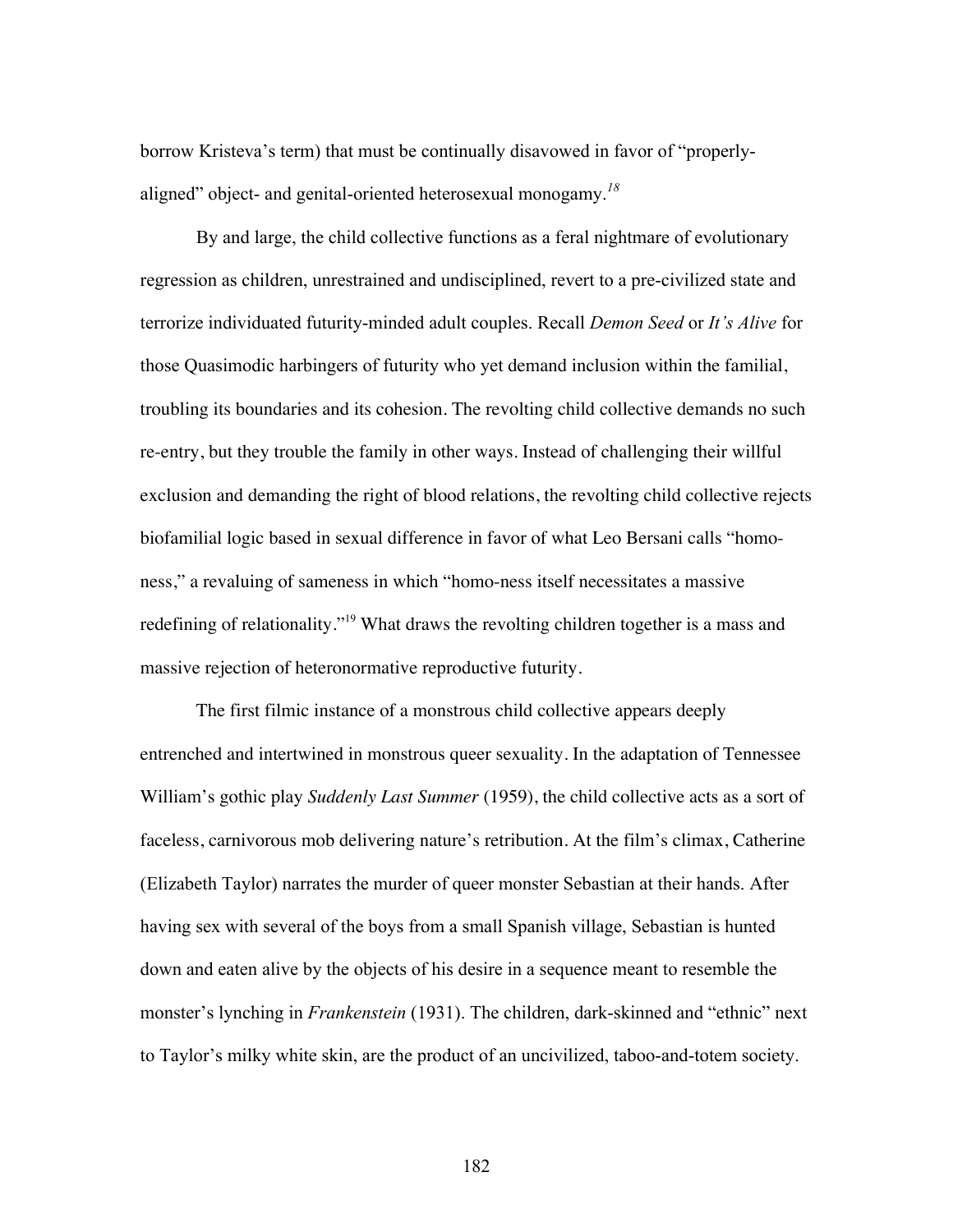Here queerness becomes aligned with whiteness and colonial power—Sebastian courts his own demise playing with the feral youths of this remote village. Indeed, the introduction of Sebastian's queerness seems to upset the fragile balance of the foreign land as if it is releasing the bestiality of its citizenry as it expurgates the community of its queer interloper. Fittingly, consumption and incorporation thematically underpin this film, as it will all of the revolting child collective films. By consuming Sebastian's flesh, the children make him part of the bestial mob. Indeed, the film aligns Sebastian with the child monsters throughout the film: like them, he is a predator; like them, he has an insatiable appetite for flesh; like them, he remains faceless throughout the entire film.

Only a few years later, Peter Brooks's adaptation of *The Lord of the Flies* (1963) would bring another group of savage young boys to the screen. Like William Golding's novel, the film offers an allegorical meditation on man's true nature, offering that in the absence of order and governance, even children (or especially children) will revert to a pre-civilized, savage state. There is some question in the work as to causality—are the children recapitulating "adult" systems of power and warfare? Is this a critique of Fascism and groupthink or a Calvinist fable about man's inherent sinfulness from birth? Without delving too deeply into this much-analyzed text, I want to underscore the manner in which existing discourses about monstrous childhood inform this film and how *The Lord of the Flies* shapes future discourses about childhood monstrosity. The film, shot in a raw, cinema-verité style with largely non-actors, takes aim most directly at the nostalgic, Romantic view of childhood, which holds that children are most pure and innocent in the absence of corrupting civilization. Indeed, the film seems to suggest that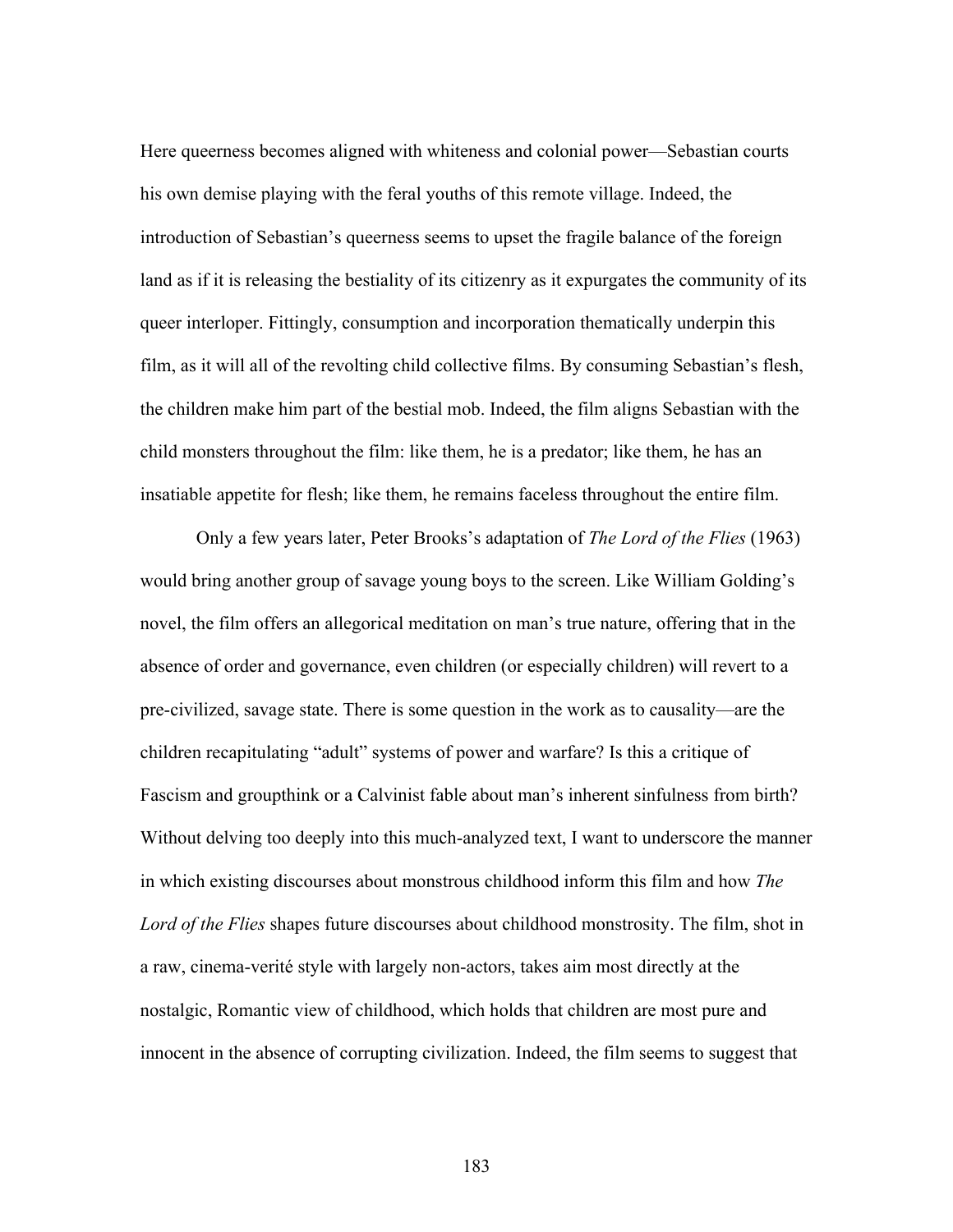civilization keeps children from being *too* childlike. Like Rhoda Penmark, they become grotesque extensions of normative childhood. Without surveillance and disciplinary space, they regress to a pre-civilized state in a eugenic spectacle of *imprecise distributions*, *diffuse circulation*, and *unusable and dangerous coagulation*. Echoes and associations flow freely now between the texts. I would recall Regan McNeil's "regression" in *The Exorcist* and its allegorical ties to the "pre-civilized" non-Christian Middle East. Regan's loss of self pulls in other totems as well: her innocence, her heterosexuality, her whiteness, her humanity. Like Carrie White, she is the near-animal in the absence of these markers and the Child of Nature looks perversely like the Feral Child when not swathed in innocence. The films of the revolting child collective witness an animalizing disposition: David Cronenberg's *The Brood* stands as the most apparent example, managing to anthropomorphize both mother and her offspring as Nora gives birth to a litter of deformed children. In *Who Can Kill a Child?*, the film visually quotes large sequences from *The Birds*, as children congregate like a murder of crows waiting to dispatch their unwitting prey. Revealingly, Edelman examines Hitchcock's film as an exemplar of the anti-family, anti-heteronormative, anti-reproductive futurity pleasure that he finds in his selected texts. The suitability of *Who Can Kill a Child?* for Edelman's polemic is no less sanguine: moreso, even, as the revenge of the future upon the present is no doubt the apotheosis of a queer negativity without a hope for the foreseeable future.

These literary antecedents and these cinematic texts (*Suddenly, Last Summer* and *The Lord of the Flies*—along with the *Village of the Damned* series) form the discursive structure of the revolting child collective in the Cold War—a symbolic manifestation of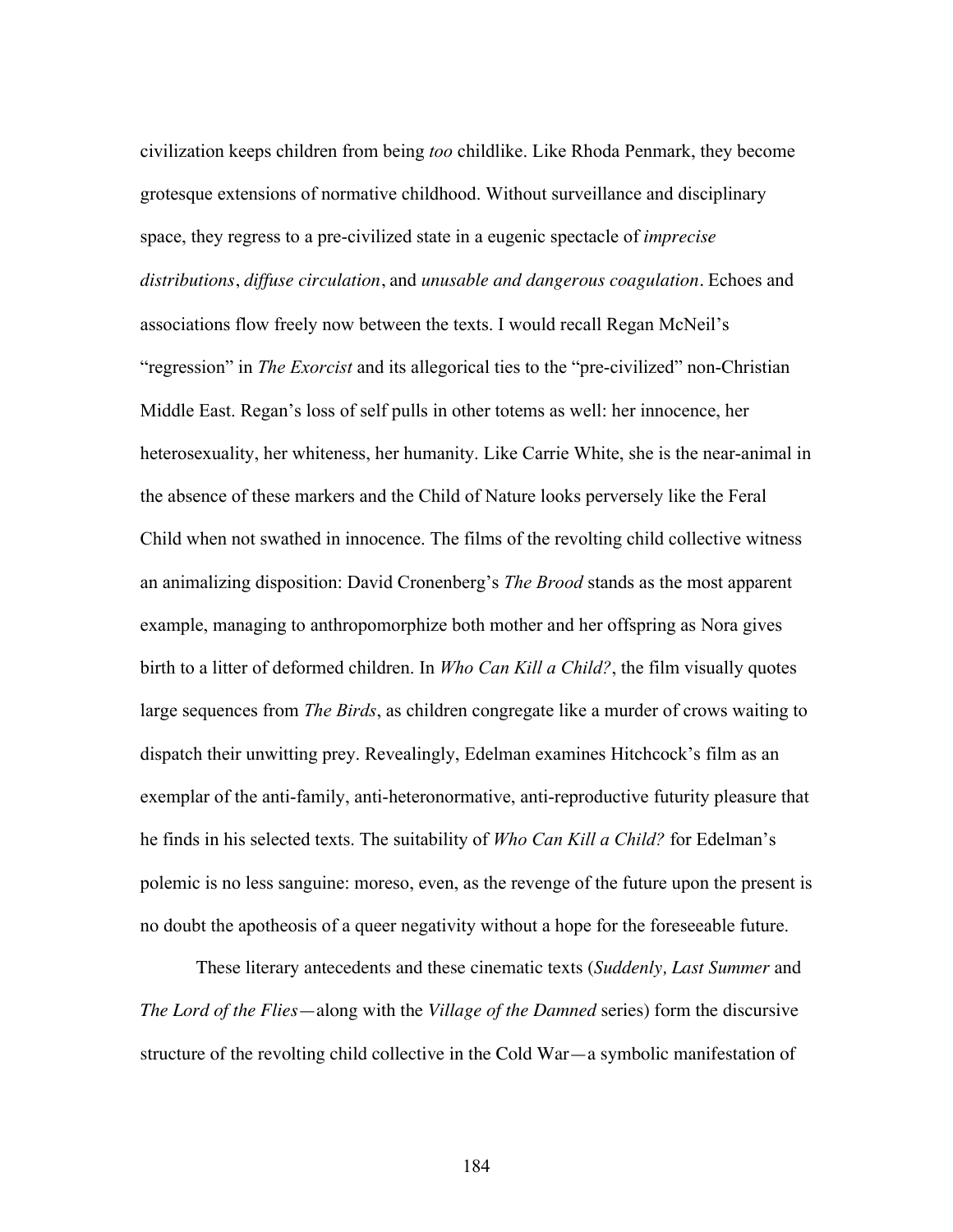alternative systems of kinship and consuming futurity. The juvenile delinquency ("JD") film, as seen in *Blackboard Jungle* (1955) or *The Wild One* (1953) shares a similar discursive terrain in its fear of an impenetrable and isolated youth culture. *Rebel Without a Cause* (1955) is credited with bringing the problem of juvenile delinquency to the middle class and simultaneously suggesting that the breakdown of the family unit particularly the inversion of traditional gender roles—is partially to blame. Exploitative imitators followed, mostly promoted to teenage audiences, and these films on the "danger," and yet the thrill, of juvenile delinquency became a reference point for an increasingly calcified teen culture resulting in, as Gilbert says, "no clear line between what is teen culture and what is juvenile delinquency.<sup>220</sup> During the Cold War crisis, children's bodies became the primary symbolic battlegrounds for political ideology. To J. Edgar Hoover, delinquents were an "undercover army" who sought to destroy the very fabric of American society from the inside out. They were "the traitor, the vile enemy in our political family which seeks to disrupt our institutions of government; who knives from within; who has only selfish purposes who is the antagonist of everything that is honorable in our present-day form of government.<sup>221</sup> This characterization should resonate with previous depictions of both revolting children and queers: Sabine Bussing called monstrous children "aliens in the home"; Stockton referred to the gay child as "a stranger in the home." So easily elided, the monstrous child and queer brandish "knives from within," part of and yet incompatible with the family and the state—"antagonist[s] of everything that is honorable in our present-day form of government," to return to Hoover's panicked portend.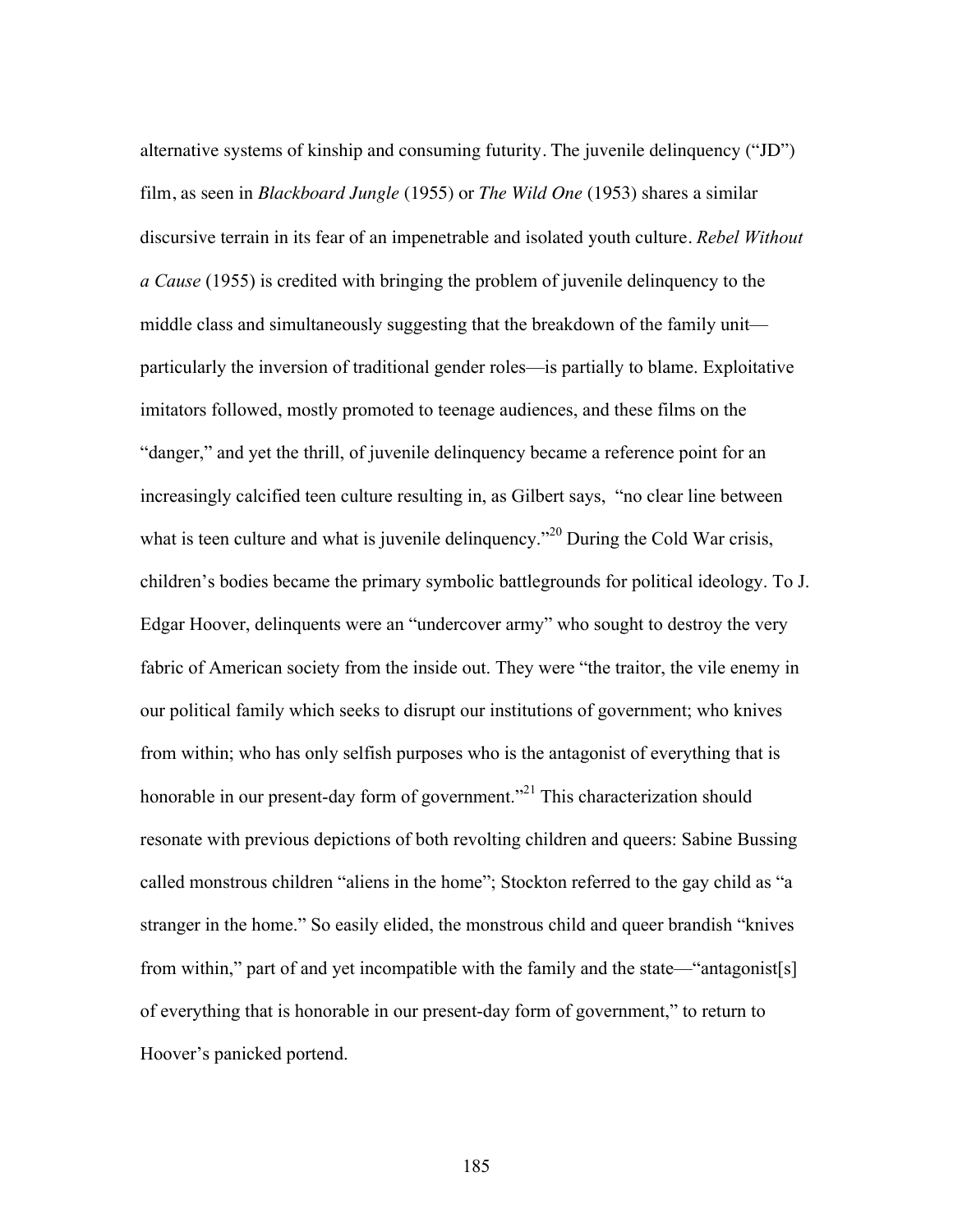A few other child collectives in the Cold War are less pedophobic: *These Are the Damned* (1963) feature radioactive children who are held prisoner by the military industrial complex and who will repopulate the world after an inevitable nuclear fallout. *The Space Children* (1958) has a group of children join forces with an alien entity to stave off an apocalyptic nuclear war on Earth. Though disturbingly empty and easily manipulated, the children of these films ultimately maintain their innocence and thus their claims to normative childhood, and stand as avatars for a better, wholly recognizable future.

With this background established, I now turn to this chapter's central texts and engage their scenarios of child empowerment over adult subjects. *Village of the Damned*  has been addressed, but several more contemporary films also draw upon this figuration.

In *Who Can Kill a Child*?<sup>22</sup> (1975), vacationing British couple Tom (Lewis Fiander) and Evie (Prunella Ransome) travel to the Spanish island of Almanzora to find the village populated only by unusual mute and secretive children. They discover that the children have revolted and murdered the adults in the village the day before, during Carnivale—an act that they refer to as "the game." Evie, who is pregnant, dies in what seems like an act of violence by her fetus against her, and Tom gruesomely murders several children to make his escape. In the final act, neighboring police officials murder Tom after seeing him attacking the children, and the children respond by murdering the policemen with their own firearms. As the film closes, the children plan a trip to the mainland to recruit other children in their game. Perhaps the most striking feature of the film, however, is its six-minute opening credits that plays out over the stock footage of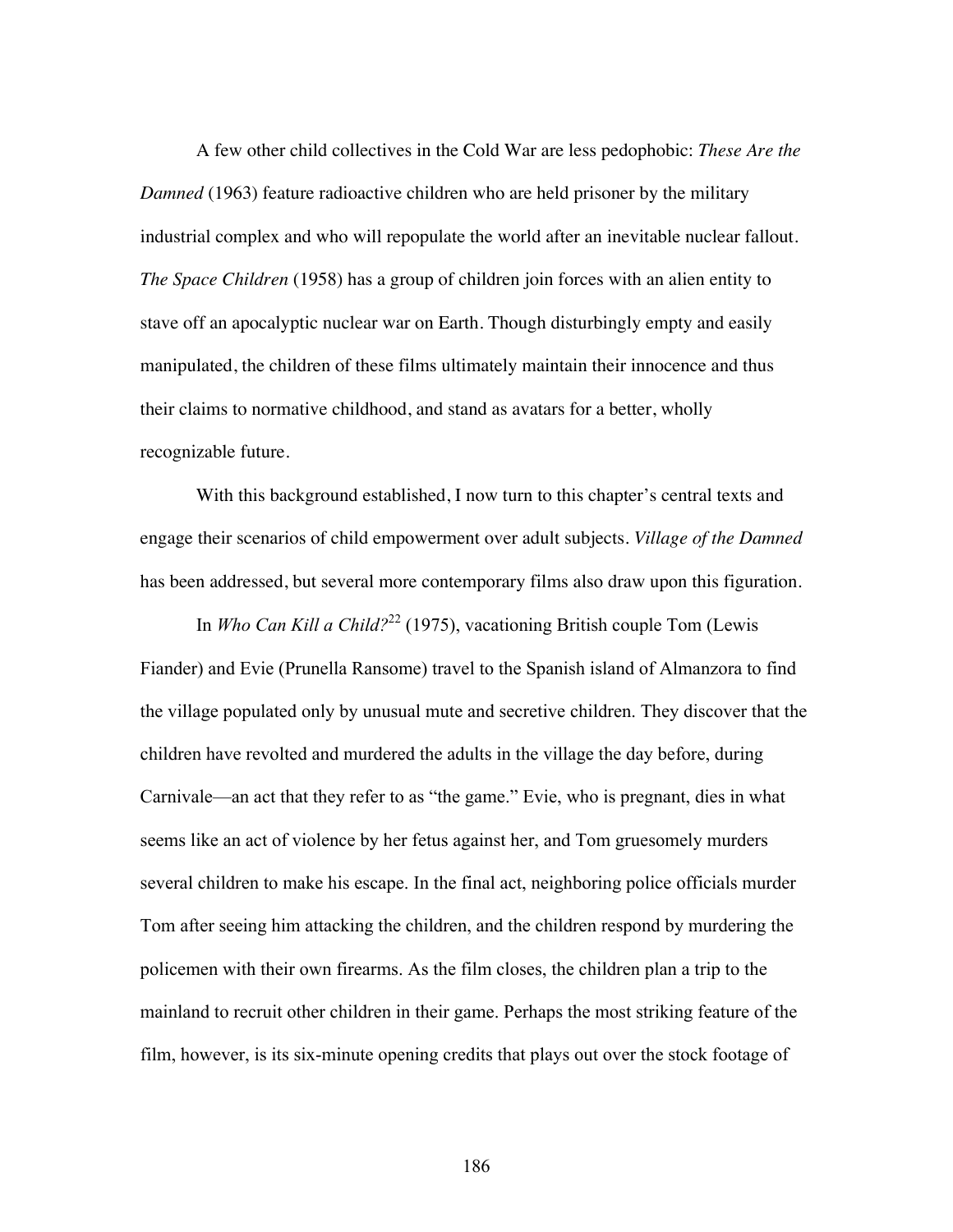human war atrocities that disproportionately victimized children, provocatively suggesting a revenge narrative.

The cult film *The Children (1980)*, advertised with the tagline "Thank God they're somebody else's!," features a group of five children (like *Devil Times Five*) who are transformed into black-fingernailed zombies by a radioactive cloud. Recalling *These Are the Damned,* the irradiated children trounce through town, killing the townsfolk foolish enough to hug them—an act which immediately incinerates the victims. The children eventually converge upon John (Martin Shakar), his pregnant wife Cathy (Gale Garnett), and their young son (Jessie Abrams) who must destroy the revolting children, including the couple's daughter, Jenny (Clara Evans). They defeat the children by severing their hands (instruments of their homicidal hugging), and the film ends with the couple delivering their newborn amidst dismembered child bodies… only to discover the infant's zombified black fingernails. This film shares common ground with *The Bad Seed*  in the manner that cult audiences have taken up its narrative excesses with campy glee.<sup>23</sup>

*Children of the Corn*<sup>24</sup> (1984) finds newlyweds Burt (Peter Horton) and Vicki (Linda Hamilton) searching for aid in Gaitlin, Nebraska, after accidentally striking a child with their car during a cross-country trip. Finding the town abandoned, they are stalked by a cult of youths who had murdered all of the adult townspeople as sacrifices to their pagan god, "He Who Walks Behind the Rows." The town is held in stasis, and the calendar in the town bar still reads 1963, as if time has not moved in many years. Burt is ultimately able to rescue Vicki and two innocent youths (who, of course, become their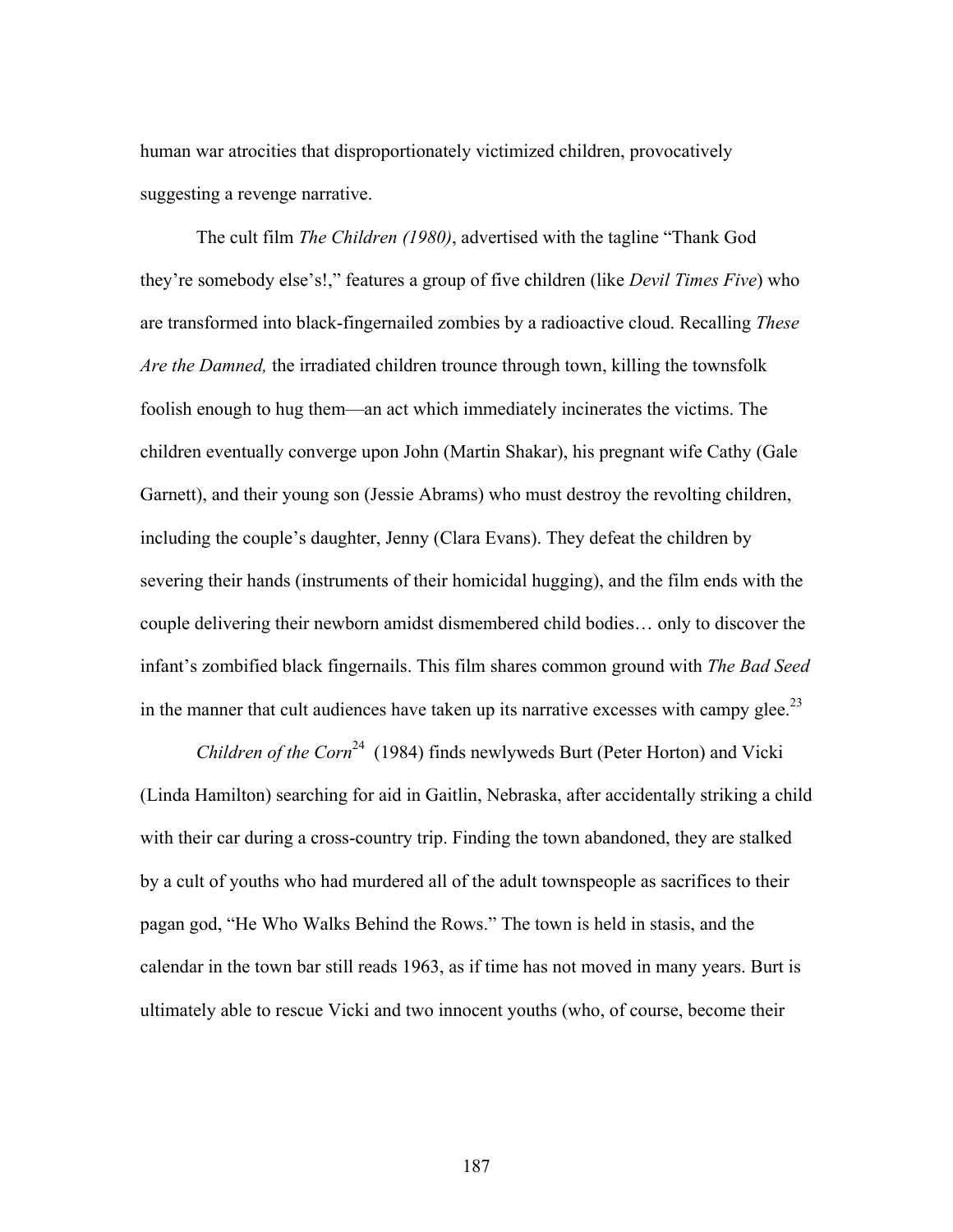adopted children) by destroying the cornfield that seems to have a supernatural hold over the children.

*Beware: Children at Play* (1989), produced by horror-comedy schlock studio Troma Entertainment, is dubbed "the most extreme" picture created by the studio. Troma also holds as a badge of honor that half of its audience walked out in the film's epic child-snuffing finale.<sup>25</sup> In the film, a string of child disappearances worries the residents of a small rural town until they discover that the children have joined a cannibalistic cult that worships the ancient beast Grendel. The adults band together and with shotguns, machetes, and pitchforks take to the forest to murder their zombified offspring in a bloody finale. The film ends in massive carnage as a single boy survives, off to bring new children into the fold.

Finally, the 2008 film *The Children* (not an official remake) takes place during a relaxing Christmas vacation in England. Elaine (Eva Birthistle), her husband Jonah (Stephen Campbell Moore), their teenage daughter Casey (Hannah Tointon), and two children join Elaine's sister and brother-in-law along with their two children. The youths become increasingly violent and homicidal, seemingly spurred on by an unknown vector. Only Casey sees the children for dangerous monsters, but she is blamed for the events as the children cunningly cover their crimes with the performance of innocence. The film ends with Elaine acceding to Casey's claims and, after running over her younger daughter with a car, she and Casey drive away.

# **Child's Play**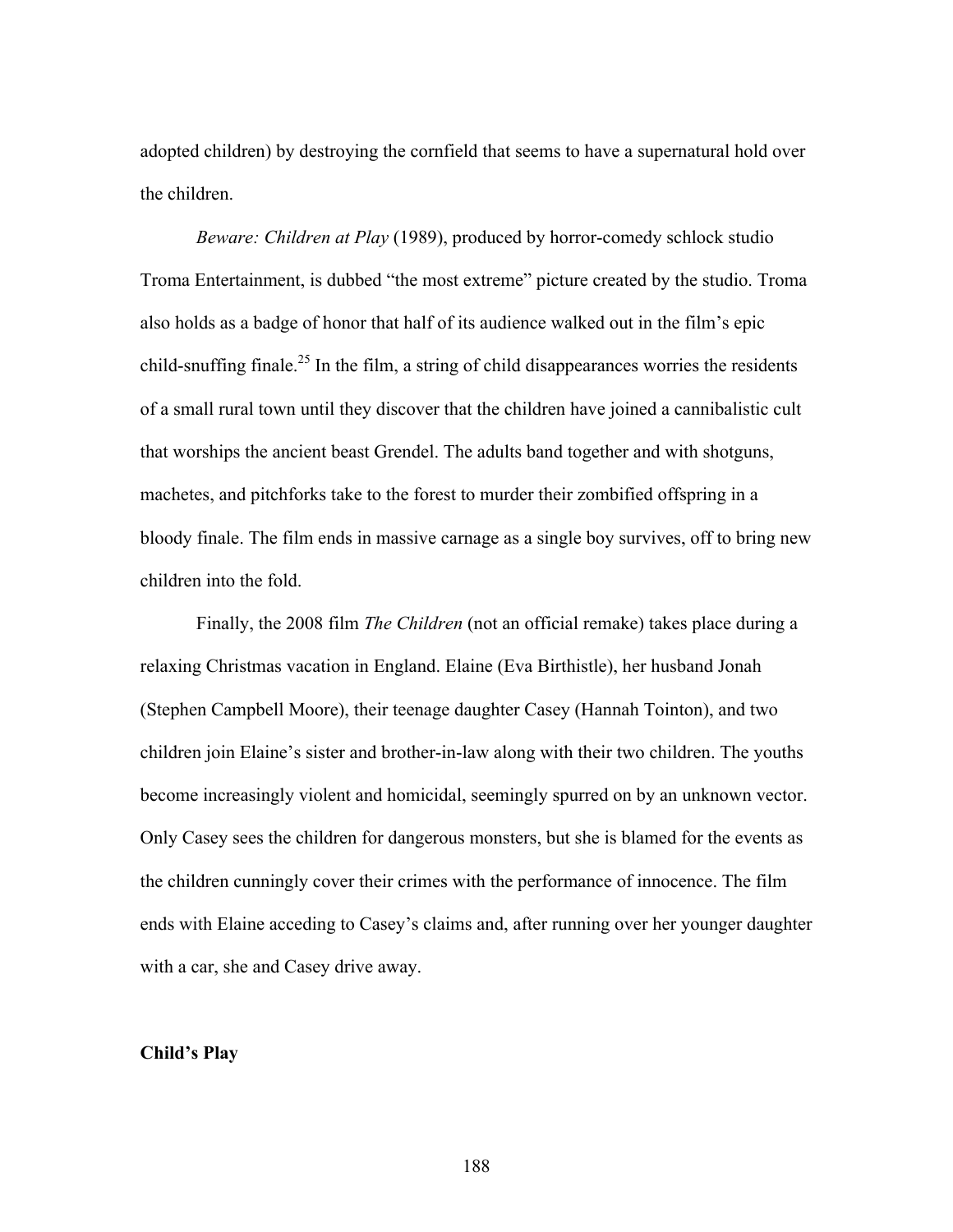A continuing theme in this dissertation is the manner in which revolting children utilize the codes and semiotic markers of childhood to achieve sinister ends. A recurring dramatic strategy in the films occurs when a child "performs" childhood innocence (the Innocent reveals him/herself to be the Watcher) in order to ensnare an adult into letting his/her guard down at which point a swarm of children attack the unsuspecting adult. In *Who Can Kill a Child?,* for instance, the only remaining adult survivor on the island is lured away from the vacationing British couple by his daughter who cries and pleads, "Please father… please help me." As she takes his hand, the British couple begs him, "Please stay here," to which the father responds, "She's my daughter." Then the father is led down the street where an awaiting pack of children savagely beat him to death. Similarly, the B-movie *The Children*, in which radioactive children destroy adults by hugging them, the children destroy their parents by begging, zombie-like, for affection more than a passing reference to the paralyzed mother unable to destroy her zombified daughter in *Night of the Living Dead*. But the frightening element of this mode of manipulation/attack is the manner in which children are able to manipulate adults by performing their interpellated role as "child," or to recall Lori Merrick, to expose "cuteness" as performable. This performance finds most succinct expression in the close of *Who Could Kill a Child?* as the crying children perform their childlike defenselessness in order to interpellate the arriving officers as saviors. In a spectacular moment, the boys' and girls' tearful cries turn to laughs as they unload the guns off of the policemen's boat and summarily gun down the men. The fetishization of child dependency goes topsyturvy here as tears turn to derisive laughter. Where once a child's amusement was pure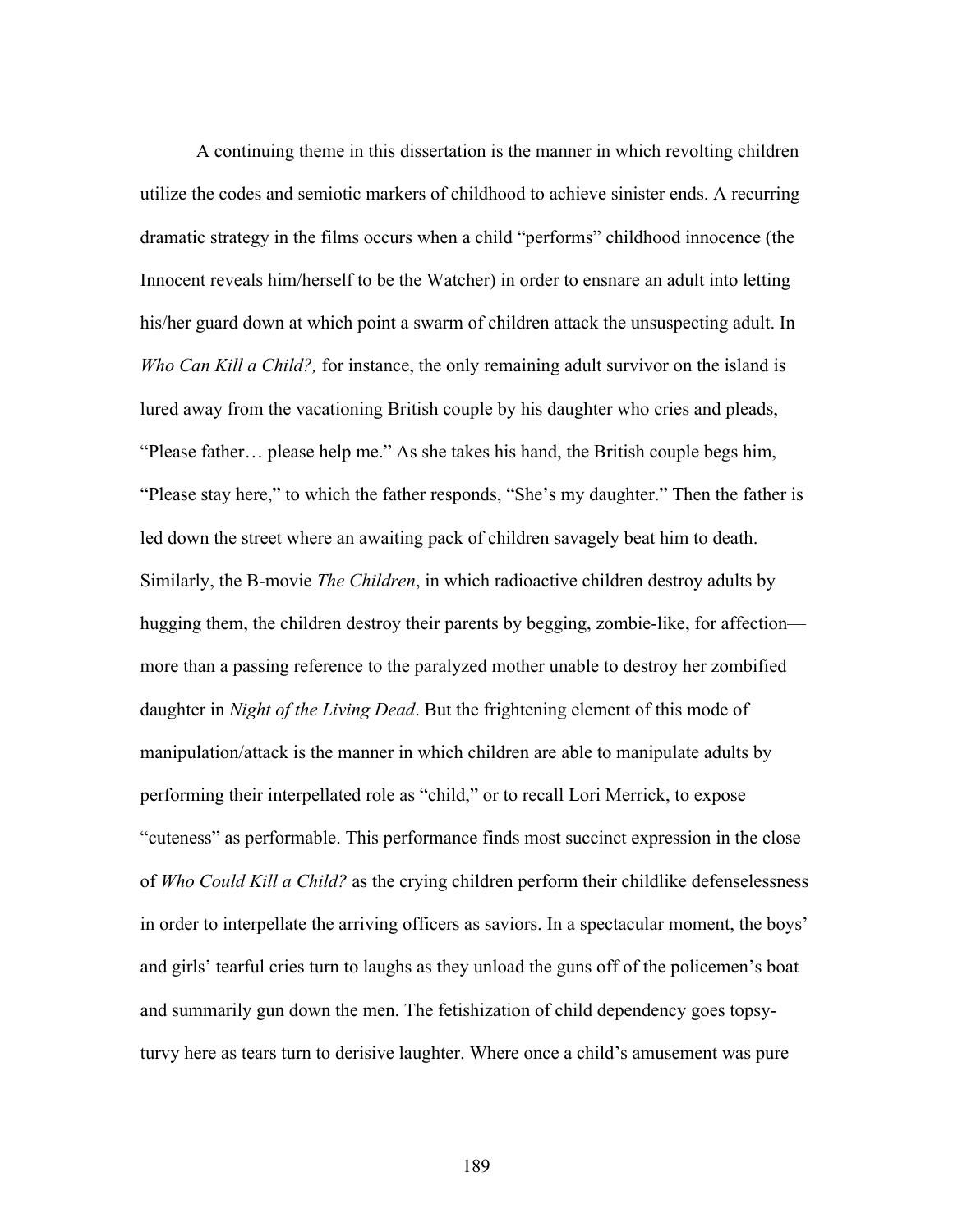testimony of innocence and purity, here laughter is a sign of sadistic pleasure. Within a constellation of perverse desire, laughter marks the transgression of the child from playful Trickster to malicious Demon. Indeed, this is perverse manifestation of child knowledge over adult ignorance. What these films do, in much the same way that *The Bad Seed* was able to do with the iconography of Shirley Temple, is to dislocate cuteness, vulnerability, the very "stuff" of childhood innocence into the terrain of the terrible.

One of the monstrous elements of the revolting child collective is the manner in which they, even moreso than Rhoda Penmark, refigure the meaning of "play." The function of "play," like all normative childhood characteristics, is to codify a period of not-adulthood—nostalgically rendered and forever endangered of being lost. When children can no longer play (and play in the proper way), childhood is lost forever. As Patricia Holland notes, "[p]lay is the opposite of work; it turns irresponsibility into pleasure; and it is legitimized by childish dependence. Play is an expression of euphoric values—of freedom, authenticity, purposefulness, creativity, and above all enjoyment of fun."26 Like *The Bad Seed*, these films use "play" as something horrifying—the Dreamer becomes the Destroyer, as I mentioned in the introduction, when children's play invades the adult world and is wielded as a weapon. Rhoda may have used her tap shoes to kill young Claude Daigle, but the child collective has other toys at their disposal. In *Bloody Birthday*, murderous moppet Sherrie strangles a teenage boy with her jump rope. In *The Children* (2008), a young girl murders her aunt by shoving a crayon in her eye. In *Who Can Kill a Child?,* a gaggle of youths giggle while they string up an elderly man and play "piñata" with pitchforks and other gruesome implements. The irony of treating play as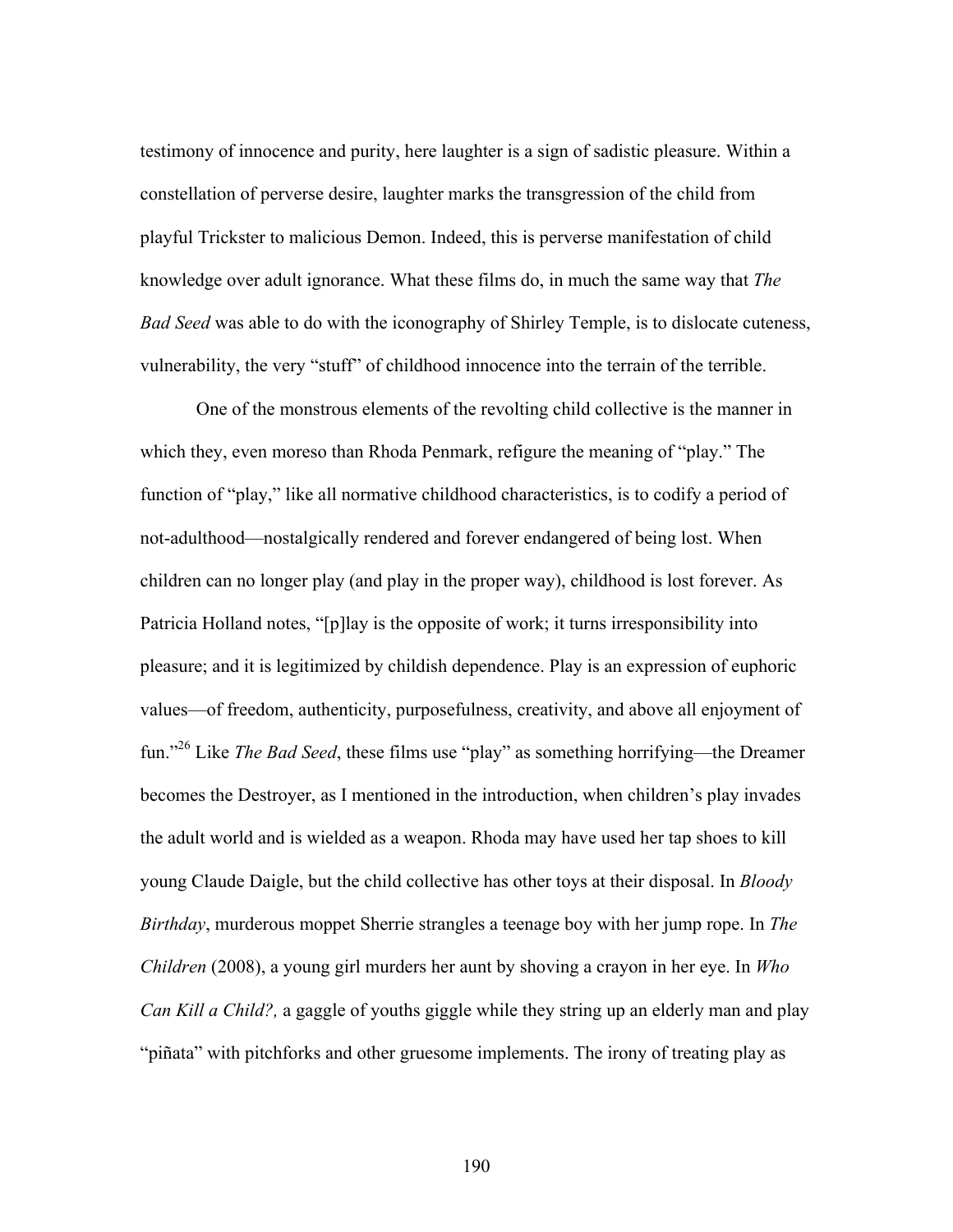the apotheosis of frivolity and childhood innocence is that children are rarely allowed to play in isolation. Play is precarious, always teetering on violence: psychoanalyst Melanie Klein, after all, treated all play as a sublimated form of child rage. The revolting child collective, once they have disposed of their town's adult residents, treat new arrivals as new toys—new objects of aggression and gruesome creativity. In a similar vein, Holland describes the playground as a site of dangerous coagulation: "[t]he playground image itself may be seem as a threat, infested by bullies and children running wild. Play itself is linked to uncontrollability and the fear that children may move beyond the reach of the school's disciplinary regime."<sup>27</sup> The play of revolting childhood is play with a purpose, murderous and wonton, eliding the division between useless play and useful labor. Dislocated from frivolity, like the violent, militarized boys of *The Lord of the Flies,* the play of revolting children combines the inaccessibility of childhood imagination with the motivation of a selfish, careless, and violent adult culture.

If play is something distinctly linked with youth and distinctly opposed to adulthood, then something is inherently revolutionary about play. Here I return to the epigraph that began this chapter: Richard Neville, author and activist, writes that *play* is what unites his fellow activists in "love and laughter," creating a utopist community that is "equi-sexual" and "inter-racial." To Neville, play is inherently political—the embrace of play is a rejection of hegemonically-defined "responsibility." There is something queer about play in that it is a rejection of maturity—of heterosexual adulthood. The failure of youth culture to *grow up*, as "growing up" is defined as entering into matrimony and joining the corporate labor force, is defined as an act of "delinquency," a disquieting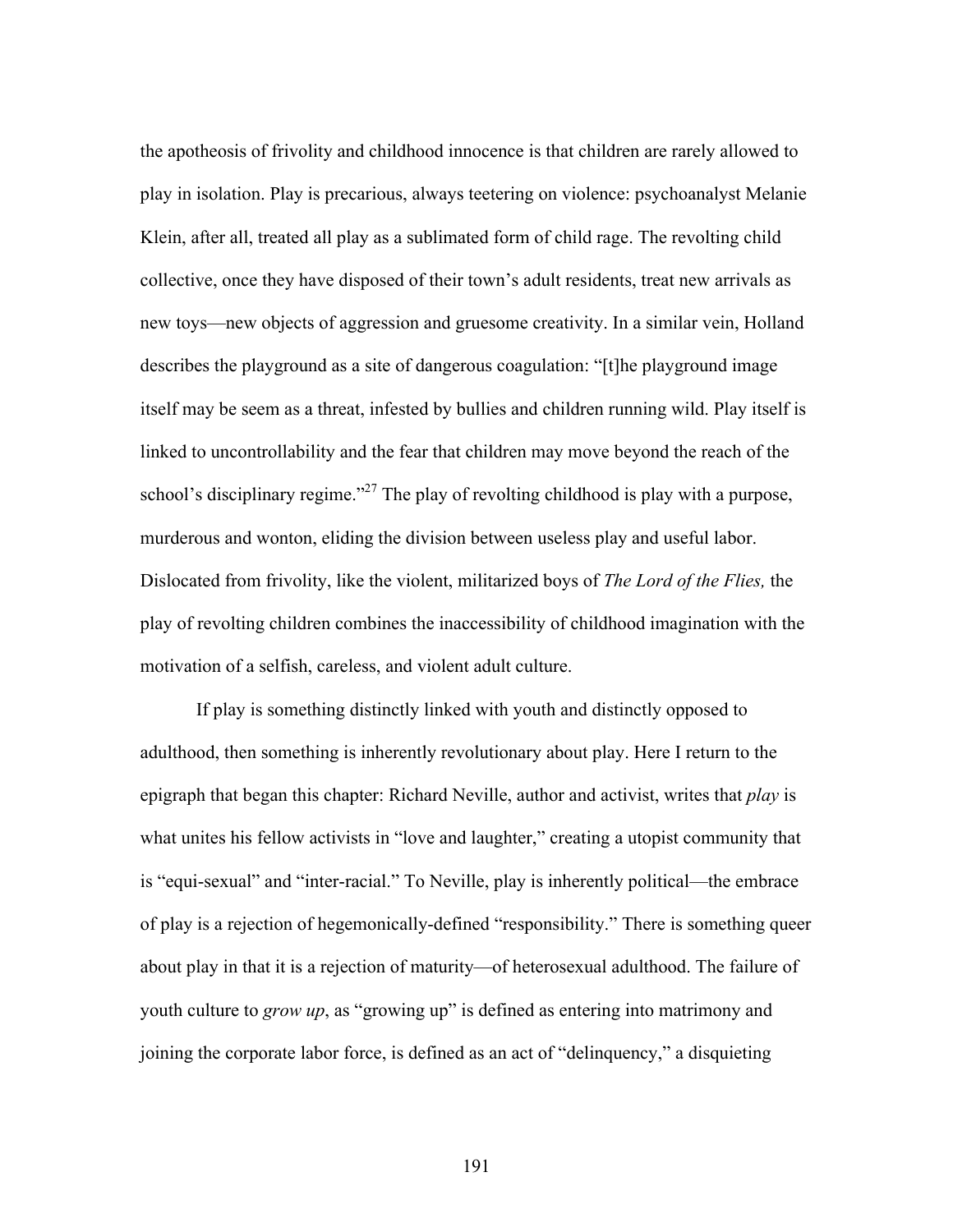rejection of normative growth. As Dick Hebdige notes in *Hiding in the Light: On Images and Things*, which explores (in part) the playfulness with which British youth culture rejected respectability in favor of frivolity and fun in their self-expression, the eruption of youth delinquency into the public sphere occurs when youths "play with the only power at their disposal: the power to discomfort."<sup>28</sup>

Play is a discomforting abandonment, a delinquency from the narrative of development, wherein the fantasies of childhood are abandoned to enter into the social contract of maturity and procreation. Those miniature versions of former selves, meanwhile, will allow the sublimation of melancholy over the loss of childhood. Such is heteronormalcy. Consider how often queerness is characterized as a flight: from being a proper woman/man, from men (or from women), from responsibility, from family, from fulfillment, from religion. Queerness is seen as a willful delinquency from normalcy itself. As Diederick Janssen notes in "Re-Queering Queer Youth Development: A Post-Developmental Approach to Childhood and Pedagogy," the notion of play as political resistance has a certain credence for queerness, as play "is basic to the notion of the queer (playing with or against the laws of normality)."29 This "brotherhood of clowns" that Neville proposes recalls the larvated queer subjects who observed and critiqued straight culture from behind their masks.

Certainly I could return to camp production and reception as evidence of this playing with the laws of normalcy. I have already noted in chapter one the manner in which camp revalues and repurposes texts for unauthorized and perverse pleasure. In *Working Like a Homosexual: Camp, Capital, Cinema*, Matthew Tinkcom's Marxist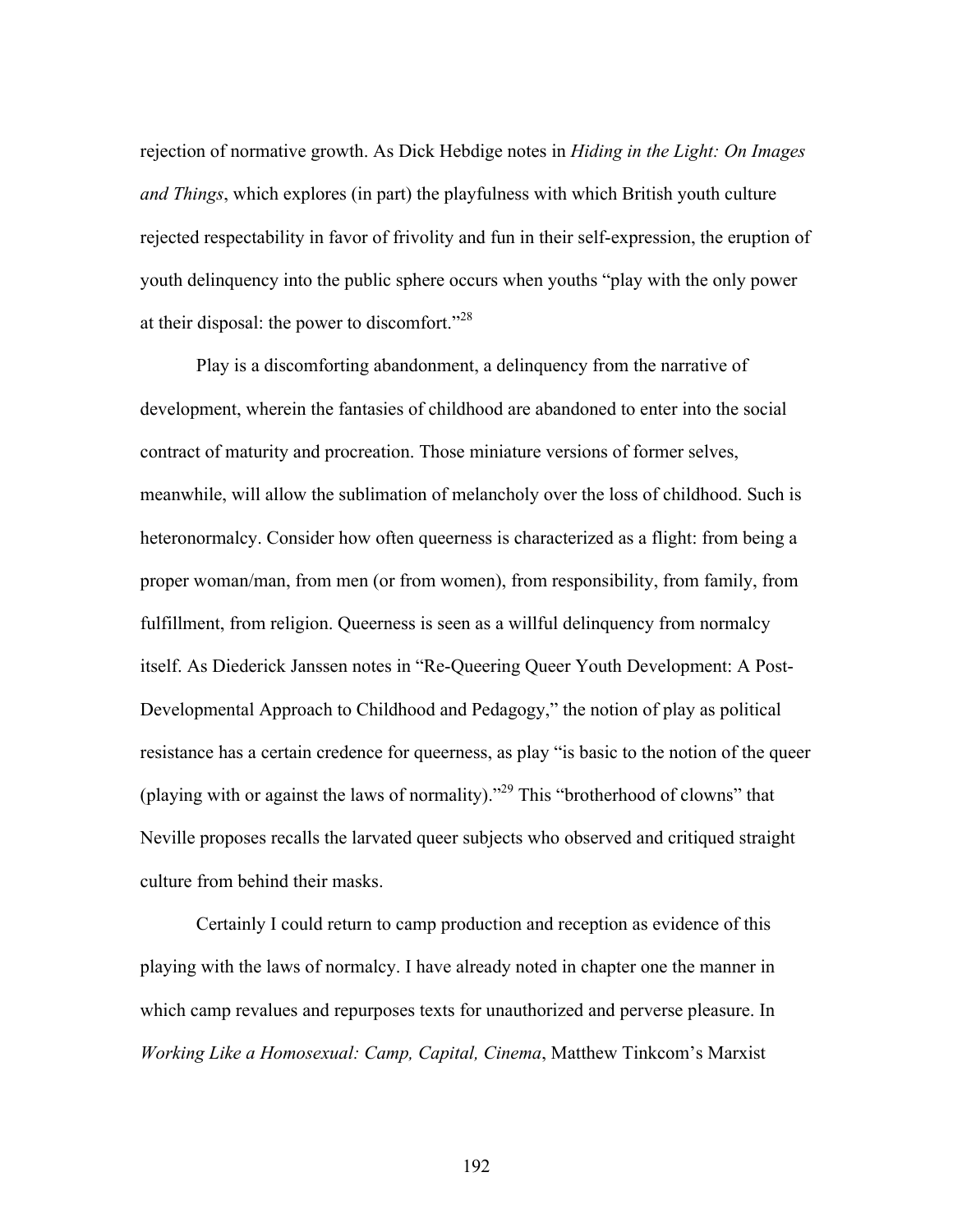analysis of queer labor practices in cinema articulates a theory of "work-as-play" as a hallmark of queer camp production.<sup>30</sup> Indeed, camp has always had an antagonistic relationship to regimes of hierarchical value—as Susan Sontag says, "the whole point of Camp is to dethrone the serious. More precisely, Camp involved a new, more complex relation to 'the serious.' One can be serious about the frivolous, frivolous about the serious."<sup>31</sup> One could also note, as Richard Dyer does in "So Camp as to Keep Us Going," that camp, as a playful worldview, functions as a prophylactic for queers against repressive and homophobic forces in one's daily life. As Neville notes, the ability to play—to be serious about the frivolous, and frivolous about the serious—is a "survival strategy for the future, the laughing gas to counteract tomorrow's Mace.<sup>332</sup>

I chose this quote to start this chapter because I believe that it encapsulates so many of the disparate strains found in this collection of films: play as disruptive to systems of power, the formation of community based in mutual opposition, the rejection of heteronormativity as juvenile delinquency, and finally, "onward to the future, Motherfuckers"—the defiant, profane, marching beat of consuming futurity and nonnormative growth.

## **The Children are Watching**

If one of the most recalcitrant discourses about childhood is the need to "guide" development towards maturity and proper heteronormative development and away from the undefined but queerly-characterized perils of developmental stasis, then surveillance becomes unerringly central. I have already noted Foucault's biopolitical analysis of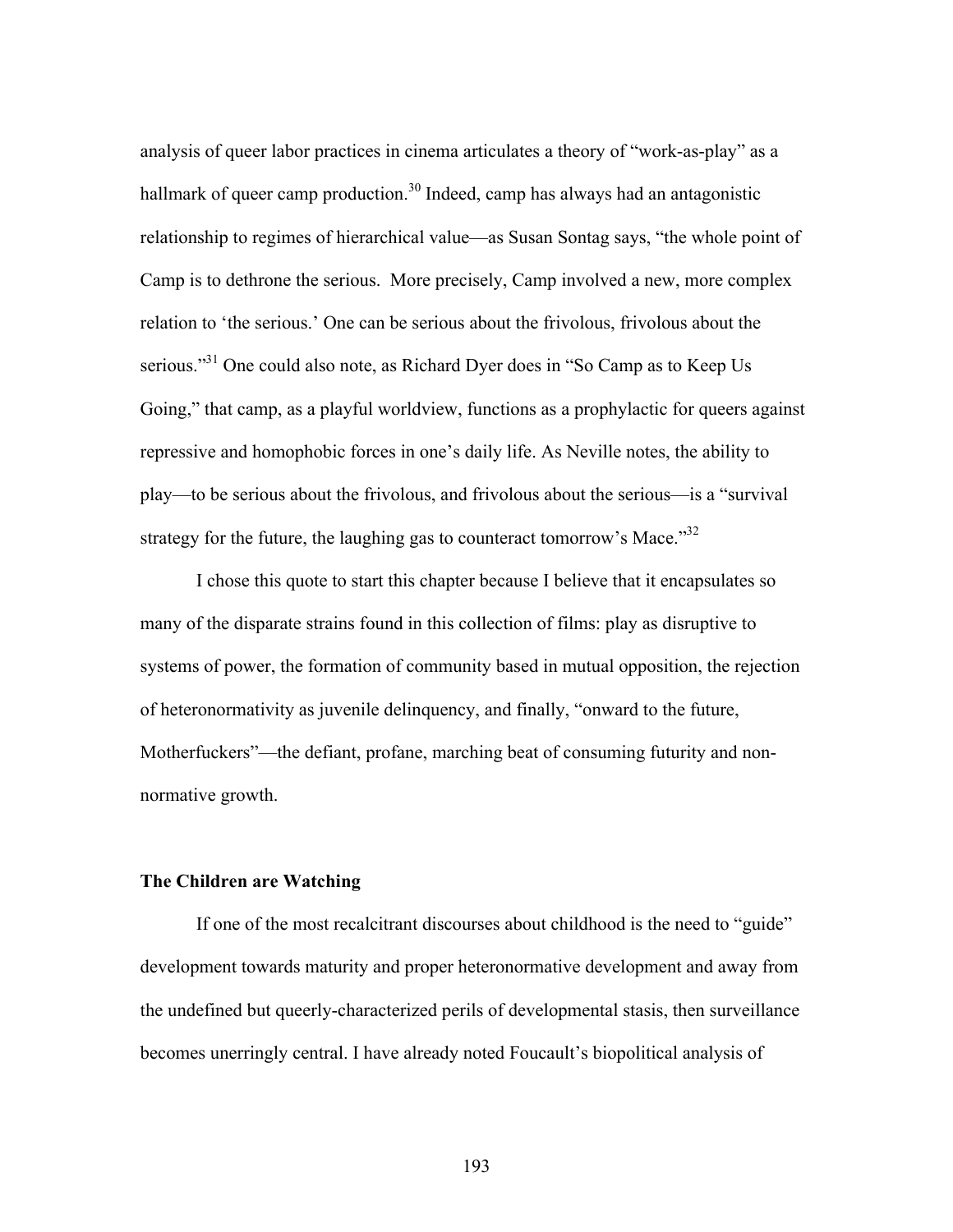bodies, easily applied to the architectonics of the educational system. This strain runs throughout educational policy—even the most progressive of child education advocates like Maria Montessori warned against a false "mask of seemliness" that would impede proper observation of children.

One of the most pervasive commonalities among the films is the emphasis on children observing adults. In the films which involve adults entering the child-community space (which describes *Suddenly, Last Summer, These Are the Damned, It's Alive II: Island of the Alive,* all eight of the *Children of the Corn* movies, *Wicked Little Things,*  and *In the Playground*), essentially the same scene is played out in every film: the adults arrive to find the town deserted; they are often led about by a child glimpsed in the distance or the periphery; and the viewer is provided prolonged sequences of a nonfocalized perspective as the protagonists are observed and stalked by the children. This recalls the danger of a Watcher like Rhoda Penmark who elicits horror because she seems to collect information and harbor inappropriate knowledge behind her mask of seemliness.

A community of Watchers, the revolting child collective not only observes and accrues knowledge but shares it as well. After the adult "discovery" of the child collective, the mass of children invariably chase the adults through the streets of the abandoned town. In its particularly rich homage to Hitchcock's *The Birds*, *Who Can Kill a Child?* has its adult couple walk, excruciatingly slowly, out of a house and through a flock of silently observant children perched on rocks and cars. Indeed, this notion that the children have eyes everywhere is a recurring thematic in the films. The adults are, in a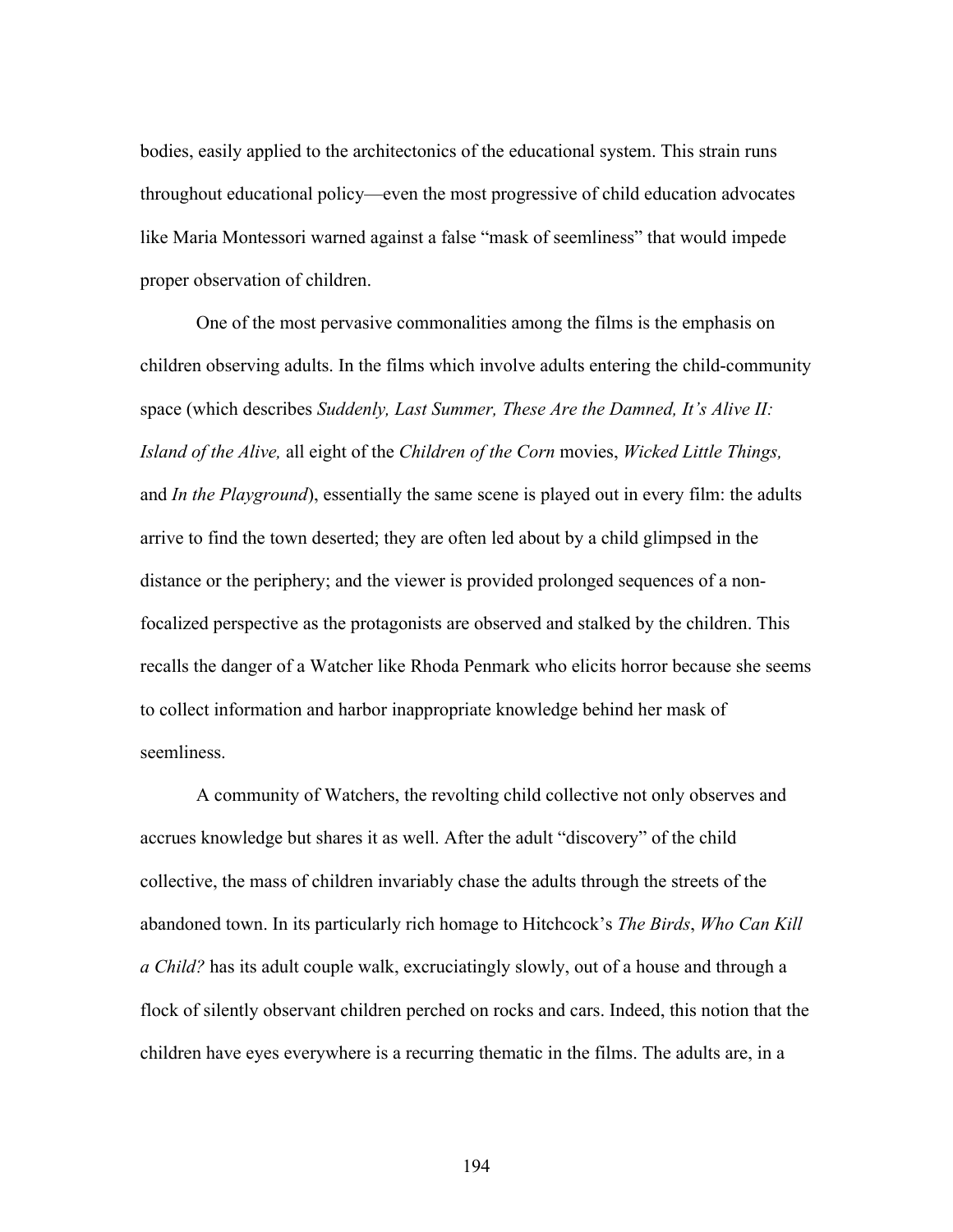quite literal way, surrounded by multitudes of children. In this, it is the children who control the dangerous coagulation of adults. Non-adherents to zero growth, the children are fruitful and multiply seemingly without need for heterosexual reproduction. In fact, they surround heterosexual couples with their perverse fecundity.

It is surveillance relations—the power to know, to diagnose and pathologize, and to control movement—that shore up the structural integrity of child/parent relationships. By divorcing children from the signifiers of childhood or exaggerating them to grotesque proportions, revolting children (always border-crossers) upset the dichotomy that upends "adulthood" and allows heteronormative maturity to be understood as an inevitable destintion. As Holland notes,

[T]hese negative definitions allow abstract 'childhood' to be a depository for many precious qualities that 'adulthood' needs but which are incompatible with adult status; qualities such as impulsiveness, playfulness, emotional expressiveness, indulgence in fantasy, sexual innocence. Hence the dichotomy child/adult parallels other dichotomies that have characterized western discourse: nature/culture, primitive/civilized, emotion/reason. In each pair the dominant term seeks to understand and control the subordinate, keeping it separate but using it for its own enrichment  $33$ 

In these films, those power relations are inverted—the child becomes the parent, and the parent becomes the child: restricted, ignorant, and helpless. Indeed, something is perversely and erroneously advanced about this situation. These children are individuals who will, eventually, take command of these spaces. This is, in fact, a cultural expectation. Even in films where the adults have not crossed the boundary *into* the child collective space (as in *Village of the Damned*), the children soon take over their hometown and control the movements of the adults. Several films make this an actuality, often providing the films' most artistic moments with high or low angle shots to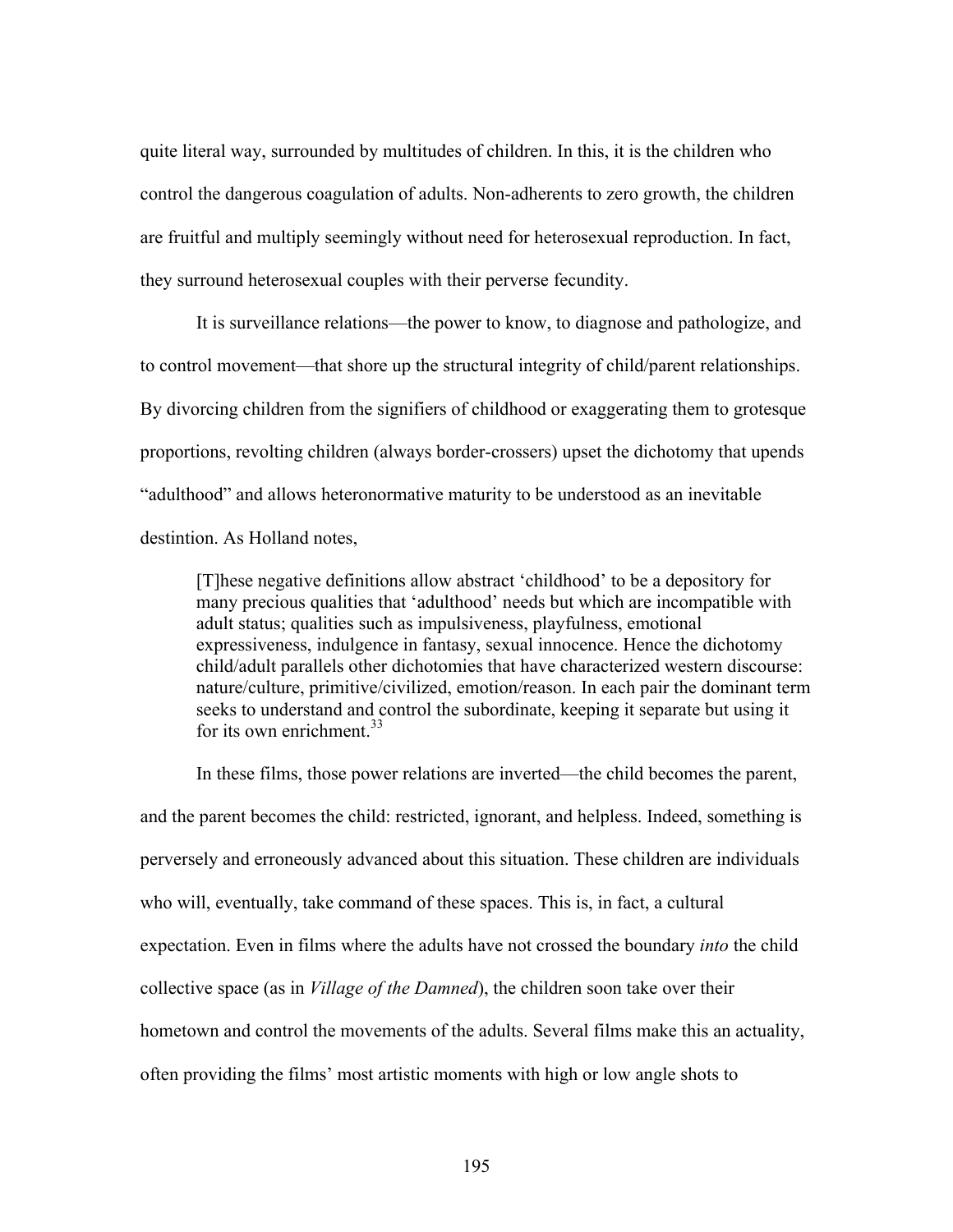accentuate the entrapment of the adult characters, indeed their infantilization at the hands of the revolting children. Though the future is for the children, held in trust, these films terrify because the young have taken agency too soon; they have taken control before adult society has deemed them "fit." The revolting youth reform the disciplinary structure of social hierarchies before being properly guided out of the dangerous parts of childhood: polymorphously perverse, inexhaustibly imaginative, and ideologically hostile, they threaten the foundation of the normative trajectory that upends reproductive futurity.

For the queerly-aligned spectator, this produces a curious mix of possibilities: the pleasurable revolt of the child against the heteronormative agents of power, the perversion of the child itself—anti-queer symbolic par excellence, and the joy of witnessing heterosexual privilege and compulsory reproduction turned upon itself. Ultimately, however, I find that the films of the child collective offer the greatest impasse to unproblematic identification with their revolting children. Undifferentiated, faceless, they offer little to "hold onto" as might be found in a Rhoda Penmark, a Regan McNeil, or even an *It's Alive* infant. As Elizabeth Cowie notes, however, fantasy activates more than simply identificatory alignments, subject to subject. The mise-en-scène of desire, however, is "the putting into a scene or staging of desire."<sup>34</sup> Identification here is with the mise-en-scène of conflict. In this way it is related to the other films, but where every other revolting child film functioned within a mise-en-scène of isolation (hiding, rage, rejection), this series alights in the possibility of collective resistance and retaliation.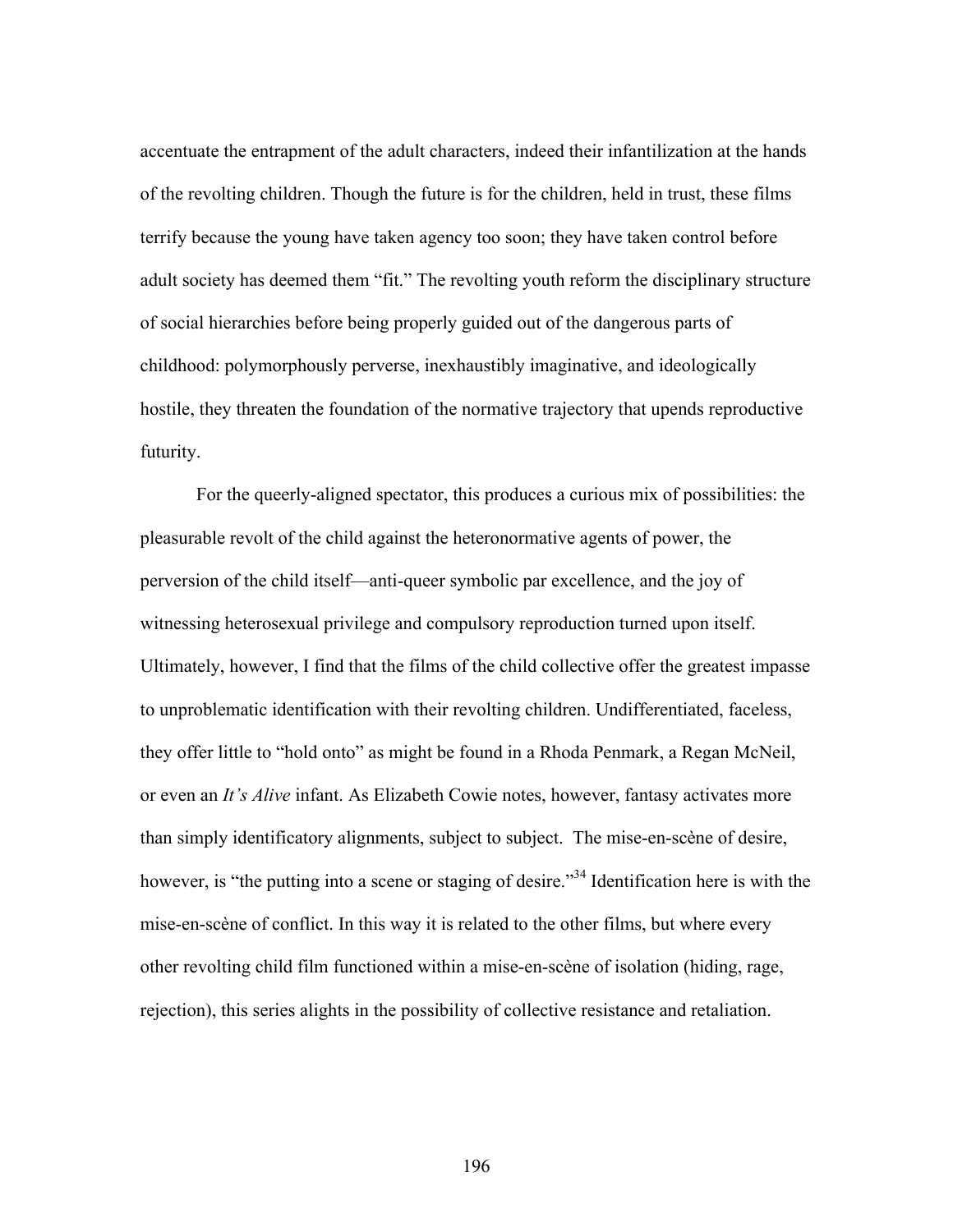So long isolated and unattached to community, the queer spectator gleans a certain pleasure in the fantasy of being part of a mass against the futility of the few. That the metaphor of generational conflict—a repudiation of the past by the future—subtends this fantasy, allows for the specter of belief in progress. This is a scorched earth policy of progress to be sure, and not development as heteronormative development has been defined, but a sideways growth nonetheless. Echoing perhaps Mikhail Bakhtin and his theorization of subaltern resistance, Judith Butler admits that the greatest potential for social upheaval may come from "savoring the status of unthinkability, if it is a status, as the most critical, the most radical, the most valuable."35 Illegitimacy, the disavowed inconceivable, are "nonplaces in which one finds oneself in spite of oneself," says Butler. "Indeed, these are nonplaces where recognition, including self-recognition, proves precarious if not elusive… They are not sites of enunciation, but shifts in the topography from which an audible claim emerges, the claim of the not-yet-subject and the nearly unrecognizable."<sup>36</sup> Indeed, this series most closely approximates Edelman's dream of a sinthomosexuality thick with Thanatos. As he says, queerness must accept "the place of the social order's death drive... [and it] attains its ethical value precisely insofar as it accedes to that place, accepting its figural status as resistance to the viability of the social while insisting on the inextricability of such resistance from every social structure.<sup>37</sup> The pleasure of the cinematic, and of horror in particular, is that it allows for the impossibility of Edelman's rhetoric as praxis—identification with the mise-en-scène of collective resistance and societal annihilation is a limit horizon of an evitable futurity.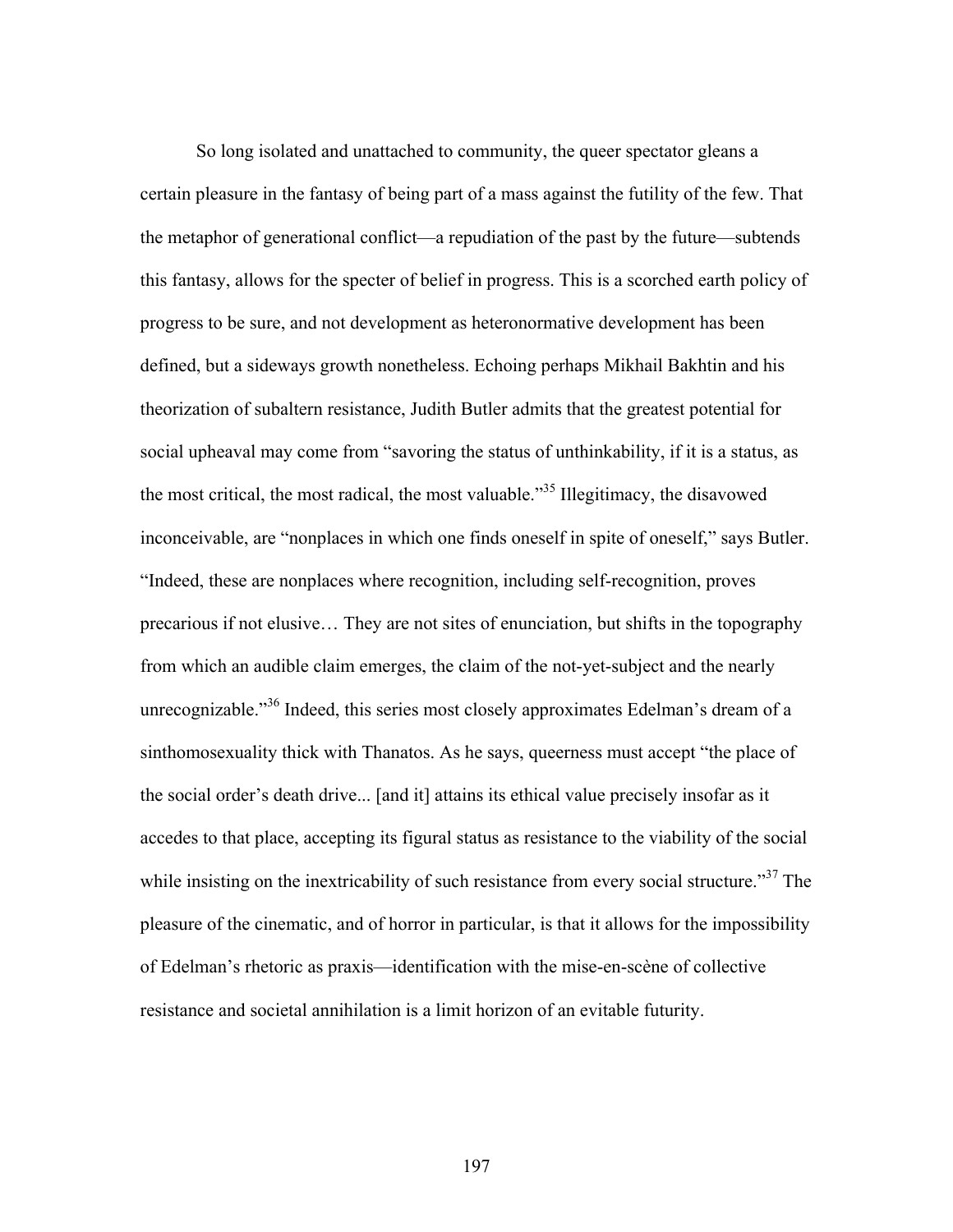### **On Children's Nature**

In each of the films, the motivation for the formation of the child collectives is fairly opaque. In *Village of the Damned*, both science and the military are at a loss to explain the children's arrival and the nature of their intentions. Huddled together around an oblong table, they debate theories of origin, ultimately going nowhere. They are, it seems, completely unequipped to explain the nature of these unnatural children. *The Children* (2008) leaves its corrupting pathogen similarly unexplained. In *Who Can Kill a Child?* and *Children of the Corn* unequipped tourists make half-hearted attempts to explain the mostrosity: the children of Gaitlin have come under the control of a pagan god; the children of Almazora might "have some instinct or have had some evolutionary development" that has led to a type of patri/matricidal madness. In fact, what is fairly remarkable about these films is the complete lack of what Andrew Tudor calls the "expert" figure, either as a scientist or one of his/her replacements (psychiatrist, seer, old man/woman, book of lore, scientific text, archived documents).<sup>38</sup>

Most of the films, however, leave the explanation up to some unexplainable, or perhaps incidental, cause related to notions of survival or social Darwinism. It is perhaps *Who Can Kill a Child?* which is most provocative in this regard. Its framing narrative suggests (with information available to the viewer but not the protagonist) that these children—and by extension, all children—constitute a justifiable revolution against the adults who systematically murder them in genocidal numbers through acts of aggression towards one another. Indeed, the title of the film itself is trenchantly ironic: adults in the film anxiously debate the ethical implications of murdering a single child for survival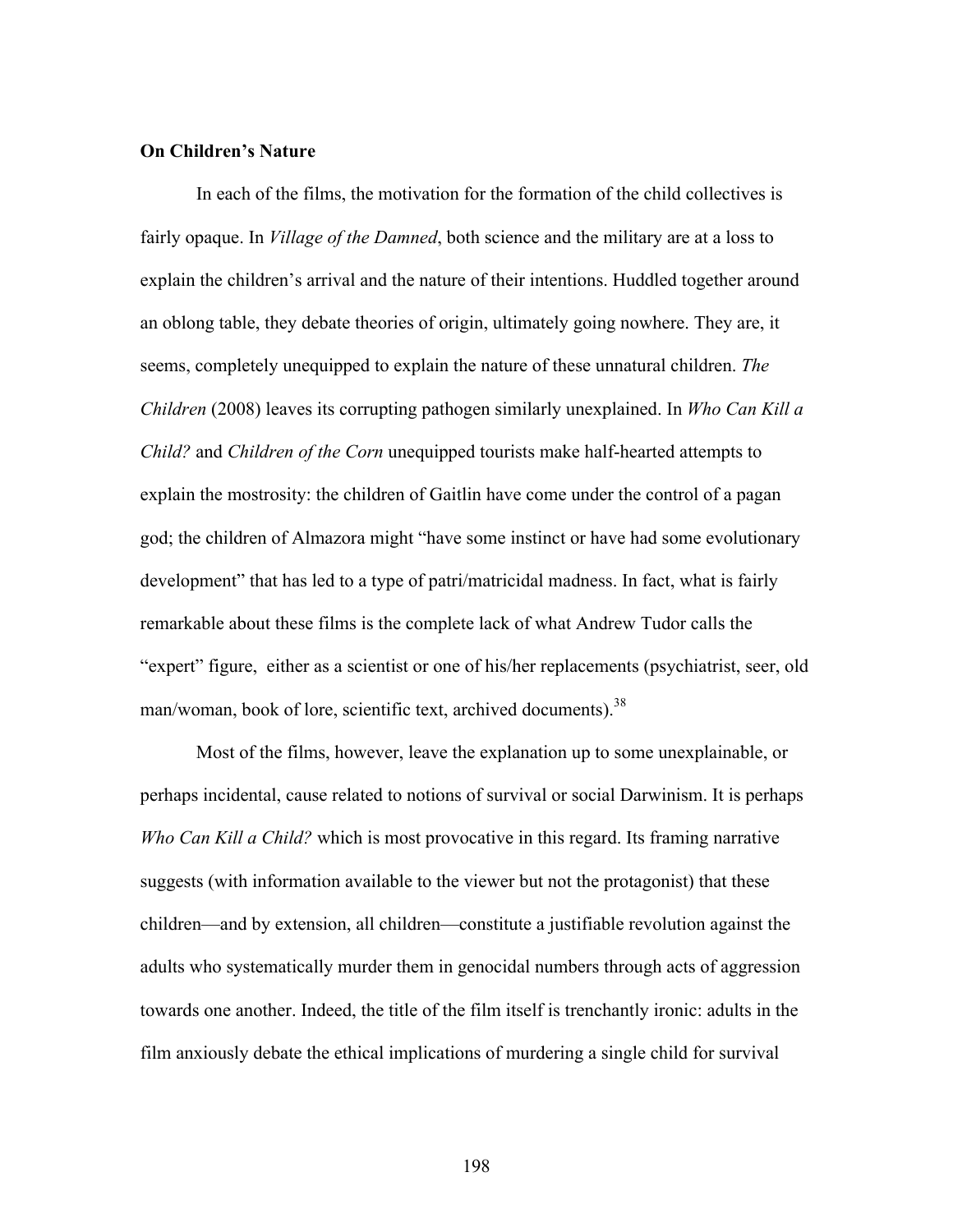while, culturally, thousands of children die every day due to war and lack of adult intervention. Indeed, further inquiry into this film reveals its links *The Birds* to be more than cosmetic: likewise, Hitchcock's film suggested a form of evolutionary revenge which allowed disparate species of birds to band together against a common enemy. Indeed, *The Birds* can be seen as a progenitor of what Tudor refers to as the "supernature" horror film that would dominate the genre in the1970s, in which man is threatened by "the exceptional malevolence of supernature often directed at the innocent self<sup> $"39$ </sup>

As in the supernature films, the revolting children turn suddenly upon their adult counterparts, seemingly without warning or cause. A collective of Aliens, they arrive with no discernable origin. All territorializing, totalizing progress, they are a future without a past. The queer child is this kind of pastless monstrosity—the uncreated creation who (as Stockton notes) must kill the straight child in order to come into being. The queer adult, too, never was a queer child but a straight child who ceased existence when s/he was (pick your metaphor) led astray, possessed, corrupted, lost, damaged, or killed. In the good child's place is something hedonistic, selfish, libidinally-obsessed, and unconcerned with continuing its legacy or its family line. In "The Future is a Monster," Amit Rai takes up the image of Dorian Gray, a queer monster if ever there was one, to articulate a notion of the "degraded monster" which gives itself over to "unrestrained expenditure… [t]he eternal present of the sensual animal. The degraded monster," says Rai, "is a body satisfying its hunger for sensation without any regard for the future."<sup>40</sup> The word choice here should resonate with any individual who has encountered the anti-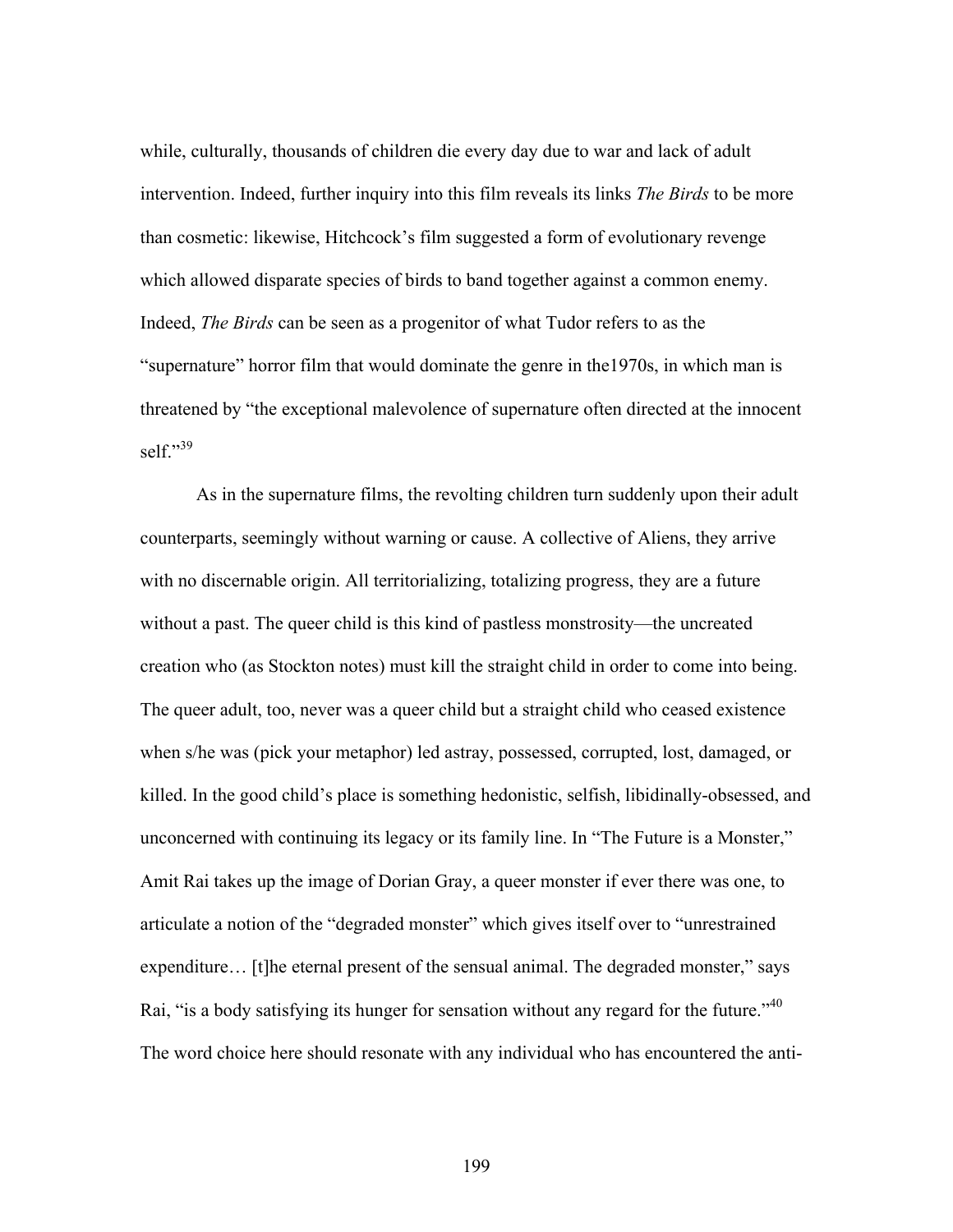queer diatribes of the religious Right or the normalizing rhetoric of conservative gay agencies. Ellis Hanson's article "Undead" offers a compelling analysis of the characterization of queer men (particularly during the AIDS crisis) as diseased pariahs, endlessly fucking their way into nihilistic oblivion.<sup>41</sup> It should come as no surprise, then, that the queer futurity of the revolting child collective is wed to an attendant anxiety about influence, contagion, and disease. Queers, like revolting children, seem to come from all places, from all homes and all backgrounds: "We Are Everywhere" was the popular rallying cry of the queer movement in the late sixties. Like revolting children, the search for causality and origins fascinates and frustrates the public imaginary. And like revolting children, their dangerous coagulation breeds fear and resentment, as does the insularity and influence of their culture.

### **The Eyes That Hypnotize**

First a bookish digression: I started my graduate career as an English literature scholar, and in some ways my frame of reference is still divided. However, it was reading William March's novel *The Bad Seed* which led me, eventually, to my dissertation, so to what end should I question? My work on this chapter reminded me of another favorite text—also from the Cold War era, also from a queer author, also about a troubled/troublesome little girl. Like this chapter, Carson McCuller's 1946 novel *A Member of the Wedding* concerns freakishness, belonging, and the terror/pleasure of outsider community. In *A Member of the Wedding*, tomboy and proto-lesbian child Frankie Addams is described as "an unjoined person who hung around in doorways,"<sup>42</sup> a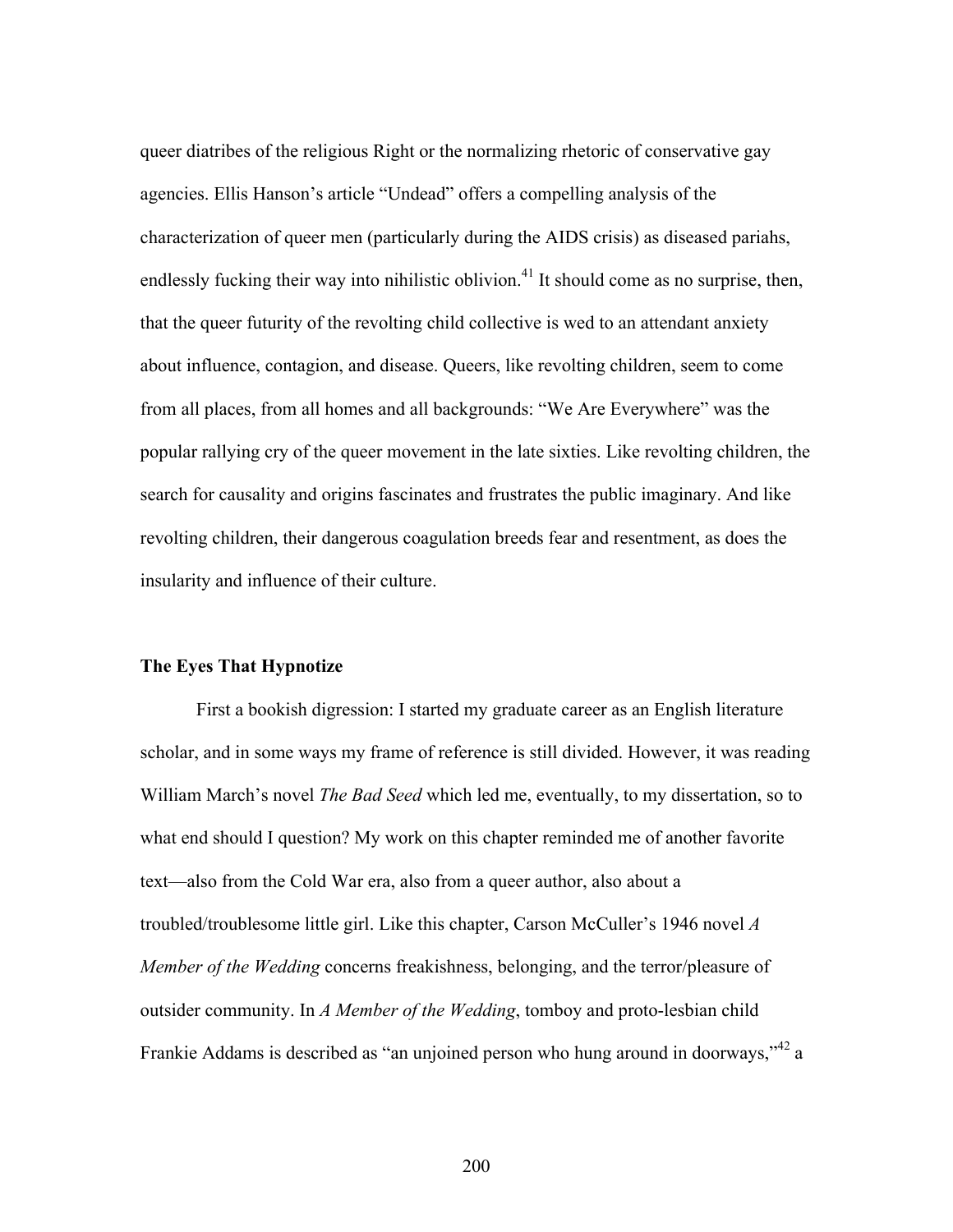fitting description of any of the dangerously liminal and abjected youths in this dissertation. Frankie's crisis is that she belongs to no community, and even as a member of her brother's impending wedding, she is somehow outside the bounds of heteronormative behavior and ritual. Indeed, it is only when she encounters a traveling freak show that she glimpses a moment of that possible community—a recognition of sameness (or "homo-ness," in Bersani's terms<sup>43</sup>) that disturbs her deeply. Fittingly, she makes this realization when she enters the tent of the "Half-Man Half-Woman, a morphidite and miracle of science." Writes McCullers:

Half the face was dark-bearded and the other half bright glazed with paint. Both eyes were strange. Frankie had wondered around the tent and looked at every booth. She was afraid of all the Freaks, for it seemed to her that they looked at her in a secret way and tried to connect their eyes with hers, as though to say: we know you. She was afraid of their long Freak eyes. And all the year she had remembered them, until this day.

"I doubt if they ever get married or go to a wedding," she said. "Those Freaks."44

As in *Village of the Damned*, whose children have "eyes with the power to paralyze," the freak gaze holds an arresting potential for disrupting the social order. In *A Member of the Wedding*, the freaks offer a disturbing queer alterity—they never "get married or go to a wedding," Frankie suspects. Once a year, Frankie experiences the uncanny terror/pleasure of that alternative to the systems of heterosexual kinship which have abjected her—unable, yet, to meet their gaze and "connect their eyes with hers." As in the films in this chapter, the gaze of the outsider stands as something powerful and dangerous to notions of individuated selfhood. The freaks represent a dangerous interpellation, able to recognize those who are, in fact, freaks themselves. Linda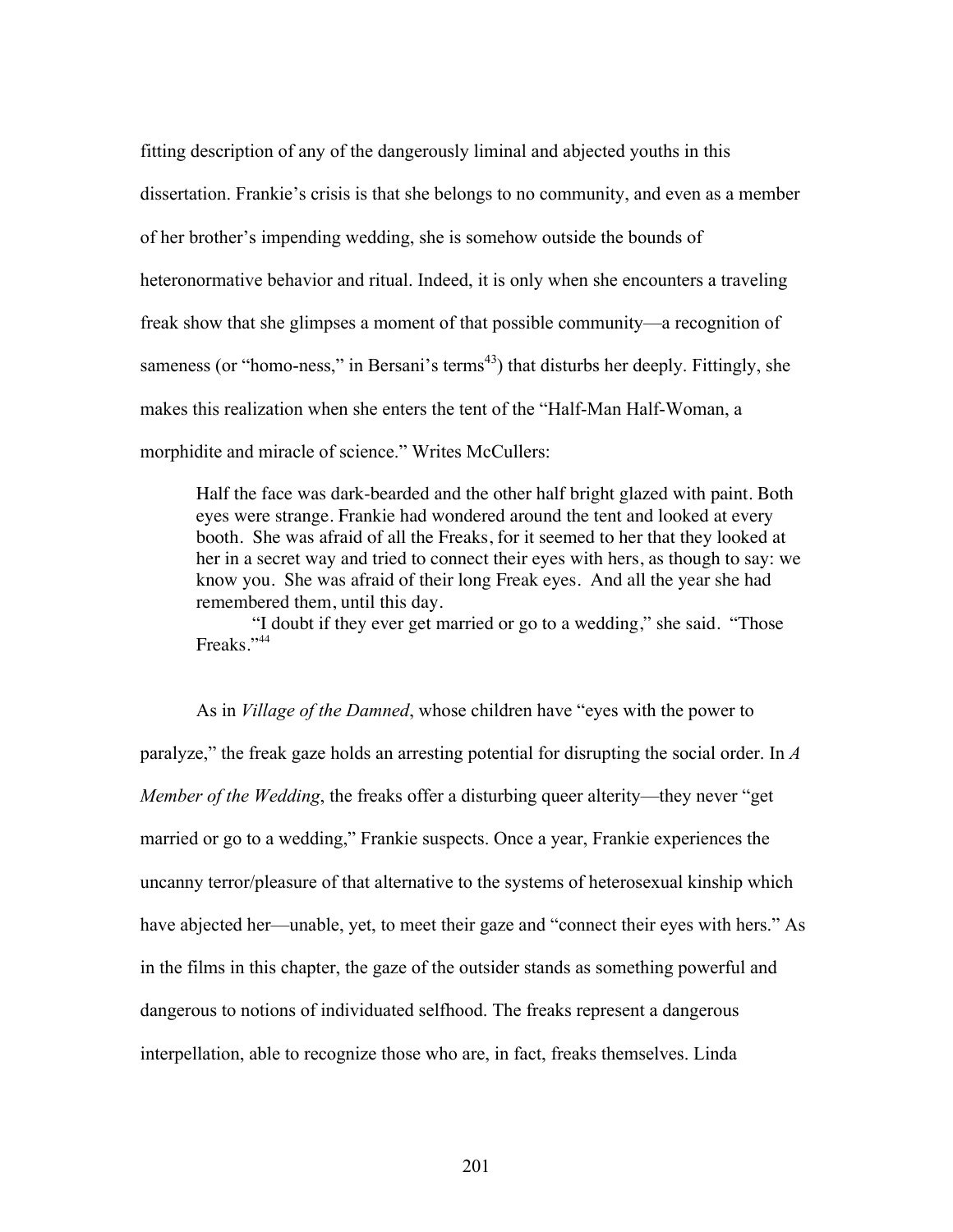Williams's insightful realignment of horror film looking relations in her article "When a Woman Looks" argues that the terrified look is not the woman's horror of oppositional difference, but rather "her look at the monster recognizes their similar status within patriarchal structures of seeing."45 Likewise, the gaze of the Watcher in the cinema of revolting childhood has the power to resist, recognize, and recruit. It seems not so much of a stretch, given the ample arsenal of evidence that links revolting child and queer subject to reference that very queer practice of *cruising*, in which gay men utilize silent codes of looking relations to identify one another for sexual contact. Indeed, this anxiety about infiltration and queerness has long been linked to the secret code of communication among men. Even on the floor of the House of Representatives in 1950, Senator Miller of Nebraska warned that the "invisible menace" was transmitting cryptic messages in plain view, stating "[t]hose people [homosexuals] like to be known to each other. They have signs used on streetcars and in public places to call attention to others of like mind."<sup>46</sup> The horror of the gays/gaze in the heart of masculine paranoia is the fear of (mis)recognition—those long freak eyes.

Indeed, the cinema of revolting childhood seems preternaturally obsessed with the power of the child's gaze. This is a curious development given that "childhood," as a representational system, is constructed largely for the polysemic needs of adults. As Patricia Holland notes, "the adult gaze seeks to put children in their place and to conform their image to expected patterns. The look is a dual one of power and pleasure: the power that comes from adults' superior knowledge of their subject, the pleasure from the beauty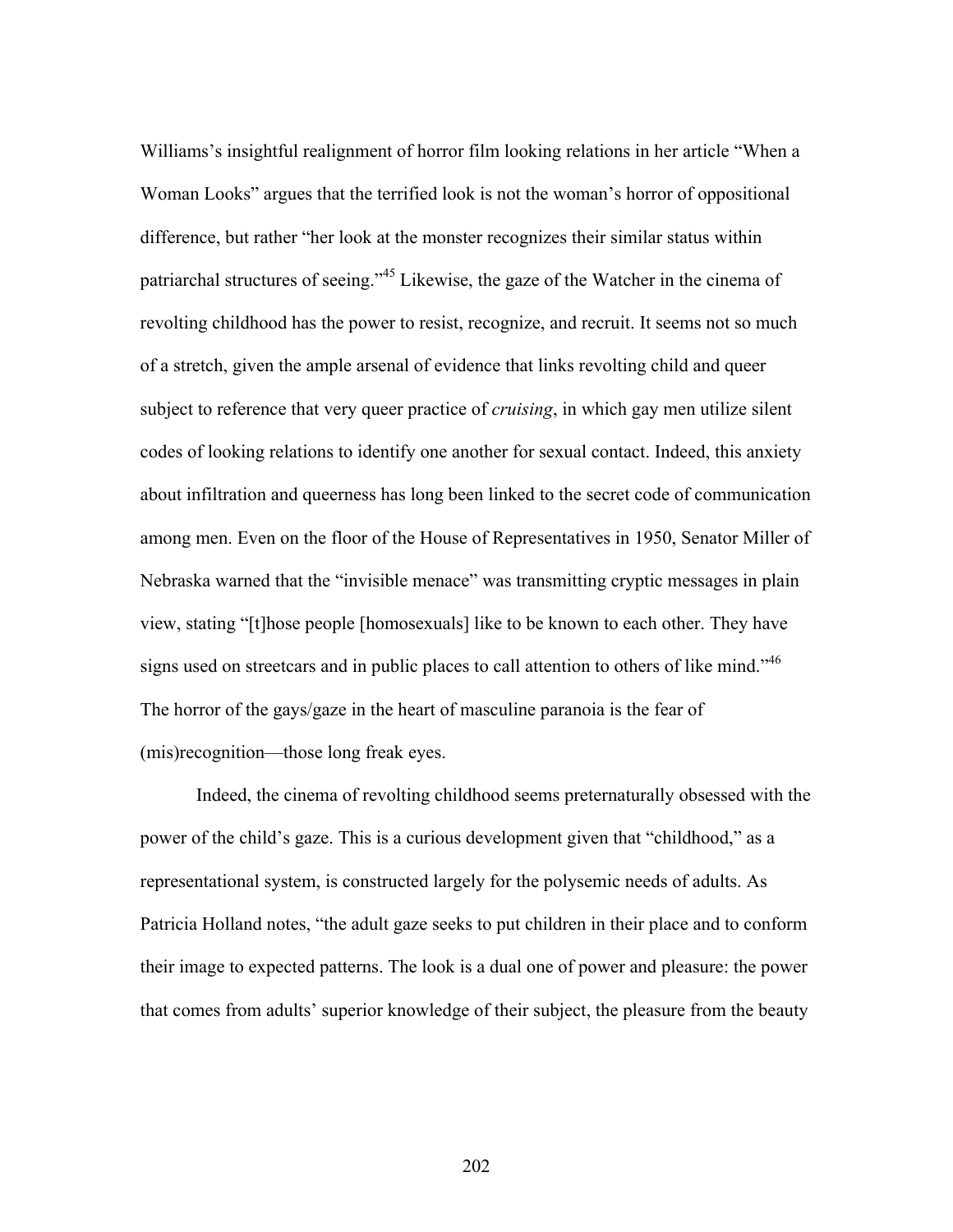and seductiveness of childhood. Subject to an adult gaze, children must accept that power and grant that pleasure."<sup>47</sup>

I have noted the ways in which these child collective films subvert power relations through the focusing upon the gaze of the child at the adult—a collective gaze that grants the children superior knowledge over their subjects. Linked with the notion of surveillance is the films' preoccupation with the eyes of the children, but children's eyes and their looking relations hold much more significance in the cinematic representation of bad childhood (and I would argue, *childhood*) as a whole. In fact, during the course of writing this dissertation, I was struck how often *bad or powerful children* and *eyes* were connected. I thought about the emphasis on Carrie White's eyes during her telekinetic rage, the glowing eyes of the psychic children in *The Fury* (1978), the large wandering eye of Sadaku in *Ringu* (1998), the eyes of the magical children in pedestrian Disney fare like *Escape to Witch Mountain* (1975) and *Return from Witch Mountain* (1978), or Rosemary plaintively asking of the coven "what have you done with his *eyes,* you maniacs?"

The eyes of children in these films represent more than simply the passive gaze of the victimized child, something expected in horror cinema—and in cinema more generally. Rather, the look of the Watcher is potent, empowered, and invasive; in the words of Carol Clover, it is "an assaultive gaze."<sup>48</sup> Harboring knowledge inappropriate with the body of a child, the Innocent and the Wise Child seem grotesquely transformed by knowledge and desire, emerging as the calculating Watcher and the unknowable Alien. Indeed, the surveillance that the children command is intimately connected with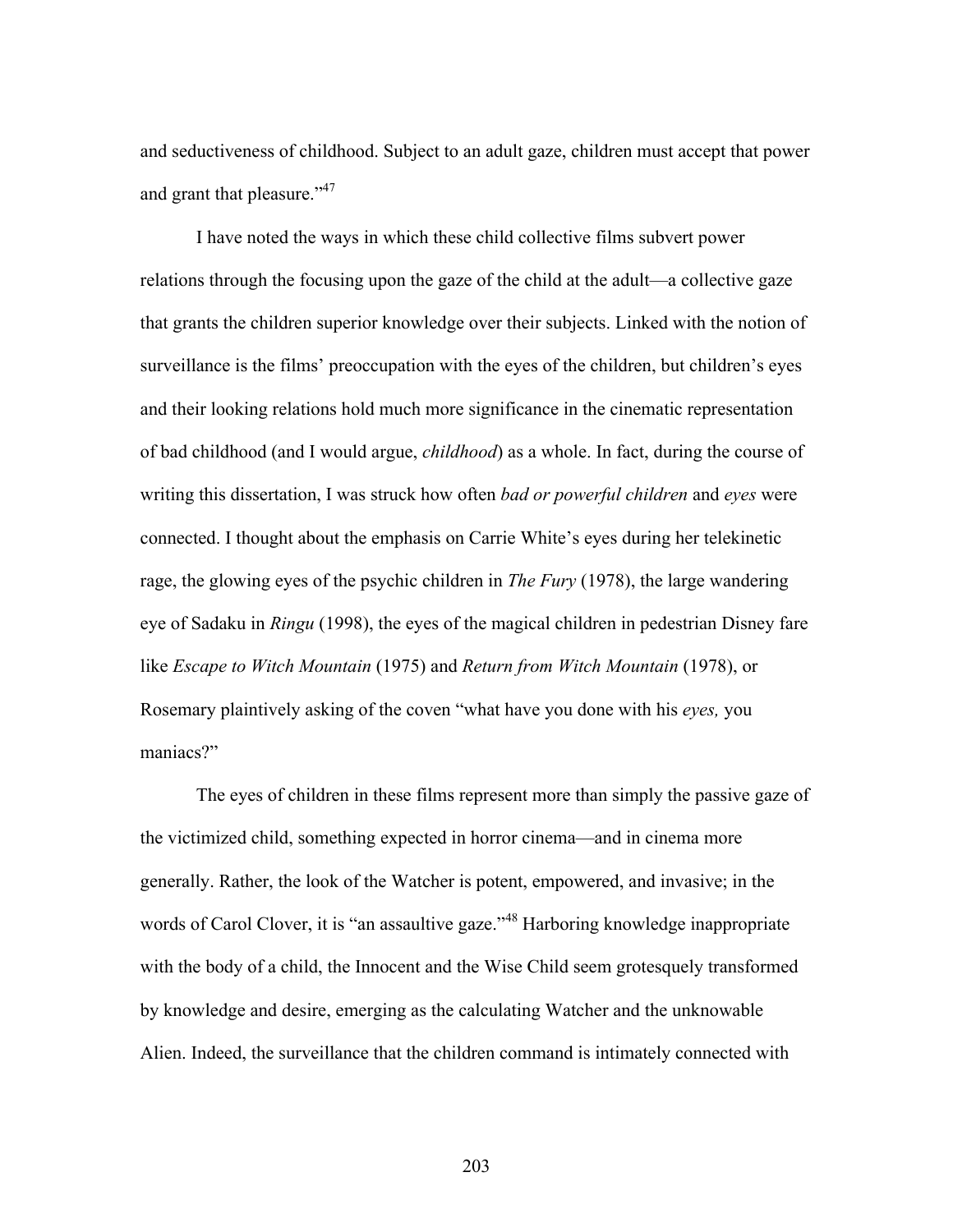their ability to observe and "read" adults, as in the *Village of the Damned* children's mind-reading skills.49 Recall Regan McNeil's terrible turn in *The Exorcist*: in her demonic form, she had the ability to "look into" Father Karras's heart and read his guilty conscience. In *Village of the Damned,* though, the eyes are linked to other abilities as well: the children are able, through visual (and one assumes from there, mental) contact, so impose their will upon others. As the poster design for the film states, "Beware the stare that will paralyze the will of the world." These words "paralyze" and "hypnotize" and the description of the children's eyes as "arresting" all suggest stasis and immobility. The children have the ability, through seeing and knowing, to halt and control the will of others. In the subgenre as a whole, children also use sight to communicate silently. Indeed, the very nature of their silence places them outside the realm of the natural. Moreso, this thematic marks almost every film within the subgenre: linked intimately to the notion of a hive mind, children in these films seem to communicate through looking relations in a way that seems impenetrable to adults. In *Who Can Kill a Child?*, for instance, looking relations between children are shown to be the mode of transmission of the murderous impulse. In a later scene, the "bad" children stumble upon a group of "good" children, hold their gaze for a period of time, and then the formerly good children go off to attack their parents.

In this, the look of the children is not only manipulative but infectious as well. Certainly this motif has links to juvenile delinquency rhetoric. The possibility of "good" kids turning "bad" through the influence of an undesirable peer group remains a historically consistent anxiety. The Cold War, through, with its particular cycle of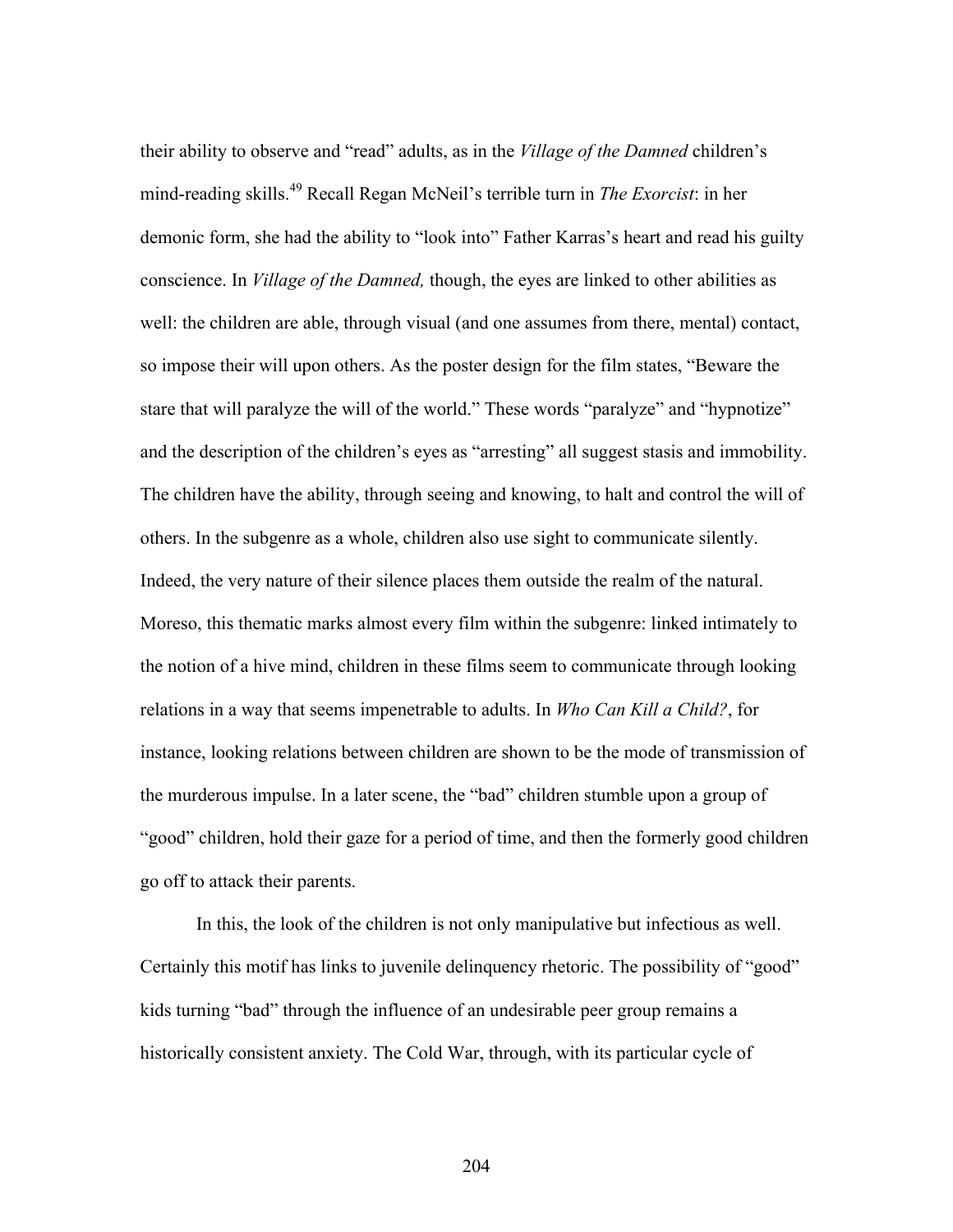outrage, marks an especially fevered period of anxiety as youth culture became increasingly autonomous and unrecognizable. As Joel Best notes, "[t[he 1960s seemed to offer an especially imposing array of temptations for the young, including drugs, sexual freedom, and political radicalism… Pundits worried, not just about the friction between parents and their children, but also about the gulf between society and its youth—the generation gap. Something horrible was happening to the next generation; they were turning their backs on the old ways. They were becoming monsters."<sup>50</sup>

In the cinema of revolting childhood, the becoming-monster of the next generation is queerly tinged as they form alternative and unrecognizable forms of kinship relations in opposition to the familial. They represent a biological alterity—a nonreproductive duplication of forces predicated in an infectious multiplicity. The revolting child collective films recruit and increase their numbers, growing sideways as they accrue bodies and power. Tauntingly, they call out to heterosexuality and the social order—your angelic child may be the next to join our ranks… your child does not belong to you, your family line, your family legacy. As the trailer to the trailer to *Beware: Children at Play* promises, "The demon has come to enroll your children in the school of evil!" This invocation of a "school" where children learn to be evil echoes the Cold War anxiety about alternative educational systems that would turn children into mindless emissaries of a totalitarian state. Of these alternative models, Margaret Mead and Elena Calas described the state of Soviet child-rearing in 1955 as a factory for the production of compliant, unquestioning citizens—this, as opposed to the American system which privileged spontaneity and naturalness. In its most extreme form, Mead suggests that "the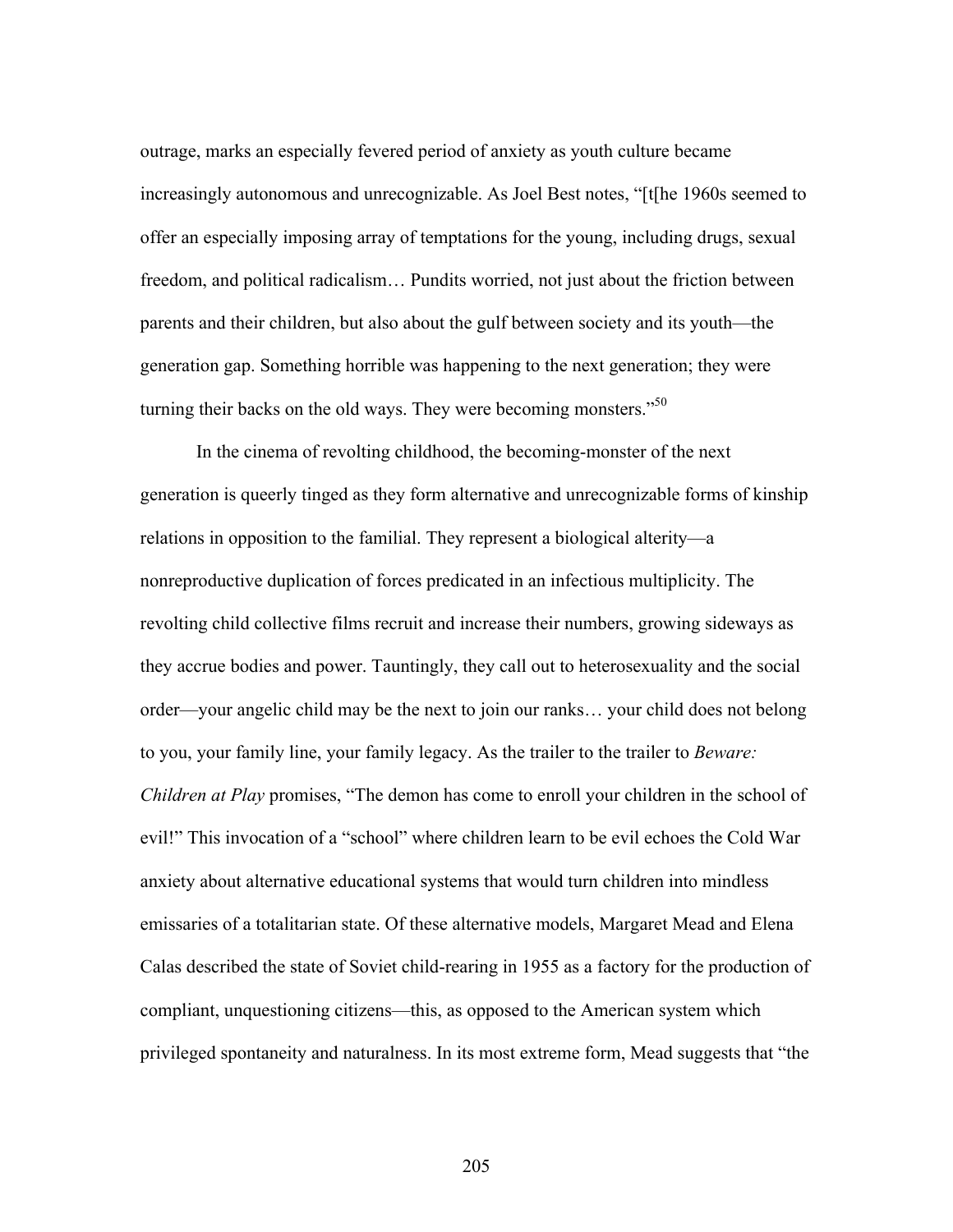end product of this type of approach were children who, like the Hitler Youth before them, would report on their own parents if their upbringing diverged from accepted state practice."<sup>51</sup>

Not surprisingly, such anxieties concerning recruitment and contagion have long been wed to depictions of gays and lesbians. From pedophilic and predatory gay men to sadistic lesbian schoolteachers, the proximity of queers to children has long elicited hateful anxiety on the part of conservative pundits. The American Family Association, one of the leading homophobia-as-family-values organizations in the public sphere characterizes this anxiety with a fevered paranoia appropriate in any horror film: "Homosexual activists have a vision for tomorrow, for an America in which their lifestyle is not simply tolerated but celebrated. And to achieve that vision activists have begun enlisting their footsoldiers for tomorrow's army: *children* [emphasis theirs]."<sup>52</sup>

To the revolting child collective, the corrupted and perverted child belongs to something more nebulous: youth culture, progress, anti-heteronormativity, the future itself: "tomorrow's army." The power of the gaze in these films can interpellate and incorporate; it is arresting and assaultive; it inverts patriarchal structures of dominance and knowledge.

# **The Case for Child Snuffing**

As noted in the last chapter, one of the major structural tensions in the revolting child film is the manner in which the film balances its audience, precariously, between the social taboo against child abuse and a desire to see a child physically punished for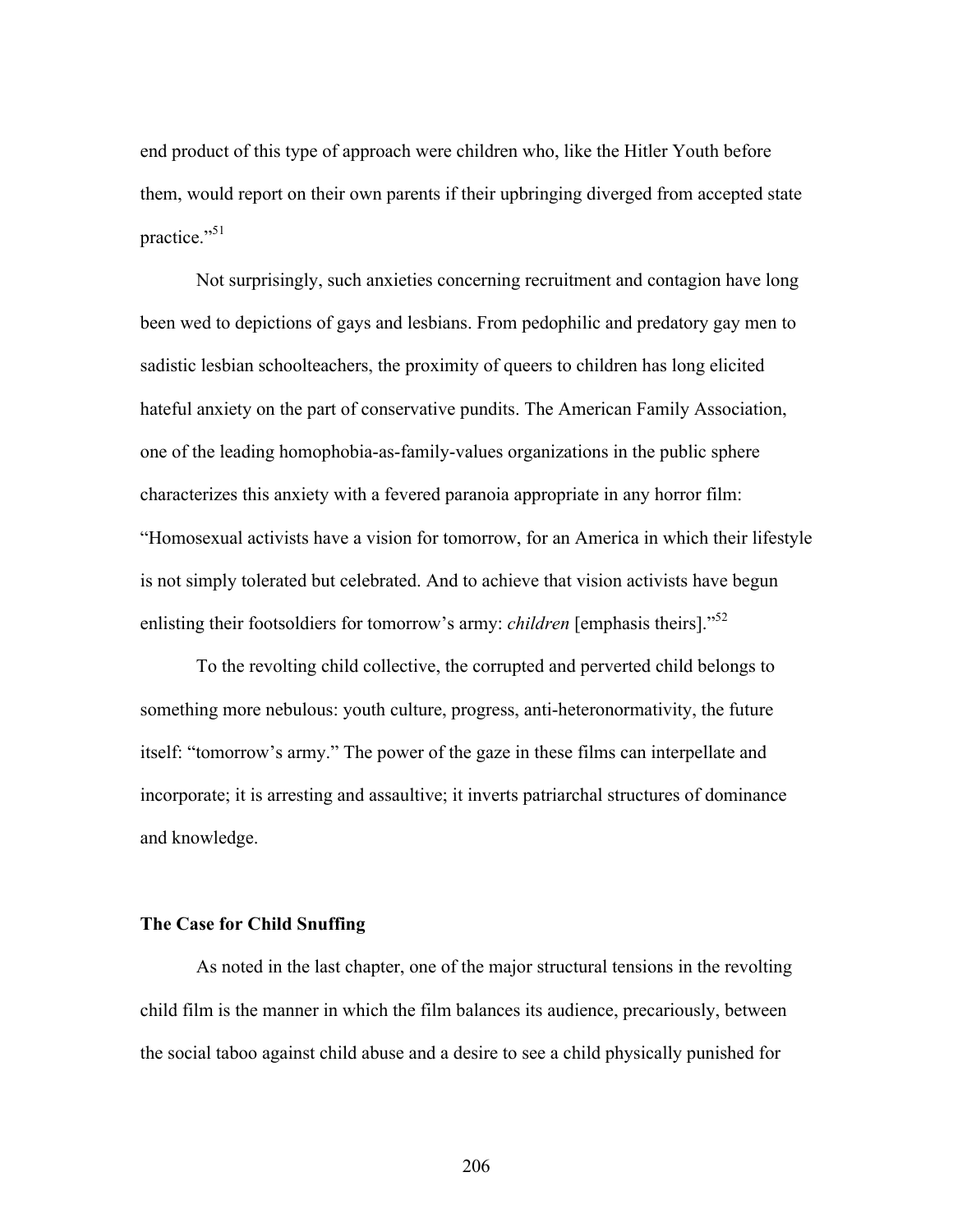his/her transgressions. I believe this structural tension could also be explained through identificatory relations: the film positions the spectator to identify with both the adult protagonist(s) and the monstrous child simultaneously. These films satiate our desire for both spectator positions by allowing the children to exercise rage against adult systems of heteronormativity, domesticity, and civility, and then they ultimately, as William Paul puts it, make "the case for child abuse" by providing justifiable rationales. Or to put it as succinctly as the trailer for *Beware: Children at Play* does, "Now the only way to discipline your children is with a 12-gauge shotgun!"

The sequences in which children terrorize adults by chasing them through an abandoned town, for instance, provide a useful illustration of how this spectatorial investment is transferred. At first the parent victims are introduced to individual children who seem troubled, damaged, or lost: *Beware: Children at Play* begins with parental trauma, as adults search for lost children; *The Children* (1980) chronicles a similar search for children supposedly victims of a bus accident; *The Children* (2008) begins with a single sick child who will become a vector for monstrosity. Their differentiated single bodies give way, though, to dangerous coagulation as their numbers escalate. Soon they are faceless and indeterminable. The solitary faces of the adults are pitted against the marauding hordes of undifferentiated children. Beyond simple adult survival, such a rationale is necessary: as Evie says in *Who Could Kill a Child?,* "Do the children realize what they're doing? A normal child isn't capable of killing an adult." Indeed, the notion of *normalcy* is the fulcrum on which the ethical scales rest. The social taboo against child abuse, and in all these films, *child murder*, is severely weakened by two elements.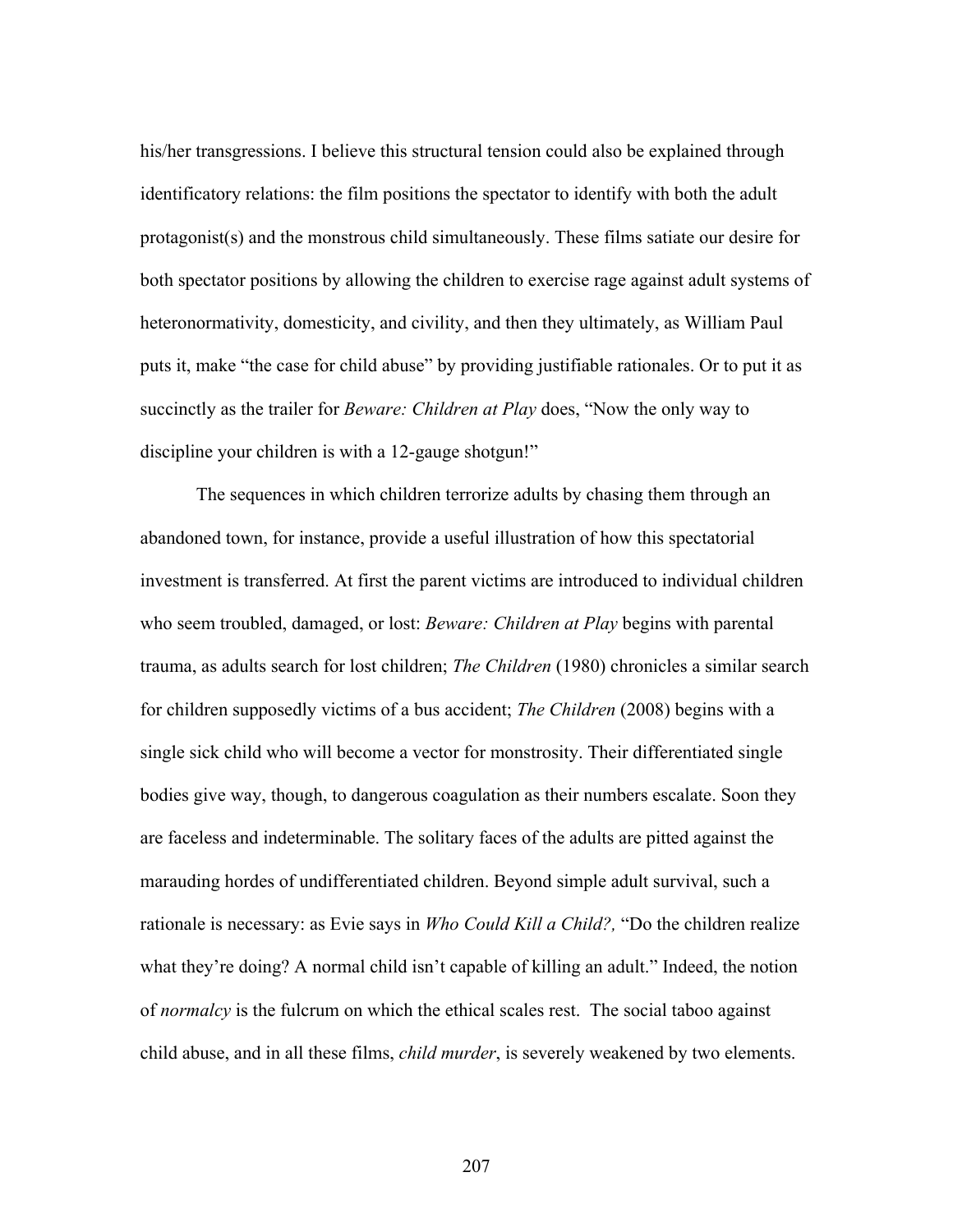First, the children are made abnormal by some form of alienation: they are deemed actual aliens (*Village of the Damned*) and therefore *were never* the parents' "real" (i.e., natural, worthy) children; possessed or zombified (*Blood on Satan's Claw, The Children*) and therefore *no longer* the parents' "real" children; or of a lower-class status (*Who Could Kill a Child?* or *Children of the Corn*) and/or foreign (*Who Could Kill a Child?* or *Suddenly Last Summer*). Second, the films are constructed in such a way that the adults are authorized to assault and murder the children to save "more worthy" innocent "adopted" children (*Corn of the Corn*) or their own innocent children who are often unborn (*Who Could Kill a Child* and *The Children*). This rationale, that tired policy of "splitting" into good and bad, allows for a high degree of latitude to punish child bodies under the guise of child rescue. As Nancy Scheper-Hughes and Howard Stein note in "Child Abuse and the Unconscious," it is "under the fantasy of the political sacrifice and rescue of children, it is the 'bad' (i.e. impulsive, lazy, aggressive, sexual) children who are being disciplined and purged (to a great extent representing the young members of already stigmatized and therefore suspect and vulnerable ethnic, racial, and class minorities), and it is the 'good' (i.e. innocent, a-sexual) children who are understood as rescued."<sup>53</sup> The unkind unkined of revolting childhood are invariably pitted against their more deserving and properly-kined oppositions. Innocent, endangered, docile, developing, the rescued stand in direct opposition to the collective, aggressive, developmentally arrested, and family-destroying bodies of the revolting child collective.

Though these chase scenes resemble sequences that one may expect from a traditional zombie film, these are different in that adults seem paralyzed by their inability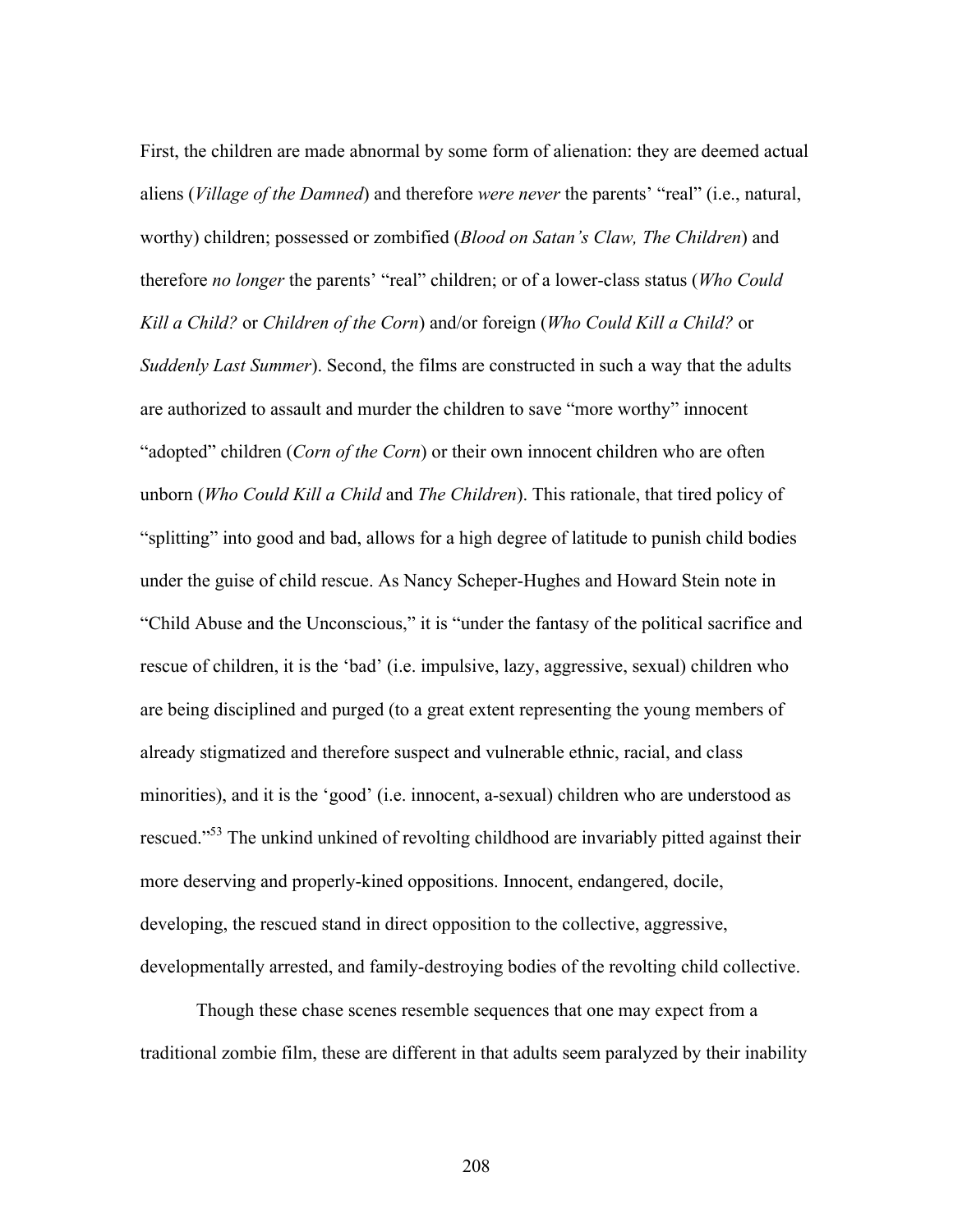to defend themselves against children—as much trapped by the marauding children as by the social taboo against child abuse. The children, in these sequences, seem to be everywhere, forming walls of bodies to impede movement down one alleyway or another, standing in doorways and looking out through windows, observing and somehow communicating and hunting as one entity. The "success" of the parent-victims in these films is judged by their ability to weigh ethically the proposition "Who Can Kill a Child?" and, with shotgun cocked, scream, "I can!" for the future.

#### **Kinship and Normative Sexuality**

Indeed, the films as a whole point towards a conspiratorial anxiety surrounding children, specifically in reference to their closed system of communication and their general opacity in terms of adult understanding of children. In these films, however, such anxieties are hyperbolized as the child-as-collective functions within a hive mentality: in *Village of the Damned,* for instance, the children literally have one group mind that shares knowledge, so much so that when one child learns, all of the children gain that information. Even when removed from a science-fiction context, the films continue to utilize the hive mentality to characterize the children. In all the films, the children travel en masse and work together to surround their prey, they seem to know intuitively when one of their own is in danger/hurt, and they form enclosed communities which elide markers of difference between the children. These societies are likewise ironically utopian in structure. They form alternative family structures devoid of normative roles, they are largely androgynous or similarly ungendered, and they do not seem organized by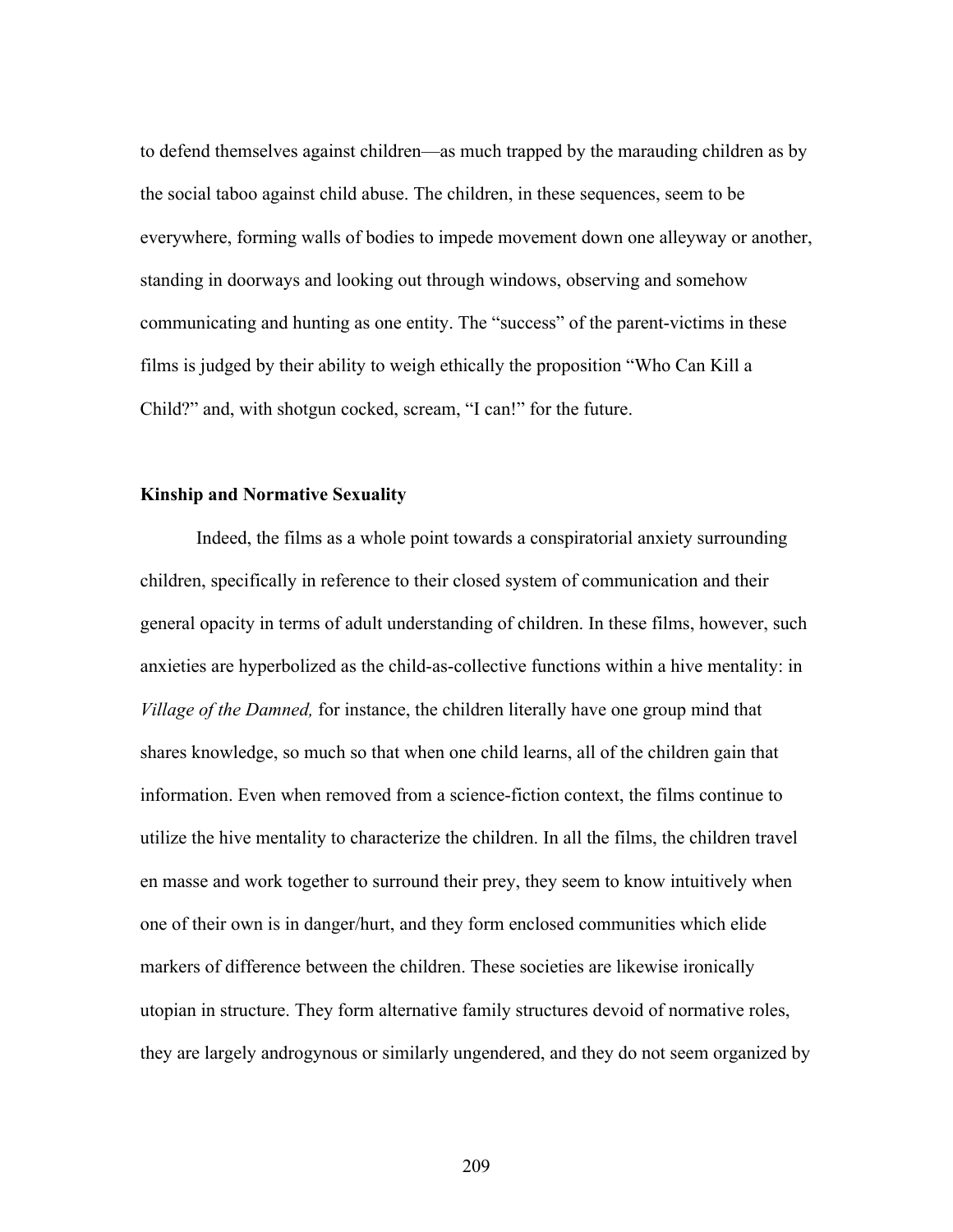any identifiable class hierarchy.<sup>54</sup> Indeed, the revolting child collective films produce (in Tudor's terms) non-anthropomorphic monsters that, though human in form, are largely characterized as alien. Indeed, the lack of differentiation between subjects and therefore their void of individual characterization suggest a greater similarity to the zombies of *Night of the Living Dead* (1968) than the possessed Regan of *The Exorcist* (1973).<sup>55</sup> And like zombies, the "emptiness" of the symbol of child-as-collective allows for a number of different symbolic investments over time. *Village of the Damned*, with its group of perfectly regimented fair-haired children, immediately recalls the Hitler Youth movement of the past and seems to speak simultaneously to a fear of the future—particularly Communist approaches to child-rearing.<sup>56</sup> Those same figures would later be able to fulfill a symbolic function to express anxiety about youth rebellion or even foreign insurgence (*Who Could Kill a Child?*) or conspiratorial urban fears over rural isolation (*Children of the Corn*).

Owing to their function as overdetermined symbolics, I argue that the child collective offers the queer spectator an inroad to imagining alternative forms of community while simultaneously "looking back" to childhood—the site of traumatic queer becoming. In this renarrativization of queer childhood, rather than erasure the queer spectator finds community in the shared struggle against patriarchal/paternal authority. Indeed, the *Village of the Damned* comes closest to what Victor Turner refers to as "communitas": an alternative, nonhierarchical, and mutually beneficial union of individual bodies in a collective experience of harmony and common interests. Though ostensibly monsters, something is melancholy about them as well—as if they had arrived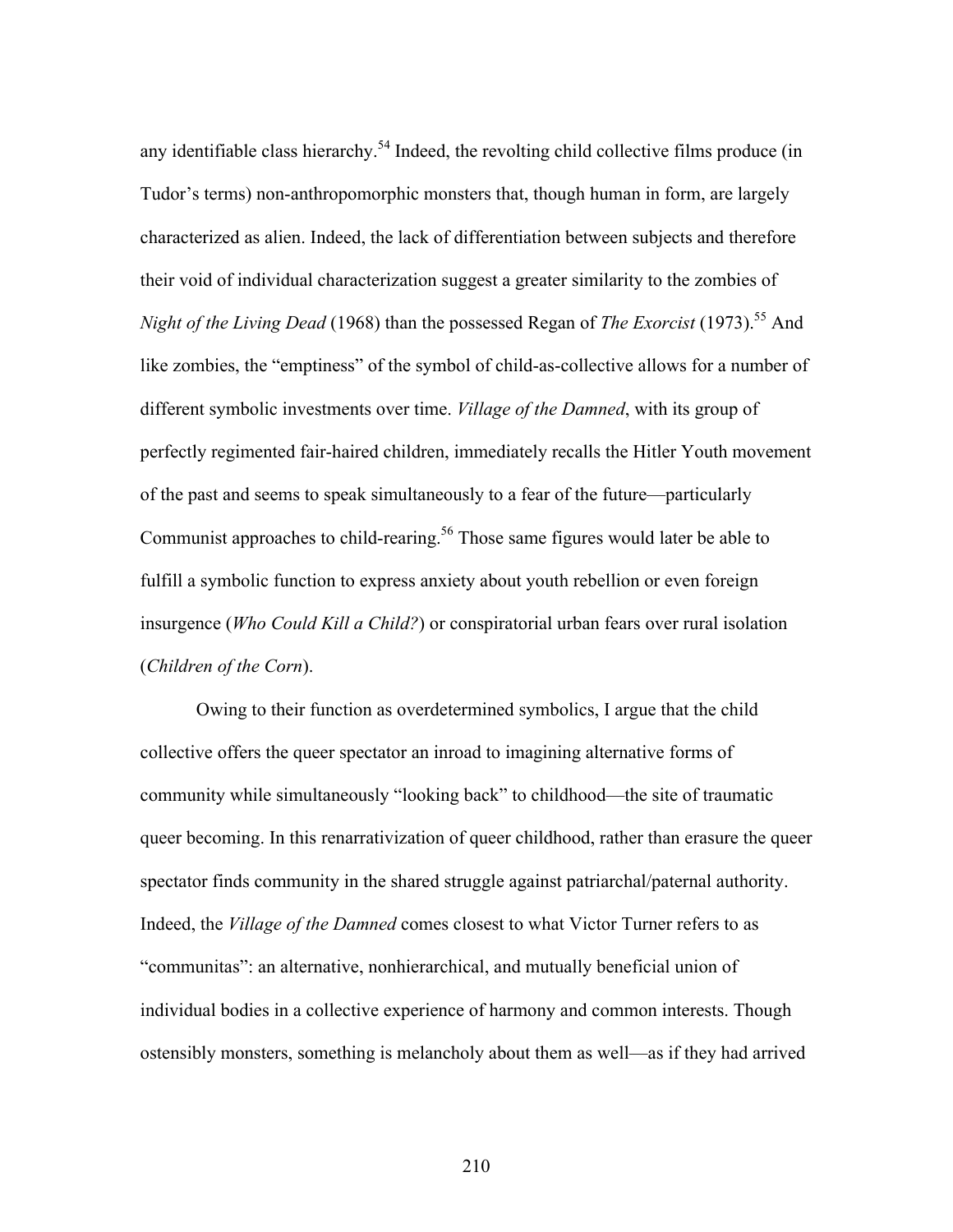twenty years early and found a world unable to accommodate them. This may be why the sequel to the film, *Children of the Damned,* finds the next iteration of the child invasion so sympathetic. Rounded up and used as government weapons, they seek sanctuary inside a church at the film's conclusion (inverting the sacred/profane binary of the other films). In this, *Children of the Damned* resembles the era's more progressive child collective films like *The Space Children* and *These Are the Damned*, in which the children are innocent victims of the military-industrial complex. Though Othered, the strong ties to one another and their sense of communitas offer something to desire in the child collective film. Even in the most perverse, homicidal, and cannibalistic revolting child collective, there is a perverse cohesion. Over the decimated bodies of the adults is a sense of unspoken kinship.

In her piece "Is Kinship Always Already Heterosexual," Butler defines kinship as "a set of practices that institutes relationships of various kinds… and emerge to address fundamental forms of human dependency, which may include birth, child-rearing, relations of emotional dependency and support, generational ties, illness, dying, and death (to name a few)."57 Though such relations are understood as the purview of biological ties, there is no need to assume that this model is self-evidently natural or historically constant. Queerness, with its attendant renegotiation of familial relations, is seen as a threat to the existing heteronormative system, which maintains coherency and power through the devaluation, erasure, and exclusion of queer kinship. As Butler puts it, "[v]ariations on kinship that depart from normative, dyadic heterosexually-based family forms secured through the marriage vow are figured as not only dangerous for the child,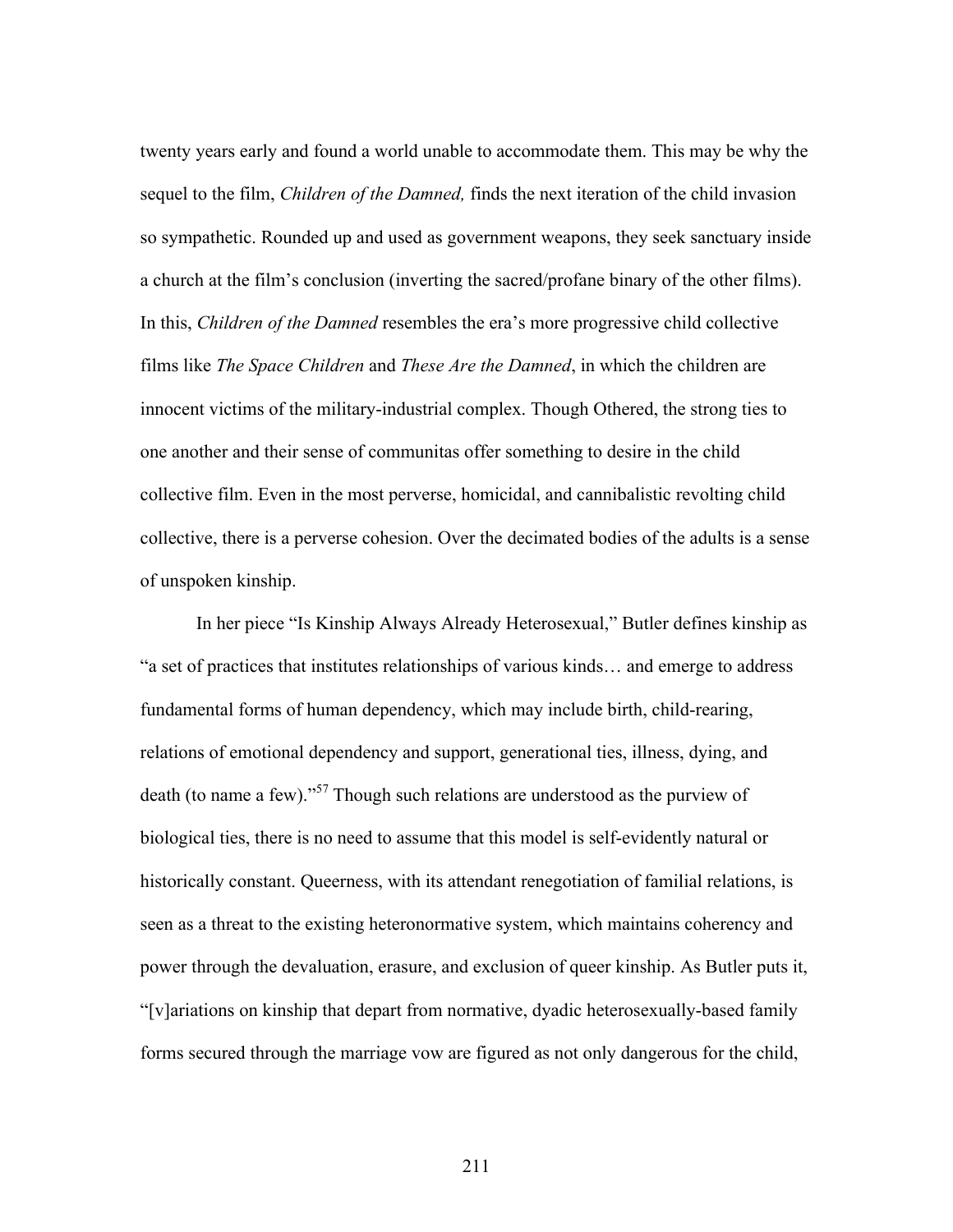but perilous to the putative natural and cultural laws said to sustain human intelligibility."<sup>58</sup>

Anthropologists and sociologists have, in recent years, denaturalized the notion of kinship from strictly biological ties and even mores from manufactured notions of matrimonial lineage. Indeed, as Kath Weston notes in *Families We Choose: Gays, Lesbians, Kinship*, the term "fictive kin" which has long been used to describe nonbiological systems of kinship lost credibility as cultural critics have increasingly argued that all systems of kinship are in some sense fictional. As Weston claims, "genes and blood appear as symbols implicated in one culturally specific way of demarcating and calculating relationships."59 As the explicit desire to see a parent destroy his/her child fuels the normative reading of these films, they expose and deconstruct the supposed naturalness of genetic relationality. Blood relations, the films seem to suggest, are no reason not to take a hatchet to your child's hands. The fools who allow their parental sympathies to override them are those who end up tied up to a piñata and poked with a pitchfork. The child collective resembles, but does not recapitulate, kinship systems of blood relationality. It is instead shared experience, desire, and importantly (recall Regan McNeil)—rage that draw together the individual children. As Albert Camus once said, "it is not so much identical conclusions that prove minds to be related as the contradictions that are common to them."<sup>60</sup> The collectives are closely coordinated with that phrase often used to describe queer social networks—"families of choice." Most dangerously, they question the very centrality and permanence of blood relations by infectiously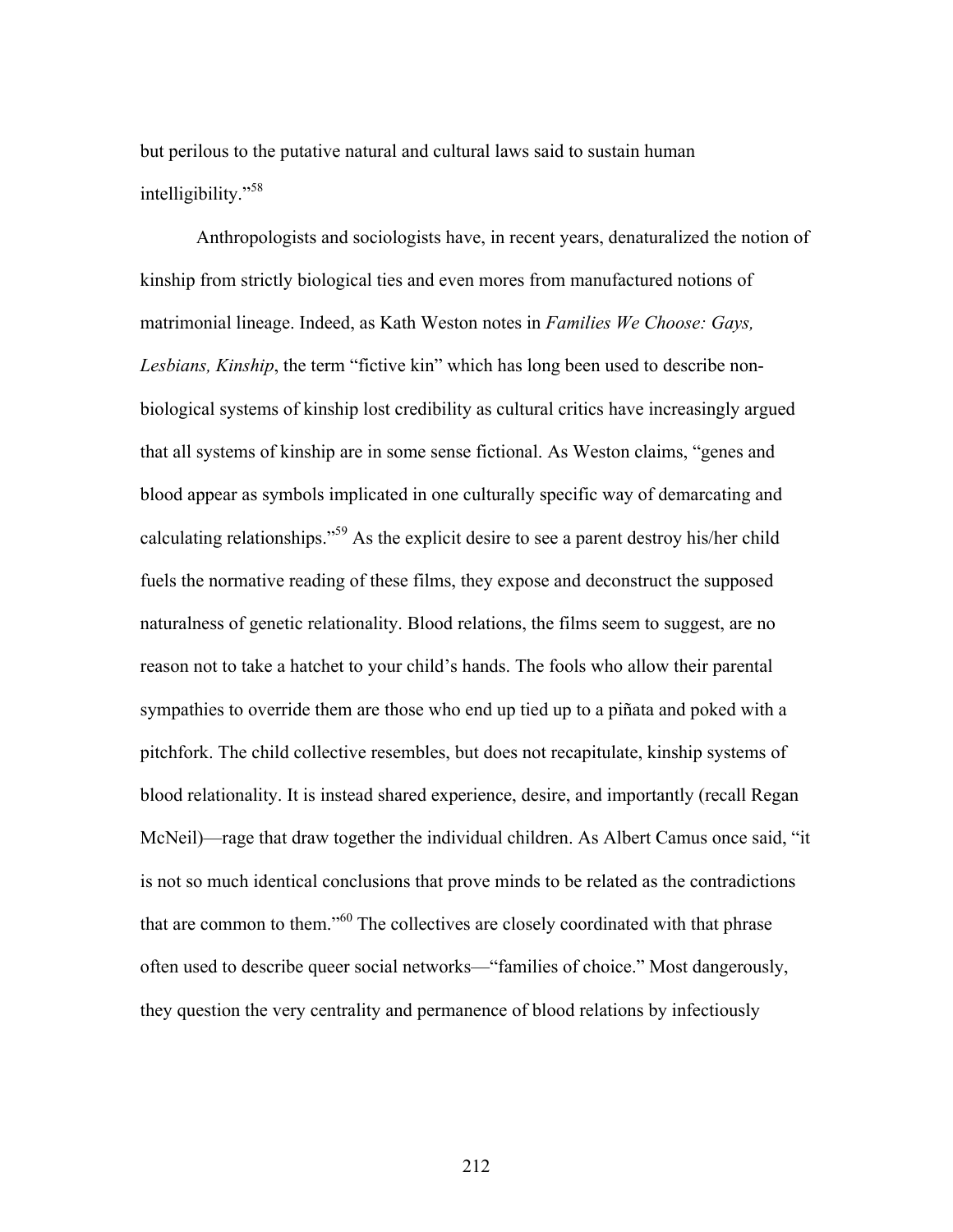turning familial offspring away from their kin and towards a queerly alternative system of relations.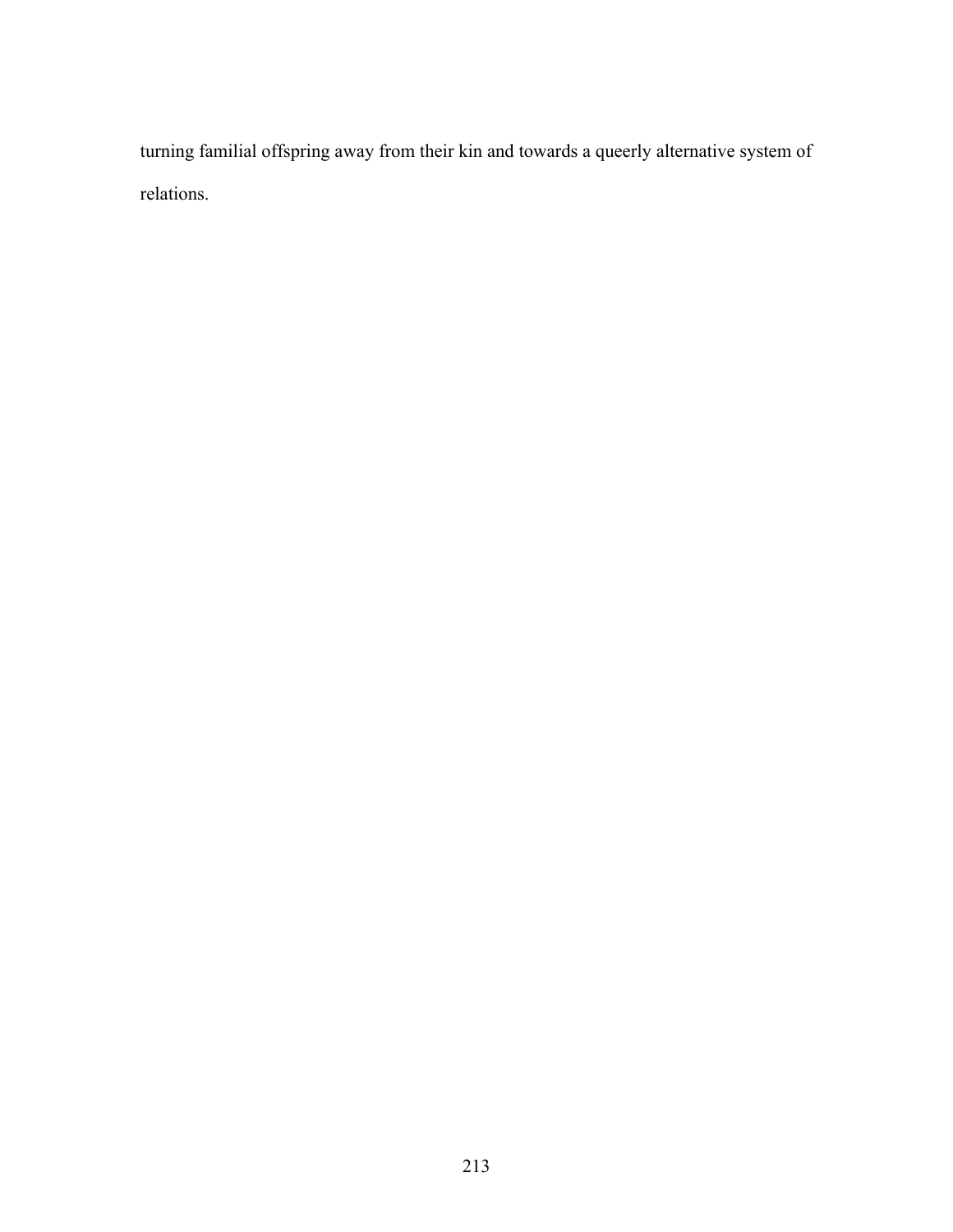#### **Afterthoughts: Fear of a Queer Playground**

Parents need to be concerned when a child openly expresses a dissatisfaction [sic] with his or her sex, such as when a boy says, "I want to be a girl" or when a girl insists she is a boy. One extremely effeminate boy, when asked, "Do you want to be like your daddy when you grow up?" responded, "I don't want to grow up." Such statements should be taken as symptoms that something is very wrong. Although the boy may feel or even express the desire to grow up to be a woman, he is male and will grow up to be a man.

-- Dr. Richard Fitzgibbons and Dr. Joseph Nicolosi, "When Boys Won't Be Boys: Childhood Gender Indentity [sic] Disorder"<sup>1</sup>

If growing up means It would be beneath my dignity to climb a tree, I'll never grow up, never grow up, never grow up Not me! (Not I…) Not me!

-- Disney's *Peter Pan* (1953)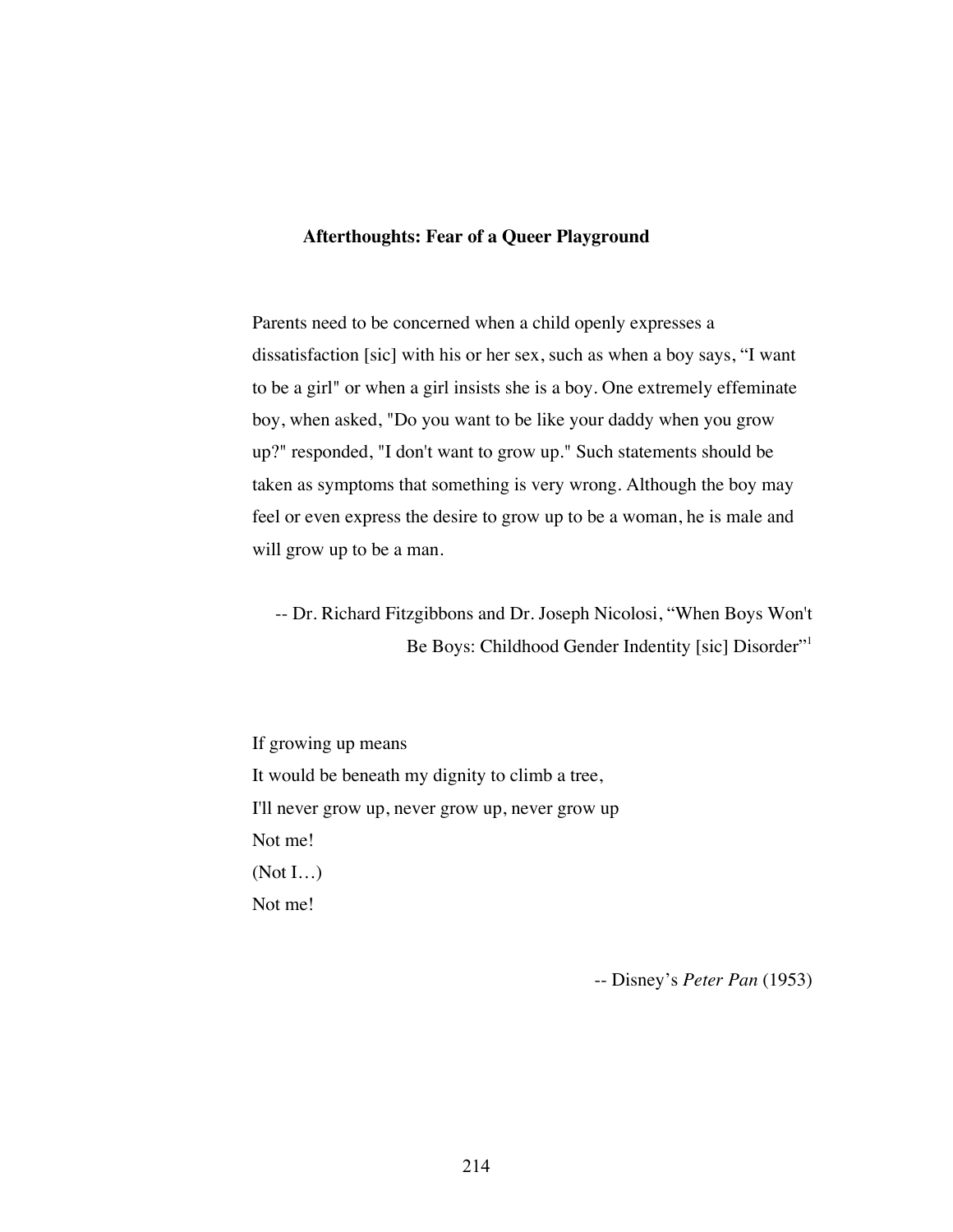I close this dissertation with a consideration of two disparate texts that will frame my concluding thoughts on queerness, development, childhood, and failure. On the surface, these texts could not be more different: one is a low-budget American independent thriller released in 2000, the other is an allegorical German drama based on a 1959 novel by Nobel Prize winner Gunter Grass. However, these films—*Chuck & Buck* (2000) and *The Tin Drum* (1979), respectively—offer ideologically polarized versions of rejecting the development narrative, and as such provide a useful frame for conceiving of a queer praxis that confronts the notion of heteronormative maturity.

*Chuck & Buck* tells the story of Buck O'Brien (Mike White) and Charlie "Chuck" Sitter (Chris Weitz), childhood friends and boyhood sexual partners who are reunited after Buck invites Charlie to his mother's funeral. However, despite their shared past, the two are clearly defined as polar opposites: Charlie is now a heterosexually-defined family man and record executive, whereas Buck is an emotionally stunted gay man who subsists on a diet of gummi bears and Saturday morning cartoons. Buck attempts to renew their boyhood sexual affair, which they once referred to as "Chuck and Buck suck 'n fuck," and, when rebuffed, he stalks Charlie and writes a play about their love affair.

Screenwriting credit goes to lead actor Mike White, an out bisexual man—which is surprising given that the film traffics in the most socially regressive notions about queerness as a failure of maturity. Buck, as the film's resident man-child, is a poster child for Peter Pan Syndrome—emotionally unstable, obsessed with infantile markers of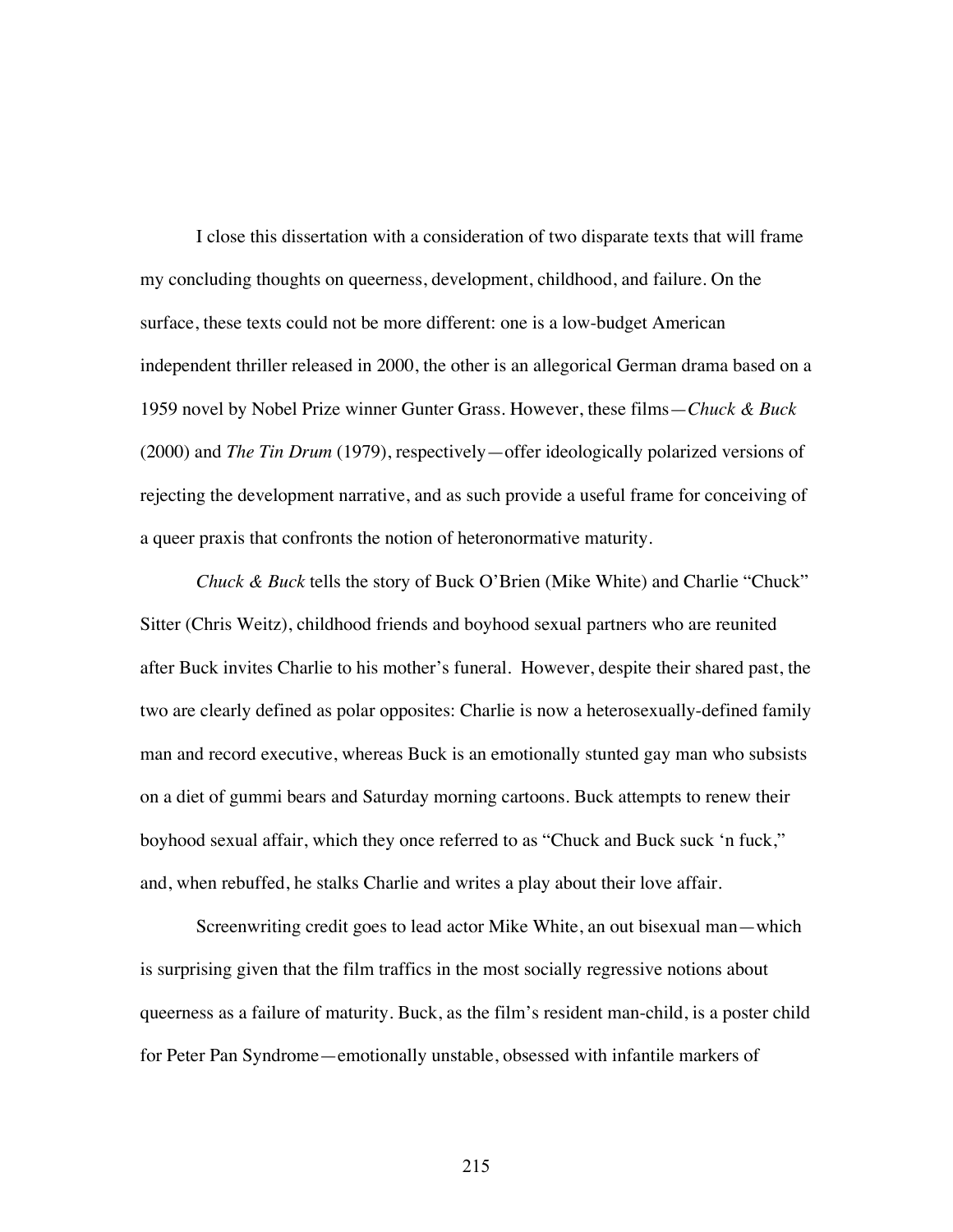childhood frivolity, unable and unwilling to form emotional relationships with anyone but his coddling mother. The film links Buck's infantile contemptibility fairly explicitly with his being gay, as his queerness seems co-determiniate with his inability to move past the transitional/phased queerness of his youth and enter into "proper" adult sexual and emotional relationships. This is hyperbolized when contrasted with Charlie ("Chuck" no more), who has attained all of the markers of maturity and normalcy. Charlie is haunted by Buck, who represents not just the invasion of queerness into a heterosexual milieu but a sort of return of the repressed, confronting Charlie with the polymorphous perversity of his youth.

In *The Tin Drum,* Oskar Matzerath (David Bennent) is a young child growing up during the Fascist regime of Nazi Germany. Reflecting upon the hypocrisy and heartlessness of adults around him, the three-year-old boy makes a decision one day to stop "growing up." Says Oskar, "[o]n that date, I thought about the world of grown ups, and about my own future. I decided to make a full stop. From now on I wouldn't grow at all. I'd always remain a three-year-old. The gnome." He remains physically a child until the last member of his family has died.

The 1978 German film *The Tin Drum* is not traditionally understood as a horror film, and yet it remains a curiosity to me because its child narrator contains almost all of the defining features of the revolting children discussed in this dissertation. The revolting child of *The Tin Drum* refuses to develop into a chronologically mature adult, and yet he harbors sexual knowledge incompatible with the body of a child. Largely silent throughout the film, he observes the hypocrisy of the adult world and excludes himself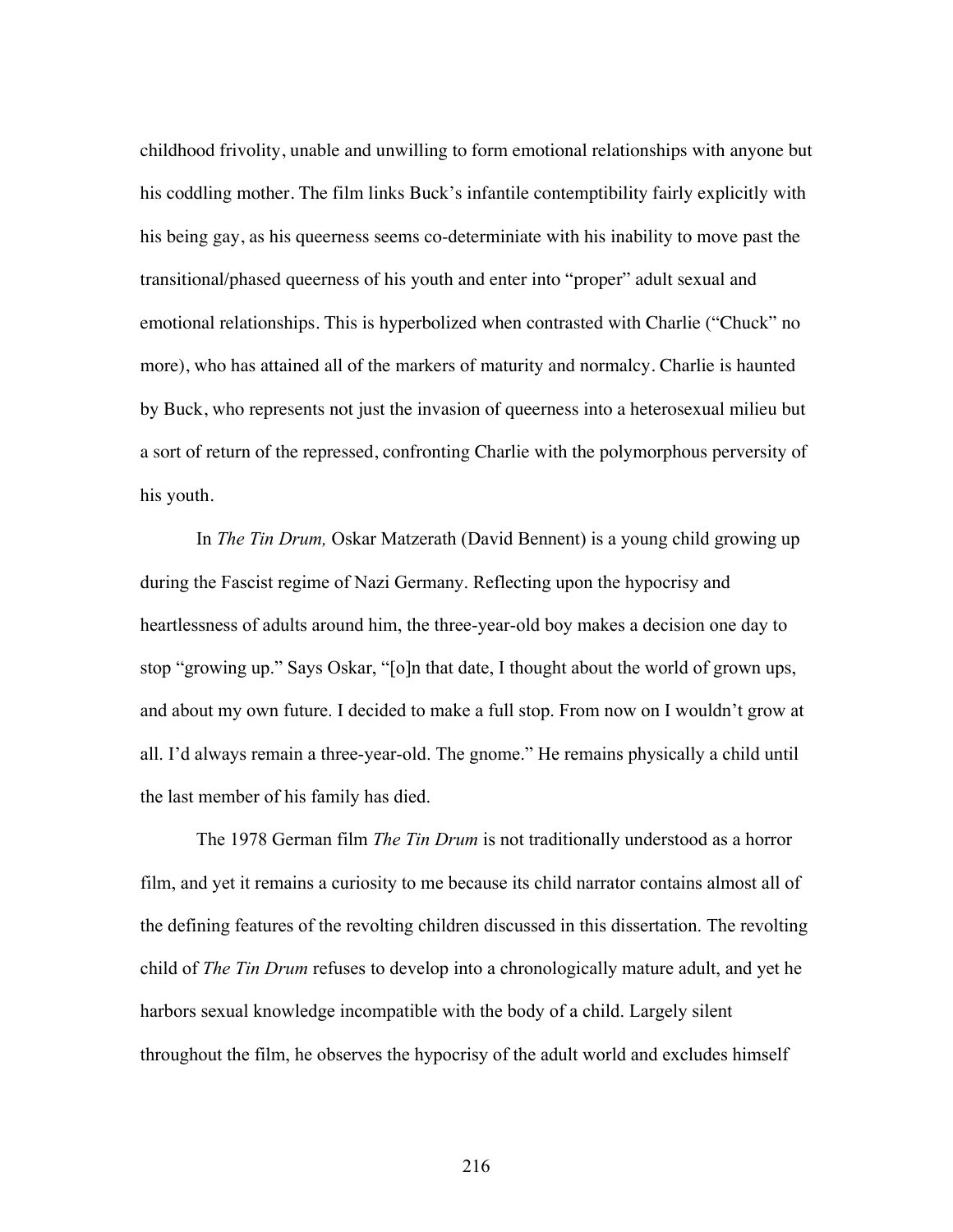from its machinations. After being rejected by his parents, he joins a group of traveling midget performers who accept him as part of their non-biological family. Owing to its allegorical, almost Magic Realist style, Oskar is possessed of the ability literally to arrest the forward movement of time. With a scream, he can shatter glass and halt adults in their tracks (recall the Midwich children, with their "eyes that paralyze"). Further, Oskar's movement across the countyside happens "to the beat of another drum" as he continually disrupts the social order with the tantrum-like pounding of his eponymous tin drum. In one quite phenomenal scene, Oskar places himself beneath the stands at a Nazi rally and begins to beat his drum, discordant with the march performed by the Hitler Youth above him. Soon the marchers fall out of order, the music gives way to a waltz, and the marchers become dancers, grabbing partners of both sexes in a polymorphous display of revelry.

*The Tin Drum* is truly a remarkable film for its claims about the tyranny of the familial and heteronormative development, here refigured as literally Fascist in nature. Compare this to *Chuck & Buck,* which figures the refusal to "grow up" into heteronormative maturity as both an individual failure and a contagious threat to properly aligned heterosexuals. *The Tin Drum*, with it allegorical modality, provides a useful model for a queer politics that rejects the notion of normative growth as a Fascist principle based upon a spurious hegemonic link between maturity and heterosexuality.

In this conclusion, I want to return to the issue of praxis for a queer reassessment of the child symbolic and its function within the discursive field. As I have done throughout this dissertation, I want to stress the rhetorical link between children gone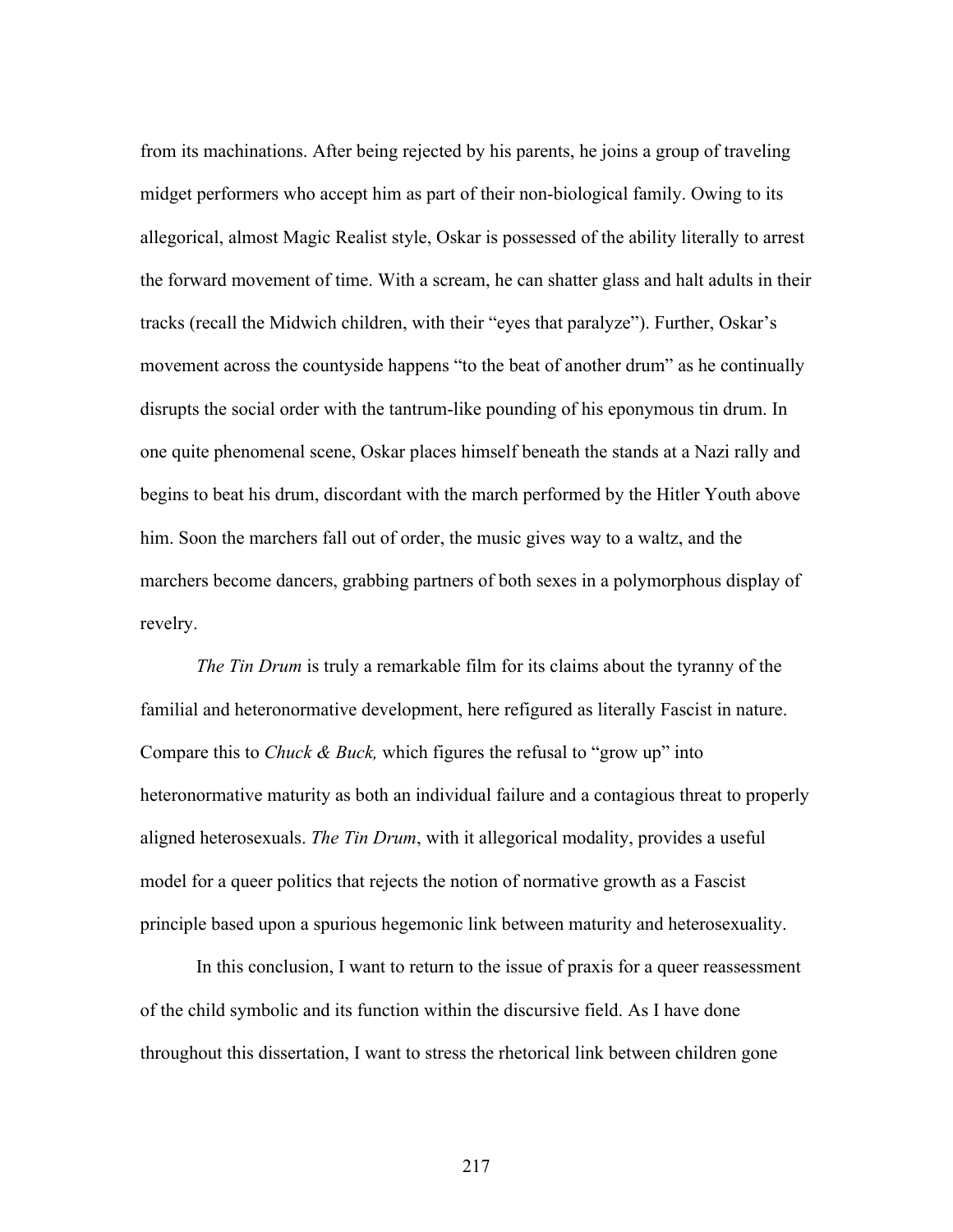wrong and queer adults. As such, I contend that the revolting child is both informed by and informs the public imaginary of queerness—as queerness has always been understood as a developmental problem, a crisis, or a trauma; as coming out has always been vilified as a taking over of the straight child or a taking from the family; as the queer child has always been dismissed as a triaged case—a child no more; as the queer woman or man has always been understood as not-yet-an-adult.

To a large degree, this dissertation has been "about" how the representation of nonnormative growth and the disruption of heterofamilial privilege provide inroads to a perverse and specifically queer pleasure. In the mise-en-scène of desire, the revolting child pleasurably engages the queer spectator with animistic fantasies of empowered closetedness, abject rage, familial inclusion, and radical futurity. Just as *The Tin Drum*  offers a fancifully impossible, but nonetheless pleasureable, reordering of the social order, so too do the films of revolting childhood provide a glimpse into a radical alterity.

I ask, in short, what the stakes are for a queer political body that is consistently infantilized by a heteronormative culture—one that degrades queerness as a failure to "grow up" (as defined by marriage and procreation) while it simultaneously bars access to those very markers of maturity? In *No Future: Queer Theory and the Death Drive*, Lee Edelman rightly argues that the welfare of the child and the fight "for" the child has set the terms of political engagement, rendering any opposition unthinkable as there can be no "against" the child, against the future. As he says, "the fantasy subtending image of the Child invariably shapes the logic within which the political itself must be thought."<sup>2</sup> To even enter the conversation, queerness must also employ the rhetoric of child-saving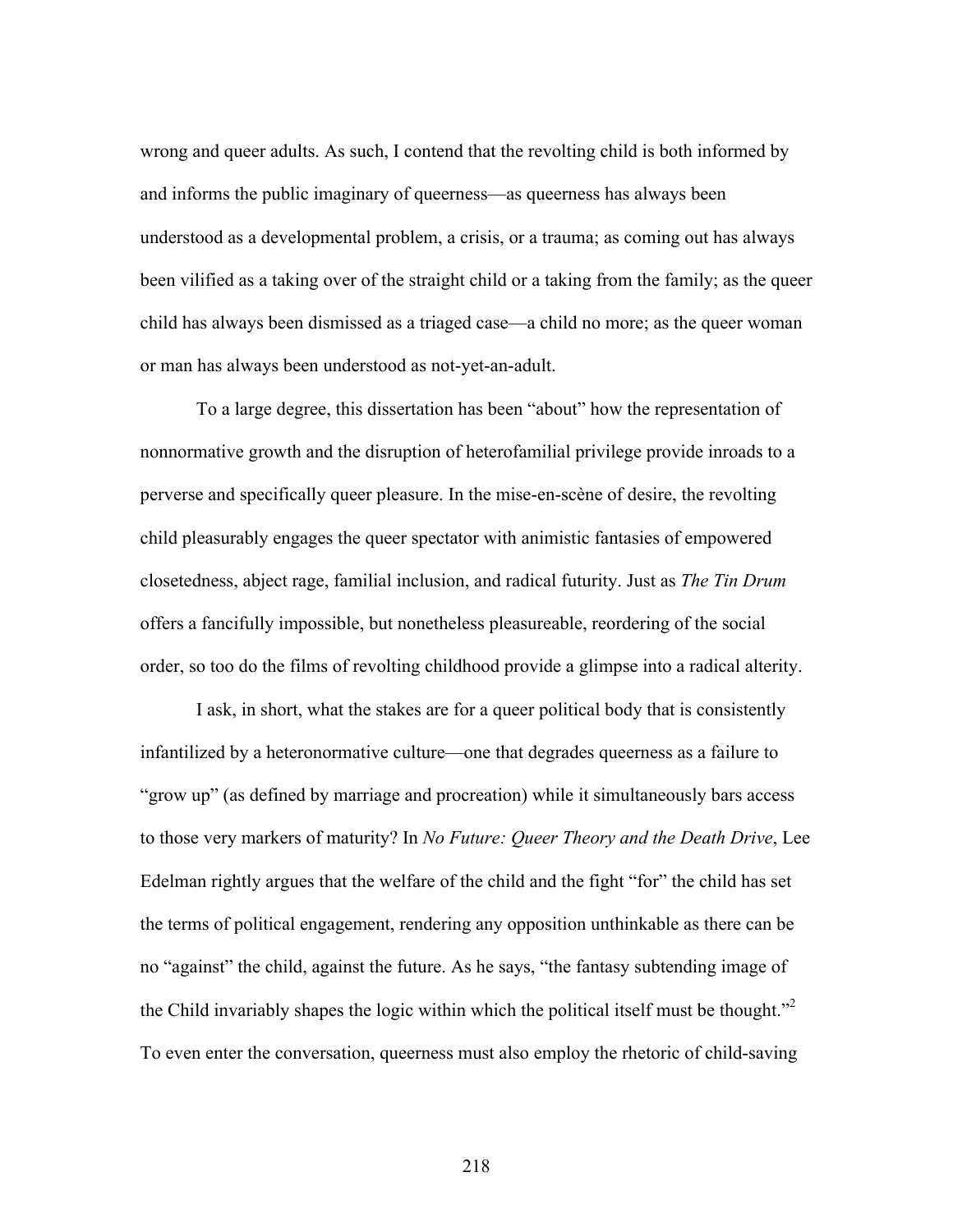and familial primacy. What about gay children? What about gay families? The Boy Scouts, Gay/Straight Alliances, comprehensive sex education, gay adoption, gay marriage—each of these battles, while I do not wish to diminish their importance, must take place within and through the rhetoric of the child, the family, and the "developmental narrative"—the primacy of which remains unquestioned.

Recall Michel Foucault's model of reverse discourse, which allows for the articulation of political resistance under the term by which queerness had been quantified, disciplined, and pathologized. As he says, "[t]he series of discourses that made possible a strong advance of social controls into this area of 'perversity' ... also made possible the formation of a 'reverse' discourse: homosexuality began to speak in its own behalf, to demand that its legitimacy or 'naturality' be acknowledged often using the same categories by which it was medically disqualified."<sup>3</sup>

The time has come for queer politics to question the very logic of "development" and "maturity." In "Transvaluing Immaturity: Reverse Discourses of Male Homosexuality in E.M. Forster's Posthumously Published Fiction," Stephen Da Silva argues that Forster connects queerness to the rhetorical terrain of youth, which is not stunted but continually growing and expanding, "inverting and transvaluing dominant developmental fictions of homosexuality.<sup>34</sup> In keeping with the spirit of Edelman's polemic and Kathryn Bond Stockton's discussion of "sideways growth," I argue that queerness should not make a plea for developmental legitimacy as the terms of the "maturity" have been defined. Rather, it should take a note from the revolting child to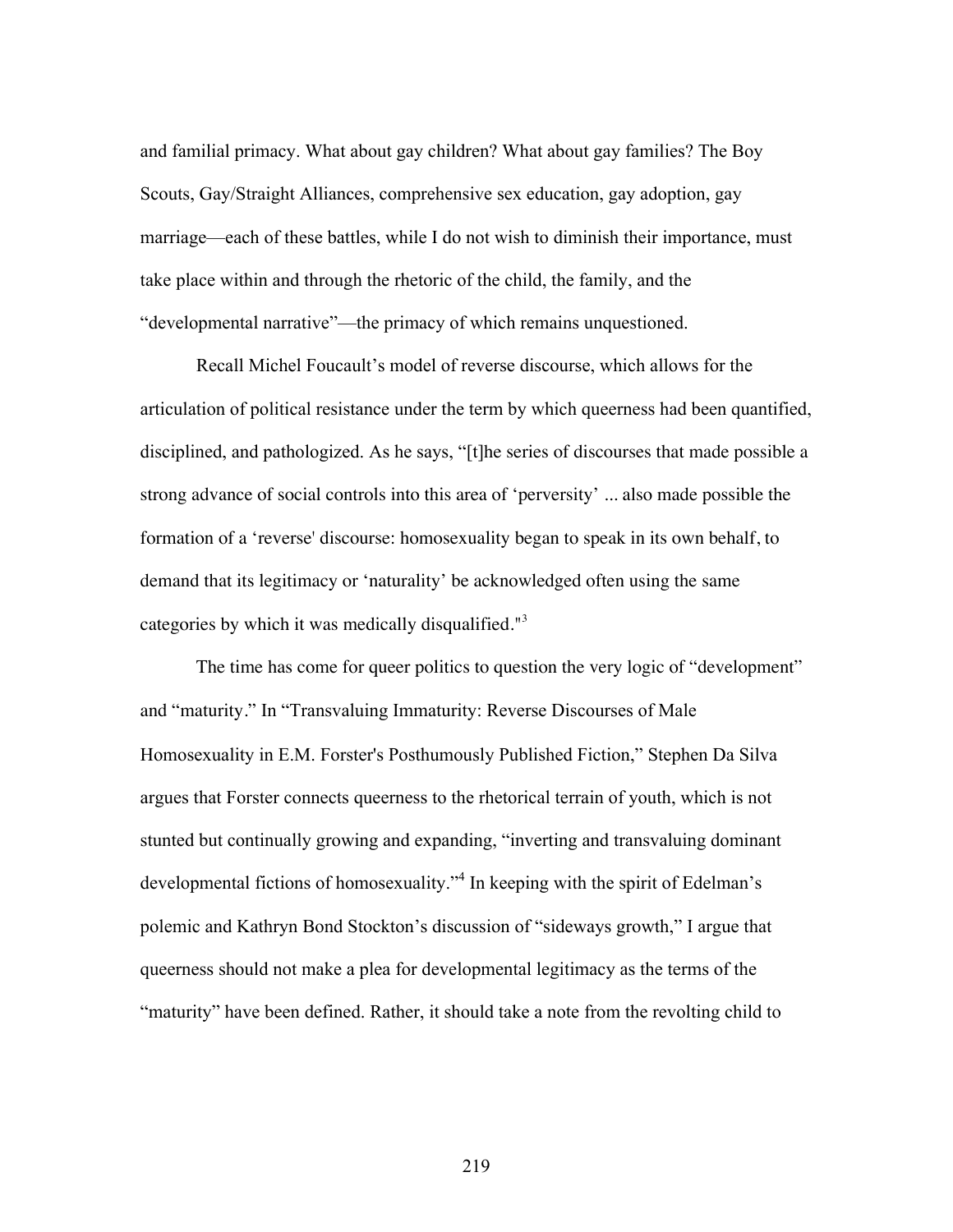reject the very notion of normative growth and redefine development as varied, unending, and nonlinear movement.

This dissertation is very indebted to Edelman's polemic and finds the queer refusal to bow at the altar of the child as one of the essentially perverse pleasures of revolting child in cinema. Indeed, Edelman proposes a form of reverse discourse—taking the side of those "not fighting for the children," as he says, and taking the place of culture's death drive. Ultimately, however, Edelman's tomorrowless void disappoints as the basis of any type of social change. All revulsion and no revolution, it holds the power to tear down but not to build. It also falls short in attempting to explain the pleasure of the revolting child, who troubles the family with its violent and unchildlike demeanor but also troubles the "family" as a representational body—unable to abject the part of itself that does violence to its coherency. The revolting child is destruction but also rebirth not "no future" but a different future.

My dissatisfaction with Edelman brings me back to a paradigm mentioned at the start of this dissertation: Eve Kosfsky Sedwick's distinction between "paranoid" and "reparative" modes of reading. In brief, it is the division between viewing the text (or the world) as antagonistic and out to do us harm and celebrating the spectator (and for Sedgwick, the queer subject) as flexible, resourceful, and durable. Paranoid reading is a space of endangerment; reparative reading a place of healing. The cinema of revolting child finds pleasure in the paranoid—the sinthomosexual destruction of the present, the inconceivability of a radical alterity. But there is also a reparative pleasure—the renavigation of childhood trauma, the subaltern revolt against parental authority, the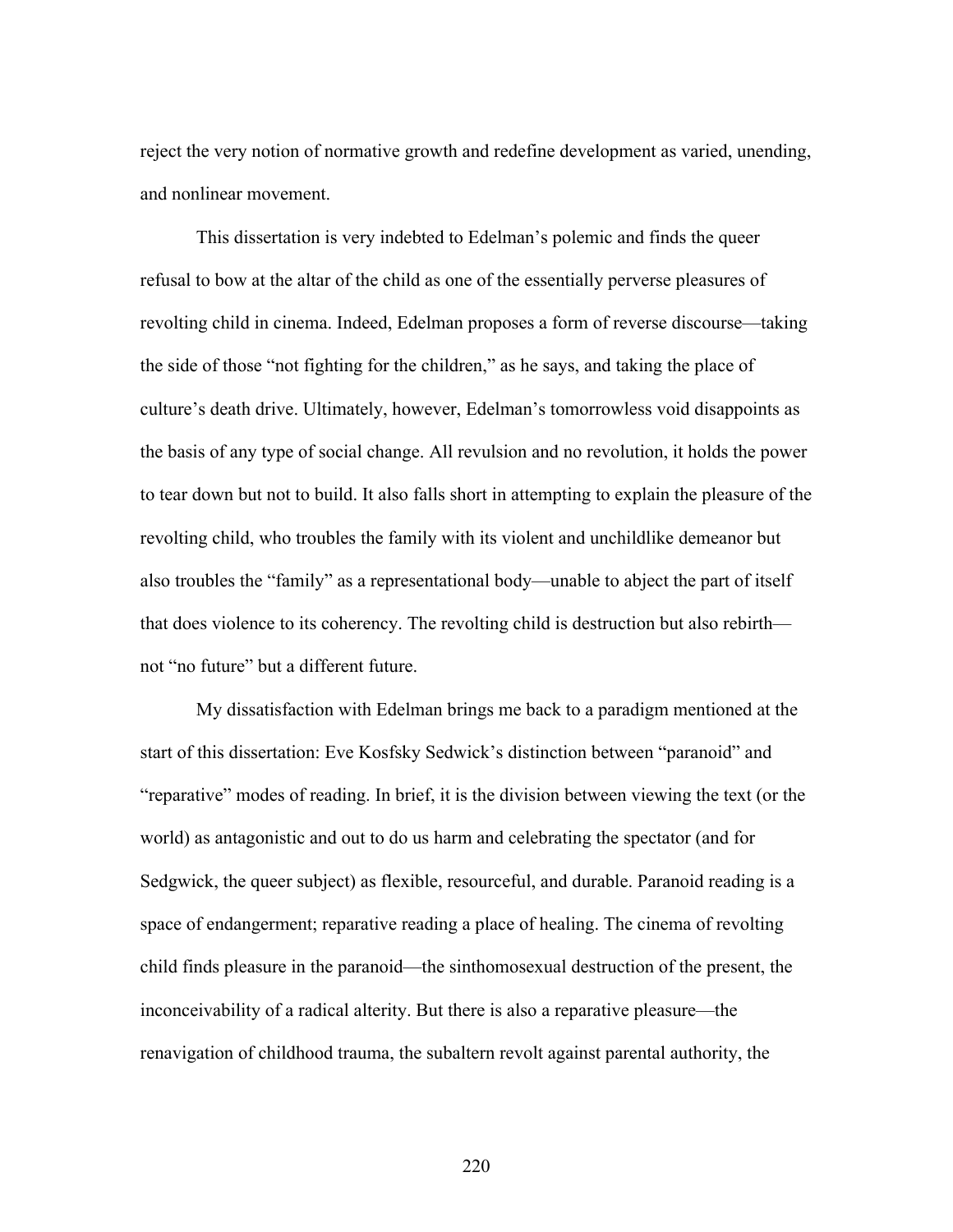refusal to grow up into normative sexuality. To find pleasure only in the destruction of the child and the elimination of the future—to see no future but annihilation--is to engage only in paranoia. To see instead the bad child as an avatar and queerness the promise of an alternative, restructured future is to settle into something like repair. Is claiming the space of the troublesome child to take up the banner of what Edelman deems the "death drive" of heteronormative culture, or does it offer something more constructive than annihilation? Even as *No Future* has helped form the structure of this dissertation, it has also been a troublesome presence, as Edelman's vision seemed incompatible with the very features that have drawn me time and again to queer theory: creativity, playfulness, transformation. Most of all, it seems to lack perhaps the most enabling agent: hope.

Jose Esteban Muñoz offers that missing piece in his elegiac book *Cruising Utopia: The Then and There of Queer Futurity*. Instead of the forming the death drive or the annihilation of the future with no alternative in its stead, argues Muñoz, queerness is the emblematic standard-bearer of the future. It is what a progressive social politics should seek to achieve through troubling the present to reform the future. Says Muñoz, "The future is queerness's domain. Queerness is a structuring and educated mode of desiring that allows us to see beyond the quagmire of the present. Here and now is a prison home. We must strive, in the face of the here and now's totalizing rendering of reality, to think and feel a *then and there*… Queerness is essentially about the rejection of a here and now and an insistence on potentiality or concrete possibility for another world<sup>"5</sup>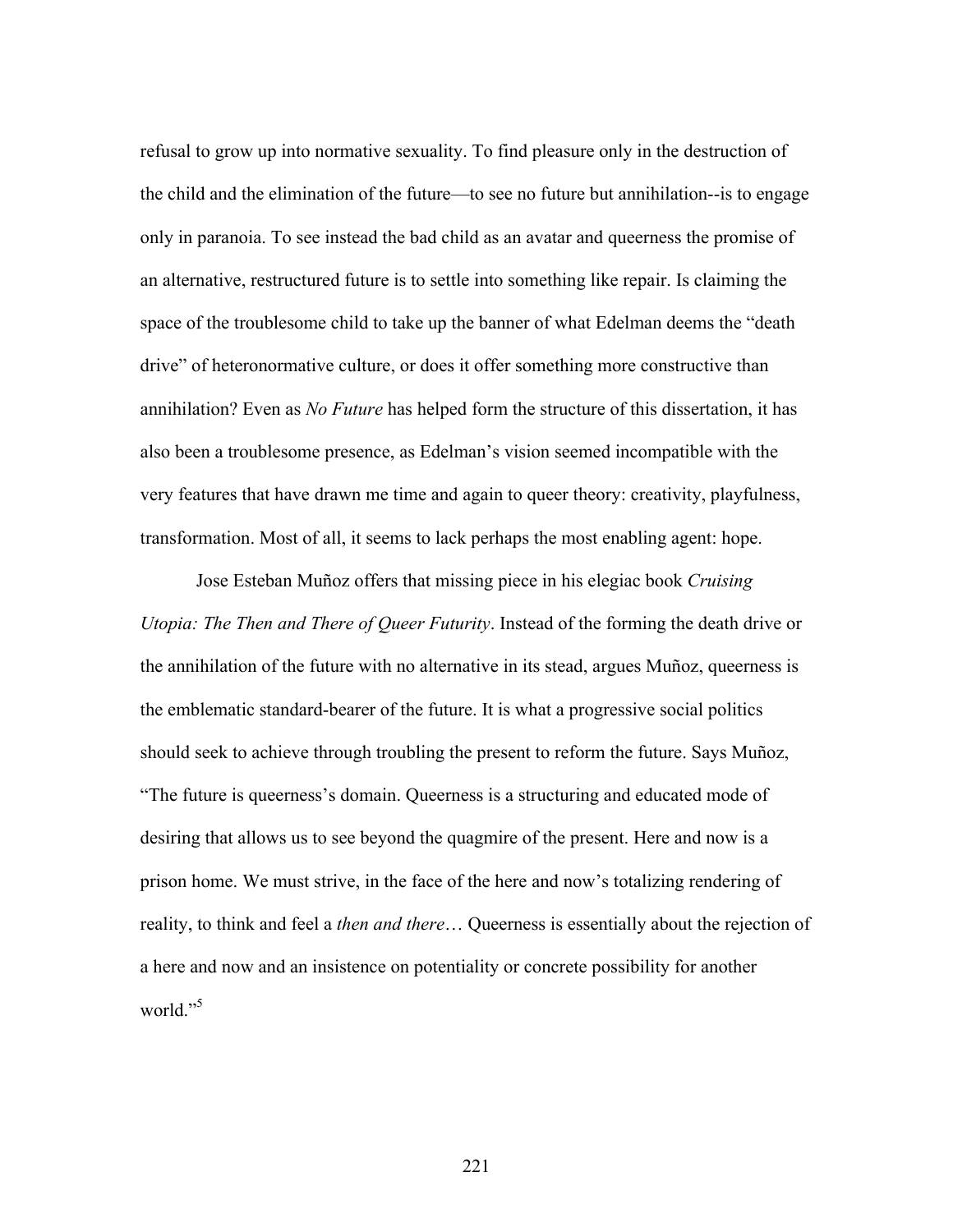I look back to *The Tin Drum* and its revolting child Oskar whose shattering screams and chaotic drumming disrupt the social order and yet reform and transform the network of social relations as well. In transvaluing immaturity, in refusing to grow up, in rejecting abjection from the familial, in radically defining notions of kinship and family, the cinema of revolting childhood sets a scene of desire in which these possibilities can be realized.

A politics of queerness based in hope, in play, in a belief in tomorrow finds its most deserving avatar in the revolting child. The revolting child refuses to mature as it reveals immaturity to be powerful, dangerous, and pleasurable. Indeed, as Muñoz notes, queerness *is* immaturity—it is always unrealized, always unreached. Like childhood, its defining quality is its boundless potential for potential.

### **Introduction**

 $\overline{a}$ 

<sup>&</sup>lt;sup>1</sup> Eve Kosofsky Sedgwick, "Queer and Now," *Tendencies* (Durham: Duke University Press, 1993), 3.

 $2^2$  For a discussion of horror's place within the catalogue of "body genres," see Linda William's "Film Bodies: Gender, Genre, and Excess*,"* in Eds Leo Braudy and Marshall Cohen, *Film Theory and Criticism (5th Ed.)* (Oxford: Oxford University Press, 1999), 701-716.

<sup>3</sup> Andrew Tudor, *Monsters and Mad Scientists: A Cultural History of the Horror Movie*  (Oxford: Basil Blackwell, 1989), 63.

<sup>4</sup> Robin Wood, "An Introduction to the American Horror Film," in Ed. Bill Nichols, *Movies and Methods, Vol. 2* (Berkeley: University of California Press, 1985), 195-220. As Wood notes, however, repression/oppression of children notable in its excess: "when we have worked our way through all the other liberation movements, we may discover that children have been the most oppressed section of the population" (200).

<sup>5</sup> Wood, 200.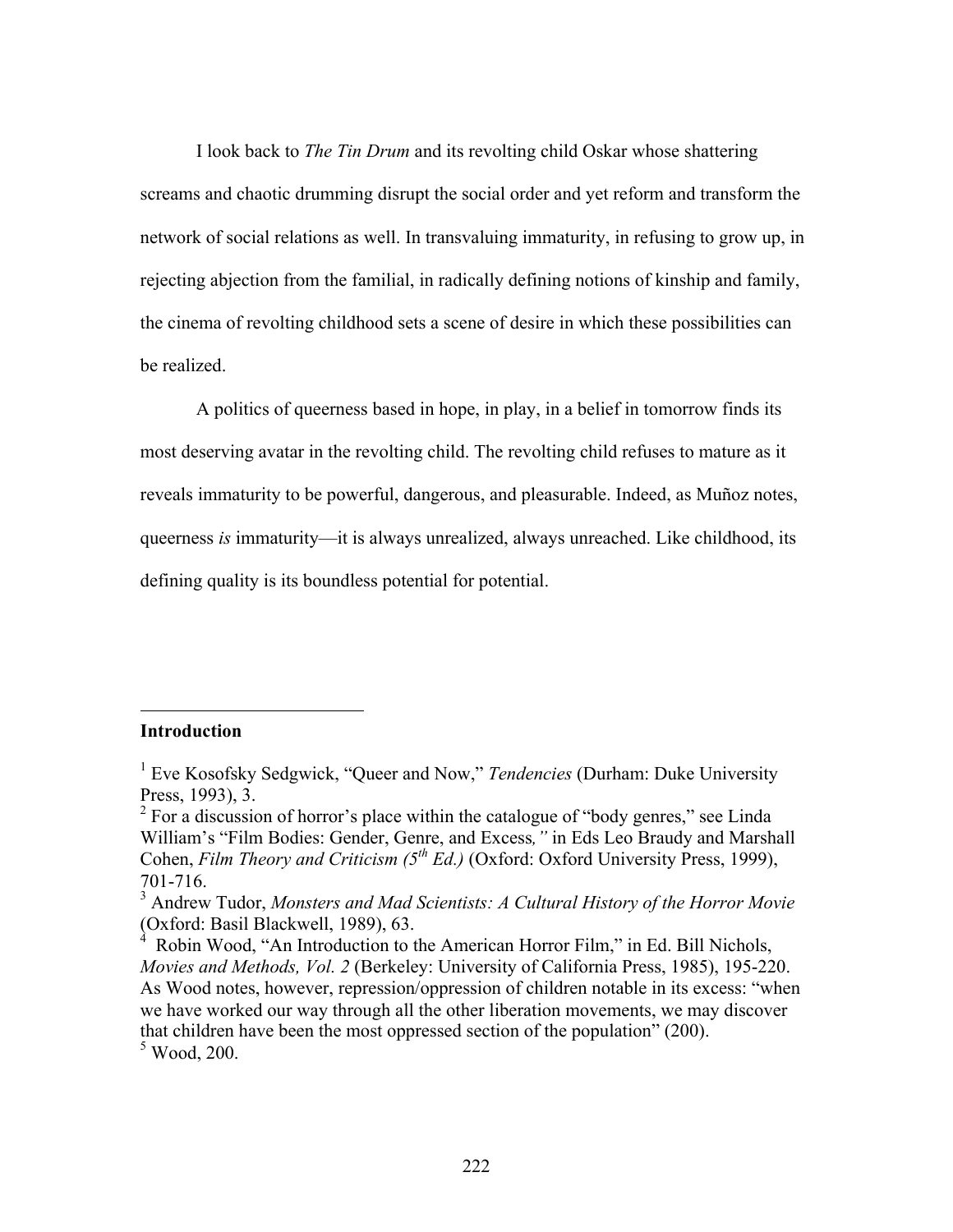6 William Paul uses the term "revolting body" in his book *Laughing Screaming: Hollywood Comedy and Horror* (NY: Columbia University Press, 1994) to refer to the body of Regan McNeil in *The Exorcist* as both a site of revulsion and revolt. I'm choosing to extend his usage to the entire body of unruly/unruled children that this work invokes.

<sup>7</sup> Kathryn Bond Stockton, "Growing Sideways, or Versions of the Queer Child: The Ghost, the Homosexual, the Freudian, the Innocent, and the Interval of Animal," in Eds. Steven Bruhm and Natasha Hurley, *Curiouser: On the Queerness of Children* (Minneapolis: University of Minnesota Press, 2004), 281.

8 See Neil Sinyard, *Children in the Movies* (New York: St. Martin's Press, 1992) and William Paul, *Laughing Screaming: Modern Hollywood Horror and Comedy* (NY: Columbia University Press, 1994).

 $9$  Eve Kosofsky Sedgwick, "Paranoid Reading and Reparative Reading; or, You're So Paranoid You Probably Think This Is About You," *Novel Gazing: Queer Readings in Fiction* (Berkeley: University of California Press, 1987). As a fairly overdetermined term, it is important to delineate Sedgwick's use of the term "paranoid" from other perspectives in critical theory. For Sedgwick, the "paranoid" position describes a certain mindset or approach to discourse or textual analysis. It has "faith in exposure" (17), meaning that paranoid reading sees the act of revelation as a political end in and of itself. As she notes, "paranoia, for all its vaunted suspicion, acts as though its work would be accomplished if only it could finally, this time, somehow get its story truly known" (17). Given the queer theory approach of this dissertation, I want to differentiate Sedgwick's terminology from its use as "queer paranoia," which is generally used to discuss a frenzied homophobic reaction to gays and lesbians rather than an attempt to uncover said homophobia. (In cases where I wish to discuss this formation, I'll likely use the term "gay/queer panic" instead). Lastly, Sedgwick's paranoid reading is different that the historically-grounded usage of Richard A. Hofstadter's "The Paranoid Style in American Politics," which examined the conspiratorial logic of Cold War paranoia as it recapitulated a pervasive binary logic in American politics.

<sup>10</sup> Paul Ricoeur, *Freud and Philosophy: An Essay on Interpretation*, trans. Denis Savage (New Haven: Yale University Press, 1970).

<sup>11</sup> Sedgwick, "Paranoid Reading," 2.

 $12$  I draw here upon Jeffrey Sconce's use of "paracinema" as a variety of cinematic texts that fall outside the traditional bounds of taste, value, or genre categories. For more, see Jeffrey Sconce, "Trashing" the Academy: Taste, Excess, and an Emerging Politics of Cinematic Style', *Screen* 36.4: Winter 1995. 371-393. Others, such as Joan Hawkins, have argued that "paracinema" could also describe avant-garde texts that trouble the definition of "cinema."

13 Henry Jenkins, "Introduction: Childhood Innocence and Other Modern Myths," *The Children's Culture Reader* (New York: New York University Press, 1998), 1-2.

<sup>14</sup> Phillipe Aries, *Centuries of Childhood: A Social History of Family Life*, trans. Robert Baldick (New York: Random House, 1962), 72. Aries's claims have received substantial criticism, most notably in the works of Geoffrey Elton and Richard J. Evans. Both locate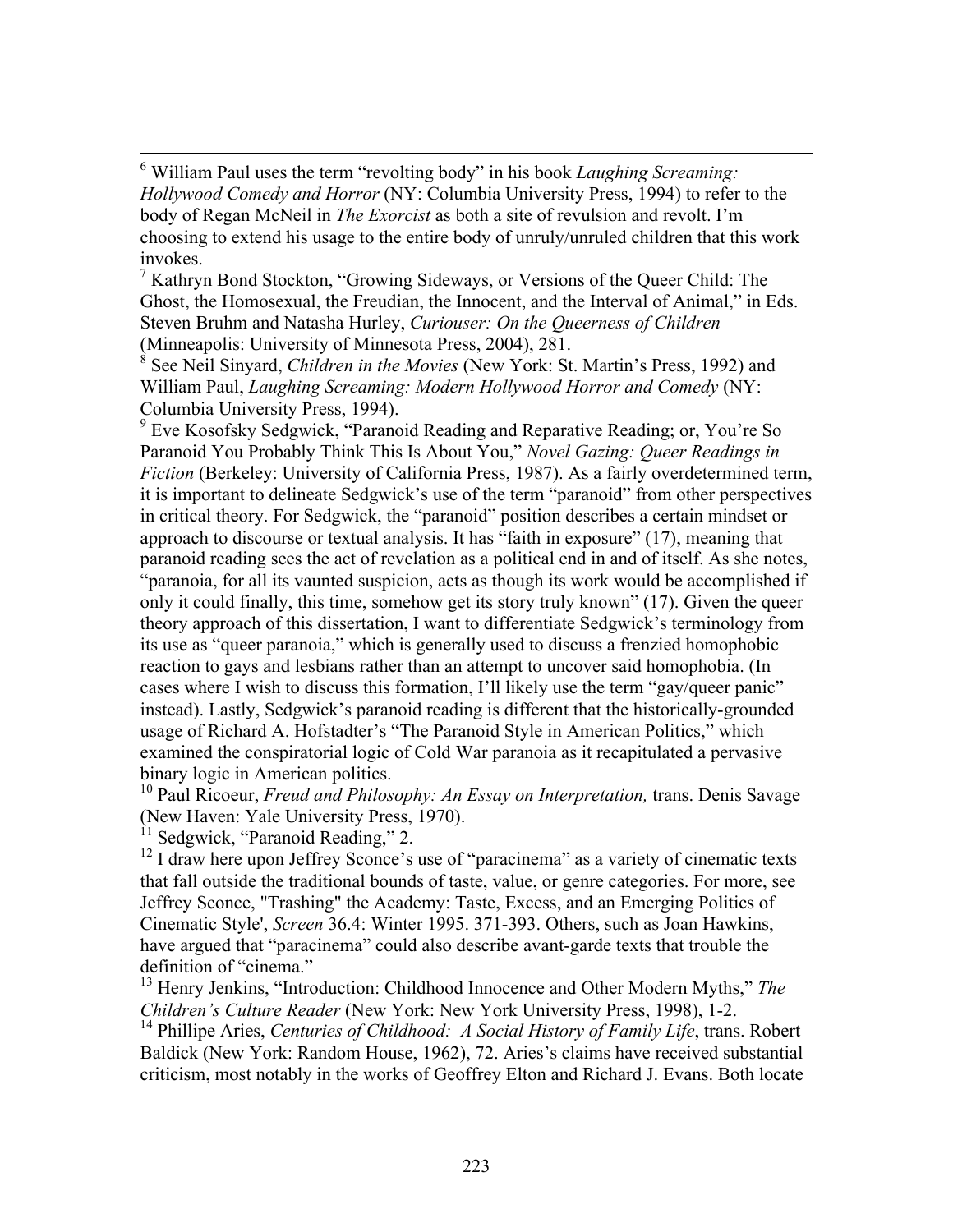Aries's limited sample of paintings and moral education texts as insufficient for the broad historical claims that he makes, and also critique Aries for a scant discussion of economic and political factors which shape child representation.

<sup>15</sup> James Kincaid, *Erotic Innocence: The Culture of Child-Molesting* (Durham & London: Duke University Press, 1998), 15.

16 Ellen Pifer, *Demon or Doll: Images of the Child in Contemporary Writing and Culture*  (Charlottesville: University Press of Virginia, 2000), 46.

17 Qtd. Patricia Holland, *Picturing Childhood, Picturing Childhood: The Myth of the Child in Popular Imagery* (London: I.B. Taurus, 2004), 71.

18 Sabine Bussing, *Aliens in the Home: The Child in Horror Fiction* (Westport, CT: Greenwood Publishing, 1987), xiv.

<sup>19</sup> Ann Douglas, "The Dream of the Wise Child: Freud's 'Family Romance' Revisited in Contemporary Narratives of Horror." *Prospects* 9: 1984. 293-348. Douglas draws heavily upon the theories of Sandor Ferenczi, a contemporary (and sometimes adversary) of Sigmund Freud. For my work, his notion of the "wise child" and "the unwanted child" will be useful sources for later analysis.

 $20$  Douglas, 302.

 $\overline{a}$ 

21 Kevin Heffernan, *Ghouls, Gimmicks, and Gold: Horror Films and the American Movie Business, 1953-1968 (*Durham, NC: Duke University Press, 2004), 184.

<sup>22</sup> Vivian Sobchack, "Bringing It All Back Home: Family Economy and Generic Exchange," in Ed. Barry Keith Grant, *Dread of Difference: Gender and the Horror Film* (Austin: University of Texas Press, 1996), 143-163.147.

23 Noel Carroll, *The Philosophy of Horror: Or, Paradoxes of the Heart* (NY, NY: Routledge, 1990), 206.

24 See Matt Hills, *The Pleasures of Horror* (London: Continuum, 2005).

 $25$  Carroll, 34.

26 Barbara Creed, "Baby Bitches From Hell: Monstrous Little Women in Film," *Scary Women Symposium* (Berkeley: UCLA Film and Television Archive Research and Study Center, 1994), <http://www.cinema.ucla.edu/women/creed/creed1.html>.

 $27$  Paul, 262.

<sup>28</sup> Paul, 269.

29 Paul, 419.

<sup>30</sup> Judith Mayne, *Cinema and Spectatorship* (London & New York: Routledge, 1993), 97. 31 Harry Benshoff, *Monsters in the Closet: Homosexuality and the Horror Film*

(Manchester, UK: Manchester University Press, 1997), 4.

32 Judith Butler, *Bodies That Matter: On the Discursive Limits of "Sex,"* (New York: Routledge, 1993), 4.

 $33$  Benshoff, 12.

34 See Elizabeth Ellsworth, "Illicit Pleasures: Feminist Spectators and *Personal Best*," *Issues in Feminist Film Criticism* (Bloomington: University of Indiana Press, 1990), 183- 196, and Alexander Doty, *Making Things Perfectly Queer*, (Minneapolis: University of Minnesota Press, 1993).

 $35$  Doty, 3.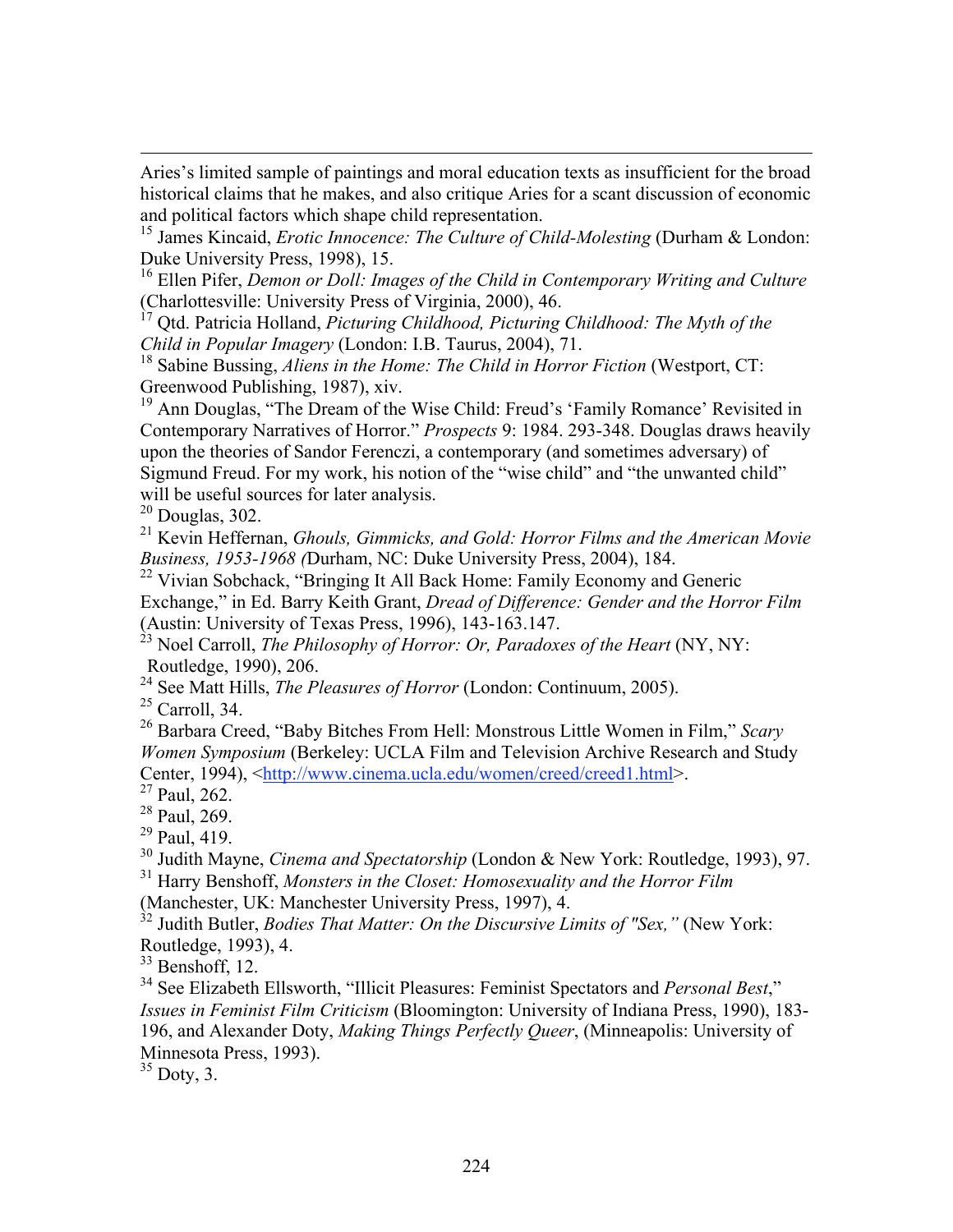36 Holland, 71.

37 Richard Dyer, *Culture of Queers* (London: Routledge, 2004).

38 Jacqueline Rose. *The Case of Peter Pan, or the Impossibility of Children's Fiction,*  (Philadelphia: University of Pennsylvania Press, 1993), 60.

 $39$  Ohi's use of the word "disidentification" recalls Jose Estes Munoz's use of the term to describe a form of identification in which the subject does not "lose her/himself" in the chosen object, but rather identifies through commonalities and social inequities. Brett Farmer has used this notion in *Spectacular Passions: Cinema, Fantasy, Gay Male Spectatorships* (Durham: Duke University Press, 2000) to theorize gay male identifications with the female star in cinema. Likewise, I want to suggest, like Ohi, that queer spectators have a "murderous disidentification" with the revolting child, and that this identification is not an imposed infantilization, but rather an acknowledgement of commonalties.

<sup>40</sup> Paul Kelleher, "How To Do Things with Perversion: Psychoanalysis and the 'Child in Danger'," *Curiouser: On the Queerness of Children*. Eds. Steven Bruhm and Natasha Hurley, (Minneapolis, MN: University of Minnesota Press, 2004), 151-172. 152. <sup>41</sup> Stockton, 289.

42 Leo Bersani, *Homos,* (Cambridge: Harvard University Press, 1995), 32.

43 Michel Foucault, *The History of Sexuality: An Introduction, Volume One* (NY: Vintage, 1990), 103.

44 Karen Sanchez-Eppler, *Dependent States: The Child's Part in Nineteenth-Century American Culture* (Chicago: University of Chicago Press, 2005), xvii.

45 Michael Cobb, "Queer Theory and Its Children." *Criticism* 47.1 (Winter 2005): 119- 130.

46 See Lauren Berlant, *Queen of America Goes to Washington City: Essays on Sex and Citizenship* (Durham: Duke University Press, 1997) and "Live Sex Acts (Parental Advisory: Explicit Material)," *Curiouser: On the Queerness of Children*, Eds. Steven Bruhm and Natasha Hurley (Minneapolis, MN: University of Minnesota Press, 2004), 57- 80.

 $\frac{47}{47}$ Kelleher, 159.

48 Lee Edelmann. *No Future: Queer Theory and the Death Drive* (Durham: Duke University Press, 2004). Edelman chooses to use the capitalized term "the Child" to refer to the concept of "reproductive futurism" and the avatar of its political power in order to distinguish it from actual children or children's bodies.

 $49$  Edelman, 2.

 $50$  Edelman, 29.

 $51$  Edelman, 21.

52 Ellis Hanson, "Knowing Children: Desire and Interpretation in *The Exorcist*," In Eds. Steven Bruhm and Natasha Hurley. *Curiouser: On the Queerness of Children*  (Minneapolis: University of Minnesota Press, 2004), 110.

53 Sanchez-Eppler, xxiv.

54 Leerom Medovoi, *Rebels: Youth and the Cold War Origins of Identity* (Durham: Duke University Press, 2005), 3.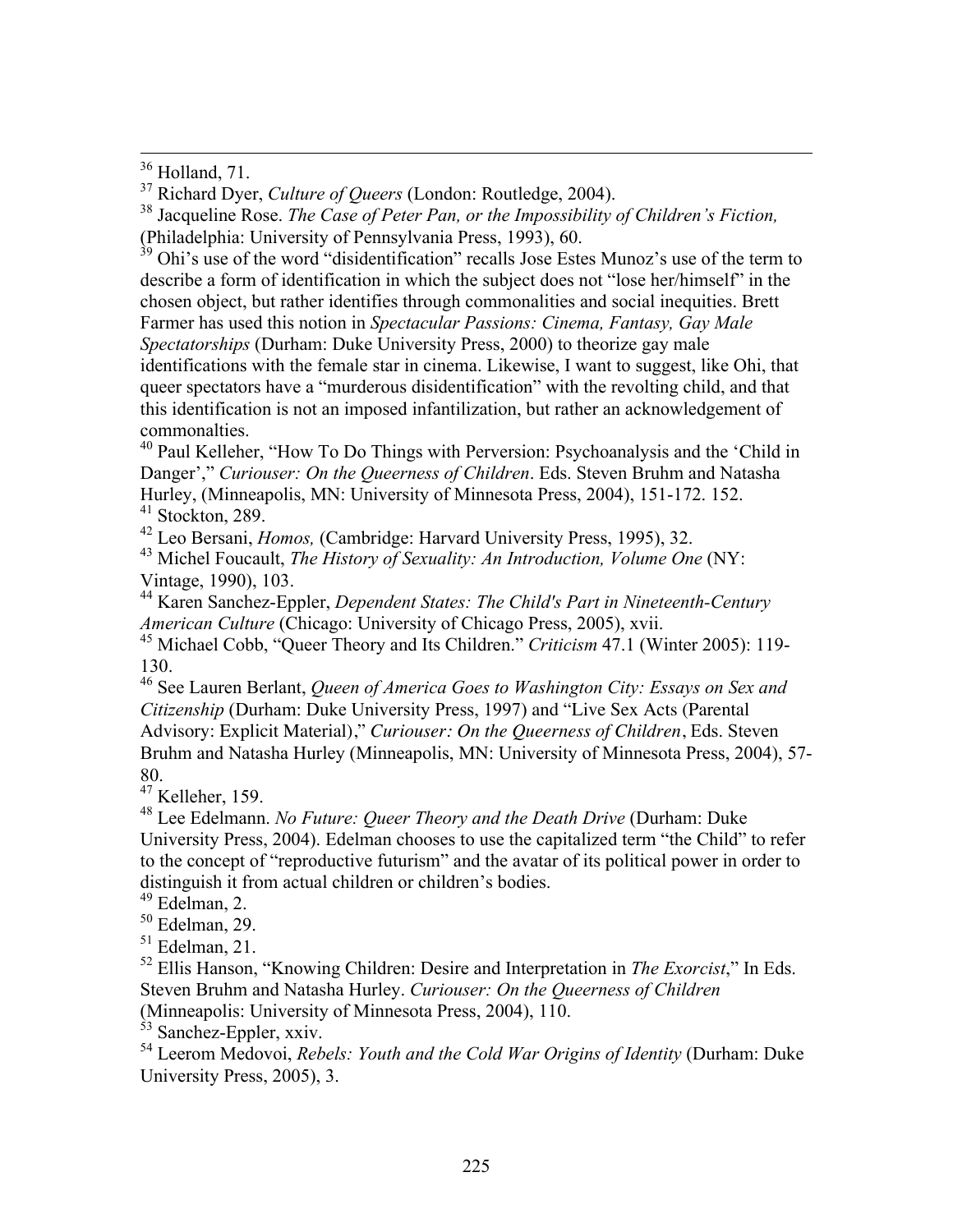60 Leslie Fielder, *Love and Death in the American Novel* (NY: Criterion Books, 1960), 65.

 $<sup>61</sup>$  Jack Babuscio, "The Cinema of Camp (aka Camp and the Gay Sensibility)," in Ed.</sup> Fabio Cleto, *Camp: Queer Aesthetics and the Performing Subject: A Reader* (Ann Arbor: University of Michigan Press, 2002), 117-135. 121.

62 Farmer, 143.

63 Doty, *Making Things,* 15.

65 Carol Clover. *Men, Women, and Chainsaws: Gender in the Modern Horror Film*, (Princeton, NJ: Princeton University Press, 1992), 70-85.

### **Chapter 1: Sugar and Spice and Everything Vice: The Terrible Performativity of Childhood**

<sup>1</sup> John Reid, *The Best Little Boy in the World* (New York: Putnam, 1973), 5.

 $<sup>2</sup>$  Reid, 3.</sup>

 $3$  Reid, 2.

<sup>4</sup> Patty McCormack, along with Nancy Kelly and a few other cast members, was imported directly from the stage version of *The Bad Seed.* Indeed, the film retained much of the play's proscenium style and staging, as well as what many critics at the time deemed a "theatrical" style of acting.

5 Eve Kososky Sedgwick, "Tales of the Avunculate: Queer Tutelage in *The Importance of Being Earnest,*" *Tendencies* (Durham: Duke University Press, 1994), 52-73.

 $6$  For an exploration of the mise-en-scène of desire as a theoretical model, see Elizabeth Cowie, "Fantasia," *Contemporary Film Theory*, in Ed. Anthony Easthope (New York: Longman, 1993), 147-161.

7 Jack Babuscio, "The Cinema of Camp (aka Camp and the Gay Sensibility)," *Camp: Queer Aesthetics and the Performing Subject: A Reader*, in Ed. Fabio Cleto (Ann Arbor: University of Michigan Press, 2002), 121.

8 W.E.B. DuBois, *The Souls of Black Folk* (New York: Dover Publications, 1994), 2. 9 Joan Riviere, "Womanliness as a Masquerade," *The International Journal of Psycho-Analysis* 10 (1952): 303-313.

<sup>10</sup> Judith Butler. *Gender Trouble: Feminism and the Subversion of Identity* (New York: Routledge, 1990).

11 Richard Dyer, *Culture of Queers* (London: Routledge, 2004), 59.

<sup>12</sup> Susan Sontag, "Notes on Camp." *Camp: Queer Aesthetics and the Performing Subject: A Reader* (Ann Arbor: University of Michigan Press, 2002), 15.

 $55$  Edelman, 60.

<sup>56</sup> Sanchez-Eppler, xxvi.

<sup>57</sup> Adam Phillips, *The Beast in the Nursery* (NY: Pantheon Books, 1998), 155.

<sup>58</sup> Rose, 113-114.

 $59$  Bussing, 2.

 $<sup>64</sup>$  Jenkins, 15.</sup>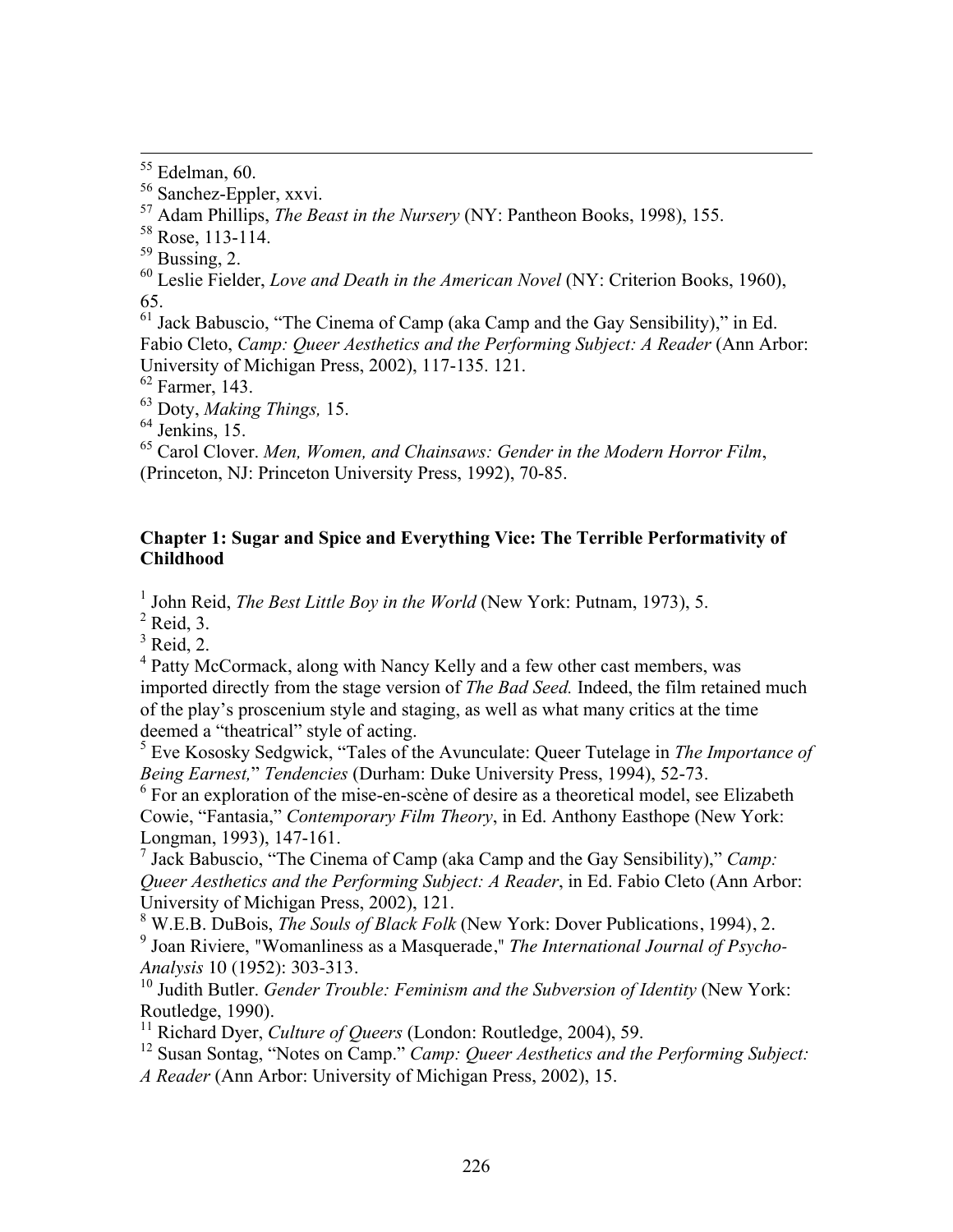13 Michael Bronski, *Culture Clash: The Making of Gay Sensibility* (Boston: South End Press, 1984),15.

14 See Roy S. Simmons, *The Two Worlds of William March (*Birmingham: University of Alabama Press, 1984) and Ellen Showalter, "Introduction," *The Bad Seed* (NYC: Harper Collins, 1997), v-xiii.

15 William March, *The Bad Seed (*NYC: Harper Collins, 1997), 39.

16 Maria Montessori, *The Secret of Childhood (*NY: First Ballantine Books, 1972), 82.

 $17$  This is a telling change from March's novel: in the film version, Rhoda's father changes from being a businessman to being part of the military industrial complex, where we assume he takes part in adult warfare—a socially-sanctioned form of control and aggression for adult subjects.

18 Stanley Kubrick's *Lolita* premieres only six years after *The Bad Seed*, and its sunglasses-adorned nymphette is employed as a major component of the advertising schema for the film.

19 Chuck Jackson, "Little, Violent, White: *The Bad Seed* and the Matter of Children." *Journal of Popular Film and Television* 28.2 (2000): 69.

<sup>20</sup> William Paul, *Laughing Screaming: Modern Hollywood Horror and Comedy* (NY: Columbia University Press, 1994), 273.

21 Michel Foucault. *The History of Sexuality: An Introduction, Volume One* (NY: Vintage, 1990).

 $^{22}$  Recall as well that Veda's deceit and nastiness results in acute suffering for her mother, Mildred. Like *The Bad Seed*, *Mildred Pierce* is partially driven by the question of whether Mildred will strike her daughter, which, in the latter, she does. *Mildred Pierce* also possesses pedaphobic moments, as when a character quips of Veda,

"Personally, Veda's convinced me that alligators have the right idea. They eat their young."

 $23$  This is another significant change from March's novel: the original text is collectively focalized, often shifting into internal monologues to detail its characters' complicated and often repressed feeling about Rhoda. Of these, only LeRoy's soliloquies remain, resulting in a series of curiously artificial moments for that character. The only major character without internal monologues in the novel is Rhoda, who remains an object of rumination for the other characters rather than a dynamic subject herself.

24 Paul, 274.

<sup>25</sup> Stephani Etheridge Woodson, "Mapping the Cultural Geography of Childhood: Or, Performing Monstrous Children," *Journal of American Culture* 22.4 (1999): 31-43. 26 March, 26-7.

<sup>27</sup> Jacqueline Rose. *The Case of Peter Pan, or the Impossibility of Children's Fiction*., (Philadelphia: University of Pennsylvania Press, 1993).

<sup>28</sup> James Kincaid, *Child-Loving: The Erotic Child and Victorian Culture* (New York: Routledge, 1999), 79.

 $29$  As Lori Merrick notes, "cuteness" came to epitomize this aligned quality of dependency and innocence. "[In] its association with childhood," says Merrick, "cuteness always to some extent aestheticizes powerlessness [...] what the cute stage is, in part, is a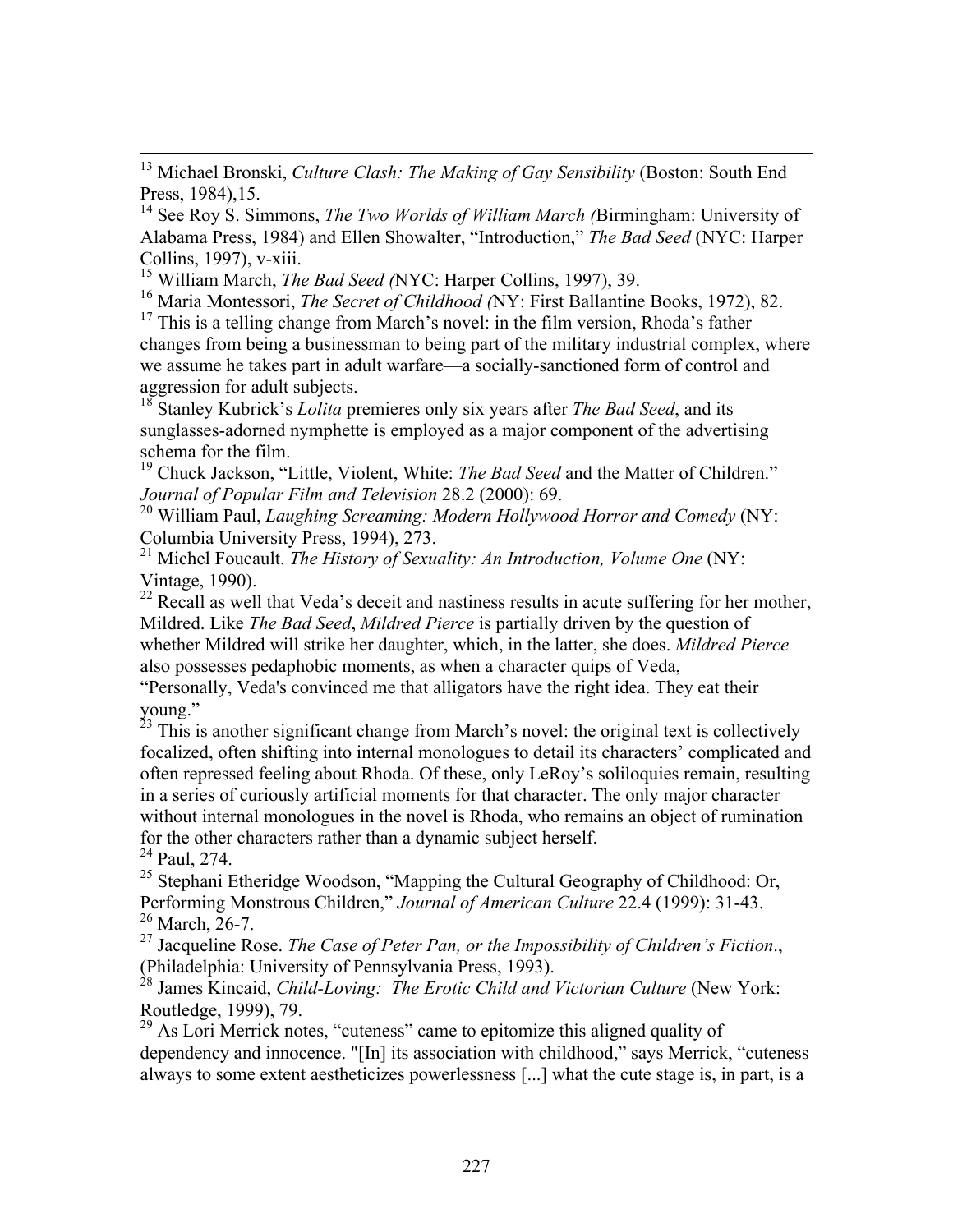need for adult care" (187). In "Cuteness and Commodity Aesthetics: Tom Thumb and Shirley Temple," *Freakery: Cultural Spectacles of the Extraordinary Body*, in Ed. Rosemarie Garland Thomson (NY: New York University Press, 1996), 185-206.<br><sup>30</sup> Jackson, 71-2.

 $31$  Nostalgia, as Susan Stewart notes, has neither the recalcitrance of history or the presumed accuracy of memory. Rather it is "the desire to re-create something that has never existed before, to return to some place we've never been, and to reclaim a lost object we never possessed" (4). Indeed, nostalgia is laced with a mix of joyous memory and painful impossibility: Johannes Hofer, a Swiss physician, coined the term "nostalgia" in 1688 when he combined the Greek word "nostos" (to return home) with "algia" (a painful condition)—an etymology which also echoes Freud's notion of the uncanny being both "home" and "not home."

32 Graham Greene (1937), as quoted by Valerie Walkerdine, *Daddy's Girl: Young Girls and Popular Culture* (Boston: Harvard University Press, 1998), 140. For a more extensive discussion of Shirley Temple, performance, and the fetishization of innocence, see Kristen Lee Hatch, "Playing Innocent: Shirley Temple and the Performance of Girlhood, 1850-1939," Diss. University of California Los Angeles, 2006.  $33$  Chuck Jackson, 72.

 $34$  For a thorough discussion of this film as it relates to childhood aggression and revolt, see Robin Wood, "An Introduction to the American Horror Film," in Ed. Bill Nichols, *Movies and Methods, Vol. 2* (Berkeley: University of California Press, 1985), 195-220. <sup>35</sup> Jerold Simmons, "The Production Code Under New Management: Geoffrey Shurlock, *The Bad Seed*, and *Tea and Sympathy*," *Journal of Popular Film and Television* 22:1 (1994): 10.

 $36$  As quoted in Jerold Simmons, 11.

37 Simmons, 11.

 $\overline{a}$ 

38 Nicholas Sammond, *Babes in Tomorrowland: Walt Disney and the Making of the American Child, 1930-1960 (*Durham: Duke University Press, 2005), 10. 39 Paul, 281.

<sup>40</sup> The other major test case for the Shurlock during this time was Vincente Minnelli's *Tea and Sympathy*, the story of a young gay man who "learns" to be heterosexual through an affair with a married woman. Tellingly, both films centered upon crises of normative development: one the adultlike child who seemed to have no need for parental intervention, one the childlike adult dangerously arrested in a phase of sexual dysphoria. The changes demanded in both films sought to eliminate all inroads to identification with the problematic children.

41 Laura Mulvey, "Notes on Sirk and Melodrama," *Movie* 25 (Winter 1977/78). Reprinted in *Home is Where the Heart Is*, ed. Christine Gledhill (London: BFI, 1987), 76.

 $^{42}$  Eve Kosofsky Sedgwick, "Paranoid Reading and Reparative Reading; or, You're So Paranoid You Probably Think This Is About You," *Novel Gazing: Queer Readings in Fiction* (Berkeley: University of California Press, 1987), 16.

43 Kathryn Bond Stockton, "Growing Sideways, or Versions of the Queer Child: The Ghost, the Homosexual, the Freudian, the Innocent, and the Interval of Animal," in Eds.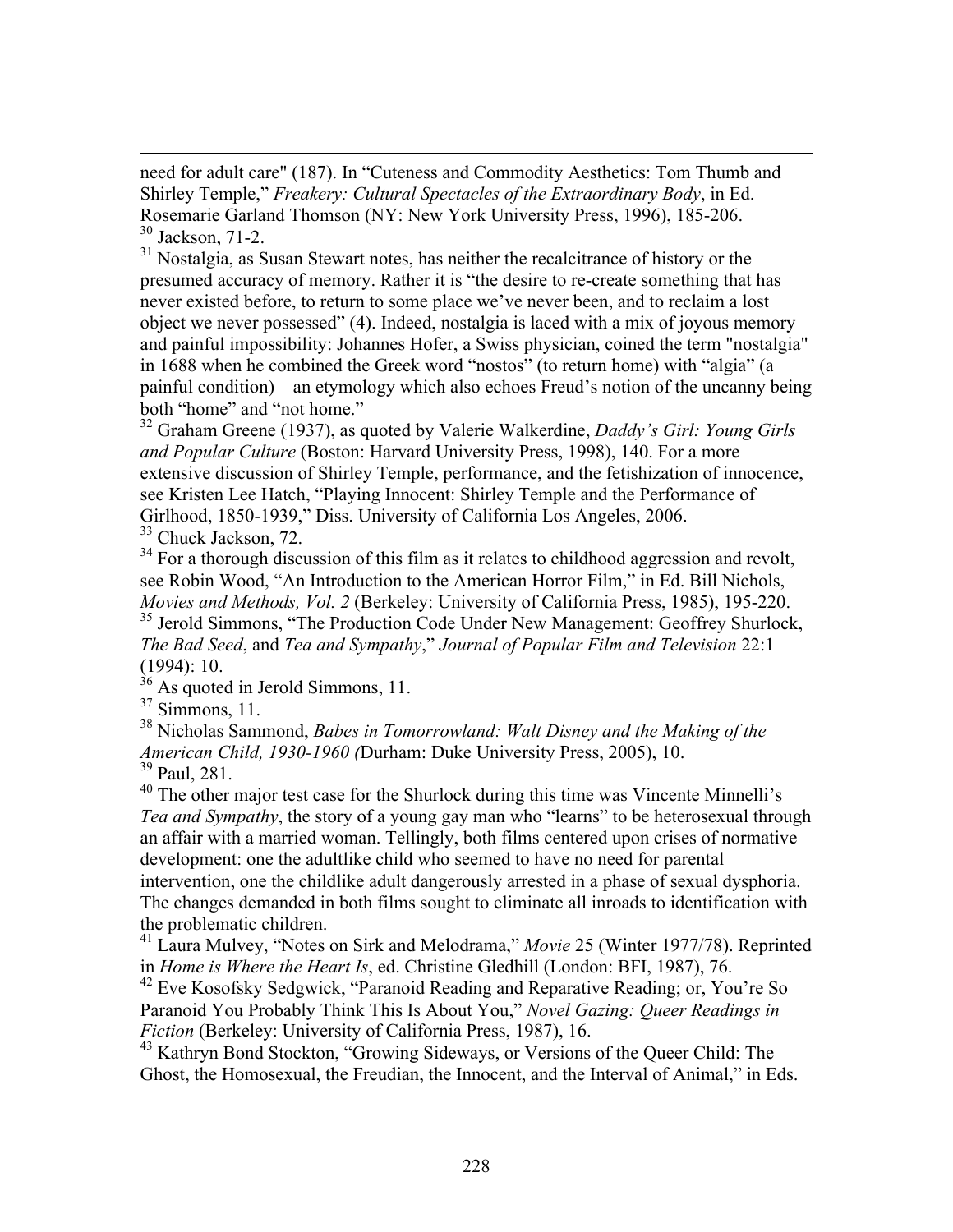Steven Bruhm and Natasha Hurley, *Curiouser: On the Queerness of Children* (Minneapolis: University of Minnesota Press, 2004).  $44$  Sontag, 17.

45 Alexander Doty, "'My Beautiful Wickedness': *The Wizard of Oz* as Lesbian Fantasy," *Flaming Classics: Queering the Film Canon*. (London: Routledge, 2000), 55

46 Kathryn Bond Stockton, Email from author, July 13, 2007.

47 Harry Benshoff, Personal correspondence, June 1, 2008.

 $48$  While I use both, my experience would say that it holds a more salient place within gay male communities, owing perhaps to gay male cultures centralization of camp as an interpretative (and some would say, survivalist) mode of engagement. This may also be owing to my own limitations in engagement, however.

49 Elizabeth Gazik, "The Queer Sort of Fandom for *Heavenly Creatures*: The Closeted Indigence, Lesbian Islands, and New Zealand National Cinema," *Postcolonial and Queer Theories: Intersections and Essays* (Westport, CT: Greenwood Press, 2001), 47-62.

50 "DVD Commentary," *The Bad Seed*, DVD, Directed by Mervyn LeRoy, 1956.

<sup>51</sup> "Review: *The Bad Seed," The Hollywood Independent* (Oct 2007).<br><sup>52</sup> Showalter, xiii.

 $\overline{a}$ 

53 Linda Mizejewski, Personal communication, March 23, 2005.

# **Chapter 2: Demons are a Girl's Best Friend: Possession as Transgression**

<sup>1</sup> John Rechy, *The Sexual Outlaw: A Documentary – A Non-Fiction Account, with Commentaries, of Three Days and Nights in the Sexual Underground* (NY, NY: Grove Press, Inc. 1977), 28-30, 300.

<sup>2</sup> Judith Mayne, *Cinema and Spectatorship* (London & New York: Routledge, 1993), 171.

3 Janet Staiger, *Perverse Spectators: The Practices of Film Reception* (New York: NYU Press, 2000), 37.

4 Ellis Hanson, "Technology, Paranoia, and the Queer Voice," *Screen* 34.2 (1993): 138.

5 Barbara Creed, "Baby Bitches from Hell: Monstrous Little Women in Film," Paper

delivered at the Scary Women Symposium, UCLA (January 1994),

<http://www.cinema.ucla.edu/women/>.

<sup>6</sup> The use of Mercedes McCambridge's voice for the possessed Regan came to light only after she sued Warner Brothers for not giving her screen credit.

7 Robin Leach, "For Once, the Devil Can't Make Linda Blair Do It: This Year, She's Going to Horse Around," *People Weekly* 11 (July 1977): 38-43. 40.

8 "The Ghoul Next Door," *Newsweek* 21 (January 1974): 97.

<sup>9</sup> "Linda Gets a New Image," Seventeen (July 1974): 84-5.

10 Shirley G. Streshinsky, "How Much Affection Should Two Girls Show?" *Seventeen* (July 1974): 78+.

11 Michael O'Sullivan, "Have They Paid Too Much for Their Stardom?" *Rona Barrett's Gossip* (Sept 1978): 12+.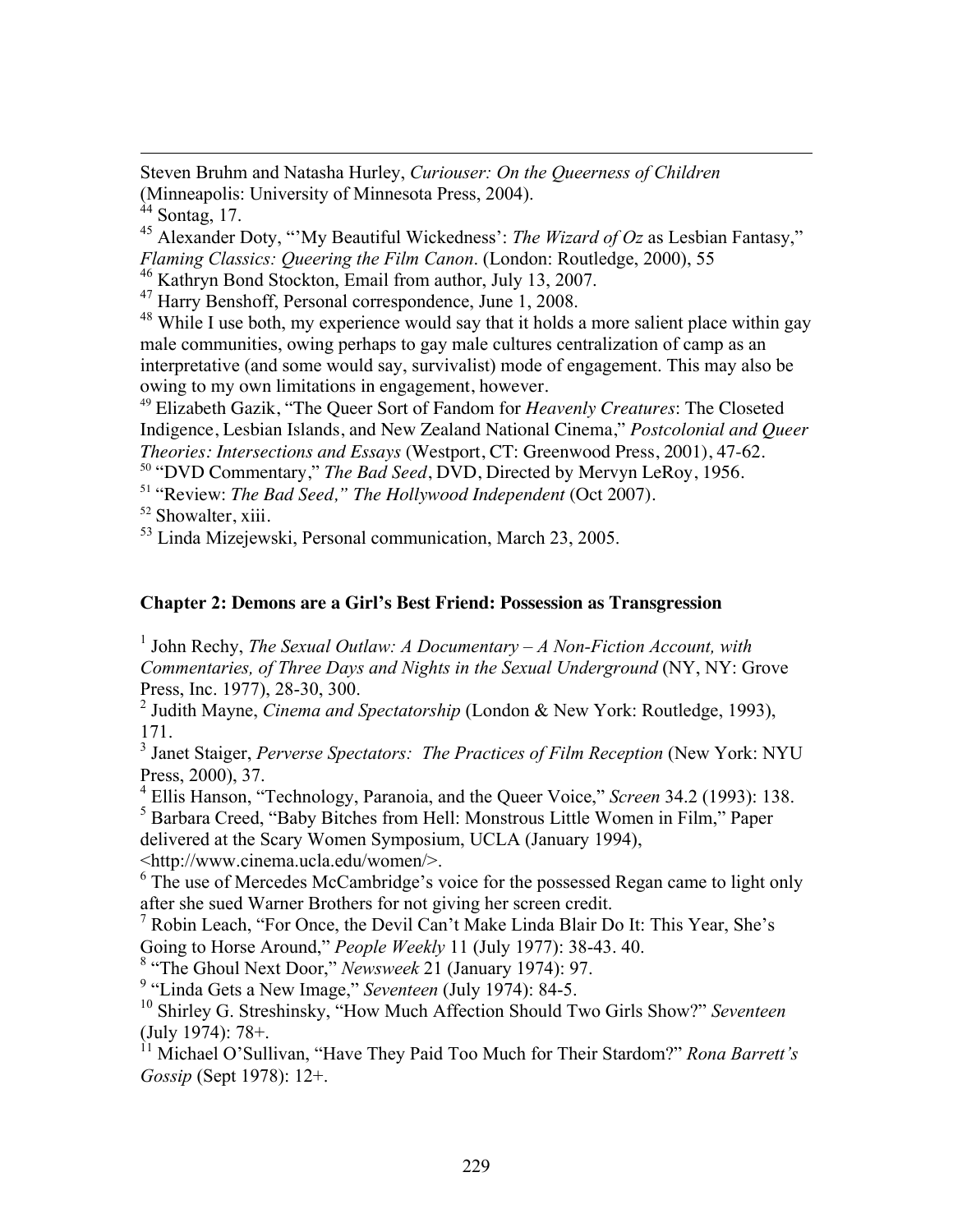12 "Linda-Exorcist—& Beyond Poster Kit," Advertisement, *16 Magazine* (Dec 1974): 25. <sup>13</sup> Heather Love, *Feeling Backward: Loss and the Politics of Queer History*, (Cambridge: Harvard University Press), 2007.

<sup>14</sup> Kathryn Bond Stockton, "Growing Sideways, or Versions of the Queer Child: The Ghost, the Homosexual, the Freudian, the Innocent, and the Interval of Animal," *Curiouser: On the Queerness of Children* (Minneapolis: University of Minnesota Press, 2004), 288-316. 278.

15 Michael Warner has a useful discussion of "in group purification" in his book *The Trouble with Normal* (NY: The Free Press, 1999).

<sup>16</sup> Creed, "Baby Bitches," 9.

<sup>17</sup> For a few examples, see Nick Cull's piece "The Exorcist," *History Today* 50.5 (May 2000): 46-51, and Thomas S. Frentz and Thomas B. Farrell's "Conversion of America's Consciousness: The Rhetoric of The Exorcist," *Quarterly Journal of Speech* 61.1 (Feb 1975), 20-42, both of which exemplify this trend. Kendall R. Phillip's *Projected Fears: Horror Films ands American Culture* offers a universalizing perspective on the film's reception as a loss of faith narrative in the post-Watergate era.

<sup>18</sup> The issue of authorship in *The Exorcist* is a fascinating issue, and one that has been taken up in several texts (perhaps best by Mark Kermode's BFI companion *The Exorcist*). As Kermode notes, Blatty—performing double duty as screenwriter and producer—was quite anxious about "alternative" interpretations, even going so far as to demand that a scene be reshot in order to make Blatty's didactic meaning clear.

19 For a full discussion of the exhibition of *The Exorcist*, see Mark Kermode's *The Exorcist: Second Edition*. London: BFI Publishing, 1998.

20 Neil Sinyard, *Children in the Movies* (New York: St. Martin's Press, 1992), 70.

<sup>21</sup> William Paul, *Laughing Screaming: Modern Hollywood Horror and Comedy* (NY: Columbia University Press, 1994), 297-8.

<sup>22</sup> Creed, "Baby Bitches," 7.

23 Sabine Bussing, *Aliens in the Home: The Child in Horror Fiction* (Westport, CT: Greenwood Publishing, 1987), xvii.

<sup>24</sup> Caroline Evans and Lorraine Gamman, "The Gaze Revisited, Or Reviewing Queer Viewing," in Eds. Paul Burston and Colin Richardson, *A Queer Romance: Lesbians, Gay Men and Popular Culture* (London: Routledge. 1995), 13-56. 46.

<sup>25</sup> Evans and Gammon, 46.

26 Mary Douglas, *Purity and Danger: An Analysis of Concepts of Pollution and Taboo* (New York: Frederick A. Preager, Inc. Publishers), 1966.

27 Elizabeth Grosz, "Intolerable Ambiguity: Freaks as/at the Limit," *Freakery: Cultural Spectacles of the Extraordinary Body*, in Ed. Rosemarie Garland Thomson (NY: New York University Press, 1996), 55-68.

28 Noel Carroll, *The Philosophy of Horror: Or, Paradoxes of the Heart* (NY, NY: Routledge, 1990), 206.

29 Judith Butler, *Bodies That Matter: On the Discursive Limits of "Sex"* (New York: Routledge, 1993), 3.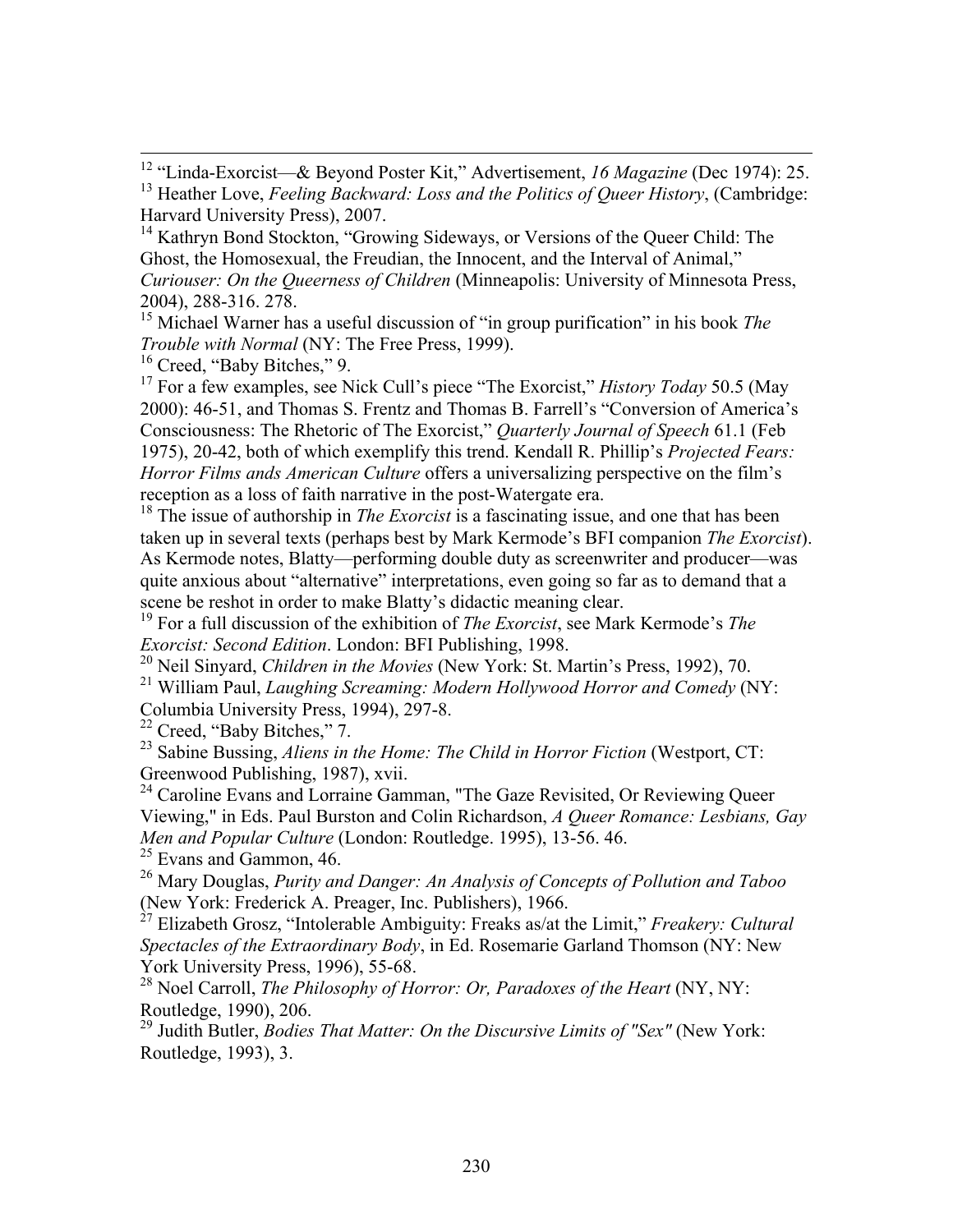<sup>30</sup> Barbara Creed, "Horror and the Monstrous-Feminine: An Imaginary Abjection," in Ed. Barry Keith Grant, *The Dread of Difference: Gender and the Horror Film* (Austin, TX: University of Texas Press, 1996), 35-65. 56.

 $31$  Though I have said that delineating authorial intention is not my purpose in this paper, it is worth noting, briefly, that William Friedkin does have a certain predilection for queer themes in his work: this film comes three years after the self-loathing-but-generally-loved queer film *Boys in the Band* (1970) and seven years before the homophobic exploitation film *Cruising* (1980).

32 Harry Benshoff, *Monsters in the Closet: Homosexuality and the Horror Film* (Manchester, UK: Manchester University Press, 1997), 15.

<sup>33</sup> Terry Castle, *The Apparitional Lesbian: Female Homosexuality and Modern Culture* (New York: Columbia University Press, 1993), 2. For more on the problem of horror and lesbian visibility, see Patricia White's *Uninvited: Classical Hollywood Cinema and Lesbian Representability (*Bloomington: Indiana University Press, 1999).

 $34$  As Judith Halberstam notes in "Looking Butch: A Rough Guide of Butches on Film," Mercedes McCambridge had cultivated a "predatory butch" (195) lesbian persona for herself in films such as *A Touch of Evil* (1958) and *Johnny Guitar* (1954). Tales of her swigging bourbon and chain smoking in order get the gravelly timbre of the demons voice, of course, only add to her bulldyke mystique. The "rough guide" serves as a chapter in Halberstam's *Female Masculinity* (Durham: Duke University Press, 1998). <sup>35</sup> We could recall *Carrie* as well here, which consistently links Carrie White to a pig

within the film, culminating in drenching the young girl in pig's blood, an externalization of her monstrous menstruation.

36 "Gay Exorcism, Full Version," YouTube.com, July 14, 2009,

<http://www.youtube.com/watch?v=Bz6qSfDvQQc>.

37 Matt Hills, *The Pleasures of Horror* (London: Continuum, 2005), 7.

38 Ellis Hanson, "The Undead," in Ed. Diana Fuss, *inside/out: Lesbian Theories, Gay* 

*Theories* (New York: Routledge, 1991), 324-340.

<sup>39</sup> Stockton, 285.

 $40$  Consider, for instance, the scene in which Chris asks about the Ouija board that Regan has found in the basement closet (which, as Ellis Hanson puts it, "is generally not a good place to hide things from Dr. Freud" [125]):

CHRIS: Been playing with it?

REGAN: Yup.

CHRIS: You know how?

REGAN: I'll show you.

CHRIS: Wait a minute, you need two.

REGAN: No I don't. I do it all the time.

CHRIS: Oh yeah? Well, let's both play.

41 Ellis Hanson, "Knowing Children: Desire and Interpretation in *The Exorcist*," in Eds. Steven Bruhm and Natasha Hurley, *Curiouser: On the Queerness of Children* (Minneapolis: University of Minnesota Press, 2004), 107-138. 122.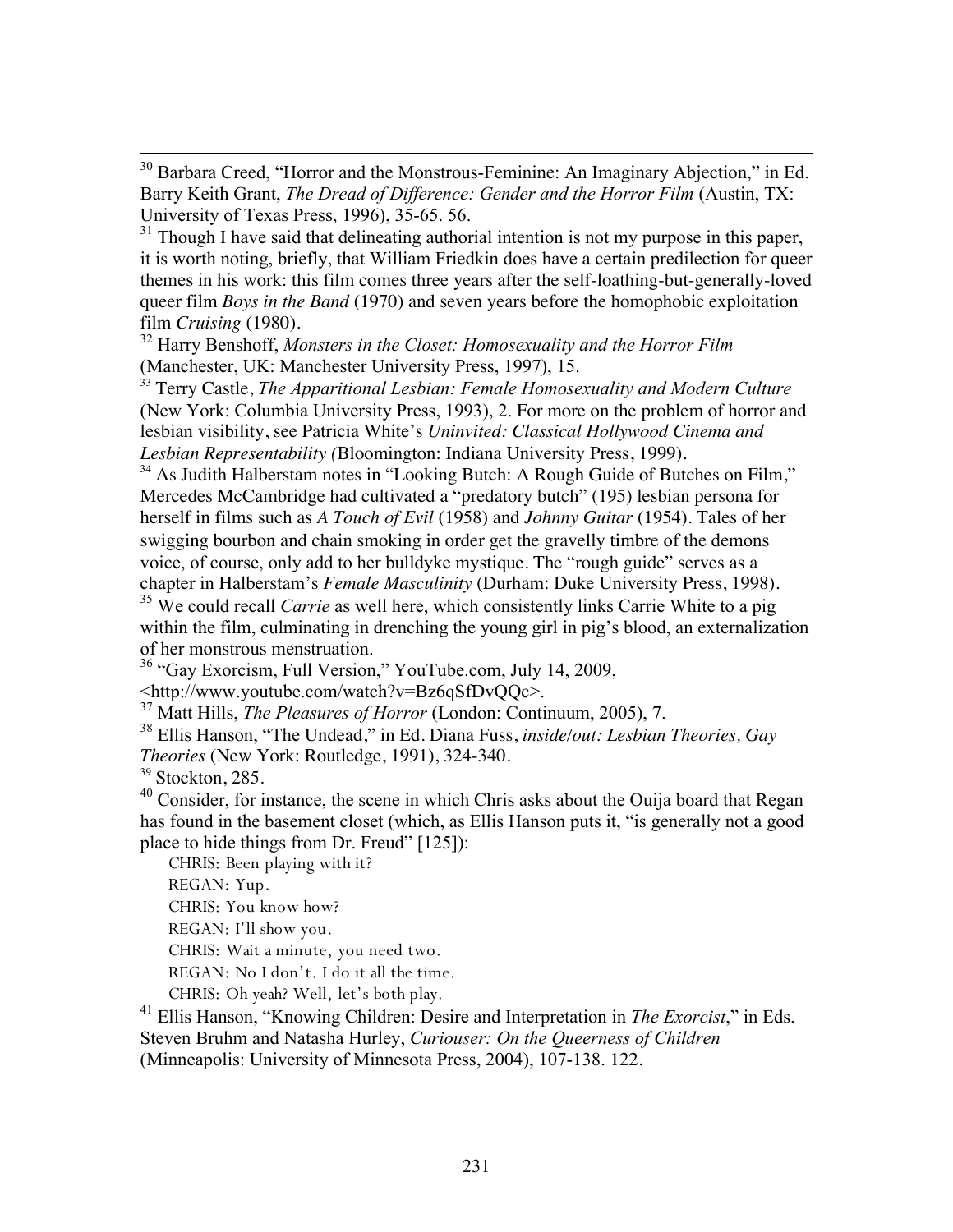42 I had initially wanted to separate analysis of *The Exorcist* from that of DePalma's *Carrie* (1976), my reasoning being that one involved a possession and the other an inherent telekinetic power. However, given *The Exorcist*'s ambivalent alignment of the demon with Regan's own repressed rage, I find that they have more in common that I originally supposed.

### **Chapter 3: Raising Hell: Parental Rejection and the Possibility of Gay Adoption**

<sup>1</sup> Kath Weston, *Families We Chose: Gays, Lesbians, Kinship* (NY: Columbia University Press, 1991), 2.

2 William Paul, *Laughing Screaming: Modern Hollywood Horror and Comedy* (NY: Columbia University Press, 1994), 265.

3 Phillip Wylie, *Generation of Vipers* (NY, Toronto: Farrar and Rinehart: 1942). A bestseller in the 1940s, *Generation of Vipers* blamed overly-affectionate and coddling "moms" for creating a nation of weak-willed men. This, of course, is much in keeping with cultural narratives of queerness and developmental crisis.

4 Paul, 265.

5 This masochistic element also holds true for *The Good Son*, in which mother Susan (Wendy Crewson) wades deep in maternal suffering as she chooses her nephew and adopted son (Elijah Wood) over her biological son (Macaulay Caulkin), resulting in her biological son's death.

 $<sup>6</sup>$  Paul, 265.</sup>

7 Leo Bersani, "Is the Rectum a Grave?" in Ed. Douglas Crimp, *AIDS: Cultural Analysis, Cultural Activism* (Cambridge, MA: MIT Press, 1988), 197-223. <sup>8</sup>

 Carolyn Steedman, *Strange Dislocations: Childhood and the Idea of Human Interiority, 1780-1930* (Cambridge: Harvard University Press, 1990), viii.

9 Lee Edelman, *No Future: Queer Theory and the Death Drive* (Durham: Duke University Press, 2004), 2.

 $10$  Edelman, 5.

11 Sigmund Freud, *The Origins of Psychoanalysis: Letters to Wilhelm Fliess: Drafts and Notes 1887-1902 (*New York: Basic Books, 1954), 256.

 $12$  Ann Douglas, "The Dream of the Wise Child: Freud's 'Family Romance' Revisited in Contemporary Narratives of Horror," *Prospects* 9 (1984): 293-348. 302.

 $13$  Douglas, 302.

 $14$  I use "I" in this context to stand in for the parental point of view in these films, and thus by extension, the spectator. I understand this formulation to be the dominant reading of the film, or the reading most likely directed by the text itself. As such, it has no bearing on how audiences actually read the text, particularly perverse or queer spectators.<br><sup>15</sup> This figuration has strong literary antecedents as well, no doubt owing to its folklore

ties. Two notable examples: the changeling is found repeatedly in the work of William Shakespeare, most evident in the foundling Indian child that spurs a domestic battle between Oberon and Titania in *A Midsummer Night's Dream*, and second in the work of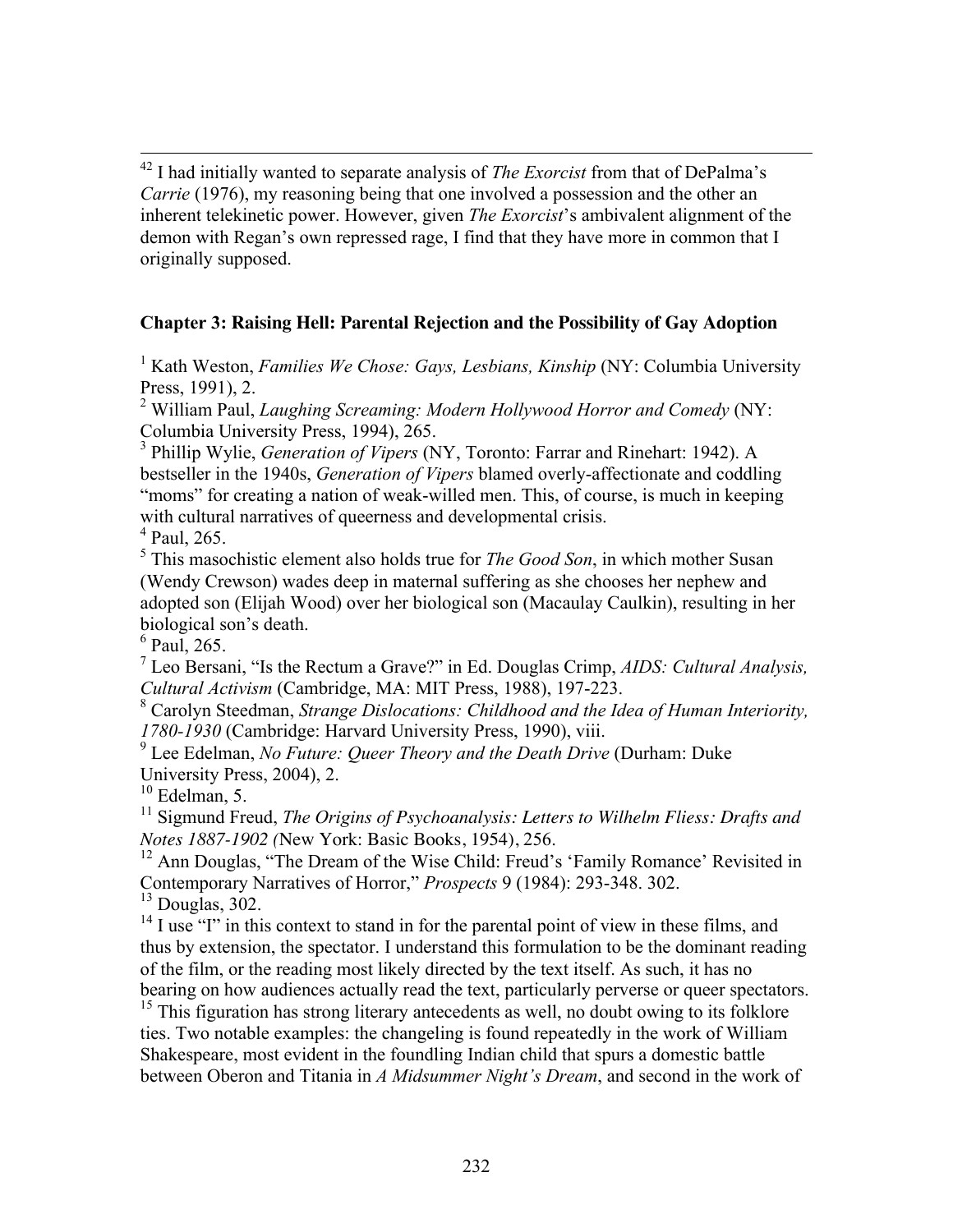Charles Dickens, where battered orphans find themselves returned to the bosom of rightful, true parents (*Oliver Twist*).

 $\overline{a}$ 

 $16$  Two items: first is a general acknowledgement that Asian horror cinema abounds with forlorn spirits, particularly women and children. There are many explanations for this, many of them related to very culturally-specific folklore, literary, and artistic traditions in Asia, particularly Japan (see Jay McRoy's *Japanese Horror Cinema* for more). I include *The Grudge, The Ring, Dark Water,* and *The Eye* here despite their originations as Asian films—*Ju-On* (2002), *Ringu* (1998), *Honogurai mizu no soko kara* (2002), and *Gin Gwai*  (2002) respectively. Second is the fact that I will not be dealing with these films, as these rich texts require more space that I can devote to them and a cultural acumen that I (at this time, unfortunately) do not possess.

 $17$  Though I refrain from dubbing a genre or a film categorically progressive or regressive (see the introduction for a fuller discussion), I offer that this narrative strain believes in progress, and is at least anti-nostalgic. Further, the forlorn child films claim that abuse was the problem, a far cry from the films in the latter half of this chapter that propose child abuse as the only sensible solution.

18 Jacqueline Rose, *The Case of Peter Pan, or the Impossibility of Children's Fiction* (Philadelphia: University of Pennsylvania Press, 1993), 113-4.

<sup>19</sup> Penelope Gilliat, "Anguish Under the Skin," *New Yorker* (15 June 1968): 87-89.  $20$  In a course I taught at Ohio State on Gothic literature, I found that pairing these two texts worked very well to talk about the Gothic and monstrous patriarchy and the juridical and medical discourses that upend these power relations.

 $21$  In the alien invasion cycle of the 1950s, for instance, the first witness to invasion is often a child, and member of a lower socioeconomic class, or a woman. The police or military, therefore, dismiss their claims as over-emotional or uneducated exaggeration.  $22$  For a broader discussion of this particular film cycle, see my article "Deviled Eggs: Teratogenesis and the Gynecological Gothic in the Cinema of Monstrous Birth" in Ed. Ruth Bienstock Anolik, *Demons of the Body and Mind: Essays on Disability in the Gothic* (Jefferson, NC: McFarland Press, 2010).

<sup>23</sup> Teratology, in contemporary medical discourse, refers to the study of biological defects and abnormal bodies. Teratogenesis specifically refers to the study of birth defects and the discovery of teratogens, or the etiologic causes (often of environmental origin) of birth defects. Interestingly, as --- notes, the Latin root "terata-" translates to both "monster" and "marvel," a fitting duality for the 19<sup>th</sup> century fascination with abnormal and unclassifiable bodies. Likewise, we may say that this ambivalence marks our fascination/repulsion with all "monsters"—literary, cinematic, and actual—due to their unclassifiable nature.

 $24$  For a fascinating study of both of these teratological subcategories, see Elizabeth Grosz's "Intolerable Ambiguity: Freaks as/at the Limit," in Ed. Rosemarie Garland Thomson, *Freakery: Cultural Spectacles of the Extraordinary Body* (NY: New York University Press, 1996), 55-68.

<sup>25</sup> This study gave way to the nineteenth-century freak-show, in which curiosities and medical abnormalities were put on display to reinforce the primacy of the normal, abled,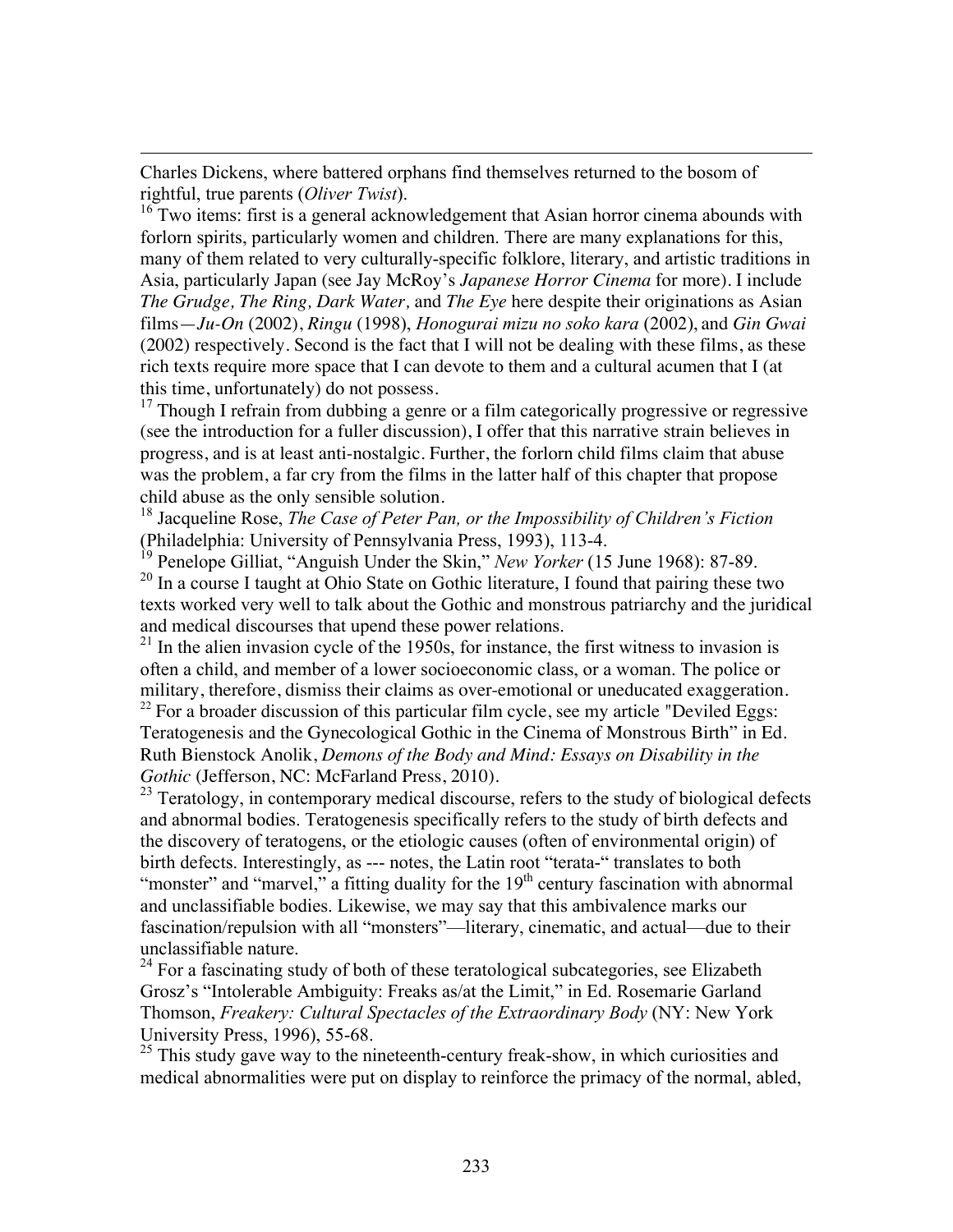white body. In her introduction to *Freakery: Cultural Spectacles of the Extraordinary Body*, Rosemarie Garland Thomson aligns the function of the freak show with that of democracy and mercantilism—indeed, she makes fascinating links between the rise of industrialized standardization in production to an increased valorization of the standardized *body* through eugenic discourse*.* Freak shows, medical journals, teratology, and sensational media all asked readers and spectators to compare themselves to the defined abnormalities in order to confirm their normative gender, racial, and bodily identities, while at the same time offering group membership through what Thomson calls "a public ritual that bond[s] a sundering polity together in the collective act of  $\text{looking}$ " (4).

<sup>26</sup> One of the most fascinating examples is the case of Puritan religious leader Ann Hutchinson, whose Antinomian teachings brought about the ire of religious officials. After her heresy trial in 1637, Hutchinson was accused of causing the "monstrous pregnancy" of one of her followers, Mary Dyer. The fetus was exhumed and displayed publicly for the parishioners to witness of the horror of Hutchinson's dangerous theology and the results of her teratogenic miscreance.

 $27$  Published in 1866, Ernst Haeckel's theory of recapitulation (commonly restated as "ontology recapitulates phylogeny") holds that the evolutionary history of the entire human species (phylogeny) can be witnessed in the ontological growth of a single human being. Though debunked in modern times, this body of theory has continuing impact on eugenics and theories of racial superiority, particularly when racial dominance is cast in terms of child/adult developmental stages.

28 See Robin Wood, *Hollywood from Vietnam to Reagan… And Beyond: Expanded and Revised Edition* (NY: Columbia University Press, 2003) and Tony Williams, *Hearths of Darkness: The Family in the American Horror Film* (Madison, NJ: Fairleigh Dickinson University Press, 1996).

29 This includes to sequels, both by director Larry Cohen: *It Lives Again* (1978), and *It's Alive III: Island of the Alive* (1987). In the first sequel, Frank returns as an impassioned advocate for the teratogenic infants, pleading for their asylum in open court and traveling around the country to educate expectant parents.

<sup>30</sup> See Patricia Ehrens, "Stepfather: Father as Monster in Contemporary Horror Film," and Vivian Sobchack, "Bringing It All Back Home: Family Economy and Generic Exchange," in Ed. Barry Keith Grant, *The Dread of Difference: Gender and the Horror Film* (Austin, TX: University of Texas Press, 1996).

<sup>31</sup> Based on the novel *The Midwich Cuckoos* (1957) by John Wyndham.

32 Richard Dyer, *White* (London: Routledge, 1997).

33 Wheeler Dixon, "The Child as Demon in Films since 1961," *Films in Review* 37.2 (February 1986): 81-2.

 $34$  Edelman, 21.

 $\overline{a}$ 

<sup>35</sup> Robin Wood, "An Introduction to the American Horror Film," in Ed. Bill Nichols, *Movies and Methods, Vol. 2* (Berkeley: University of California Press, 1985), 195-220. 198.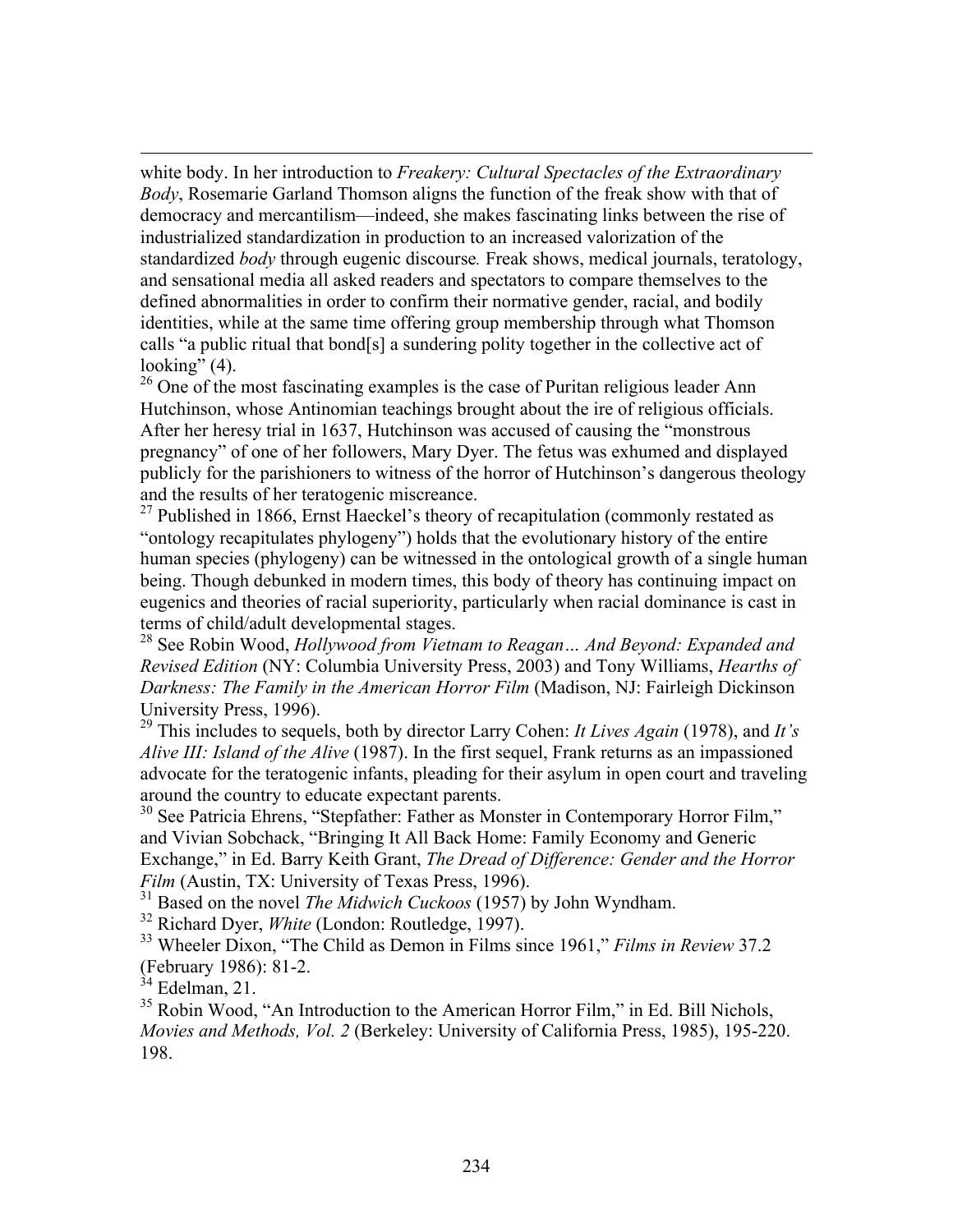<sup>36</sup> One of the items that I came across when researching fan magazines for Linda Blair was a full two-page advertising spread for this film, which featured Jonathan Scott-Taylor as the adolescent Damien. I find this inclusion telling, as Taylor's image for this film exists somewhere between pretty boy pin-up and Reagan McNeil-level avatar of adolescent queerly-tinged anger. Its inclusion in an issue which features "Sexy Linda Blair & Exorcist pics" should be no surprise given Blair's utility as an equally pleasurable manifestation of transgressive rage.

 $37$  The end of the film, it is intimated, brings about the Biblical rapture with Damien's defeat. This, fans note, poses a continuity problem for the sequel *Omen IV: The Awakening*, and in an interestingly queer reception practice, fans have located this omission as a rationale to read the conclusion of *Omen III* as spiritual illusion and not the actual Rapture.

38 Wood, 211.

39 Dixon, 83.

40 D.A. Miller, "Anal Rope," in Ed. Diana Fuss, *inside/out: Lesbian Theories, Gay Theories* (NY: Routledge, 1991), 119-142.125.

# **Chapter 4: It Takes a Child to Raze a Village: Demonizing Youth Rebellion**

<sup>1</sup> Richard Neville, *The Politics of Play: Exploring the International Underground* (London: Cape Publishers, 1970), 278.

2 George Hecht, "1950-1960: The Decade of the Child," *Parents' Magazine* (January 1950), 18.

3 Lee Edelman, *No Future: Queer Theory and the Death Drive* (Durham: Duke University Press, 2004), 11.

4 Edelman, 3.

<sup>5</sup> Robin Wood, "An Introduction to the American Horror Film," in Ed. Bill Nichols, *Movies and Methods, Vol. 2* (Berkeley: University of California Press, 1985), 195-220. 200.

 $6$  As there are two films in this chapter with the same title, I will continue to use the release year when referring to these films as a means of differentiation.

7 Films implicated in the subgenre include *The Space Children* (1958), *Suddenly Last Summer* (1959), *The Innocents* (1961), *These Are the Damned* (1963), *Children of the Damned* (1963), *Don't Deliver Us from Evil* [*Mais ne nous délivrez pas du mal]* (1970)*, The Other (*1970), *The Blood on Satan's Claw* (1971), *The Fury* (1978), *It Lives Again* (1978), *It's Alive III: Island of the Alive* (1987), *The Brood* (1979), *The Children* (1980), *Children of the Corn* (1984), *Children of the Corn II: The Final Sacrifice* (1993), *Children of the Corn III: Urban Harvest* (1995), *Children of the Corn 666: Isaacs's Return* (1999), *Children of the Corn IV: The Gathering* (1996*), Children of the Corn V: Fields of Terror* (1998)*, Children of the Corn: Revelation* (2001), *Beware: Children at Play* (1989), *Cuckoos at Bangpleng* [*Kawow tee Bangpleng*] (1994), *Heavenly Creatures* (1994), *Sister My Sister* (1994), *Fun* (1994), *Village of the Damned* (1995), *Battle Royale*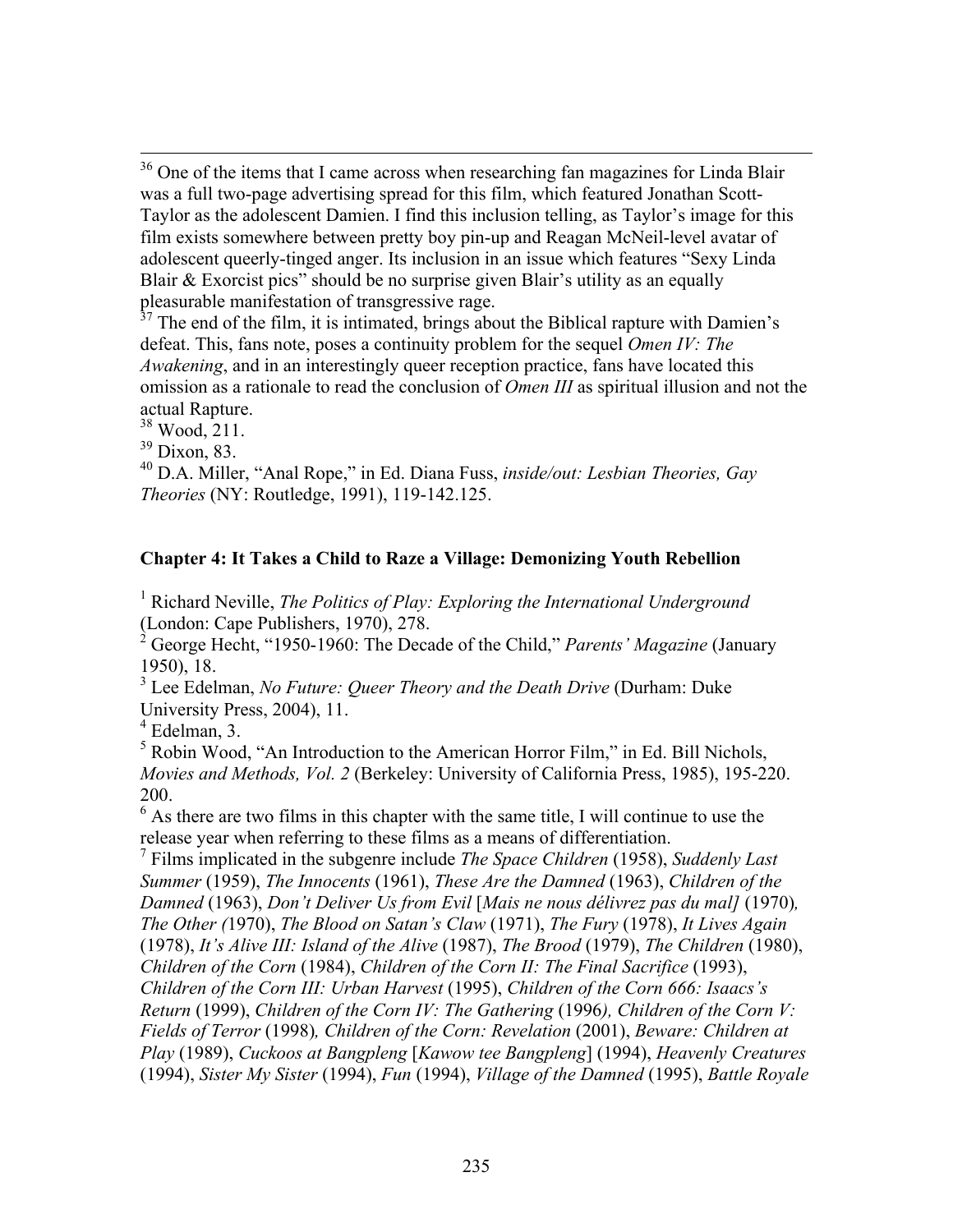[*Batoru rowaiaru*] (2000), *Battle Royale II* [*Batoru rowaiaru II: Chinkonka*] (2003), *Stacy* (2001), *The Plague* (2006), *The Children* (2008), and *Child's Game* (2010).

<sup>8</sup> *The Children* is not alone in its inclusion of revolting children within the "Homo Horror". Guide." Other alums from this dissertation include *Apt Pupil, The Baby, Bride of Chucky, The Exorcist, Ginger Snaps, May, Sleepaway Camp,* and *The Unborn.*

<sup>9</sup> The musical is still in rep at several theatres around the country. More information is available at http:://www.thechildrenthewebsite.com.

<sup>10</sup> "The Children: The Musical," *The Children*, DVD Special Features, 2001.

<sup>11</sup> Buzz, "The Children (of Ravensblack) [review]," *CampBlood.* 04 February, 2010. <http://campblood.org/Reviews/Review%20-%20The%20Children.htm>.

12 Erik Erikson, *Childhood and Society* (NY: W.W. Norton & Co., 1993), 262.

<sup>13</sup> James Gilbert, *Cycle of Outrage: America's Reaction to the Juvenile Delinquent* (NY: Oxford University Press, 1986), 40.

<sup>14</sup> Michel Foucault, *Discipline and Punish: The Birth of the Prison* (NY: Pantheon Books, 1973), 143.

 $15$  Foucault, 143.

 $\overline{a}$ 

16 Michel Foucault, "What is Enlightenment?" *The Foucault Reader* (NY: Random House, 1984), 45.

17 Eric Ziolkowski, *Evil Children in Religion, Literature, and Art* (NY: Palgrave MacMillon, 2001).

<sup>18</sup> Julia Kristeva, *The Powers of Horror* (New York: Columbia University Press, 1982). 19 Bersani. 76.

20 Gilbert, 187.

 $21$  Qtd. in Gilbert, 72.

22 Based on the novel *Child's Game [El Juego de los Niños]* (1970) by Juan José Plans.

<sup>23</sup> See the DVD extras on *The Children* DVD and the official website for the musical adaptation at <http://www.thechildrenthewebsite.com>.

<sup>24</sup> Based on a Stephen King short story of the same name from his book *Night Shift* (1979). Interestingly, it has been suggested that King's short story is concise reworking of Juan Jose Plans' novel *The Children's Game,* which was adapted as *Who Can Kill a Child?*

25 Lloyd Kaufman, "Introduction," DVD, *Beware: Children at Play,* directed by Max Kalmanowicz, 1980.

<sup>26</sup> Patricia Holland, *Picturing Childhood: The Myth of the Child in Popular Imagery*  (London: I.B. Taurus, 2004), 64.

 $^{27}$  Holland, 80.

28 Dick Hebdige, *Hiding in the Light: On Images and Things* (London: Comedia, 1988), 18.

<sup>29</sup> Diederik Janssen, "Re-Queering Queer Youth Development: A Post-Developmental Approach to Childhood and Pedagogy," *Journal of LGBT Youth* 3 (2008): 84.

30 Matthew Tinkcom, *Working Like a Homosexual: Camp, Capital, Cinema* (Durham: Duke University Press, 2002), 13.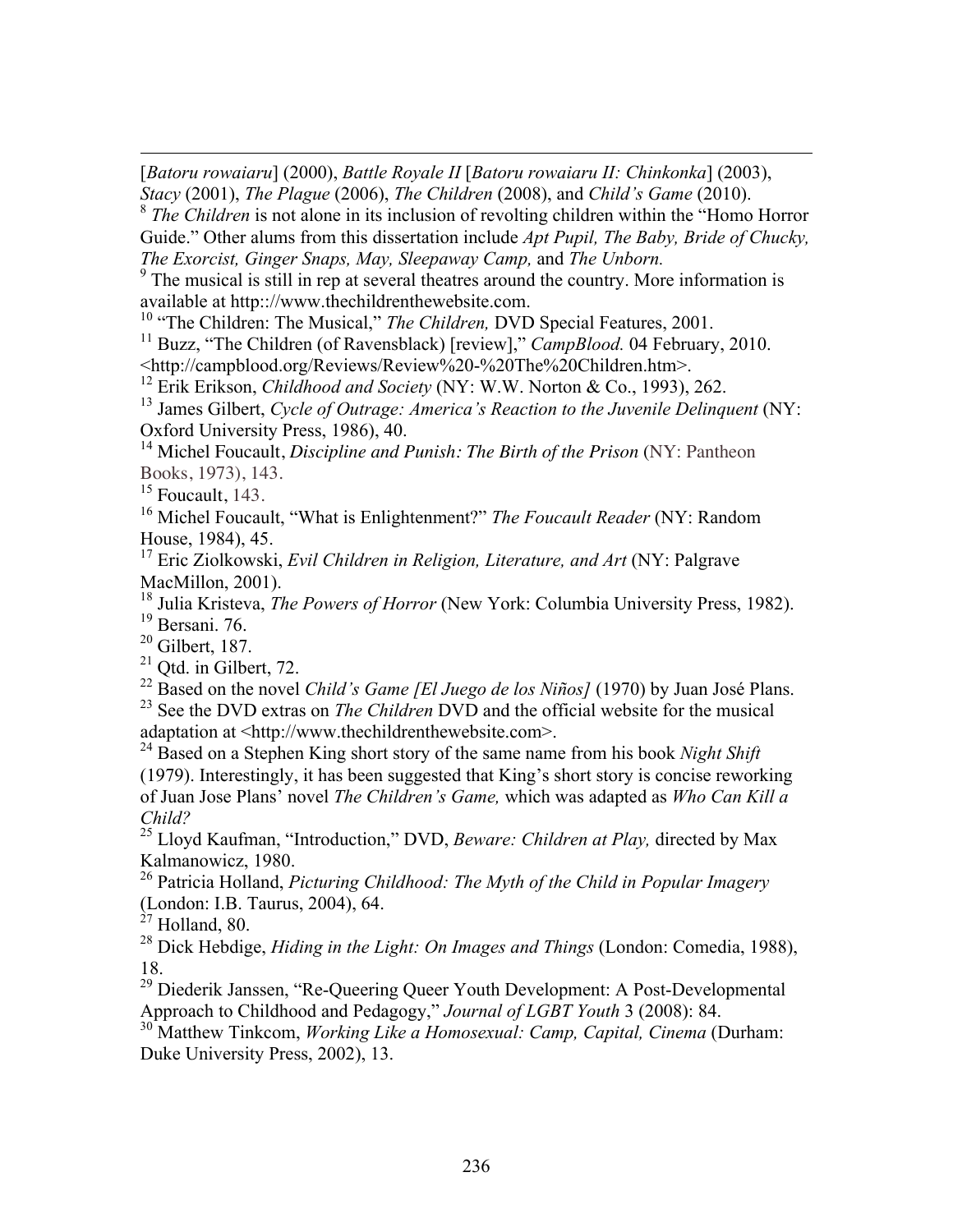31 Susan Sontag, "Notes on Camp," in Ed. Fabio Cleto, *Camp: Queer Aesthetics and the Performing Subject: A Reader* (Ann Arbor: University of Michigan Press, 2002), 62.  $32$  Neville, 278.

 $33$  Holland, 15.

<sup>34</sup> Elizabeth Cowie, "Fantasia," in Ed. Anthony Easthope, *Contemporary Film Theory* (New York: Longman, 1993), 148.

35 Judith Butler, "Is Kinship Always Already Heterosexual?," *differences: A Journal of Feminist Cultural Studies,* 13:1 (2002), 14-44. 18.

36 Butler, "Kinship," 20.

 $37$  Edelman, 3.

38 Andrew Tudor, *Monsters and Mad Scientists: A Cultural History of the Horror Movie*  (Oxford: Basil Blackwell, 1989), 113.

 $39$  Tudor, 67.

40 Amit Rai, "The Future is a Monster," *Camera Obscura* 21 (2006): 59-51. 59.

41 Ellis Hanson, "The Undead," in Ed. Diana Fuss, *inside/out: Lesbian Theories, Gay Theories* (New York: Routledge, 1991), 324-340.

<sup>42</sup> Carson McCullers, *A Member of the Wedding* (NY: First Mariner Books, 1946), 1.

43 Leo Bersani, *Homos* (Cambridge: Harvard University Press, 1996), 21.

<sup>44</sup> McCullers, 23-4.

45 Linda Williams, "When the Woman Looks," in Ed. Barry Keith Grant, *The Dread of Difference: Gender and the Horror Film* (Austin: Univeristy of Texas Press, 1996), 15- 34. 18.

<sup>46</sup> 81st Congress 2nd Session, *Cong. Rec.* 96.4 (29 March-24 April 1950): 4527-4528, <http://www.english.upenn.edu/~afilreis/50s/gays-in-govt.html>.

 $47$  Holland, 109.

48 Carol Clover, "The Eye of Horror," in Ed. Linda Williams, *Viewing Positions: Ways of Seeing Film* (New Brunswick, NJ: Rutgers University Press, 1995), 184-230.

<sup>49</sup> Interestingly, it is suggested in a number of the mid-reading sequences that the children can read the adults' hateful, and even murderous, impulses towards them. The adults register shock at this suggestion, which is either an anxious rejection, or a sign that the children have access to their unconscious motivations—essentially that they know the adults better than they know themselves.

50 Joel Best, *Threatened Children: Rhetoric and Concern about Child-Victims* (Chicago: University of Chicago Press, 1990), 116.

51 Nicholas Sammond, *Babes in Tomorrowland: Walt Disney and the Making of the American Child, 1930-1960* (Durham: Duke Univeristy Press, 2005), 258.

<sup>52</sup> Ed Vitagliano, "Targeting Children: How the Homosexual Movement Uses School as Instruments of Change," *American Family Association* website (12 January 2010), *<*http://www.afa.net/homosexual\_agenda/childrenb.asp>. [article removed].

<sup>53</sup> Nancy Scheper-Hughes and Howard Stein, "Child Abuse and the Unconscious in American Popular Culture," in Ed. Henry Jenkins, *The Children's Culture Reader* (New York: New York University Press, 1998), 185.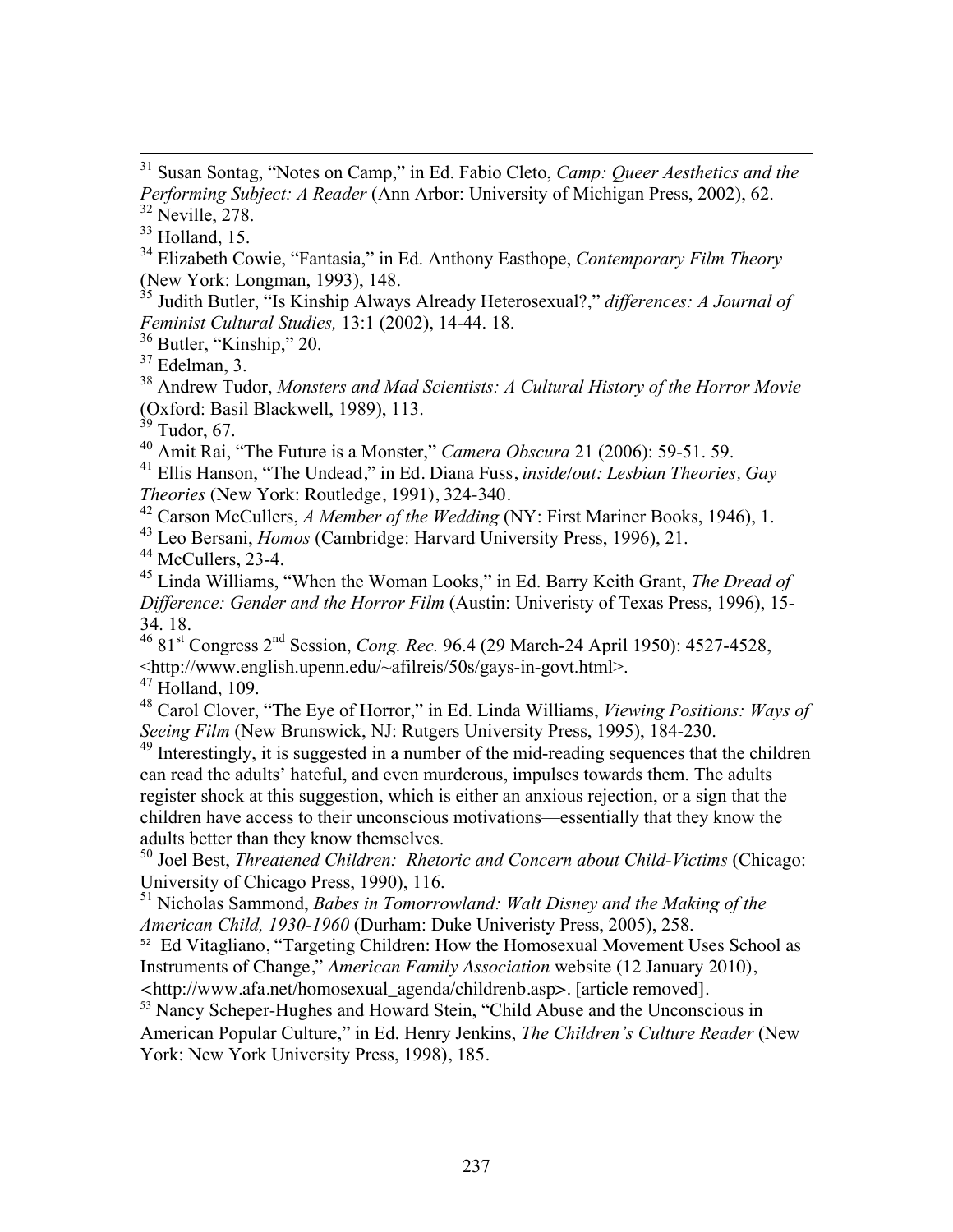54 A notable exception is *Children of the Corn*, which uses a child leader due to the film's deployment of the "cult" anxiety, though it should be noted that his subjects eventually overthrow the cult leader when he no longer supports their collective wishes.  $55$  Tudor, 115.

56 Margaret Mead's "Child-Training Ideals in a Postrevolutionary Context: Soviet Russia." *Childhood in Contemporary Culture* (Chicago: University of Chicago Press, 1953) delineates "good" American and "bad" Soviet child-rearing practices, the latter of which raises overcivilized adult-like children.<br><sup>57</sup> Butler, "Kinship," 15.

 $\overline{a}$ 

<sup>58</sup> Butler, "Kinship," 16.

59 Kath Weston, *Families We Chose: Gays, Lesbians, Kinship* (NY: Columbia University Press, 1991), 105.

60 As qtd. In Michael Moon, *A Small Boy and Others: Imitation and Initiation in American Culture from Henry James to Andy Warhol* (Durham: Duke University Press, 1998), 5.

#### **Afterthoughts: Fear of a Queer Playground**

<sup>1</sup> Richard Fitzgibbons and Joseph Nicolosi, "When Boys Won't Be Boys: Childhood Gender Indentity Disorder," *Catholic Education Resource Center.* Reprinted from *Lay Witness* (June, 2001). Jan 30, 2010.

<http://www.catholiceducation.org/articles/homosexuality/ho0045.html>.

2 Lee Edelman, *No Future: Queer Theory and the Death Drive*, (Durham: Duke University Press, 2004), 2.

3 Michel Foucault, *The History of Sexuality: An Introduction, Volume One* (NY: Vintage, 1990), 101.

<sup>4</sup> Stephen Da Silva, "Transvaluing Immaturity: Reverse Discourses of Male Homosexuality in E.M. Forster's Posthumously Published Fiction," *Criticism* 40.2 (Spring 1998): 270. 55 Jose Esteban Munoz, *Cruising Utopia: The Then and There of Queer Futurity,* (New

York: New York University Press, 2009), 1.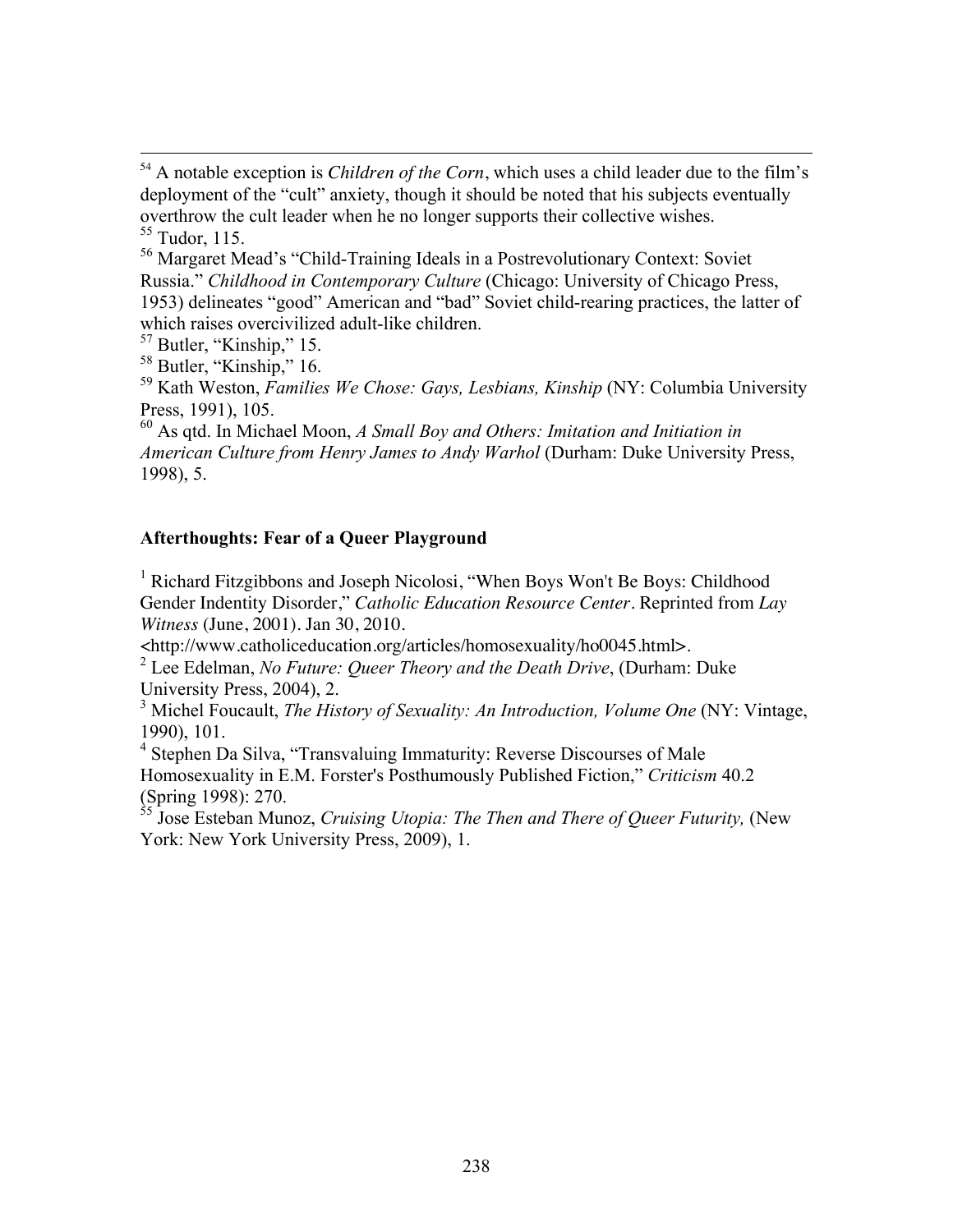#### **Film Appendix**

*666: The Child*. Dir. Jake Perez. The Asylum, 2006. A news reporter adopts a little boy who was the lone survivor of a crash. She soon realizes, though, that this boy is evil.

*Alucarda*. Dir. Juan Lopez Montezuma. Films 75. 1978. A young woman goes to live at a convent and unleashes an evil force.

*Angel Heart*. Dir. Alan Parker. Carolco International N.V., 1987. A private investigator is hired to track down a singer.

*The Astronaut's Wife*. Dir. Rand Ravich. New Line Cinema, 1999. Two astronauts are involved in a mysterious incident while in their shuttle. They come home safely, but they have changed.

*Audrey Rose*. Dir. Robert Wise. Sterobcar Productions, 1977. A young couple meets a man who tries to convince them that their daughter possesses the spirit of his daughter, reincarnated.

*The Awakening*. Dir. Mike Newell. EMI Films, 1980. An archaeologist tries to save his daughter, and the world, after she becomes possessed by the spirit of an Egyptian queen.

*The Bad Seed*. Dir. Mervyn Leroy. Warner Bros. Pictures, 1956. When a boy in her daughter's class dies in a drowning incident, a mother fears her daughter may have been involved.

*The Bad Seed*. Paul Wendkos. Hajeno Productions, 1985. In the remake of the 1956 film, a mother confronts the fact that her daughter is a vicious killer.

*Basket Case*. Dir. Frank Henenlotter. Basket Case Productions, 1981. A man and his deformed brothers seek out revenge against the doctor that separated their formerly-conjoined bodies.

*Basket Case 2*. Dir. Frank Henenlotter. 1990. Formerly conjoined twins take refuge with the aunt, who houses freaks in her home.

*Basket Case 3: The Progeny.* Dir. Frank Henenlotter. Shapiro, Glickenhaus Home Video, 1992.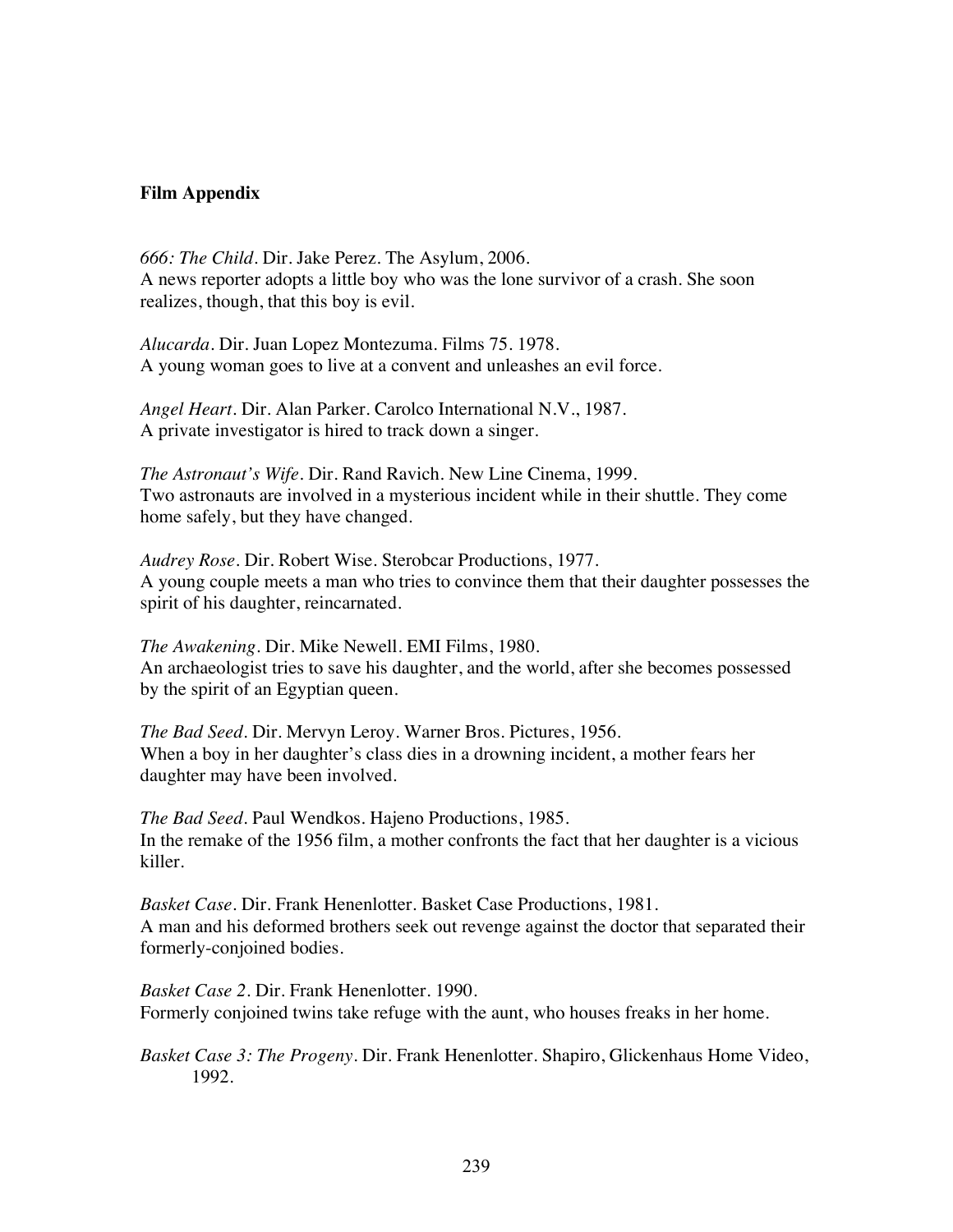Belial unleashes his fury on a group of cops that captured his newly born, deformitycovered child.

*Battle Royale*. Dir. Kinji Fukasaku. Battle Royale Production Committee. 2000. A high school class is put on an island and forced to fight each other to the death.

*Battle Royale II: Requiem*. Dir. Kinji Fukasaku. Battle Royale Production Committee. 2003.

A new group of high school students are forced to do battle, this time to kill the survivors of the last Battle Royale.

*Ben*. Dir. Phil Karlson. Bing Crosby Productions, 1972. A boy befriends a rat, the leader of a group of killer rats.

*Beware: Children at Play*. Dir. Mick Cribben. Troma Entertainment, 1989. An evil teenager steals children so that he can train them to be killers.

*Bless the Child*. Dir. Chuck Russell. BTC Productions KG, 2001. A woman fights for control over her sister's daughter. The daughter was a victim of an occult ritual that gave her strange powers.

*Blessed*. Dir. Simon Fellows. Syndicate Films, 2004. A woman is fertilized with Satan's DNA after a trip to the fertility clinic.

*Blood of Dracula.* Dir. Herbert L. Strock. American International Pictures, 1957. A science teacher uses hypnosis to manipulate an unwitting girl and make her commit horrible crimes.

*Blood on Satan's Claw*. Dir. Piers Haggard. Tigon British Film Productions, 1971. A Satanic beast invades a town, causing the children in the village to become evil.

*Bloody Birthday*. Dir. Ed Hunt. Judica Productions, 1981. Three children have become vicious killers because they were born when the moon was blocking Saturn.

*The Boy with Green Hair*. Dir. Joseph Losey. RKO Radio Pictures, 1945. When a war orphan realizes his parents are dead, his hair turns green, which causes the other people in his town to shun him.

*The Boys From Brazil*. Dir. Franlkin J Schaffner. Incorporated Television Company, 1978.

A Nazi in exile tries to revive Hitler and the Third Reich through a group of young boys.

*The Brood.* Dir. David Cronenberg. Canadian Film Development Corporation, 1978.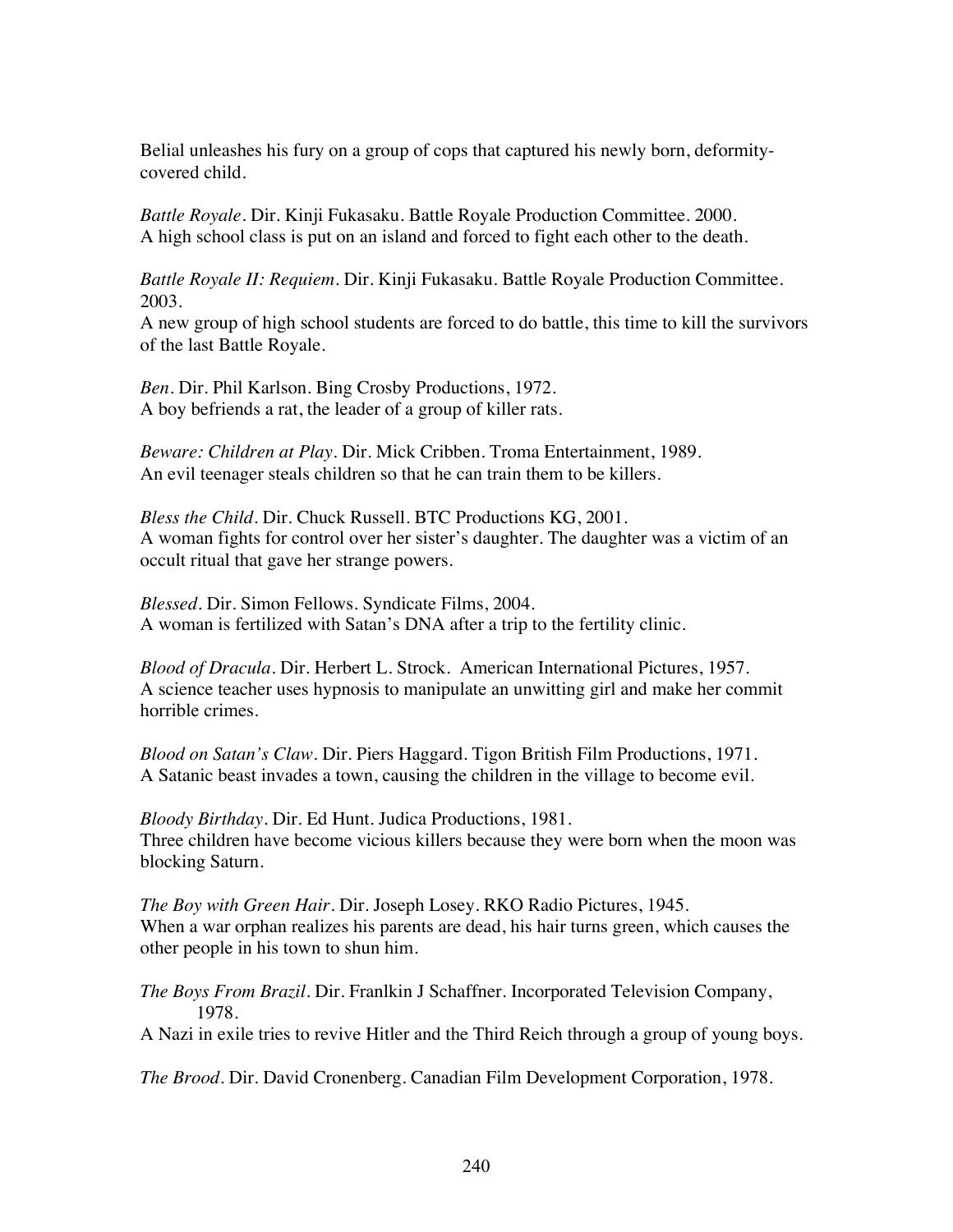Mutant children murder people while a man investigates the extreme methods a psychiatrist uses on his wife.

*Brotherhood of the Wolf*. Dir. Christophe Gans. Canal+, 2001. A mysterious monster kills off villagers in 18<sup>th</sup> century France.

*Bully*. Dir. Larry Clark. Studio Canal, 2001. A group of teenagers plot to murder a kid that has bullied them.

*Cannibal Holocaust*. Dir. Ruggero Deodato. F.D. Cinematografica, 1980. A documentary crew visits a cannibal tribe in South America and suffer the fatal consequences.

*Carrie*. Dir. Brian DePalma. Redbank Films, 1976. A young girl with telekinetic powers unleashes her wrath on her schoolmates after they humiliate her at prom.

*Cathy's Curse*. Dir. Eddy Matalon. Les Productions Agora, 1977. A young woman, possessed by the spirit of her dead aunt, starts killing her family members.

*Celia*. Dir. Ann Turner. Seon Film Productions, 1989. A young girl descends into madness and has fantasies about hideous monsters.

*The Changeling*. Dir. Peter Medak. Chessman Park Productions, 1980. A composer who just lost his wife and daughter in a car accident, stays in a home haunted by a child.

*Chi Sei?*. Dir. Ovidio G. Assonitis, Robert Barrett. A Erre Cinematografica, 1974. A pregnant woman becomes possessed by the devil.

*The Child*. Dir. Robert Voskanian. Panorama Films, 1977. A housekeeper learns that the young girl who lives there possesses supernatural powers that she uses for nefarious means.

*Child's Play*. Dir. Tom Holland. United Artists, 1988. A child receives the worst gift ever, a doll that kills.

*The Children*. Max Kalmanowicz. Albright Films, Inc., 1980. When their children become infected by a gas that turns them into killers, their parents must make tough choices.

*Children of the Corn*. Dir. Fritz Kiersch. Angeles Entertainment Group, 1984. The children in a town, under the influence of a child preacher, attack the adults.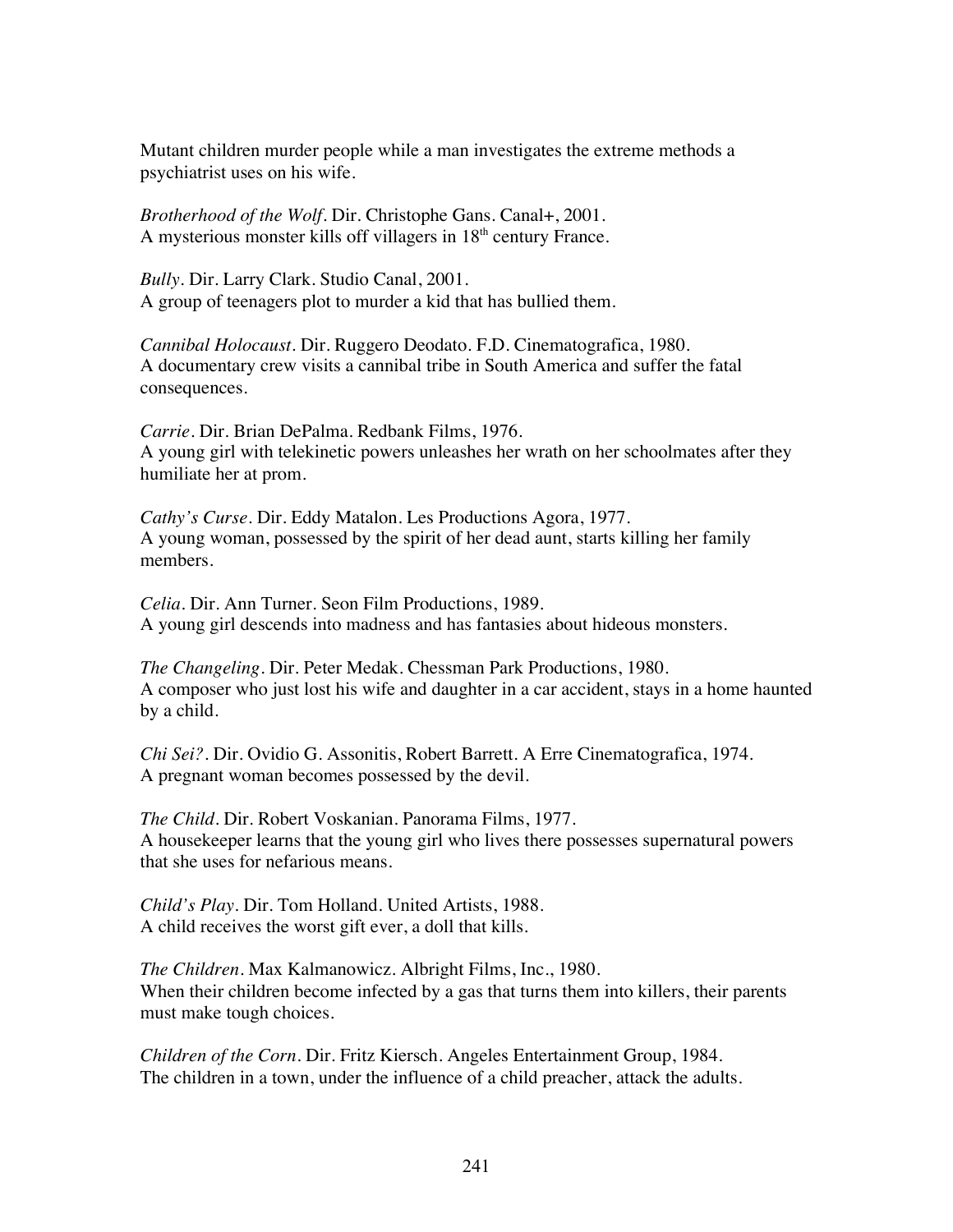*Children of the Corn II: The Final Sacrifice*. Dir. David Price. Corn Cob Productions, 1992.

The children from the first film are moved to a nearby town, and are visited by a curious man.

*Children of the Corn III*: *Urban Harvest*. Dir. James D.R. Hickox. Park Avenue Productions, 1995.

Two children from Gatlin are taken in by foster parents in Chicago, and terror falls upon the city.

*Children of the Damned*. Dir. Anton M. Leader, Metro-Goldwyn-Mayer British Studios, 1964.

Six incredibly smart children are discovered at various points around the world. International tensions rise.

*The Children's Hour*. Dir. William Wyler. The Mirsch Corporation, 1961. A spiteful student at a private school for girls sabotages the headmistresses by accusing them of being lesbian lovers.

*Communion*. Dir. Alfred Sole. Harristown Funding, 1976. When a girl dies after her first communion, her older sister is suspected of committing the crime.

*Crush*. Dir. Alison Maclean. Hibiscus Films, 1992. A man becomes involved with a novelist's teenage daughter, which leads to trouble.

*The Curse of the Cat People*. Dirs. Robert Wise, Gunther von Fritsch. RKO Radio Pictures, 1941.

A lonely girl with a very active imagination meets a new friend when the ghost of her father's first wife visits her.

*Daddy's Girl.* Dir. Martin Kitrosser. The Image Organization, 1996. A girl, obsessed with her father, viciously attacks those who come near him.

*Damien: Omen II*. Dir. Don Taylor. Twentieth Century Fox Film Corporation, 1978. Damien, now coming of age, is led towards his destiny by a Satan worshipper.

*Dark Water.* Dir. Walter Salles. Touchstone Pictures, 2005. A woman wins a lengthy custody battle, but cannot enjoy her time with her daughter because the two of them are haunted by a ghost.

*Dawn of the Dead*. Dir. Zack Snyder. Strike Entertainment, 2004. A group of people seek refuge in a mall during the zombie apocalypse.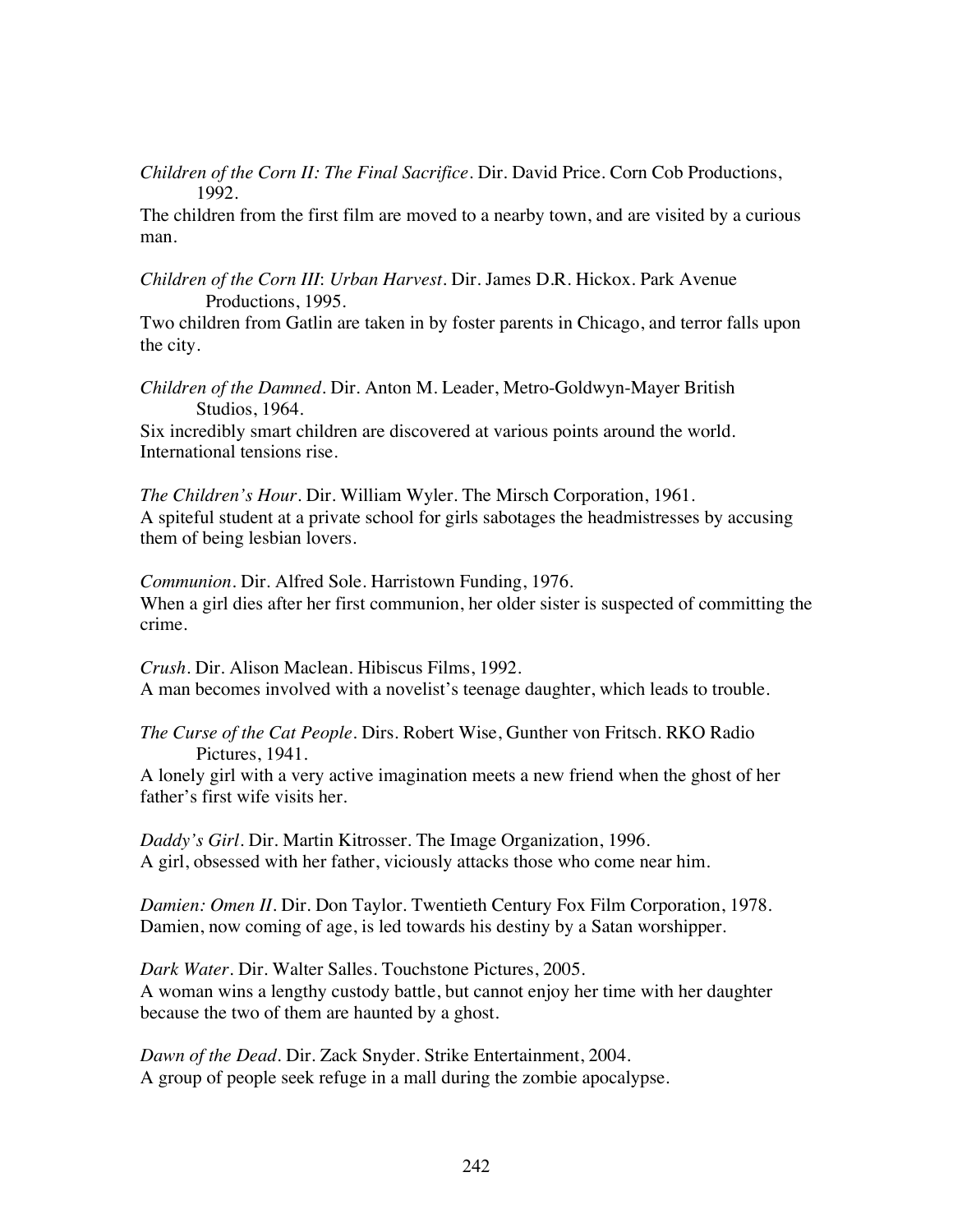*Dead Alive*. Dir. Peter Jackson. WingNut Films, 1992. An infected rat monkey bites a woman and turns her into the first in a string of zombies.

*Deadly Friend.* Dir. Wes Craven. Warner Bros. Pictures, 1986. A teenage boy tries to save his crush, who was pushed down the stairs by her father, by implanting his robot friend's brain into her skull.

*Demon Seed*. Dir. Donald Cammell. Metro-Goldwyn-Mayer, 1977. A super-intelligent computer starts to become interested in a scientist's wife.

*Demon Witch Child*. Dir. Amando De Ossorio. Isaac Hernande Poncela, 1975. A politician throws a witch in jail, only to have the witch possess his daughter years later.

*Devil Times Five*. Dir. Sean Macgregor. Barrister Productions, 1974. Murderous children escape from the psychiatrists holding them and attack a group of adults foolish enough to take them in.

*The Devil's Backbone.* Dir. Guillermo Del Toro. El Deseo S.A, 2001. During the Spanish Civil War, a young orphan encounters a ghost at a boarding school.

*Dolly Dearest*. Dir. Maria Lease. Channeler Enterprises, 1991. A family moves to Mexico to make toys, but their toys turn on them.

*Don't Deliver Us from Evil. Dir.* Joel Seria. Societe Generale de Production Amicus Productions, 1971.

An investigator searches for answers in four unsolved cases, including one involving a little girl who has taken to witchcraft.

*Don't Go To Sleep*. Dir. Richard Lang. Aaron Spelling Productions, 1982. A girl is haunted by the ghost of her younger sister.

*Don't Look Now*. Dir. Nicolas Roeg. Casey Productions. 1973. An American couple moves to Italy after the death of their daughter. But things turn bad when the husband starts seeing visions of their dead daughter.

*Escape to Witch Mountain*. Dir John Hough. Walt Disney Pictures, 1975. Two orphans possess magical powers and are pursued by an evil millionaire.

*The Exorcist*. Dir. William Friedkin. Hoya Productions, 1973. A mother brings in a priest in an effort to save her daughter, who has been possessed by a demon.

*Exorcist II: The Heretic*. Dir. John Boorman. Warner Bros. Pictures. 1977.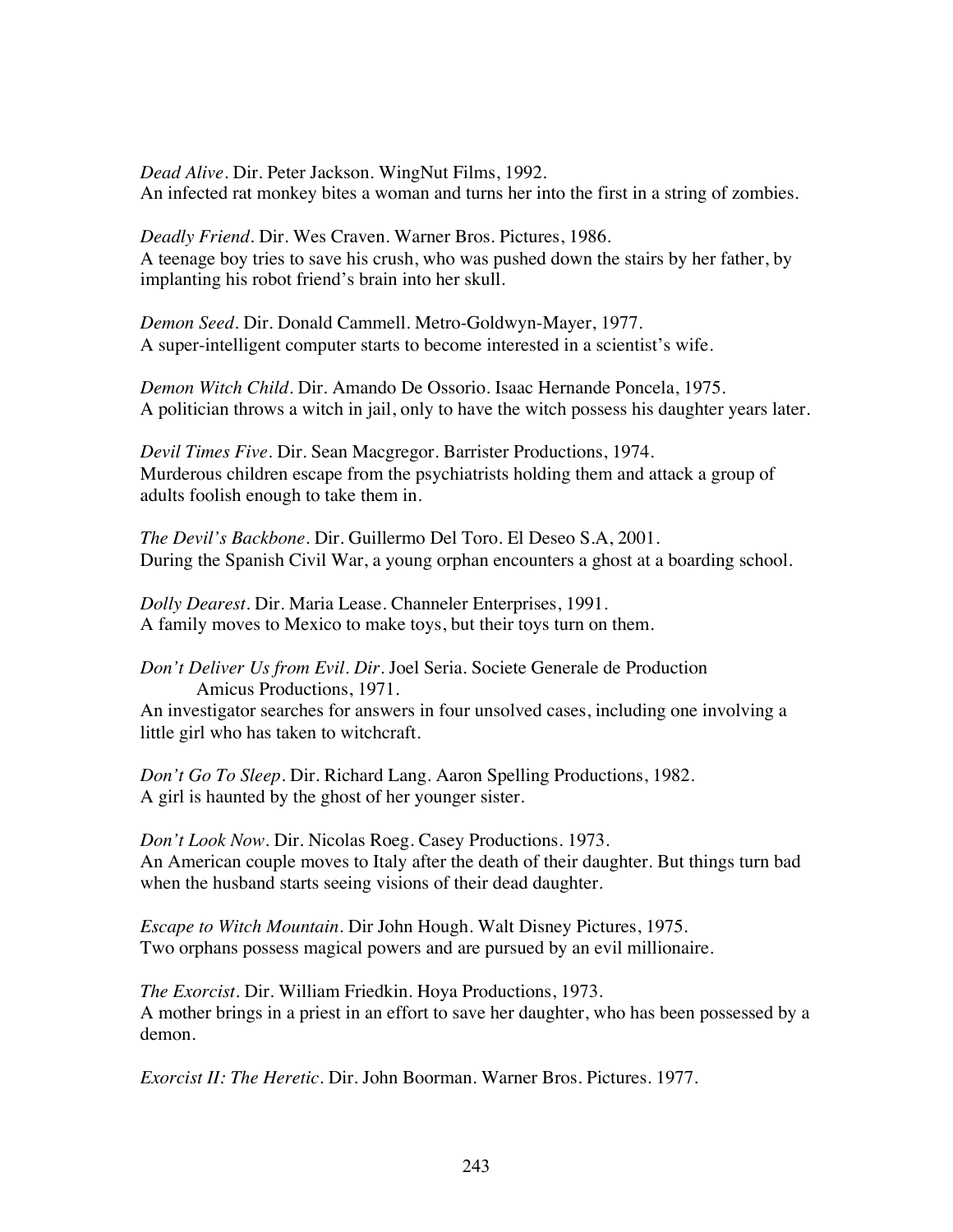Though she was exorcised years earlier, a girl learns that the demon may still be inside of her.

*Firestarter.* Dir. Mark L Lester. Dino De Lorentiis Company, 1984. Two telekinetic people give birth to a daughter who can control fire with her mind.

*Flesh For Frankenstein*. Dir. Paul Morrissey, Antonio Margheriti. Compagnia Cinematografico Champion, 1973.

Baron Frankenstein tries to build a perfect man and woman, but can't breed them when he accidentally uses the head of a gay man.

*Full Circle*. Dir. Richard Loncraine. Canadian Film Development Corporation, 1977. A housewife is haunted by the ghost of her recently deceased daughter.

*Fun.* Rafal Zielinski. Greycat Films/neo Modern Entertainment, 1994. Shortly after meeting each other, two girls kill an old woman together for fun.

*The Fury*. Dir. Brian De Palma. Frank Yablans Presentations, 1978. The government tries to exploit a young boy's psychic abilities, but his father comes to his rescue.

*The Gamma People.* Dir. John Gilling. Warwick Film Productions, 1956. A reporter discovers that a dictator uses gamma radiation to turn children into mutated killers.

*Ginger Snaps*. Dir. John Fawcett. Copperheart Entertainment, 2000. The bond between two sisters is threatened when one becomes a teenage werewolf.

*Ginger Snaps Back: The Beginning*. Dir. Grant Harvey. 49 Films, 2004. Two orphaned twins take refuge with settlers, but are attacked by werewolf-like monsters.

*The Godsend*. Dir. Gabrielle Beaumont. Cannon Films 1980. A family takes in an orphan as their own, but, as their children die prematurely, they begin to wonder if they've made the right choice.

*Godsend*. Dir. Nick Hamm. Lions Gate Films, 2004. A couple clones their deceased son, but the clone does not turn out right.

*The Good Son*. Dir. Joseph Ruben. Twentieth Century Fox Film Corporation, 1993. A young boy is put in danger when his cousin starts acting increasingly sinister.

*The Grudge.* Dir Takashi Shimizu. Senator International, 2004. A family of ghosts haunts a house after they are murdered in a crime of passion.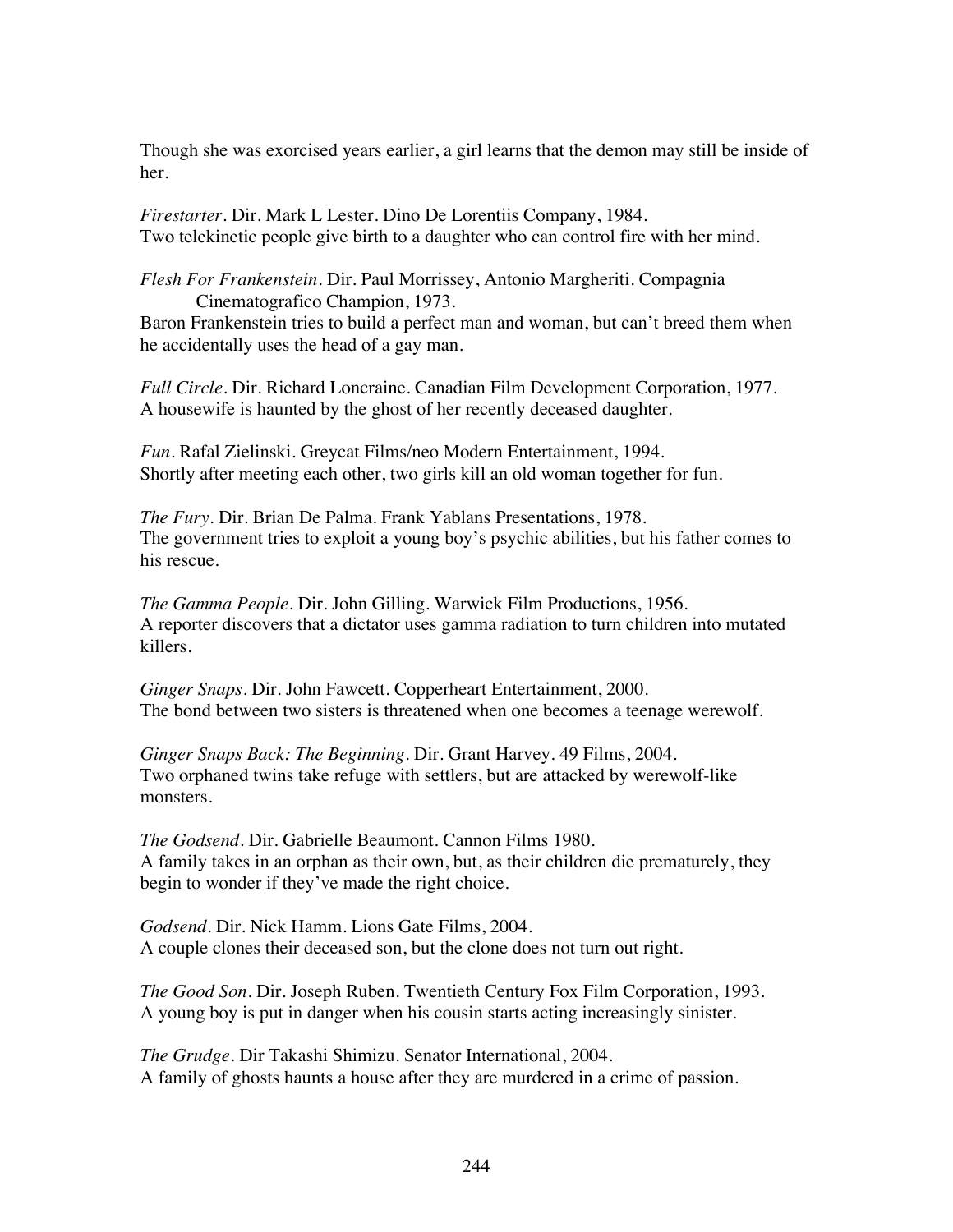*The Grudge 2*. Dir. Takashi Shimizu. Columbia Pictures Corporation, 2006. A young woman tries to fight off an evil force that fills its victims with rage.

*Halloween*. Dir. John Carpenter. Compass International Pictures, 1978. A babysitter and her friends are attacked by a maniac that has escaped from an asylum.

*Hands of the Ripper*. Dir. Peter Sasdy. Hammer Film Productions, 1971. Jack the Ripper's teenage daughter is taken in by a psychiatrist who thinks he can cure her of her murderous desires.

*Hard Candy*. Dir. David Slade. Vulcan Productions, 2005. A 14-year-old girl gets revenge on a man who took advantage of her.

*Heavenly Creatures*. Dir. Peter Jackson. Fontana Productions, 1994. Two girls meet, start a lesbian relationship, and turn to murder.

*A High Wind in Jamaica*. Dir. Alexander Mackendrick. 20<sup>th</sup> Century Fox, 1965. British parents living in Colonial Jamaica send their children back to Britain, afraid of the way that the "savage" country is affecting them. On the way home, though, the children are seized by pirates.

*I Don't Want to be Born*. Dir. Peter Sasdy. Unicapital, 1975. A woman mistreats a dwarf, only to have him possess her child years later.

*I Was a Teenage Frankenstein.* Dir. Herbert L. Strock, Santa Rosa Productions, 1957. After a deadly crash, a university professor steals body parts and uses them to create a disfigured monster that becomes murderous.

*I Was a Teenage Werewolf.* Dir. Gene Fowler Jr. Sunset Productions, 1957. A teenager seeks out a doctor to help him control his anger. The doctor, however, subjects the boy to tests and makes him regress to an animal state.

*Identity*. Dir. James Mangold. Columbia Pictures Corporation, 2003. People are stranded in a hotel, helpless against the person killing them.

*The Illustrated Man*. Dir. Jack Smight. SKM, 1969.

A man searches for the woman who covered him in tattoos. Each tattoo tells a story about the future, and this anthology film focuses on three of those stories.

*The Innocents*. Dir. Jack Clayton. Achilles, 1961.

A governess in Victorian England tries to help two children free their souls from the ghosts that haunt them.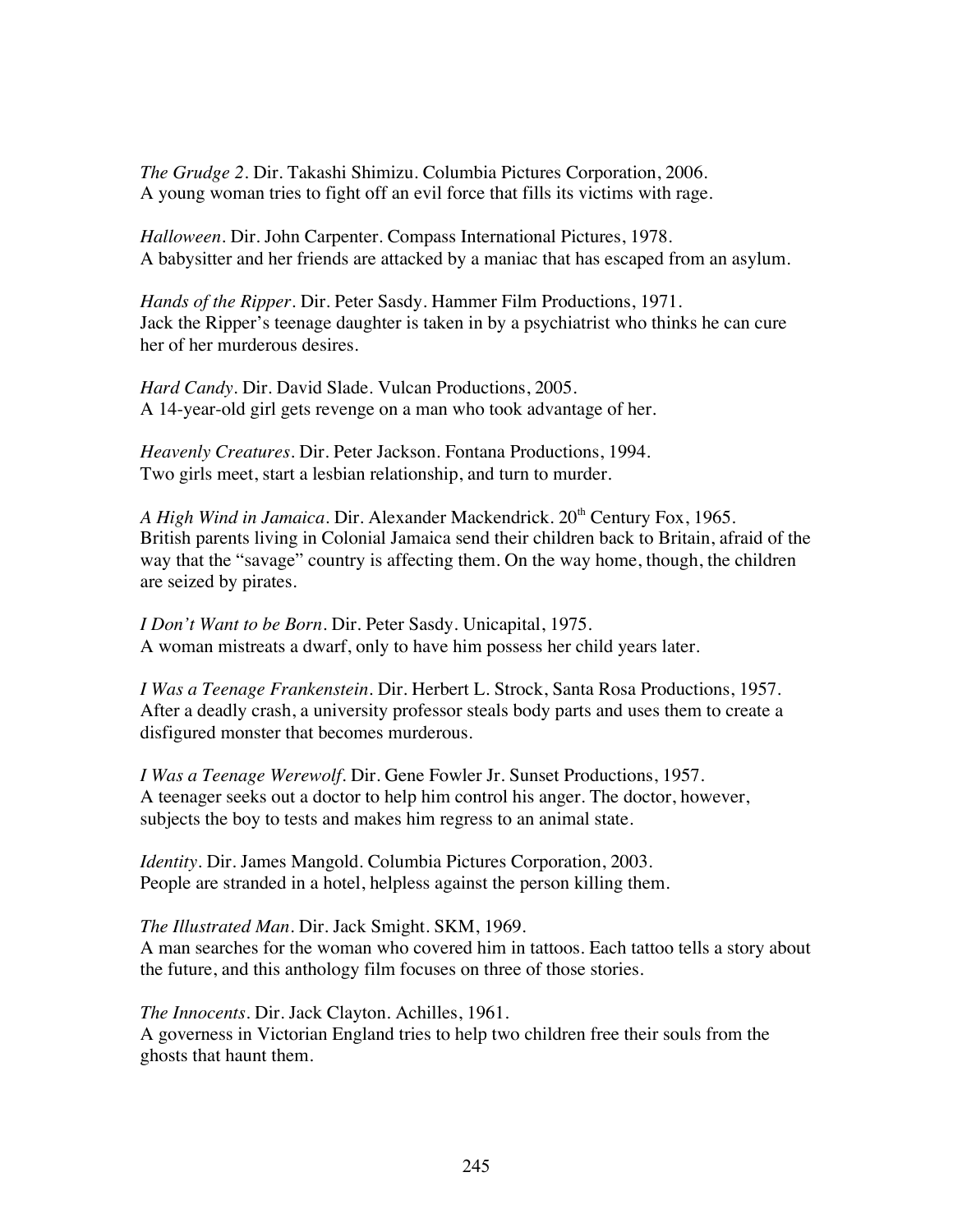*Inseminoid*. Norman J. Warren. Jupiter Film Productions, 1981. A woman on a spaceship, after being impregnated by an alien, becomes homicidal.

*Interview with a Vampire*. Dir. Neil Jordan. Geffen Pictures, 1994. An  $18<sup>th</sup>$  century plantation owner is turned into a vampire and then turns a little girl into one as well.

*It Lives Again!*. Dir. Larry Cohen. Larco Productions, 1978. The man who fathered the first monster baby warns another couple that they will face the same fate.

*It's Alive*. Dir Larry Cohen. Larco Productions, 1974. A young couple are devastated when their child is born a crazed monster.

*It's Alive III: Island of the Alive*. Dir. Larry Cohen. Larco Productions, 1987. A man tries to save the mutant babies, who have been exiled onto an island.

"It's a Good Life," *The Twilight Zone.* Dir. James Sheldon, 1961. A six-year-old controls an entire town, keeping them in constant fear of his amazing mental powers.

*Jennifer*. Dir. Brice Mack. American International Pictures, 1978. A girl who can control snakes with her mind uses her power to attack those at her school who have ridiculed her.

*Joshua*. Dir. George Ratliff. ATO Pictures, 2007. When his mother gives birth to a baby girl, a 9-year-old boy turns evil.

*Ju-On*. Dir. Takashi Shimizu. Toei Video Company, 2000. A family of ghosts haunts a house after they are murdered in a crime of passion.

*Julie Darling*. Dir. Paul Nicholas, Maurice Smith. Hansa Productions, 1983. A teenage girl, obsessed with her father, attacks her stepmother and stepbrother when they enter her life.

*Kill, Baby… Kill!* Dir. Mario Bava. FUL Films. 1966. An inspector investigates a woman's mysterious death, only to become a victim of the ghost of Melissa, the little girl responsible for the murder.

*Kiss Daddy Goodbye*. Dir. Patrick Regan. Pendragon Film, 1981. Two psychic children attack the biker gang that killed their father.

*Kiss of the Tarantula*. Dir. Chris Munger. Cinema-Vu, 1976.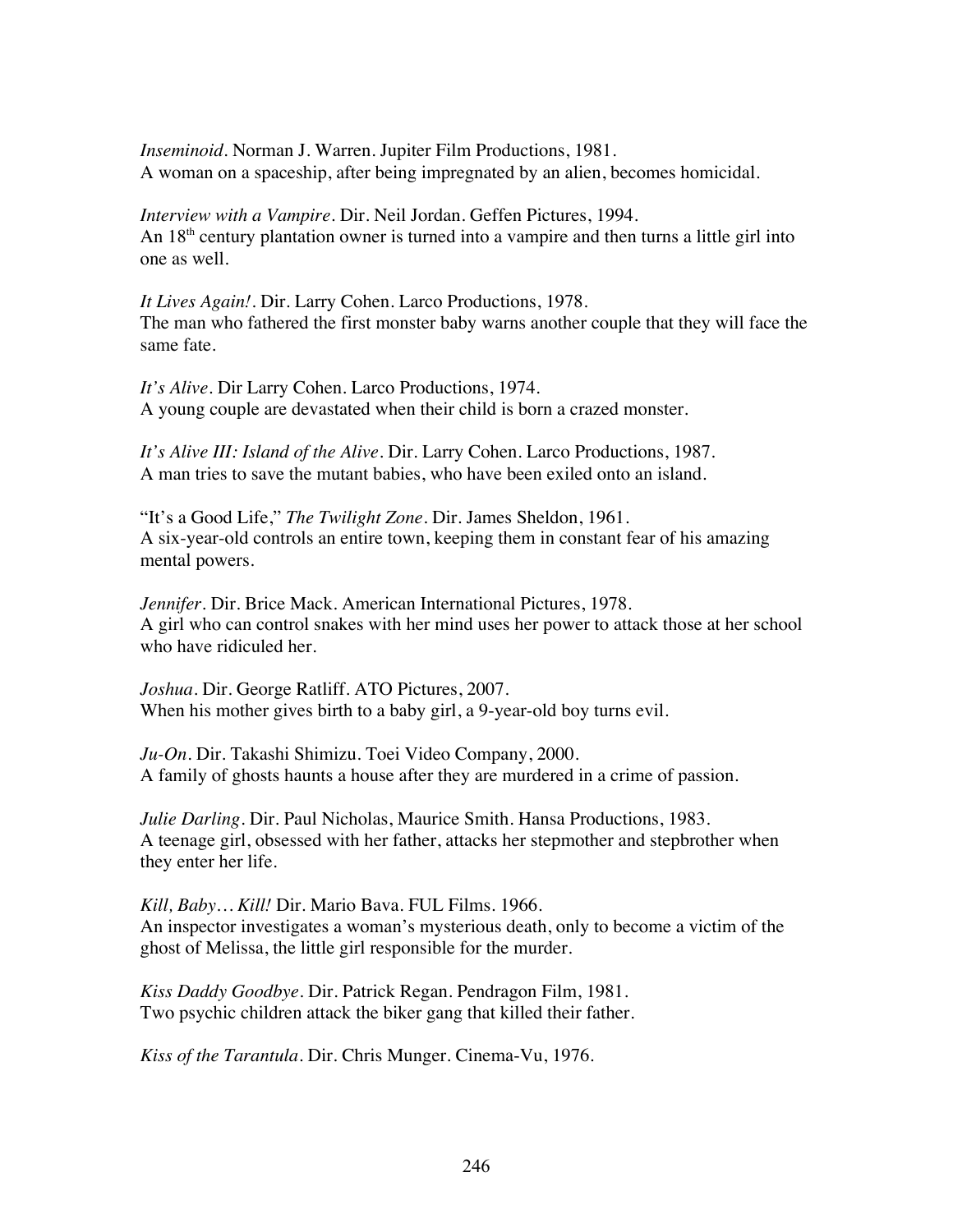A teenage girl uses her pet tarantulas as weapons against those classmates who have tormented her.

*Let's Kill Uncle.* Dir. William Castle. William Castle Productions, 1966. A 12-year-old boy defends himself against his uncle, who tries to kill the boy before he can collect his inheritance.

*The Little Girl Who Lives Down the Lane.* Dir. Nicolas Gessner. Braun Entertainment Group, 1976.

When her father leaves their secluded house, a girl must protect their home from curious visitors.

*Lolita.* Dir. Stanley Kubrick. Metro-Goldwyn-Mayer, 1962. A man marries a woman so that he might get closer to his true love, the woman's 14 year-old daughter.

*Lord of the Flies*. Dir. Peter Brook. Two Arts, Ltd., 1963. A group of boys crash onto an island and become more vicious and savage each day.

*The Lost Boys.* Dir. Joel Schumacher. Warner Bros. Pictures, 1987. A teenage boy and his little brother fight off a crew of hip, Californian vampires.

*Macabro.* Dir. Lamberto Bava. A.M.A. Film, 1980. A woman is released from a mental asylum a year after her lover died in a car accident. She runs into problems with a suspicious blind man and her murderous daughter.

*The Manitou*. Dir. William Girdler. Mid-America Pictures, 1978. A woman believes she has a tumorous growth on her neck, but the growth turns out to be the fetus of a centuries-old American Indian.

*May*. Dir. Lucky McKee. 2 Loop Films, 2002. A young woman seeks to build the perfect lover from the parts of men she meets.

*Meet Me in St. Louis*. Dir. Arthur Freed. Metro-Goldwyn-Mayer, 1944. The head of a wealthy family must decide the fate of his four daughters and determine whether or not they will leave St. Louis and miss the World's Fair.

*Memento Mori*. Dir. Tae Yong Kim, Kyu Dong Min. 1999. A girl discovers a diary that induces frightening hallucinations.

*Mikey*. Dir. Dennis Dimster. 1992.

A boy is shuffled from home to home after each of his foster families falls victim to his destructive nature.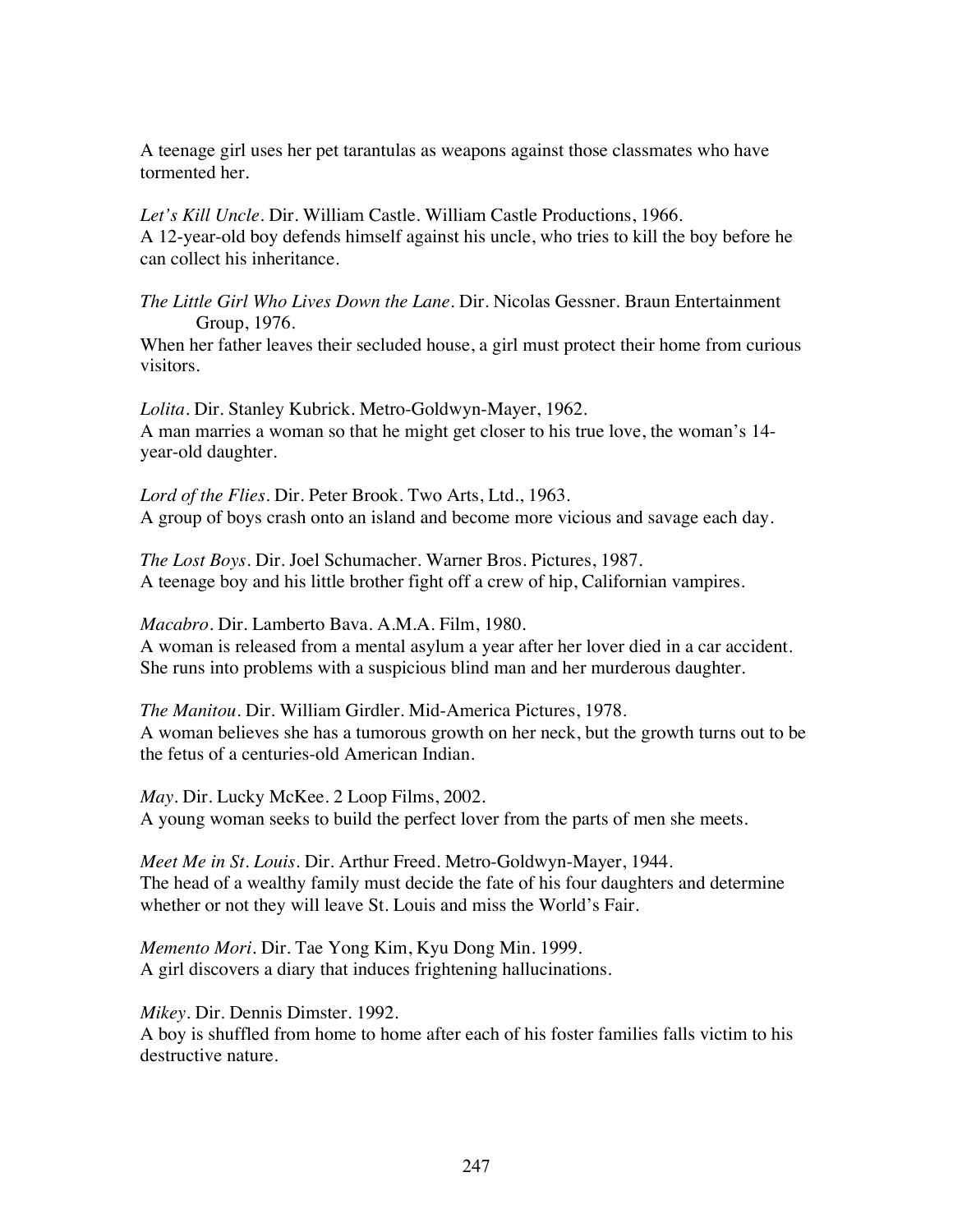*Mildred Pierce.* Dir. Michael Curtiz. Warner Bros. Pictures, 1945. A divorcee is swindled by her new husband who is in league with her eldest daughter.

*Milo*. Dir. Pascal Franchot. MDF Productions III, 1998. A boy's kills a classmate and disappears. Years later, the boy's ghost reappears.

*Monster on the Campus*. Dir. Jack Arnold. Universal International Pictures, 1958. The blood from a prehistoric fish turns a college professor into a beast that rampages through the campus.

*The Nanny*. Dir. Seth Holt. Associated British, 1965. A nanny watches over a boy who drowned his little sister. When the boy's mother is poisoned, he is suspected, but he blames the nanny.

*Night Hair Child*. Dir. James Kelly and Andrea Bianchi. Cemo Film, 1972. A young bride moves in with her new husband and becomes suspicious and fearful of her stepson.

*Night of the Living Dead*. Dir. George Romero. Image Ten, 1968. A group of people tries to survive after reanimated corpses start to walk the earth in search of human flesh.

*The Other*. Dir. Robert Mulligan. Benchmark, 1972. Twin brothers terrorize their family, though one of the brothers is not what he seems to be.

*The Omen*. Dir. Richard Donner. Twentieth Century Fox Productions, 1976. A man learns that his adopted son is the Biblical Antichrist.

*The Omen*. Dir. John Moore. Twentieth Century Fox Film Corporation, 2006. A remake of the 1976 film--a man must face the reality that his son is the Antichrist.

*Omen III: The Final Conflict.* Dir. Graham Baker. Twentieth Century Fox Film Corporation, 1981. A grown up Damien seeks to destroy the newborn Christ child.

*The Paper Boy.* Dir. Douglas Jackson. Allegro Films, 1994. A mentally unstable boy tries to adopt the family next door as his own.

*Pet Semetary*. Dir. Mary Lambert. Laurel Productions, 1989. A family moves into a new town. After their son dies, the father takes him to a cemetery where the townspeople believe the dead are resurrected.

*Pet Semetary II*. Dir. Mary Lambert. Paramount Pictures, 1992.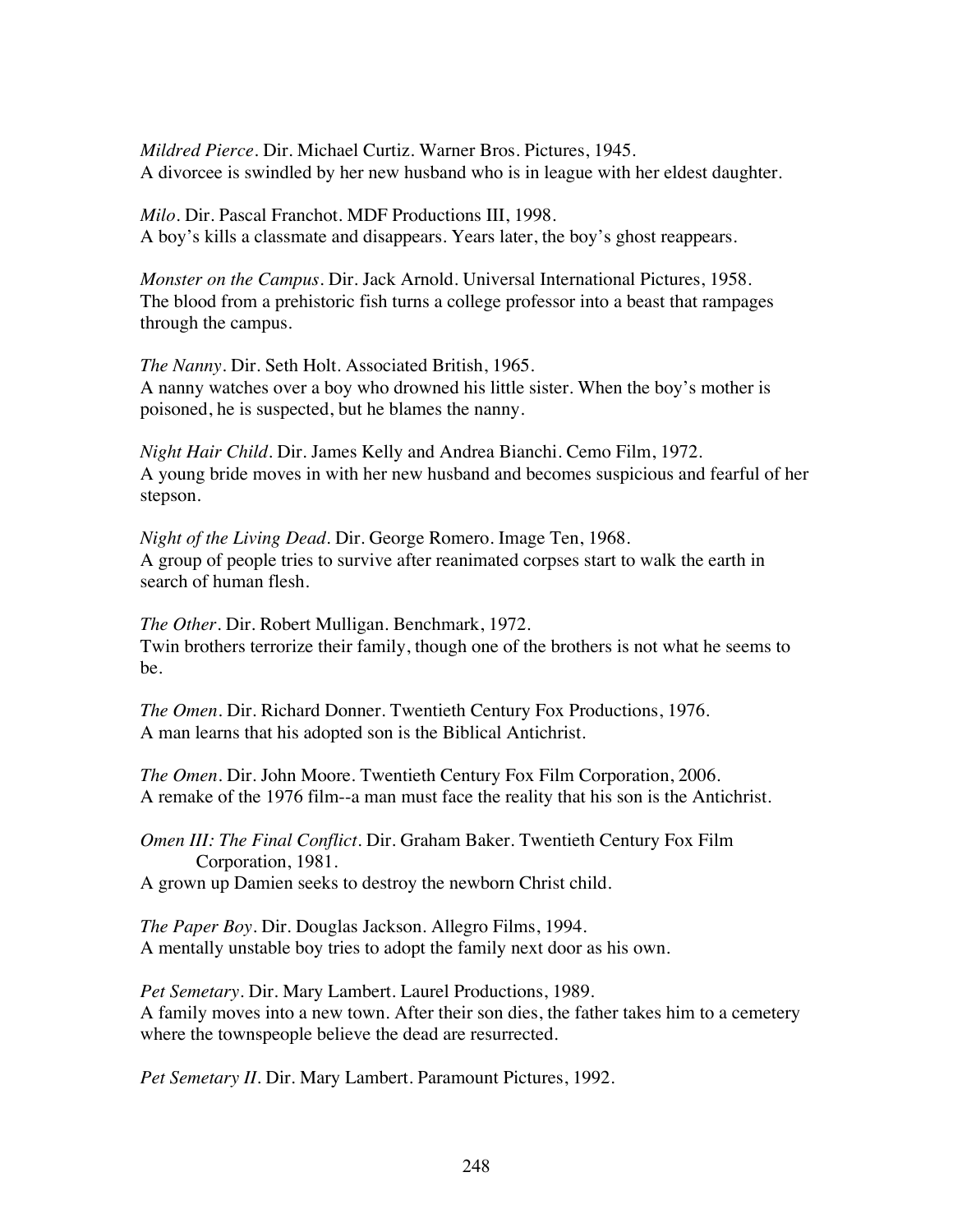Once again, new inhabitants in the town fall victim to the supernatural forces in the cemetery.

*Phenomena*. Dir. Dario Argento. DACFILM Rome, 1985. A young girl uses her psychic connection to insects to solve a murder.

*The Pit.* Dir. Lew Lehman. Amulet Pictures, 1981. A boy terrorizes his, communicates with his teddy bear, and feeds people to trolls.

*The Plague*. Dir. Hal Masonberg. Armada Pictures, 2006. All children fall into a coma one day, and ten years later they wake up and are violent and zombie-like.

*Poltergeist*. Dir. Tobe Hooper. Metro-Goldwyn-Mayer 1982. A family tries to fight off the ghosts that have invaded their house.

*Poison for the Fairies*. Dir. Carlos Enrique Taboada. Institue Mexicana Cinematografia, 1984.

Two little girls form a friendship and drive each other to commit murderous acts.

*Poison Ivy*. Dir. Katt Shea. New Line Cinema, 1992. A scheming teenager forces her way into another girl's family.

*Progeny*. Dir. Brian Yuzna. Progeny Films Inc., 1998. Aliens impregnate an unsuspecting woman.

*Pyrokenesis*. Dir. Shushuke Kaneko. Toho Company, 2000. A woman uses her control over fires to track down a murderous boy.

*Relative Fear*. Dir. George Mihalka. Allegro Films, 1994. A mystery arises when a string of people die after being around a small boy.

*Return from Witch Mountain*. Dir. John Hough. Walt Disney Pictures, 1978. A scientist looks to manipulate two twins with psychic powers.

*The Ring*. Dir. Gore Verbinski. Dreamworks SKG, 2002. In this remake, American people fall victim to the spirits that haunt a VHS tape.

*The Ring 2*. Dir. Hideo Nakata. Dreamworks SKG, 2005. The videotape was destroyed, but Rachel finds out that the danger is not over.

*Ringu*. Dir. Hideo Nakata. Omega Project, 1998. People fall victim to the evil spirits that possess a VHS tape.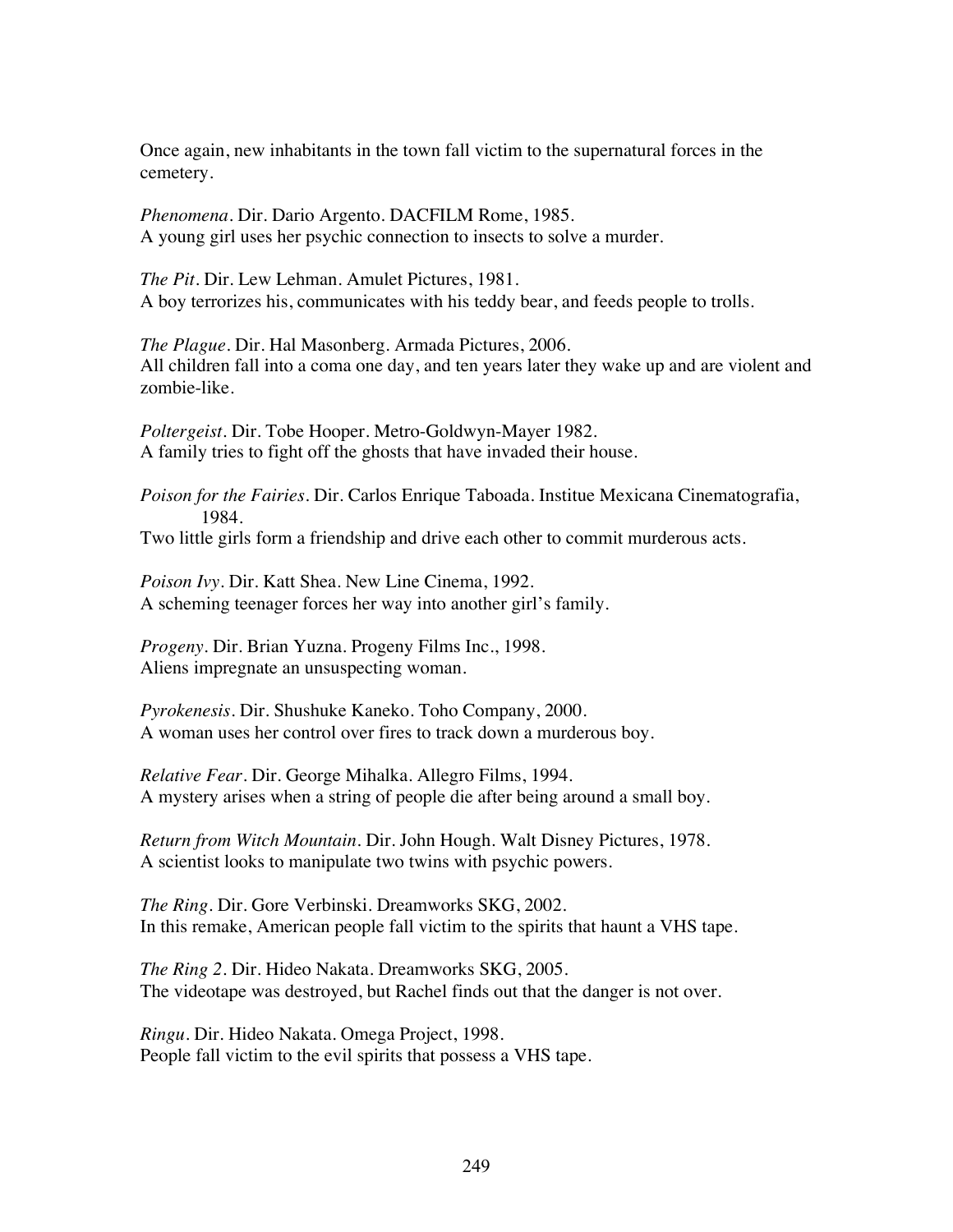*Ringu 2.* Dir. Hideo Nakata. Kadokawa Shoten Publishing Company, 1999. The victim from the first film gains the psychic powers that his attacker possessed.

*Rosemary's Baby.* Dir. Roman Polanski. William Castle Productions, 1968. A young couple is expecting a child, though the mother fears that she is carrying the spawn of Satan in her womb.

*Ruby*. Dir. Curtis Harrington. Mid-America Pictures, 1977. Sixteen years after her boyfriend is murdered, the owner of a drive-in theatre becomes suspicious of her mute daughter as bodies pile up at her place of business.

*The Shining*. Dir. Stanley Kubrick. Warner Bros. Pictures, 1978. A write slowly loses his mind as he and his family spend a winter in a haunted hotel.

*Sister My Sister*. Dir. Nancy Meckler. British Screen Productions, 1994. Two poor sisters become maids in a wealthy widow's house, where they have a tense relationship with the widow and her daughter.

*Sleepaway Camp*. Dir. Robert Hiltzick. American Eagle, 1983. The campers and counselors at a summer camp fall victim to a mysterious killer.

*The Space Children*. Dir. Jack Arnold, Paramount Pictures, 1958. An alien uses telepathy to control scientists' children and convince the youths to sabotage their parents' rocket launch.

*Stacy.* Dir. Naoyuki Tomomatsu. 2001. All of the world's females between the age of 15 and 17 become flesh-eating monsters.

*Suddenly, Last Summer*. Dir. Joseph L. Mankiewicz. Horizon Pictures, 1959. A woman tries to cover up the truth about her son's death by convincing a doctor to lobotomize her niece, who witnessed the event.

*Tales That Witness Madness*. Dir. Freddy Francis. World Film Services, 1973. A psychiatrist tells the tales of four patients that went insane and ended up at the mental hospital at which he works.

*Teenage Caveman.* Dir. Roger Corman. Malibu Productions, 1958. A young caveman defies the laws of his people, and explores an area that holds the secret to his people's origin.

*Teenage Monster.* Dir. Jacques R. Marquette. Marquette Productions, Ltd, 1958. A boy and his father are hit by a meteor. The father dies, but the boy grows into a rampaging monster.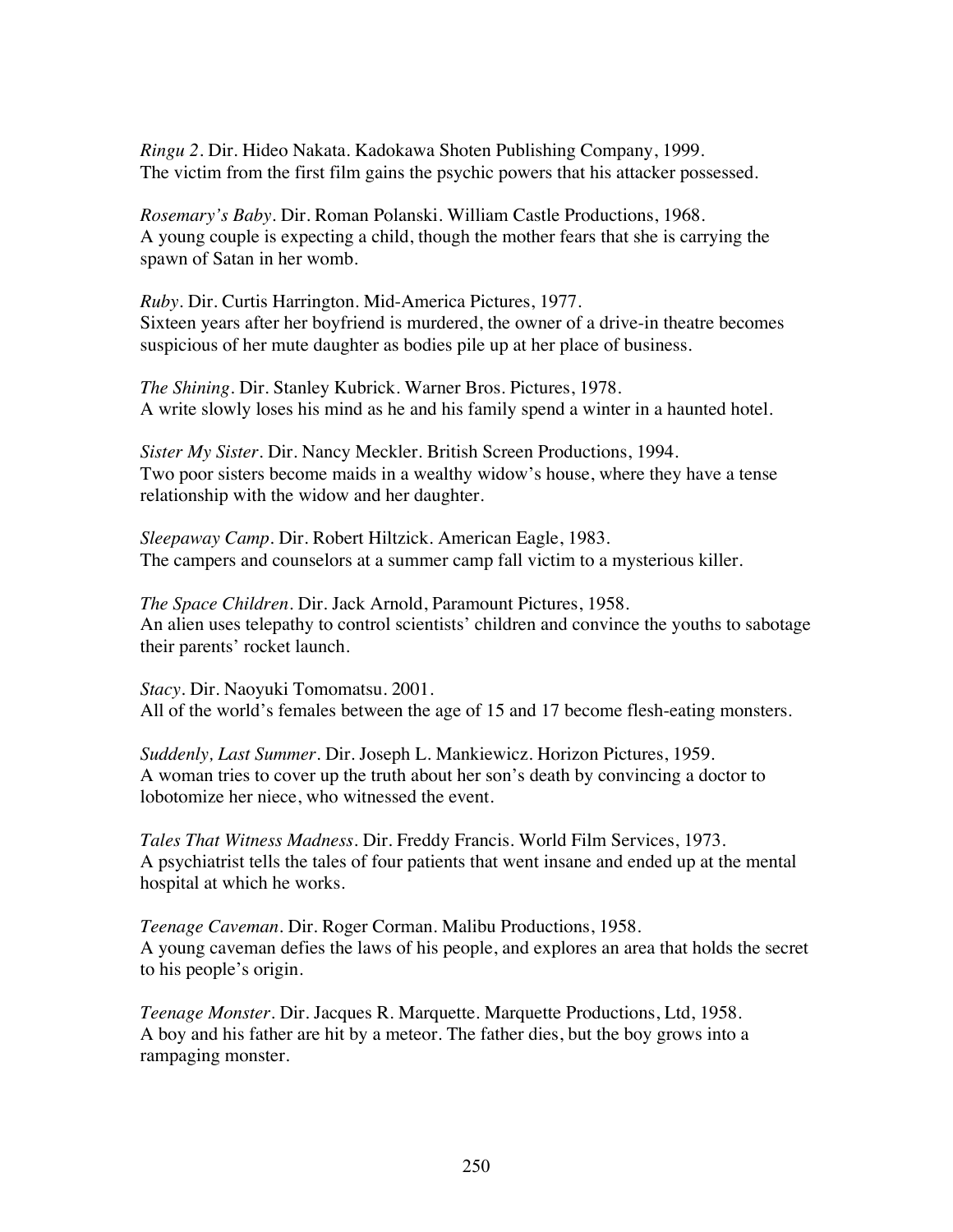*Teenage Zombies.* Dir. Jerry Warren. GBM Productions, 1959. A group of teenagers land on an island and encounter a female scientist that wants to turn them into mindless zombies.

*Teenagers from Outer Space*. Dir. Tom Graeff. Tom Graeff Productions, 1959. An alien falls in love with a teenage girl. The two join forces to stop the aliens' brethren, who want to take over the planet.

*These Are the Damned.* Dir. Joseph Losey. Columbia Pictures Corporation, 1963. An American visiting England faces many dangers including a collection of radioactive children housed by the government.

*The Tin Drum*. Dir. Volker Schlondorf. Argos Films, 1979. A young boy living in 1930s Germany wills himself to stay the same age forever.

*To the Devil a Daughter*. Dir. Peter Sykes. Hammer Film Productions, 1976. Satanists look to use a young girl to bring Satan to earth, but a novelist comes to her rescue.

*The Twilight of the Golds*. Dir. Ross Kagan Marks. Below the Belt Entertainment, 1997. A woman ponders whether or not to keep her baby after she finds out that there's a chance he might be born gay.

*Twilight Zone: The Movie*. Dir. John Landis, Joe Dante, George Miller, Steven Spielberg. Warner Bros. Pictures, 1983. Four classic tales from the original *Twilight Zone* series are retold by modern directors.

*Twisted*. Dir. Adam Holender. Morison Film Group, 1986. A tech-savvy boy terrorizes his sister and baby sitter with electronic mischief.

*The Unborn*. Dir. Rodman Flender. Califilm, 1991. Two parents utilize in-vitro fertilization, only to find out that they have become the victims of a mad experiment.

*Venom*. Dir. Piers Haggard. Morison Film Group, 1981. Men attempt to kidnap a child but are terrorized by a black mamba snake in the process.

*Village of the Damned*. Dir. Wolf Rilla. Metro-Goldwyn-Mayer British Studios, 1960. An entire village inexplicably falls asleep at the same time. Later, all of the women become pregnant. The fast-growing, blond-haired progeny of these women then torment the town.

*Village of the Damned*. Dir. John Carpenter. Alphaville Films, 1995.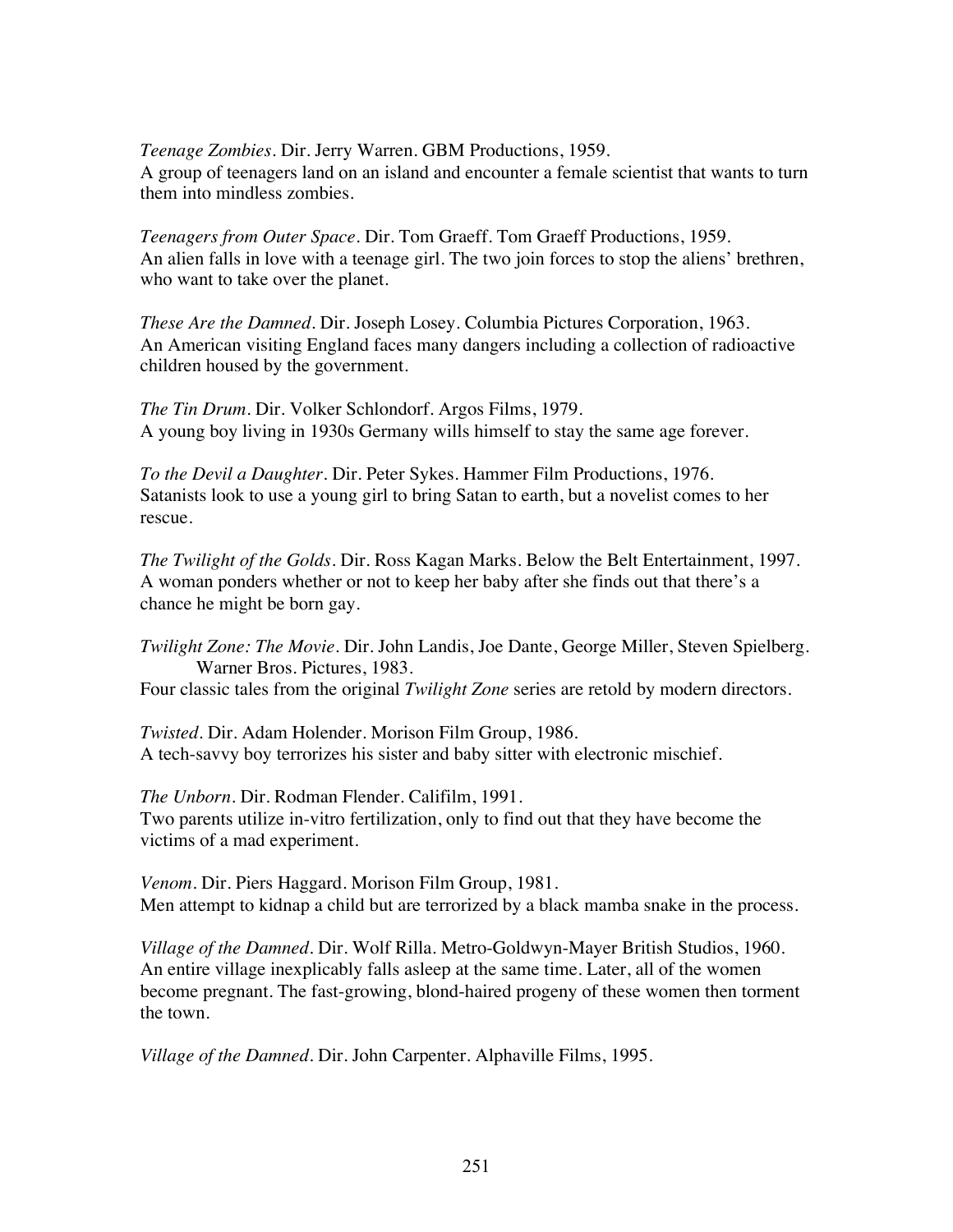In this remake of the original film, a group of women are mysteriously impregnated and give birth to alien children.

*Whatever Happened to Baby Jane?* Dir. Robert Aldrich. The Associates and Aldrich Company, 1962.

Two women, both former actresses, live in isolation as their hostility towards each other builds.

*Whisper*. Dir. Stweart Hendler. Deacon Entertainment, 2007. A little boy gets the better of his unsuspecting kidnappers.

*Who Can Kill a Child?*. Dir. Narcisco Ibanez Serrador. Penta Films, 1976. A young tourist couple fights for their lives after they arrive on an island taken over by murderous children.

*Who Ever Slew Auntie Roo?*. Dir. Curtis Harrington. American International Productions, 1971.

A widow throws a large Christmas party for the orphanage every year, but she lures them there for sinister purposes.

*Wicked Little Things*. Dir. J.S. Cardone. Millenium Films, 2006. New residents in a small town face danger from the children who died in a mine there almost a century earlier.

*The Wild Bunch*. Dir. Sam Peckinpah. Warner Brothers/Seven Arts, 1969. A group of desperate, aging outlaws agrees to steal a shipment of weapons for a Mexican general after a failed bank heist.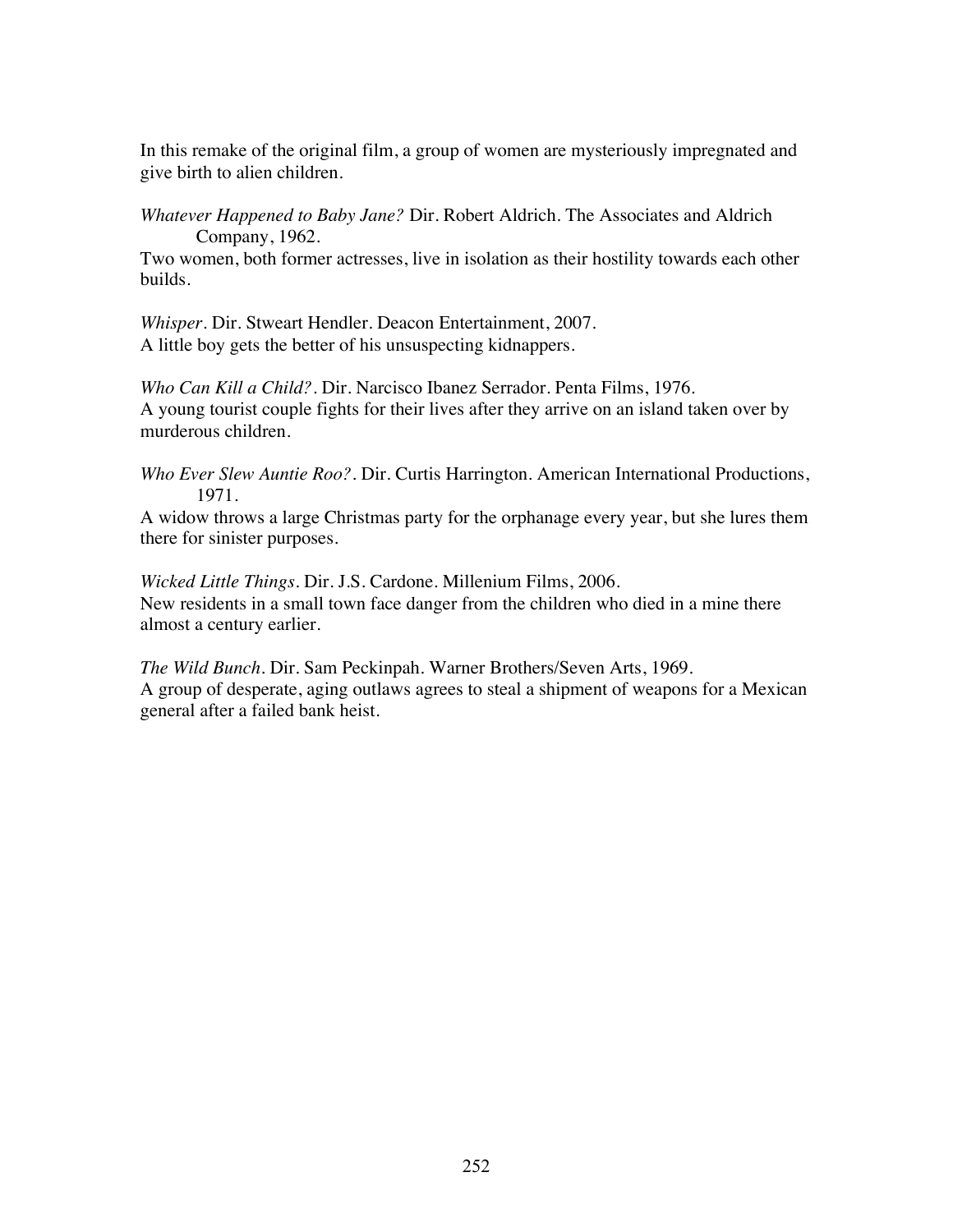## **Works Cited**

- 81st Congress 2nd Session. *Cong. Rec.* 96.4 (29 March-24 April 1950): 4527-4528, <http://www.english.upenn.edu/~afilreis/50s/gays-in-govt.html>.
- Aries, Phillipe. *Centuries of Childhood: A Social History of Family Life*. Trans. Robert Baldick. New York: Random House, 1962.
- Austin, Joe and Michael N. Willard. "Introduction: Angels of History, Demons of Culture." *Generations of Youth: Youth Cultures and History in Twentieth Century America*. Eds. Joe Austin and Michael N. Willard. NY, NY: New York University Press, 1998. 1-20.
- Babuscio, Jack. "The Cinema of Camp (aka Camp and the Gay Sensibility)." *Camp: Queer Aesthetics and the Performing Subject: A Reader*. Ed. Fabio Cleto. Ann Arbor: University of Michigan Press, 2002. 117-135.
- Benshoff, Harry. *Monsters in the Closet: Homosexuality and the Horror Film*. Manchester, UK: Manchester University Press, 1997.
- Berlant, Lauren. "Live Sex Acts (Parental Advisory: Explicit Material)." *Curiouser: On the Queerness of Children*, Eds. Steven Bruhm and Natasha Hurley. Minneapolis, MN: University of Minnesota Press, 2004, 57-80.
- ---. *The Queen of America Goes to Washington City*. Durham: Duke University Press, 1997.
- Bersani, Leo*. The Freudian Body: Psychoanalysis and Art*. NY: Columbia University Press, 1986.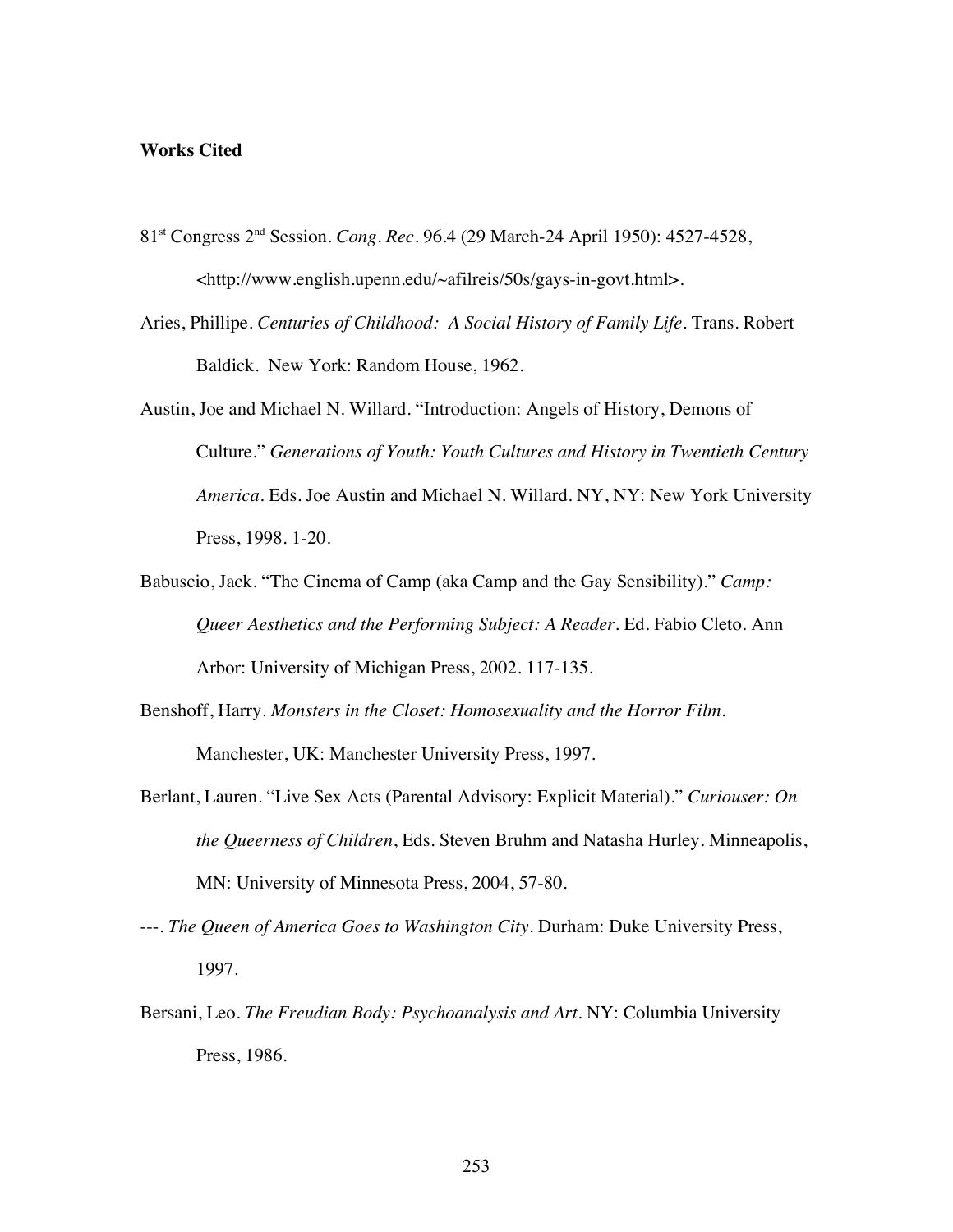- ---. *Homos.* Cambridge: Harvard University Press, 1995.
- ---. "Is the Rectum a Grave?" *AIDS: Cultural Analysis, Cultural Activism*. Ed. Douglas Crimp. Cambridge, MA: MIT Press, 1988, 197-223.
- Best, Joel. *Threatened Children: Rhetoric and Concern about Child-Victims*. Chicago: University of Chicago Press, 1990.
- Bronski, Michael. *Culture Clash: The Making of Gay Sensibility.* Boston: South End Press, 1984.
- Bruhm, Steven and Natasha Hurley. Introduction. *Curiouser: On the Queerness of Children*. Minneapolis: University of Minnesota Press, 2004.
- Bussing, Sabine. *Aliens in the Home: The Child in Horror Fiction*. Westport, CT: Greenwood Publishing, 1987.
- Butler, Judith. *Bodies That Matter: On the Discursive Limits of "Sex."* New York: Routledge, 1993.
- ---. *Gender Trouble: Feminism and the Subversion of Identity*. New York: Routledge, 1990.
- ---. "Is Kinship Always Already Heterosexual?," *differences: A Journal of Feminist Cultural Studies,* 13:1 (2002), 14-44.
- Buzz, "The Children (of Ravensblack) [review]," *CampBlood.* 04 February, 2010. <http://campblood.org/Reviews/Review%20-%20The%20Children.htm>.
- Carroll, Noel. *The Philosophy of Horror: Or, Paradoxes of the Heart*. NY, NY: Routledge, 1990.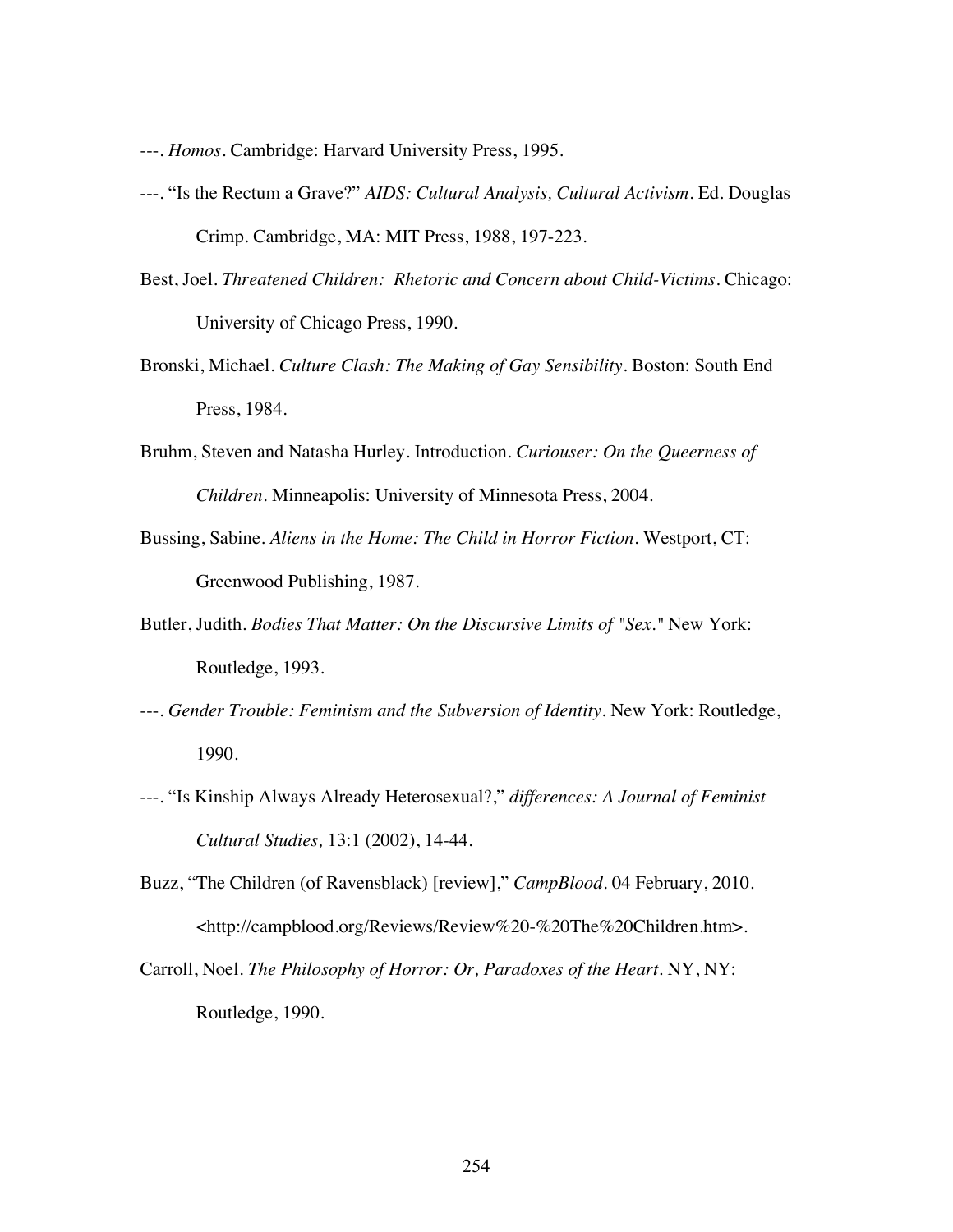- Castle, Terry. *The Apparitional Lesbian: Female Homosexuality and Modern Culture*. New York: Columbia University Press, 1993.
- Clover, Carol. "The Eye of Horror," in Ed. Linda Williams, *Viewing Positions: Ways of Seeing Film*. New Brunswick, NJ: Rutgers University Press, 1995, 184-230.
- ---. *Men, Women, and Chainsaws: Gender in the Modern Horror Film*. Princeton, NJ: Princeton University Press, 1993.

Cobb, Michael. "Queer Theory and Its Children." *Criticism* 47.1: Winter 2005. 119-130.

- Corber, Robert J. *In the Name of National Security: Hitchcock, Homophobia, and the Political Construction of Gender in Postwar America*. Durham, NC: Duke University Press, 1993.
- Cowie, Elizabeth. "Fantasia." *The Woman in Question: M/f.* ed. Elizabeth Cowie. Cambridge: MIT Press, 1990.
- Creed, Barbara. "Baby Bitches From Hell: Monstrous Little Women in Film." *Scary Women Symposium*. Berkeley: UCLA Film and Television Archive Research and Study Center, 1994. <http://www.cinema.ucla.edu/women/creed/creed1.html>.
- ---. "Horror and the Monstrous-Feminine: An Imaginary Abjection." *The Dread of Difference: Gender and the Horror Film*. Ed. Barry Keith Grant. Austin, TX: University of Texas Press, 1996. 35-65.
- ---. "Lesbian Bodies: Tribades, Tomboys, and Tarts." *Sexy Bodies: The Strange Carnalities of Feminism*. Ed. Elizabeth Grosz and Elspeth Probyn. New York: Routledge, 1996. 86-103.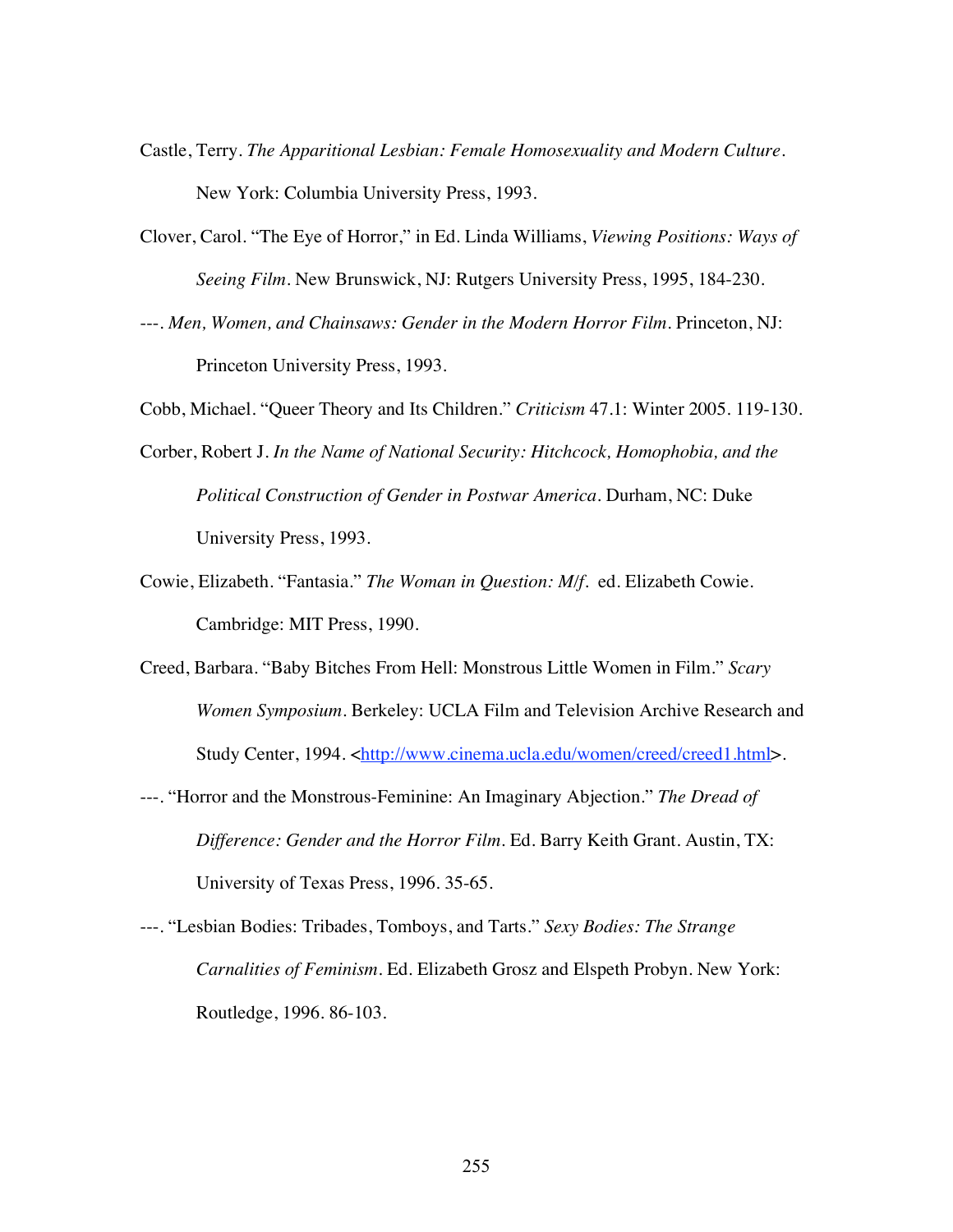- ---. *The Monstrous-Feminine: Film, Feminism, Psychoanalysis*. New York: Routledge, 1993.
- ---. *Representing the Woman: Cinema and Psychoanalysis*. Minneapolis: University of Minnesota Press, 1997.
- Da Silva, Stephen. "Transvaluing Immaturity: Reverse Discourses of Male Homosexuality in E.M. Forster's Posthumously Published Fiction." *Criticism* 40.2 (Spring 1998): 237-272.
- Davidson, Arnold I. *The Emergence of Sexuality: Historical Epistemology and the Formation of Concepts*. Cambridge: Harvard University Press, 2001.
- DeLauretis, Theresa. *The Practice of Love: Lesbian Sexuality and Perverse Desire*. Bloomington: Indiana University Press, 1994.
- Dixon, Wheeler. "The Child as Demon in Films since 1961." *Films in Review* 37.2: February 1986. 78-83.
- Doty, Alexander. *Flaming Classics: Queering the Film Canon*. New York: Routledge, 2000.

---. *Making Things Perfectly Queer*. Minneapolis: University of Minnesota Press, 1993.

- Douglas, Ann. "The Dream of the Wise Child: Freud's 'Family Romance' Revisited in Contemporary Narratives of Horror." *Prospects* 9 (1984): 293-348.
- Douglas, Mary. *Purity and Danger: An Analysis of Concept of Pollution and Taboo*.

London: Routledge and Kegan Paul Publishers, 1966.

- DuBois, W..B. *The Souls of Black Folk*. New York: Dover Publications, 1994.
- Dundes, Alan. "The Dead Baby Joke Cycle," *Western Folklore*. 145-157.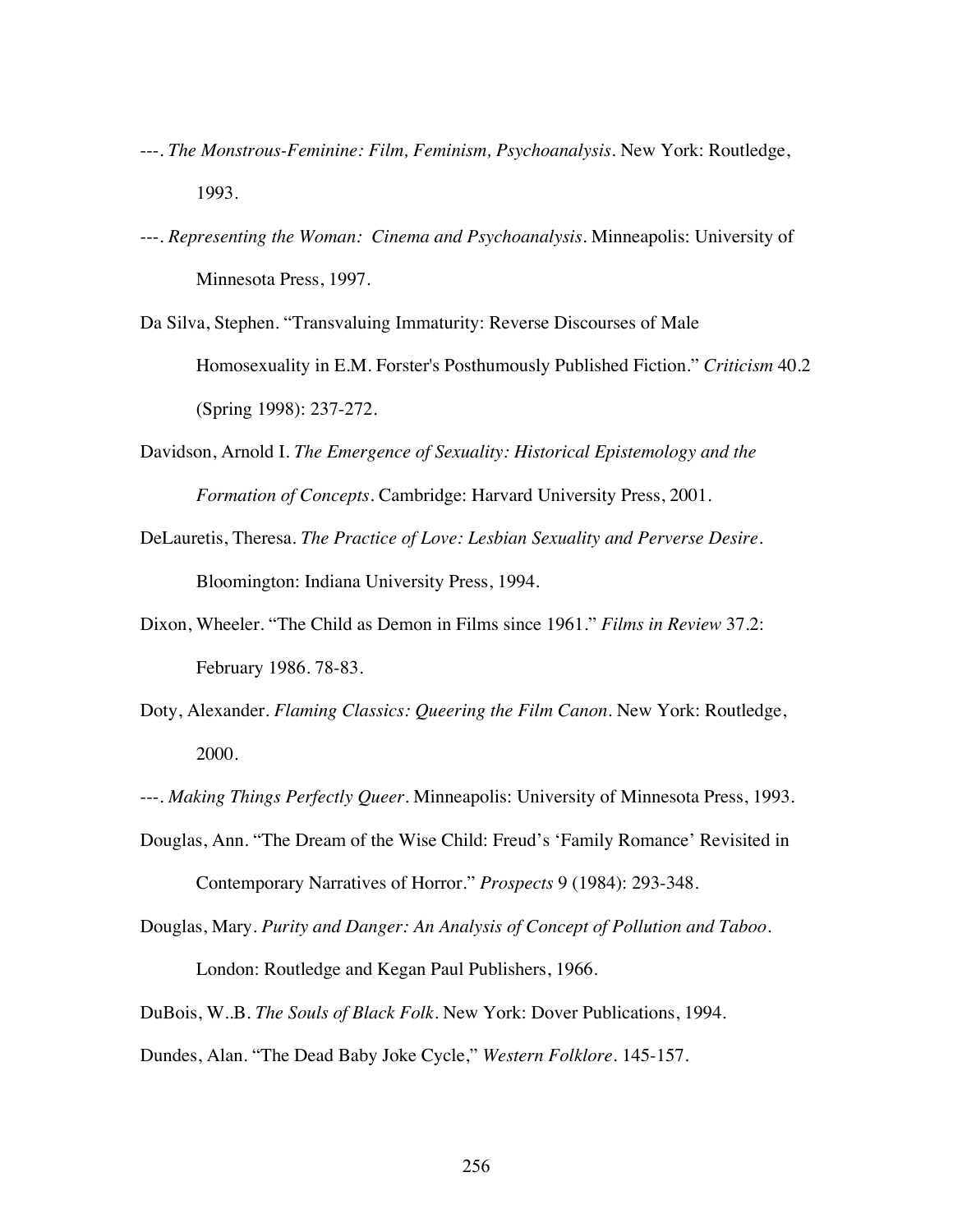Dyer, Richard. *Culture of Queers.* London: Routledge, 2004.

---. *White*. London: Routledge, 1997.

Edelmann, Lee. *No Future: Queer Theory and the Death Drive*. Durham: Duke University Press, 2004.

Ellsworth, Elizabeth. "Illicit Pleasures: Feminist Spectators and *Personal Best*." *Issues in Feminist Film Criticism*. Bloomington: University of Indiana Press, 1990. 183- 196.

Erikson, Erik. *Childhood and Society.* NY: W.W. Norton & Co., 1993.

- Evans, Caroline and Lorraine Gamman. "The Gaze Revisited, Or Reviewing Queer Viewing." Eds. Paul Burston and Colin Richardson, *A Queer Romance: Lesbians, Gay Men and Popular Culture*, London: Routledge. 1995.13-56.
- Farmer, Brett. *Spectacular Passions: Cinema, Fantasy, Gay Male Spectatorships*. Durham: Duke University Press, 2000.

Fielder, Leslie. *Love and Death in the American Novel*. NY: Criterion Books, 1960.

Fitzgibbons, Richard and Joseph Nicolosi, "When Boys Won't Be Boys: Childhood Gender Indentity Disorder," *Catholic Education Resource Center.* Reprinted from *Lay Witness* (June, 2001). Jan 30, 2010.

<http://www.catholiceducation.org/articles/homosexuality/ho0045.html>.

- Foucault, Michel. *Discipline and Punish: The Birth of the Prison*. NY: Pantheon Books, 1973.
- ---. *The History of Sexuality: An Introduction, Volume One*. NY: Vintage, 1990.
- ---. "What is Enlightenment?" *The Foucault Reader*. NY: Random House, 1984.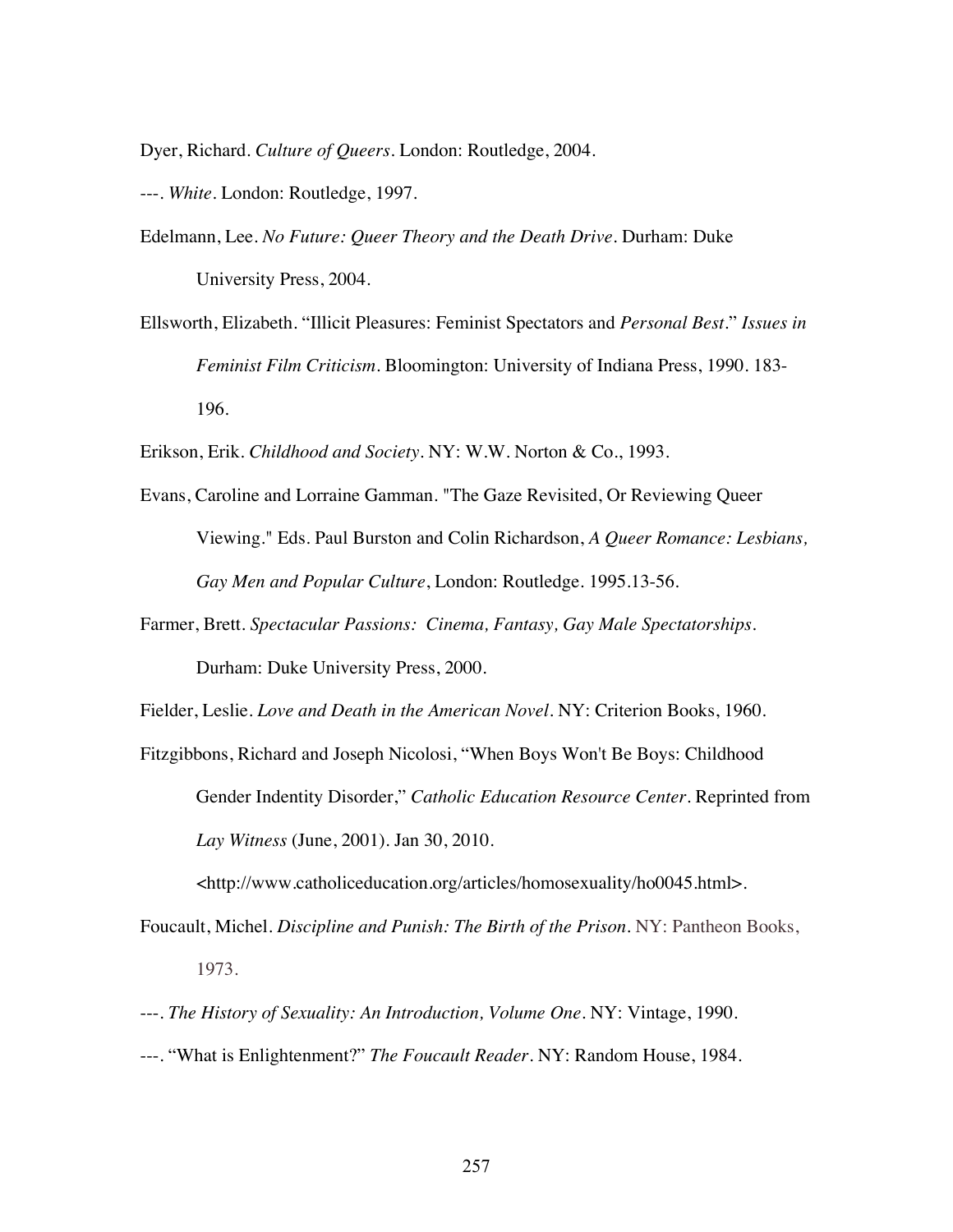- Freud, Sigmund. *The Origins of Psychoanalysis: Letters to Wilhelm Fliess: Drafts and Notes 1887-1902,* New York: Basic Books, 1954.
- ---. "Three Essays on the Theory of Sexuality." *The Freud Reader*. Ed. Peter Gay. NY: W.W. Norton and Co., 1989. 239-292.
- Fuss, Diana. (ed.) *Inside/Out: Lesbian Theories, Gay Theories*. New York: Routledge, 1991.
- ---. *Identification Papers.* New York: Routledge, 1995.
- "Gay Exorcism, Full Version." YouTube.com. July 14, 2009,

<http://www.youtube.com/watch?v=Bz6qSfDvQQc>.

Gazik, Elizabeth. "The Queer Sort of Fandom for *Heavenly Creatures*: The Closeted Indigence, Lesbian Islands, and New Zealand National Cinema," in *Postcolonial and Queer Theories: Intersections and Essays,* 47-62. Westport, CT: Greenwood Press, 2001.

"The Ghoul Next Door," *Newsweek* 21 (January 1974): 97.

Gilbert, James. *A Cycle of Outrage: America's Reaction to the Juvenile Delinquent of the 1950s*. NY, NY: Oxford University Press, 1986.

Gilliat, Penelope. "Anguish Under the Skin," *New Yorker* (15 June 1968): 87-89.

- Gittins, Diana. *The Child in Question*. NY, NY: Palgrave MacMillan, 2003.
- Griffin, Christine. "Starting Points and Reservations: A Century of Adolescence: From 1880 to 1980." *Representations of Youth: The Study of Youth and Adolescence in Britain and America*. Cambridge: Polity Press, 1993.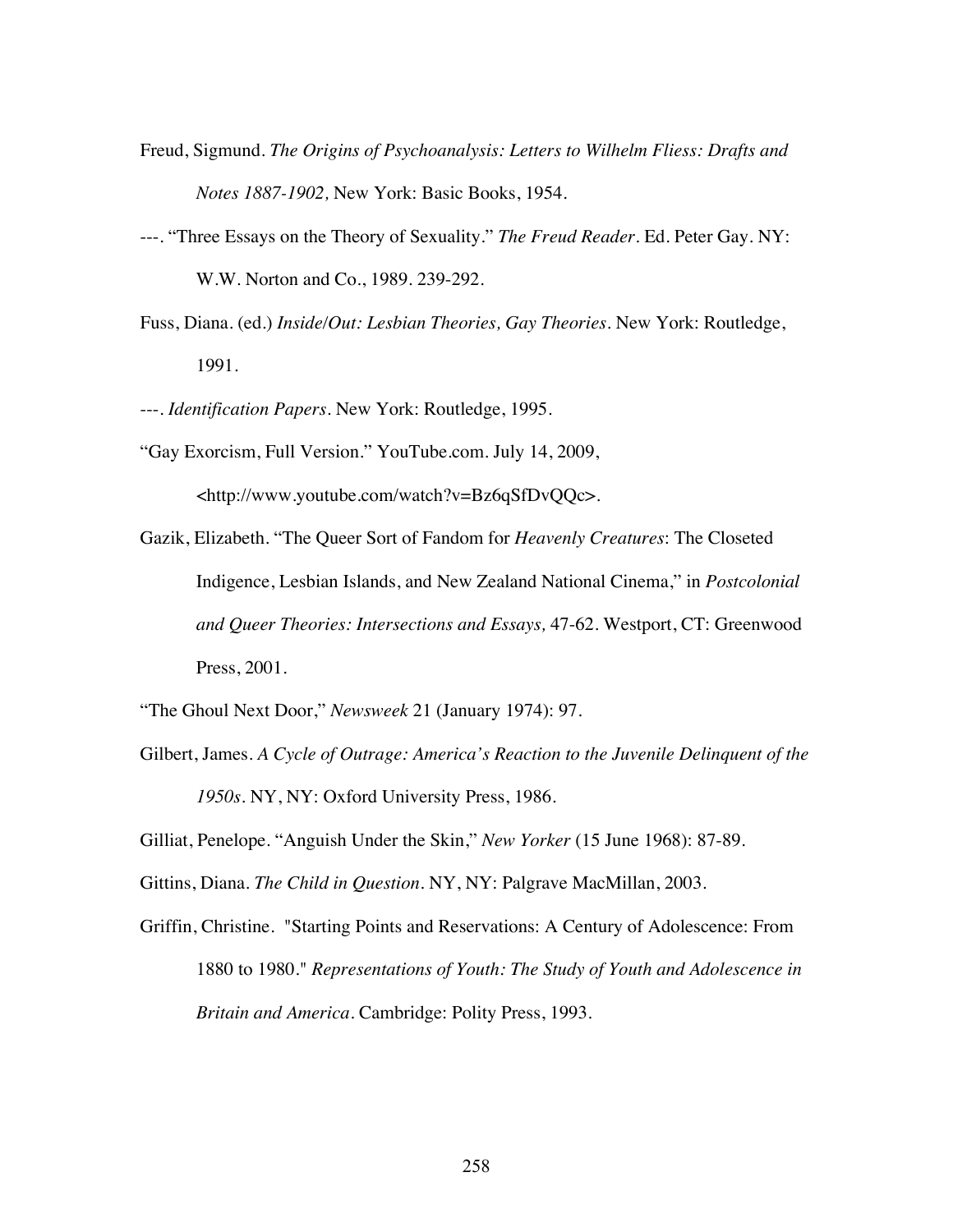Grosz, Elizabeth. "Intolerable Ambiguity: Freaks as/at the Limit." *Freakery: Cultural Spectacles of the Extraordinary Body*. Ed. Rosemarie Garland Thomson. NY: New York University Press, 1996. 55-68.

Judith Halberstam, *Female Masculinity*. Durham: Duke University Press, 1998.

- ---. *Skin Shows: Gothic Horror and the Technology of Monsters.* Durham, NC: Duke University Press, 1995.
- Hanson, Ellis. "Knowing Children: Desire and Interpretation in *The Exorcist*." *Curiouser: On the Queerness of Children.* Eds. Steven Bruhm and Natasha Hurley. Minneapolis: University of Minnesota Press, 2004. 107-138.
- ---. "Technology, Paranoia, and the Queer Voice." *Screen* 34.2: 1993. 137-61.
- ---. "The Undead." *inside/out: Lesbian Theories, Gay Theories*. ed. Diana Fuss. New York: Routledge, 1991. 324-340.

Hebdige, Dick. *Hiding in the Light: On Images and Things.* London: Comedia, 1988.

- Hecht, George. "1950-1960: The Decade of the Child," *Parents' Magazine* (January 1950), 2-8.
- Heffernan, Kevin*. Ghouls, Gimmicks, and Gold: Horror Films and the American Movie Business, 1953-1968.* Durham, NC: Duke University Press, 2004.
- Hendershot, Cyndy. "The Cold War Horror Film: Taboo and Transgression in *The Bad Seed, The Fly*, and *Psycho*." *Journal of Popular Film and Television* 29.1 (2001): 20-31.
- Hills, Matt. *The Pleasures of Horror* (London: Continuum, 2005).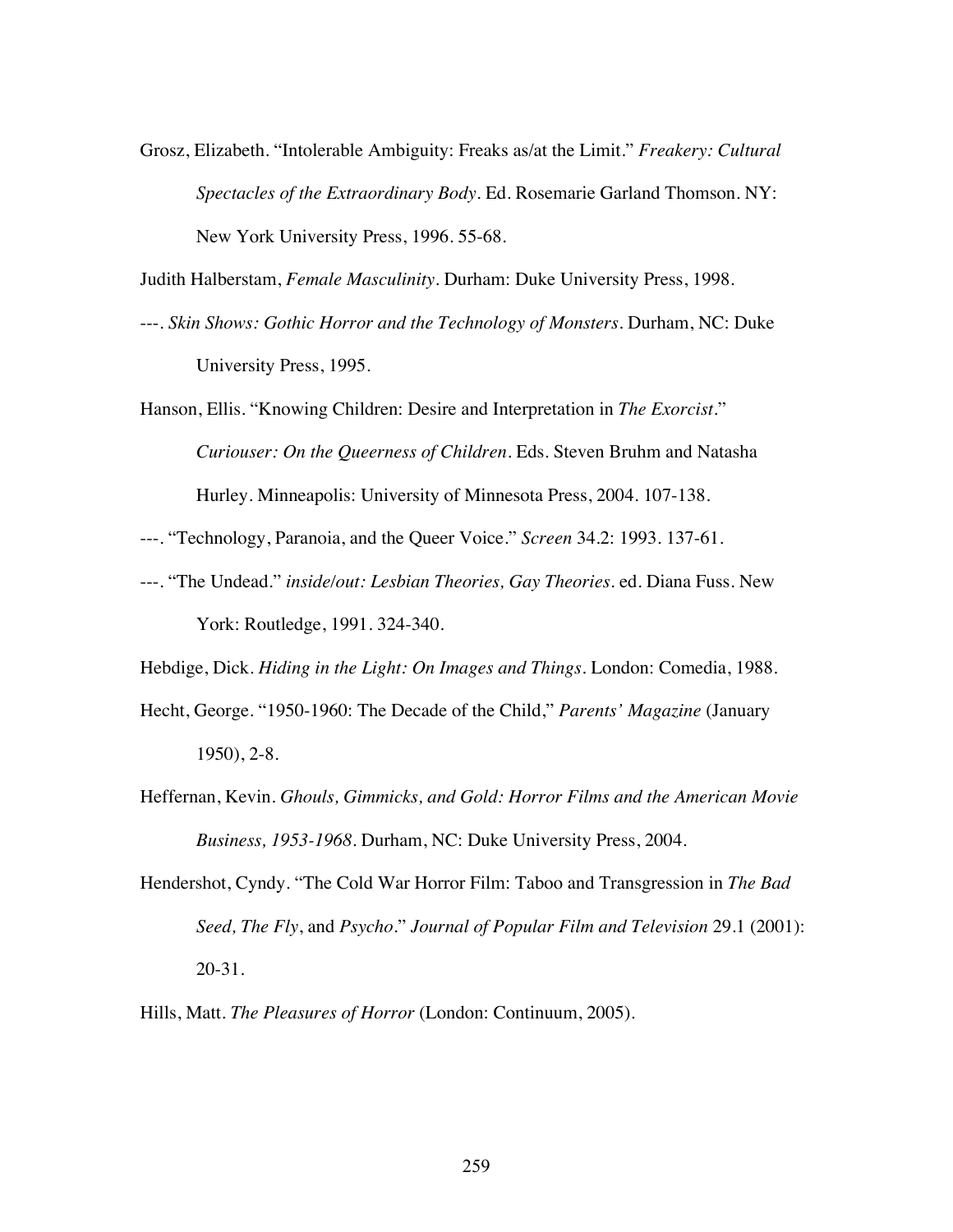- Holland, Patricia. *Picturing Childhood: The Myth of the Child in Popular Imagery.* London: I.B. Taurus, 2004.
- Jackson, Chuck. "Little, Violent, White: *The Bad Seed* and the Matter of Children." *Journal of Popular Film and Television* 28.2 (2000): 64-72.
- Jackson, Kathy Merlock. *Images of Children in American Film: A Sociocultural Analysis*. Metuchen, NJ: Scarecrow Press, Inc., 1986.
- James, Alison and Alan Prout. *Constructing and Reconstructing Childhood: Contemporary Issues in the Sociological Study of Childhood*. New York: Routledge, 1990.
- Janssen, Diederik. "Re-Queering Queer Youth Development: A Post-Developmental Approach to Childhood and Pedagogy," *Journal of LGBT Youth* 3 (2008): 113- 139.
- Jenkins, Henry. "Introduction: Childhood Innocence and Other Modern Myths." *The Children's Culture Reader*. Ed. Henry Jenkins. New York: New York University Press, 1998.
- ---. "The Sensuous Child." *The Children's Culture Reader*. New York: New York University Press, 1998.
- Kelleher, Paul. "How To Do Things with Perversion: Psychoanalysis and the 'Child in Danger'," *Curiouser: On the Queerness of Children*. Eds. Steven Bruhm and Natasha Hurley. Minneapolis, MN: University of Minnesota Press, 2004, 151- 172.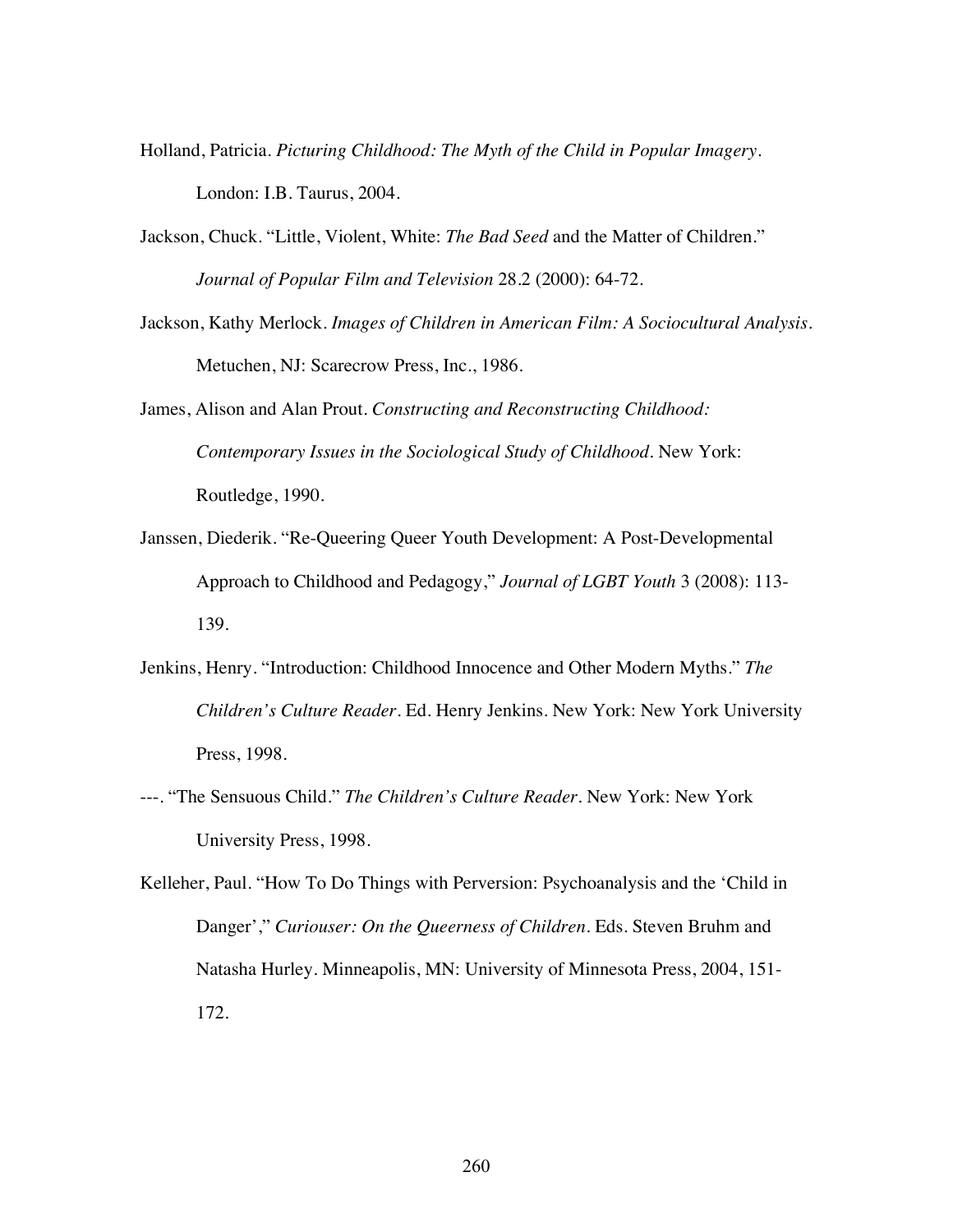- Kett, Joseph F. *Rites of Passage: Adolescence in America 1790 to the Present*. NY, NY: Basic Books, Inc, 1977.
- Kidd, Kenneth B. *Making American Boys: Boyology and the Feral Tale*. Minneapolis: University of Minnesota Press, 2004.
- Kincaid, James R. *Child-Loving: The Erotic Child and Victorian Culture*. New York: Routledge, 1992.
- ---. *Erotic Innocence: The Culture of Child-Molesting*. Durham & London: Duke University Press, 1998.
- Klein, Melanie. *The Psychoanalysis of Children*. Trans. Alix Strachey. London: Hogarth, 1950.

Kristeva, Julia. *The Powers of Horror*. New York: Columbia University Press, 1982.

Leach, Robin. "For Once, the Devil Can't Make Linda Blair Do It: This Year, She's Going to Horse Around," *People Weekly* 11 (July 1977): 38-43. 40.

"Linda-Exorcist—& Beyond Poster Kit," Advertisement, *16 Magazine* (Dec 1974): 25.

"Linda Gets a New Image," *Seventeen* (July 1974): 84-5.

Love, Heather. *Feeling Backward: Loss and the Politics of Queer History*. Cambridge: Harvard University Press, 2007.

March, William. *The Bad Seed.* NYC: Harper Collins, 1997.

Mayne, Judith. *Cinema and Spectatorship*. London & New York: Routledge, 1993.

McCullers, Carson. *A Member of the Wedding.* NY: First Mariner Books, 1946.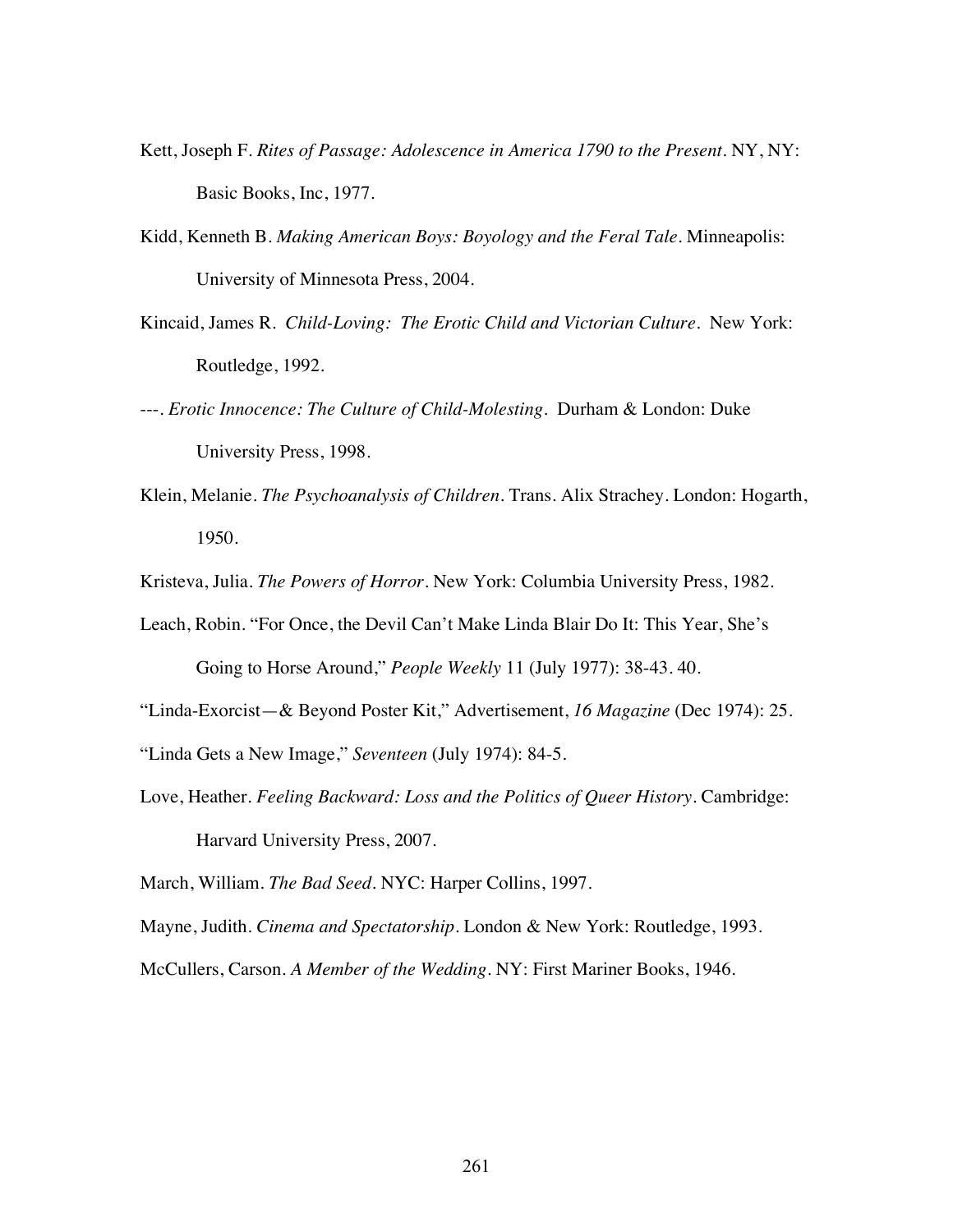- McKittrick, Casey Douglas. "Juvenile Desires: The Child as Subject, Object, and Miseen Scène in Contemporary American Culture." Diss. University of Texas at Austin, 2005.
- Medovoi, Leerom. *Rebels: Youth and the Cold War Origins of Identity.* Durham: Duke University Press, 2005.
- Merrick, Lori. "Cuteness and Commodity Aesthetics: Tom Thumb and Shirley Temple." *Freakery: Cultural Spectacles of the Extraordinary Body*. Ed. Rosemarie Garland Thomson. NY: New York University Press, 1996. 185-206.
- Miller, D.A. "Anal Rope." *Inside/Out: Lesbian Theories, Gay Theories.* NY: Routledge, 1991. 119-142.
- Moon, Michael. *A Small Boy and Others: Imitation and Initiation in American Culture from Henry James to Andy Warhol.* Durham: Duke University Press, 1998.

Montessori, Maria*. The Secret of Childhood.* NY: First Ballantine Books, 1972.

Mulvey, Laura. "Notes on Sirk and Melodrama," *Movie* 25 (Winter 1977/78).

- Munoz, Jose Esteban. *Cruising Utopia: The Then and There of Queer Futurity.* New York: New York University Press, 2009.
- Neville, Richard. *The Politics of Play: Exploring the International Underground*. London: Cape Publishers, 1970.
- Ohi, Kevin. "Narrating the Child's Queerness in *What Maisie Knew*." *Curiouser: On the Queerness of Children.* Eds. Steven Bruhm and Natasha Hurley. Minneapolis: University of Minnesota Press, 2004. 81-106.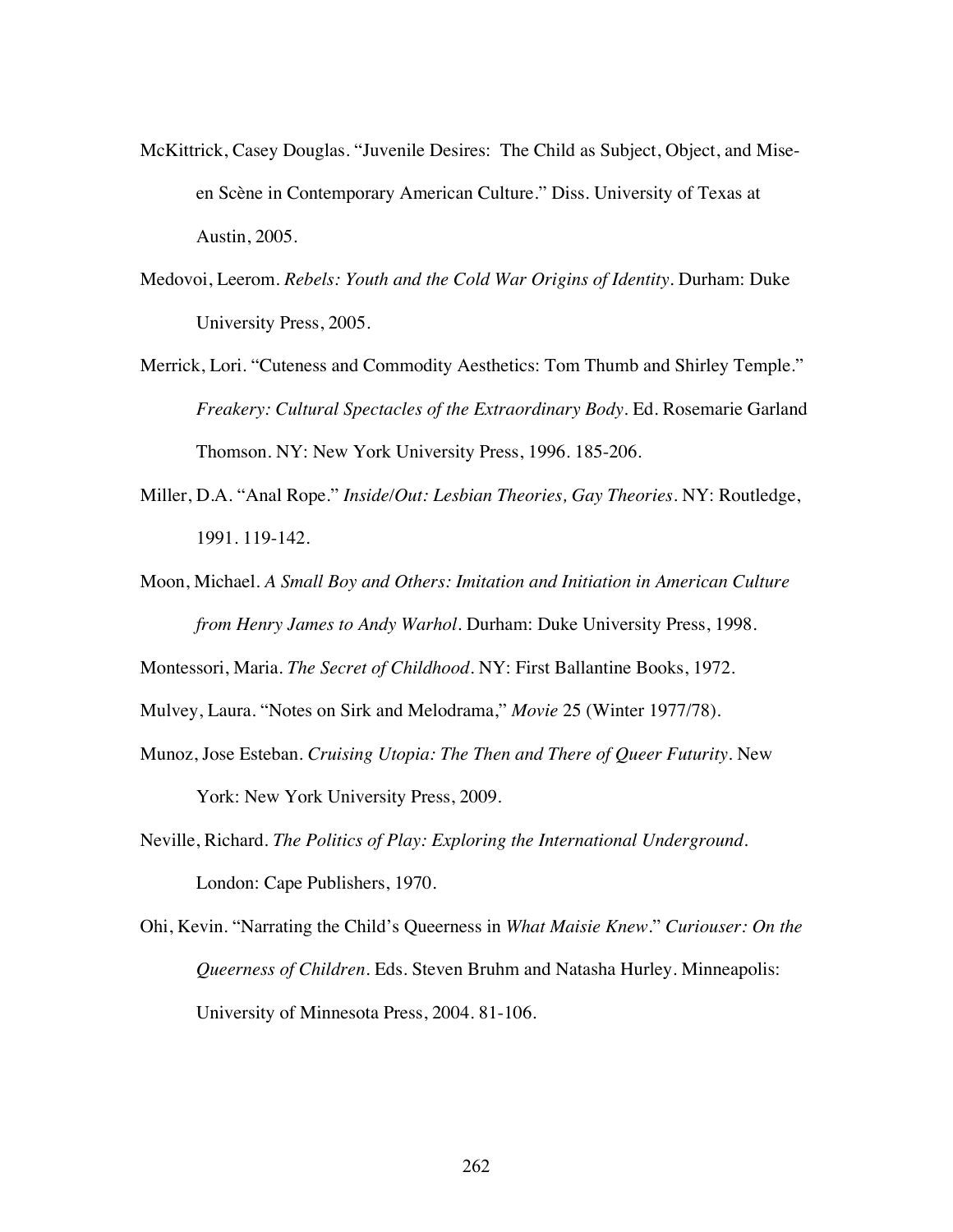- O'Sullivan, Michael. "Have They Paid Too Much for Their Stardom?" *Rona Barrett's Gossip* (Sept 1978): 12+.
- Palmeri, Ann. "Childhood's End: Toward the Liberation of Children." *Whose Child?* Littlefield, Adams, and Co: NJ: 1980. 105-123.
- Paul, William. *Laughing Screaming: Modern Hollywood Horror and Comedy*. NY: Columbia University Press, 1994.
- Pernick, Martin S. *Black Stork: Eugenics and the Death of "Defective" Babies in American Medicine and Film Since 1915.* Oxford: Oxford University Press, 1999.

Phillips, Adam. *The Beast in the Nursery*. NY: Pantheon Books, 1998.

- Pifer, Ellen. *Demon or Doll: Images of the Child in Contemporary Writing and Culture.* Charlottesville: University Press of Virginia, 2000.
- Rai, Amit. "The Future is a Monster," *Camera Obscura* 21 (2006): 59-61.
- Rechy, John. *The Sexual Outlaw: A Documentary A Non-Fiction Account, with Commentaries, of Three Days and Nights in the Sexual Underground*. NY, NY: Grove Press, Inc. 1977.

Reid, John. *The Best Little Boy in the World*. New York: Putnam, 1973.

- Ricoeur, Paul. *Freud and Philosophy: An Essay on Interpretation,* trans. Denis Savage. New Haven: Yale University Press, 1970.
- Riviere, Joan. "Womanliness as a Masquerade," *The International Journal of Psycho-Analysis* 10 (1952): 303-313.
- Rose, Jacqueline. *The Case of Peter Pan, or the Impossibility of Children's Fiction*. Philadelphia: University of Pennsylvania Press, 1993.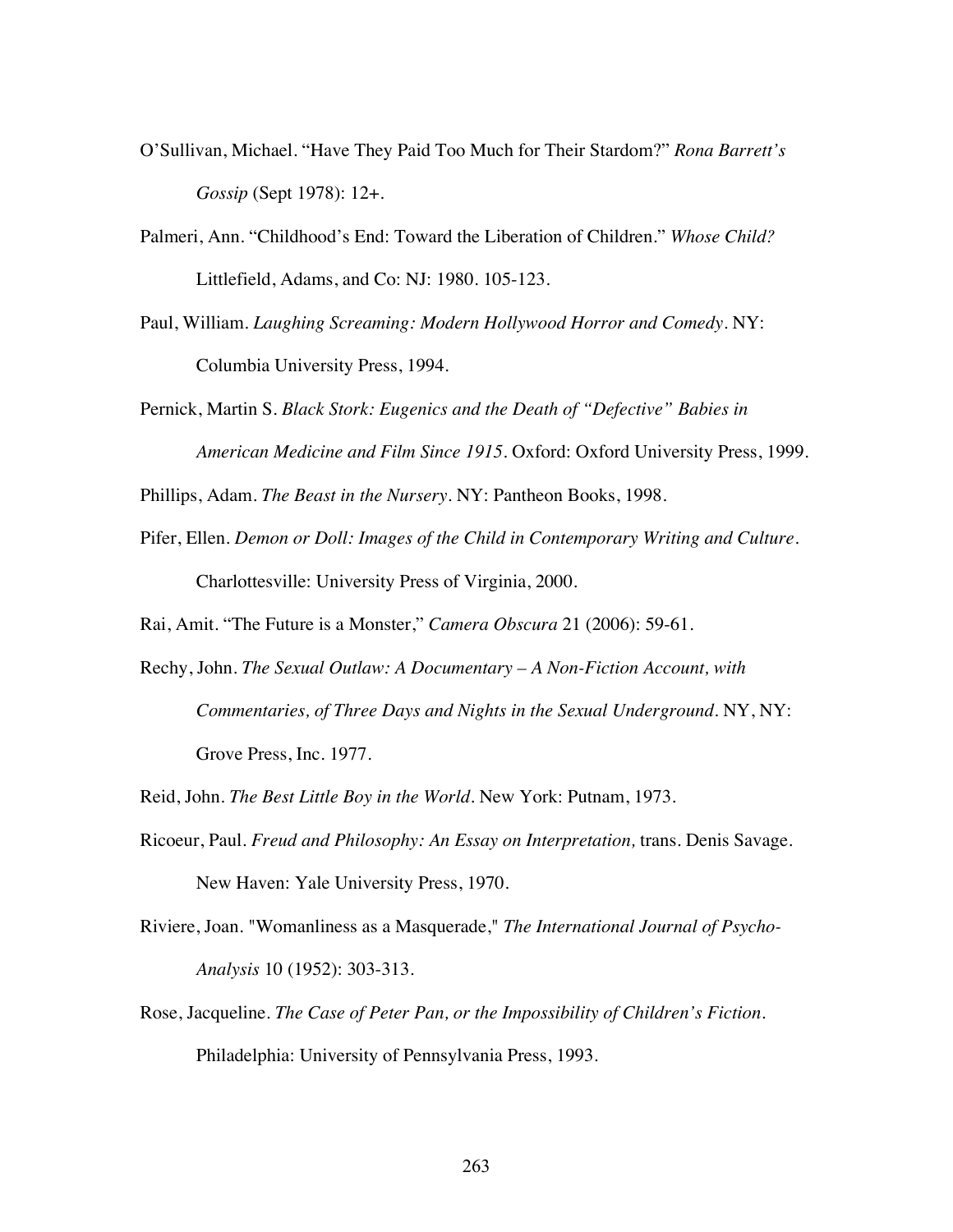- Sammond, Nicholas. *Babes in Tomorrowland: Walt Disney and the Making of the American Child, 1930-1960.* Durham: Duke University Press, 2005.
- Sánchez-Eppler, Karen. *Dependent States: The Child's Part in Nineteenth-Century American Culture.* Chicago: University of Chicago Press, 2005.
- Sconce, Jeffrey. "'Trashing' the Academy: Taste, Excess, and an Emerging Politics of Cinematic Style," *Screen* 36.4: Winter 1995. 371-393.
- Scheper-Hughes, Nancy and Howard Stein, "Child Abuse and the Unconscious in American Popular Culture," in Ed. Henry Jenkins, *The Children's Culture Reader*. New York: New York University Press, 1998, 185-199.
- Schober, Adrian. *Possessed Child Narratives in Literature and Film: Contrary States*. London, UK: Palgrave MacMillan, 2004.
- Sedgwick, Eve Kosofsky. *Between Men: English Literature and Male Homosocial*

*Desire.* New York: Columbia University Press, 1985.

- ---. *Epistemology of the Closet*. Berkeley: University of California Press, 1987.
- ---. "How to Bring Your Kids Up Gay." *Social Text* 29: 1991. 18-27.
- ---. "Paranoid Reading and Reparative Reading; or, You're So Paranoid You Probably Think This Is About You." *Novel Gazing: Queer Readings in Fiction*. Berkeley: University of California Press, 1987.
- ---. *Tendencies*. Durham: Duke University Press, 1993.
- Shaw, Julia. "Queer Theory and the Child." *rhizomes* 11: Fall 2005.

<http://www.rhizomes.net/issue11/shaw.html>.

Showalter, Ellen. "Introduction," *The Bad Seed.* NYC: Harper Collins, 1997, v-xiii.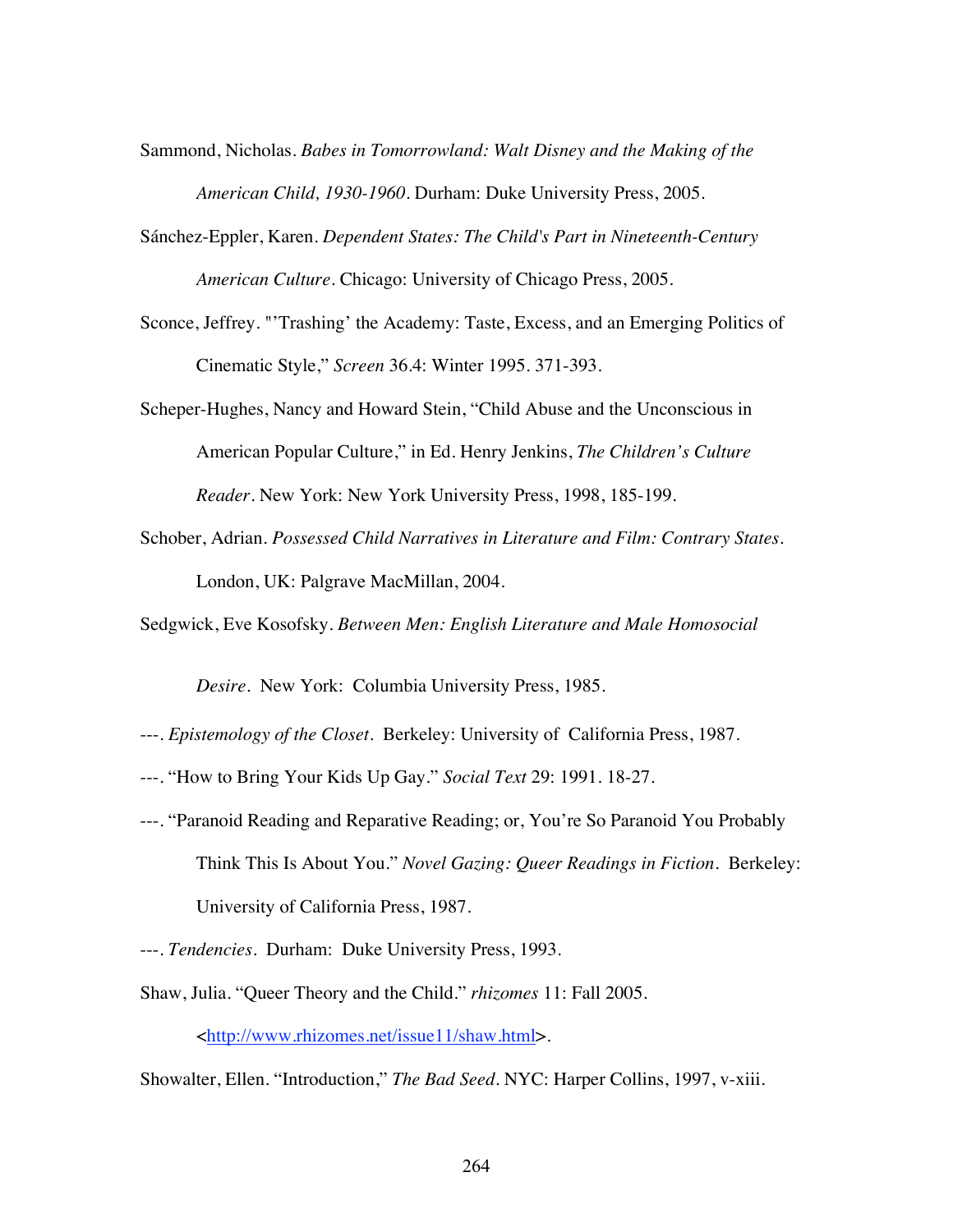Simmonds, Roy S. *The Two Worlds of William March*. Birmingham: University of Alabama Press, 1984.

Sinyard, Neil. *Children in the Movies*. New York: St. Martin's Press, 1992.

- Sobchack, Vivian. "Bringing It All Back Home: Family Economy and Generic Exchange." *Dread of Difference: Gender and the Horror Film*. Ed. Barry Keith Grant. Austin: University of Texas Press, 1996. 143-163.
- Sontag, Susan. "Notes on Camp." *Camp: Queer Aesthetics and the Performing Subject: A Reader*. Ed. By Fabio Cleto, Ann Arbor: University of Michigan Press, 2002.
- Stacey, Jackie. *Star Gazing: Hollywood Cinema and Female Spectatorship*. London: Routledge, 1994.
- Staiger, Janet. *Interpreting Films: Studies in the Historical Reception of American Cinema*. Princeton: Princeton University Press, 1992.
- ---. *Perverse Spectators: The Practices of Film Reception*. New York: NYU Press, 2000.
- Steedman, Carolyn. *Strange Dislocations: Childhood and the Idea of Human Interiority, 1780-1930*. Cambridge: Harvard University Press, 1990.
- Stockton, Kathryn Bond. "Eve's Queer Child." *Regarding Sedgwick: Essays on Critical Theory and Queer Culture*. NY: Routledge, 2002.
- ---. "Growing Sideways, or Versions of the Queer Child: The Ghost, the Homosexual, the Freudian, the Innocent, and the Interval of Animal." *Curiouser: On the Queerness of Children*. Minneapolis: University of Minnesota Press, 2004.

Strecker, Edward A. *Their Mother's Sons.* Philadelphia: J.B. Lippincott, 1946.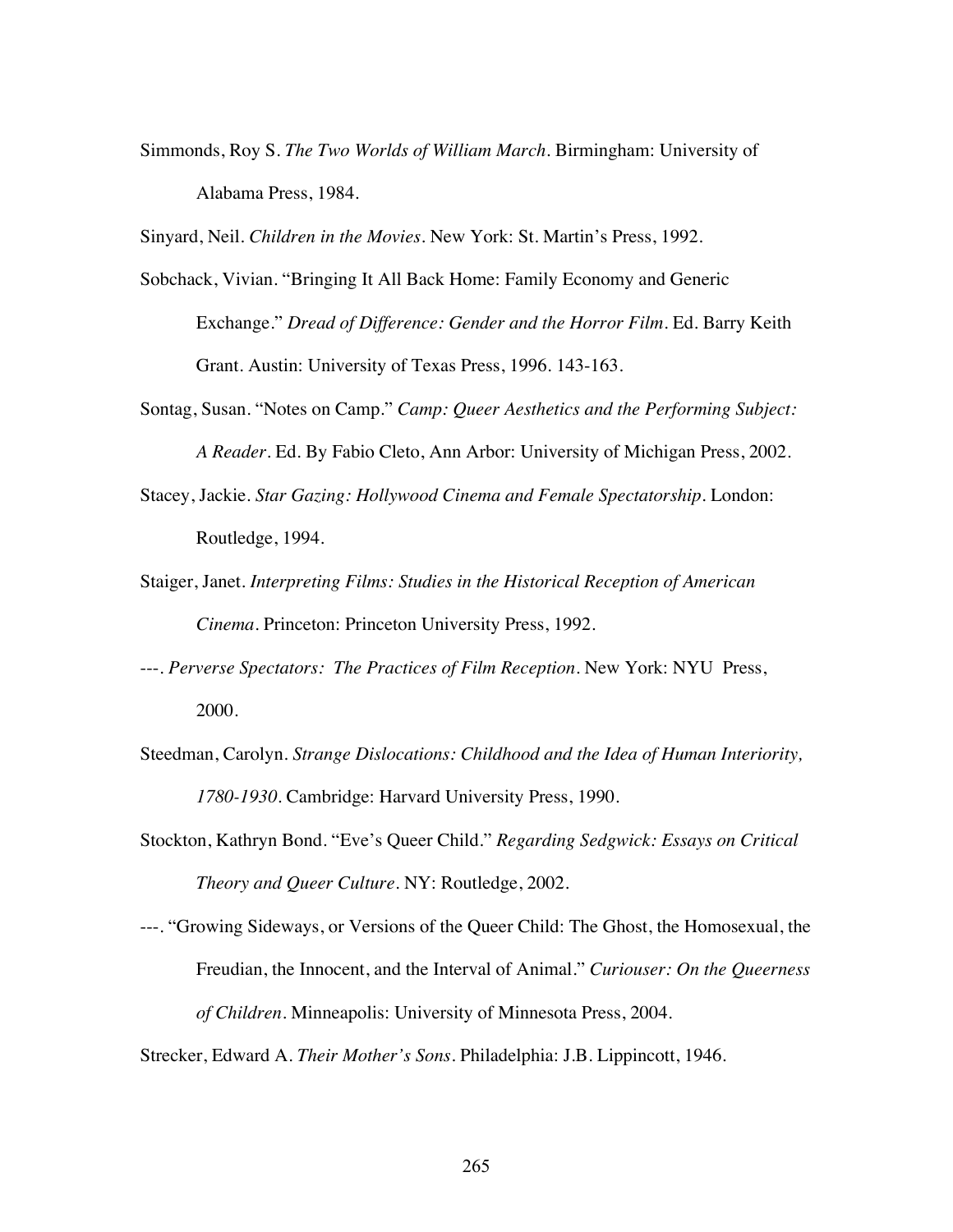- Streshinsky, Shirley G. "How Much Affection Should Two Girls Show?" *Seventeen* (July 1974): 78+.
- Studlar, Gaylyn. "Masochism and the Perverse Pleasures of the Cinema." *Movies and Methods: Volume 2*. Ed. Bill Nichols. Berkley: University of California Press, 1985.
- Tinkcom, Matthew. *Working Like a Homosexual: Camp, Capital, Cinema*. Durham: Duke University Press, 2002.
- Tudor, Andrew. *Monsters and Mad Scientists: A Cultural History of the Horror Movie.* Oxford: Basil Blackwell, 1989.
- Vanderbeck, Robert M. and Cheryl Morse Dunkley. "Introduction: Geographies of Exclusion, Inclusion, and Belonging in Young Lives." *Children's Geographies* 2.2: August 2004. 177-183.
- Vitagliano, Ed. "Targeting Children: How the Homosexual Movement Uses School as Instruments of Change," *American Family Association* website (12 January 2010), *<*http://www.afa.net/homosexual\_agenda/childrenb.asp>.
- Walkerdine, Valerie. *Daddy's Girl: Young Girls and Popular Culture*. Boston: Harvard University Press, 1998.
- Warner, Michael. Introduction. *Fear of a Queer Planet: Queer Politics and Social Theory*. Minneapolis: University of Minnesota Press, 1993.
- ---. *The Trouble With Normal*: *Sex, Politics, and the Ethics of Queer Life*. New York: Free Press, 1999.

Watson, John B. *Psychological Care of Infant and Child*. New York: Norton, 1928.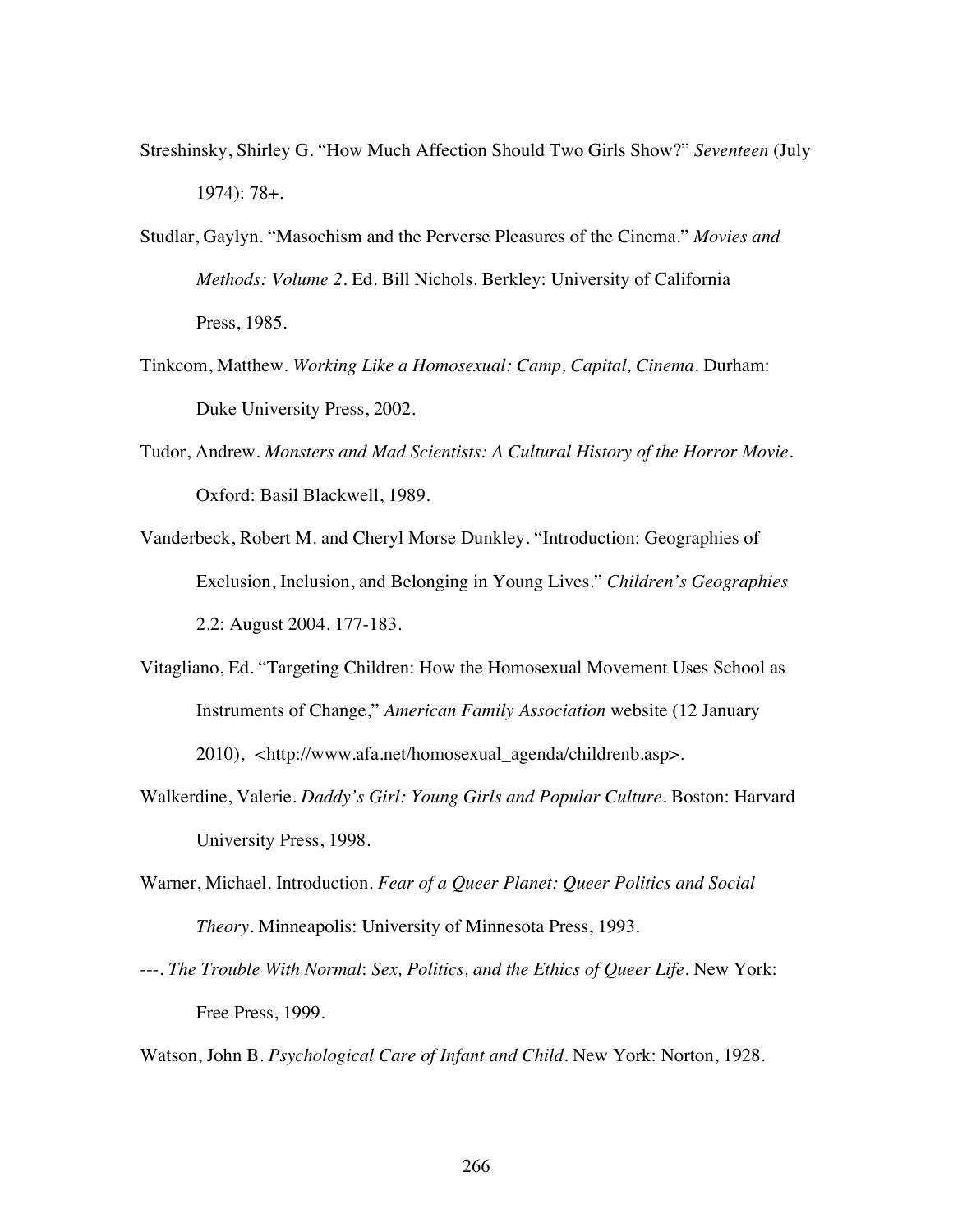- Weston, Kath. *Families We Chose: Gays, Lesbians, Kinship*. NY: Columbia University Press, 1991.
- White, Patricia. *Uninvited: Classical Hollywood Cinema and Lesbian Representability*. Bloomington, IN: Indiana University Press, 1999.
- Williams, Linda. "Film Bodies: Gender, Genre, and Excess*,"* in Eds Leo Braudy and Marshall Cohen, *Film Theory and Criticism, 5th Ed.* Oxford: Oxford University Press, 1999, 701-716.
- ---. "When the Woman Looks," in Ed. Barry Keith Grant, *The Dread of Difference: Gender and the Horror Film* (Austin: Univeristy of Texas Press, 1996), 15-34.
- Williams, Tony. *Hearths of Darkness: The Family in the American Horror Film*.

Madison, NJ: Fairleigh Dickinson University Press, 1996.

Wilson, Emma. *Cinema's Missing Children*. London: Wallflower Press, 2003.

Wood, Robin. "An Introduction to the American Horror Film." *Movies and Methods, Vol.* 

*2*. Ed. Bill Nichols. Berkeley: University of California Press, 1985. 195-220.

---. *Hollywood from Vietnam to Reagan… And Beyond: Expanded and Revised Edition*.

NY: Columbia University Press, 2003.

Woodson, Stephani Etheridge. "Mapping the Cultural Geography of Childhood: Or, Performing Monstrous Children." *Journal of American Culture* 22.4 (1999): 31- 43.

Wylie, Phillip. *Generation of Vipers*. NY, Toronto: Farrar and Rinehart: 1942.

Zelizer, Viviana A. *Pricing the Priceless Child: The* Changing *Social Value of Children*. New York: Basic Books, 1985.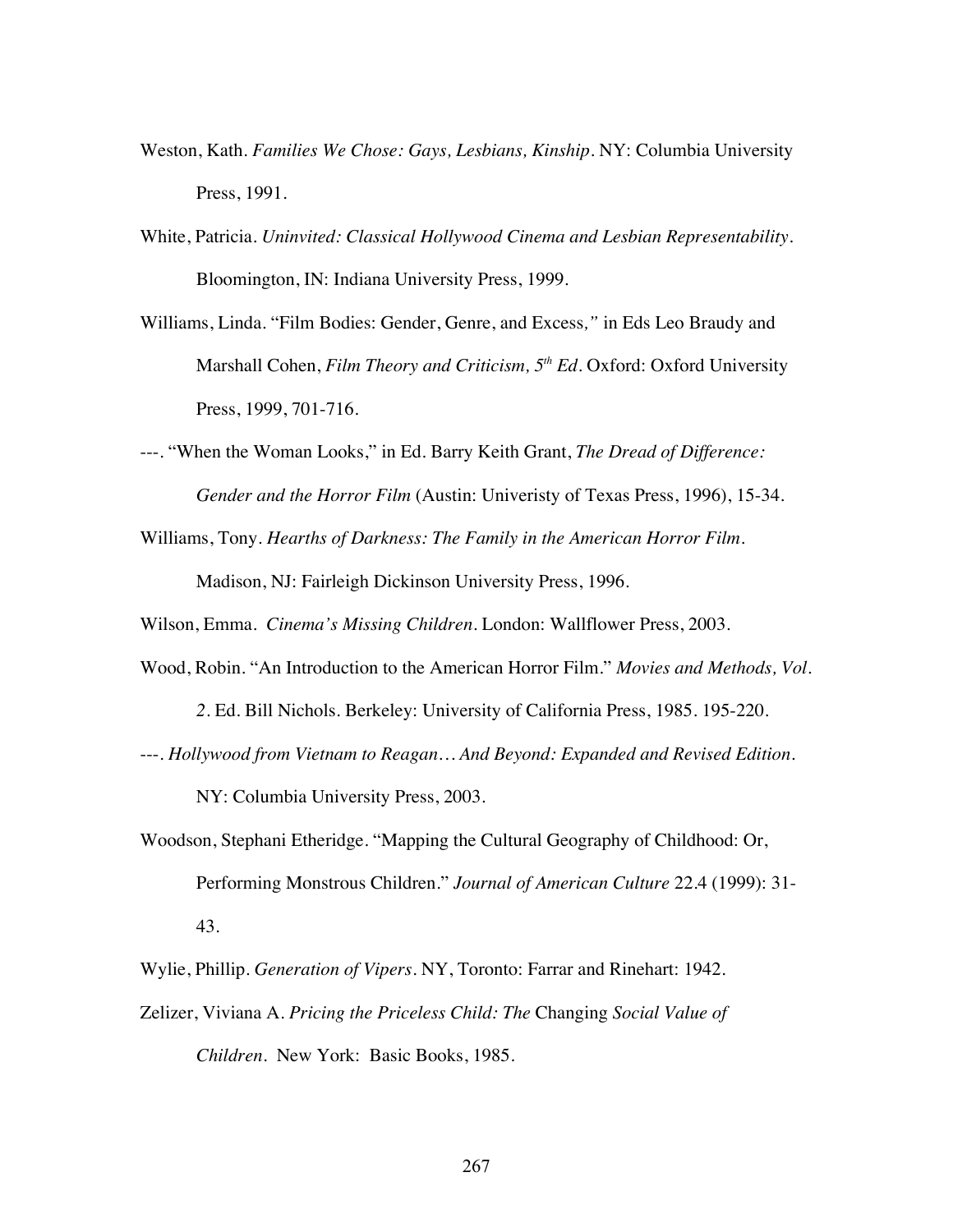Ziolkowski, Eric. *Evil Children in Religion, Literature, and Art*. NY: Palgrave

MacMillon, 2001.